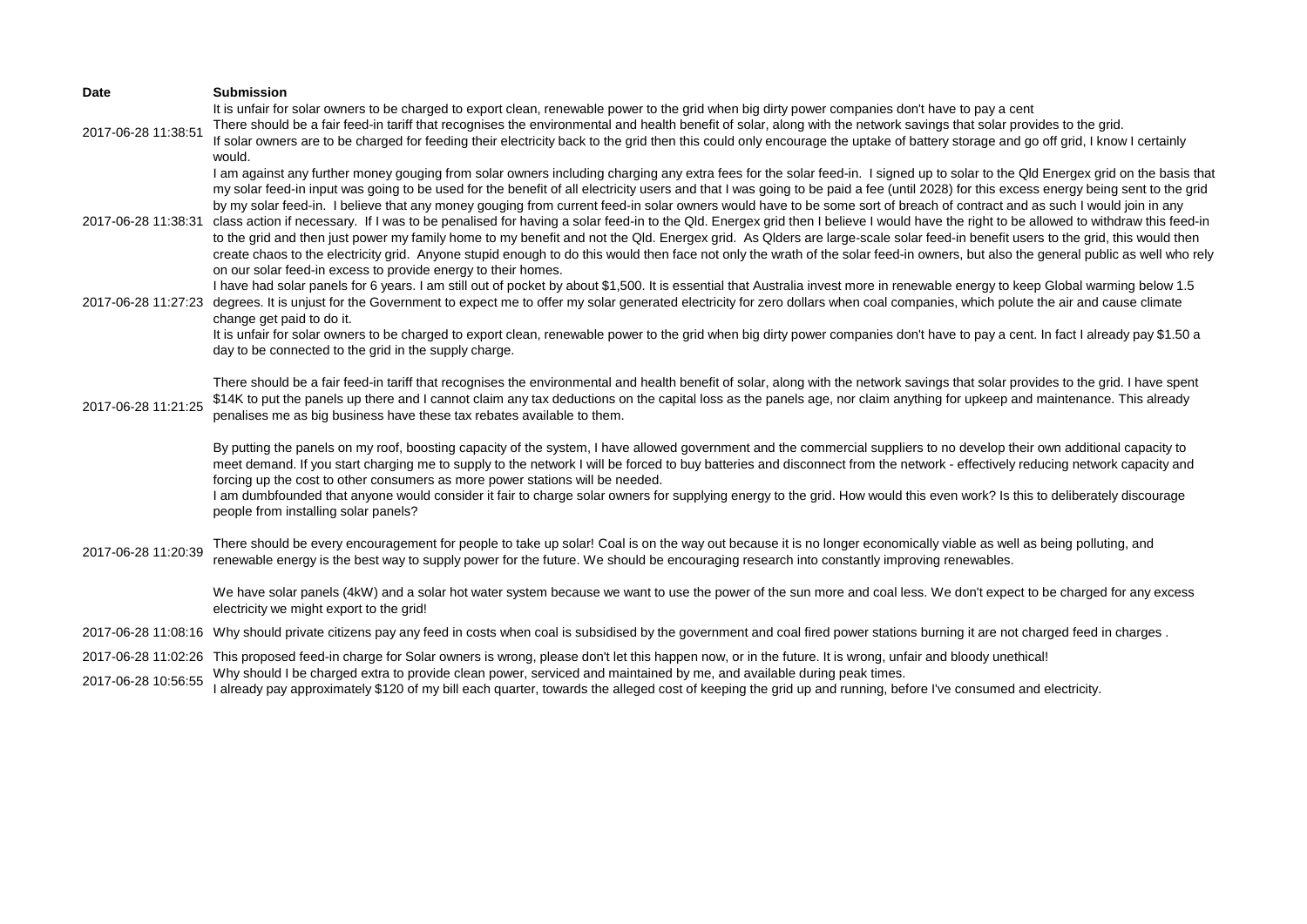| <b>Submission</b>                                                                                                                                                                                                                                                                                                                                                                                                          |
|----------------------------------------------------------------------------------------------------------------------------------------------------------------------------------------------------------------------------------------------------------------------------------------------------------------------------------------------------------------------------------------------------------------------------|
| I have been made aware that the Australian Energy Market Commission is considering allowing the energy industry to charge solar energy owners for the energy that they<br>feed back to the grid.                                                                                                                                                                                                                           |
| As a solar energy advocate and owner since 2010, I object strongly to the proposal that we should be charged for the ability to feed cheap energy back to the grid when the<br>current feed in rate that we receive per Kilowatt is approximately 6.5 cents unit.                                                                                                                                                          |
| As the current Federal and State Governments are committed to their solar energy agenda which is driving the ever increasing price of power it seems hypocritical that<br>householders (Voters) who are adopting a green approach to energy and installing solar panels and solar hot water systems to minimise their<br>impact are now going to be further penalised for their obvious support of a government objective. |
| This will be the second home to which I have fitted solar panels and am a firm believer that in Australia solar on an individual home by home basis is going to play a large part<br>in the government meeting it's targets under the Paris Accord.                                                                                                                                                                        |
| If this is in fact the case there should be greater encouragement of the installation of home solar rather than penalising those who have already made a commitment solar.                                                                                                                                                                                                                                                 |
| Do not crumble to the demands of the power companies, we have all heard the excuses relating to the cost of maintaining the power network, but we also are fully aware that<br>private enterprise is about profit and the first costs to be cut are those relating to maintenance.                                                                                                                                         |
| For this reason the more people that come off the grid the greater the reduction of pressure on the supply grid.                                                                                                                                                                                                                                                                                                           |
| Encourage people to become responsible solar citizens rather than penalise those who are.                                                                                                                                                                                                                                                                                                                                  |
| AEMC appear to be unaware that the ownership of the power exported from PV houses CHANGES at the SMART METER on the front of the house. The power is then owned<br>by a POWER RETAILER. THE PV owner does not own any power exported to the grid.                                                                                                                                                                          |
| Any proposal to charge households with PV systems for use of wires for exporting energy is clearly an attempt at extortion, not dissimilar to the "gold plating" by power<br>companies. The proposal to charge is not justified and should be rejected.                                                                                                                                                                    |
|                                                                                                                                                                                                                                                                                                                                                                                                                            |

At the same time, when a PV owner is in positive energy balance and power is being sold to an energy retailer via the SMART METER, then the PV owner is clearly not importing energy. Thus the supply charge to PV owners should be reduced for the time they are "in positive energy balance". The very SMART METER would easily be able to determine the saving to PV owning households for reduced use of the grid when the grid is not supplying energy to the household.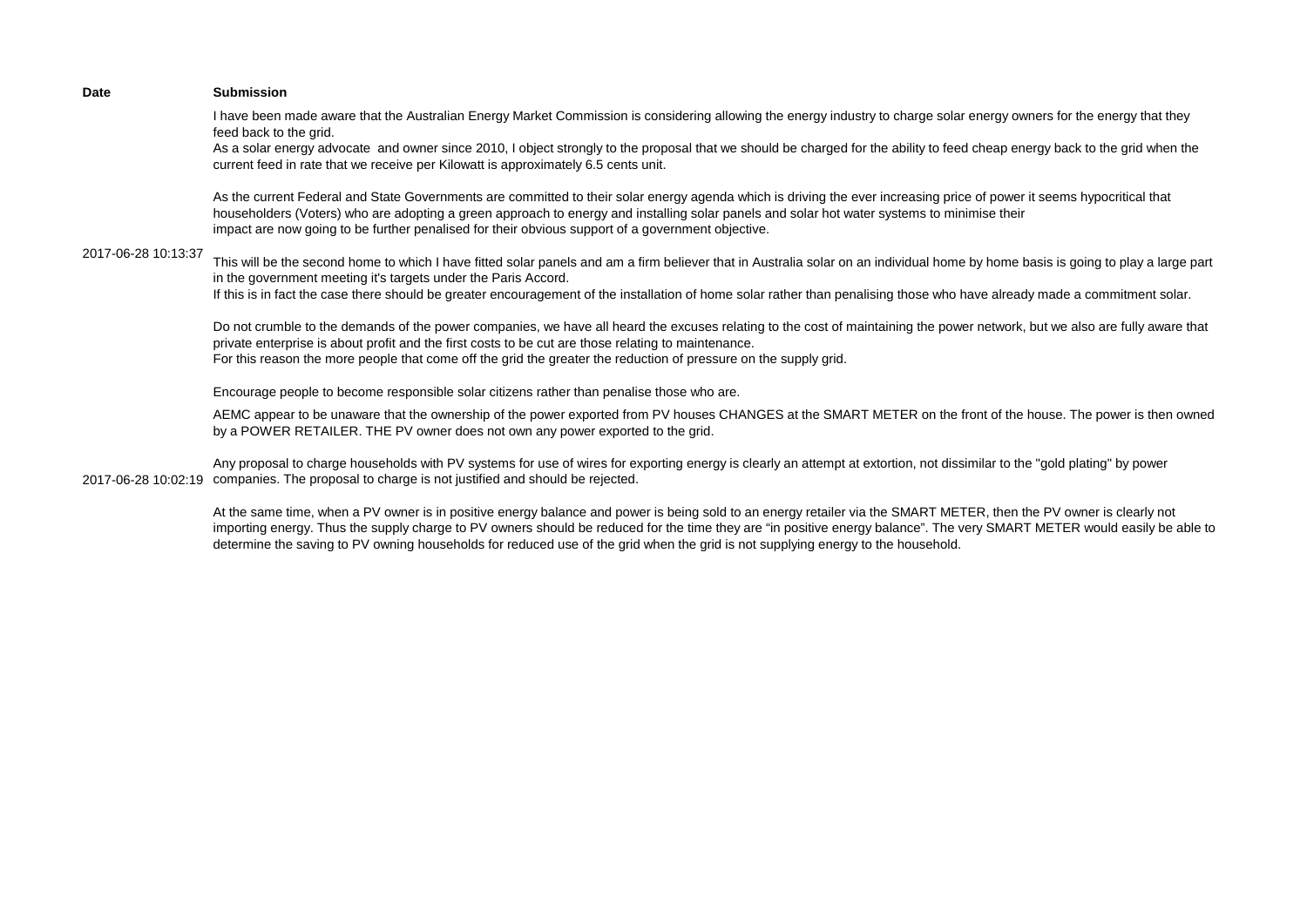|                     | I am a supporter of solar and have invested \$10,000 of my own money to install a 5kw system on my house and I am one of the suppliers of clean energy to all of you that use<br>power in your homes.                                                                                                                                                                                                                                                                                                                                                                                                                                                                                                          |
|---------------------|----------------------------------------------------------------------------------------------------------------------------------------------------------------------------------------------------------------------------------------------------------------------------------------------------------------------------------------------------------------------------------------------------------------------------------------------------------------------------------------------------------------------------------------------------------------------------------------------------------------------------------------------------------------------------------------------------------------|
| 2017-06-28 09:51:09 | There are a lot of unhappy solar producers out there thinking of going off the grid and installing offline storage for use at other times other than when the sun is shining. It<br>would be very sad to loose what we have already built up but this will surely be the result of introducing an unfair charge for exporting clean, almost free, power back into the<br>grid.                                                                                                                                                                                                                                                                                                                                 |
|                     | Introduction of this charge is incredibly short sighted and will do much more harm than good and everyone will come out the losers from this decision. Will other big power<br>companies and power plants face the same charges?                                                                                                                                                                                                                                                                                                                                                                                                                                                                               |
|                     | Instead of punishing solar owners, you should recognise what a gift home solar is to the country and be introducing laws which see a much fairer feed in tariff paid to solar<br>owners rather than slapping an unfair and unjustified charge on them. Solar is feed in at the point of consumption saving hundreds of dollars in transmission costs. Solar is<br>clean and green and has no impact on the environment with no carbon emissions.                                                                                                                                                                                                                                                               |
|                     | Your decision is crucial to the future of this country. A decision against the future of solar and for greedy power companies will be remembered for many years to come.                                                                                                                                                                                                                                                                                                                                                                                                                                                                                                                                       |
|                     | So thanks for reading my submission email and I ask you to support solar and scrap any charges on exporting clean, green, power back into the grid.<br>Dear Australian Energy Market Commission,                                                                                                                                                                                                                                                                                                                                                                                                                                                                                                               |
| 2017-06-28 09:48:28 | we installed solar feed in five years ago in order to reduce our carbon footprint. Since the early days of small power bills (because this is not our only strategy) we have<br>received steadily escalating electricity bills for charges associated with using the grid after its gold plating, so we are now returning to square one in monetary terms though<br>sticking with the intent to reduce emissions.                                                                                                                                                                                                                                                                                              |
|                     | However, the people emitting the most CO2 are charged nothing for doing so, while negating our efforts. Multiply this by the million and a half homes with photovoltaic panels<br>and it becomes clear that the power companies are getting two free kicks at the expense of the public.                                                                                                                                                                                                                                                                                                                                                                                                                       |
|                     | The alterations to the grid such as energy storage, necessary to make the best use of all that clean power need to be in the forefront of policy. The time has long passed for<br>centralised generation with an ever larger grid which in fact loses more efficiency the longer it gets.                                                                                                                                                                                                                                                                                                                                                                                                                      |
|                     | It is so disheartening to people who are prepared to modify their activities to help mitigate climate change to be punished for making a contribution to the future health of the<br>nation. It also discourages other folk who are prepared to muck in from making the commitment. Business is much too focussed on ridiculous profits to be left in charge of a<br>vital service without strict regulation to prevent ripoffs and destructive patterns of behaviour. We need to look to the future and act according to sound advice from the science<br>sector.                                                                                                                                             |
| 2017-06-28 09:41:39 | I see no valid reason to charge solar owners for exporting clean energy back to the grid. An increase in payment for solar exported would be a better idea!                                                                                                                                                                                                                                                                                                                                                                                                                                                                                                                                                    |
| 2017-06-28 09:26:45 | In order to do my bit to help with polution I have lisened to the government and installed sar panrls to help reduce the reliance on other polluting generation methods. As the<br>power I produce is used locally and not transmitted over high voltage wires the energy companies are already getting my lower cheap. No company should be able to get raw<br>material for its use by asking the provider to pay them. In fact the power companies are getting my power way below what they pay the commerical power generators for the<br>same power. So in submission I should not repeat not be charged by the power companies for taking my power but they should be paying me more for taking my power. |
| 2017-06-28 09:25:58 | I do not want the solar generating public to be charged for feeding their excess electricity back in to the grid - especially when other electricity generators (including those<br>using dirty coal) are not charged. You should be ENCOURAGING people to get roof top solar, not discouraging it. Roof top solar has saved areas such as South east<br>Queensland from blackouts during times of increased need. What are you? Being bribed by the coal industry or something?                                                                                                                                                                                                                               |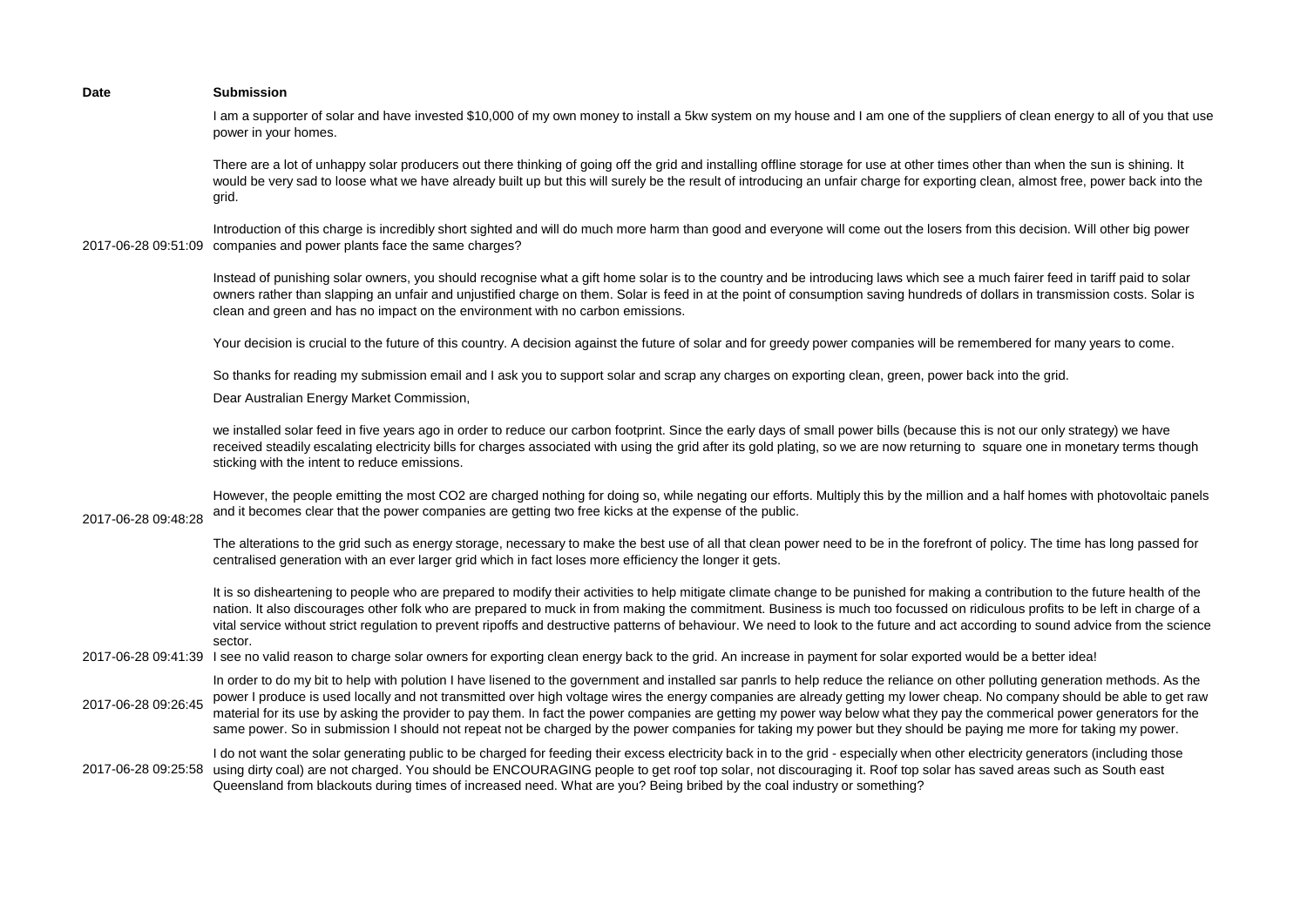| Date                | <b>Submission</b><br>While a charge for infrastructure use is reasonable, charging for feed-in to the grid as such is grossly unfair. Does the coal industry pay for their polluting input? We are                                                                                                                                                                                                                                                                                                                                                                                                                                                                                                                |
|---------------------|-------------------------------------------------------------------------------------------------------------------------------------------------------------------------------------------------------------------------------------------------------------------------------------------------------------------------------------------------------------------------------------------------------------------------------------------------------------------------------------------------------------------------------------------------------------------------------------------------------------------------------------------------------------------------------------------------------------------|
| 2017-06-28 09:23:29 | pensioners and paid for the installation of our solar as much because the Government was not doing enough environmentally as for savings, and only get 10c per kWh feed-in<br>rebate anyway. It would be fairer and a lot better environmentally to charge a loading for not having solar!                                                                                                                                                                                                                                                                                                                                                                                                                        |
| 2017-06-28 09:10:31 | Your unfair proposal to charge "grid input fees" to solar households goes against everything I have tried to do personally and environmentally for my retirement ie. lower<br>overheads for me and helping the environment /grid on days of extreme heat. The unfair feed in tariffs just highlight your disregard for solar households. WAKE UP!                                                                                                                                                                                                                                                                                                                                                                 |
| 2017-06-28 09:04:22 | Dear AEMC<br>I understand that again you are trying to add further impediments into the micro or domestic solar industry. Can you please stop. Your efforts are so disappointing when you<br>should be encouraging a move away from the 20th century energy generation systems to more sustainable and intelligent methods of generating power. Just stop and leave<br>my investment alone.                                                                                                                                                                                                                                                                                                                       |
| 2017-06-28 09:00:04 | It is unfair to tax solar energy as the sun is a free resource and owners of solar panels paid thousands of dollars already for rooftop panels to save themselves from hefty price<br>increases and to contribute towards a better future by using less greenhouse polluting energy.<br>I don't understand why the AEMC is proposing that residences that generate electricity through solar should be charged for feeding electricity back into the grid. If the big<br>energy producers burning coal were charged to power the grid then it might make sense, but they don't, and they're poluting the environment while doing so. My solar panels<br>are generating clean electricity.                         |
| 2017-06-28 08:55:26 | Given I am generating clean electricity, there should be a fair feed-in tariff that recognises that I am not polluting the environment and furthering the damage of climate<br>change, unlike the coal or gas burning electricity plants.                                                                                                                                                                                                                                                                                                                                                                                                                                                                         |
|                     | I installed solar panels because I wanted to both reduce my electricity bills as well as to provide clean electricity to the grid. I think it's important that we capture as much<br>renewable and clean energy as possible, and that all buildings should have solar panels to make use of this abundant resource in Australia.                                                                                                                                                                                                                                                                                                                                                                                  |
|                     | If I was charged for my solar exports to the grid, I would buy battery storage for my solar power, if I could afford it, or I would remove the solar generation. This proposal is<br>unfair and unwise, and clearly to benefit the coal and gas burning power plants at the expense of the environment.                                                                                                                                                                                                                                                                                                                                                                                                           |
| 2017-06-28 08:45:44 | To whom it may concern,<br>As a home owner, a net solar power generator and someone who is deeply concerned that commercial clean energy is not being brought online in a timely manner, I am<br>distressed that AEMC would even consider some type of feed in charge.<br>This type of tax is unfair and will damage both the domestic renewable industry and any small steps Australia has made towards deprecating legacy fossil fuel energy.<br>It is a tax which smacks of opportunism and will do nothing except work against the public good.                                                                                                                                                               |
| 2017-06-28 08:36:55 | It is ludicrous to propose to charge for renewable energy fed into the electricity grid.It is correct that solar power fed into the grid is paid for by the power companies.<br>Australia should make it mandatory to build solar power and water heating in new build projects . Renewable energy is essential to reduce emissions from fossil fuel fed<br>electricity generators.<br>Electric prices are already out of hand so the AEMC already indicates it is not good at it's job. The concept of variable charges during peak period s is an option that should be<br>examined so the peak demands can be reduced.<br>Remember that when battery storage becomes viable many users will try to go ex-grid. |
|                     | Hands off my solar! We worked long and hard to afford to put up solar so we could reduce our high energy bills during our retirement! So far it's going well despite the very<br>2017-06-28 08:22:34 mean rebate we get for what goes back into the grid. When we're not using our solar power we are paying high costs to use your power (not produced as cleanly as ours!).<br>Why should I pay you to use my power? In sound business practice you would be paying us a fair price to use our product. So I say again, HANDS OFF MY SOLAR POWER!                                                                                                                                                               |
|                     | 2017-06-28 08:06:34 Solar owners should not be charged for exporting renewal power to the grid.                                                                                                                                                                                                                                                                                                                                                                                                                                                                                                                                                                                                                   |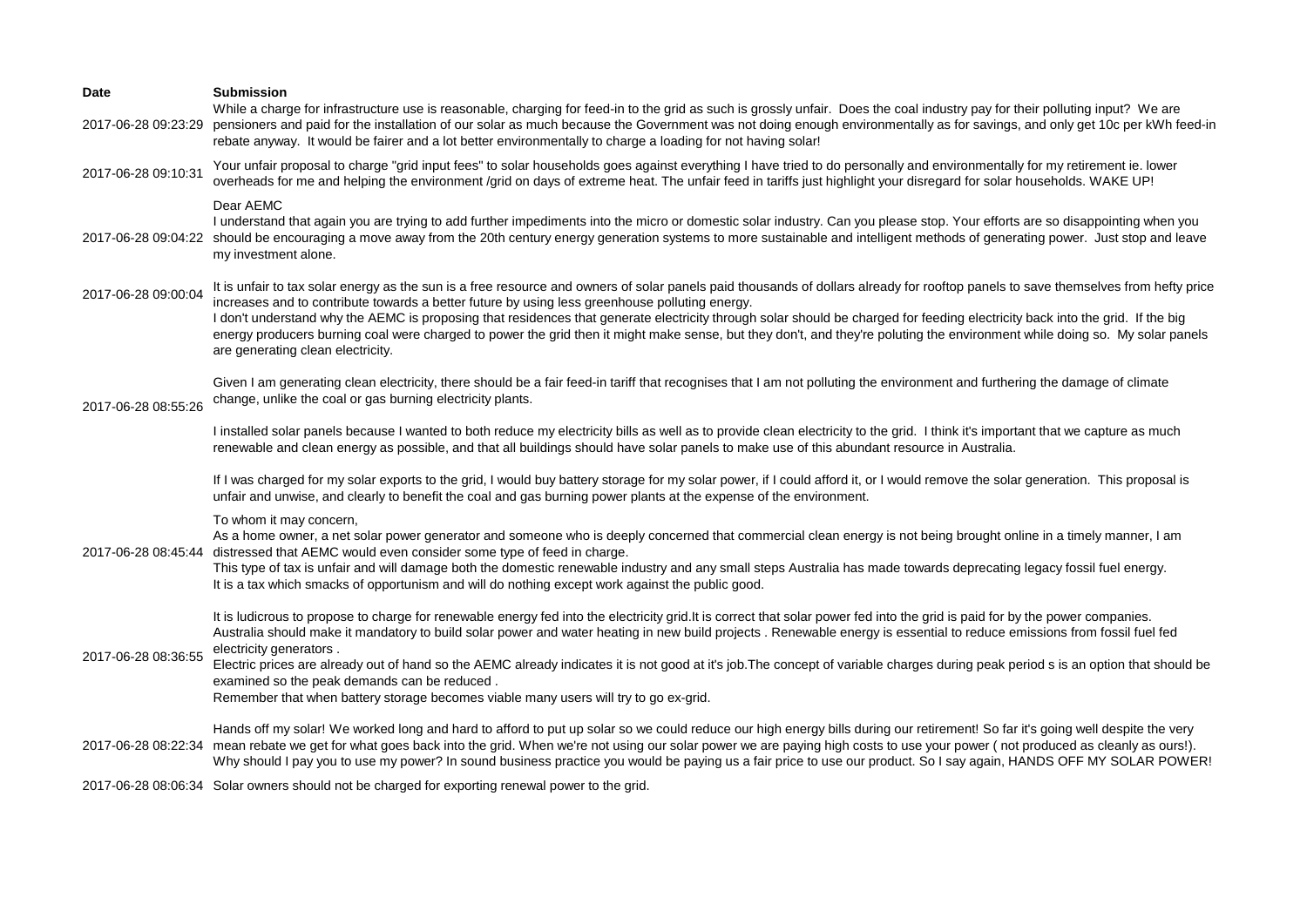| Date                                       | <b>Submission</b><br>We have had grid connect solar since 1999 and the panels are still delivering quite a reasonable output, though nowhere near the density of the second standalone system<br>installed.                                                                                                                                                                                                                                                                                                                                                                                                                                                                                                                                                                                                                                                                                                                                                                                                                                                                                                                                                                                                                                                                                                                                                                                                                                                                                                                                                                                                      |
|--------------------------------------------|------------------------------------------------------------------------------------------------------------------------------------------------------------------------------------------------------------------------------------------------------------------------------------------------------------------------------------------------------------------------------------------------------------------------------------------------------------------------------------------------------------------------------------------------------------------------------------------------------------------------------------------------------------------------------------------------------------------------------------------------------------------------------------------------------------------------------------------------------------------------------------------------------------------------------------------------------------------------------------------------------------------------------------------------------------------------------------------------------------------------------------------------------------------------------------------------------------------------------------------------------------------------------------------------------------------------------------------------------------------------------------------------------------------------------------------------------------------------------------------------------------------------------------------------------------------------------------------------------------------|
|                                            | 2017-06-28 07:56:10 As oil EROEI declines, in a few years it will be the infrasturcture that we have today will be the infrastructure that we will ever have.<br>https://www.theautomaticearth.com/2017/06/the-dynamics-of-depletion/                                                                                                                                                                                                                                                                                                                                                                                                                                                                                                                                                                                                                                                                                                                                                                                                                                                                                                                                                                                                                                                                                                                                                                                                                                                                                                                                                                            |
|                                            | Please move now to plan distributed grid energy without imposing artificial tax barrers on entry to the grid(s). We need to plan for ungrowth in an orderly manner.                                                                                                                                                                                                                                                                                                                                                                                                                                                                                                                                                                                                                                                                                                                                                                                                                                                                                                                                                                                                                                                                                                                                                                                                                                                                                                                                                                                                                                              |
| 2017-06-28 07:02:04                        | It is unfair for solar owners to be charged to export clean, renewable power to the grid when big dirty power companies don't have to pay a cent<br>There should be a fair feed-in tariff that recognises the environmental and health benefit of solar, along with the network savings that solar provides to the grid<br>I've installed Solar to my house in order to help the country achieve it's environmental goals. I was originally encouraged to do this by the government and instead of being<br>appreciated I'm now being punished.<br>Charging me for exporting solar to the grid will have a negative effect on my household budget. The initial cost of installation was worth it when all benefits were originally<br>considered but as the benefits are slowly eroded the point is completely lost. I thought I was saving money and helping the planet, Lead the way Government.                                                                                                                                                                                                                                                                                                                                                                                                                                                                                                                                                                                                                                                                                                               |
| 2017-06-28 06:30:44                        | It is unfair for solar owners to be charged to export clean, renewable power to the grid when big dirty power companies don't have to pay a cent                                                                                                                                                                                                                                                                                                                                                                                                                                                                                                                                                                                                                                                                                                                                                                                                                                                                                                                                                                                                                                                                                                                                                                                                                                                                                                                                                                                                                                                                 |
| 2017-06-28 06:26:23                        | There should be a fair feed-in tariff that recognises the environmental and health benefit of solar, along with the network savings that solar provides to the grid.<br>Dear Sir / Madam,<br>I am of the opinion that charging small scale power producers (be that solar or wind etc and by this I mean households and small businesses) a fee to send electricity to the<br>grid is unfair. As it is we are charged a fee for the distribution network and for having solar already. The electricity that small scale producers send to the grid reduces the<br>need for more fossil fuel to be used including the need for more gas or coal fired power plants with the attendant environmental costs. If anything the feed in tariffs and costs<br>for small scale producers should be reduced to encourage more (not less)!<br>We have solar panels on our roof and would like to put more and potentially wind power to work when the sun is not shining. Any increase in costs will make it more difficult to<br>do so and will also encourage us (including my business) to get batteries and go off grid.<br>So I do not support any increase in costs for small scale electricity producers and think it is a negative step in the needed transition to zero greenhouse gas emissions from<br>our electricity system.<br>People with solar are helping the environment and helping the Australian Government reach emission targets (inadequate). It is unfair for solar owners to be charged to export<br>clean, renewable power to the grid when big dirty power companies don't have to pay a cent. |
| 2017-06-28 04:28:29                        | There should be a fair feed-in tariff that recognises the environmental and health benefit of solar, along with the network savings that solar provides to the grid. There are also<br>savings as there is no power loss associated with transmission over long distances.                                                                                                                                                                                                                                                                                                                                                                                                                                                                                                                                                                                                                                                                                                                                                                                                                                                                                                                                                                                                                                                                                                                                                                                                                                                                                                                                       |
|                                            | There needs to be recognition of the increasing role of solar and hence planning of other assets to complement this. eg pumped hydro is fine as long as renewable energy is<br>used to pump. More investigation of hot rock would also be beneficial.                                                                                                                                                                                                                                                                                                                                                                                                                                                                                                                                                                                                                                                                                                                                                                                                                                                                                                                                                                                                                                                                                                                                                                                                                                                                                                                                                            |
| 2017-06-27 22:47:59<br>2017-06-27 22:43:23 | I am about to invest in substantive solar. If it costs me to export as well as receive poor value for feed in then I will simply go off grid. The grid will then not receive my service<br>availability payments<br>2017-06-28 00:06:03 It would be an outrage<br>2017-06-27 23:53:40 why should we be charged for their incompetence, they forget that they were the ones that encouraged use to put panels on in the first place.<br>Not fair for solar owners to be charged to export clean, renewable power to the grid, instead there should be a fair feed-in tariff that recognises the environmental and health<br>benefit of solar, along with the network savings that solar provides to the grid<br>Solar owners should not be penalised for the bad budgeting of the electricity suppliers. Stop the nonsense.                                                                                                                                                                                                                                                                                                                                                                                                                                                                                                                                                                                                                                                                                                                                                                                       |
| 2017-06-27 22:40:41                        | As a rooftop solar owner I expect a reasonable FIT. I also buy green power and expect to pay a reasonable price. As from 1st July, FIT in Victoria is set at a minimum of 11.3<br>cents. If the FIT goes negative I will install batteries and disconnect from the grid. Also power should be sold like water, the rate of which increases with consumption.                                                                                                                                                                                                                                                                                                                                                                                                                                                                                                                                                                                                                                                                                                                                                                                                                                                                                                                                                                                                                                                                                                                                                                                                                                                     |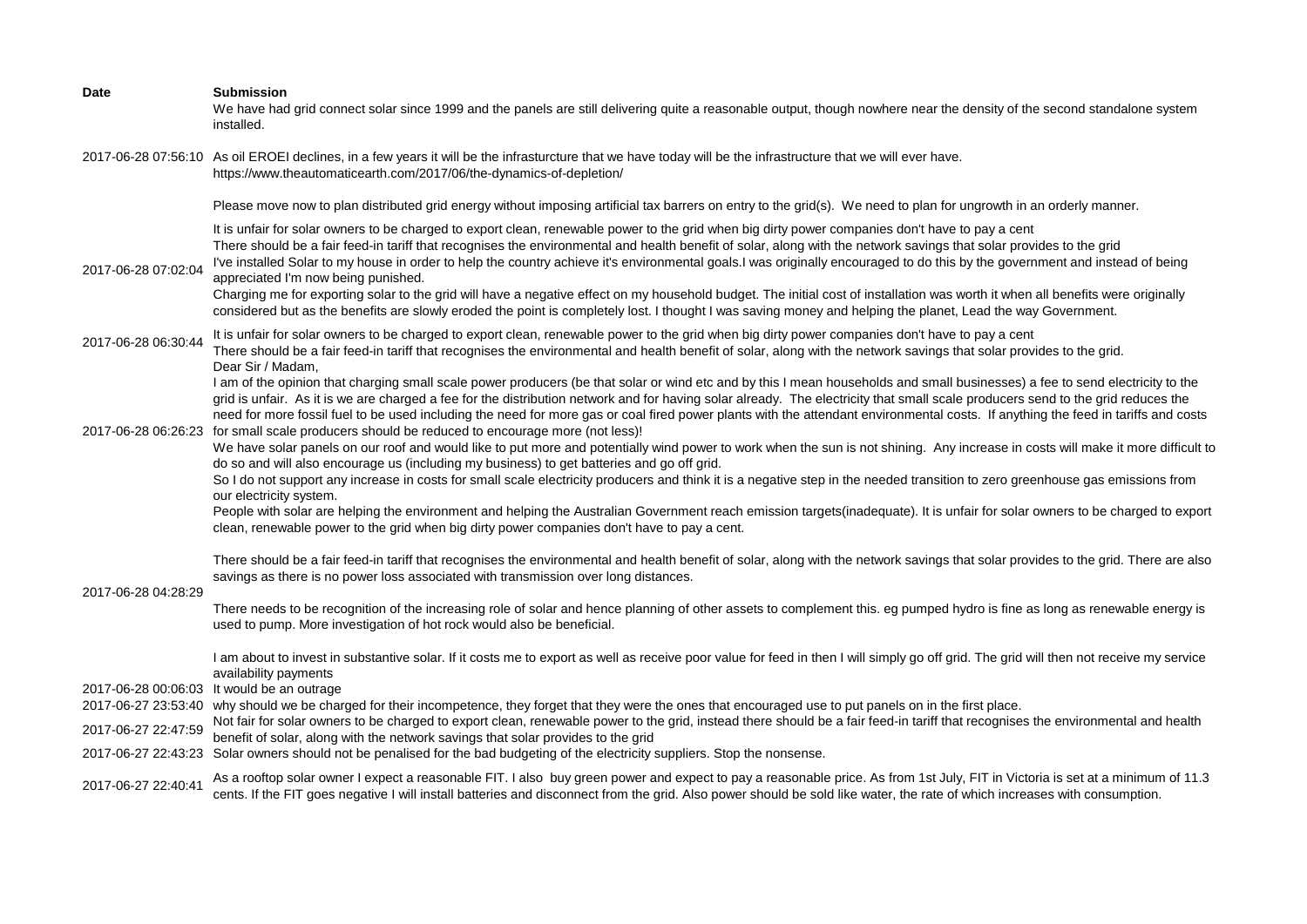| <b>Date</b>         | <b>Submission</b>                                                                                                                                                                                                                                                                                                                                                                                                                                                                                                                                                                                                                                                                                              |
|---------------------|----------------------------------------------------------------------------------------------------------------------------------------------------------------------------------------------------------------------------------------------------------------------------------------------------------------------------------------------------------------------------------------------------------------------------------------------------------------------------------------------------------------------------------------------------------------------------------------------------------------------------------------------------------------------------------------------------------------|
| 2017-06-27 22:33:44 | This is complete nonsense. How can AEMC charge people who have done the right thing by installing solar to export clean energy to the grid? It does not make any sense<br>when other providers do not have to pay a cent. Surely it is the position of the AEMC to be encouraging clean energy in every way that they can?                                                                                                                                                                                                                                                                                                                                                                                     |
| 2017-06-27 22:28:39 | Solar owners have already invested heavily in power security by installing solar panels. They are feeding back into the grid, clean, reliable and renewable energy that does not<br>damage the environment. I am perplexed in trying to understand the logic of a tax on such a service. On the contrary, solar owners should be awarded a fair feed-in tariff. As<br>more people invest in solar, the AMEC will find themselves out-gunned. The strength of the solar community is growing and our resistance, in fact, our outrage, will not be<br>silenced. The AMEC should recognised solar owners as a valuable resource rather than a threat.                                                            |
| 2017-06-27 22:27:21 | I find the suggestion that household solar owners should be charged to export surplus power to the grid utterly offensive and economically inane.<br>This clean renewable energy should be encouraged not harassed with suggestions that distort the market and discourage citizens from participating in the movement to lower<br>their individual impact on the planet.<br>That anyone should suggest that a citizen's property - in this instance renewable power - can be not only confiscated but they should be charged for this confiscation, beggars<br>belief.<br>Consideration should be given to closure of the AEMC if they can't come up with win-win solutions. What a waste of taxpayers funds. |
|                     | Dear Sirs,<br>I've read that the AEMC is considering allowing solar owners to be charged for feeding their electricity back to the grid.<br>I'm only receiving a few cents per klw and now I'll be paying to import my power to the grid? In other words I'll be paying to give my power away and receiving nothing for it?<br>2017-06-27 22:25:52 How is that fair when big dirty power companies don't have to pay a cent?<br>I installed my solar to save money but now with the pittance we're paid for what we feed in, and with the price rises the big power companies have forecast and now this poor<br>idea makes me wonder if having solar panels is pointless.                                     |
|                     | Is that your intention?                                                                                                                                                                                                                                                                                                                                                                                                                                                                                                                                                                                                                                                                                        |
| 2017-06-27 22:21:52 | 2017-06-27 22:24:03 Stop The Solar Swindle<br>The idea that solar owners should be charged to their "home-grown" power to the grid is simply madness!<br>It is bad enough that the feed-in tariff is so low. This should be raised in recognition of the multiple benefits that private solar power owners are providing.<br>My family and I put solar panels on our roof because it is just the right thing to do -<br>better for everyone! To punish "mom and dad" solar owners with a charge that the big corporations don't have to pay would be simply un-Australian!                                                                                                                                     |
| 2017-06-27 22:07:43 | Why should solar owners to be charged to export clean, renewable power to the grid when big dirty power companies don't have to pay a cent.<br>If there is a need for a fair feed-in tariff. it should be one that recognises the environmental and health benefits of solar, along with the network savings that solar provides to<br>the grid.<br>We installed solar panels on the roof of our new home so that the bulk of the energy we use would be clean energy not derived from sources that cause atmospheric pollution.<br>Our plan is to install battery storage as soon as we can afford it.<br>Good Morning AEMC,                                                                                  |
|                     | I find your proposal to charge solar power producers for exporting to the grid ABSOLUTELY DISGUSTING ! And I hope the Government authorities, both State & Federal, do<br>too!                                                                                                                                                                                                                                                                                                                                                                                                                                                                                                                                 |
| 2017-06-27 22:03:22 | In planning & building a new home only 3 years ago, maximising our solar production from the roof space available, we did not expect such a draconian proposal to appear in<br>the future. DO YOU NOT REALISE, THAT FOR THE FUTURE OF MANKIND & THIS PLANET, OUR FUTURE MUST BE RENEWABLE ? What have you dinosaurs got<br>between your ears ? Not much, I suspect !                                                                                                                                                                                                                                                                                                                                           |
|                     | The sooner I can afford home energy storage, the better ! Such storage should already be part of your existing grids - but, I know, you're not that smart !<br>2017-06-27 22:00:46 There should be a fair feed-in tariff that recognises the environmental and health benefit of solar, along with the network savings that solar provides to the grid                                                                                                                                                                                                                                                                                                                                                         |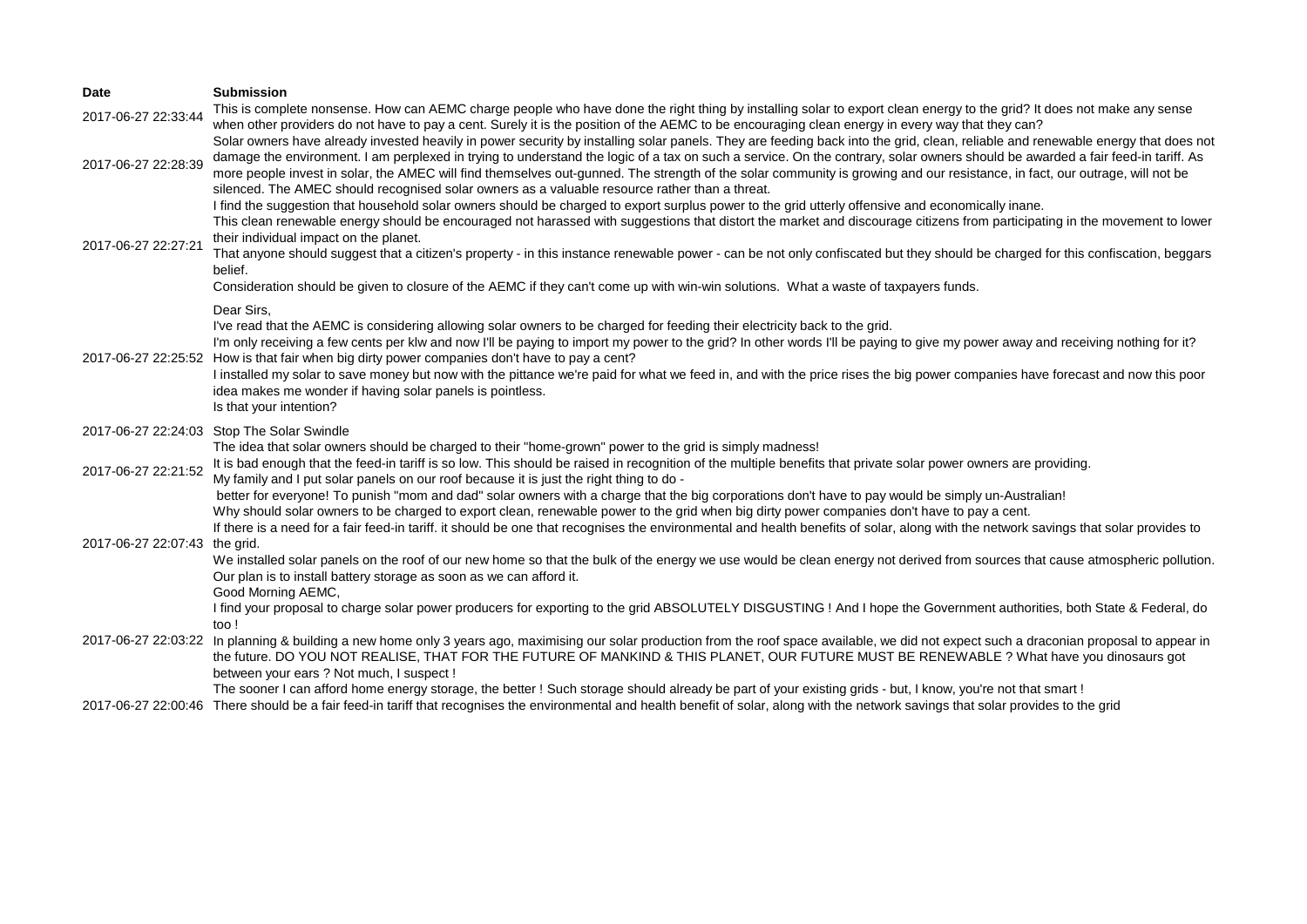| Date                | <b>Submission</b>                                                                                                                                                                                                                                                                                                                                                                                                                                                                                                                                                                                                                                                                                                                                                                                                                                                                                                                                                                                                                                                                                                                                                                                                                                                                                                                                                                                                                                                              |
|---------------------|--------------------------------------------------------------------------------------------------------------------------------------------------------------------------------------------------------------------------------------------------------------------------------------------------------------------------------------------------------------------------------------------------------------------------------------------------------------------------------------------------------------------------------------------------------------------------------------------------------------------------------------------------------------------------------------------------------------------------------------------------------------------------------------------------------------------------------------------------------------------------------------------------------------------------------------------------------------------------------------------------------------------------------------------------------------------------------------------------------------------------------------------------------------------------------------------------------------------------------------------------------------------------------------------------------------------------------------------------------------------------------------------------------------------------------------------------------------------------------|
|                     | Why should solar owners be taxed for being responsible citizens.                                                                                                                                                                                                                                                                                                                                                                                                                                                                                                                                                                                                                                                                                                                                                                                                                                                                                                                                                                                                                                                                                                                                                                                                                                                                                                                                                                                                               |
| 2017-06-27 21:51:54 | Dirty coal producing businesses should be taxed.                                                                                                                                                                                                                                                                                                                                                                                                                                                                                                                                                                                                                                                                                                                                                                                                                                                                                                                                                                                                                                                                                                                                                                                                                                                                                                                                                                                                                               |
|                     | I'm sure I'm one of many who would stop selling back our excess to the grid if we were charged for doing so. We should be encouraging clean energy not discouraging.                                                                                                                                                                                                                                                                                                                                                                                                                                                                                                                                                                                                                                                                                                                                                                                                                                                                                                                                                                                                                                                                                                                                                                                                                                                                                                           |
|                     | Wake up!!!                                                                                                                                                                                                                                                                                                                                                                                                                                                                                                                                                                                                                                                                                                                                                                                                                                                                                                                                                                                                                                                                                                                                                                                                                                                                                                                                                                                                                                                                     |
| 2017-06-27 21:49:40 | The prospect of domestic solar owners being charged for feeding energy to the grid is grotesquely unfair. That this is even being considered demonstrates the need for the<br>AEMC to be highly sensitive to the disproportionate power a small number of actors have over the energy market. Please protect domestic solar owners from unfair abuse of<br>market power by setting rules that require a fair minimum payment to solar owners who are contributing green power to the grid.                                                                                                                                                                                                                                                                                                                                                                                                                                                                                                                                                                                                                                                                                                                                                                                                                                                                                                                                                                                     |
| 2017-06-27 21:49:18 | The Australian Energy Market Commission (AEMC) are considering allowing solar owners to be charged for feeding their electricity back to the grid.<br>I am opposed to this. It is unfair for solar owners to be charged to export clean, renewable power to the grid when big dirty power companies don't have to pay a cent.<br>All over the country concerned citizens like myself have installed solar panels in an effort to alleviate the high demands on the energy industry - we want to help. There should<br>be a fair feed-in tariff that recognises the environmental and health benefit of solar, along with the network savings that solar provides to the grid.<br>If these charges are brought in I will seriously consider going off-grid using battery storage - which will increase the cost burden on those that do not have the resources to do<br>the same.                                                                                                                                                                                                                                                                                                                                                                                                                                                                                                                                                                                               |
| 2017-06-27 21:45:19 | Households who have put solar energy on their roof should not be charged to export clean, renewable power to the grid when big dirty power companies don't have to pay.<br>There should be a fair feed-in tariff that recognizes the environmental and health benefit of solar, along with the network savings that solar provides to the grid<br>Our small town community were early adopters of the solar neighbourhood program and we pride ourselves on our cheaper energy choice. The government should get<br>serious about renewable energy, reward people who care about the planet and consign coal to the past.                                                                                                                                                                                                                                                                                                                                                                                                                                                                                                                                                                                                                                                                                                                                                                                                                                                      |
| 2017-06-27 21:34:20 | To the Australian Energy Market Commission<br>The following is a submission in regard to Solar owners being charged to feed energy back into the grid.<br>This idea to charge solar owners to feed energy back into the grid is ridiculous, short sighted and nothing more than a grab for cash at our communities expense.<br>We (the electrical consumer) are already charged a "supply charge" that is a significant portion of our overall bills. To be considering a charge for feeding power back into the<br>grid constitutes at best a double dipping of charges for the same service.<br>We have been paying for electricity for more than sixty years. Originally the public owned the "poles and wires" or the grid and were responsible for most of its construction<br>costs and maintenance. Now to have a possible charge applied to feed clean power back into the same grid is exploitive.<br>It is unfair for solar owners to be charged to export clean, renewable power to the grid when big dirty power companies don't have to pay a cent.<br>There should be a fair feed-in tariff that recognises the environmental and health benefit of solar, along with the network savings that solar provides to the grid.<br>We installed solar as our way of doing our bit for the environment and the community, to have a charge now being considered placed upon us is a disgrace and amounts to a<br>deterrent for those now considering installing solar. |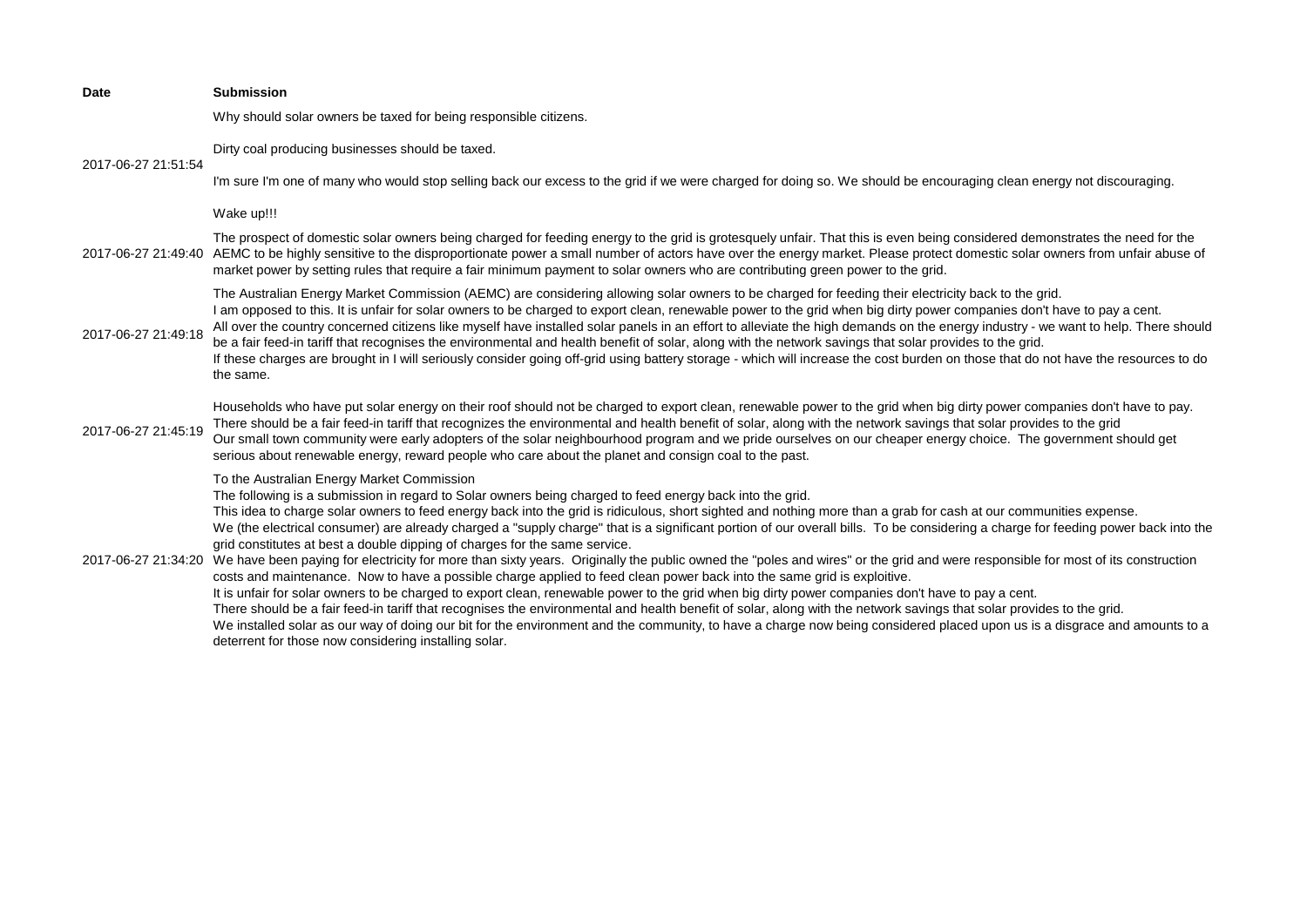I am a small scale solar owner- (5 kw system). I contribute positively to the energy grid by taking the pressure off the system during peak periods of electricity use in summer (less so in winter, but then again, there is less pressure on the grid in the winter).

I, along with other solar owners, contribute to avoid the blackouts the plague the electricity grid.

Rather than charging the solar owners to export clean, renewable power to the grid, you should subsidising us and providing fairer feedin tariff.

2017-06-27 21:29:34

My electricity company charges me 24cents per kilowatt that they provide me, but pays me 6cents for every kilowatt I provide them. How is this fair?

I paid \$5000+ for my system. I expect to recoup my initial out in several years/ decades only (at 6cents a kilowatt, it will take a very very long time!). Now you charging me further will destroy any faith I have in the system, and make a massive difference to the bottom line of my household.

Charge dirty coal companies- not small scale solar owners.

To the Australian Energy Market Commission

I am opposed to the idea of charging solar owners for feeding their electricity back to the grid.

2017-06-27 21:17:33 I understand that large power companies are not charged to export electricity to the grid. It is unfair if solar power owners are required to, especially when solar power has significant environmental and health benefits over fossil-fuel generated electricity.

> My family of four is owner of a modest 2.2 kW solar system, installed in 2013. We made the investment in this system to become more environmentally responsible consumers of electricity. The excess electricity generated contributes to the nation reducing its carbon emissions and working to a more sustainable future. Introducing an export fee unfairly penalises my family for taking environmental sustainability seriously and discourages others from doing the same.

2017-06-27 21:14:02 dropped onto to ground than to have to pay to get rid is my excess power. When are these people going to see the big picture? Either we should be encouraged to help It is so wrong to be encouraged to help the planet by installing solar panels and then be charged to contribute to the electricity supply. I would rather the excess power ourselves or forget the whole thing. It's like cut down on power and water use then we will charge you more because you have!!!!

2017-06-27 21:04:04 What we need to do is encourage people to use less dirty electricity and this would have almost the opposite effect. This is an outrageous and unfair tax on those who want to do the right thing.

ARE YOU F\* SERIOUS!? What a dirty thing to do to people trying their best to care more the planet, be autonomous and put back into a already pressured grid - especially over the summer months when as a species we've gotten used to energy intensive devices such as air conditioning.

It is unfair for solar owners to be charged to export clean, renewable power to the grid when big dirty power companies don't have to pay a cent

2017-06-27 20:50:07 There should be a fair feed-in tariff that recognises the environmental and health benefit of solar, along with the network savings that solar provides to the grid. As a person who is trapped in a life of rentals - if property owners who provide solar to me as a very low income tenant - are slugged with illogical and price gouging tactics - it won't be the property portfolio holder who copes it - it'll be the poor.

I implore the powerful don't be greedy!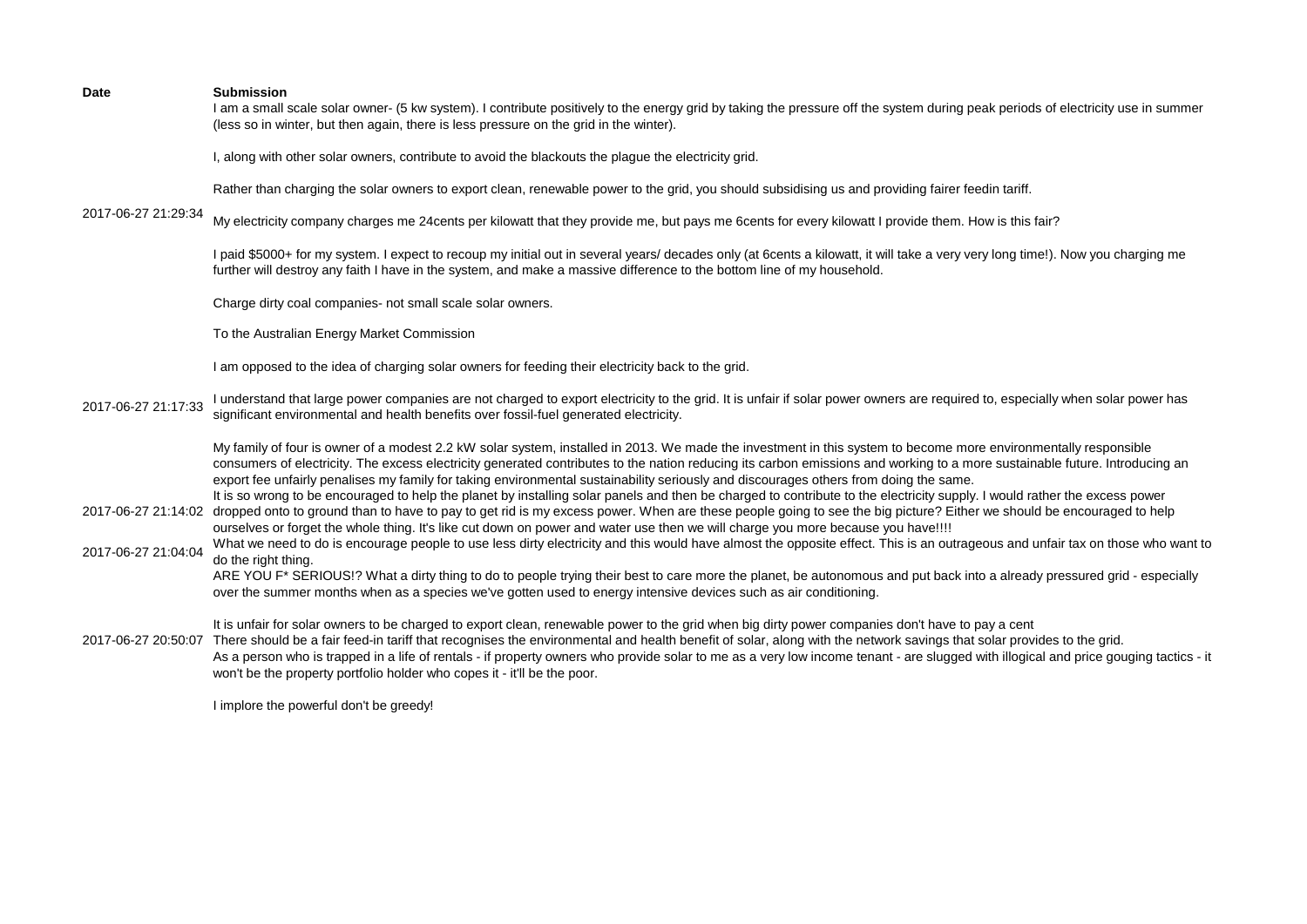| <b>Date</b>         | <b>Submission</b><br>Hi.                                                                                                                                                                                                                                                                                                                                                                                                                                                                                                                                                                                                                                                              |
|---------------------|---------------------------------------------------------------------------------------------------------------------------------------------------------------------------------------------------------------------------------------------------------------------------------------------------------------------------------------------------------------------------------------------------------------------------------------------------------------------------------------------------------------------------------------------------------------------------------------------------------------------------------------------------------------------------------------|
|                     | I have had solar panels installed since 2009 at a cost of around \$12000. It was a huge investment for me as I was ill for years after a serious nervous breakdown in early<br>2000. I finally got back into full time work in 2009 & spent nearly all of what I had left after other expenses on my 5kW roof mounted solar array with quality SMA German<br>inverter. It took nearly 5 years to break even & after another 3 years after that I am enjoying a small benefit as electricity costs have increased along with the daily supply<br>charges. They electricity retailers are already making enough profits & ENERGEX is also.                                              |
|                     | It is unfair for tax paying PV owners to be charged to export clean, renewable power to the grid when rich power companies don't have to pay a cent.                                                                                                                                                                                                                                                                                                                                                                                                                                                                                                                                  |
|                     | 2017-06-27 20:46:22 Leave tax payers in peace. We pay too much already.                                                                                                                                                                                                                                                                                                                                                                                                                                                                                                                                                                                                               |
|                     | The impact of me being charged for my solar exports to the grid is totally illegal & shocking to say the least. It was NEVER part of the contract between me & ENERGEX. It is<br>totally a money grab by criminals.                                                                                                                                                                                                                                                                                                                                                                                                                                                                   |
|                     | These people like the Bolsheviks are criminals who rob the masses (us). They have no mercy. They try the same thing time & again as they know many people are passive &<br>can be fooled eventually. They are very crafty criminals.                                                                                                                                                                                                                                                                                                                                                                                                                                                  |
|                     | They have to fight for the masses not rob them. They are complete criminals & they must be stopped. They CANNOT punish us & tax us when we invested huge amounts to<br>receive an investment.                                                                                                                                                                                                                                                                                                                                                                                                                                                                                         |
|                     | We chose solar power to reduce our carbon footprint and are now being penalised financially.<br>2017-06-27 20:44:40 You buy power from us at a few cents per unit and resell for a colossal profit.                                                                                                                                                                                                                                                                                                                                                                                                                                                                                   |
|                     | The fact of only one wage coming into our household, the impact of charging us for our solar exports to the grid will have an impact on our household.                                                                                                                                                                                                                                                                                                                                                                                                                                                                                                                                |
| 2017-06-27 20:22:50 | I have paid thousands of dollars for my solar unit and i maintain it with my money,<br>I am supplying the grid with free electricty with virtually nothing in return.                                                                                                                                                                                                                                                                                                                                                                                                                                                                                                                 |
| 2017-06-27 20:21:03 | It is unfair for solar owners to be charged to export clean renewable power to the grid when big dirty power companies don't have to pay a cent.<br>We put in solar panels because it is the right thing to do for the future of the planet. This should be encouraged. So that we don't need to burn coal.<br>What a staggeringly stupid idea it would be to charge anyone for providing power to the grid, unless it were fossil fuel power stations that you want to encourage to close<br>down. If you are concerned at decreasing usage of grid power by owners of solar panels, this will only be exacerbated as we move to battery storage so we won't incur these<br>charges. |
|                     | 2017-06-27 20:20:31 I already supply power at a very low rate (7c/kWh) while I have to buy power at more than twice that. Any increase in the cost of power to me should be matched by the price I<br>get for what I supply.                                                                                                                                                                                                                                                                                                                                                                                                                                                          |

You need to re-analyse the power market in light of the inexorable movement towards decentralised generation. You should be encouraging household suppliers to minimise their use of baseload power and to share their excess generation.

2017-06-27 20:20:20 This is total gouging to fill the pockets of the few. How dare I be charged even more to sell power back to the grid?! Total P's O S.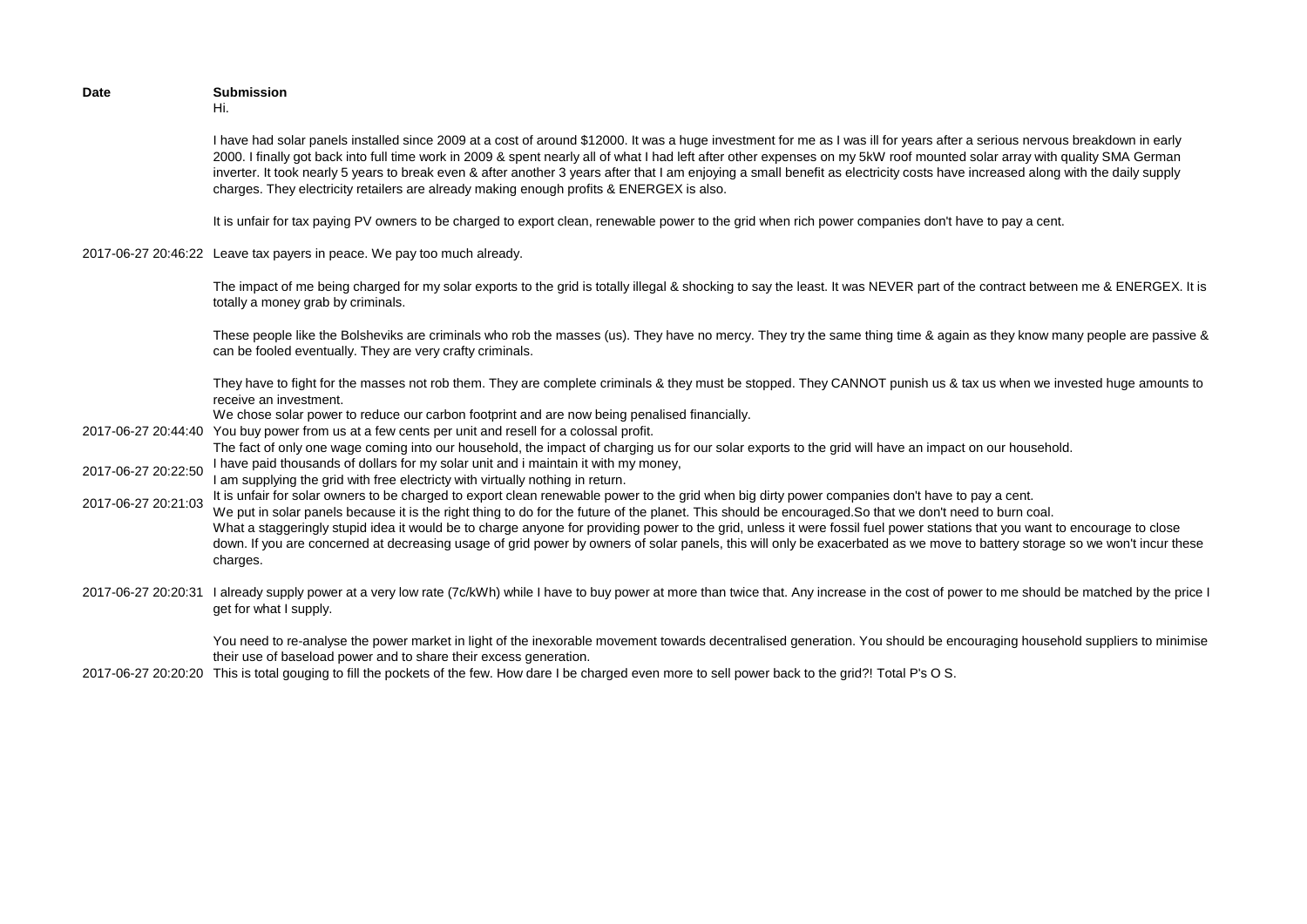| <b>Date</b>         | <b>Submission</b>                                                                                                                                                                                                                                                                                                                                                                                                                                                                                                                                                                                                                                                                                                                                                                                                                                      |
|---------------------|--------------------------------------------------------------------------------------------------------------------------------------------------------------------------------------------------------------------------------------------------------------------------------------------------------------------------------------------------------------------------------------------------------------------------------------------------------------------------------------------------------------------------------------------------------------------------------------------------------------------------------------------------------------------------------------------------------------------------------------------------------------------------------------------------------------------------------------------------------|
|                     | I am a smallholder living with my family in Little Hartley, and we have a solar system on our roof.                                                                                                                                                                                                                                                                                                                                                                                                                                                                                                                                                                                                                                                                                                                                                    |
|                     | When moved to little Hartley, around seven years ago, I had a large (4Kw) PV system installed on my roof. The cost of this was substantial, but we felt it was the right thing to<br>do as we were very concerned about global warming and climate change. We wanted to try to be part of the solution rather than continuing to be part of the problem.                                                                                                                                                                                                                                                                                                                                                                                                                                                                                               |
|                     | Now I find that the Australian Energy Market Commission (AEMC), is considering allowing solar owners to be charged for feeding their electricity back to the grid.                                                                                                                                                                                                                                                                                                                                                                                                                                                                                                                                                                                                                                                                                     |
|                     | 2017-06-27 20:11:30 I feel that this would be very unfair, as it has already cost me a considerable sum of money to set up a system that produces clean energy, and especially since large, dirty-<br>power companies don't have to pay a cent for the same privilege. Furthermore, I am now a pensioner, and the imposition of a charge such as the one proposed would pose<br>an additional financial burden for me and my family.                                                                                                                                                                                                                                                                                                                                                                                                                   |
|                     | Instead, I believe that there should be a fair feed-in tariff that would recognise the environmental and health benefit of solar, along with the network savings that solar provides<br>to the grid. This is a benefit to everyone.                                                                                                                                                                                                                                                                                                                                                                                                                                                                                                                                                                                                                    |
|                     | Thank you.                                                                                                                                                                                                                                                                                                                                                                                                                                                                                                                                                                                                                                                                                                                                                                                                                                             |
| 2017-06-27 20:09:31 | I have tried to help the enviroment by installing solar panels. I don't wish to be charged for helping out to delay the global warming we are all facing. The government should<br>be paying for the installation of solar energy onto every house Not charging those who are trying to make a difference for the future generations to come.<br>Im appalled with the government's lack of care for the world and only just for the lining of their pockets. Shame on you all<br>I've spent about \$5000 in installing solar power panels because I don't believe in dirty coal fired power stations. At the end of three years I will receive just 8c per KW which is<br>the sold on at 28CKW - why should I be penalised twice? Once for the low power price and then for transmitting that power to the grid, while big dirty power companies don't |
| 2017-06-27 20:08:28 | have to pay a cent.<br>As I stated above, I should be paid a fair price for my power not the pittance that will be paid when my three year contract expires. Double standards seem to apply to small<br>power producers. There should be a fair feed-in tariff that recognises the environmental and health benefit of solar, along with the network savings that solar provides to the<br>grid.                                                                                                                                                                                                                                                                                                                                                                                                                                                       |
|                     | I have placed solar power on my roof because it is more efficient, does not use polluting coal and gas and reduce CO2 emissions, that must be done if climate change is to be<br>kept below the level that will not increase earth's temperature by more than 1.5 degrees celcius.<br>The impact in charging me for exporting power to the grid would be to further increase my power bills.                                                                                                                                                                                                                                                                                                                                                                                                                                                           |
| 2017-06-27 20:05:27 | It is unfair for solar owners to be charged to export clean, renewable power to the grid when big dirty power companies don't have to pay a cent. I paid \$7000 for solar panels,<br>so I should not have to pay to have my solar power exported. People who did not pay anything for solar do not have to pay to have anything exported. People who paid<br>thousands for solar panels deserve some kind of benefit. Charging solar owners to export clean, renewable power to the grid is a way of taking away their benefits which is<br>unfair. It is only just to let solar owners who paid thousands get some kind of benefit. There should be a fair feed-in tariff that recognises the environmental and health benefit<br>of solar, along with the network savings that solar provides to the grid.                                           |
| 2017-06-27 20:05:08 | See this as a disincentive for having solar installed as a means to protect the power generation incumbents. If this goes thru' I will be going off grid as consequence solar<br>wind excess will no longer be available to de-carbonize. power generation. Distributed power generation makes the current infrastructure go further before the neeing to<br>upgrade                                                                                                                                                                                                                                                                                                                                                                                                                                                                                   |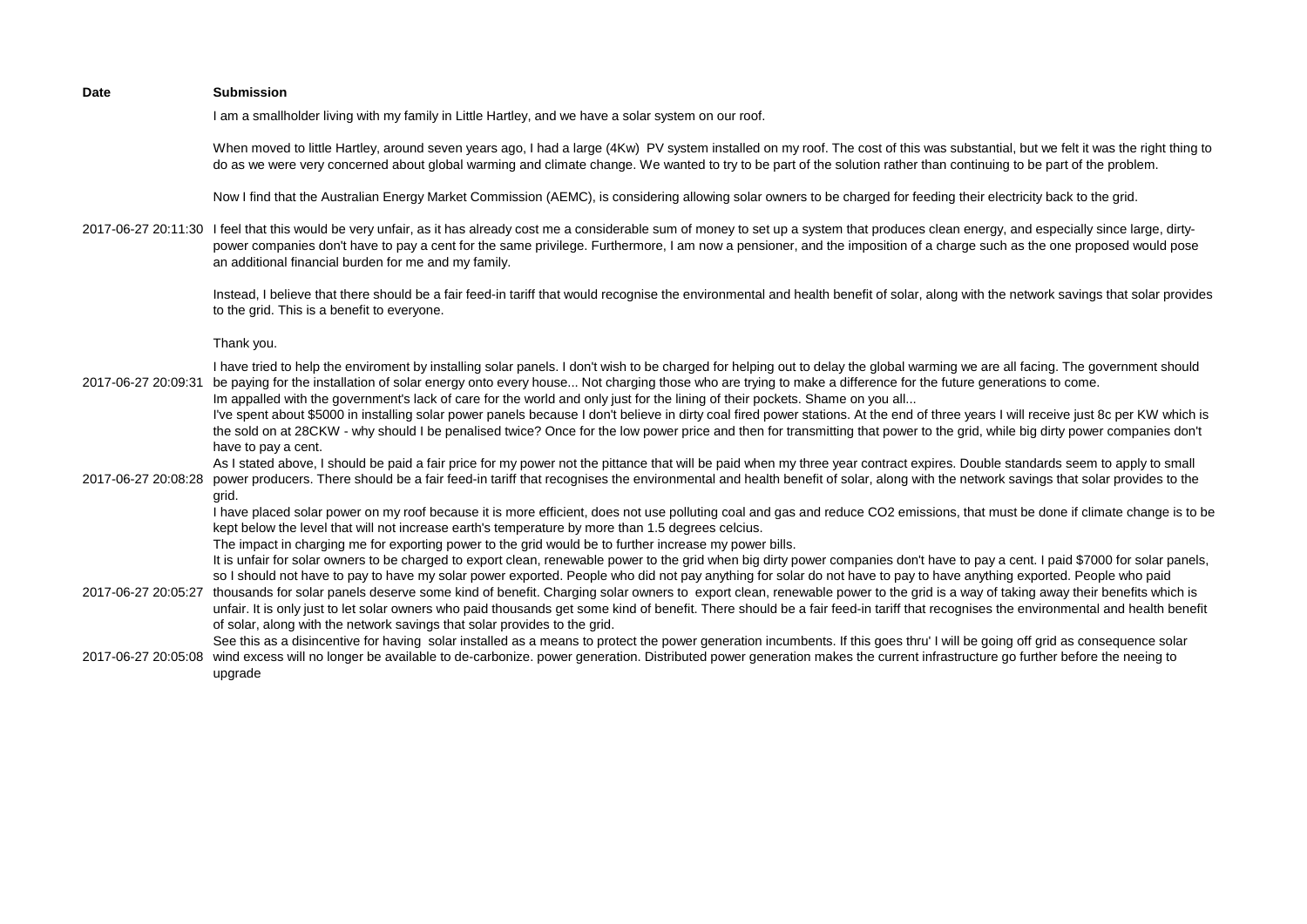I have solar on my roof

I also fought the fire in the Hazelwood mine fire, members of my brigade have contracted cancers from being down in that pit fighting to protect coal fired energy.

Coal is not clean, coal is not safe, coal is not cheap, coal costs lives and money.

We need to support alternative energy not coal and power companies, we need to support new technology not technology that is over 100 years old.

2017-06-27 20:05:01 If you try to make me pay to provide energy I will invest in a battery system and go off the grid.

So will many others like me.

If you want your electricity system to survive you need to adapt and change, or you will lose everything.

Darwinian evolution is a harsh teacher, adapt or die.

Simple as that

2017-06-27 20:02:55 feed back to the grid. Power companies are making huge profits off the power we already feed back into the grid. Currently I have already lost money with the power changes, As a solar supplier who feeds back to the grid at a paultry 6.50 cents per kWh, I am disgusted at the premise that anyone can charge me and others like me for the right to where I was being paid 60 cents per kWh, this is now paying me 6.5 cents. If I was willing to outlay for a solar storage battery, I would but this is not the case.

2017-06-27 19:58:41 and 2) intended to resist the move to even more roof top generation. The power retailers and the owners of the poles and wires are doing quite well out of roof top solar so there is no need to charge us to fee into the grid. That is just 1) greedy

If we are to move to a clean sustainable future, then we need all the roof top we can install.

2017-06-27 19:55:04 from any charges,so why should we be charged to export renewable power to the grid ?---and be charged for what comes from Heaven for free??!! If any charges are applied As pensioners my wife and I have experienced a marked reduction in our energy bills---thanks to solar.---a gift from God. The big dirty power companies get away scott free

by AEMC it will be a darn shame as it will impact on the cost of living of millions of families in this wonderful country. When I was informed that it was being proposed that small solar producers be charged to feed excess power into the grid I thought it was a bad joke. I cannot think of another

provider in our society that would be charged to supply a product to others for which they also are charged. In fact I believe that the 6c feed in tarrif currently being offered by the major retailers is manifestly unfair when I am required to buy power at 30c KWh.

To be connected to the grid already incurs a standing charge whether you use or export power. To add another charge for any power exported appears to be double charge. If the intention is to drive people to battery storage and disconnect from the grid then I think this proposal would achieve its goal.

I believe large thermal electricity producers do not pay to have their power used by the grid. I find it hard to then rationalise how small solar producers could be charged to supply the same product.

2017-06-27 19:52:00 Is this another attempt to protect big coal producers by business and government agencies? This has been done before by abolishing the carbon tax and by the current government failing to adopt a CET. Charging an export fee is an attempt to slow the adoption of decentralised small solar. People want the opportunity to contribute to a clean future for future generations. Coal does not need to be supported by taxing solar feed in power.

> Small solar producers helped mitigate the peak power demand during last summer's heat waves. This helped prevent blackouts and maintain the integrity of the grid. Charging an export fee would discourage people from sharing their excess power to help the grid.

The proposal to charge for any power exported is I'll conceived and risks slowing the inevitable change to renewable power. It is now best to encourage small, independent and local power sources that are in the peoples favour rather than being just an agent of big business.

2017-06-27 19:49:22 they're providing. Why on earth would you charge people for providing clean power to the grid??? This is a ridiculous proposal. Instead, solar owners should be paid a fair price for the power

Frankly, all a charge would do is hasten the move for solar owners to install batteries and then both use less from the grid and provide less to the grid.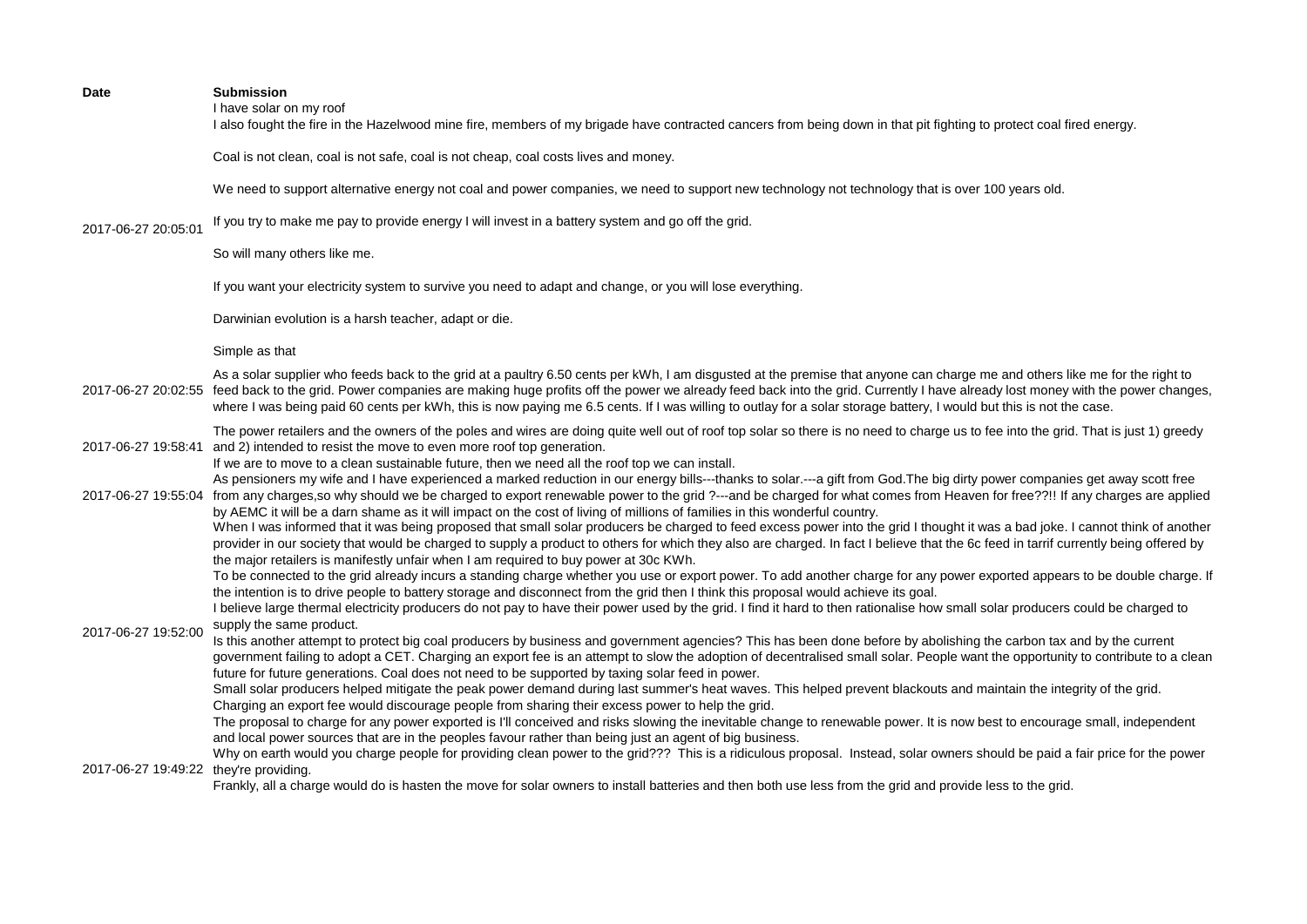| Date                            | <b>Submission</b>                                                                                                                                                                                                                                                                                                                                              |
|---------------------------------|----------------------------------------------------------------------------------------------------------------------------------------------------------------------------------------------------------------------------------------------------------------------------------------------------------------------------------------------------------------|
|                                 | We installed solar for two reasons.                                                                                                                                                                                                                                                                                                                            |
|                                 | We knew the cost of electricity would skyrocket and                                                                                                                                                                                                                                                                                                            |
|                                 | secondly it is the way forward environmentally. (Especially in our country where sun is abundant.)                                                                                                                                                                                                                                                             |
| 2017-06-27 19:42:43             | We have a 3.5 kW system which was a significant cost to our family budget. Our family of 5 use a lot of power and at the moment our solar power feed in is just above                                                                                                                                                                                          |
|                                 | breaking even per quarter.                                                                                                                                                                                                                                                                                                                                     |
|                                 | Even though the Australian government has signed emission targets there has been very few incentives shown to encourage solar power initiatives.<br>I find it of some concern that power companies don't have to pay towards feed in when our energy is sustainable and clean.                                                                                 |
|                                 | Therefore I object to an increase in feed in tariffs for solar power owners.                                                                                                                                                                                                                                                                                   |
|                                 | To hell with you lot. I have just pent \$8000.00 installing a solar system to defray your exorbitant charges for the power I need to survive as a self funded retiree.I have worked                                                                                                                                                                            |
| 2017-06-27 19:39:25             | bloody hard to achieve my life style which is being rapidly eroded by the likes of you lot and your money grabbing, penny pinching ideas!!!!!                                                                                                                                                                                                                  |
|                                 | Solar owners should not have to pay to export Electricity back into the grid as it saves gas usage.                                                                                                                                                                                                                                                            |
| 2017-06-27 19:36:35             | more money should be paid to these suppliers                                                                                                                                                                                                                                                                                                                   |
|                                 | The AEMC is a disgrace. We purchased a modest solar PV system in the hope that it would go someway to reducing the every increasing electricity prices. We receive 6.00                                                                                                                                                                                        |
|                                 | c/k Wh for the electricity being returned to the grid. This equates to a modest \$40 + return on our investment in solar every three months. At this rate it will take at least 12 - 15                                                                                                                                                                        |
| 2017-06-27 19:30:10             | yrs to get a return on our initial investment. For the AEMC to now be talking of charging solar owners for feeding electricity being returned to the grid only confirms for us (and                                                                                                                                                                            |
|                                 | many like us) that Australia is no longer the 'lucky country' - one where people were being given a 'fair go' for their efforts. This is just another example of 'punishing' those                                                                                                                                                                             |
|                                 | trying to get ahead. It's A DISGRACE. Any Political Party endorsing such action WILL NEVER get our vote. Its no wonder people are turning to minor parties in droves.                                                                                                                                                                                          |
|                                 | As a pensioner who has recently lost his pension -due to the Jan 1,2017 changes, I am livid that there is even a smidgen of thought about CHARGING US for providing                                                                                                                                                                                            |
|                                 | virtually FREE electricity to the power companies. Companies that then CHARGE full retail for power that they received from us for a few cents.                                                                                                                                                                                                                |
|                                 | It saves the power companies billions in NOT having to build new generators, it (used to) save pensioners and those that could invest in supplying solar power the never                                                                                                                                                                                       |
|                                 | ending rising costs of electricity.                                                                                                                                                                                                                                                                                                                            |
|                                 | In fact, to be equitable, those of us that have installed solar power should benefit from this investment, but alas, we already pay more for providing this cheap power by paying                                                                                                                                                                              |
|                                 | a higher price for the daily connection rate than those without solar power pay.                                                                                                                                                                                                                                                                               |
| 2017-06-27 18:51:39             | Significantly, we have cut back the use of electricity (hence saving untold tonnes of green house gasses from burning fossil fuels), and reducing our own costs of purchasing                                                                                                                                                                                  |
|                                 | electricity.                                                                                                                                                                                                                                                                                                                                                   |
|                                 | This did NOT come cheaply. We receive a basic few cents for each Kilo Watthour that we produce, and are still waiting to break even with the original capital outlay in the                                                                                                                                                                                    |
|                                 | cost of installation.                                                                                                                                                                                                                                                                                                                                          |
|                                 | Our electricity bill would increase markedly if we did not have solar panels on the roof to alleviate some of the expenses of daily living that us oldies face. With zero income<br>and a very low return on our savings, and super that we struggled to accumulate - only to have the goal posts moved and our plans destroyed by the changes in super on Jan |
|                                 | 1.2017.                                                                                                                                                                                                                                                                                                                                                        |
|                                 | The cost savings to power companies by virtue of people with PV on the roof is enormous. Don't even think of charging US to provide more profit for YOU.                                                                                                                                                                                                       |
| 2017-06-27 18:32:29             | It is not fair to charge people add energy to the grid.                                                                                                                                                                                                                                                                                                        |
|                                 | It is unfair for solar owners to be charged to export clean, renewable power to the grid when big dirty power companies don't have to pay a cent                                                                                                                                                                                                               |
| 2017-06-27 18:31:03             | There should be a fair feed-in tariff that recognises the environmental and health benefit of solar, along with the network savings that solar provides to the grid                                                                                                                                                                                            |
|                                 | I don't think i should be charged for my feed in electricity. Dirty power stations don't get charged. I am an aged pensioner & got solar panels for environmental reasons & to                                                                                                                                                                                 |
| 2017-06-27 18:30:18 save money. |                                                                                                                                                                                                                                                                                                                                                                |
|                                 |                                                                                                                                                                                                                                                                                                                                                                |
|                                 | The Australian Energy Market Commission (AEMC), who make the rules that govern the electricity market, are considering allowing solar owners to be charged for feeding<br>their electricity back to the grid. This is obviously a sop to large energy companies and is totally unfair for solar owners who export clean, renewable power to the grid,          |
| 2017-06-27 18:27:25             | especially when dirty power companies don't have to pay a cent.                                                                                                                                                                                                                                                                                                |
|                                 | There should be a fair feed-in tariff that recognises the environmental and health benefit of solar, along with the network savings that solar provides to the grid.                                                                                                                                                                                           |
|                                 |                                                                                                                                                                                                                                                                                                                                                                |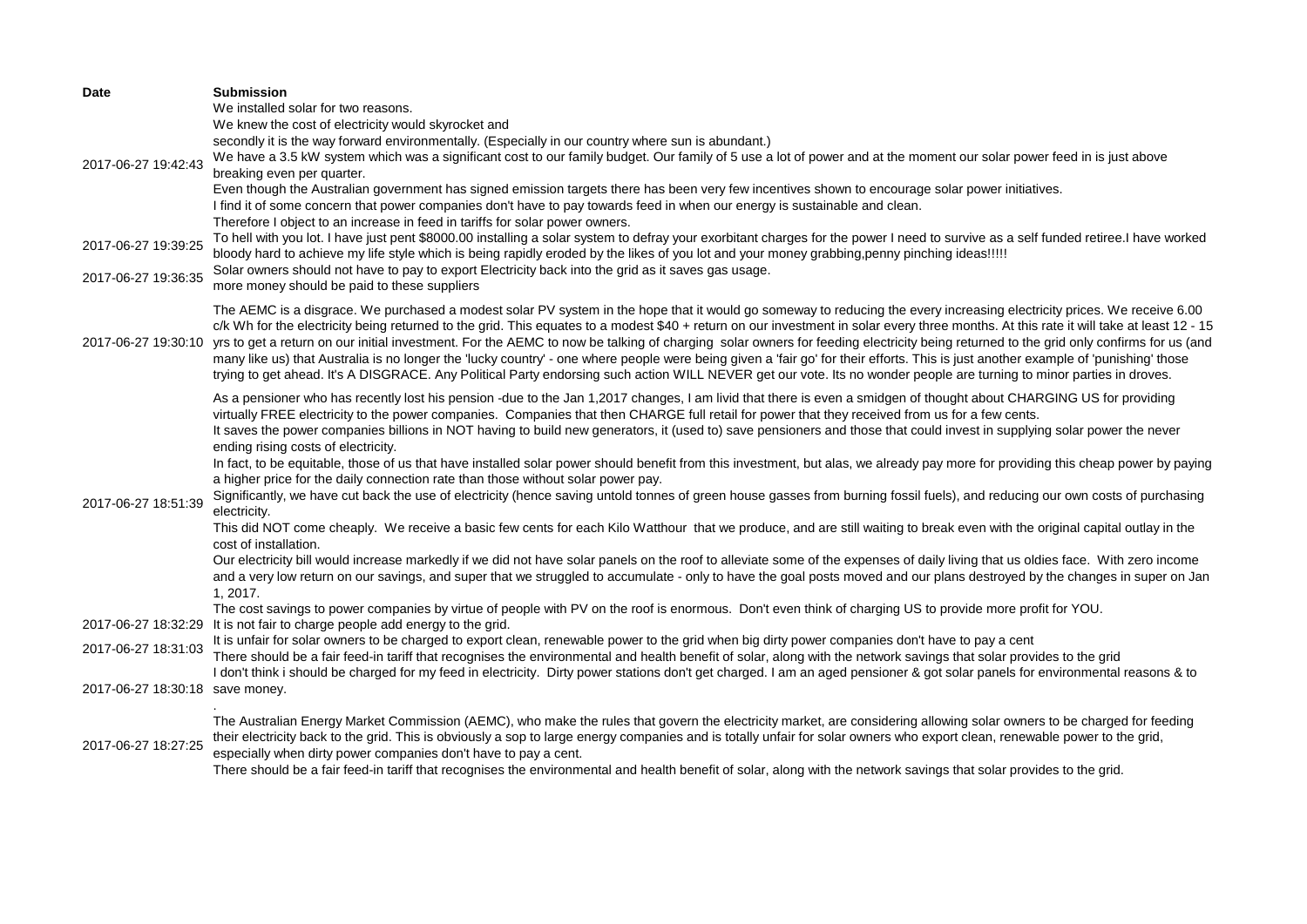| Date                                    | <b>Submission</b>                                                                                                                                                                                                                                                                                                                                                                                                                                                                                                                                                                                                                                                                                                                                                                                                                                                                                                                                                                                                                                                                                                                                                                                                                                                                                                                                                                                                                                                                                                                                                                                                                                                                                                                                                                     |
|-----------------------------------------|---------------------------------------------------------------------------------------------------------------------------------------------------------------------------------------------------------------------------------------------------------------------------------------------------------------------------------------------------------------------------------------------------------------------------------------------------------------------------------------------------------------------------------------------------------------------------------------------------------------------------------------------------------------------------------------------------------------------------------------------------------------------------------------------------------------------------------------------------------------------------------------------------------------------------------------------------------------------------------------------------------------------------------------------------------------------------------------------------------------------------------------------------------------------------------------------------------------------------------------------------------------------------------------------------------------------------------------------------------------------------------------------------------------------------------------------------------------------------------------------------------------------------------------------------------------------------------------------------------------------------------------------------------------------------------------------------------------------------------------------------------------------------------------|
| 2017-06-27 18:23:28                     | The final report from Climate Australia states that over 90% of Australians support the move to renewable energy, particularly solar. This is supported by the fact that so many<br>Australian households have chosen to instal rooftop solar, not because of the immediate economic benefit, but clearly for the conviction that solar is the central pillar of energy<br>supply. It is utter nonsense that householders should be charged, over and above their investment, for the export of power that is produced by their rooftop systems. Please<br>pay attention to the overwhelming majority of Australians urging you to promote and not penalise the provision of solar energy.                                                                                                                                                                                                                                                                                                                                                                                                                                                                                                                                                                                                                                                                                                                                                                                                                                                                                                                                                                                                                                                                                            |
| 2017-06-27 18:22:20                     | we installed our solar system when the State Government offered a decent incentive. Now they have stopped the original incentive and we were offered a miserable 6 cents. I.<br>am providing power to the grid and the suppliers are re selling it for an amount far in excess of what I we are receiving. That is outragious in itself and completely unfair. Now<br>I am told there is a suggestion that we should be expected to pay a fee to feed OUR energy into the grid so that providers can on sell it. We were encouraged by the State<br>Government to install solar only to find that they, or some authority keep wanting to "move the goal posts". I would hope the authorities just back off the "little man" and<br>concentrate on dealing with the big organisations and suppliers with a view of reducing our electricity and gas bills. Perhaps it's so easy to stand over us and too difficult to<br>address the real issues.                                                                                                                                                                                                                                                                                                                                                                                                                                                                                                                                                                                                                                                                                                                                                                                                                                     |
| 2017-06-27 18:21:57                     | I object strongly to any plan that will further increase my electricity charges. Even with the present charge structure, the \$75 received from govt towards the power costs is<br>hardly going to bring my bills down to pension income levels. I installed solar power to try to help bring down the need for more expensive and climate changing power<br>generating facilities. With reduced feed-in tariffs, bills are already too high. Charging for me to supply electricity is another example of govt and big business being assisted<br>while fair minded community members are penalised. Don't make yourself even more unpopular than you are.                                                                                                                                                                                                                                                                                                                                                                                                                                                                                                                                                                                                                                                                                                                                                                                                                                                                                                                                                                                                                                                                                                                            |
|                                         | I'm astounded that this idea is getting any traction at all. Why would any producer of any product think it was part of their business model that they would effectively pay for<br>2017-06-27 18:21:56 customers to use their product? Now that the FIT has been reduced to 3/5 of b*gger all, I am seriously considering disconnecting and just using my power without exporting at<br>all. I will certainly do that if I have to pay to export.                                                                                                                                                                                                                                                                                                                                                                                                                                                                                                                                                                                                                                                                                                                                                                                                                                                                                                                                                                                                                                                                                                                                                                                                                                                                                                                                    |
| 2017-06-27 18:16:32                     | I think the whole idea is some what stupid, to say the least, and consider the amount of solar fed into the network to be a saving to the system.<br>If it were not for our input, the need for more generating capacity, and network capacity would soon become very apparent.<br>My input gets consumed by the neighbours as well as my needs, and not fed over any expensive network to the central point of generation.<br>This charging of solar owners will do nothing except force us to go to battery installation and cut the cord!                                                                                                                                                                                                                                                                                                                                                                                                                                                                                                                                                                                                                                                                                                                                                                                                                                                                                                                                                                                                                                                                                                                                                                                                                                          |
| 2017-06-27 18:06:09                     | I originally fitted solar panels in an effort to help the environment and also to alleviate the rapacious greed of the power companies who appear to only care about rewarding<br>their shareholders. I have watched these vested interests do their best to destroy the renewable energy industry in this country whilst the rest of the world embraced it. The<br>feed in tariff has been reduced to an unfair level and now it is suggested that it is taxed.! What other industry has to pay to supply? Certainly not the power generators. I can<br>only suggest that a move to charge solar panel owners for the power they generated will hasten the level of people fitting storage batteries and going off grid. It is about time<br>that the AEMC is disbanded and replaced with a enlightened and truly independent and impartial body. I will be encouraging my local MP to act on this.                                                                                                                                                                                                                                                                                                                                                                                                                                                                                                                                                                                                                                                                                                                                                                                                                                                                                  |
| 2017-06-27 18:01:12 solar owners again. | To whom it may concern,<br>Since I have had my solar panels installed when the Rudd Labor Government was in, politician after politician and company after company have done everything they can to<br>make it difficult for solar owners.<br>Why is it that big business have to treat the solar owners so unfairly all the time. This is the second time that the regulators want to charge solar owners for producing and then<br>to export clean renewable energy back to the grid when at a time the dirty big coal companies get away with blue murder.<br>The feed in tariff that solar owners are punished for is pitiful. There are huge benefits for the environment and health but the big dirty coal companies would rather us choke on<br>the emissions. Solar owners are providing huge benefits with network savings being known to the generating companies and don't want to share those cost savings onto the<br>My family have paid amounts of monies to benefits us against the big power companies in their price rises, with the only real reason for the costs to go up is because of the<br>roof top solar owners carrying themselves.<br>Now to realise that the AEMC wants to charge us for exporting power back to the grid is completely unfair and unreasonable in a country such as Australia. So much for giving<br>the little guy a go, we are being bled blindly by big business in this country and they are pocketing a the savings for themselves and the pollies too.<br>Talk about capitalist greed in this country, everyone wants to make the big bucks now and they don't care who the hurt along the way. The rich are getting richer and the rest<br>have to fend for themselves again.<br>GREED GREED GREED. Enough is enough!!!!!!!!!!!! |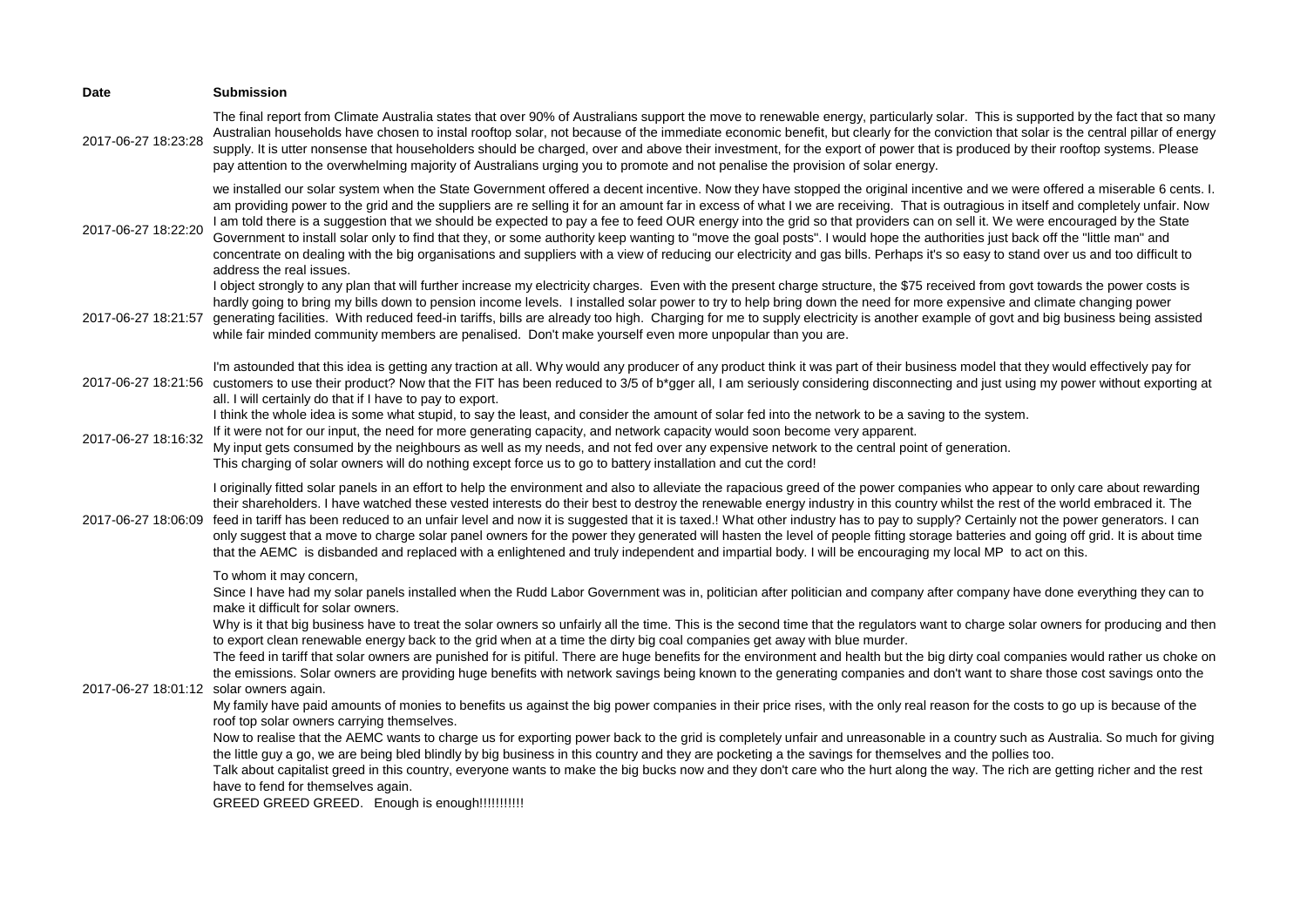Dear Commissioners

2017-06-27 18:00:37 I ask you to reject any suggestion of charging small-scale renewable energy generators including home solar generators for exporting 100% renewable energy to the grid. I believe large scale generators, renewable or fossil fueled, don't pay so why should small scale producers? Home solar generation is an indispensable portion of the energy mix during extreme hot weather and any impost would be very unfair.

> As I solar owner I built a house in and eco estate where solar power was strongly encouraged as part of the estate establishment to ensure clean, healthy environments and lifestyle. The government has repeatedly supported these initiatives only to now turn it's back on those of us who did the right thing and now want to start levelling charges at us for doing precisely what they openly supported.

> Charging me for exporting clean energy to the grid is nothing more than a discriminatory tax grab and is unethical and unjustified. I get paid 7 cents per unit which is then sold on at over 20 cents per unit and the government still wants more from me.

### 2017-06-27 17:59:16

Charging me and others like me will increase my household costs and reduce my disposable income into the economy. This is utterly selfish on the part of those wanting to charge me for exporting to the grid as the impact is an overall reduced spending power further negatively impacting the retail sector of our country which is not only experiencing great difficulty right now but is also the largest employer of the country.

Besides being grossly unfair to us who did the right thing, charging a tariff for exporting to the grid when the major power generators don't have to pay a cent to do so only supports the opinion that the government is embarking on a deliberate policy of economic destruction for Australia. The government is ensuring the loss of my vote with this proposed unfair and discriminatory cost against me and my family.

I understand that AMEC is considering charging solar households to return power to the grid. This not only goes against all the principles of the Paris accord on global warming where the emphasis is to encourage non polluting energy sources such as solar and wind generation, but it also goes against the Finkell Report which essentially places a cost on carbon.

Currently gas and coal power stations are not charged to put electricity on the grid. If we consider the global push toward renewable energy and the emphasis of the Finkell Report, all power generation should be charged to use the distribution network based on the carbon footprint of the generator. Renewable energy sources should not be charged. This would be in accord with the Paris Agreement and the Finkell report.

Currently households with solar panels are not paid for the power that they put back to the grid which the power companies effectively use for free and then charge the end user a substantial fee for power they have not paid for. If the power sent to the grid by solar panels from homes was effectively harnessed we would not need to use as much power from polluting base load power stations.

#### 2017-06-27 17:58:27

I installed solar panels due to my concern about global warming. AMEC needs to adjust its policies to show it is also concerned about global warming and not penalize ordinary people who are making a great effort at their own cost to assist in reducing our national carbon footprint.

In order to reduce the need for base load electricity generation at night AMEC should be considering subsidizing solar households to install battery systems to reduce the need for polluting base load electricity at night. This would also assist in the reduction in maintenance and requirement for additional distribution infrastructure.

I am personally not getting an effective return for the power that I send to the grid at my cost, which is reducing the need for base load electricity and as a pensioner I certainly cannot and would not pay an additional cost over and above the current absorbadent infrastructure cost that I am paying - currently \$1.36 per day. If AMEC goes down the route of charging an additional fee on top of the current amount for free power going back to the grid you will find more people will be introducing battery systems with a portable generator and going off the grid altogether. This would then place AMEC in a very difficult position with substantially fewer people using an expensive ageing infrastructure.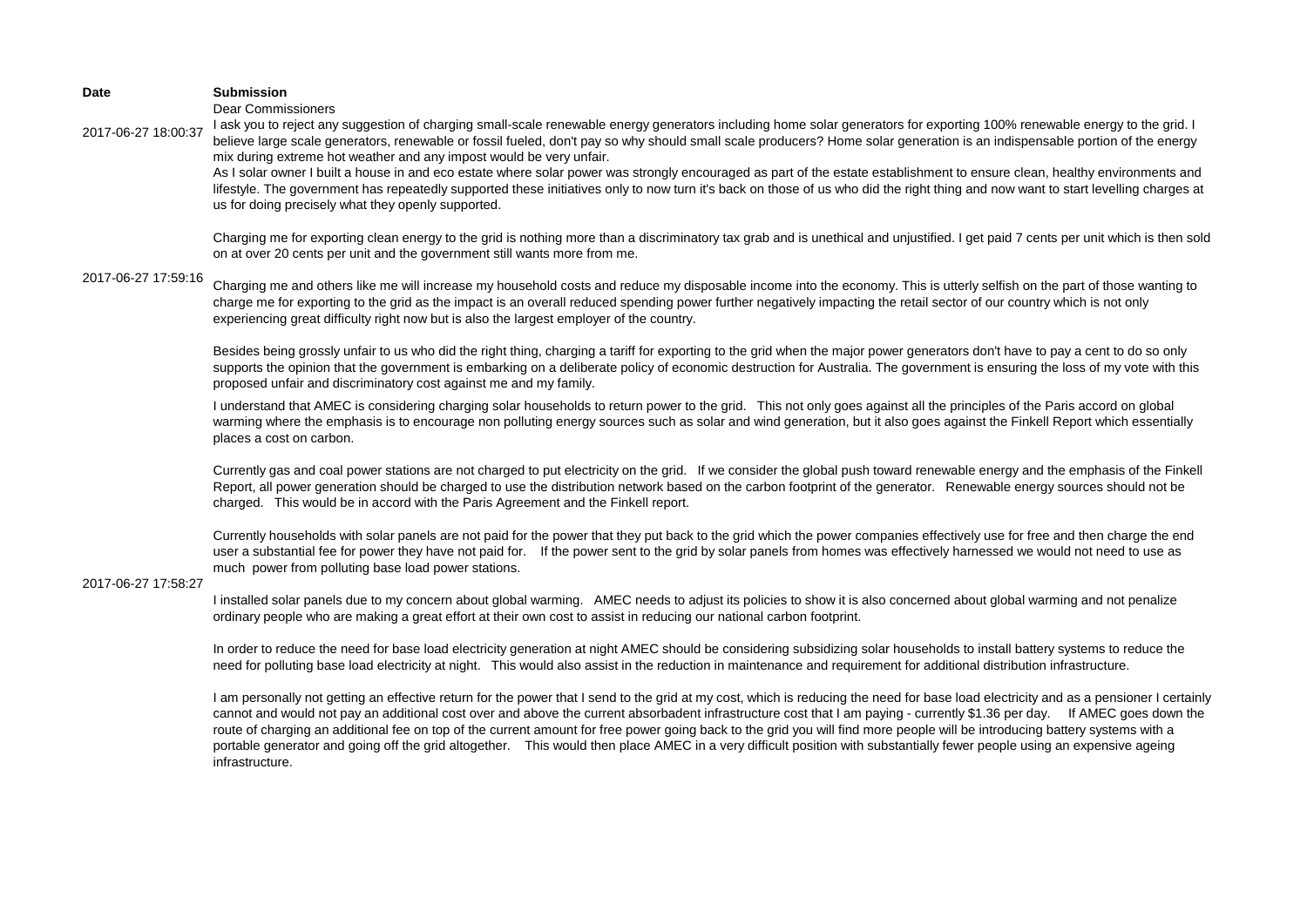It is unfair for domestic solar owners who have invested in providing renewable energy infrastructure to be charged to export clean, renewable power to the electricity grid. The power companies that are relying on old 'dirty' technologies are not required to pay anything and neither should solar owners. It is high time that all public money investment in old non renewable technology ceases and policies should not be made to prop up the old technology industries. Other industries are being 'ubered' - it is high time the same applied to the power industry and public money should only be invested in clean renewable power technologies.

2017-06-27 17:58:17 There also needs to be a fair feed-in tariff that recognises the environmental and health benefit of solar, along with the network savings that solar provides to the power grid.

We put rooftop solar on to combat the rising utility costs and because we believe there is an imperative to move away from finite resources such as coal, oil and gas.

We urge you not to bow to the pressure of the power industry to sustain their old technology with this unfair charge on solar owners who have in fact done the right thing in investing in renewable energy infrastructure which they have to maintain at their own cost.

- 2017-06-27 17:58:01 Please pay a fair price to encourage solar. You are making Australia the laughing stock of the world. Please note that PV Panel owners in Tasmania help stabilise the power system
- 2017-06-27 17:57:22 as we allow water flow to be reduced in the day time- thus we can save water in the day and use it at night when more power when its needed- This is done without the aid of batteries ? The Israelis have 24 hour/365 dat solar power ? Dear Commissioners

As a solar owner, and net exporter to the grid, I am utterly opposed to the concept of having to pay to export my renewable power to the grid, when other producers of nonrenewable power do not have to. As it is, I am paid a minimum for the power I produce, which is most useful to the grid on hot sunny days when airconditioners kick in and industrial power suppliers receive a premium for their input on the spot market.

2017-06-27 17:52:24 likely install battery storage, and go off the grid completely. My reason for installing solar panels was twofold; both to cut my power bills and also provide an environmentally benign alternative to polluting power generation. I am very careful with my electricity usage, which is the reason I have energy to export, as I have quite a small (3kw) system. If I am to be charged for exporting to the grid, I will most

> Solar in Queensland is a better way of generating power. The stone age didn't end because they ran out of stone - our ancestors found better ways of doing things. No doubt there are challenges with solar feed-ins to the grid - I expect our electrical engineers (who are very intelligent people) to rise to the challenge, not bury their heads in the sand, and not just discourage, but punish financially those moving with the times. Any wholesale/retail business has to adapt to their markets within their budgets - why does the electricity industry think it can slug customers to pay for the inevitable changes which have been obvious for decades? Believe me, I am not an early adopter of any new technology!

Thanks for the opportunity to make a submission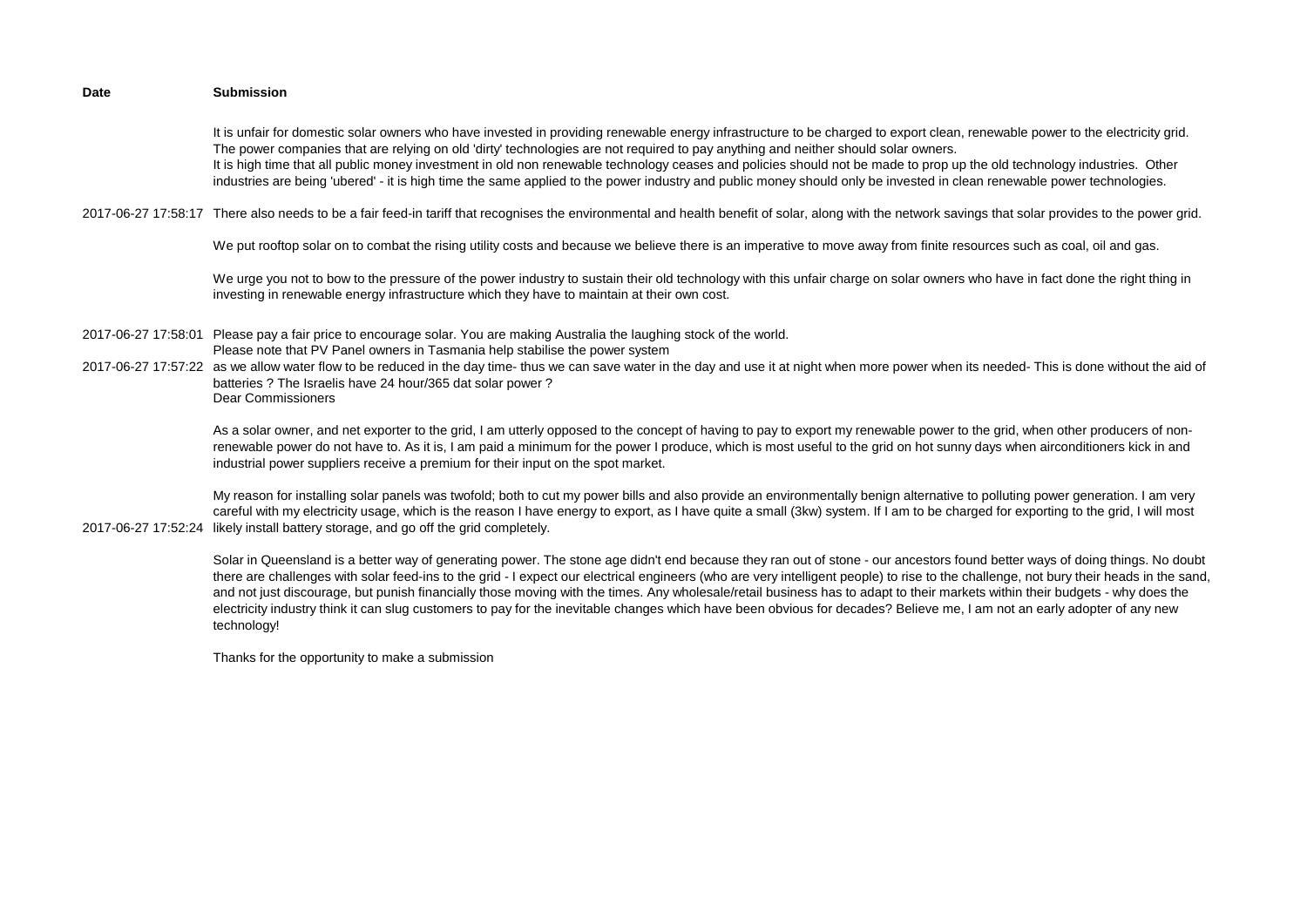| Date<br>2017-06-27 17:49:22                | <b>Submission</b><br>When I purchased solar panels for my rooftop I was under the impression that a transition was under way. I was encouraged by the federal government to take up incentives<br>and invest in solar panels. This would be good for the planet, decrease my electricity bill, make me feel good about it. The Queensland Government were very happy<br>because they were experiencing brownouts due to failure to invest in networks.<br>It is now clear I made a terrible mistake. Relentlessly, progressively, I've been made to feel that I am part of the problem, not part of the solution as I thought.<br>This latest proposal to make a charge for exporting my generated power to the grid adds another nail in the coffin of my business plan in favour of the business plans of the<br>electricity industry. In short, those who looked ahead and planned are being held hostage by those who did not.<br>Why am I being asked to pay for the privilege of exporting my power when other large power generators are not?<br>When will the operators of the industry realise that we are moving towards highly decentralised power capability with a grid connection as insurance.<br>This "make the bastards pay" attitude will drive battery uptake quicker than ever. The mooted charge is a horrible distortion of a direction that is best for Australia. Benefit will<br>accrue to the State Government no doubt via special dividends.<br>Solar panel investors will not take this lying down. This proposal places an unfair burden on those who are already shouldering the cost of rooftop infrastructure that has<br>obviated the need for investment in new power generation capability by the Industry.<br>Suck it up, generators and distributors. Take your share of the burden you have created by failing to manage the transition to alternative energy. Watch the true power of |
|--------------------------------------------|-------------------------------------------------------------------------------------------------------------------------------------------------------------------------------------------------------------------------------------------------------------------------------------------------------------------------------------------------------------------------------------------------------------------------------------------------------------------------------------------------------------------------------------------------------------------------------------------------------------------------------------------------------------------------------------------------------------------------------------------------------------------------------------------------------------------------------------------------------------------------------------------------------------------------------------------------------------------------------------------------------------------------------------------------------------------------------------------------------------------------------------------------------------------------------------------------------------------------------------------------------------------------------------------------------------------------------------------------------------------------------------------------------------------------------------------------------------------------------------------------------------------------------------------------------------------------------------------------------------------------------------------------------------------------------------------------------------------------------------------------------------------------------------------------------------------------------------------------------------------------------------------------------------------------------|
|                                            | democracy as those who advocate these measures are voted out.<br>2017-06-27 17:46:35 For Christ sake be fair to the little people                                                                                                                                                                                                                                                                                                                                                                                                                                                                                                                                                                                                                                                                                                                                                                                                                                                                                                                                                                                                                                                                                                                                                                                                                                                                                                                                                                                                                                                                                                                                                                                                                                                                                                                                                                                             |
|                                            | Hi,<br>Please do not charge Solar owners to put electricity back into the grid when power companies are not required to do so, this is unfair on the very people who are being<br>2017-06-27 17:46:28 responsible for our climate. Additionally there should be a fair feed in tariff for solar generators to encourage others to buy solar systems. If you charge solar owners to export<br>to the grid this will simply encourage existing solar owners to buy battery systems further exasabating the power problems. I encourage you to put in place systems that are<br>good for the future of the planet before it is forced upon you by the public who are sick of big power companies trying to hold onto outdated buisness models.                                                                                                                                                                                                                                                                                                                                                                                                                                                                                                                                                                                                                                                                                                                                                                                                                                                                                                                                                                                                                                                                                                                                                                                   |
|                                            | To the AEMC,                                                                                                                                                                                                                                                                                                                                                                                                                                                                                                                                                                                                                                                                                                                                                                                                                                                                                                                                                                                                                                                                                                                                                                                                                                                                                                                                                                                                                                                                                                                                                                                                                                                                                                                                                                                                                                                                                                                  |
|                                            | 2017-06-27 17:40:57 Just because I, and thousands of like minded people, had the foresight to invest in solar power this is no good reason to keep trying to inflict penalties on us. We are trying to<br>look out for the place that we live, trying to make a small difference against the countries and industries that don't care what harm they do to us all and yes, trying to save<br>ourselves some money as the ever increasing living costs mount each year. Please do not add another charge.<br>Dear AMEC,                                                                                                                                                                                                                                                                                                                                                                                                                                                                                                                                                                                                                                                                                                                                                                                                                                                                                                                                                                                                                                                                                                                                                                                                                                                                                                                                                                                                        |
|                                            | Last Friday, I secured rooftop solar to our new home - to reduce our fossil fuel use and do my part to transition to a clean energy future.                                                                                                                                                                                                                                                                                                                                                                                                                                                                                                                                                                                                                                                                                                                                                                                                                                                                                                                                                                                                                                                                                                                                                                                                                                                                                                                                                                                                                                                                                                                                                                                                                                                                                                                                                                                   |
| 2017-06-27 17:34:53                        | It is unfair for solar owners to be charged to export clean, renewable power to the grid when big dirty power companies don't have to pay a cent.                                                                                                                                                                                                                                                                                                                                                                                                                                                                                                                                                                                                                                                                                                                                                                                                                                                                                                                                                                                                                                                                                                                                                                                                                                                                                                                                                                                                                                                                                                                                                                                                                                                                                                                                                                             |
|                                            | There should be a fair feed-in tariff that recognises the environmental and health benefit of solar, along with the network savings that solar provides to the grid.                                                                                                                                                                                                                                                                                                                                                                                                                                                                                                                                                                                                                                                                                                                                                                                                                                                                                                                                                                                                                                                                                                                                                                                                                                                                                                                                                                                                                                                                                                                                                                                                                                                                                                                                                          |
|                                            | Charging me to export clean energy that I've made back to the grid, doesn't inspire me to stay connected to grid - we'd be looking for offline battery options if they come on<br>line and are affordable in the next few years.                                                                                                                                                                                                                                                                                                                                                                                                                                                                                                                                                                                                                                                                                                                                                                                                                                                                                                                                                                                                                                                                                                                                                                                                                                                                                                                                                                                                                                                                                                                                                                                                                                                                                              |
| 2017-06-27 17:31:16<br>2017-06-27 17:28:05 | We need to stop funding fossil fuels in subsidies, and transition rapidly to 100% clean energy by 2025, for a safe climate future.<br>It is unfair for solar owners to be charged to export clean, renewable power to the grid when big dirty power companies don't have to pay a cent. There should be a fair feed-in<br>tariff that recognises the environmental and health benefit of solar, along with the network savings that solar provides to the grid<br>This is an outrageous proposal. Is there no end to the greed of the power companies. We first wanted to put solar on our home in 1977 but would have been charged a<br>premium on any power we required from the grid. I consider my right to go off grid without penalty.                                                                                                                                                                                                                                                                                                                                                                                                                                                                                                                                                                                                                                                                                                                                                                                                                                                                                                                                                                                                                                                                                                                                                                                  |
|                                            | 2017-06-27 17:27:04 Stop the solar swindle.                                                                                                                                                                                                                                                                                                                                                                                                                                                                                                                                                                                                                                                                                                                                                                                                                                                                                                                                                                                                                                                                                                                                                                                                                                                                                                                                                                                                                                                                                                                                                                                                                                                                                                                                                                                                                                                                                   |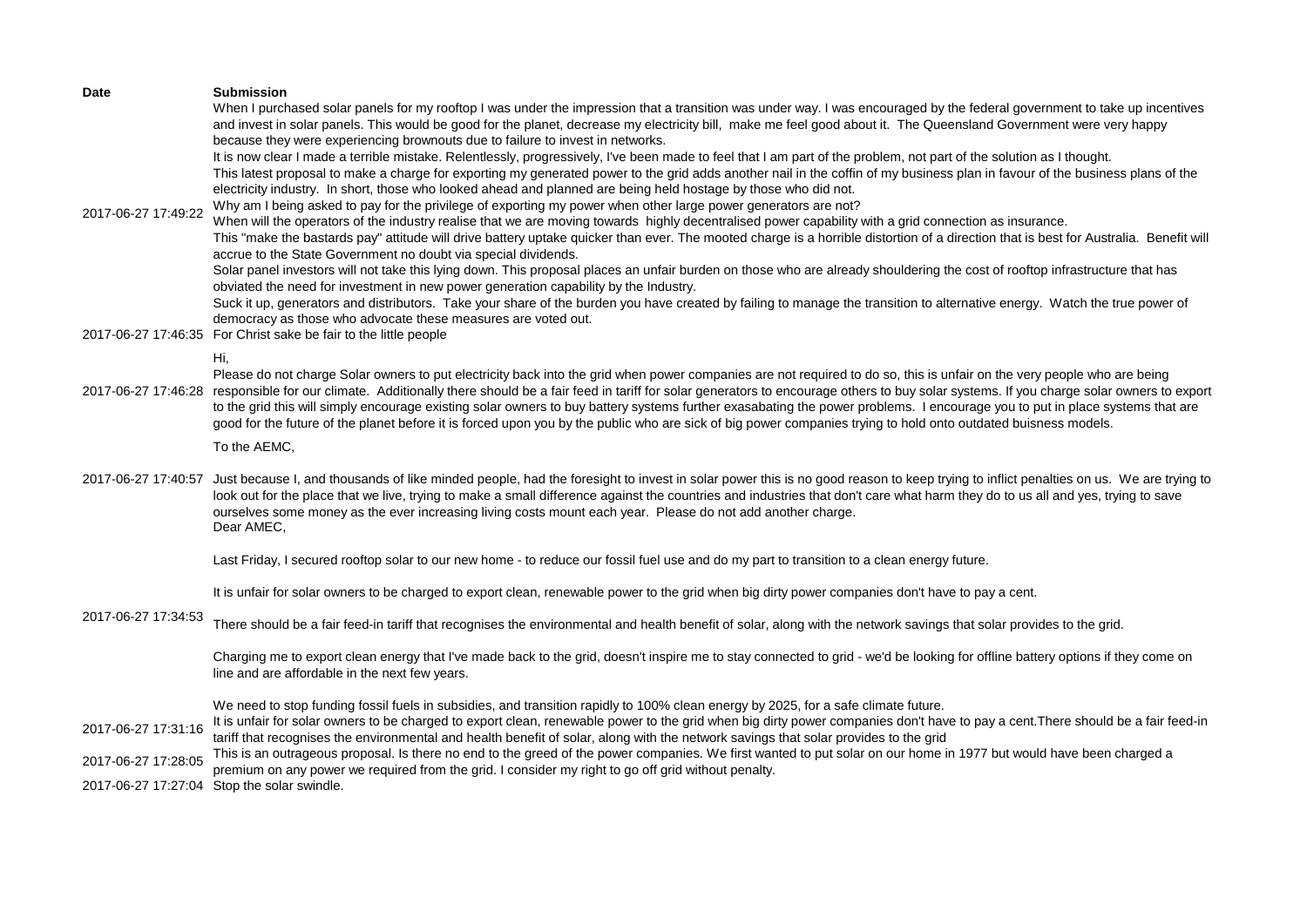| <b>Date</b>         | <b>Submission</b><br>It is unfair for solar owners to be charged to export clean, renewable power to the grid when big dirty power companies don't have to pay a cent. There should be a fair feed-in                                                                                                                                                                                                                                                                                                                                                                                                                                                                                                                                                                                                                                                                                                                                                                                                                                                                                                                                                                                                                                                                                                                                                                                                                                                                                                                          |
|---------------------|--------------------------------------------------------------------------------------------------------------------------------------------------------------------------------------------------------------------------------------------------------------------------------------------------------------------------------------------------------------------------------------------------------------------------------------------------------------------------------------------------------------------------------------------------------------------------------------------------------------------------------------------------------------------------------------------------------------------------------------------------------------------------------------------------------------------------------------------------------------------------------------------------------------------------------------------------------------------------------------------------------------------------------------------------------------------------------------------------------------------------------------------------------------------------------------------------------------------------------------------------------------------------------------------------------------------------------------------------------------------------------------------------------------------------------------------------------------------------------------------------------------------------------|
| 2017-06-27 17:25:31 | tariff that recognises the environmental and health benefit of solar, along with the network savings that solar provides to the grid. I put on roof top solar over 10 years ago as I<br>was concerned about our environment and the soaring energy costs once the system was deruegulated (which has happened). My last account credited me with 6cents/kW<br>but then charged me 25/23 & 22c/kW when the only difference in what I fed into the grid vs what I used was 210kW cost me over \$800!! I was thoroughly appalled! Where is<br>the fairness in any of this?                                                                                                                                                                                                                                                                                                                                                                                                                                                                                                                                                                                                                                                                                                                                                                                                                                                                                                                                                        |
| 2017-06-27 17:23:02 | It would be an injustice if owners of solar PV panels to have to pay to export power into the grid when power companies don't have to pay. All that will happen is it will hasten<br>the trend toward self-sufficiency, and consequent departure of the solar community from the power grid. This will no doubt lead to further increases in prices for those who<br>can least afford it.<br>The feed-in tariff should be commensurate with the environmental and infrastructural savings resulting from the use of renewable energy.<br>We are stay at home pensioners and the cost of electricity is becoming a major burden on our household. It is only the rebates we are earning with our solar PV panels that<br>keep the costs from being crippling. If we had to pay for the privilege of exporting power, it would impose an unnecessary cost burden that we can't afford on us.                                                                                                                                                                                                                                                                                                                                                                                                                                                                                                                                                                                                                                     |
|                     | I see no reason why after my investment I should be penalized by AEMC for installing solar panels on my roof to save co2 emissions. I note major power generators are not<br>penalized in this way.<br>2017-06-27 17:22:33 A more realistic price should be paid to private solar generators.<br>My solar experience has been successful so far with a small saving on power bills.<br>As a pensioner I do not need to pay extra for power that we are being overcharged for at the present.                                                                                                                                                                                                                                                                                                                                                                                                                                                                                                                                                                                                                                                                                                                                                                                                                                                                                                                                                                                                                                   |
| 2017-06-27 17:21:28 | My husband and I spent a significant amount of money to install solar power onto our farm house due to the cost of power from the grid and the government subsidy offered at<br>the time. Since that time, the govt subsidy finished on 31 Dec 16 and we now have excess power generated which is being fed back into the Network and Origin Energy is<br>getting the benefit. We have not had any payment or documentation since 1 Jan 17 and even though speaking with staff from Origin they have still not settled an agreement<br>with us at this stage. Considering the daily cost for so called Energy Providers to provide energy being somewhere just under \$1.50 per day, receiving 20-30 cents? per kWh<br>and all the fees that go with payments. It is unfair for solar owners to be charged to export our clean, renewable power to the grid at such a low cost to the large power<br>companies without any control by us the consumer/providers of the power. There should be a fair feed-in tariff that recognises the costs that individuals have gone through to<br>install solar power and not only use less of the power from government supported dirty power companies. We have provided an environmental and health benefit with our<br>solar production, along with the network savings that solar provides to the grid<br>Since having solar, we have been forced to send it all to the grid under the previous system, whereby we received a payment from the Government and taxpayers with nothing |
|                     | from the companies getting free power. Then we had to buy power from the grid and a significant cost and the usual lack of guarantee of supply. This is grossly unfair.<br>The charges we have been forced to pay often were over and above what our solar system supposedly earned. Now we are expected to send our excess solar to these<br>companies for a minimal payment and have to pay a daily rate for the joy of staying on the Network and then the charge if we use any of the power. This is blatant stealing<br>from citizens of this country who have worked hard to make ends meet and find that once more, the government of the day is bringing in requirements that only benefit the big<br>companies and the government.                                                                                                                                                                                                                                                                                                                                                                                                                                                                                                                                                                                                                                                                                                                                                                                    |
|                     | 2017-06-27 17:19:52 Feed in tariff should equal supplied power.                                                                                                                                                                                                                                                                                                                                                                                                                                                                                                                                                                                                                                                                                                                                                                                                                                                                                                                                                                                                                                                                                                                                                                                                                                                                                                                                                                                                                                                                |
|                     | Re: Charging household solar owners for feeding their electricity back to the grid.                                                                                                                                                                                                                                                                                                                                                                                                                                                                                                                                                                                                                                                                                                                                                                                                                                                                                                                                                                                                                                                                                                                                                                                                                                                                                                                                                                                                                                            |
|                     | I would respectfully submit that this is a preposterous proposition. As a nation, Australia should be doing everything it can to encourage clean green power generation in every                                                                                                                                                                                                                                                                                                                                                                                                                                                                                                                                                                                                                                                                                                                                                                                                                                                                                                                                                                                                                                                                                                                                                                                                                                                                                                                                               |

2017-06-27 17:19:07 household. The big fossil fuel generators have been and are still being subsidised at every turn. This needs to end now! We need a fresh approach to power generation in this country and it starts in every home. If anything the network operators should be paying households with solar & wind generators to be connected to the grid, and more so if they have power storage capacity ( batteries ) to be able to feed into the grid in times of high demand. The ridiculously low limit of 5kWs/H as a max feed in amount should be doubled or trebled so that in times of high demands or emergency situations we have a reliable de-centralized power system that can continue to function with out the reliance on big fossil fuel generators. If there were fair feed-in tariffs across all the states, Australia could have a 100% renewable power grid well before 2050. We owe it to future generations to do something about this now, not next week, next year, next election. Encourage every household to become a producer of clean green power that we desperately need to secure our future and to save the natural environment before it is too late.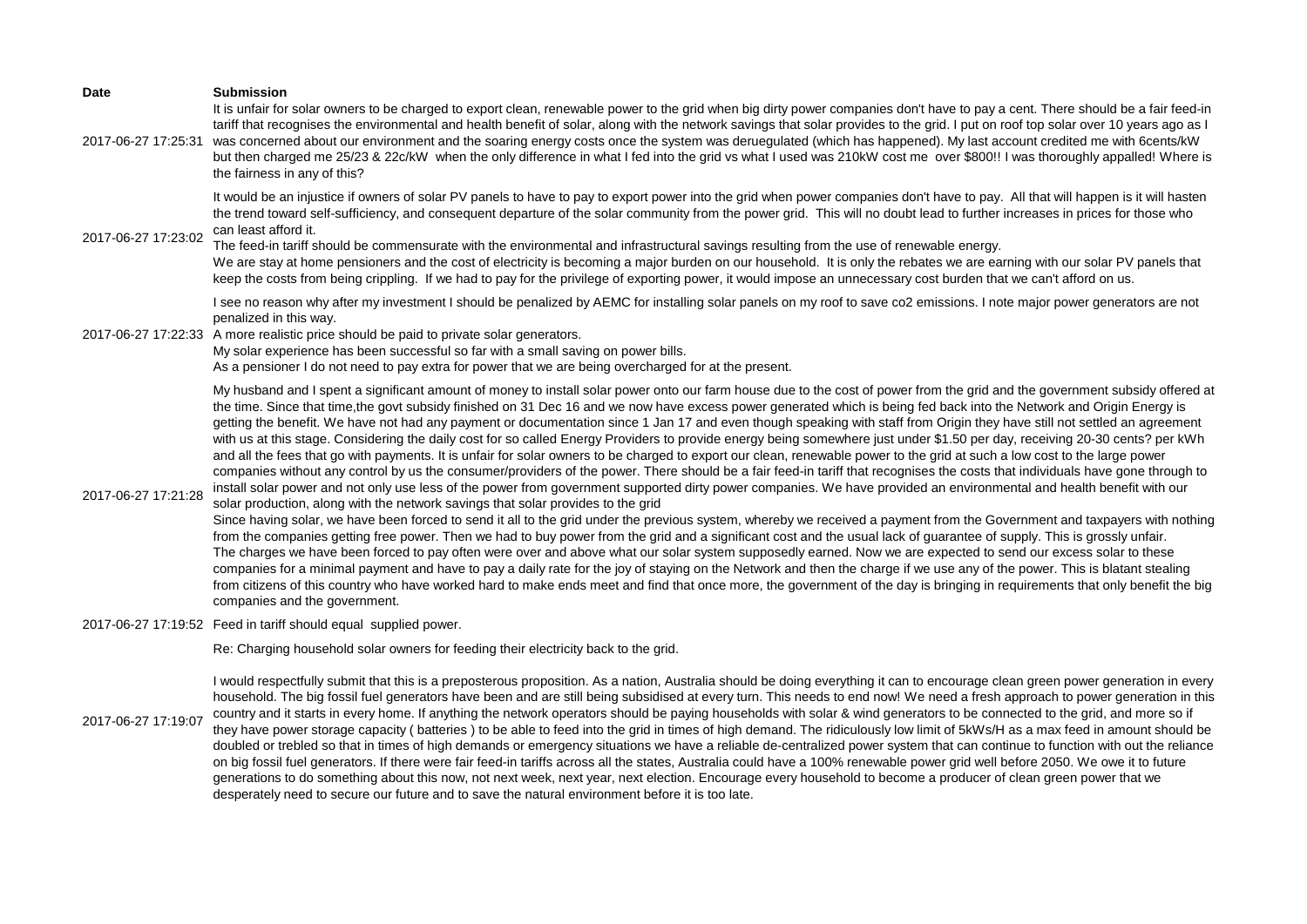| <b>Date</b><br>2017-06-27 17:17:13 | <b>Submission</b><br>To aid transition to clean energy it is essential to pay all generators of clean renewable energy a fair feed in tariff. This recognises the environmental, health, employment,<br>economic and climate advantages of renewable energy and enables Australia to move away rapidly from fossil fuels. Dispersed technology is also more secure for constant<br>supply and makes us less vulnerable to the break down of centralised energy systems. It is totally inequitable to charge generators of one source of energy to export to the<br>grid and not another. Either it needs to be done equitably (no charge for anyone or the same amount per KW fee for all. Also there should be equity in the subsidies and<br>benefits currently given to fossil fuel generation). Given the urgency of addressing climate, it would be worth considering subsidising renewable generation to move more<br>quickly out of fossil fuels and keeping them for back up only.<br>I also request you consider supporting the household installation of battery storage. The more households can generate and store, the less spent on centralised expensive,                                                                                                                                                                                                                                                                                                                                                                                                                                                                                                                                                                                                                                                                                                               |
|------------------------------------|----------------------------------------------------------------------------------------------------------------------------------------------------------------------------------------------------------------------------------------------------------------------------------------------------------------------------------------------------------------------------------------------------------------------------------------------------------------------------------------------------------------------------------------------------------------------------------------------------------------------------------------------------------------------------------------------------------------------------------------------------------------------------------------------------------------------------------------------------------------------------------------------------------------------------------------------------------------------------------------------------------------------------------------------------------------------------------------------------------------------------------------------------------------------------------------------------------------------------------------------------------------------------------------------------------------------------------------------------------------------------------------------------------------------------------------------------------------------------------------------------------------------------------------------------------------------------------------------------------------------------------------------------------------------------------------------------------------------------------------------------------------------------------------------------------------------------------------------------------------------------------------|
| 2017-06-27 17:14:09                | dirty old technology generators. Yes there may be a period of adaption to the grid but this will be worth while in the medium term.<br>You have to be kidding. I definitely object to getting charged to supply free energy. In fact, I was going to go the other way and raise my feed in tariff from \$0.06 to \$0.12. Any<br>such charge will result in me going off grid.                                                                                                                                                                                                                                                                                                                                                                                                                                                                                                                                                                                                                                                                                                                                                                                                                                                                                                                                                                                                                                                                                                                                                                                                                                                                                                                                                                                                                                                                                                          |
| 2017-06-27 17:09:34                | Hi<br>I would like to express my deep concern about a proposal to make the owners of solar panels pay for power they export. This idea is quite unreasonable and an unnecessary<br>burden on people who have expended a lot of their own money in good faith. When panels are being installed there is no expectation of making some sort of income, it is<br>generally to reduce the persons own burden on the electrical system and the incidental prospect of having a positive electricity account.<br>The existence of solar generation should not be seen as a burden on the electrical system so that the owners should be penalised. The existence of these panels should be<br>seen as a positive benefit to the generation and reliability of the power distribution - and for this they SHOULD BE REWARDED by LOWER tariffs, not higher.<br>I suggest that the owners of solar generation (including batteries) should have the network tariff dramatically reduced and the credit rate should be a function of the time-of-<br>use tariff, so rate is proportional to the rate at the time.<br>There may be blackout over the next summer and an even higher chance the summer after because of a shortage of generating capacity. The quickest way to set up new<br>generating capacity in the next 5-months is by massively increasing the take up of PV cells by ordinary people. This is a low cost to the tax payer as most of the cost is to the<br>person buying the panels. these panels can be in and generating power within weeks, not months of even years for large scale plant.<br>Time for the electrical generation and supply industry to allow small scale power systems to take their rightful place in the distribution of power. create a situation so more<br>generating capacity can be created now by REWARDING PV cell and battery system owners! |
| 2017-06-27 17:02:41                | It is unfair for solar owners to be charged to export clean, renewable power to the grid when big dirty power companies don't have to pay a cent. There should be a fair feed-in<br>tariff that recognises the environmental and health benefit of solar, along with the network savings that solar provides to the grid.                                                                                                                                                                                                                                                                                                                                                                                                                                                                                                                                                                                                                                                                                                                                                                                                                                                                                                                                                                                                                                                                                                                                                                                                                                                                                                                                                                                                                                                                                                                                                              |
| 2017-06-27 16:53:37                | I paid \$16,000 to install solar panels on my roof so I could pay less for electricity and reduce my family's use of fossil fuels. The rebate I currently get on the surplus energy we<br>feed back to the grid is very minimal. To now think I would also have to pay a feed in tariff to get a minimal rebate would be a terrible decision in the wrong direction. The<br>government should be encouraging more people to take up solar rather than punish those who are doing the right thing by the environment and the country and not deferring<br>to the greedy wealthy power companies.                                                                                                                                                                                                                                                                                                                                                                                                                                                                                                                                                                                                                                                                                                                                                                                                                                                                                                                                                                                                                                                                                                                                                                                                                                                                                        |
| 2017-06-27 16:52:56                | I believe many solar owners have expended large amounts of money to install solar with no help or assistance from any government organisation. It would be prudent for the<br>energy companies to at least give some thing back from the electricity they are gaining freely. Under NO circumstances should solar owners be charged for giving energy to<br>the grid. This is outrageous!                                                                                                                                                                                                                                                                                                                                                                                                                                                                                                                                                                                                                                                                                                                                                                                                                                                                                                                                                                                                                                                                                                                                                                                                                                                                                                                                                                                                                                                                                              |
| 2017-06-27 16:49:07                | I paid a substantial amount to have roof top solar added to my home in order to reduce the drain on the state system and also to reduce my overall electricity cost as it has<br>become unfordable to use grid only power any more for me.<br>It is very unfair that additional charges are being proposed for feeding into the grid, when in fact the amount being paid for feed in is well below the wholesale price, the same<br>electricity being sold back for about 10 times the price to other consumers.<br>My solar panels will not be paid for for some time, and the additional charges proposed will mean that it will take much longer to break even if ever that can occur.<br>This greed has to stop. A better system would be that all solar power producers be paid the same wholesale rate as the big producers and no connection fees imposed for<br>feeding in.                                                                                                                                                                                                                                                                                                                                                                                                                                                                                                                                                                                                                                                                                                                                                                                                                                                                                                                                                                                                    |
| 2017-06-27 16:48:56                | It is not fair that homeowners would be expected to pay to export to the network when power generators do not have to. If this occurs I will disconnect from the grid and install<br>tesla power walls.                                                                                                                                                                                                                                                                                                                                                                                                                                                                                                                                                                                                                                                                                                                                                                                                                                                                                                                                                                                                                                                                                                                                                                                                                                                                                                                                                                                                                                                                                                                                                                                                                                                                                |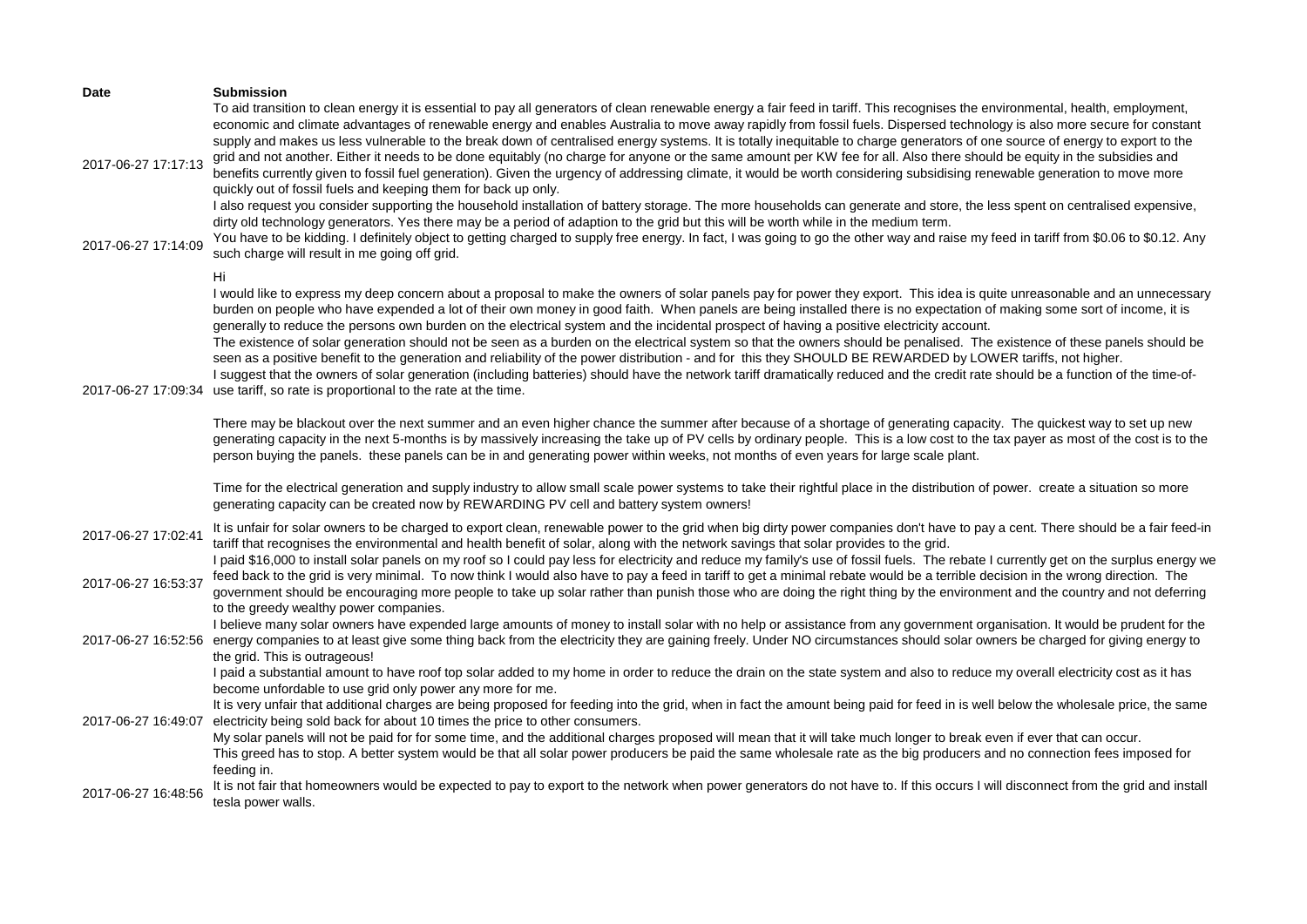| <b>Submission</b>                                                                                                                                                                                                                                                                                                                                                                                                                                                                                                                                                           |
|-----------------------------------------------------------------------------------------------------------------------------------------------------------------------------------------------------------------------------------------------------------------------------------------------------------------------------------------------------------------------------------------------------------------------------------------------------------------------------------------------------------------------------------------------------------------------------|
| Hi AEMC,                                                                                                                                                                                                                                                                                                                                                                                                                                                                                                                                                                    |
| I request no cost to solar export to the grid with the following reason:                                                                                                                                                                                                                                                                                                                                                                                                                                                                                                    |
| . It is unfair for solar owners to be charged to export clean, renewable power to the grid when big dirty power companies don't have to pay a cent                                                                                                                                                                                                                                                                                                                                                                                                                          |
| • There should be a fair feed-in tariff that recognises the environmental and health benefit of solar, along with the network savings that solar provides to the grid                                                                                                                                                                                                                                                                                                                                                                                                       |
| . I spent money & time to install solar on my home to reduce fossil fuel polluting the air & damaging the only planet we live on. The solar also reduced the cost of our electricity<br>bill.                                                                                                                                                                                                                                                                                                                                                                               |
| • At the moment we have an unfair feed in tariff of 6.1c per kWh + indefinite \$10 a month to have a net meter.<br>The energy company are charging us about four times of 6.1c per kWh to use their electricity.                                                                                                                                                                                                                                                                                                                                                            |
| Now if we are going to be charged an additional cost to solar export to the grid is there any point having solar on our roof.                                                                                                                                                                                                                                                                                                                                                                                                                                               |
| Doing this would not make it worthwhile for other home owners to install solar on their roof to make a better difference for our planet.                                                                                                                                                                                                                                                                                                                                                                                                                                    |
| If the electricity companies paid us to have the solar installed on our roof then they may have a cut in the electricity we make, but no such contribution has been made.                                                                                                                                                                                                                                                                                                                                                                                                   |
| 2017-06-27 16:41:36 We have solar to help us pay for our energyuse and with the feed in help out with putting less stress on our network plus minimising pollution from fossil fule powerstatins                                                                                                                                                                                                                                                                                                                                                                            |
| I live in a strawbale home with eight solar panels on my roof primarily to assist sustainability. Charging me for the solar exports to the grid would be grossly unfair as I try and<br>keep my power use to a minimum to avoid the evergrowing power costs.                                                                                                                                                                                                                                                                                                                |
| The proposal to charge solar owners to export clean power to the grid is another distortion of our so called free enterprise system and ignores the broader benefits to the<br>community of clean energy, particularly in relation to health and well being. Many of us already pay for meter readings of export power and simply to have the poles and wires<br>pass our doors, let alone the small return we receive for power exported. The proposal is yet another example of a lazy energy policy which is unable to respond to a changing<br>world in a rational way. |
| We installed solar panels some years ago at our expense so that in our old age it would help us with the payment of electricity used by us. It is obscene to now read that you<br>are considering charging us for our solar exports to the grid when numerous households are doing nothing to help with conservation of power.                                                                                                                                                                                                                                              |
| It is daylight robbery to charge PV owners for network charges. especially in the light of the miserly return for power sent into the grid. I for one would choose to get off the grid<br>2017-06-27 16:20:15 altogether if this should occur. Battery storage is getting cheaper by the day, my preference would be to re-nationalize the whole electricity market again. This would bring<br>power prices down enormously and benefit all Australians and not just a few non-tax paying multinational companies.                                                          |
| Sirs.<br>We placed solar panels on our house a) because we believe in renewable energy as a way to clean up the air we all breath. b) because our state government (SA) was asking                                                                                                                                                                                                                                                                                                                                                                                          |
| as many people as possible to instal PV panels as a way to ensure our energy future.                                                                                                                                                                                                                                                                                                                                                                                                                                                                                        |
| The idea that we deserve to pay for the privilege of supplying clean energy to the grid is not only downright disgraceful it is disengeneous at best especially as the distributors<br>then charge other households for the so called green power that households like ours provide to them. This extra money grab by the power companies needs to be seen and                                                                                                                                                                                                              |
| exposed as the outright rip off that it is.<br>I am truly appalled that the AMEC is even considering this AGAIN after being told quite clearly last time that it most definitely should not happen. NOTHING HAS CHANGED.<br>Kindly put an end to this nonsense once and for all and oblige                                                                                                                                                                                                                                                                                  |
| A fair feed in tariff is vital not simply to support families as they deal with increasingly high electricity costs, but also to encourage installation of more solar powered homes<br>which allows less reliance on dirty power thus creating a cleaner more resilient environment for all.                                                                                                                                                                                                                                                                                |
| It is unfair for solar owners to be charged to export clean, renewable power to the grid when power companies don't have to pay.                                                                                                                                                                                                                                                                                                                                                                                                                                            |
| There should be a fair feed-in tariff that recognises the environmental and health benefit of solar, along with the network savings that solar provides to the grid.<br>I am a retired person on a fixed income, and charging me for power that I generate from solar panels that I had to buy in the first place, would cause me a serious financial<br>problem.                                                                                                                                                                                                           |
|                                                                                                                                                                                                                                                                                                                                                                                                                                                                                                                                                                             |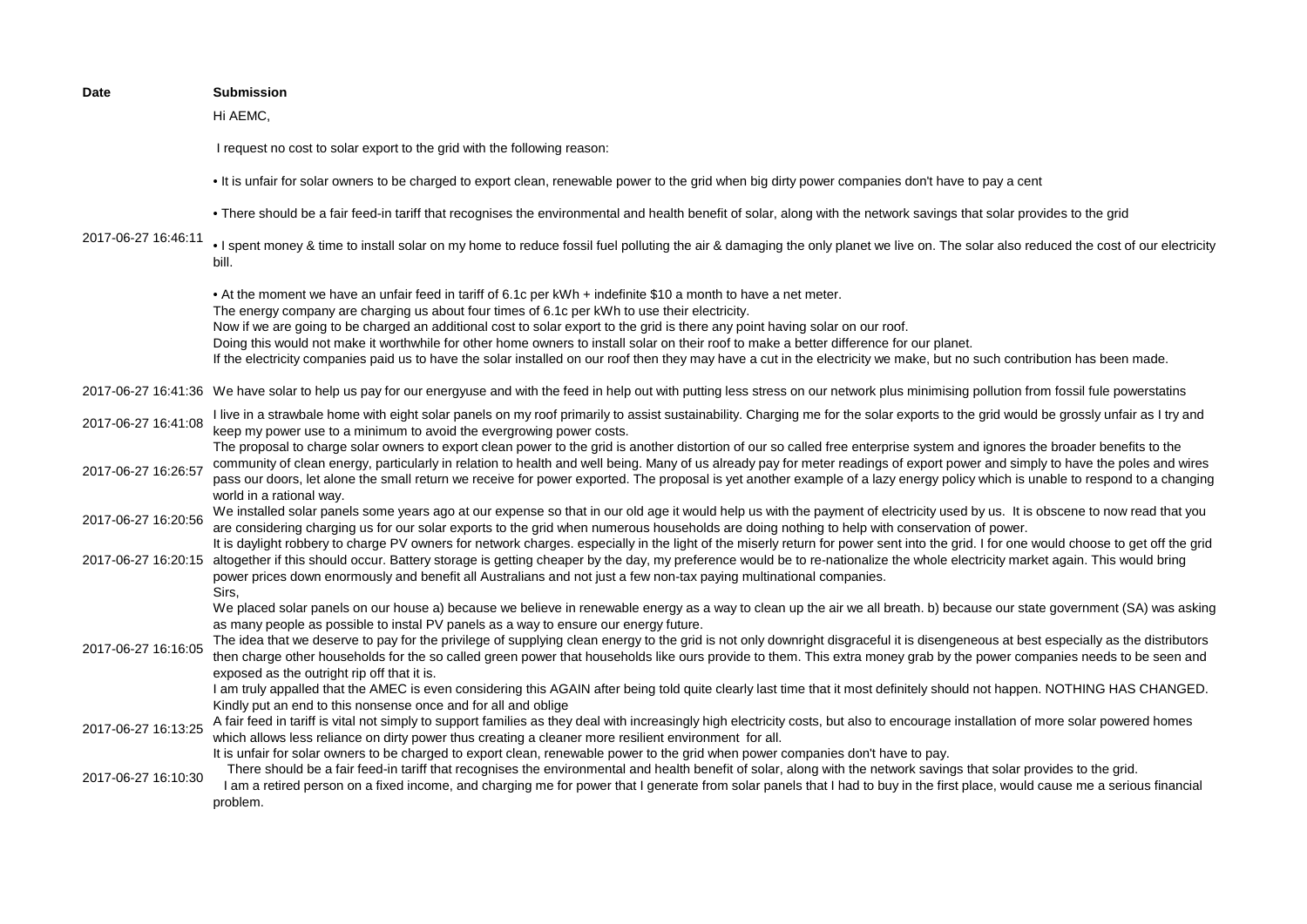| Date                | <b>Submission</b>                                                                                                                                                                                                                                                                                                                                                                                                                                                                                                                                                                                                                                                                                    |
|---------------------|------------------------------------------------------------------------------------------------------------------------------------------------------------------------------------------------------------------------------------------------------------------------------------------------------------------------------------------------------------------------------------------------------------------------------------------------------------------------------------------------------------------------------------------------------------------------------------------------------------------------------------------------------------------------------------------------------|
| 2017-06-27 16:08:51 | Let's get something very straight - it is totally unethical to penalise anybody contributing power into the grid. Your proposed penalty is what must be regarded as criminal<br>extortion, no ifs or buts. Your outrageous, preposterous intention cannot, will not, be tolerated. The quicker battery storage units installed into homes and businesses using<br>solar the better for the environment and communities.                                                                                                                                                                                                                                                                              |
| 2017-06-27 16:06:44 | Invest in battery storage<br>Invest in pumped water storage<br>Invest in more wind generations                                                                                                                                                                                                                                                                                                                                                                                                                                                                                                                                                                                                       |
| 2017-06-27 16:02:22 | We installed solar panels in order to support the transition to renewable energy. It is totally unfair that solar owners may now be punished with a charge to export clean,<br>renewable power to the grid when large power companies exporting dirty power don't pay a cent. In order to ensure a reliable source of clean energy, householders should be<br>paid a fair feed in tariff that recognises the true value of their contribution. I am glad that we took the step to a cleaner future: to now be confronted with a possible penalty is                                                                                                                                                  |
| 2017-06-27 16:00:20 | totally unfair.<br>I am generating my own clean electricity for my own use from a system I installed myself. On the occasions that I have a surplus of power I am prepared to sell it to the power<br>companies at a significent discount to what they charge me for their dirty electricity. I already pay a fixed amount for infrastructure in my electricity bill, that is for the same<br>wires and poles that the electricity companies would use to connect my electricity back to the grid. Why should I pay twice??!!<br>I have solar - already I am being paid a pittance of the free power I am giving the grid- it is monstrous that I would have to pay to give free power to the grid!! |
| 2017-06-27 15:59:18 | I have already paid a fortune to put the dam panels on the roof - but I did it for the good of the environment. The planet is heading for 4degrees warming, business as usual is<br>not an option - solar is part of the solution and you are planning to penalise those helping solve the problem Have you no ethics?<br>I fail to understand why solar owners should be charged for exporting clean, renewable power back to the grid. It's a particularly egregious suggestion when the big coal and                                                                                                                                                                                              |
| 2017-06-27 15:58:01 | gas power companies don't have to pay one measly cent. The suggestion is nothing more than an unfair charge that would punish the tens of thousands of hard-working<br>Australian families who have put their hand in their pocket, done the right thing and produced cheap sun-power for themselves and their communities. Instead of this<br>senseless move, AEMC would be far better approving a fair feed-in tariff that recognises the environmental and health benefits of solar power, along with the network savings<br>that solar provides to the grid. I urge AEMC to reject this solar swindle attempt                                                                                    |
| 2017-06-27 15:56:33 | How dare this suggestion even see the light of day. Which of your Numpty minions is in the thrall of the big generators. This proposal could have only been put up by a climate<br>change denier who is receiving some form of inducement to suggest such a dumb idea. If it ever comes to pass I will just go Off Grid so the generators business model will fall<br>over.                                                                                                                                                                                                                                                                                                                          |
| 2017-06-27 15:55:33 | i put on a modest solar array, about 6.5 years ago, i was not greedy, i only intended to self-supply & make a small profit from my feed-in to recoup my capital outlaywith<br>rising elec. prices, i am very close now to having to pay for some of my elec. againconsidering i am one of the reasons coal-powered generation can be safely laid asidei<br>would be aghast that i am now to be penalised for my vision & leadership.<br>I am a self funded retiree, I receive no government allowances at all.                                                                                                                                                                                       |
| 2017-06-27 15:52:26 | To impose any tariff on us would seriously impact on our lifestyle / standard of living.<br>We consider this as Un-Australian and unfair to older generations.                                                                                                                                                                                                                                                                                                                                                                                                                                                                                                                                       |
|                     | Also what gives AEMC the right to impose this injustice on us<br>2017-06-27 15:49:25 Play fair you bastards                                                                                                                                                                                                                                                                                                                                                                                                                                                                                                                                                                                          |
| 2017-06-27 15:48:43 | We paid a lot of money to put solar panels on our roof ,going without other things to pay them off over 2 years. Now all we ever hear is somebody wants to rip us off to use<br>them. We are on age pension and have enough to deal with without this latest audacity. We did the right thing get your money from the dirty power companies.                                                                                                                                                                                                                                                                                                                                                         |
|                     | It is unfair for solar owners to be charged to export clean, renewable power to the grid when big dirty power companies don't have to pay a cent<br>2017-06-27 15:45:06 There should be a fair feed-in tariff that recognises the environmental and health benefit of solar, along with the network savings that solar provides to the grid<br>Bieng a self funded retiree is difficult enough without profit making fees                                                                                                                                                                                                                                                                            |
| 2017-06-27 15:44:02 | It would be outrageous for solar owners to be charged to export clean, renewable power to the grid, especially when big dirty power companies don't have to pay a cent.<br>There should be a fair feed-in tariff that recognises the environmental and health benefit of solar, along with the network savings that solar provides to the grid.                                                                                                                                                                                                                                                                                                                                                      |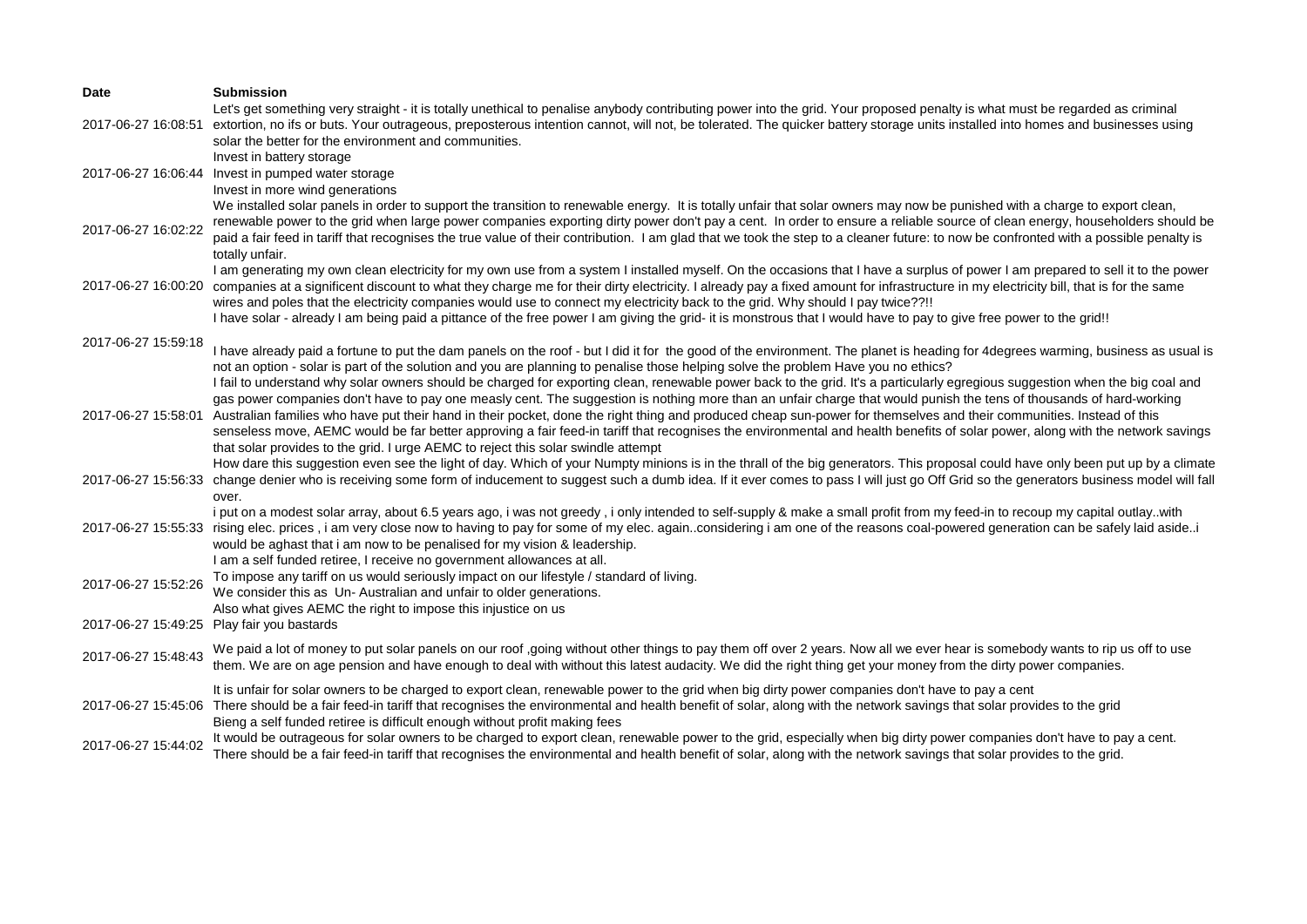| <b>Date</b><br>2017-06-27 15:42:47 | <b>Submission</b><br>I wish to advise that I very strongly object on the proposal to charge solar owners to export electricity to the grid. There should be a fair feed-in tariff paid to solar owners to<br>export clean electricity to the grid. The solar system that I have paid for to be installed on my premises was at considerable expense and I consider it an affront to be charged<br>to export excess power generated by my system for no return to offset the installation costs.I took into consideration the favourable effect on the environment that solar<br>generation has when deciding to install my solar system. As I am on a pension with very limited financial resources, it would put a considerable strain on my future household<br>budgetting if I was to be charged for both my electricity usage and pay to export to the grid.                                                                                                                                                                                                                                                                                                                                                                               |
|------------------------------------|------------------------------------------------------------------------------------------------------------------------------------------------------------------------------------------------------------------------------------------------------------------------------------------------------------------------------------------------------------------------------------------------------------------------------------------------------------------------------------------------------------------------------------------------------------------------------------------------------------------------------------------------------------------------------------------------------------------------------------------------------------------------------------------------------------------------------------------------------------------------------------------------------------------------------------------------------------------------------------------------------------------------------------------------------------------------------------------------------------------------------------------------------------------------------------------------------------------------------------------------|
| 2017-06-27 15:36:57                | My wife and I are on Pensions. Years ago we made the decision to invest in Solar panels to try and save us from having to put up with cold winters, etc. The pension does<br>not go too far and we could see that electricity was going to eat it up. So money went to solar instead of Superannuation.<br>We paid \$24000.00 for a 3.8 Kw system. We figured that as long as we could generate a credit during summer we could use that credit during winter. We have not required<br>payment from Energy Providers at the commercial rates they charge for usage and I therefore do not consider my Solar feed-in should be taxed in any way.<br>Do other forms of power from Power companies have to pay to export their product - NO.<br>We also believe Renewable energy (in accordance with Federal Government speak) should not be taxed at householder level - especially those who have not installed Arrays<br>to made big profits.<br>As pensioners we already have had to cut back on food, medicines and doctors visits. I could not tell you when the last time we went out to the pictures or for a meal. Should<br>you decide to charge us for exporting the little amount we do, we might as well just give up staying alive. |
| 2017-06-27 15:31:46                | I vigorously oppose any ridiculous suggestion that exporting some of my solar power would attract a charge, given the big, dirty coal generators don't pay. Rather an<br>increased fair payment for this power should be made to me.<br>We are part of a distributed power future and should be encouraged in every way.<br>I invested the capital on my retirement home to secure cheaper power and enable me to control major power consumptions to optimum solar generating times, thus lessening<br>the demand on the grid.<br>Charging me for exporting would hasten complete disconnection from the grid. I can't add more panels whilst still connected, but batteries & a few more panels then I am no<br>longer paying anything and thus the distributors loose.<br>Do not proceed with such a stupid idea unless you want to hasten customer disconnections.                                                                                                                                                                                                                                                                                                                                                                         |
| 2017-06-27 15:30:55                | I have had my solar panels for 7 years. I got them not only to save on my power bills but to do something ecofriendly for the environment. I think it is outrageous that you are<br>considering charging solar owners to export to the grid and I would refuse to do so. If this happens I will get batteries and save my power for my own use. We should be paid<br>to export our power to the grid not charged afterall we are generating clean energy at our own expense.<br>Please don't charge us to feed power into the grid.                                                                                                                                                                                                                                                                                                                                                                                                                                                                                                                                                                                                                                                                                                            |
| 2017-06-27 15:28:32                | We put out system on before prices came down, to encourage our solar industry. Our 5kW system has cost us close to \$20,000 so we would like to get that money back and<br>make some profit.<br>A charge on us is unfair when coal fired power, which increases harmful CO2 in our atmosphere, doesn't pay.<br>We installed solar to help our planet and now you are considering penalising us, rather than encouraging us - this doesn't make sense.                                                                                                                                                                                                                                                                                                                                                                                                                                                                                                                                                                                                                                                                                                                                                                                          |
| 2017-06-27 15:28:21                | It is unfair for solar owners to be charged to export clean, renewable power to the grid when big dirty power companies don't have to pay a cent for it. THEY ALREADY MAKE<br>A PROFIT FROM IT WHEN THEY ON-SELL IT!!!!                                                                                                                                                                                                                                                                                                                                                                                                                                                                                                                                                                                                                                                                                                                                                                                                                                                                                                                                                                                                                        |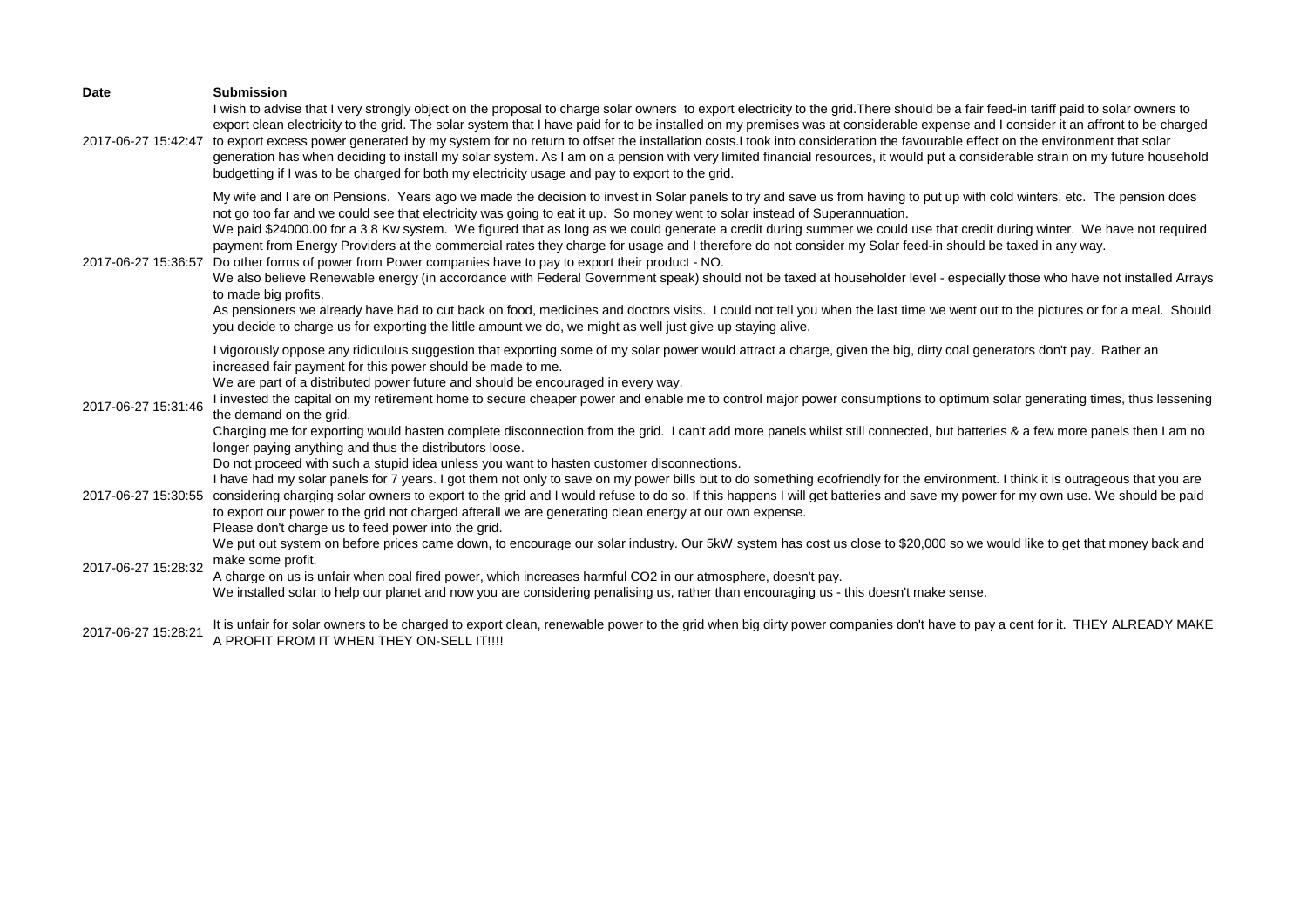I amazed that the AEMC is even such a hearing. We are in new age and the AEMC should have long moved on from the views of the incumbent fossil fuel generators and the arch conservatives within the Government.

I have held of installing a PV system in our new home because of the absurdly low FIT the ACT Government allows the retailers to pay. It seems AEMC wants to increase the discrepency between the FIT and what retailer charges?

Here I am planning a PV system to provide energy for my home and future EV while finding out the AEMC seems to have a backward thinking way of thinking on the renewable energy future.

# 2017-06-27 15:28:18

Wouldn't it be a more constructive use of AEMC's resources to be conducting a hearing on national guidelines for FITs that encourage ever more renewable energy to be produced on roof tops?

As is clear from the above I am strongly opposed to this proposed gouging of the market with this proposed charge for feeding into the grid by the same corporations who "gold plated" so much of the grid.

Yours sincerely I think someone has this whole thing the wrong way round.

We as owners of solar panels should be being paid for what we produce. And we should be being paid more than we are now.

We are producing clean energy from our own rooftops, meanwhile the grubby, dirty coal generators are just slipping their electricity onto the grid. I cannot see the fairness in that.

2017-06-27 15:23:13 should be getting shut down at every opportunity. Not to mention that the planet is getting hotter. Anyone in the AEMC noticed that? It isn't the little people like us who are causing it. We know who it is and that is why they

We put panels on our house to make a difference, to help the planet and maybe leave something for those who follow us.

The big power companies seem to be interested only in the now and to make as much money as possible in the shortest time period.

Well it is just not on.

Do not charge us, charge them, and charge heavily.

2017-06-27 15:18:31 told it was the right thing to do sending our excess to the grid, it also help in keeping our electricity bills down. Now you want to charge us, that's what I call a Ned Kelly act We installed Solar power to relieve our reliance on Gas, Coal, or any other fossil fuel to power our home and using the residual to help reduce the use of fossil fuels. We were what next for pensioners?

> It is completely unfair to expect that those who invest in rooftop solar panels should pay some sort of tax or fee to put electricity into the grid. As it is, here in Tasmania we are being paid a derisory feedin tariff. To then impose a tax on what we do feedin would mean that there is almost no benefit for having solar panels. Perhaps that's what you

- 2017-06-27 15:06:44 want, so that people will stop putting solar panels on their roofs. Such a position is unethical and unconscionable, as the big polluting energy companies don't have to pay a tax for feeding electricity into the system. I urge you not to proceed with such a nasty and vindictive policy, which strikes at the small producers of electricity, who are trying to do something for the nvironment and their own economic wellbeing. Your sincerely
- 2017-06-27 15:05:44 electricity companies make a fortune. No, this is a total ripoff. First thing that should happen is that energy companies must pay a fair rate, equal to the subscribers charge, for Are they kidding ? first they only pay a lousy 6c per kWh, which means we poor people go spend thousands on solar cells to HELP THE ENVIRONMENT, and what happens? power going back on the grid. We tax payers built the grid in the first place, this doesn't give energy companies the right to gouge us.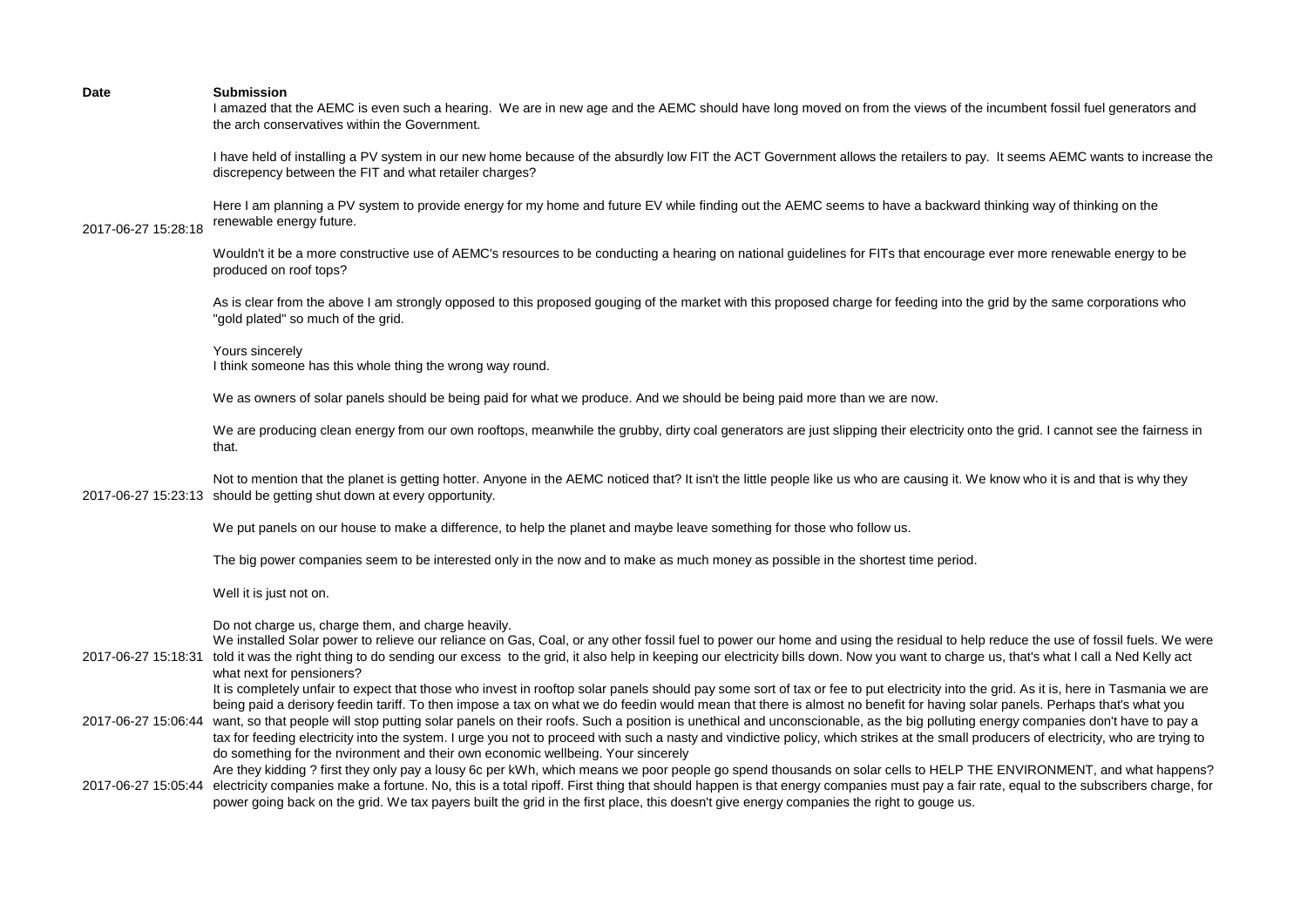| <b>Date</b><br>2017-06-27 15:05:13 | <b>Submission</b><br>Mr Pierce, Henderson, Spalding. Australia is going through a period of austerity. You should know that. Water up, Power up, Cost of living up. Solar in W.A. on roof tops was<br>an initiative of State Gov. People had to somehow find the money they didn't have to aleviate the burden of just keeping their heads above water by purchaseing solar to help<br>lessen the burden of every day living. You want us to pay for the privilege of supplying power to the grid when coal power doesn't have to. Why ? Join the real word and do the<br>right thing. Leave Solar alone.<br>As a solar owner I object to being charged for feeding electricity back to the grid. Ive "done my bit" to reduce my electricity costs and to green the planet, but will be<br>penalised for doing so. |
|------------------------------------|--------------------------------------------------------------------------------------------------------------------------------------------------------------------------------------------------------------------------------------------------------------------------------------------------------------------------------------------------------------------------------------------------------------------------------------------------------------------------------------------------------------------------------------------------------------------------------------------------------------------------------------------------------------------------------------------------------------------------------------------------------------------------------------------------------------------|
| 2017-06-27 14:57:55                | It is unfair for solar owners to be charged to export clean, renewable power to the grid when big dirty power companies don't have to pay a cent<br>There should be a fair feed-in tariff that recognises the environmental and health benefit of solar, along with the network savings that solar provides to the grid                                                                                                                                                                                                                                                                                                                                                                                                                                                                                            |
|                                    | I had rooftop solar installed to save money. It is getting tougher all the time to keep our heads above water.                                                                                                                                                                                                                                                                                                                                                                                                                                                                                                                                                                                                                                                                                                     |
| 2017-06-27 14:53:22                | Being charged will put our family in more financial difficulty.<br>The new idea to charge home owners to upload power to the grid is just silly it is counter productive and the rebate of 6 cents a kwh is much too low. I installed solar power to<br>save money and to help Australia move to clean energy. I feel let down.<br>Solar owners should be encouraged to be grid interactive, not penalised. Solar owners should be at the very least on the same terms with out-dated centralised coal power                                                                                                                                                                                                                                                                                                       |
| 2017-06-27 14:52:51                | generators.<br>The Feed-in-Tariff should be fair and encouraging. Rooftop solar owners have an important role to play in stable and diverse power generation in Australia. Clean power<br>produced in a variety of sources is a move to stability and energy security. Let the FiT reflect this.                                                                                                                                                                                                                                                                                                                                                                                                                                                                                                                   |
| 2017-06-27 14:48:51                | To the AEMC<br>The suggestion to make owners of roof top solar pay to export electrical power to the local distribution system is absurd and most unfair. Particularly when the utility<br>companies pay nothing or very little for the excess power produced by the solar panels. The utilities then sell the excess power for 30 plus cents per kWh to other consumers.<br>All users of power from the distribution system including owners of solar power installations already pay a connection/service charge to the utility companies whether they use<br>or export any power at all. This appears to be a form of price gouging.<br>The utility companies [poles and wires] really need to audit their own costings to minimise any inefficient practices, overheads and executive salaries.<br>FAIR GO?    |
| 2017-06-27 14:45:33                | The proposal to charge solar owners to feed back to the grid seems to be an admission of failure by the AEMC; that they are unable to devise a system to manage the grid as<br>renewable energy inputs increase. Instead of dreaming up punitive ideas effort should be made to employ people who can.<br>If such charges eventuate I and many others will add sufficient batteries to our system to ensure feed-in never occurs.<br>Charging the owners of solar generating systems who export their excess energy into the electricity grid is immoral. Not only is this a form of discrimination, it it totally without<br>logical foundation. Incentives were offered to all Australians to purchase and install solar energy generating systems at their premises with the aim of reducing our                |
| 2017-06-27 14:43:13                | dependence on fossil fuels and to utilise a freely available, clean, renewable and sustainable energy source: solar energy. Why would any self-respecting government then<br>propose to penalise advocates of solar energy? Electricity generating corporations in Australia already benefit from the excess energy exported from millions of privately<br>owned solar systems and it is totally unfair to charge the supplier for that benefit. I am a self-funded retiree that depends on the reduced cost of electricity provided by my solar<br>system and that was the reason I agreed to purchase and install the equipment. I would not have invested in the system if the prospect of a future 'supplier tax' had been<br>initially suggested. Please reconsider your proposal.                            |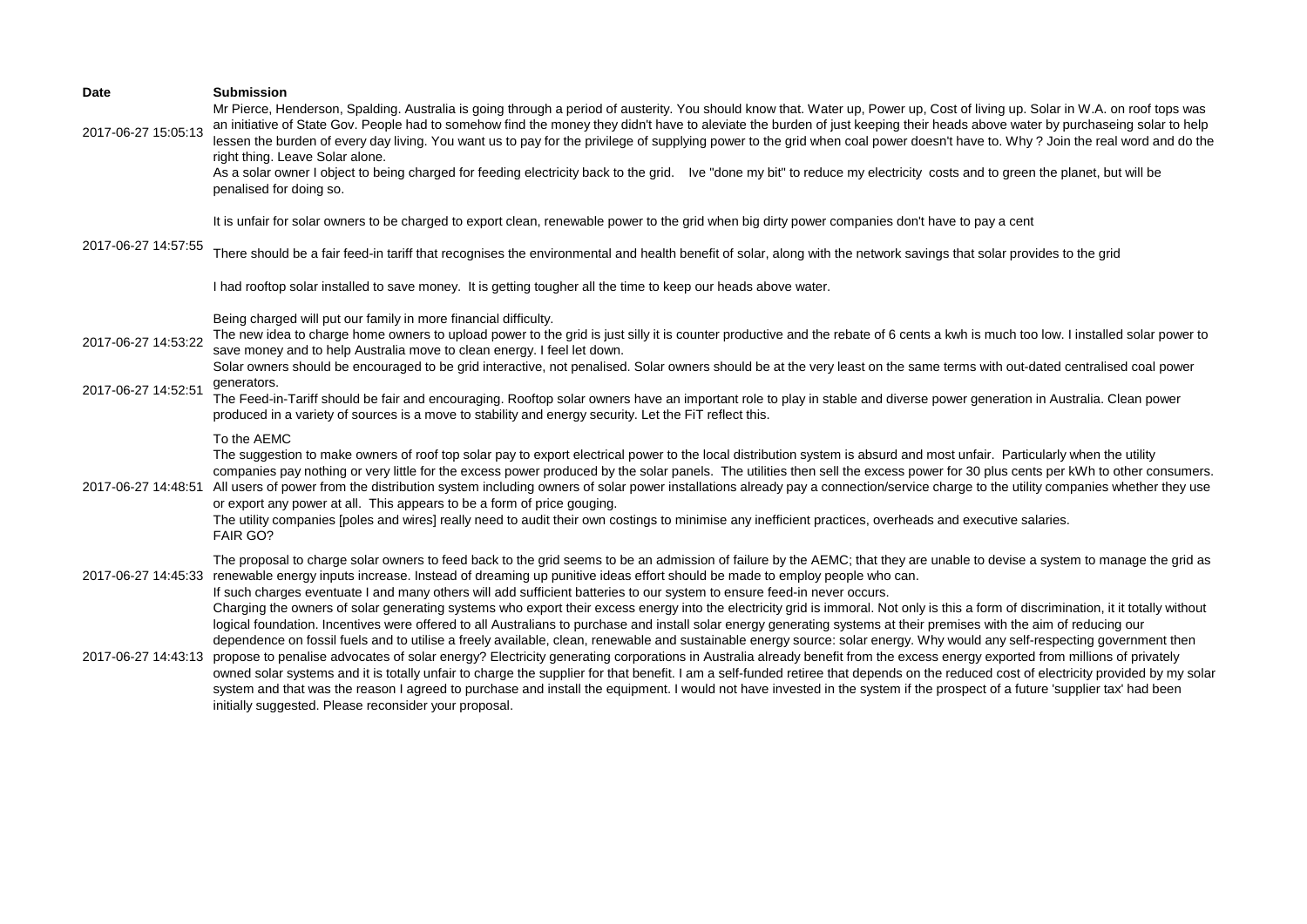| <b>Date</b>         | <b>Submission</b><br>To The AEMC:                                                                                                                                                                                                                                                                                                                                                                                                                                                                                                                                                |
|---------------------|----------------------------------------------------------------------------------------------------------------------------------------------------------------------------------------------------------------------------------------------------------------------------------------------------------------------------------------------------------------------------------------------------------------------------------------------------------------------------------------------------------------------------------------------------------------------------------|
|                     | Dear Madam/Sir,                                                                                                                                                                                                                                                                                                                                                                                                                                                                                                                                                                  |
|                     | I am writing to object to the proposal to charge solar owners for exporting clean, renewable power to the grid.                                                                                                                                                                                                                                                                                                                                                                                                                                                                  |
| 2017-06-27 14:39:29 | By purchasing and installing solar systems, these people have already contributed to the energy infrastructure of our nation and reduced the need for investment in new fossil<br>fuel and nuclear power projects. This means they have saved companies and consumers the huge expense of building new power stations. They have also assisted in<br>reducing our reliance on these dangerous and polluting industries. This contribution of energy-producing infrastructure must be recognised and applauded rather than<br>punished.                                           |
|                     | Now is the time our nation must implement policies that support and promote clean, renewable power. Global investors are looking for sustainable businesses that have<br>strong prospects for long-term growth; we must not look backwards at obsolete industries but should support companies and individuals that look forward to the future health<br>of our country and planet.                                                                                                                                                                                              |
| 2017-06-27 14:39:11 | Considering the huge disconnect between the rate charged by electricity retailers compared with the rate that solar owners are paid for feeding spare power to the grid, it is<br>obvious that solar owners are being treated extremely unfairly. To impose a tax on the meagre earnings gained from providing a valuable service to the community would be<br>the worst injustice a government could impose on its citizens.                                                                                                                                                    |
| 2017-06-27 14:38:53 | It is unfair for solar owners to be charged to export clean, renewable power to the grid when big dirty power companies don't have to pay a cent                                                                                                                                                                                                                                                                                                                                                                                                                                 |
|                     | There should be a fair feed-in tariff that recognizes the environmental and health benefit of solar, along with the network savings that solar provides to the grid<br>Feeding the grid with solar / renewable/ clean energy is positive for people as well as the environment.<br>People ought to be recompensed instead of being penalised for helping.<br>Already with the tariff dropping and cost increasing, I went from getting money for the electricity produced to having to pay bills. Note that the panels produce the same                                          |
| 2017-06-27 14:33:29 | amount of electricity.<br>To think I'd be charged to provide clean electricity is scandalous, because unfair, counterproductive and exploitative.<br>Pay a fairer price for clean electricity would make much more sense.<br>Regards                                                                                                                                                                                                                                                                                                                                             |
| 2017-06-27 14:31:18 | Please do not charge solar owners for supplying energy to the grid.                                                                                                                                                                                                                                                                                                                                                                                                                                                                                                              |
| 2017-06-27 14:29:15 | I am disgusted that an attempt to charge me for allowing the use of power from my roof should even be contemplated. My panels were an expense not yet recovered. They<br>are my small contribution to a greener world. I am delighted that others feel the same and eliminate the need for more power stations.<br>I respectfully submit that I put solar panels in place to reduce the pollution of the environment.                                                                                                                                                            |
| 2017-06-27 14:29:02 | I have been appalled at the cheap price I receive for the export of power into the grid compared with the price I pay for importing power to my home.<br>I would be most disappointed if I was charged for putting power into the grid which would represent a disincentive for me to do what I consider to be of benefit to the public and<br>environment. The finances are a secondary issue with me as I have as my primary aim helping the reduction of pollution of the atmosphere.<br>Please do not attempt to discourage the public from initiatives to reduce pollution. |
| 2017-06-27 14:27:35 | Our existing high electricity charges already include a component fixed charge for use of infrastructure, therefore it would be grossly unfair to charge us again for our input.<br>Coal, gas and other other large generators do not pay to access the infrastructure, therefore clean solar generators should also have free access.<br>We are doing our bit to clean up the Earth's atmosphere, and should not be charged extra for the privilege.                                                                                                                            |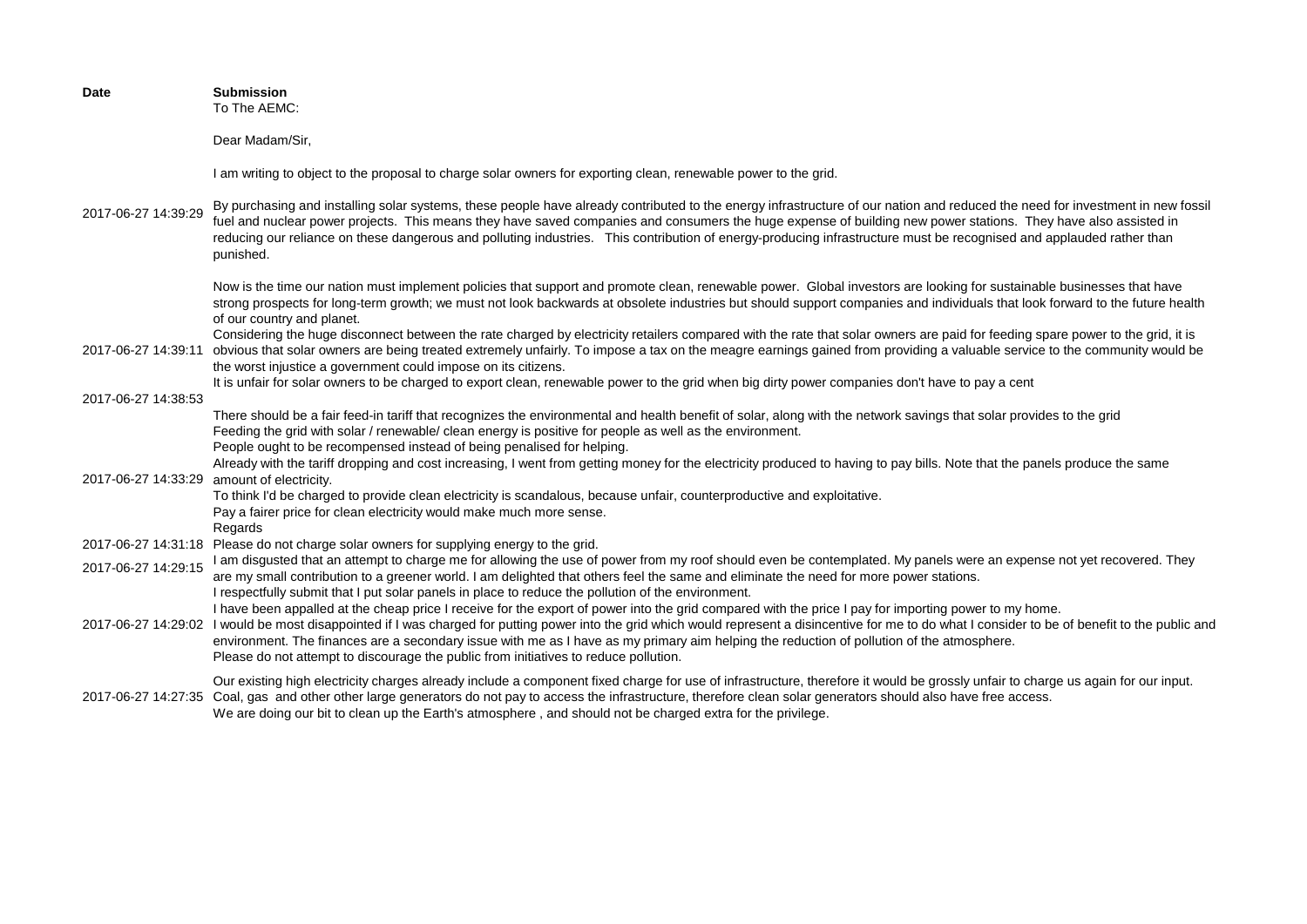| <b>Date</b>         | <b>Submission</b><br>It is ridiculous that we should be charged to return power to the grid so suppliers can then on sell it at exorbitant rates!!                                                                                                                                                                                                                                                                                                                                                                                                                                                                                                                                                                                                                           |
|---------------------|------------------------------------------------------------------------------------------------------------------------------------------------------------------------------------------------------------------------------------------------------------------------------------------------------------------------------------------------------------------------------------------------------------------------------------------------------------------------------------------------------------------------------------------------------------------------------------------------------------------------------------------------------------------------------------------------------------------------------------------------------------------------------|
|                     | I am about to install a 5kw solar system in part so I can help reduce Australia's dependency on dirty, filthy, environmentally destructive coal and help ensure people have an<br>ongoing supply of clean power at reasonable rates.                                                                                                                                                                                                                                                                                                                                                                                                                                                                                                                                         |
|                     | Penalising Australians who likewise want to make such an investment is simply further gouging behaviour by energy companies.                                                                                                                                                                                                                                                                                                                                                                                                                                                                                                                                                                                                                                                 |
| 2017-06-27 14:25:34 | Additionally, I am now heading into retirement and am installing solar as insurance against further gouging by power companies - allowing them to do this would mean there's<br>no way out other than to install batteries, an expense I cannot bear at this point.                                                                                                                                                                                                                                                                                                                                                                                                                                                                                                          |
|                     | Dirty power attracts government subsidies, power companies make super profits, and yet they want to charge households to further increase their profits.                                                                                                                                                                                                                                                                                                                                                                                                                                                                                                                                                                                                                     |
|                     | A basic minimum feed-in tariff should be legislated, and it should then be open to power companies to bid UP the tariff to attract customers.                                                                                                                                                                                                                                                                                                                                                                                                                                                                                                                                                                                                                                |
|                     | Any government that allows such highway robbery deserves to suffer massive defeat at election timeAustralia should be leading the world in this sphere, not demonising<br>citizens who seek a better future for all.                                                                                                                                                                                                                                                                                                                                                                                                                                                                                                                                                         |
|                     | Solar owners shouldn't have to pay to feed their energy back to the grid!                                                                                                                                                                                                                                                                                                                                                                                                                                                                                                                                                                                                                                                                                                    |
| 2017-06-27 14:25:29 | Especially when big coal and gas power stations don't have to pay a cent to export the energy they generate.                                                                                                                                                                                                                                                                                                                                                                                                                                                                                                                                                                                                                                                                 |
|                     | Allowing an unfair charge would punish Australian families who have done the right thing and are producing cheap sun-power for themselves and their neighbours to use                                                                                                                                                                                                                                                                                                                                                                                                                                                                                                                                                                                                        |
|                     | locally.                                                                                                                                                                                                                                                                                                                                                                                                                                                                                                                                                                                                                                                                                                                                                                     |
| 2017-06-27 14:15:28 | It is grossly unfair to charge solar owners who export clean, renewable power to the grid. Instead, they should be paid a fair feed-in amount that recognises the environmental<br>and health benefits of solar, along with the network savings that solar provides to the grid. We have put solar panels on the rooftop of our inner city apartment because we<br>believe that it is a simple cost-effective and clean way to provide electricity to our home. If we were to be charged to send power to the grid, we would consider going totally off-<br>grid as we have already invested substantially in our panels and could not afford any extra payments.                                                                                                            |
| 2017-06-27 14:12:41 | Attention AEMC. I understand you are considering CHARGING citizens for exporting clean green electricity to the grid. That is outright daylight robbery. Those who have<br>installed solar like myself have done so to reduce our carbon footprint and also to help live within our means as we age on a fixed income. The only thing you would achiee<br>by charging people to feed into solar is to a) stop people installing solar b) push those with existing solar to batteries and c) bring about political intervention by voters to stop<br>such an appauling abuse and rule change. People deserve to get a FAIR price for contributing to clean green energy in Australia. Nothing short of that will wash with the<br>Australian public. I have solar and I VOTE. |
| 2017-06-27 14:12:28 | Let me get this right. I sell you my power for peanuts then you sell it for 4 times more then you want me to pay you for selling it to you. Yeah right. How does that work? Don't<br>insult my intelligence!                                                                                                                                                                                                                                                                                                                                                                                                                                                                                                                                                                 |
| 2017-06-27 14:08:32 | If its true that big power companies don't get charged to put power into the grid (dirty power) why should solar owners get charged? In fact, there should be recognition that<br>solar will cost nothing in the future, where dirty power creates serious environmental problems.                                                                                                                                                                                                                                                                                                                                                                                                                                                                                           |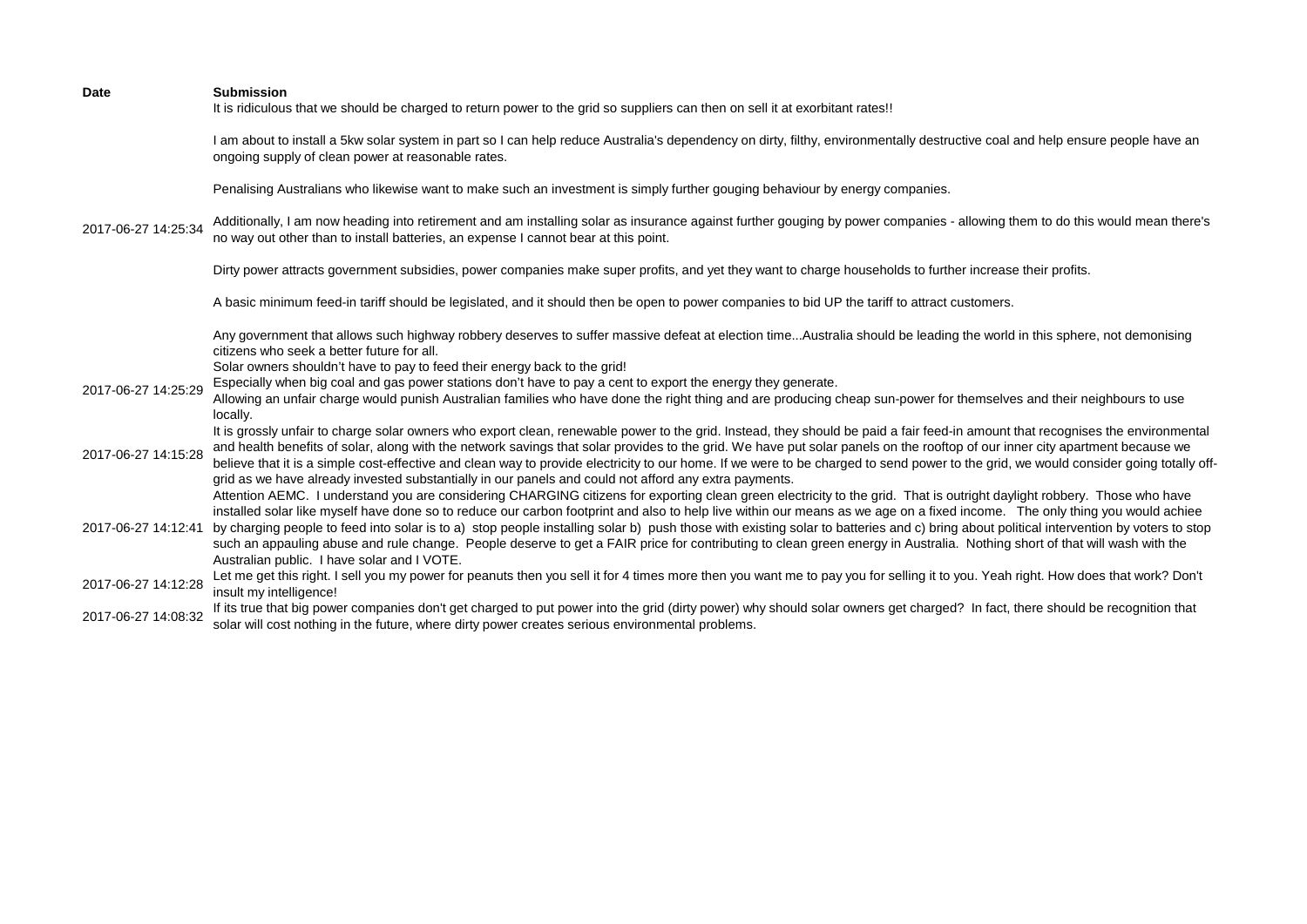| <b>Date</b>         | <b>Submission</b>                                                                                                                                                                                                                                                                                                                                                                                                                                                                                                                                                                                                                                                                                                                                                                                                                                                                                                                                                                                                                                                                                                                                                                                                                                                                                                                                                                                       |
|---------------------|---------------------------------------------------------------------------------------------------------------------------------------------------------------------------------------------------------------------------------------------------------------------------------------------------------------------------------------------------------------------------------------------------------------------------------------------------------------------------------------------------------------------------------------------------------------------------------------------------------------------------------------------------------------------------------------------------------------------------------------------------------------------------------------------------------------------------------------------------------------------------------------------------------------------------------------------------------------------------------------------------------------------------------------------------------------------------------------------------------------------------------------------------------------------------------------------------------------------------------------------------------------------------------------------------------------------------------------------------------------------------------------------------------|
|                     | Dear AEMC - I would be very disappointed, to say the least, if as a solar PV owner I am charged an additional amouint for investing in power generation on my roof exporting<br>to the grid. It would be extremely unfair and totally at odds with what is needed in 2017 and the future - we need to encourage more household solar, not discourage it.                                                                                                                                                                                                                                                                                                                                                                                                                                                                                                                                                                                                                                                                                                                                                                                                                                                                                                                                                                                                                                                |
|                     | I put up \$6000 of my personal savings to install PV panels, then recieved a fair F-i-T, now cut to 10 cents/kWh. That amount is not enough, but to impose a special connection<br>charge to penalise PV owners would surely be a step too far.                                                                                                                                                                                                                                                                                                                                                                                                                                                                                                                                                                                                                                                                                                                                                                                                                                                                                                                                                                                                                                                                                                                                                         |
| 2017-06-27 14:00:28 | We solar owners are doing the nation a favour - we are using our own after-tax savings to build mini power generation units - what could make a more positive contribution to<br>the power supply than that? And how it all adds up - 1.5 million households across Australia feeding electrons into the grid at peak times and bringing down peak prices.                                                                                                                                                                                                                                                                                                                                                                                                                                                                                                                                                                                                                                                                                                                                                                                                                                                                                                                                                                                                                                              |
|                     | Please, do not accept the arguments being put by agencies far bigger than me, but with no more justification. We are not responsible for the current energy crisis and should<br>not pay for it. The networks have known about this issue since the mid 2000s, and the innovation they should have undertaken then to the grid could have avoided the<br>situation we are now in. Politicians and regulators have also been far behind the game for too long, not the technology pioneers who have solar PV.                                                                                                                                                                                                                                                                                                                                                                                                                                                                                                                                                                                                                                                                                                                                                                                                                                                                                            |
| 2017-06-27 13:53:55 | This is ridiculous. Solar owners are providing power to the grid and should be paid for it, not charged. Electricity companies already onsell our power at greater mark-ups than<br>they pay us via the tariff, which is at a pathetic level for new purchasers. We invested \$10,000 in our solar on the basis that we would receive reduced electricity rates but also<br>that we would get a feed-in tariff to pay for the electricity thereafter. We are not a charity and the system is capitalism! There is no extra infrastructure that could justify this<br>charge to solar owners. In fact fed-in solar has allowed the electricity companies to reduce their own infrastructure requirements and stopped a couple of power stations<br>needing to be built. Taxpayers paid for most of the infrastructure that the current electricity companies are using to make their money so you have a good deal already but this<br>is sheer greed. When battery storage has reduced in cost enough to allow solar users to store their excess electricity you will see a big revolution in energy usage with the<br>electricity no longer needing to be made in one place and transferred through cables to houses - we will provide our own electricity and make you redundant. The householder<br>will become self-sufficient and another avenue of making money from the populace will have gone. |
| 2017-06-27 13:51:52 | Isn't it about time that you REWARD solar owners for helping the environment instead of penalising them. You should be paying them a respectable sum for exporting power<br>to the grid instead of threatenising to penalise them. You should be penalising the big, dirty power companies instead. When will you get the message about global<br>warming?                                                                                                                                                                                                                                                                                                                                                                                                                                                                                                                                                                                                                                                                                                                                                                                                                                                                                                                                                                                                                                              |
| 2017-06-27 13:47:44 | My wife and I made the decision to install solar panels, primarily as a move to reduce our carbon footprint. We accepted that there was no possibility of recovering the capital<br>cost of the system in our lifetime.<br>We do expect to receive a fair price for the energy we export to the grid and note that we are already paying our share of the costs of the poles and wires as a fixed charge on<br>our monthly electricity account. Overall, our use of the distribution infrastructure is less than it would have been without solar panels. In the last 12 months, we used 5,400<br>kWh, 4,000 of these were imported from the grid. Simultaneously, we exported 2,800 kWh to the grid. During this period, our net inflow from the grid was 1,200 kWh,<br>against 5,400 had we not generated 4,200 kWh from solar. Our unit is one of 4 in the development and is the only one with solar panels. It is fair to assume that any power<br>we export will in fact be used by our 3 neighbours, so we argue that our installation has significantly reduced the stress on the grid, and we should not be penalised by<br>increased charges. Many hundreds of other people are in similar situations.                                                                                                                                                                                        |
|                     | 2017-06-27 13:45:51 No way! Solar owners must not be charged for feeding their electricity back to the grid.                                                                                                                                                                                                                                                                                                                                                                                                                                                                                                                                                                                                                                                                                                                                                                                                                                                                                                                                                                                                                                                                                                                                                                                                                                                                                            |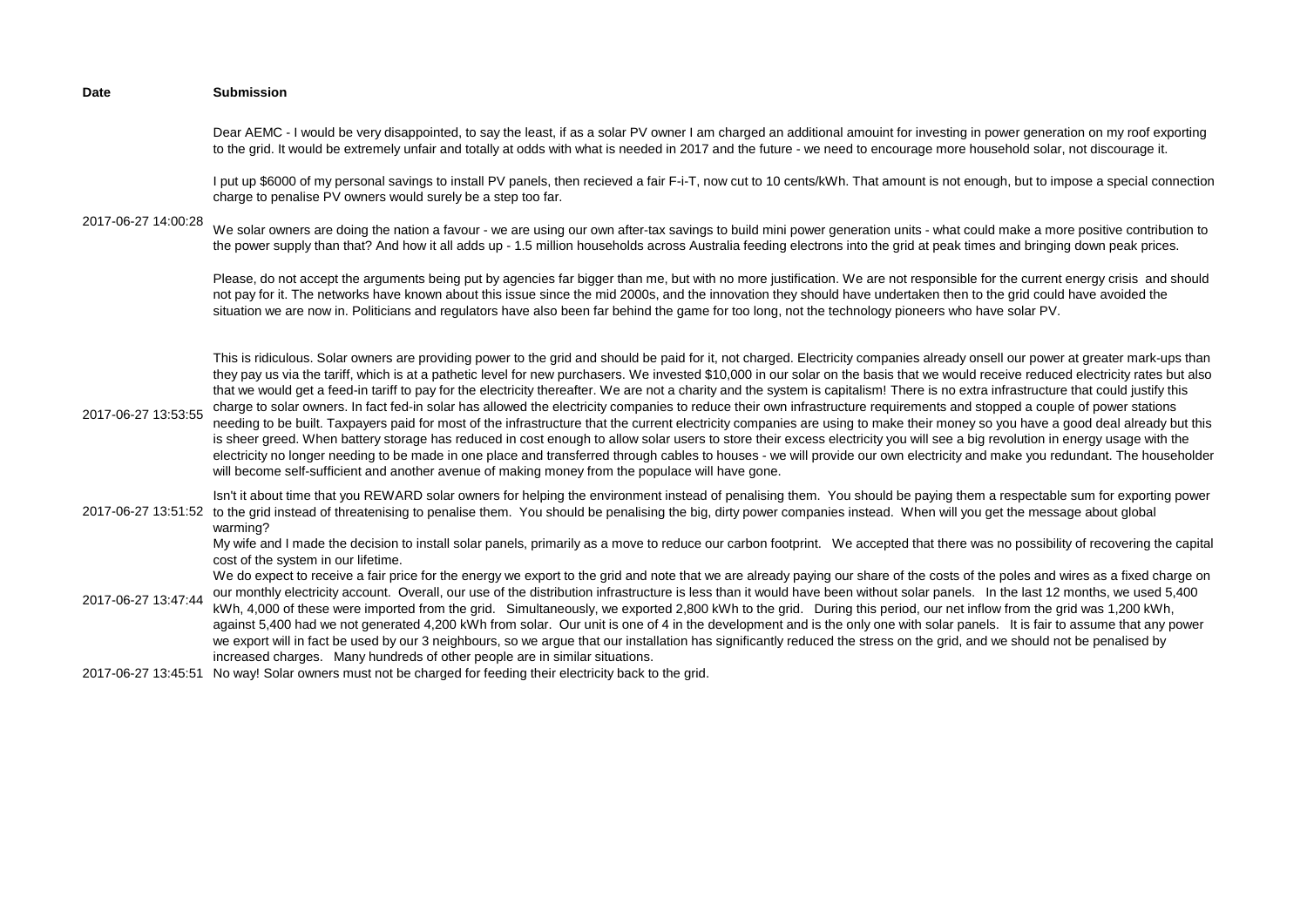|  | <b>Date</b>         | <b>Submission</b>                                                                                                                                                                                                                                                                                                                                                                                                                                                                                                                                                                                                                                                                                                                                                                                                                                                                                                                                                                                                                                                                                                                                                                                                                                                                                                                                                                                                                                                                                                        |
|--|---------------------|--------------------------------------------------------------------------------------------------------------------------------------------------------------------------------------------------------------------------------------------------------------------------------------------------------------------------------------------------------------------------------------------------------------------------------------------------------------------------------------------------------------------------------------------------------------------------------------------------------------------------------------------------------------------------------------------------------------------------------------------------------------------------------------------------------------------------------------------------------------------------------------------------------------------------------------------------------------------------------------------------------------------------------------------------------------------------------------------------------------------------------------------------------------------------------------------------------------------------------------------------------------------------------------------------------------------------------------------------------------------------------------------------------------------------------------------------------------------------------------------------------------------------|
|  |                     | To the AEMC:                                                                                                                                                                                                                                                                                                                                                                                                                                                                                                                                                                                                                                                                                                                                                                                                                                                                                                                                                                                                                                                                                                                                                                                                                                                                                                                                                                                                                                                                                                             |
|  | 2017-06-27 13:45:29 | Your intended plan to allow solar owners to be charged for feeding their electricity back to the grid is one of the most ridiculous and retrograde steps I've ever come across.<br>It is unfair for solar owners to be charged to export clean, renewable power to the grid when big dirty power companies don't have to pay a cent. The fact that feed in-tariffs<br>are so pitifully low is already a charge on solar owners for feeding power into the local distribution network (it never even gets as far as the the main grid - my next door<br>neighbour probably uses it at a profit of around 20c/kWh for my retailer.)<br>There should be a fair feed-in tariff that recognises the environmental and health benefit of solar, along with the network savings that solar provides to the grid.<br>With more hours of sunshine than almost anywhere else on earth Australia should be at the fore-front of the solar industry. Why is almost every piece of equipment used in<br>a household solar setup imported? Much of it from such "sun drenched" places as Germany and Japan!<br>The rise of domestic battery storage over the next few years will almost inevitably negate your new TAX as very little will be exported to the local network. Such imposts will<br>only accelerate the trend potentially leading to a further decline in the amount of "grid" power used by household with solar setups.<br>Why not go the whole hog and TAX my roof area just in case I install/expand a solar system. |
|  |                     | Wake up Luddites!                                                                                                                                                                                                                                                                                                                                                                                                                                                                                                                                                                                                                                                                                                                                                                                                                                                                                                                                                                                                                                                                                                                                                                                                                                                                                                                                                                                                                                                                                                        |
|  |                     | I am pretty angry already about the initial cost of my solar panels even with a government subsidy. We were promised a fair return which has now been eaten away so that it's<br>hardly worthwhile.                                                                                                                                                                                                                                                                                                                                                                                                                                                                                                                                                                                                                                                                                                                                                                                                                                                                                                                                                                                                                                                                                                                                                                                                                                                                                                                      |
|  | 2017-06-27 13:35:55 | I am now extremely angry that we only get 6c whilst the power companies get 29c and on top of that we are being asked to pay to feed power to the grid.<br>What the !!!?                                                                                                                                                                                                                                                                                                                                                                                                                                                                                                                                                                                                                                                                                                                                                                                                                                                                                                                                                                                                                                                                                                                                                                                                                                                                                                                                                 |
|  |                     | I feel I am being penalised for my altruistic intentions of benefitting everyone by installing solar panels. What a joke!                                                                                                                                                                                                                                                                                                                                                                                                                                                                                                                                                                                                                                                                                                                                                                                                                                                                                                                                                                                                                                                                                                                                                                                                                                                                                                                                                                                                |
|  |                     | Please make it more equitable to the people who have purchased solar panels.<br>As an early PV adopter our household spent hard earned money to pay the higher prices required many years ago. I am grateful for the 'feed-in tariff' we receive which<br>partially compensates us for our higher financial outlays.                                                                                                                                                                                                                                                                                                                                                                                                                                                                                                                                                                                                                                                                                                                                                                                                                                                                                                                                                                                                                                                                                                                                                                                                     |
|  |                     | As a longtime solar owner I strongly oppose a proposal to charge ordinary householders like us to deliver our emissions-free energy to the grid. We contribute to the general<br>lowering of Australian emissions from the National grid and ought not be disadvantaged for this contribution. Alongside of this proposal, disadvantaging householders such as<br>2017-06-27 13:33:29 ours transferring emissions-free solar energy to the grid, it is also grossly inequitable to charge individual householders a fee not charged to major fossil based energy<br>transmitters.                                                                                                                                                                                                                                                                                                                                                                                                                                                                                                                                                                                                                                                                                                                                                                                                                                                                                                                                        |
|  |                     |                                                                                                                                                                                                                                                                                                                                                                                                                                                                                                                                                                                                                                                                                                                                                                                                                                                                                                                                                                                                                                                                                                                                                                                                                                                                                                                                                                                                                                                                                                                          |

If this inequitable proposal is actioned we have enough panels on home rooftop to transfer to battery and will find ourselves in the position of being required to budget for a battery system. Thankfully battery systems are reducing in price due to other early adopters, but it is disappointing that this unfair proposal would lead us to cease buying our night time 'green energy' from the grid and use our own instead when the sun goes down.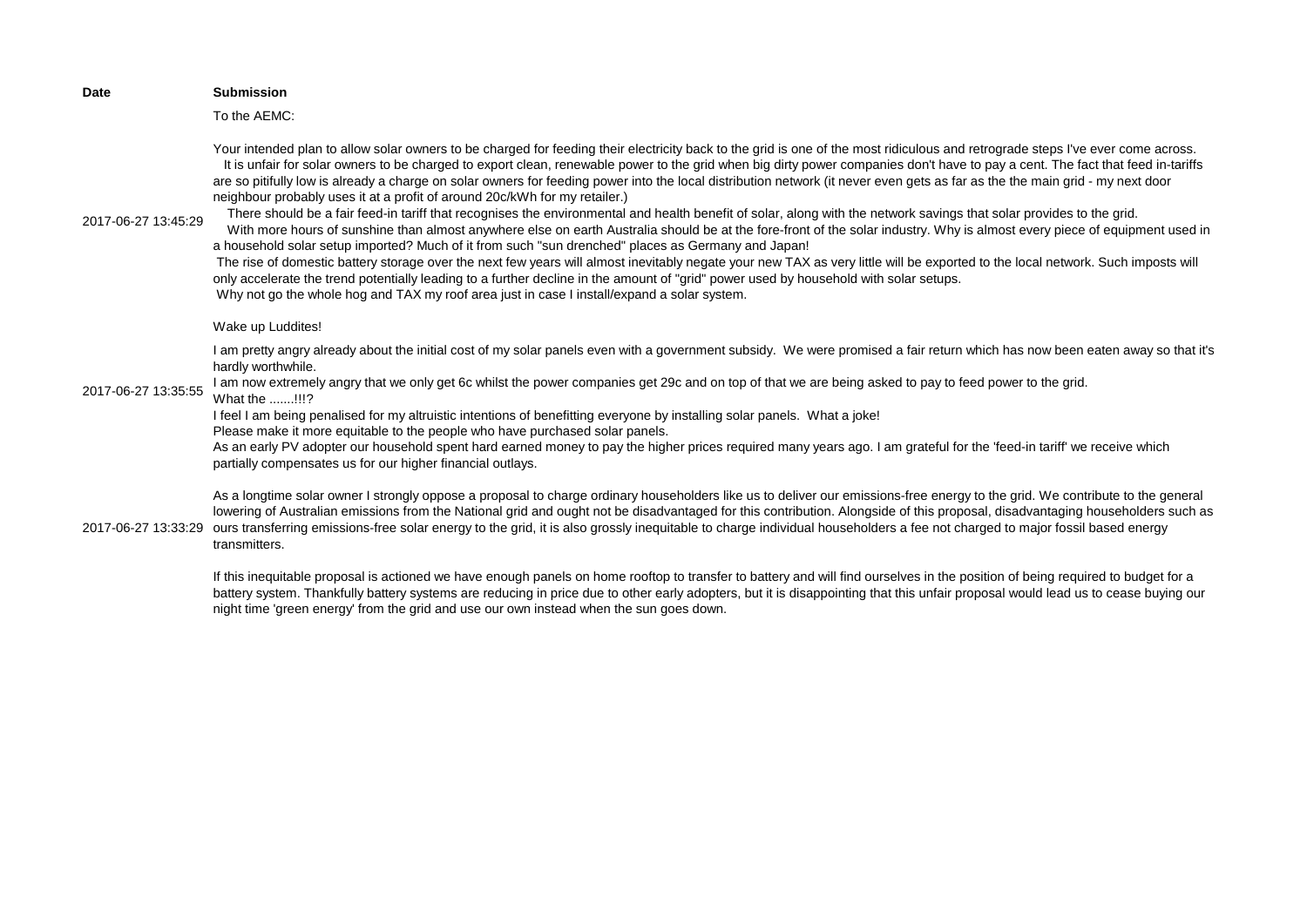I wish to state my absolute dismay over the suggestion that the owners of rooftop solar panels be charged for supplying electricity to the grid. My objections are based on the following:

2017-06-27 13:28:32 especially as dirty energy such as coal-fired power is still supported and subsidised, even though it is clearly having disastrous environmental impacts. Given that, despite its Being a single income household, we made a huge financial sacrifice to put solar panels on our roof, doing so because we believed that supplying clean solar energy was the right thing to do for not only ourselves but for our nation, in the light of the projected impacts of global warming at the time - impacts, I must add, that were then not close to the real impacts now emerging. I am horrified that there are moves to further penalise those of us who were aiming to do the right thing to move towards a clean energy future, support of coal powered energy sources, the government aims to move towards a clean energy future, it is clearly unjust to force those who supply solar power to the grid to pay to do so. Furthermore, I believe that, rather than inflict greater cost on us, past, present and future moves to supply solar power to the grid should be actively supported by paying us a fair feed-in tariff. This would benefit all our citizens, whether or not they supply solar power, because otherwise, more and more people will install batteries to take their solar power off-grid, which would undermine the public supply of clean energy.

There is no doubt of the public concern about climate change and its support for green energy. As our representatives, the AEMC should be acting accordingly.

Dear Sir/Madam (AEMC)

I am perplexed by the suggestion that small solar owners should be charged for exporting power to the grid.

2017-06-27 13:26:25 On my electricity bill, I already pay a network charge of 78.5 cents a day irrespective of whether I use the grid or not. Another 5 cents for the off-peak 2. A solar owner is in fact doing a service at the distribution level. The solar owner that exports from their roof top solar means less energy needs to be supplied at the transmission level entailing energy losses on the transmission line which makes the power system less efficient. Power locally generated is exported locally in the most efficient way. So whose hair brained idea is it that local solar owners have to be charged additionally for exporting power? Perhaps the the AEMC in their wisdom could give me an explanation. Is it the incumbent fossil fuel generators who are seeking to impose this on us? I believe that the existence of the AEMC is to promote the benefit of the nation as a whole. The way to do it is to have diverse and distributed sources so that if failure occurs at one location due to inclement weather, it can be isolated. The remaining system can still operate. With central generating power, if the transmission line is down, there is suddenly a huge loss of power to meet demand. Such a condition is responsible for causing instability to the system. I can go on but I shall not in this limited submission. Thank you and I am sure that you will definitely not hear the end of this suggestion if it goes ahead. AEMC,

It makes a lot of sense to generate power from a clean source.

This is the reason we have invested a considerable amount in solar panels and installation.

## 2017-06-27 13:25:05

To be charged to supply any excess power to the grid would cause us financial hardship and ethical dilemma.

Continuing with dirty, health damaging methods of producing power seems counterproductive when we have much smarter means available.

Thank you for your consideration.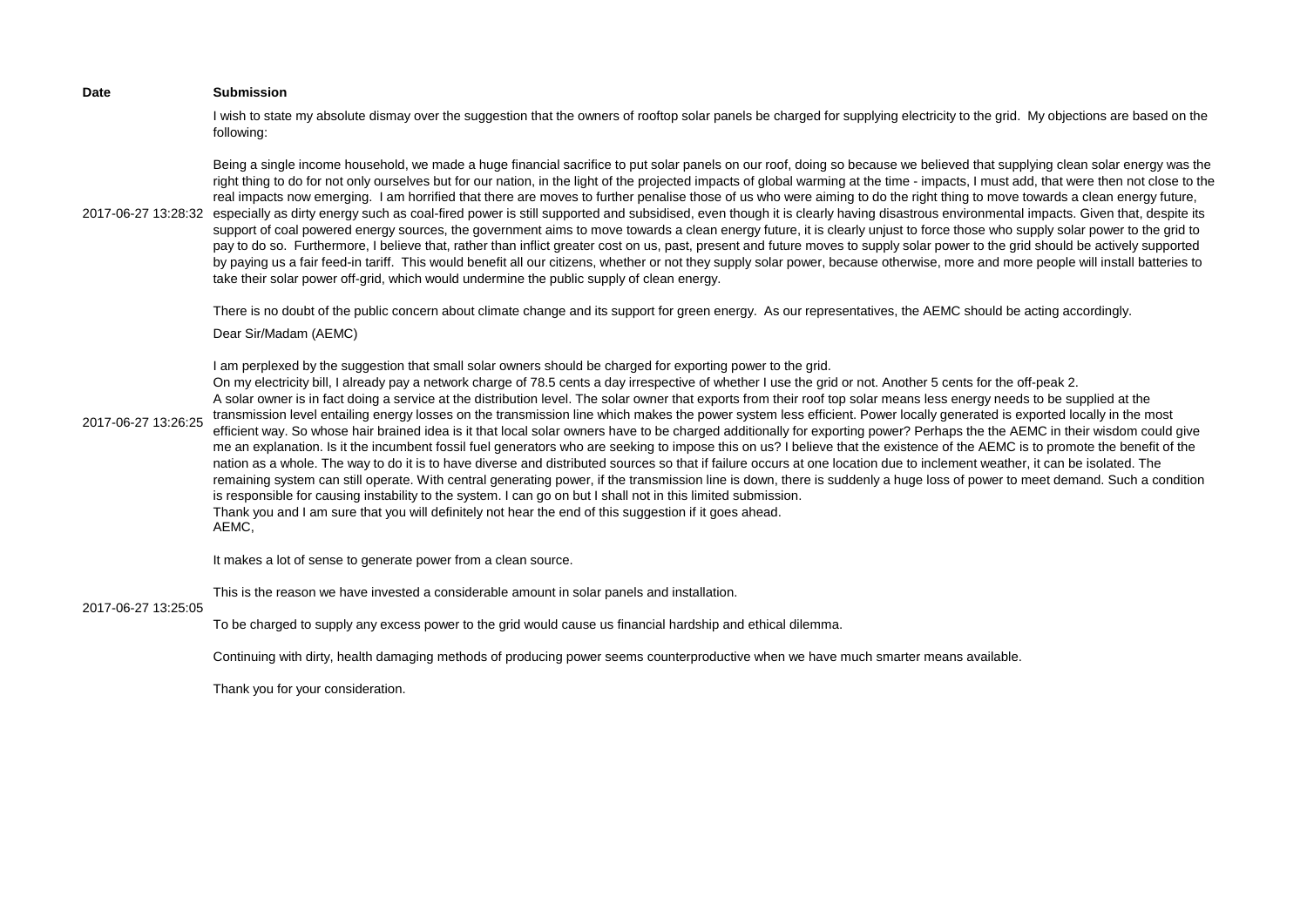| <b>Date</b>         | <b>Submission</b><br>Hi                                                                                                                                                                                                                                                                                                                                                                                                                                                                                                                                                                                                                                                                                                                                                                                                                                                                                                                                                                                                                                                                                                                                                                   |
|---------------------|-------------------------------------------------------------------------------------------------------------------------------------------------------------------------------------------------------------------------------------------------------------------------------------------------------------------------------------------------------------------------------------------------------------------------------------------------------------------------------------------------------------------------------------------------------------------------------------------------------------------------------------------------------------------------------------------------------------------------------------------------------------------------------------------------------------------------------------------------------------------------------------------------------------------------------------------------------------------------------------------------------------------------------------------------------------------------------------------------------------------------------------------------------------------------------------------|
|                     | Charging solar owners is unfair and that's because;                                                                                                                                                                                                                                                                                                                                                                                                                                                                                                                                                                                                                                                                                                                                                                                                                                                                                                                                                                                                                                                                                                                                       |
|                     | - we paid and support clean and renewable energy for the sale of our children and a positive future for all Australians.<br>2017-06-27 13:24:25 - Why should we pay when the cole burning companies do not.<br>- In fact we should be paid more for supplying clean energy to the grid.<br>- Our family are under some financial stress due to high prices of electricity and other utilities, extremely high prices of homes as we have a mortgage and bringing up children<br>expenses (we have three). Any extra costs would put us under extreme stress.                                                                                                                                                                                                                                                                                                                                                                                                                                                                                                                                                                                                                              |
|                     | Thanks you for taking my submission into consideration.<br>If solar users are charged to export to the grid, users are more likely to invest in battery storage, which will reduce the amount of "green" power available in the grid for AGL<br>2017-06-27 13:19:13 and Origin and others to on-sell (at a premium, no doubt) and will reduce the government's ability to count it as part of Australia's renewable energy production. A lose-lose<br>situation.                                                                                                                                                                                                                                                                                                                                                                                                                                                                                                                                                                                                                                                                                                                          |
| 2017-06-27 13:18:39 | We all know renewable energy is the way of the future and some of us, myself included have gone to the effort of placing solar cells on our homes, effectively putting our<br>money were our months are. To be charged a fee in order to feed our energy into the grid is unfair and will just add to the unfairness of the current feed-in tariff. We are<br>making energy for the benefit of society as a whole including environmental and health benefits. Not to mention monetary benefits to the power companies and savings to the<br>government. We should not be further penalized for our contributions as the power companies are making enough out of us as it is. As pensioners we rely on our feed-in tariff<br>to help us pay for our own electricity usage. Surely every effort should be made to encourage more households to go solar and further protect our environment and our health.<br>We also need to keep up with the rest of the world in regards to technology and not be seen as a backward nation. Maybe it's not too late to add another item to the athletics<br>section of next years commonwealth games, we can call it the leap into the 21st century. |
| 2017-06-27 13:17:47 | having fitted a system years ago at a prohibited cost compared to todays price to produce a cleaner friendlier environment, to be able to use my own power, like my own<br>water supply so as to assist and provide a service that the powers to be are unable at present. I find this money grabbing exercise abhorrent when the larger mostly foreign<br>owned power suppliers do not .As a self funded retiree trying to cope financially at present is very difficult and this will exacerbate our situation and hasten our reliance on<br>government funding rads<br>Why is the AMC apparently joining with the government to discourage or slow the development of renewable energy in Australia?                                                                                                                                                                                                                                                                                                                                                                                                                                                                                   |
|                     | As renewable energy has already provided many new jobs in an expanding industry, despite on-going government interference fuelled by the fossil fuel industry lobbyists, is<br>this simply one more attempt to delay the inevitable changes which are already benefitting Australia?                                                                                                                                                                                                                                                                                                                                                                                                                                                                                                                                                                                                                                                                                                                                                                                                                                                                                                      |
| 2017-06-27 13:17:36 | Why should people who have invested in solar panels be charged for feeding in their energy to the power grid when we are already disadvantaged by the minimal feed in<br>tariffs which clearly provide significant profit margins to the power companies when this energy is re-sold at a multiple of its cost.                                                                                                                                                                                                                                                                                                                                                                                                                                                                                                                                                                                                                                                                                                                                                                                                                                                                           |
|                     | Installing rooftop solar has also encouraged me to invest time and materials in my home to improve insulation, gap sealing etc which has significantly reduced my power<br>consumption and has thus reduced my carbon footprint.                                                                                                                                                                                                                                                                                                                                                                                                                                                                                                                                                                                                                                                                                                                                                                                                                                                                                                                                                          |
|                     | I have also assisted others to make similar changes and to reduce their power consumption and their otherwise escalating power costs. This is despite the absence of positive<br>information and policies from government and energy suppliers.                                                                                                                                                                                                                                                                                                                                                                                                                                                                                                                                                                                                                                                                                                                                                                                                                                                                                                                                           |

We need policies and regulations to encourage the responsible generation and use of energy instead of the proposed policies which will do the opposite.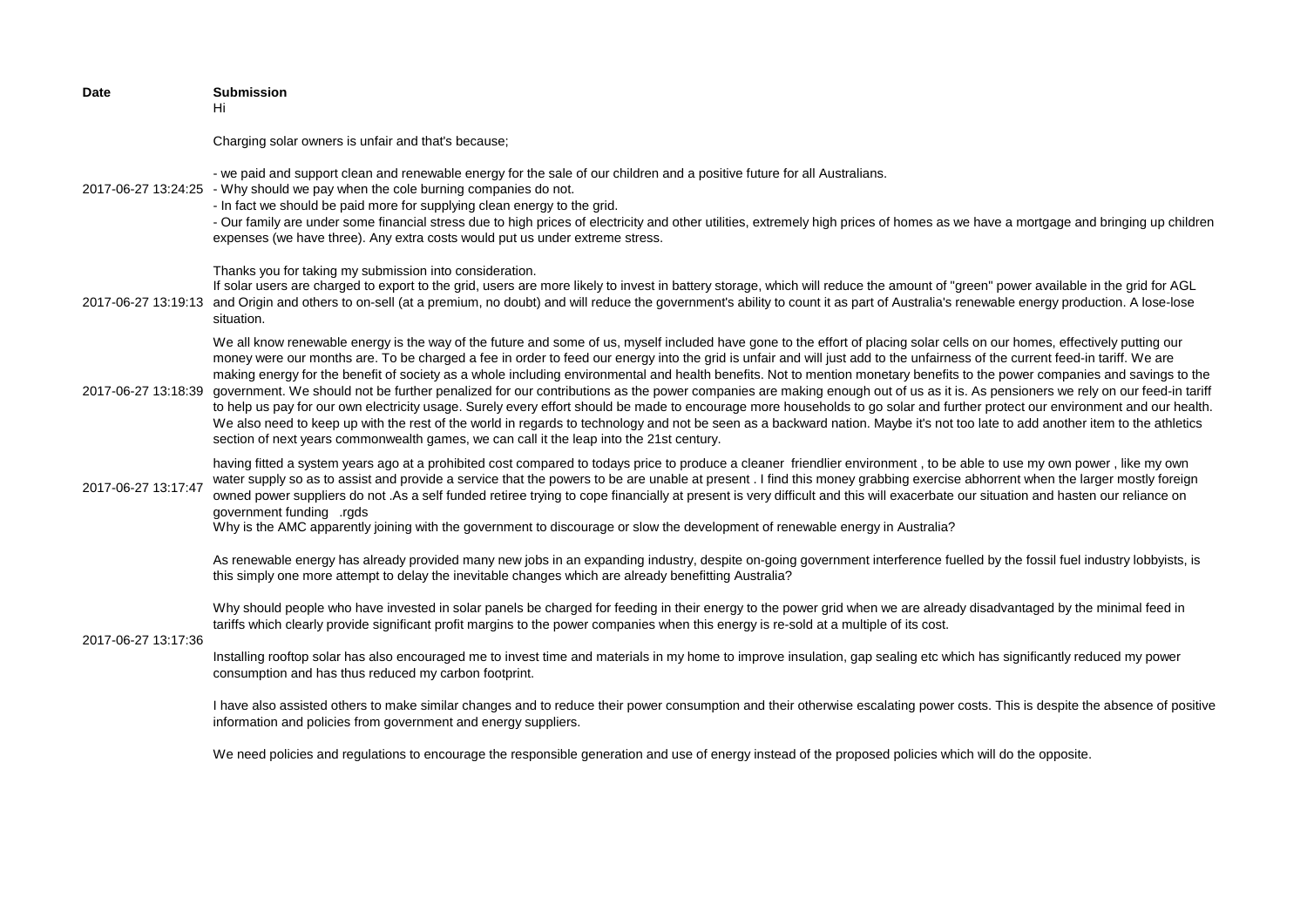| <b>Date</b>         | <b>Submission</b>                                                                                                                                                                                                                                                                                                                                                                                                                                                                                                                                                                                                                                                                                                                                                                                                                                                                                                                                                                                                                                                                                                                                                                   |
|---------------------|-------------------------------------------------------------------------------------------------------------------------------------------------------------------------------------------------------------------------------------------------------------------------------------------------------------------------------------------------------------------------------------------------------------------------------------------------------------------------------------------------------------------------------------------------------------------------------------------------------------------------------------------------------------------------------------------------------------------------------------------------------------------------------------------------------------------------------------------------------------------------------------------------------------------------------------------------------------------------------------------------------------------------------------------------------------------------------------------------------------------------------------------------------------------------------------|
|                     | Dear AEMC,                                                                                                                                                                                                                                                                                                                                                                                                                                                                                                                                                                                                                                                                                                                                                                                                                                                                                                                                                                                                                                                                                                                                                                          |
| 2017-06-27 13:13:17 | I am really angry about the proposal to charge solar generating households for putting power back into the grid. This is so unfair. Big coal generators from power companies<br>do not have to pay to do this!<br>We will have invested \$36,000 to put on solar. We get very little payment now for what we produce (6c/kWh) which is shameful when I pay Energy Australia up to 50c per<br>kWh for buying electricity at peak times. Yet I have committed this money to help save our environment and do my small bit to reduce climate change. I would hope that we<br>would be able to also save on our power bills. It also offsets the power dirty generators need to produce to provide the power our community needs.<br>When we planned our solar we were going to receive 30c/kWh which we did for a short while. It has dropped progressively to now being a miserly 6c/kWh. You can see how<br>the situation has changed. Now I am aghast that we may be charged for generating clean electricity.<br>Solar power should be encouraged, not discouraged. There should again be a fair amount paid for our electricity as a matter of justice and protecting our planet. |
| 2017-06-27 13:11:18 | This idea is absolutely ridiculous.<br>It is unfair for solar owners to be charged to export clean, renewable power to the grid when big dirty power companies don't have to pay a cent<br>There should be a fair feed-in tariff that recognises the environmental and health benefit of solar, along with the network savings that solar provides to the grid<br>AMEC should be doing all it can to promote renewable energy sources to replace non-renewable sources.                                                                                                                                                                                                                                                                                                                                                                                                                                                                                                                                                                                                                                                                                                             |
|                     | Thanks                                                                                                                                                                                                                                                                                                                                                                                                                                                                                                                                                                                                                                                                                                                                                                                                                                                                                                                                                                                                                                                                                                                                                                              |
|                     | I am writing to oppose any charge to household solar owners to input energy to the power grid.                                                                                                                                                                                                                                                                                                                                                                                                                                                                                                                                                                                                                                                                                                                                                                                                                                                                                                                                                                                                                                                                                      |
|                     | It was the governments incentive to encourage domestic solar energy that enabled us to install our current system. We saw this a necessary step to enable us to be able<br>afford a viable energy source in our retirement.                                                                                                                                                                                                                                                                                                                                                                                                                                                                                                                                                                                                                                                                                                                                                                                                                                                                                                                                                         |
|                     | It is unfair that the energy industry continues to espouse using polluting energy systems which are contrary to the Governments supposed stance on development of clean<br>energy systems, and seeks to charge those who are providing clean energy.                                                                                                                                                                                                                                                                                                                                                                                                                                                                                                                                                                                                                                                                                                                                                                                                                                                                                                                                |
| 2017-06-27 13:08:48 | The AEMC needs to be doing much more to encourage the generation of clean energy, especially in respect to the intended phasing out of polluting energy systems. Those<br>who do contribute solar energy should receive a substantial tariff, as we collectively are contributing to the government being able to meet its future clean energy targets.                                                                                                                                                                                                                                                                                                                                                                                                                                                                                                                                                                                                                                                                                                                                                                                                                             |
|                     | The affect of any charge for feeding energy to the grid will eventually cause domestic households to disconnect from the grid completely.                                                                                                                                                                                                                                                                                                                                                                                                                                                                                                                                                                                                                                                                                                                                                                                                                                                                                                                                                                                                                                           |
|                     | Should the cost of energy to our household continue to become unaffordable, we have no choice but to consider alternatives.                                                                                                                                                                                                                                                                                                                                                                                                                                                                                                                                                                                                                                                                                                                                                                                                                                                                                                                                                                                                                                                         |
|                     | Our household system produces much more than our total consumption. With availability of energy storage systems, we would be well able to disconnect, and be cost<br>effective, considering the exorbitant charges and poor feed-in tariff currently available                                                                                                                                                                                                                                                                                                                                                                                                                                                                                                                                                                                                                                                                                                                                                                                                                                                                                                                      |
| 2017-06-27 13:05:38 | Please do not charge solar owners for providing clean energy to the grid. This is an outrageous idea and will encourage solar owners to go off the grid entirely.<br>Please instigate a fair feed-in tariff that recognises the environmental and health benefits of solar. Solar also provides network savings to the grid.<br>We put solar panels on our rooftop because we wanted to use clean energy as much as possible. And provide others with our excess solar power when it was available. We<br>still also buy power from the grid.<br>I believe that we should be paid exactly the same price per kWh for the solar power that we export to the grid as we pay to buy in power generated by big power stations. This<br>is fair.                                                                                                                                                                                                                                                                                                                                                                                                                                         |
|                     | It is unfair for solar owners to be charged to export clean, renewable power to the grid when big dirty power companies don't have to pay a cent<br>2017-06-27 13:02:09 There should be a fair feed-in tariff that recognises the environmental and health benefit of solar, along with the network savings that solar provides to the grid<br>We outlayed 25 grand so as not to be beholded to the grid and massive power bills. We are shivering in our home cause we can't afford to warm the house up.                                                                                                                                                                                                                                                                                                                                                                                                                                                                                                                                                                                                                                                                          |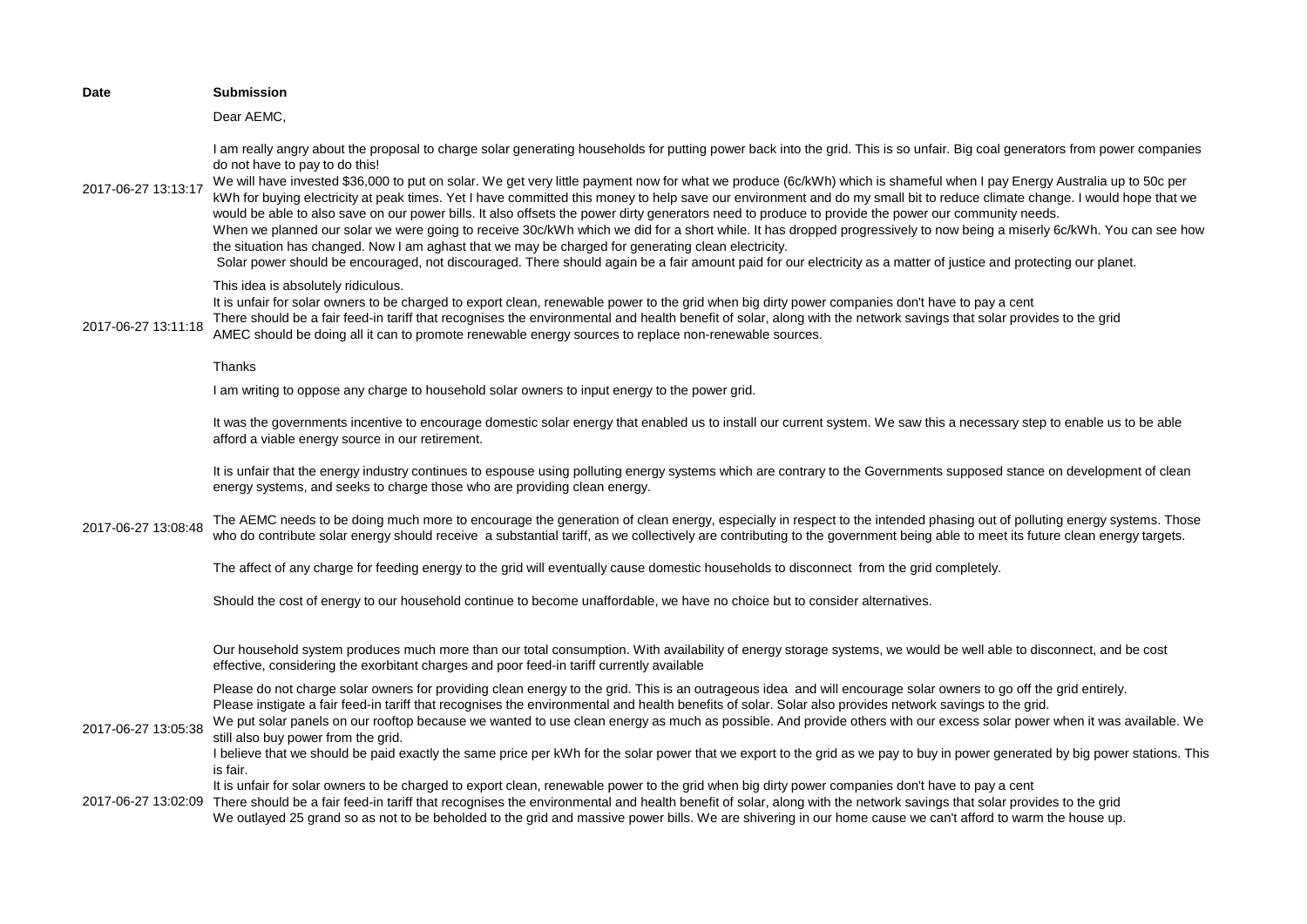2017-06-27 12:58:23 Stupid governments are bought and paid for by the big corporations who don't want anything sensible, that people know are sustainable and better for everyone. But look out, as we aren't being taken in any more. The sooner we get rid of government, the better.

> I have paid thousands of dollars to have solar panels installed on my residence as my part in reducing my impact on the environment, and to reduce the constantly rising costs of electricity to my household.

Being a pensioner, this is vital for me to manage my budget in a world of ever increasing prices overall.

2017-06-27 12:58:13 It is absolutely a rip off and totally unfair for solar owners to be charged to export clean, renewable power to the grid when power companies don't have to pay a cent.

There should be a generous feed-in tariff that recognises the environmental and health benefit of solar, along with the network savings that solar provides to the grid.

I strongly object to any proposal to charge solar owners for exporting energy to the power grid.

I strongly oppose the plan by the Australian Energy Market Commission to charge solar owners for providing energy to the grid.

This move appears to be pushing a disincentive for people to invest in solar power and provide a clean alternative to the environmental degradation, and associated health problems produced by coal fired power stations

My solar system has been providing energy to the grid for three years. The power my system has provided has been sold by the power company, AGL, at 21 cents per kilowatt while their return to me has been initially 9 cents per kilowatt in the good times, and now has fallen to 6 cents per kilowatt.

This constitutes a swindle on the part of the power companies, and now your commission intends to add to that swindle by charging solar owners for your free use of our solar production.

2017-06-27 12:57:54 I also note that AGL has committed to increase power cost to the consumer at a rate of up to \$600 per year.

I am not just angry, I am incensed by this blatant grab on your part.

I invested in a solar power system, and a smart meter, at my own cost and without the concessions provided by the previous government. My reasoning was that as I was approaching retirement, I needed to reduce the costs of powering my home on a reduced income. I was also concerned by the effects of climate change on our planet, and felt that this investment would help alleviate the Australian Energy Market's reliance on the polluting effects of coal fired power production.

I believe your commission's attempt to derail the roof top solar movement is cynical and grossly unjust, and strongly urge you to abandon this plan.

- 2017-06-27 12:56:16 It is unfair to penalise me for doing the right thing for our environment plus the initial cost to me for the solar system and install. Now you want to charge me again, you really know how to shaft people. If this goes through you will lose all credibility, which I might add is pretty low in my estimate.
- 2017-06-27 12:54:14 that, we get charged \$1.65 per day just to have the lines coming to our house! The message is clear: don't add a tax to household solar producers. It will lead in the long term We've invested over \$30,000 already on our solar installation. We get peanuts for what we put back into the grid, and get charged big money for taking it back out. On top of to people going off-line altogether and going it alone.

It is totally unfair that solar owners be charged to export our clean, renewable power to the grid when dirty power companies don't pay a cent. We get little enough for our export of energy as it is. I will stop exporting if I am charged and just use the solar power at home. It cost me over \$11,000 to put in solar panels, the cost of which I only just

2017-06-27 12:49:35 recouped from the feed in tariff before it was changed. We should also get a fair feed in tariff, not the 6c I get now - only \$25 on my last bill- the pay on time discount at \$40 was bigger! Solar power has environmental and health benefits for the whole community, and also network savings to the grid. Solar and other renewable sources of power are the way of the future- even European companies like Germany with little sunshine are going totally renewable for power. It is ridiculous that a country like Australia cannot switch to solar and other renewables when countries like India are.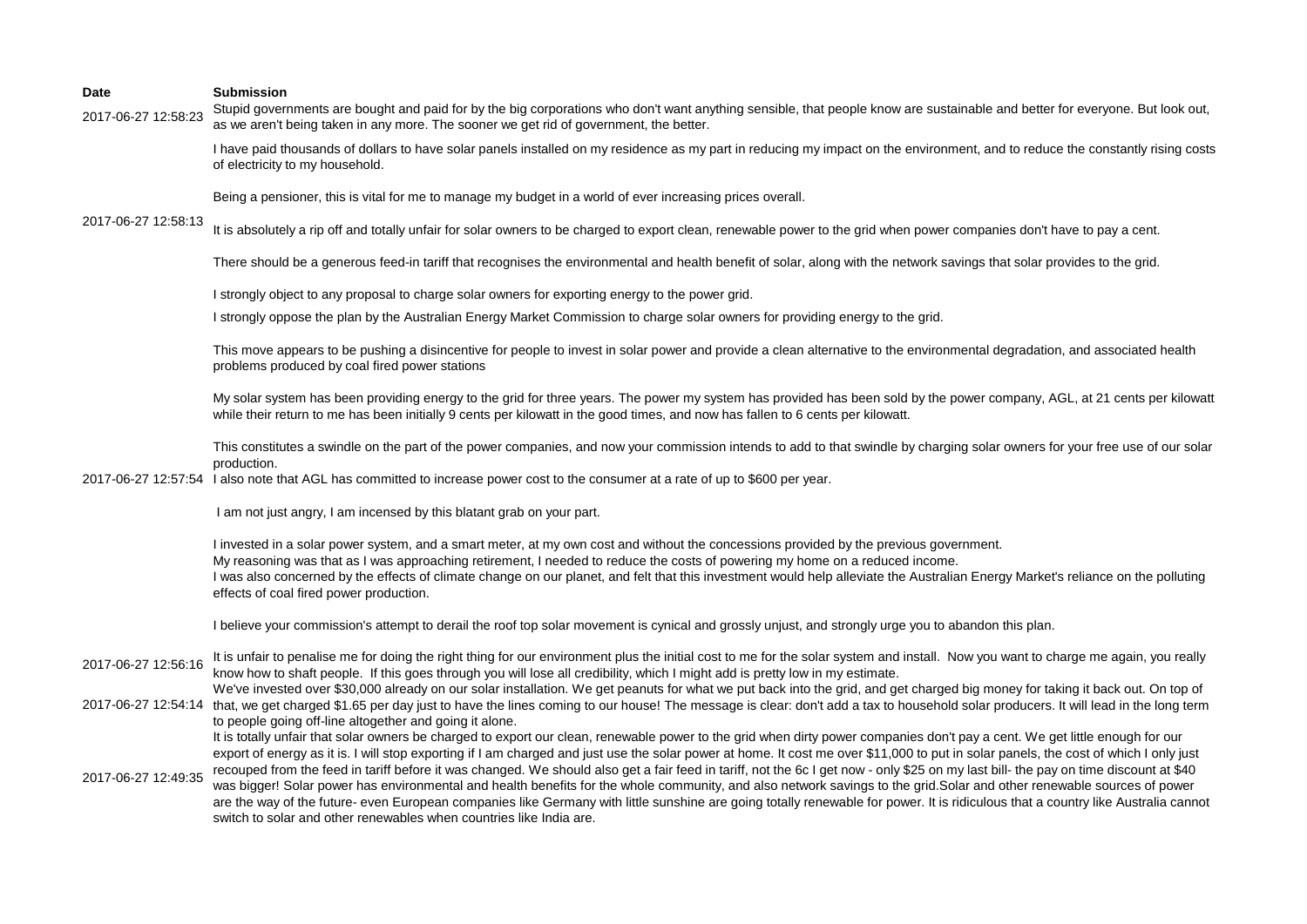# **Date Submission** 2017-06-27 12:48:33 The state persuaded us to install solar so why are we now being penalised for creating clean energy

2017-06-27 12:46:34 .How dare the big power companies want to make more money from us. We did this to save money, not to pay the extra. the absolute cheek of them. what a disgusting thing It is so unfair for us solar owners to have to be charged for renewable power to the grid. We Have rooftop solar to save on electricity costs. that's the reason we have done this to do!!!!!!

> I believe that the AEMC is considering charging solar owners for providing their clean energy to the grid. How unfair is that proposal when the major power companies don't pay a cent to feed their unclean power to the grid. Instead of penalising solar owners for feeding in clean, renewable energy, consideration should be given to paying a fair feed-in tariff that recognises the environmental and health benefit of solar, along with the network savings that solar provides to the grid. My wife and I are self-funded retirees

- 2017-06-27 12:46:04 who went to the extra expense to install solar to our residence so that we could reduce the expense of electricity over time. To date that has had the desired effect, but any additional charge, such as a feed-in tariff, would erode any benefit that we have gained. As Grandparents we also believe that clean energy is the only way to guarantee our Grandchildren a healthy future environment.
- 2017-06-27 12:42:24 No way will I pay this. I will disconnect from the grid and you greedy bastards can get stuffed. It is unfair for solar owners to be charged to export clean, renewable power to the grid when big dirty power companies don't have to pay a cent.

There should be a fair feed-in tariff that recognises the environmental and health benefit of solar, along with the network savings that solar provides to the grid.

2017-06-27 12:38:56 costs now lower than the time before I installed the panels. The cost of the solar panels was quite high (around \$15,000 at the time). And I installed them on the basis of the I have had a positive benefit from roof top solar. I put it in just prior to my retirement to control my energy (electricity costs). This objective has been successful with my energy rules at that time. I would be very angry if the rules now changed to make me pay for exporting energy to the grid and I would vote against the political party that allowed it.To pay for inputing energy to the grid would increase my electricity costs and impact on my living standard in retirement. Note that I also installed the panels as a contribution to fighting carbon emmisssions and reducing global warming.

> In any event the world is trying to reduce carbon emmissions and penalising anyone for reducing carbon emissions is plain stupid. S proposal would have to be the epitome of the "green eved monster". The fact that we saved for several years in order to be able to install our 2kw solar system, reasons being -: 1. That over a long period of time it would reduce our electricity costs. 2. That it would have GREAT environmental benefits for our climate. Your proposal is unbelievable in that you fail to include the COSTS borne by home solar installations to put on their OWM Solar generators. Yes you read that eight - generators installed at

2017-06-27 12:38:39 OUR costs. Add to this we already pay a greatly inflated price to access the grid (opportunism comes to mind together with greed). Any suggestion/proposal to impose a tax on people like us is going to come with a great big "finger" in retaliation.

You are no doubt we'll remunerated to come up with these biased and psychophantic ideas but let me say in the end you will not win while you continue to oursue the agenda of destroying the home PV installations.

In 2012, I started the solar panel installation process. It involved upgrading the house wiring and meter box upgrade to current standards from that installed in 1965 when the house was built. Inspection showed that the power line to the house was too low and below standard size in diameter. Installation of a new power line and the installation of a roof mounted attachment bracket was required after half of a Jacaranda tree was removed and the new power line installed was still too close to the ground over my drive way. The power supply team then decided the line needed to be shifted to a different street pole which required the installation of a mounting bracket on my roof and not on the barge board on the gutter line. Strengthening this attachment meant that two stay wires had to penetrate two roof tiles to be attached to roof structure.

# 2017-06-27 12:37:21 All this work was required to raise the supply line by four inches over my drive to the new standard, which for the previous 45 years was high above the passenger car that used the drive.

Total cost including the new smart meter was \$10,200 and my feed in tariff set at \$0.33. This reduced to \$0.10 on 01 JAN 2017.

My installation has supplied over 2437.231 kWh to the distribution network and I now receive 1 cent for each kWh for my input but am required to pay up to \$0.36 for each kWh I use from the network. And you think that after 41 years serving this country in the defence forces in various wars I am not in a fury about paying to supply the network. Either stop poking sticks at this lion, stop thinking how much more I am going to tolerate, or get another job that does not require as much brains.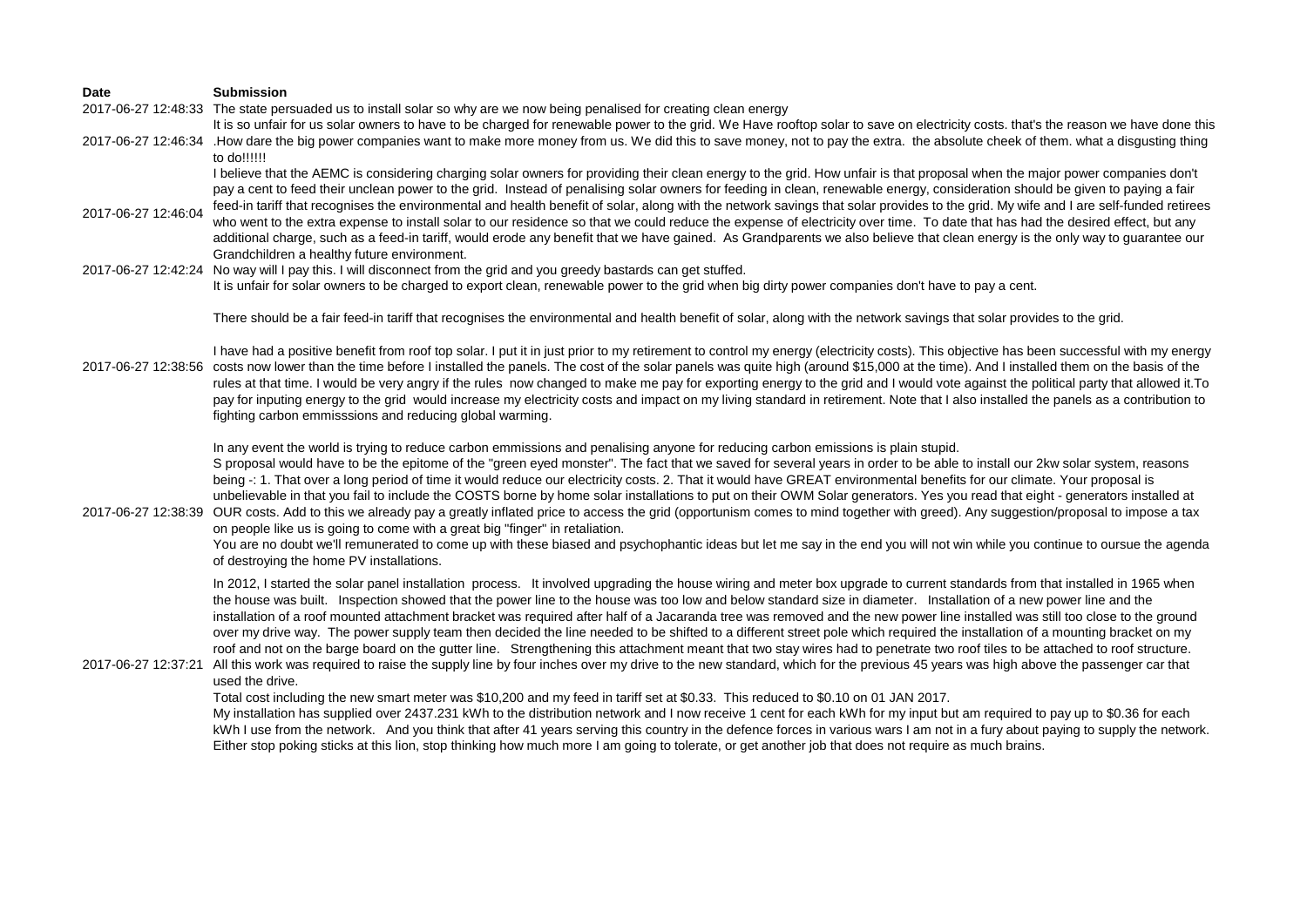| <b>Date</b>         | <b>Submission</b><br>Hi AEMC                                                                                                                                                                                                                                                                                                                                                                                                                                                                                                                                                                                                                                                                                                                                                                                                                                                                                                                                                                                                                                                                                                                                                                                |
|---------------------|-------------------------------------------------------------------------------------------------------------------------------------------------------------------------------------------------------------------------------------------------------------------------------------------------------------------------------------------------------------------------------------------------------------------------------------------------------------------------------------------------------------------------------------------------------------------------------------------------------------------------------------------------------------------------------------------------------------------------------------------------------------------------------------------------------------------------------------------------------------------------------------------------------------------------------------------------------------------------------------------------------------------------------------------------------------------------------------------------------------------------------------------------------------------------------------------------------------|
| 2017-06-27 12:36:46 | You guys must not try and further penalise solar owners who are trying to do the right thing to make electricity supply sustainable for all. When we take power from the grid at<br>night time we are already paying our supplier a Daily service charge so how on earth can you think it is fair to pay AGAIN to put excess into the grid in the daytime. This would<br>mean you are Double dipping and it is not on. If this happens then you will still miss out because I will install batteries and go off grid completely and you will get nothing from<br>me for your poles and wires. Just leave us alone!<br>It is unfair for solar owners to be charged to export clean, renewable power to the grid when big dirty power companies don't have to pay a cent.<br>There should be a fair feed-in tariff that recognises the environmental and health benefit of solar, along with the network savings that solar provides to the grid.<br>Please do not go any further with this insane idea.<br>The AEMC is charged with regulating the energy market for Australians, and as such, it must put the needs of the Australian public first, not the greed of corporations and<br>government bodies. |
|                     | To charge a supplier such as an individual for providing the grid with FREE energy which will then be sold on to other users is absolutely unreasonable, and will utterly destroy<br>any willingness on the part of solar energy users, to send their excess energy to the distribution grid.                                                                                                                                                                                                                                                                                                                                                                                                                                                                                                                                                                                                                                                                                                                                                                                                                                                                                                               |
|                     | Any charge to imposed on a supplier for providing otherwise free energy, would simply dissuade anyone from doing, it and undermine the entire concept of moving to a solar<br>powered source of alternative energy - throwing Australia totally out of step with the international community.                                                                                                                                                                                                                                                                                                                                                                                                                                                                                                                                                                                                                                                                                                                                                                                                                                                                                                               |
|                     | 2017-06-27 12:31:05 Australia has abundant solar energy available, and all Australians must be encouraged to make use of it, not charged a "fine" for doing so, because that is what any charge<br>would really be.                                                                                                                                                                                                                                                                                                                                                                                                                                                                                                                                                                                                                                                                                                                                                                                                                                                                                                                                                                                         |
|                     | It is absolutely incredible that any organisation should think in such a backward and counterproductive way that they would consider imposing a charge when the solar<br>providers are GIVING the excess energy to them for free!                                                                                                                                                                                                                                                                                                                                                                                                                                                                                                                                                                                                                                                                                                                                                                                                                                                                                                                                                                           |
|                     | The AEMC MUST NOT impose such charges.                                                                                                                                                                                                                                                                                                                                                                                                                                                                                                                                                                                                                                                                                                                                                                                                                                                                                                                                                                                                                                                                                                                                                                      |
|                     | Australia MUST NOT be put in the position where it is seen as ACTIVELY DISCOURAGING the advancement and use of alternative energy by attempting to line the pockets<br>of the "dirty" energy providers.<br>All who feed into the grid should be paid at least the current wholesale price. Anything less is robbery.                                                                                                                                                                                                                                                                                                                                                                                                                                                                                                                                                                                                                                                                                                                                                                                                                                                                                        |
| 2017-06-27 12:30:34 | Nobody should be charged for exporting to the grid.                                                                                                                                                                                                                                                                                                                                                                                                                                                                                                                                                                                                                                                                                                                                                                                                                                                                                                                                                                                                                                                                                                                                                         |
| 2017-06-27 12:29:55 | Since when in history has a supplier of goods or services, that costs them to produce such services, been charged a fee by the receiver. Our whole way of life in a modern<br>capitalist society is threatened by charging solar suppliers a fee to feed energy back to the grid. Only within a communist or extreme socialist society would this type of charge<br>ever be considered. If this charge eventuates I will have my feed to the grid disconnected.                                                                                                                                                                                                                                                                                                                                                                                                                                                                                                                                                                                                                                                                                                                                             |
| 2017-06-27 12:28:24 | My Origin Electricity bill for June 2016, a credit of \$86.07> Origin Electricity bill July 2017 no credit but a charge of \$290.13 after the pittance credited for solar input. There<br>should and must be a fair feed-in tariff. The charges are outrageous and will certainly affect ourselves as self-funded retirees.<br>I object very strongly to the proposal to allow owners of clean, renewable solar power to be charged for supplying their solar power to the grid. No charge is made for polluting<br>coal-fired power stations to supply power to the grid. So, why is a charge to solar power owners being proposed?                                                                                                                                                                                                                                                                                                                                                                                                                                                                                                                                                                        |
|                     | The Finkel review is suggesting that a renewable energy target be adopted. If that suggestion is taken up, rooftop solar would need to be part of the mix of renewable energy<br>2017-06-27 12:22:52 to meet that target. This is why a fair feed-in tariff, that recognises the environmental and health benefit of solar, should be made mandatory.                                                                                                                                                                                                                                                                                                                                                                                                                                                                                                                                                                                                                                                                                                                                                                                                                                                       |
|                     | If solar power owners were to be charged to export clean, renewable power to the grid it would totally defeat the purpose of installing solar in the first place. I would hope that<br>the proposal to charge solar power owners is not a subtle scheme to make solar power inviable, and thus kill it off so that the electricity suppliers can charge whatever the<br>market will bear!                                                                                                                                                                                                                                                                                                                                                                                                                                                                                                                                                                                                                                                                                                                                                                                                                   |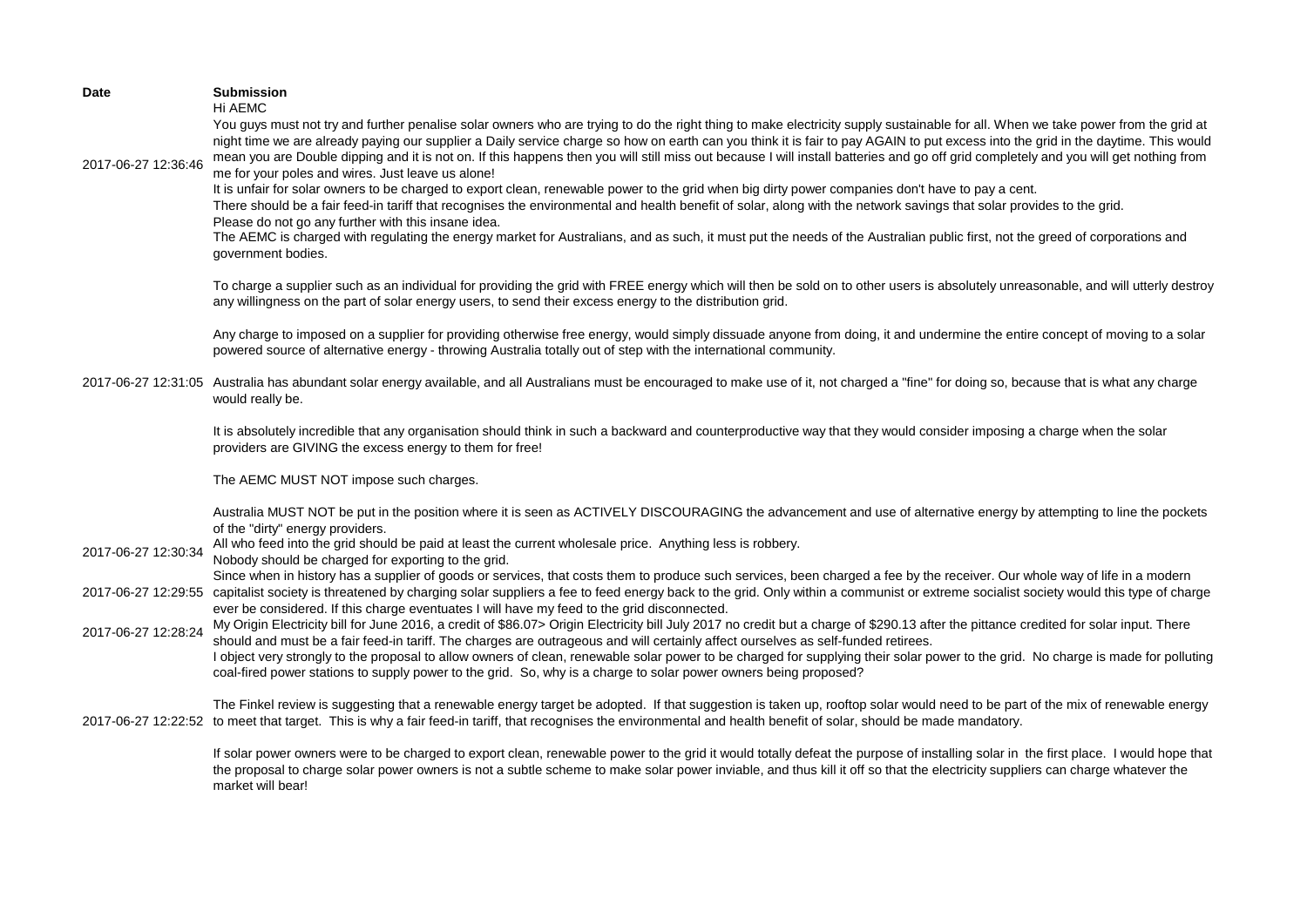| Date                | <b>Submission</b><br>I write to protest the thought that I may be charged for the free power I may return to the grid.                                                                                                                                                                                                                                                                                                                                                                                                                                                                                                                                                                                                                                                                                                                                                                          |
|---------------------|-------------------------------------------------------------------------------------------------------------------------------------------------------------------------------------------------------------------------------------------------------------------------------------------------------------------------------------------------------------------------------------------------------------------------------------------------------------------------------------------------------------------------------------------------------------------------------------------------------------------------------------------------------------------------------------------------------------------------------------------------------------------------------------------------------------------------------------------------------------------------------------------------|
| 2017-06-27 12:22:37 | Not only is it an outrageous suggestion, but, in my view, a form of stealing. I do not want t be paid for what I might supply to the grid. As it is 'generated by me', it is mine, not<br>anyone else. What I think should happen is that what I supply should be held as a credit and applied to my overall usage.<br>I strongly object to the notion of being charged to provide power to the grid - highway robbery.<br>Conversely there needs to be a fair feed in tariff. The proposal to charge is direct opposite of where our nation needs to be heading.<br>2017-06-27 12:21:21 We should be leading the world on this matter - not lagging hopelessly behind.<br>My ancestor progressed his coach transport business of the late 1800s from horse and buggy to the then modern motor buses - he was an outstanding successful<br>entrepreneur and provided strength to his community. |
|                     | I have been using solar panels since 1986 (Solarex), in Queensland; due to life events I am now renting and dependent on grid power only - and that means coal.                                                                                                                                                                                                                                                                                                                                                                                                                                                                                                                                                                                                                                                                                                                                 |
| 2017-06-27 12:18:55 | I have friends in Victoria and Queensland who have mounted solar panel arrays on houses and factories. I can't do that because I am renting.                                                                                                                                                                                                                                                                                                                                                                                                                                                                                                                                                                                                                                                                                                                                                    |
|                     | I'm living on the cyclone coast, literally: I have experienced the higher frequency of higher cyclone intensity marked by Yasi, Debbie  but at least I can keep warm up here,<br>even if the wet seasons are increasingly debilitating.                                                                                                                                                                                                                                                                                                                                                                                                                                                                                                                                                                                                                                                         |
|                     | The GBRWHA is my "backyard." My NQ colleagues include scientists (JCU, AIMS). Consequently I'm acutely aware of the REALITY of climate change-related rising<br>temperatures and acidification of the GBR lagoon killing more corals with every new "high". I'm aware that GBR tourism operators, through no fault of their own (at least since<br>the statutory rezoning of the GBRMP in 2003), stand to lose their businesses as the corals fail to recover; there will be a reef, it will support some fish, but it won't be THIS<br>reef.                                                                                                                                                                                                                                                                                                                                                   |
|                     | Now, in old age, I may have to move back to Victoria. There my power needs will be far greater and beyond my ability to afford. Even then the government will say I'm not<br>allowed to end my life by choice. My choice might realistically be between keeping warm (and contributing to dangerous climate change) and falling off a cliff.                                                                                                                                                                                                                                                                                                                                                                                                                                                                                                                                                    |
|                     | The Australian privileged class - including politicians - is in control. But they favour their little individual lives over the rest of the world, in every sense.                                                                                                                                                                                                                                                                                                                                                                                                                                                                                                                                                                                                                                                                                                                              |
|                     | We, the people, are in the hands of those politicians who choose to misinform and divide and cheat us instead of educating and leading us forward with hope backed up by<br>informed and democratic decisions to make the rapid transition, so urgently needed, to forms of renewable energy.                                                                                                                                                                                                                                                                                                                                                                                                                                                                                                                                                                                                   |
| 2017-06-27 12:18:40 | Coal-fired power MUST be phased out - quickly - instead of subsidising it. Morally wrong and practically stupid! Politicians supporting coal have so very visibly sold their souls<br>to the god of money - their mock-pious parliamentary repetition of the Lord's Prayer is an obscenity.                                                                                                                                                                                                                                                                                                                                                                                                                                                                                                                                                                                                     |
|                     | Management of The Australian Energy Market Commission,                                                                                                                                                                                                                                                                                                                                                                                                                                                                                                                                                                                                                                                                                                                                                                                                                                          |
|                     | I am offended to read that your organization is contemplating a charge for private rooftop solar power to enter the grid.<br>I believe that the Australian community is in favor of minimization of wastage, and this includes the opportunity to generate electricity from solar.<br>I also believe in using this tool which is a benefit to all.<br>I believe that the current coal powered generators need to look for better management of their industry, and your organization must look to encouraging the public to use<br>renewable energy at no cost to their generation, as is the case with the large commercial generators.<br>I also believe that unless your organization supports a no input charge policy for small solar generators, you should be replaced!                                                                                                                  |
|                     |                                                                                                                                                                                                                                                                                                                                                                                                                                                                                                                                                                                                                                                                                                                                                                                                                                                                                                 |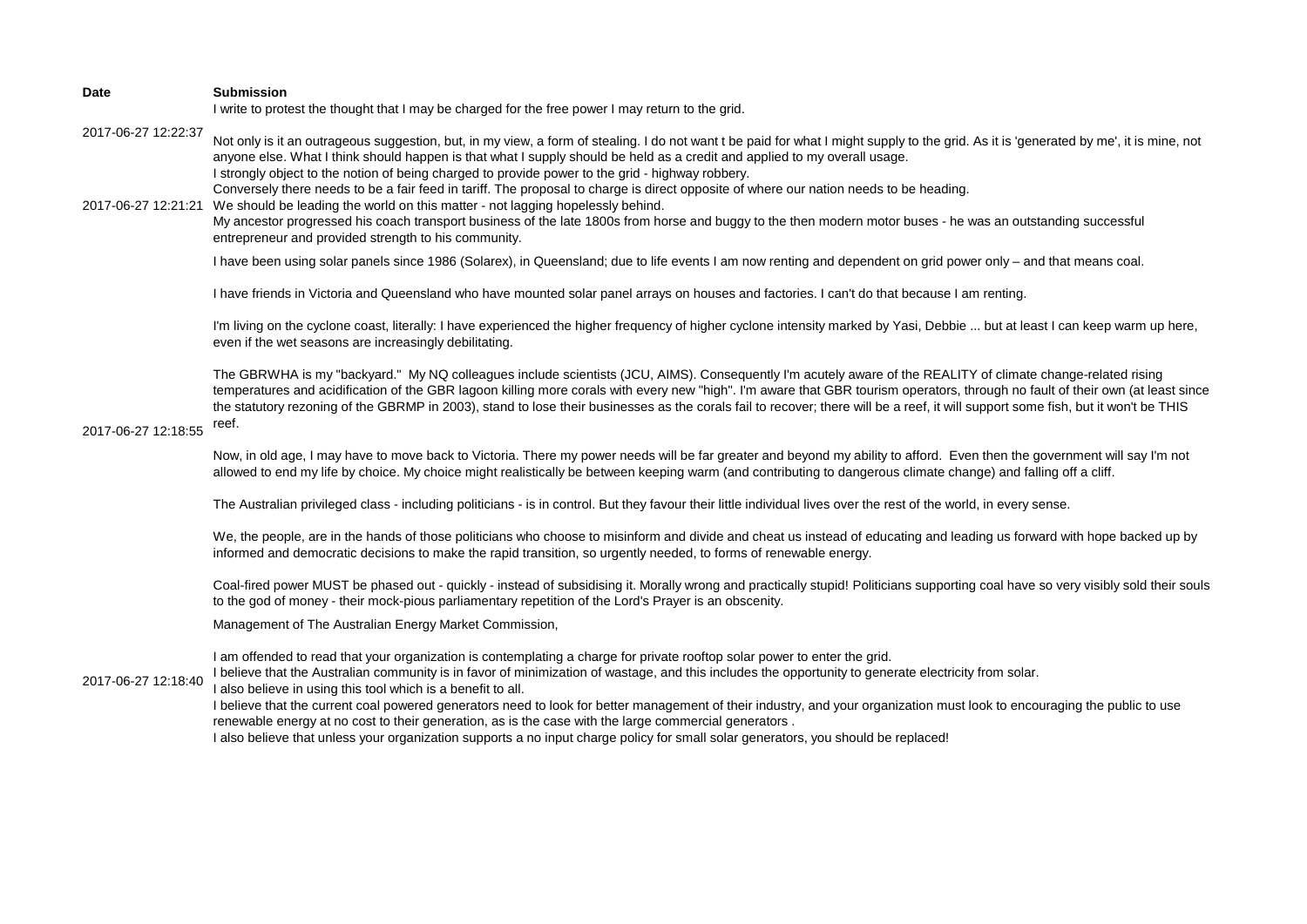| <b>Date</b>         | <b>Submission</b>                                                                                                                                                                                                                                                                                                                                     |
|---------------------|-------------------------------------------------------------------------------------------------------------------------------------------------------------------------------------------------------------------------------------------------------------------------------------------------------------------------------------------------------|
|                     | This is lunacy. charging small home owner to feed energy into the grid.                                                                                                                                                                                                                                                                               |
|                     | Such a policy will cause a ground swell of off grid owners telling you and the electrify industry to go get stuffed.                                                                                                                                                                                                                                  |
|                     | Loosing the bulk of solar off roof energy to run industry during the day.                                                                                                                                                                                                                                                                             |
| 2017-06-27 12:16:50 | The person who thought this stupid idea up should be charged with crimes against humanity.                                                                                                                                                                                                                                                            |
|                     | Obviously a fossil fuel climate denier.                                                                                                                                                                                                                                                                                                               |
|                     | CLIMATE CHANGE IS HAPPENING AND HAPPENING NOW FASTER THAN EVEN THE WORST CASE SCENARIOS.                                                                                                                                                                                                                                                              |
|                     | Wake up to the reality of failed states and plummeting crop production rates plus loss of Australian icon a \$63 billion asset the barrier reef.                                                                                                                                                                                                      |
|                     | Cease and desist this stupid idea now.                                                                                                                                                                                                                                                                                                                |
|                     | It is unfair for solar owners to be charged to export clean, renewable power to the grid when big dirty power companies don't have to pay a cent.                                                                                                                                                                                                     |
| 2017-06-27 12:16:28 |                                                                                                                                                                                                                                                                                                                                                       |
| 2017-06-27 12:14:44 | There should be a fair feed-in tariff that recognises the environmental and health benefit of solar, along with the network savings that solar provides to the grid.<br>charging solar owners for use of the electricity grid is like asking plants to pay to use CO2 to create oxygen! Charge the power companies more to pay for the infrastructure |
|                     | they need to supply the market with their product! Solar energy can be shared via mini-networks, and doesn't require the infrastructure that is failing!                                                                                                                                                                                              |
|                     |                                                                                                                                                                                                                                                                                                                                                       |
|                     | To charge solar owners for providing their clean energy to the grid would be counter productive.                                                                                                                                                                                                                                                      |
|                     | Small scale solar already pays connection and transmission based fees, why should they pay some other fee for PRODUCING power?                                                                                                                                                                                                                        |
|                     | The feed-in trariff should recognise that the energy is CO2 clean and atmospheric emissions free and thus avoids costs to society resulting from global warming, sulphur                                                                                                                                                                              |
| 2017-06-27 12:09:00 | oxides, and particulates typical of coal fired power stations.                                                                                                                                                                                                                                                                                        |
|                     | My 10Kw solar array produces more energy than I use on a yearly cycle and, since I live in Tasmania, reduces the draw down on our Hydro dams during summer so the                                                                                                                                                                                     |
|                     | energy capacity of the state is increased painlessly. I also produce power closer to where it is needed so I save the supply authority on transmission costs as well.<br>If you charge money for exporting power and I reduce the amount I export then you end up hurting the society in which I live by reducing the overall capacity of our grid to |
|                     | deliver power where and when it is needed.                                                                                                                                                                                                                                                                                                            |
|                     |                                                                                                                                                                                                                                                                                                                                                       |
|                     | We took a chance. on retirement we purchased 2.5kw solar system and was stung \$15,000 by greedy suppliers. The same size system can be got for \$3,000 now. we are                                                                                                                                                                                   |
|                     | small power users and feed lots into the grid, preferring clean energy for our planet. we have not recouped the outlay yet and are now faced with another rort, money grabbing                                                                                                                                                                        |
|                     | energy companies wanting us to pay for the grid feed. other energy producers, like coal and gas do not have to pay to feed into the grid. Roof solar is now the biggest energy                                                                                                                                                                        |
| 2017-06-27 12:01:18 | producer. if not for us more expensive, dirty coal mines would have to be dug. like Adani, near the suffering Great Barrier Reef. please encourage clean energy (no such                                                                                                                                                                              |
|                     | thing as 'clean coal') we will need a clean air, productive food earth for future people. we, the clean energy producers at our own cost, will have to fight to save our                                                                                                                                                                              |
|                     | environment. 1. we can all go off the grid to show our value. 2. we can install batteries to disconnect from the grid. 3. we can convert to electric,' solar' powered cars. we oldies                                                                                                                                                                 |
|                     | are still to be reckoned with and will instil in future generations the will to protect the precious environment in which we have to live. PLEASE LISTEN AND TAKE NOTE. WE<br>NEED YOU TO LOOK AFTER THE EARTH. YOU NEED IT TOO.                                                                                                                      |
|                     | Re your thought bubble, charging for Solar power fed back into the grid. Do you seriously think we are going to sit back and accept that when we are being ripped of by the                                                                                                                                                                           |
|                     | energy providers when they are paying 6.1c and charging it back on average .29c. My wife and I are on a full pension and we installed it to offset the exorbitant existing prices                                                                                                                                                                     |
| 2017-06-27 11:56:59 | and still rising. Any more charges which would be tantamount to daylight robbery and I for one would support a 24 hour shutdown of all solar and see what happens to the grid                                                                                                                                                                         |
|                     | then if this doesn't prove a point one would still have to leave it shut down because we couldnt afford to keep it operating.                                                                                                                                                                                                                         |
|                     | Regards                                                                                                                                                                                                                                                                                                                                               |
| 2017-06-27 11:55:22 | QLD State government is already allowing and ignoring the electricity energy providers charge 4 separate charges for meter reading each quarters, which cost me in excess                                                                                                                                                                             |
|                     | of \$100 dollars per quarter.                                                                                                                                                                                                                                                                                                                         |
|                     | This is extortion.                                                                                                                                                                                                                                                                                                                                    |
|                     | And now you want to charge another extortionate fee for providing power to help others on the grid and to reduce coal power generation!!!                                                                                                                                                                                                             |
|                     |                                                                                                                                                                                                                                                                                                                                                       |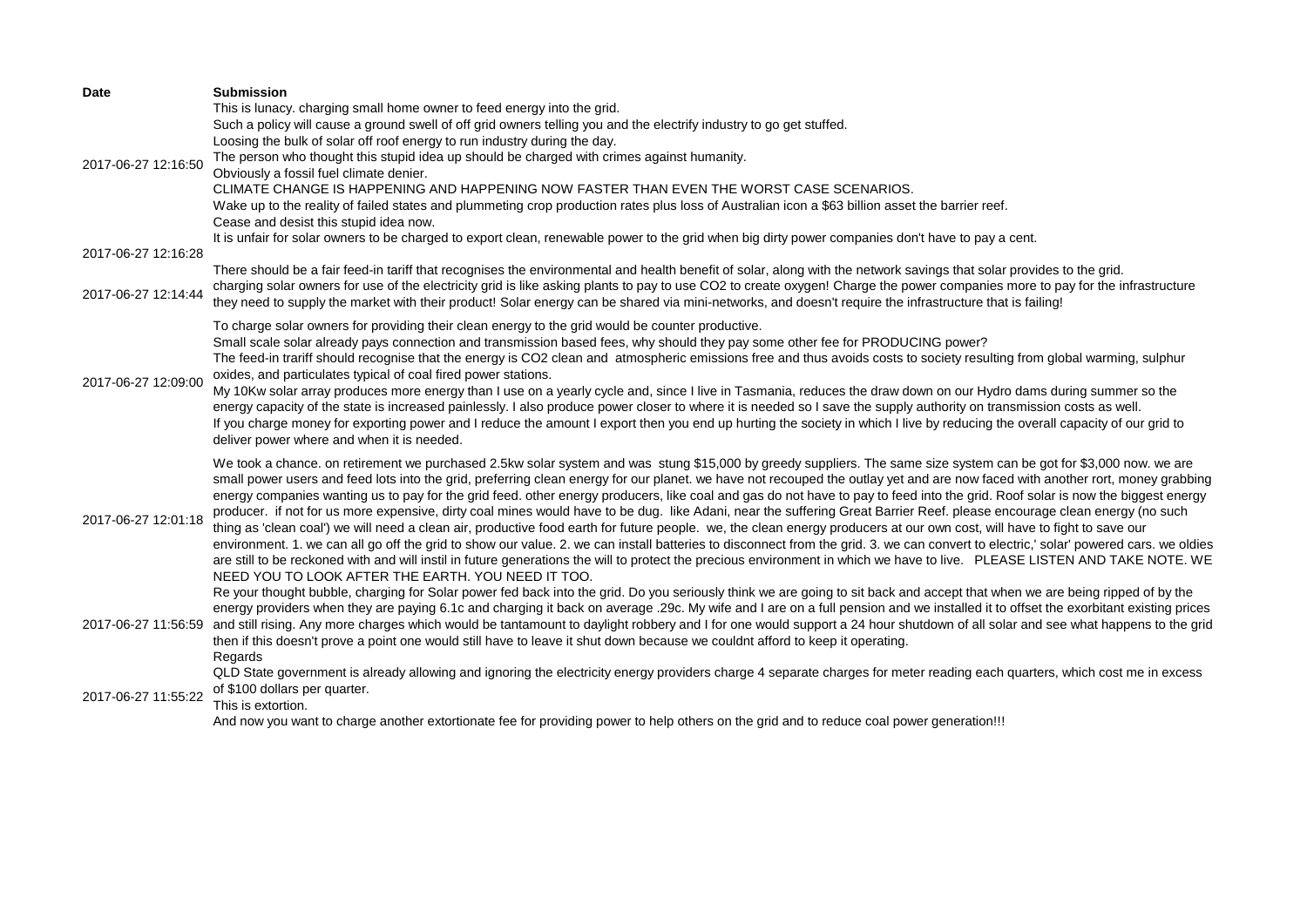| Date                                       | <b>Submission</b><br>This is the 7th year that our household has been exporting energy to the grid from the solar panels on our roof. Over this time, we have sent approximately 14,400 kWh of                                                                                                                                                                                                                                                                                                                                                                                                                                                                                                                                                                                                                                                                                                                                                                                                                                                                                                                                                                                                                                                                                                                                                                                                                                                                                                                                                                                                                                                                                             |
|--------------------------------------------|--------------------------------------------------------------------------------------------------------------------------------------------------------------------------------------------------------------------------------------------------------------------------------------------------------------------------------------------------------------------------------------------------------------------------------------------------------------------------------------------------------------------------------------------------------------------------------------------------------------------------------------------------------------------------------------------------------------------------------------------------------------------------------------------------------------------------------------------------------------------------------------------------------------------------------------------------------------------------------------------------------------------------------------------------------------------------------------------------------------------------------------------------------------------------------------------------------------------------------------------------------------------------------------------------------------------------------------------------------------------------------------------------------------------------------------------------------------------------------------------------------------------------------------------------------------------------------------------------------------------------------------------------------------------------------------------|
| 2017-06-27 11:55:04                        | clean, non-polluting electricity to the grid to be used by others. I cannot see why this is considered to be a negative outcome and why myself and others are now going to have<br>pay for the "privilege" or be penalised for doing this. Surely it is a good thing to have non-polluting energy being generated and used like this. This practice should be<br>encouraged not discouraged. Putting an impost on people who export to the grid may send some of them off-grid forever. The ability to go completely off-grid is becoming<br>more appealing everyday as battery technology becomes ever more cheaper reliable and efficient. The more people that choose to go off-grid the more likely it is that the grid<br>will enter the much discussed "death spiral" which will be no good for anyone, except perhaps the battery retailers. The more onerous it is for solar owners to export to the<br>grid, for whatever reason, makes the option of going off-grid forever, all the more appealing and justifiable. If anything, solar electricity exporters should be paid a fair price for<br>the energy they produce and should be on the receiving end of policy that encourages them to keep producing clean energy for all to use, not the opposite. There does not<br>seem to be a logical, fair minded reason for introducing this new tax on home solar generators. Pardon me for being cynical but this sounds like it is just another attempt to<br>discourage clean energy and protect the encumbent fossil fuel companies. This will become an election issue if it goes ahead. Please do not charge solar owners for<br>providing their clean energy to the grid! |
| 2017-06-27 11:54:59                        | Re your thought bubble, charging for Solar power fed back into the grid. Do you seriously think we are going to sit back and accept that when we are being ripped of by the<br>energy providers when they are paying 6.1c and charging it back on average .29c. My wife and I are on a full pension and we installed it to offset the exorbitant existing prices<br>and still rising. Any more charges which would be tantamount to daylight robbery and I for one would support a 24 hour shutdown of all solar and see what happens to the grid<br>then if this doesn't prove a point one would still have to leave it shut down because we couldnt afford to keep it operating.<br>Regards                                                                                                                                                                                                                                                                                                                                                                                                                                                                                                                                                                                                                                                                                                                                                                                                                                                                                                                                                                                              |
| 2017-06-27 11:53:40                        | To the AEMC, I wish to make a submission to clearly inform you of how much Australians insist on a fair treatment of home generated electricity. I paid thousands of dollars to<br>install solar pv panels for many reasons. I needed to minimise bills after illness forced me to retire early. I saw this as a way to invest in my family's future,at the same time as<br>improving our environment and as part of being a responsible citizen in saving our country from having to wear the entire cost of meeting our obligations under the Paris<br>agreement. This seems very appropriate as my lung cancer was from working in a coal fired power station. I currently get 5c kWh and get charged 33c kWh. Nobody would<br>think that is fair. Not when the power I supply is cleaner safer and more efficient than power generated hundreds of klms away by burning fossil fuels. If the AEMC made<br>this any worse than it currently is, it would make millions of Australians very angry and much more likely to disconnect from the grid completely. We are happy to<br>contribute, but demand a fair go. Please consider that a great many people with solar power are elderly and have already paid to build our networks and infrastructure. To                                                                                                                                                                                                                                                                                                                                                                                                                             |
| 2017-06-27 11:51:04<br>2017-06-27 11:47:08 | gouge any more from them is wrong.<br>It is unfair to charge households for providing clean, renewable power for the grid and just makes it harder for them to cope with energy costs. Since renewables are the<br>future, we need to support solar owners rather than penalise them.<br>Solar owners are forward thinking members of our community who have gone out of their way to help save the planet, they should be thanked and not penalised for supplying<br>"clean" energy to the grid. The feed in price should be at least similar to the price charged for the power we use. A forward thinking AMEC or Government would increase the<br>feed in price encouraging more people to install roof top solar equipment thus decreasing the likelihood or the Government having to spend a fortune on another power plant<br>to satisfy the needs of our growing population                                                                                                                                                                                                                                                                                                                                                                                                                                                                                                                                                                                                                                                                                                                                                                                                        |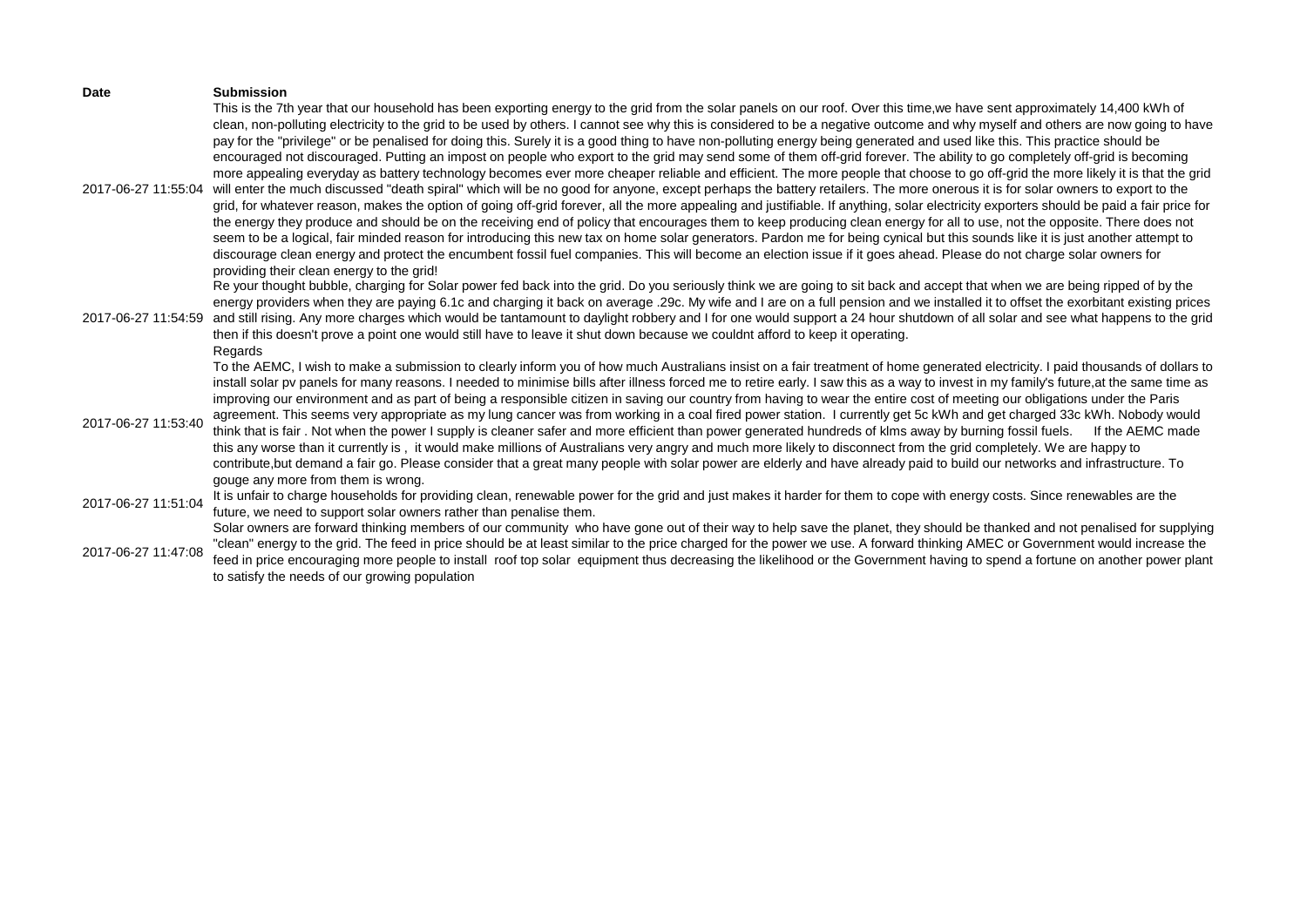| <b>Date</b>         | <b>Submission</b>                                                                                                                                                                                                                                                                                                                                                                                                                                                                                                                                                                                                                                                                                                                                                                                                                                                                                                                                                                                                                                      |
|---------------------|--------------------------------------------------------------------------------------------------------------------------------------------------------------------------------------------------------------------------------------------------------------------------------------------------------------------------------------------------------------------------------------------------------------------------------------------------------------------------------------------------------------------------------------------------------------------------------------------------------------------------------------------------------------------------------------------------------------------------------------------------------------------------------------------------------------------------------------------------------------------------------------------------------------------------------------------------------------------------------------------------------------------------------------------------------|
|                     | Dear Sirs.<br>Australia's Present power problems are clearly the result of poor planning by the decision makers who never wanted to believe solar and other new technology was coming.<br>The penalties now to be extracted as a consequence should not under any just circumstances be born by those who did embrace the future in a timely manner.                                                                                                                                                                                                                                                                                                                                                                                                                                                                                                                                                                                                                                                                                                   |
| 2017-06-27 11:46:46 | We at present are seeing Australia being dragged {tragically not leading}, into a future of High tech renewable energy generation.                                                                                                                                                                                                                                                                                                                                                                                                                                                                                                                                                                                                                                                                                                                                                                                                                                                                                                                     |
|                     | Talk of charging those who are in it to subsidize those anchoring us to the age of steam, is nothing short of ridiculous. Compounding the poor decisions that have left us being<br>dragged by a wave we should have been surfing.                                                                                                                                                                                                                                                                                                                                                                                                                                                                                                                                                                                                                                                                                                                                                                                                                     |
|                     | As a solar Generator myself, I have now seen over a decade of outrageous price hikes granted to those who generate at the cost to humanity of treasure like our reef, whilst at<br>the same time NO increase in the rate i can sell clean power for!<br>To add to this obscenity, I must defend against the oft regurgitated proposition that i should even be charged for contributing!                                                                                                                                                                                                                                                                                                                                                                                                                                                                                                                                                                                                                                                               |
|                     | It is not hard to see why we are where we are.<br>Your decisions will form some significant part of the blame for where we end up.                                                                                                                                                                                                                                                                                                                                                                                                                                                                                                                                                                                                                                                                                                                                                                                                                                                                                                                     |
| 2017-06-27 11:45:31 | It would be discriminatory to charge solar owners to export the clean, renewable power that they produce, whilst subsidising the export of dirty power.<br>Additionally, the feed-in tariff for clean power should be raised to reflect the environmental and health benefits gained through the lessening of dirty power production, and the<br>network savings of neighbourhood power production.                                                                                                                                                                                                                                                                                                                                                                                                                                                                                                                                                                                                                                                    |
| 2017-06-27 11:43:39 | The impact of charging for solar exports to the grid would be economically disastrous for households, and environmentally disastrous for this planet.<br>1. It is unfair and unethical for solar owners to be charged to export clean, renewable power to the grid when big dirty power companies don't have to pay a cent<br>2. There should be a fair feed-in tariff that recognises the environmental and health benefit of solar, along with the network savings that solar provides to the grid.<br>3. When a government does not apply a carbon tax, there certainly should not be a charge for solar owners to supply clean energy to the grid.<br>4. As a younger person I thought it was crucial to install solar power to reduce my carbon footprint. I should not be singled out for punishment because I care about the state of<br>the environment we pass on to our children.                                                                                                                                                            |
|                     | 5. Now, as a retiree, I have quite enough expenses to deal with, including the rising cost of power, without having to worry about being charged to export excess clean energy<br>to the grid.<br>6. This is an unjust and completely ludicrous idea!                                                                                                                                                                                                                                                                                                                                                                                                                                                                                                                                                                                                                                                                                                                                                                                                  |
| 2017-06-27 11:39:47 | Dear AEMC,<br>Please put a stop the the solar swindle that the energy companies are trying to subject rooftop solar owners to, as the big and dirty power companies don't have to. Us solar<br>owners are trying our best to have a clean environment for future generations of Australians and should not be penalized for doing so as we got on board in the first place at<br>the suggestion of our Queensland Government to have clean energy. I have been producing solar energy for close to 8 years now and my Energy provider charges me a<br>dollar a day to read my meter which they gouge out of my energy production and is a rip off. They didn't charge me that when I started producing energy and I was in credit<br>then but now I have to pay them and it's goes up every quarter. Please consider this very carefully as the Energy companies are making life a lot harder for most Australians<br>to live a reasonable life with bills going up all the time. I am a pensioner with very limited funds to live on.<br>Thanking You |
| 2017-06-27 11:38:20 | It is unfair for solar owners to be charged to export clean, renewable power to the grid when big dirty power companies don't have to pay a cent<br>There should be a fair feed-in tariff that recognises the environmental and health benefit of solar, along with the network savings that solar provides to the grid<br>Include any experience that you've had with putting on rooftop solar and why you've done it<br>Mention the impact that charging you for your solar exports to the grid would have on your household                                                                                                                                                                                                                                                                                                                                                                                                                                                                                                                         |
| 2017-06-27 11:36:37 | Owners who have considered the future of our environment have already paid top dollar to have solar panels installed.<br>The feed-in tariff should take that into account.<br>I've installed solar panels to take away the worry of increasing electricity bill, it has not been as good as I would expect but better than not having it.<br>As a senior I have been taken advantage of by the AGL Energy.                                                                                                                                                                                                                                                                                                                                                                                                                                                                                                                                                                                                                                             |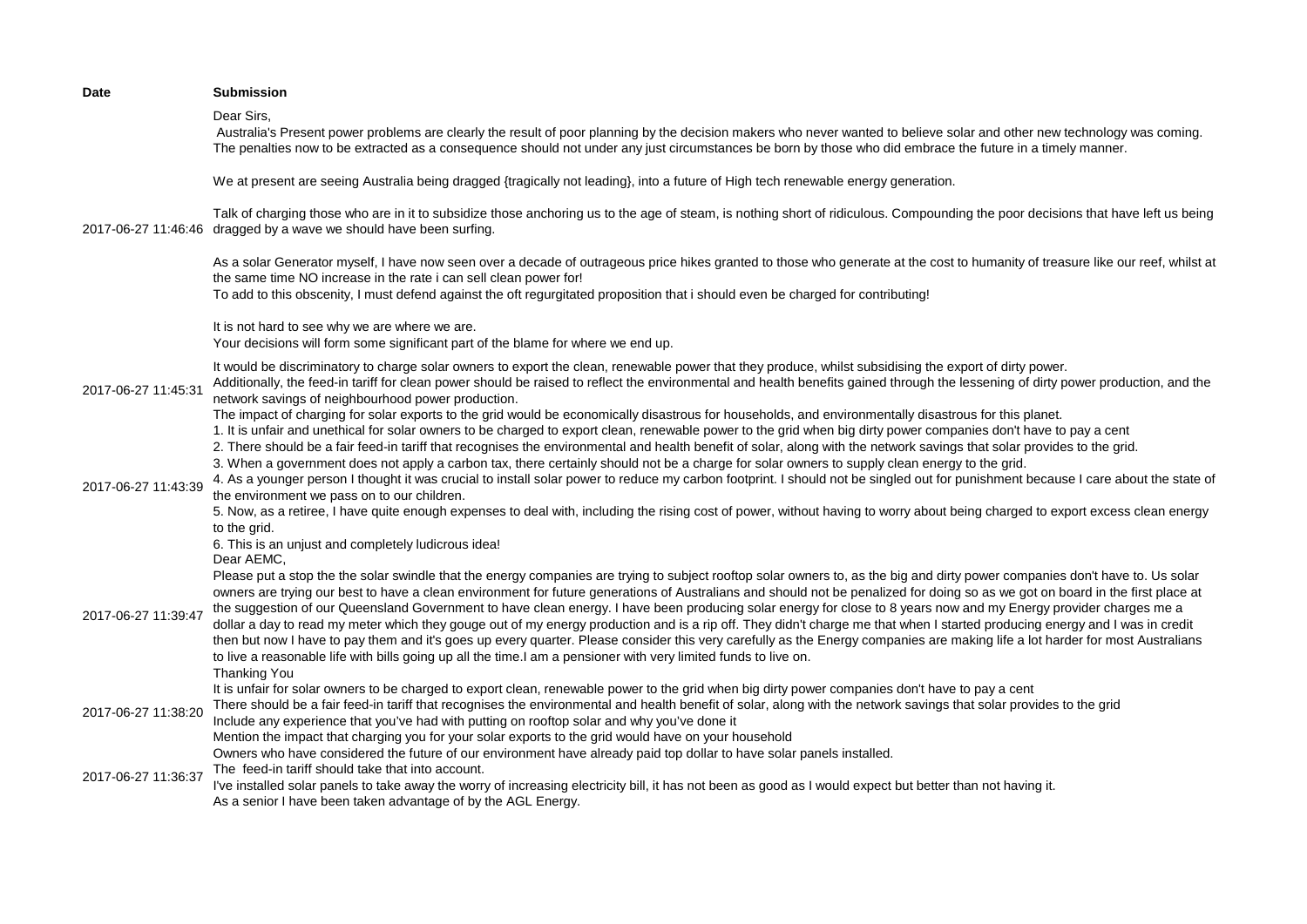| <b>Date</b>         | <b>Submission</b><br>To the AEMC,                                                                                                                                                                                                                                                                                                                                                                                                                                                                                                                                                                                                                                                                                                                                                                                                                                                                                                                                                                                                                          |
|---------------------|------------------------------------------------------------------------------------------------------------------------------------------------------------------------------------------------------------------------------------------------------------------------------------------------------------------------------------------------------------------------------------------------------------------------------------------------------------------------------------------------------------------------------------------------------------------------------------------------------------------------------------------------------------------------------------------------------------------------------------------------------------------------------------------------------------------------------------------------------------------------------------------------------------------------------------------------------------------------------------------------------------------------------------------------------------|
| 2017-06-27 11:34:44 | I'm writing in protest to the proposal to introduce extra charges for solar panel owners to be selling their power back to the grid. Mind you with the recent reductions and<br>decimation of feedback tariffs, this is a double hit for citizens who chose invest in a renewable clean energy source, that is provided FREE (you're trying to tax the sun), in view<br>with a more sustainable future for all people. Furthermore large energy companies do not have these types of additional fees.<br>It is unfair for solar owners to be charged to export clean, renewable power to the grid when big dirty power companies don't have to pay a cent.<br>There should be a fair feed-in tariff that recognises the environmental and health benefit of solar, along with the network savings that solar provides to the grid.<br>These proposed changes are archaic, there should be a greater emphasis placed on renewable, clean and sustainable energy sources and they should be supported more<br>fervently by the AEMC.<br>Thanks for your time |
| 2017-06-27 11:29:55 | Have you heard of Climate Change? Have you heard about Australia's energy problems? Rising prices should have been a bit of a give away. Wouldn't it be a good idea to<br>ENCOURAGE people to install solar systems? Penalising people helping Australia is an idiotic idea that can only have the backing of vested interests.                                                                                                                                                                                                                                                                                                                                                                                                                                                                                                                                                                                                                                                                                                                            |
| 2017-06-27 11:28:54 | its about time solar energy producers are given some recognition for what they do to help the enviroment and also soupport the grid<br>Not only is the Australian Energy Market Commission (AEMC) already gouging Australian citizens for access to what is an essential public service. It defies belief the AEMC is<br>actively trying to make those with Solar energy pay to export it back to the grid! This behaviour is tantamount to fraud and common theft by the AEMC. Instead the AEMC<br>should recognize the contribution of solar energy towards network savings with a fair feed in tariff.                                                                                                                                                                                                                                                                                                                                                                                                                                                  |
|                     | The AEMC should be recognizing the solar contribution made to traditional power generators' climate change obligations, including the health and environmental benefits of<br>2017-06-27 11:28:17 solar feed in. The AEMC should be advocating a much fairer feed in tariff rather than trying to gouge from renewable energy sources.                                                                                                                                                                                                                                                                                                                                                                                                                                                                                                                                                                                                                                                                                                                     |
|                     | Solar users are quickly becoming essential energy providers to the grid in times of high demand. Solar users will not accept this unfair charging to export energy to the grid.<br>The AEMC may find many Solar providers will disconnect from the grid leaving the AEMC in times of high demand, where?                                                                                                                                                                                                                                                                                                                                                                                                                                                                                                                                                                                                                                                                                                                                                   |
|                     | It is completely unacceptable that the AEMC can even suggest such unfair and anti-competitive behaviour.<br>Don't you already pay a supply availability charge to your energy provider,                                                                                                                                                                                                                                                                                                                                                                                                                                                                                                                                                                                                                                                                                                                                                                                                                                                                    |
|                     | 2017-06-27 11:26:40 ie the supply is there what difference does it make if your importing or exporting?                                                                                                                                                                                                                                                                                                                                                                                                                                                                                                                                                                                                                                                                                                                                                                                                                                                                                                                                                    |
|                     | So if people are going to be billed to export can they bill the network provider for their own "supply availability charge"?                                                                                                                                                                                                                                                                                                                                                                                                                                                                                                                                                                                                                                                                                                                                                                                                                                                                                                                               |
|                     | I would like to make a submission regarding the AEMC's proposal that solar owners like myself should be charged to export excess solar electricity to the grid.                                                                                                                                                                                                                                                                                                                                                                                                                                                                                                                                                                                                                                                                                                                                                                                                                                                                                            |
| 2017-06-27 11:25:52 | I oppose this proposal for the following reasons:<br>1) Power companies are not charged to export power<br>2) Most large scale power production comes from sources that pollute the environment with carbon emissions whereas my excess electricity does not. Hence solar owners<br>should be rewarded for their environmental contribution rather than penalised.<br>3) In my particular instance I will just about never recoup my \$4,700 outlay as I am a modest user of power and export far more than I consume (to date 4574 kW vs 2963<br>kW). As a pensioner, should I be charged to export I would have difficulty paying for day to day living expenses.<br>4) I installed rooftop solar in order to minimise utility bills and to contribute to the environment via my financial outlay. The latter has been achieved but not the former.<br>5) The uptake of rooftop solar should be encouraged so that Australia is recognised by the world as an environmental leader.                                                                      |
|                     | Please take into account my submission.                                                                                                                                                                                                                                                                                                                                                                                                                                                                                                                                                                                                                                                                                                                                                                                                                                                                                                                                                                                                                    |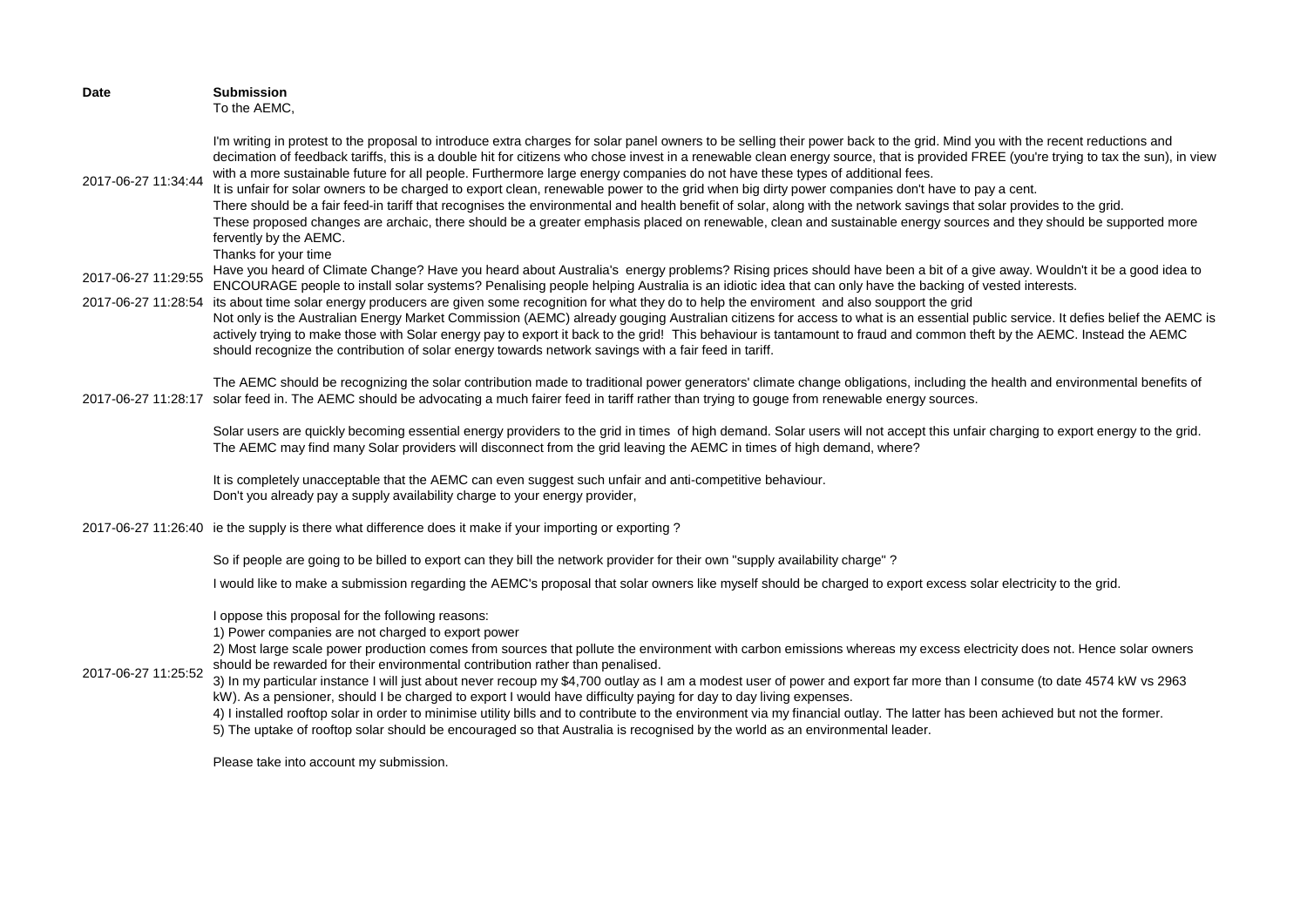| Date                | <b>Submission</b><br>I TOTALLY object to the AEMC even considering charging Solar owners to export to the Grid. The only generators that should be charged to export to the grid are those that<br>create pollution, and not those that create clean energy. One would believe that the Commission has had a brain fade.                                                                                                                                                                                                                                                                            |
|---------------------|-----------------------------------------------------------------------------------------------------------------------------------------------------------------------------------------------------------------------------------------------------------------------------------------------------------------------------------------------------------------------------------------------------------------------------------------------------------------------------------------------------------------------------------------------------------------------------------------------------|
| 2017-06-27 11:25:12 | Solar provides distributed power generation, and therefor should provide decrease distribution costs.                                                                                                                                                                                                                                                                                                                                                                                                                                                                                               |
|                     | Why put a financial impost on Australian households struggling with energy costs and not impose any tariff to the big foreign owned dirty power companies.                                                                                                                                                                                                                                                                                                                                                                                                                                          |
|                     | As an Australian citizen I object and I object very strongly to such an idiotic idea as to charge solar owners to export to the grid. Get real, and encourage more Australian<br>citizens to install clean solar energy and go off grid. How about some positive thinking, instead of trying to money grab of Australian citizens.                                                                                                                                                                                                                                                                  |
| 2017-06-27 11:24:14 | I put up my rooftop solar ten years ago when it was still an expensive option, because I knew it was right for the planet. I get a miserably poor return for my excess power sold<br>to the grid, and am outraged that I might be charged even more for my contributions to the nation's wealth. If this evenuates I will seriously consider going off grid completely.                                                                                                                                                                                                                             |
|                     | It is unfair that I, as a solar owner, should have to pay to export clean, renewable power to the grid when big dirty power companies don't have to pay a cent. There should be<br>2017-06-27 11:22:03 a fair feed-in tariff that recognises the environmental and health benefits of solar, along with the network savings that solar provides to the grid.<br>I call on the AEMC to ensure that solar owners are not so unfairly penalised for assisting in the fight against climate change.                                                                                                     |
| 2017-06-27 11:21:20 | As a very intelligent person said one day "just because we still have rocks does not mean we should stay in the stone ages". So it is with coal and even gas. It is past time that<br>we made energy efficiency a whole package (insulation, glazing, efficient white goods, orientation) and encourage and support every citizen in a quest to become energy<br>efficient. Solar panels and batteries are a perfect starting point. We have never been on the grid and have lived very well, raising three children, with just a reasonable level of<br>awareness about our power useage-not hard. |
| 2017-06-27 11:15:03 | Solar owners should not be charged for exporting clean safe energy, when you do not even charge the polluters. There should be a fairer feed-in tarriff.and a level paying<br>field would be welcomed.                                                                                                                                                                                                                                                                                                                                                                                              |
|                     | 2017-06-27 11:12:27 It is unfair for solar owners to be charged to export clean, renewable power to the grid when big dirty power companies don't have to pay a cent                                                                                                                                                                                                                                                                                                                                                                                                                                |
|                     | 2017-06-27 11:12:09 Were doing our bit to help save the planet by putting power into the grid why should we be punished for doing the right thing!                                                                                                                                                                                                                                                                                                                                                                                                                                                  |
|                     | It is unfair for solar owners to be charged to export clean, renewable power to the grid when big dirty power companies don't have to pay a cent                                                                                                                                                                                                                                                                                                                                                                                                                                                    |
|                     | 2017-06-27 11:09:33 Why am sending power to the grid at 6cents per kWh when the Retailers are selling be to me for 25c/kWh                                                                                                                                                                                                                                                                                                                                                                                                                                                                          |
|                     | There should be a fair feed-in tariff that recognises the environmental and health benefit of solar, along with the network savings that solar provides to the grid<br>We invested in solar panels to provide us with cheap, green & renewable energy.                                                                                                                                                                                                                                                                                                                                              |
|                     | On occasion we have surplus energy to our requirements. Should this energy be taken up by the grid we would not expect to discriminated against by being charged for this<br>2017-06-27 11:08:46 input while commercial suppliers are being paid for production !                                                                                                                                                                                                                                                                                                                                   |
|                     | Solar electricity is being encouraged & promoted across the globe while in Australia the concept is to penalise the initiatives of individual installers - it is time to recognise that<br>we're in the 21st century.                                                                                                                                                                                                                                                                                                                                                                               |
| 2017-06-27 11:04:59 | The idea of charging home owners to feed electricity back into the grid is bizarre, we are paid 12 cents per Kw-Hr and our supplier then resells that power (that they have NOT<br>produced) on to either us or others at almost 3 times the feed in tariff.<br>The idea of charging the home owner is surely a joke.                                                                                                                                                                                                                                                                               |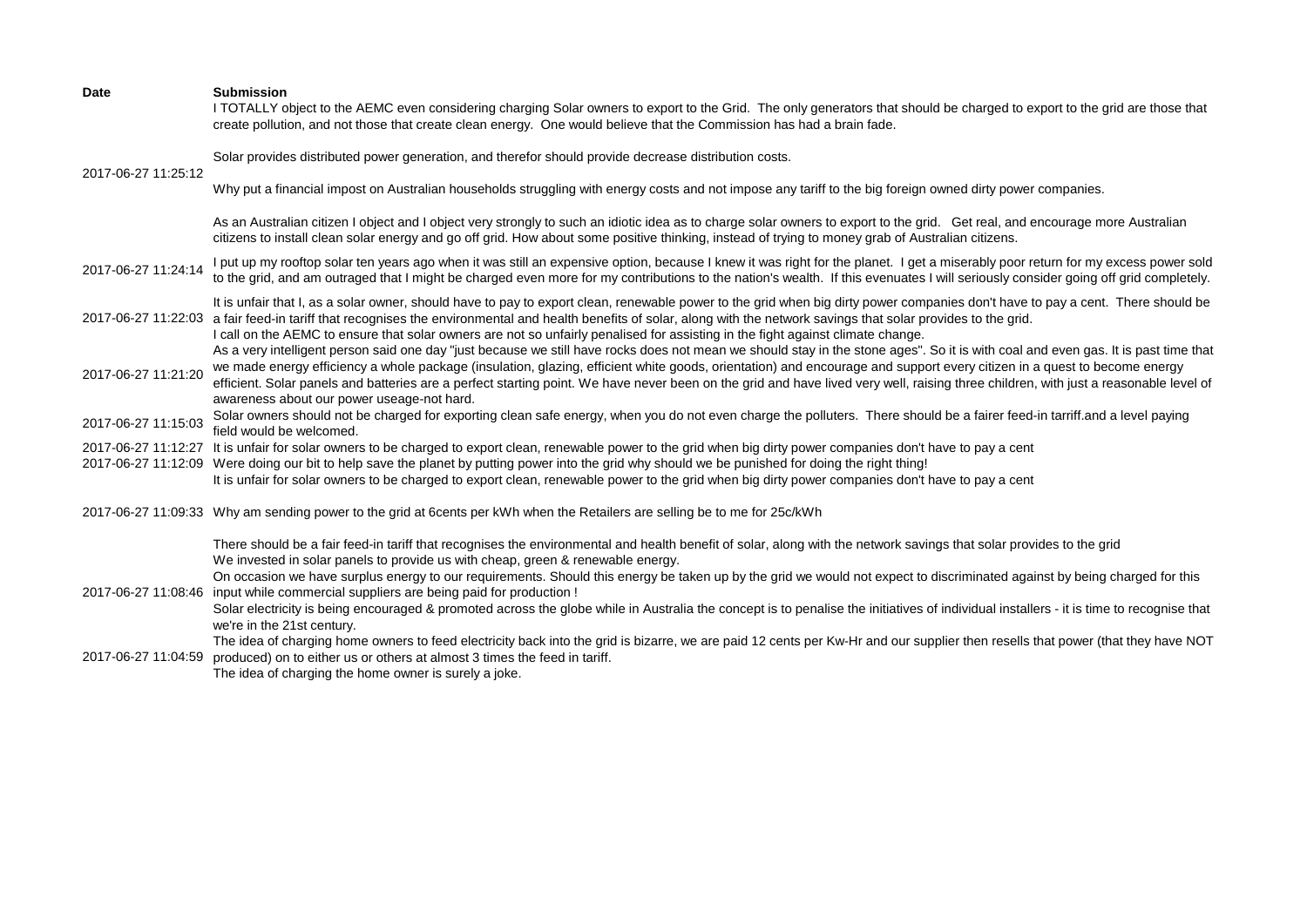| <b>Date</b>         | <b>Submission</b><br>Dear AEMC,                                                                                                                                                                                                                                                                                                                                                                                                                                                                                                                                                                                                                                                                                                                                                                                                                                                                                                                                                                                                                                                                                                                                                                                                                                                                                                                                                                                                                                                                                                                                                           |
|---------------------|-------------------------------------------------------------------------------------------------------------------------------------------------------------------------------------------------------------------------------------------------------------------------------------------------------------------------------------------------------------------------------------------------------------------------------------------------------------------------------------------------------------------------------------------------------------------------------------------------------------------------------------------------------------------------------------------------------------------------------------------------------------------------------------------------------------------------------------------------------------------------------------------------------------------------------------------------------------------------------------------------------------------------------------------------------------------------------------------------------------------------------------------------------------------------------------------------------------------------------------------------------------------------------------------------------------------------------------------------------------------------------------------------------------------------------------------------------------------------------------------------------------------------------------------------------------------------------------------|
|                     | As a responsible Australian citizen, I have put PV panels on my roof. This is my contribution to our goal of reaching the emissions target that we want. Unlike the<br>Government, I say that WE want to minimise our emissions - the government are resisting this responsibility as much as possible. You charge dirty-power exporters nothing. I<br>see a charge on exporting clean energy as a clear sign that you do not want it.                                                                                                                                                                                                                                                                                                                                                                                                                                                                                                                                                                                                                                                                                                                                                                                                                                                                                                                                                                                                                                                                                                                                                    |
| 2017-06-27 11:04:48 | The feed-in tariff is now negligible, and yet you want to charge us a fee! The message is that you want to discourage clean energy production.                                                                                                                                                                                                                                                                                                                                                                                                                                                                                                                                                                                                                                                                                                                                                                                                                                                                                                                                                                                                                                                                                                                                                                                                                                                                                                                                                                                                                                            |
|                     | I have not yet paid for my PV expense, even though I have had it for over 8 years and receive the premium feed-in tariff. However, I don't mind if my contribution is valued. I<br>resent the regular "kicks in the teeth" I get for doing my bit. This proposal is yet another one. You are effectively saying you do not want clean energy.                                                                                                                                                                                                                                                                                                                                                                                                                                                                                                                                                                                                                                                                                                                                                                                                                                                                                                                                                                                                                                                                                                                                                                                                                                             |
| 2017-06-27 11:03:07 | I realise that the grid is not set up for large amounts of feed-in, but that is simply because you managers have not done anything about it. There are solutions and it's about<br>time you implemented them. The situation has been evident for decades, but nothing has been done about it. The solutions are now much more expensive than they would<br>have been if acted on at the start - suck it up! We must embrace clean energy for the sake of a safe future.<br>It is most unfair for solar owners to be charged to export clean, renewable power to the grid when big dirty power companies don't have to pay a cent.<br>There should be a fair feed-in tariff that recognises the environmental and health benefit of solar, along with the network savings that solar provides to the grid.<br>It costs a large amount of money to have solar installed on my roof and it will take a long time for me to see the benefit of having solar. In fact I think any solar I export to the<br>grid should be recompensed to me at the highest rate my energy provider charges as that is when they will be receiving power from me.<br>We live in central Australia with abundant sunshine and installed a 2 K system on our family home as part of the then Solar City program that Alice Springs was part of. It was<br>quite expensive at the time but allowed for good returns from Power & Water for excess power sold back to the grid.<br>We did this because we could see this is going to be the future of power generation and wanted to add our small impetus to this. |
| 2017-06-27 10:55:13 | While we committed to helping advance solar collection as a means of reducing carbon emissions in our part of the world. At the same time thousands of people installing<br>solar the fiasco of the carbon tax left Australian industry with no direction and a massive loss of momentum for our country in renewable energy. People will write of this lost<br>opportunity in the future.<br>To hear that there is now a consideration to charge people to feed back into grid was irritating but not surprising given the last decade of inaction and contradiction. A large<br>percentage of Australian homeowners and businesses have done the same and will not be happy with this shifting of the goal posts. It could be seen as a "sunshine tax". How<br>will AEMC be perceived by these solar committed Australians and indeed history as we eventually move forward?                                                                                                                                                                                                                                                                                                                                                                                                                                                                                                                                                                                                                                                                                                            |
|                     | I respectfully request that this feed in charge idea gets relegated to the waste bin and not considered again.<br>2017-06-27 10:46:15 Please make this a fair deal.<br>It is unfair for solar owners to be charged to export clean, renewable power to the grid when big dirty power companies don't have to pay a cent.                                                                                                                                                                                                                                                                                                                                                                                                                                                                                                                                                                                                                                                                                                                                                                                                                                                                                                                                                                                                                                                                                                                                                                                                                                                                  |
| 2017-06-27 10:46:06 | There should be a fair feed-in tariff that recognises the environmental and health benefit of solar, along with the network savings that solar provides to the grid.                                                                                                                                                                                                                                                                                                                                                                                                                                                                                                                                                                                                                                                                                                                                                                                                                                                                                                                                                                                                                                                                                                                                                                                                                                                                                                                                                                                                                      |
|                     | I had solar panels installed for cost saving and environmental concerns re coal mining and burning plus the cost of caol fired power stations.                                                                                                                                                                                                                                                                                                                                                                                                                                                                                                                                                                                                                                                                                                                                                                                                                                                                                                                                                                                                                                                                                                                                                                                                                                                                                                                                                                                                                                            |
|                     | I am on a Pension and any additional costs make this extremely difficult to manage finacially.                                                                                                                                                                                                                                                                                                                                                                                                                                                                                                                                                                                                                                                                                                                                                                                                                                                                                                                                                                                                                                                                                                                                                                                                                                                                                                                                                                                                                                                                                            |
| 2017-06-27 10:45:51 | I produce solar power using solar panels on my roof and on a daily basis a percentage of this is exported to the grid. I understand that a charge is being considered for this,<br>which I strongly resent. In fact, it is time to recognise that as a producer of electricity, a fair feed in tariff should be paid to me. I receive 6.8 cents per kwh and then have to<br>pay well over 30 cents per kwh to retailers at times when I am not producing electricity from my panels. This is grossly unfair.                                                                                                                                                                                                                                                                                                                                                                                                                                                                                                                                                                                                                                                                                                                                                                                                                                                                                                                                                                                                                                                                              |
|                     | It is inequitable when big power producers are not charged for exporting electricity to the grid and are also paid a fair rate for electricity provided. Please treat us all fairly.                                                                                                                                                                                                                                                                                                                                                                                                                                                                                                                                                                                                                                                                                                                                                                                                                                                                                                                                                                                                                                                                                                                                                                                                                                                                                                                                                                                                      |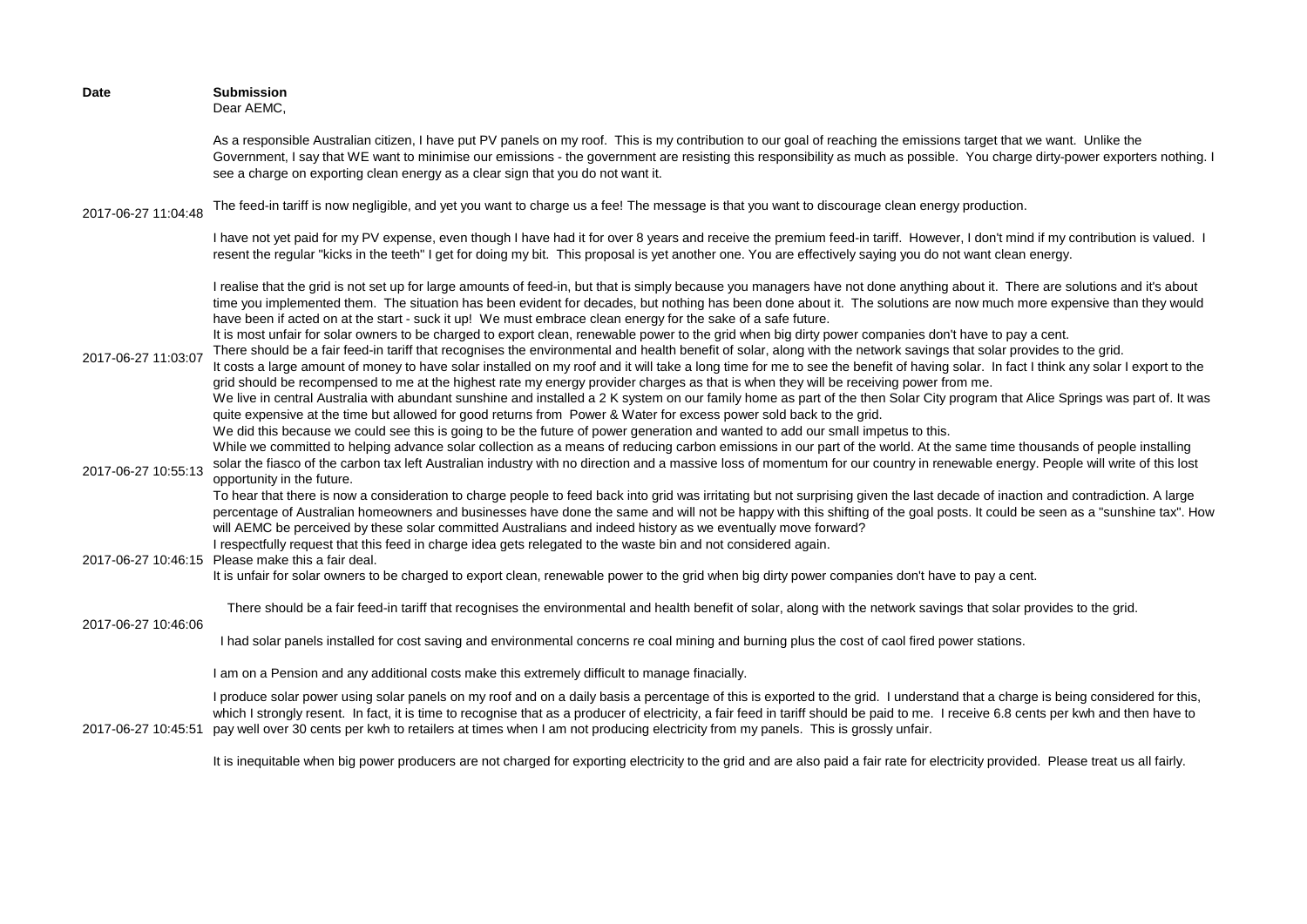| <b>Date</b>         | <b>Submission</b>                                                                                                                                                                                                                                                                                                                                                                                                                                                                                                                                                                                                                                                                                                                                                                                                                                                                                                                                                                                                                                                                                                                                                  |
|---------------------|--------------------------------------------------------------------------------------------------------------------------------------------------------------------------------------------------------------------------------------------------------------------------------------------------------------------------------------------------------------------------------------------------------------------------------------------------------------------------------------------------------------------------------------------------------------------------------------------------------------------------------------------------------------------------------------------------------------------------------------------------------------------------------------------------------------------------------------------------------------------------------------------------------------------------------------------------------------------------------------------------------------------------------------------------------------------------------------------------------------------------------------------------------------------|
|                     | Dear AMEC<br>2017-06-27 10:44:25 I do not believe it is fair to charge me as a solar owner to export my solar electricity. I have already spent money installing solar panels which are producing clean, non<br>emission making electricity. Solar owners should be encouraged, not discouraged by additional charges. We are doing the right thing by the climate and future generations.                                                                                                                                                                                                                                                                                                                                                                                                                                                                                                                                                                                                                                                                                                                                                                         |
|                     | Just because the public have chosen to take control by generating their own power they shouldn't be penalised by the greedy power companies who are only trying to increase<br>their profits by introducing new charges for doing nothing. If we added a new charge for walking into our store to every purchase how long do you think we would be in<br>business. Just because the power companies have a monopoly doesn't entitle them to gouge their customers. Likewise it is unfair for government to increase connection fees<br>2017-06-27 10:42:49 to fix a problem that the power companies have brought on themselves for not spending money on upkeep of the power grids. Bring it on and and it will only lead to people<br>stepping up their own generation and withdrawing from the grid which will further exasperate the power companies.                                                                                                                                                                                                                                                                                                          |
| 2017-06-27 10:40:40 | Please do not let them get away with this insulting and greedy grab for more.<br>I installed solar panels on the roof of the family home in good faith under the assumption that I would receive a fair feed-in tariff, but I now find that that the tariff is far lower<br>than even the rate I must pay for off-peak power, and on top of that, there are plans afoot to force me to pay a feed-in fee. I would only agree to a fee if it were equitable and<br>the large power generators also had to pay at an equitable rate. All of this unfairness from the AEMC is driving me towards looking at the option of batteries and to aim to get<br>off the grid completely.                                                                                                                                                                                                                                                                                                                                                                                                                                                                                     |
| 2017-06-27 10:40:28 | I am totally against individual solar power collectors having to pay to feed electricity into the grid, especially when the big power producers don't pay. The use of solar power by<br>households surely releases gas and coal fired electricity for use by industry and commercial consumers. We put collectors on our roof 4 years ago and have had problems<br>with the inverter recently, but when everything was working it greatly reduced our power bill. This is the way of the future and the government and the big power producers<br>should realise it, embrace it, and make it easier for households to install. Not make it difficult and expensive to install, then charge us for doing the right thing environmentally<br>and economically. Get off your collective comfortable high horse, use the world wide research already available, and make Australia a better place.                                                                                                                                                                                                                                                                     |
| 2017-06-27 10:34:36 | Dear Sir it is very unfair to charge me to feed excess power from my solar system into the grid because I am trying my very best to help transition Australia's energy<br>generation from dirty sources to clean energy. This is in the best interest of Australia at the cheapest cost to the energy providers. I should not be punnished for this and it<br>gives the energy providers extra time to change from dirty to clean energy. Having spent lots of money of my own already to get clean energy, which has as yet not been<br>recovered, it would severely impact financially to the detriment of my life because I am a self-funded retiree/pensioner with very limited financial resources.<br>I have put solar on to help Australia and change energy supply to non-poluting sources for the benefit of our environment of this land Australia.<br>I believe all persons that have put solar on to help in this regard should be rewarded for having spent their own money to do so by having a fair and reasonable feed-in tariff<br>paid to them and not be charged for that priviledge. It is in the best interest of Australia in the long term. |
| 2017-06-27 10:33:20 | Dear AEMC members,<br>I consider it an unfair imposition by the AEMC for it to propose that solar owners be charged to export clean, renewable power to the grid when big dirty power companies<br>don't have to pay to export the power they generate.<br>To be fair to all parties the feed-in tariff must recognises the environmental and health benefit of solar power and the network savings it provides to the grid, especially on<br>days of high peak loads in summer.<br>I installed a 2.3kw solar PV system at my house in 2011 to reduce the greenhouse emissions arising from my household's electricity use and to help reduce the financial<br>impact of rising electricity tariffs on my budget. As my wife and I are retired pensioners, charging us for exporting some of our solar power to the grid would have the opposite<br>effect and add further pressure to an already limited budget which will be under even more pressure in future due to further increases in electricity, gas and other prices.                                                                                                                                   |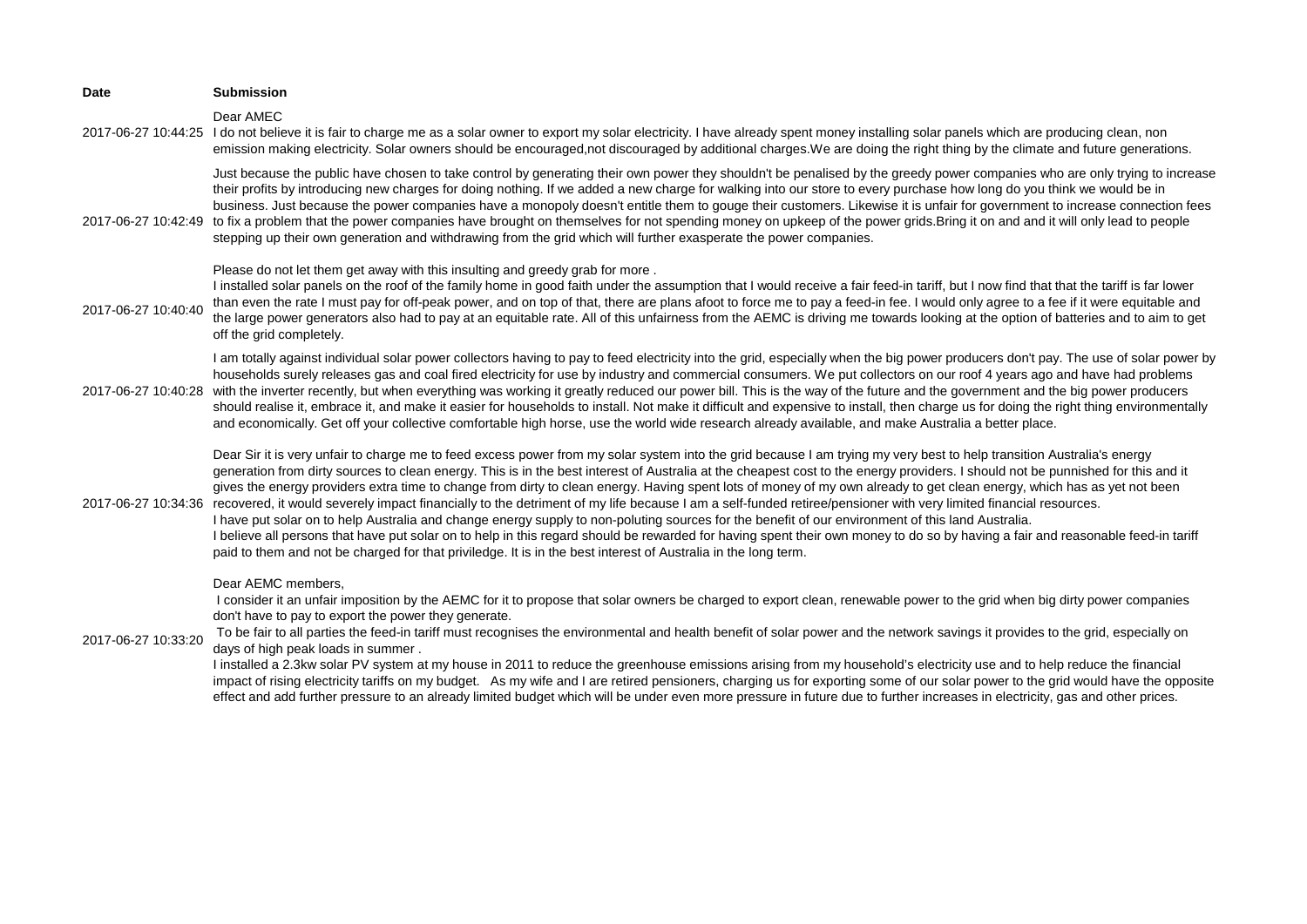| Date                | <b>Submission</b><br>Why should solar owners be charged a supply charge when major suppliers such as coal fired, polluting power stations don't. We are already charged a daily Sullpy Charge to<br>cover costs of line construction and maintenance so this is simply another charge on the consumer.                                                                                                                                                                                                                                                                                                                                                                                                                                                                                                                                                                                                                                                                                                                                                                                                                                               |
|---------------------|------------------------------------------------------------------------------------------------------------------------------------------------------------------------------------------------------------------------------------------------------------------------------------------------------------------------------------------------------------------------------------------------------------------------------------------------------------------------------------------------------------------------------------------------------------------------------------------------------------------------------------------------------------------------------------------------------------------------------------------------------------------------------------------------------------------------------------------------------------------------------------------------------------------------------------------------------------------------------------------------------------------------------------------------------------------------------------------------------------------------------------------------------|
|                     | As solar, once installed is non polluting solar owners should be rewarded for protecting the planet, not penalized.                                                                                                                                                                                                                                                                                                                                                                                                                                                                                                                                                                                                                                                                                                                                                                                                                                                                                                                                                                                                                                  |
| 2017-06-27 10:28:26 | We installed solar to cut carbon emissions from our premises and to thy to insulate ourselves somewhat from the ever increasing power charges. You continue to award<br>increases every time you investigate. How do you justify this other than looking after the coal industry.                                                                                                                                                                                                                                                                                                                                                                                                                                                                                                                                                                                                                                                                                                                                                                                                                                                                    |
|                     | Continuing power charge increases are adding to the financial burden of pensioners and lower income families. Your contemplated charges on solar feedin will add further to<br>this financial burden.                                                                                                                                                                                                                                                                                                                                                                                                                                                                                                                                                                                                                                                                                                                                                                                                                                                                                                                                                |
| 2017-06-27 10:25:56 | We should be paid more for what we send to the grid, not charged for it. I would not have put it on if I knew I was going to be charged for it. Being pensioners we struggle<br>with power bills now with them increasing all the time, without having this extra charge inflicted on us.                                                                                                                                                                                                                                                                                                                                                                                                                                                                                                                                                                                                                                                                                                                                                                                                                                                            |
| 2017-06-27 10:25:47 | It is utter insanity to charge people for this. At this stage in world affairs we should be doing all we can to set up alternative forms of power. In fact I don't get anything for what I<br>send back to the grid -- if I do: I have no way of knowing. But one day I'm going to get one of those powerful batteries and get off the grid. Surely this will help the difficult<br>situation we are in.                                                                                                                                                                                                                                                                                                                                                                                                                                                                                                                                                                                                                                                                                                                                             |
| 2017-06-27 10:23:13 | Charging Solar Power users is a disgusting and contrary to a sensible and fair power supply policy. More solar power should be encouraged, it is pollution free and reduces<br>the demand on the grid.<br>To whom it may concern,                                                                                                                                                                                                                                                                                                                                                                                                                                                                                                                                                                                                                                                                                                                                                                                                                                                                                                                    |
|                     | The proposal to charge household solar owners a fee to feed energy into the grid demonstrates a lack of innovation and a commitment to infeasible dirty energy.                                                                                                                                                                                                                                                                                                                                                                                                                                                                                                                                                                                                                                                                                                                                                                                                                                                                                                                                                                                      |
| 2017-06-27 10:20:07 | The existing extremely low feed-in tariff means solar owners are already providing a community service at personal expense. The resistance to household solar evident in<br>power companies, and proposals such as charging a fee to feed power into the grid looks like a money-grab, pure and simple. It will further disenfranchise household<br>consumers from the existing power companies. Please consider a sustainable model for transitioning Australia to more clean energy, rather than quick and dirty fee-hikes in a<br>closed market.                                                                                                                                                                                                                                                                                                                                                                                                                                                                                                                                                                                                  |
| 2017-06-27 10:19:53 | I already pay extra for "green energy" from the only power company that services my region. Please don't penalise forward-thinking citizens for caring about the environment<br>and taking steps to transition to clean energy when it's clear that coal is not sustainable, and the national gas market is in chaos.<br>It is unfair for solar owners to be charged to export clean, renewable power to the grid when big dirty power companies don't have to pay a cent                                                                                                                                                                                                                                                                                                                                                                                                                                                                                                                                                                                                                                                                            |
|                     | There should be a fair feed-in tariff that recognises the environmental and health benefit of solar, along with the network savings that solar provides to the grid                                                                                                                                                                                                                                                                                                                                                                                                                                                                                                                                                                                                                                                                                                                                                                                                                                                                                                                                                                                  |
| 2017-06-27 10:13:18 | I am currently producing more solar power that is fed into the grid than I am consuming, so I am effectively being charged to supply power to the grid at a substantially<br>reduced cost, just so that the energy companies can resell it back to me at a significant profit!!!. The notion that I am being charged to supply power to the grid, by a system I<br>have paid to install, just so that the power companies can resell it to me and others for a substantial profit is obscene; and more obscene that Government and the AEMC<br>allows this to happen!                                                                                                                                                                                                                                                                                                                                                                                                                                                                                                                                                                                |
|                     | To think that the AEMC wants to add a charge to solar energy producers for supplying CHEAP energy, just so the retailers can increase their profits is UNCONSCIONABLE.<br>If the Government is really serious about wanting to reach emission reduction targets, they should be providing incentives, not disincentives, for installing solar systems.<br>If it wasn't for the thousands of Australians that have installed, at great expense, solar systems on their roofs, where would we be now with the power companies shutting<br>down their coal fired power stationswhat S.A experienced would pale into insignificance!! Indeed, if it wasn't for the solar power that is currently being fed back to the grid,<br>I'm sure the coal fired power stations would not be shutting down to ensure the reliability of power supply.<br>The Government is underestimating the benefits that roof-top solar power generation brings and the Government and the AEMC should do more in rewarding those that have<br>installed solar power on their roofspaying only \$0.117/kWh when energy retailers are charging over \$0.30/kWh is a disgrace!! |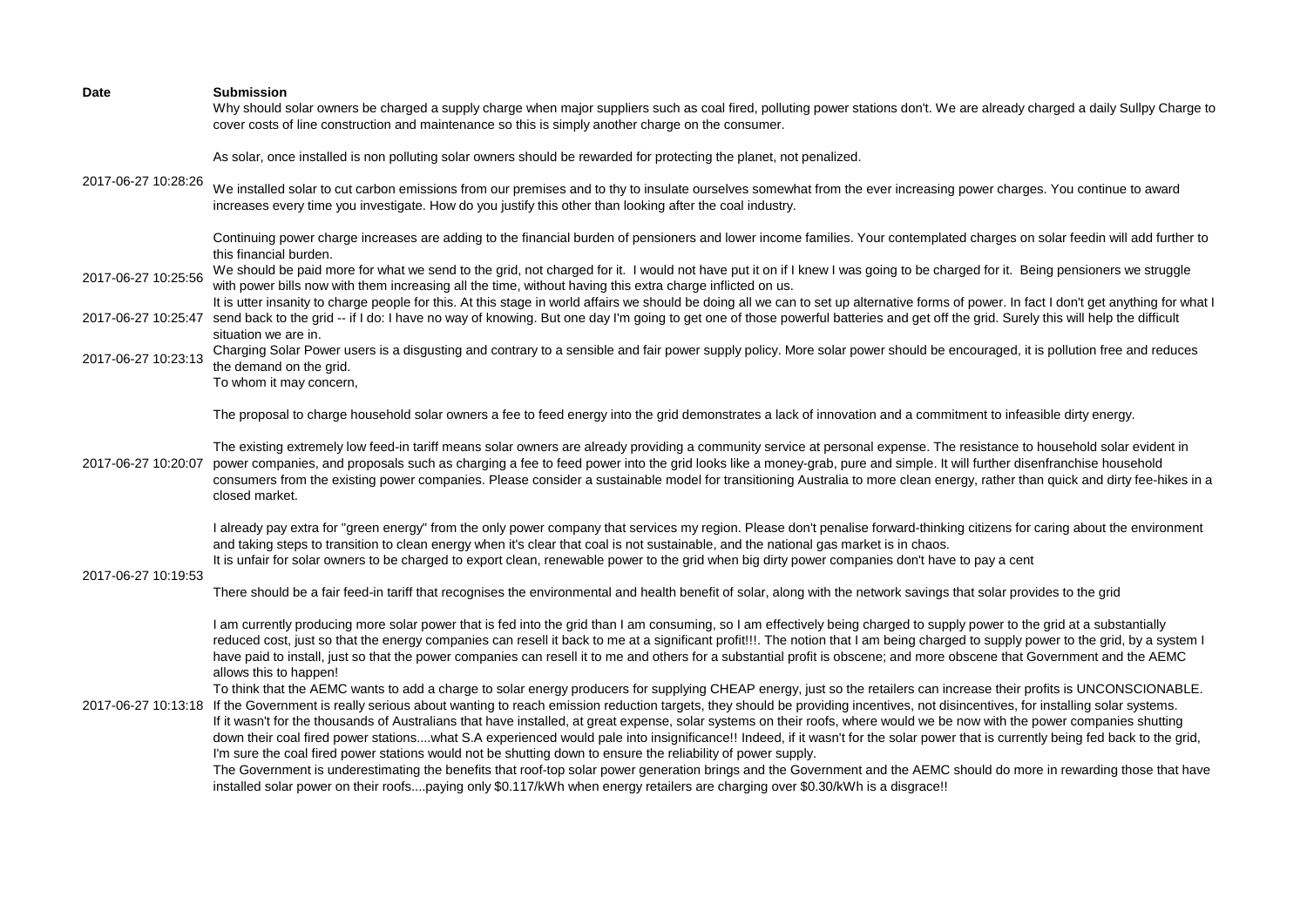| Date                | <b>Submission</b><br>I strongly object to any possibility that solar power generators be charged for providing their clean energy to the grid. We should as a nation be working towards greater use of<br>and investment in renewable energy in our power mix to meet our international obligations and the safety of our children and future generations. A charge is completely<br>illogical and unethical.                                                                                                                                                                                                                                                                                                                                                                                                                                                                                                                                                                                                                                                                                                                                                                                                                                                                                                                                     |
|---------------------|---------------------------------------------------------------------------------------------------------------------------------------------------------------------------------------------------------------------------------------------------------------------------------------------------------------------------------------------------------------------------------------------------------------------------------------------------------------------------------------------------------------------------------------------------------------------------------------------------------------------------------------------------------------------------------------------------------------------------------------------------------------------------------------------------------------------------------------------------------------------------------------------------------------------------------------------------------------------------------------------------------------------------------------------------------------------------------------------------------------------------------------------------------------------------------------------------------------------------------------------------------------------------------------------------------------------------------------------------|
|                     | 2017-06-27 10:11:02 There should also be a fair price paid for the energy of solar users that goes into the grid. Currently we pay 4 times the amount for energy than we receive for our contribution.<br>Tell me how this is fair?                                                                                                                                                                                                                                                                                                                                                                                                                                                                                                                                                                                                                                                                                                                                                                                                                                                                                                                                                                                                                                                                                                               |
| 2017-06-27 10:10:08 | We are an ordinary Australain working family trying to do our bit towards ameliorating the effects of climate change in the way we use power. It is about time our leading<br>government bodies came out of the dark ages and caught up with ordinary people who, on the issue of solar power, have invested in our future.<br>I am a 74 year old former pensioner who was denied the pension earlier this year. From earning \$350 per quarter from my panels, I now am paying a small amount for my<br>power. If I have to pay for trying to reduce my family's carbon footprint with solar panels it will bring me close to financial hardship. You can't seriously be thinking of<br>penalising clean, renewable power? What do the big power companies pay to supply non-renewable, pollution generating power?<br>It's time your organisation stopped protecting multi-nationals profits and penalising the average Australian. This country has one of the most expensive power prices per kwh<br>in the world only exceeded by Germany and a few others. Now you want to charge solar homeowners to put power into the grid, you have to be kidding.<br>If this is so, you will have many people cutting off the grid and going stand alone, then your business model will be in tatters. Like many friends I will go battery and cut the |
| 2017-06-27 10:08:47 | grid.<br>We need a fair feed in tariff and also get rid of the daily standing 'service supply charge', which is another way of getting more money for nothing. The current electricity<br>problems are caused by inept governments selling off the power system for a quick buck.<br>You tried this before in 2013 and failed, there are enough solar owners now to change governments that don't listen. Wake up before it's too late.                                                                                                                                                                                                                                                                                                                                                                                                                                                                                                                                                                                                                                                                                                                                                                                                                                                                                                           |
| 2017-06-27 10:08:33 | I urge the AEMC to stop their unfair plans to charge solar owners for exporting clean, renewable power to the grid when big dirty power companies don't have to pay a cent.<br>There should be a fair feed-in tariff that recognises the environmental and health benefit of solar, along with the network savings that solar provides to the grid.                                                                                                                                                                                                                                                                                                                                                                                                                                                                                                                                                                                                                                                                                                                                                                                                                                                                                                                                                                                               |
|                     | Come off it man!!!! You need a reason? How is it fair that we essentially "small scale power producers" are penalised for producing power, whereas the big giants using dirty<br>technology are free to charge users whatever they like and do not pay a single cent for producing dirty power????                                                                                                                                                                                                                                                                                                                                                                                                                                                                                                                                                                                                                                                                                                                                                                                                                                                                                                                                                                                                                                                |
| 2017-06-27 10:07:58 | Not to mention the pittance we are getting for feeding into the grid.                                                                                                                                                                                                                                                                                                                                                                                                                                                                                                                                                                                                                                                                                                                                                                                                                                                                                                                                                                                                                                                                                                                                                                                                                                                                             |
| 2017-06-27 10:07:15 | This is ridiculous and it smells of bullying and GREED!!!!<br>Do not charge solar producers to input<br>Charging solar PV owners for the power they export to the grid is intrinsically unjust, since the power they export is then sold for profit by network operators. Accordingly, feed-<br>in tariff rebated from retail bills should match the price paid to wholesale generators.                                                                                                                                                                                                                                                                                                                                                                                                                                                                                                                                                                                                                                                                                                                                                                                                                                                                                                                                                          |
| 2017-06-27 10:05:08 | Furthermore, charging people for the power they export is an abject rejection of the reality that centralised power generation is a doomed business model. The grid of the<br>future will, in part, be a peer-to-peer distributor, to which extent it will be paying for its upkeep and maintenance by fee for carriage.<br>Also note that Australia's coal-fired power stations are, for the most part, approaching the ends of their useful operating "lifetimes".                                                                                                                                                                                                                                                                                                                                                                                                                                                                                                                                                                                                                                                                                                                                                                                                                                                                              |
|                     | Instead of expending capital on building new coal-fired power station, existing power station owners could move their business models to installing solar panels (and batteries)<br>on retail customers, and metering their usage. By doing this, they'll be making more profit per MWh.                                                                                                                                                                                                                                                                                                                                                                                                                                                                                                                                                                                                                                                                                                                                                                                                                                                                                                                                                                                                                                                          |
|                     | 2017-06-27 10:00:36 I oppose allowing solar owners to be charged simply for feeding their energy back into the grid.<br>The whole solar thing is getting ridiculous we are in Tasmania so the infrastructure is in place and yet they want to lower the cents per Kwh we get and now want to charge to                                                                                                                                                                                                                                                                                                                                                                                                                                                                                                                                                                                                                                                                                                                                                                                                                                                                                                                                                                                                                                            |
|                     | 2017-06-27 09:59:25 take the power all this is going to achieve is more people going off grid and then they will have no power to import or export. We are seriously looking for batteries so we can<br>have nothing to do with the energy companies so where will that leave them??                                                                                                                                                                                                                                                                                                                                                                                                                                                                                                                                                                                                                                                                                                                                                                                                                                                                                                                                                                                                                                                              |
| 2017-06-27 09:59:06 | We have all ready paid to have the solar panels fitted, so why should we pay twice for the same thing, we were asked to help in the solar electricity collection for our houses,<br>and then we get penalized for do what we were originally ask to do to help the country, we are[?] a democratic country we all help our way of living.                                                                                                                                                                                                                                                                                                                                                                                                                                                                                                                                                                                                                                                                                                                                                                                                                                                                                                                                                                                                         |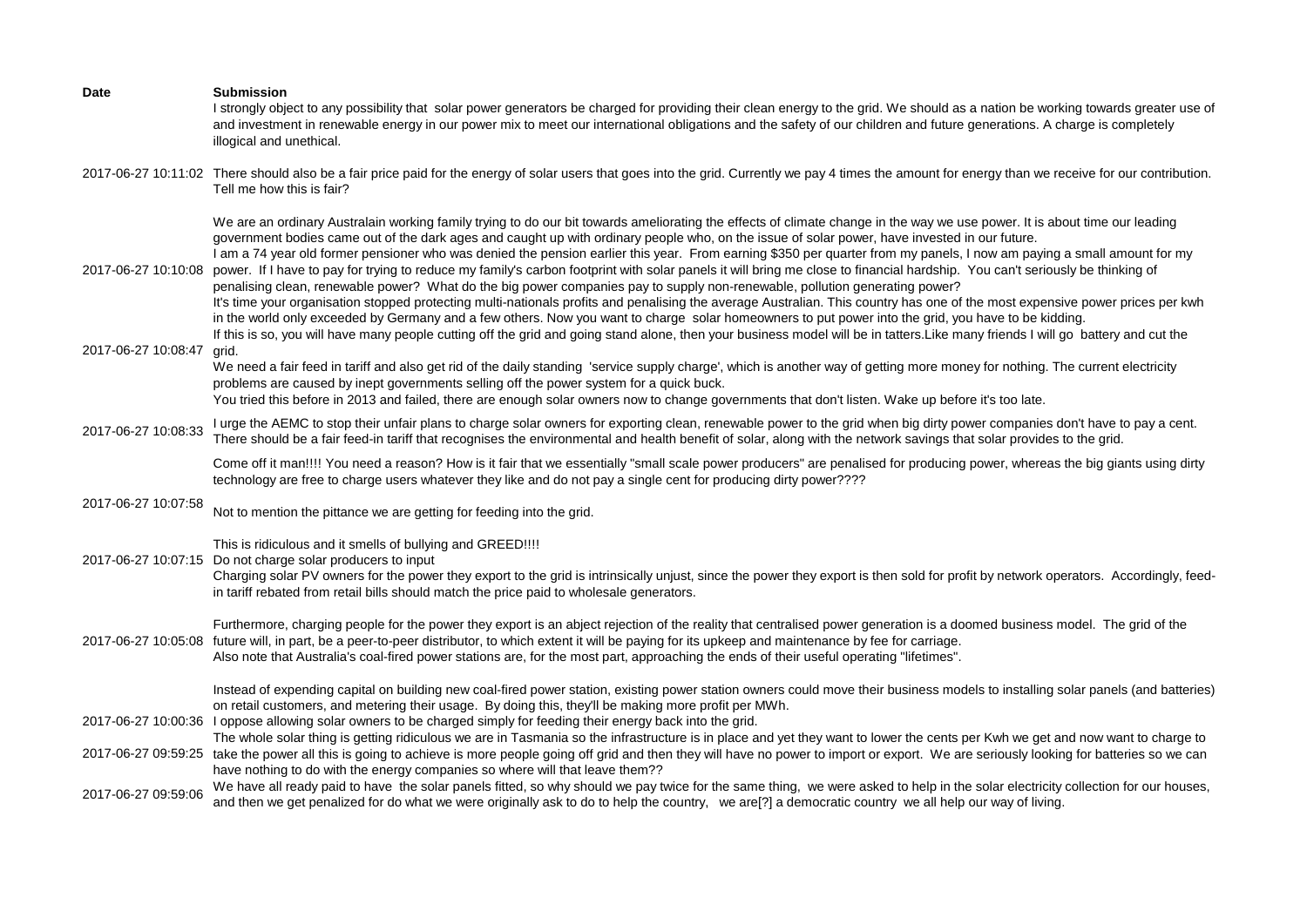| <b>Date</b>         | <b>Submission</b>                                                                                                                                                                                                                                                                                                 |
|---------------------|-------------------------------------------------------------------------------------------------------------------------------------------------------------------------------------------------------------------------------------------------------------------------------------------------------------------|
|                     | The 6 cents feed-in tariff is unfair anyway - it should be a lot closer to the 24c that I have to pay for energy that I import when the sun isn't shining. To even consider charging                                                                                                                              |
| 2017-06-27 09:59:03 | us to supply free, clean electricity is bordering on insanity. There's probably a way of sending the excess power straight to earth anyway, in the unlikely event that this greed-                                                                                                                                |
|                     | based idea comes to fruition. I thought this was meant to be a fair society - let's see some fairness here then.                                                                                                                                                                                                  |
| 2017-06-27 09:57:38 | Hi,<br>There can be no possible good reason for charging a fee to input power back into the grid. Those that would benefit are leeches on our society. This would definitely have a                                                                                                                               |
|                     | negative impact on the road to our clean energy goal.                                                                                                                                                                                                                                                             |
|                     | We have a solar electric array on our roof - we are strong supporters of renewable clean energy generation and we were prepared to stump up a painful \$21,000 to do this -                                                                                                                                       |
|                     | Our electricity helps prop up the grid during peak summer periods when air conditioners are in full cry. We always generate more than we consume - we are charged about 25                                                                                                                                        |
| 2017-06-27 09:57:11 | cents per kwh when we need to draw down electricity if we are going to be given a very mean 5 or 6 cents per kwh when we supply back to the grid AND ALSO BE                                                                                                                                                      |
|                     | CHARGED FOR PUTTING POWER INTO THE GRID, IT MAKES SENSE to BUY STORAGE AND go OFF-GRID - this means that we will pay NOTHING to the electricity                                                                                                                                                                   |
|                     | suppliers (we already pay daily supply charges) and less people will be left to pay to prop the network up -many of these people are going to be in lower-income households.<br>Please SCRAP this mean-spirited attempt to discourage solar power generation.                                                     |
|                     | Owners of solar PV systems should not be charged for the energy they feed into the grid. This energy replaces expensive coal fired power and will help Australia meet its                                                                                                                                         |
|                     | emission targets. I installed my 2 kW PV system because I wanted to reduce the environmental impact of my electricity usage and make a small difference to the world my                                                                                                                                           |
| 2017-06-27 09:56:00 | grandchildren would have to face. This decision cost me \$15 000 for installation. I use most of the power myself and the small amount fed into the grid helps pay for the                                                                                                                                        |
|                     | service charges and supplies power to my neighbours. Aurora Energy them sells that power to my neighbours. I should not be charged for a service I am supplying to Aurora                                                                                                                                         |
|                     | Energy                                                                                                                                                                                                                                                                                                            |
| 2017-06-27 09:55:56 | W are saving the Govt. and power generators the cost of infrastructure Now they want to charge us Get lost.<br>If I could afford it I would be off the grid in 5 minutes.                                                                                                                                         |
|                     |                                                                                                                                                                                                                                                                                                                   |
|                     | 2017-06-27 09:55:32 The primary reason for installing solar power was to help combat climate change but it came at a hefty price. To disincentivize solar installation is environmental vandalism.                                                                                                                |
|                     | I really do not understand. Solar Owners have forked out an initial investment to better their community, their State, their Country while trying to invest in the world. However,                                                                                                                                |
|                     | the Government continues to try and find ways to 'go backwards' after starting this VERY positive shift in renewables. The REAL problem people, business, and votes have is                                                                                                                                       |
| 2017-06-27 09:54:51 | the Governments of resent does not show stability in their policies, their messages, and their vision for the future - which does not build TRUST, CONFIDENCE, and a<br>genuine future plan going forward.                                                                                                        |
|                     | My advise to you and all others that are in the area of making decisions to make this country great - stop making it up was you go. GET together, make a plan for the countries                                                                                                                                   |
|                     | future and utilise REAL specialists within to ensure intelligence and not alliances form correct decisions.                                                                                                                                                                                                       |
|                     | Again, REALLY?                                                                                                                                                                                                                                                                                                    |
|                     | I support a mix of clean, renewable energy alongside other forms of energy supply and I am doing my bit to support the solar energy initiative. Howeverlt is unfair for solar                                                                                                                                     |
|                     | owners to be charged to export clean, renewable power to the grid when big dirty power companies don't have to pay a cent.<br>There should be a fair feed-in tariff that recognises the environmental and health benefit of solar, along with the network savings that solar provides to the grid. I have outlaid |
| 2017-06-27 09:49:41 | considerable funds to install a 5 kW solar system and it is totally un acceptable to be paid a mere 6 cents/kWh for the energy I feed into the grid and then be charged up to 60                                                                                                                                  |
|                     | cents/kWh for the energy I use. I expect a more equitable form of compensation for the energy that I feed into the grid and this should be much closer to the rate that I am                                                                                                                                      |
|                     | charged for the power I use.                                                                                                                                                                                                                                                                                      |
| 2017-06-27 09:48:46 | THis is disgraceful corporate greed and only acts as a disincentive for the public to embrace clean energy which is exactly the OPPOSITE of what the government and                                                                                                                                               |
|                     | responsible corporations should be promoting.<br>2017 06 27 00:46:25 I think aborging house owners a fourfer moking elega energy heak to the grid is a stupid Co den't do it                                                                                                                                      |

2017-06-27 09:46:25 I think charging house owners a few for making clean energy back to the grid is a stupid.So don't do it.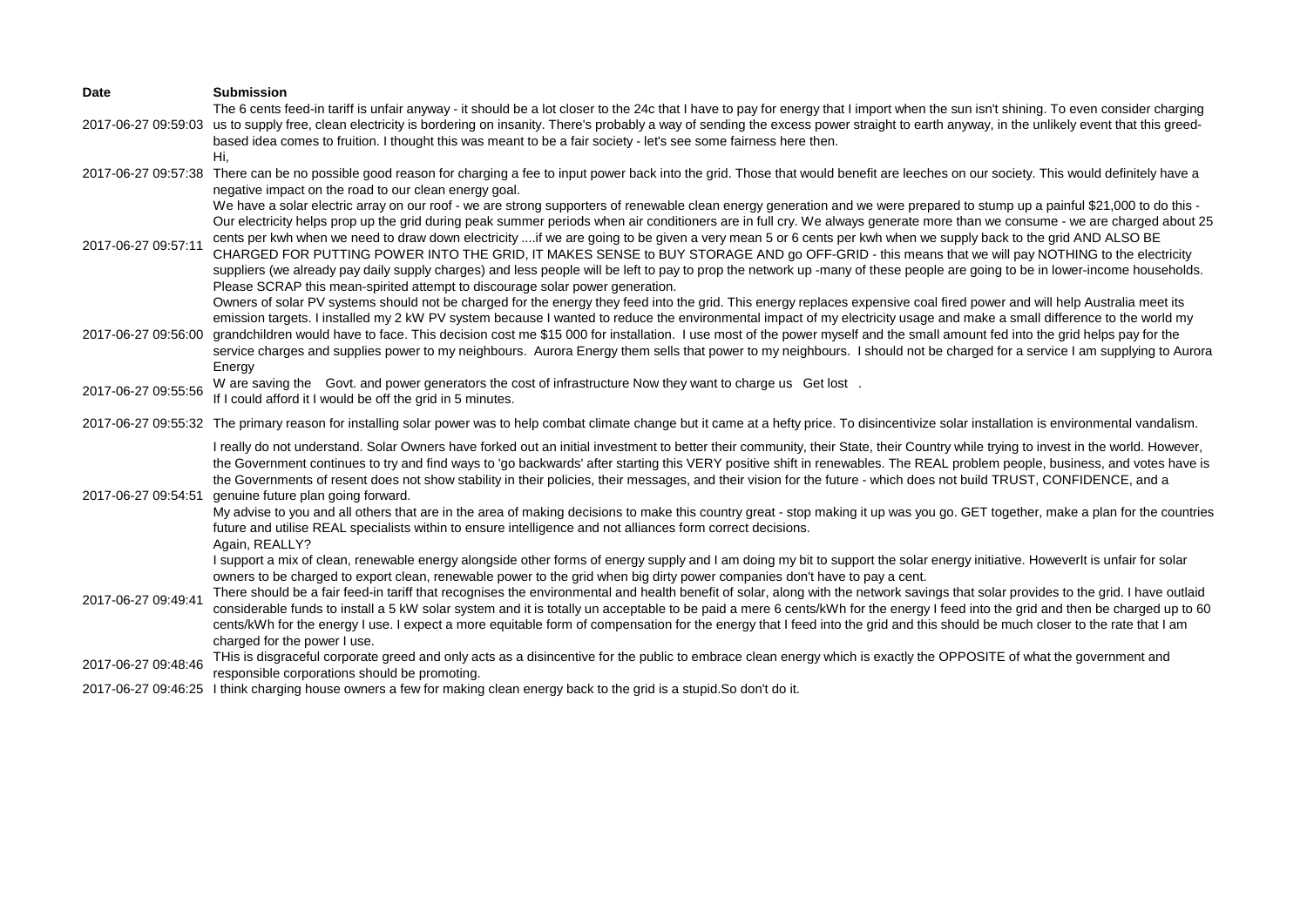| <b>Date</b>         | <b>Submission</b>                                                                                                                                                                                                                                                                                                                                                                                                                                                                                                                                                                                                                                                                  |
|---------------------|------------------------------------------------------------------------------------------------------------------------------------------------------------------------------------------------------------------------------------------------------------------------------------------------------------------------------------------------------------------------------------------------------------------------------------------------------------------------------------------------------------------------------------------------------------------------------------------------------------------------------------------------------------------------------------|
|                     | I can't believe you are serious about charging solar owners to export power to the grid. These people are doing the planet a favour. They are generating clean power as<br>opposed to dirty coal generated power, and you seriously want to charge them for doing this?                                                                                                                                                                                                                                                                                                                                                                                                            |
|                     | You pay them next to nothing for generating and supplying this clean power to the grid, where it is sold at profit by the power retailers.                                                                                                                                                                                                                                                                                                                                                                                                                                                                                                                                         |
| 2017-06-27 09:44:01 | It is also lowering the requirements of the grid wiring from the power stations by supplying the power closer to the end use. Hence only having to transmit that power, possibly,<br>to the house next door or in the same street.                                                                                                                                                                                                                                                                                                                                                                                                                                                 |
|                     | The AEMC should be assisting and encouraging the generation and supply of clean power to the grid. This helps the country and the planet.                                                                                                                                                                                                                                                                                                                                                                                                                                                                                                                                          |
|                     | I do think that the AEMC should have a sit down and rethink their ethics. Are you there working for the country or for the profiting of the power generators and retailers?                                                                                                                                                                                                                                                                                                                                                                                                                                                                                                        |
|                     | Every roof in this country should be covered with PV, and you should be encouraging it, not trying to prevent it. Get with it.                                                                                                                                                                                                                                                                                                                                                                                                                                                                                                                                                     |
| 2017-06-27 09:42:08 | Home owners who have solar should not be charged when exporting excess power to the grid, such a proposal just is a grab for cash based on greed.<br>The way we produce energy has changed and all home grown clean energy is helping in loweringCO2 out put.<br>In fact solar power should be given a fair price for exported energy into the grid.<br>The fact is if people are charged the quicker batteries will be used to store home energy and power companies will loose more customers.<br>Solar generation has the effect of off setting air conditioner usage in the summer. The rest of the year it would be an off peak generation but in the winter it may be offset |
| 2017-06-27 09:41:59 | against heating and refrigeration. This means that it is valuable to the network and should be paid for and certainly not charged for export. If an export is charged for, I would<br>have to consider the introduction of batteries - something which I can ill afford. An export charge would be a retrospective change to the power environment and would be very<br>objectionable.                                                                                                                                                                                                                                                                                             |
| 2017-06-27 09:41:52 | I think it's incredibly unfair that government has benefited from people like me, with solar on their roof, off setting the need for more power stations to be build and now want to<br>slug me with the cost of feeding in the energy I create!                                                                                                                                                                                                                                                                                                                                                                                                                                   |
|                     | We put solar on our roof to save money and help the environment. Putting a tariff to feed in would really set us back. It is akin to a window tax and just like that old tax, I am<br>considering a battery system for my excess power if the silliness of a tariff continues.                                                                                                                                                                                                                                                                                                                                                                                                     |
| 2017-06-27 09:39:25 | Under no circumstances will I accept a charge for exporting the power I get from my solar panels.<br>The more people who foot the cost to put a solar array on their roof & export to the state power grid, the less the government has to think about starting up new potentially<br>polluting power generating stations.<br>With a battery bank, this makes the generation of natural power from the sun much more flexible, & usable.                                                                                                                                                                                                                                           |
| 2017-06-27 09:37:46 | The longevity of both pv panels & batteries makes for a very economical solution to our power provision problems.<br>It seems to me that the generosity of solar owners who are happy to give their excess power generation to the government should be commended rather than penalized with<br>extra charges. The house which has the grid connected is already paying the line rental, so why should they have to pay again?<br>Why arn't the power stations paying to export their power through the grid?                                                                                                                                                                      |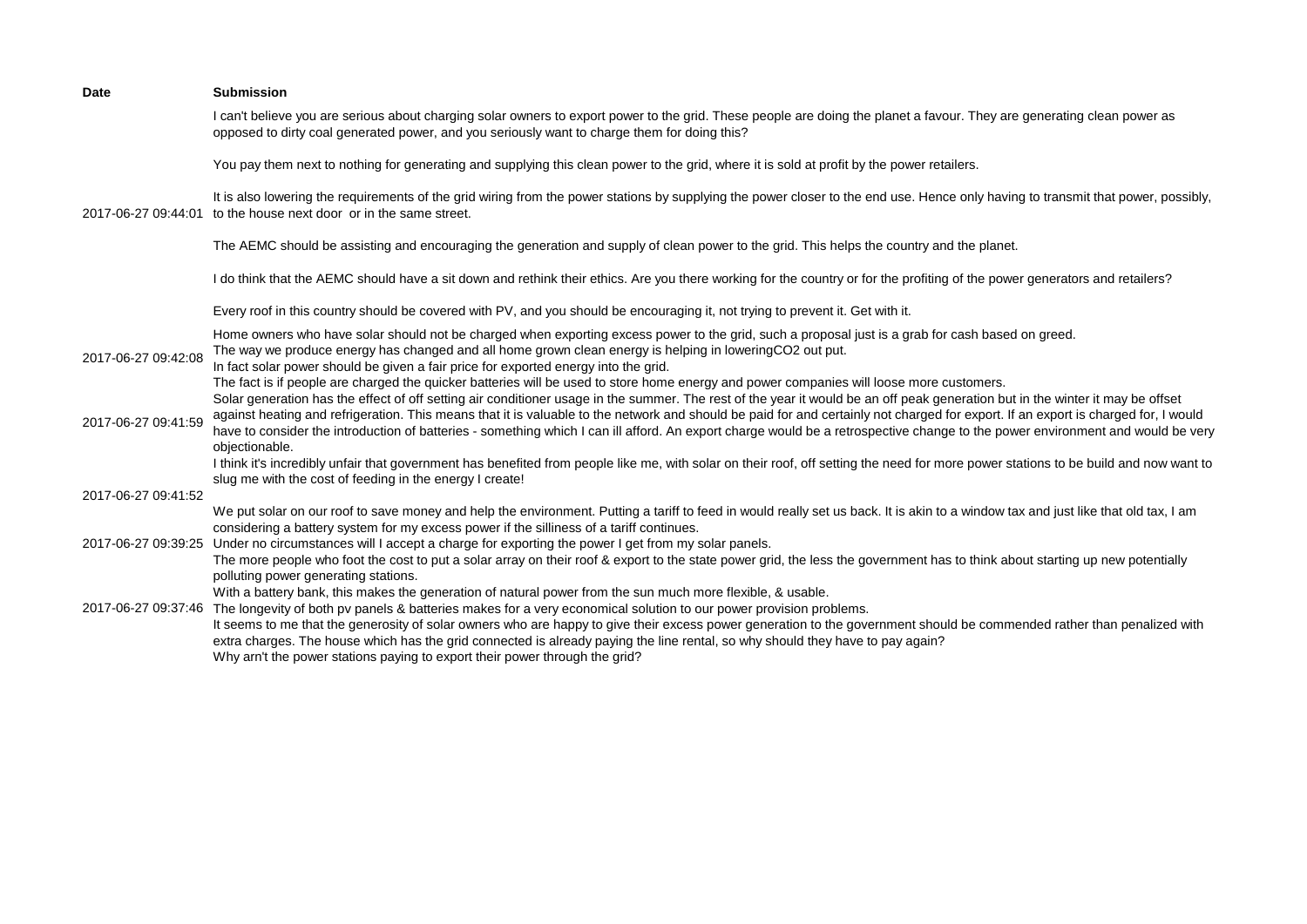I have installed solar panels on my roof to support cleaner energy production in an effort to curb global warming. This is one of my acts to assist the planet to remain below 2 degrees of warming, and thus to assist people, animals and plants to continue to live here.

Other forms of energy production, such as coal and gas fired power plants, do not pay to put energy in the grid and neither should I. It is time that the grid operators updated their systems to cater for renewable sourced energy and stop acting like bullies who want to keep new comers out of their game.

2017-06-27 09:35:35 I am adding energy with no adverse health effects and should be congratulated for not adding to the health budgets of governments. Fossil fuels are a health hazard and should be banned, or made to contribute to the cost of the sickness they inflict on our health.

> If the grid cannot cope with my contribution to the power required by the people of Australia then I will install batteries and use it all myself. I pay tax and have little say in how it is spent but I am in control of my power production.

Thank you for allowing me to express my opinion. Dear Sirs,

In a time when we need to change to clean energy as a priority, it is beyond ridiculous that anyone should have to PAY to EXPORT electricity to the grid. No generator pays to export electricity to the grid. This is plainly a stupid idea to discourage domestic generation and those of us who do provide this green energy are fed up with this miserable and unethical attitude adopted by the so-called "powers that be" in trying to attack this valuable resource we provide.

The network is more than compensated in monetary terms through the prices charged for green energy.

# 2017-06-27 09:34:44

It's time the export tariff to most customers was INCREASED to accommodate the benefit to the community of the envoronmental benefits of that export.

Any attempt to put a charge on export to the grid will move many users to battery storage sooner and eventually off grid all together. So the "cunning plan" will simply make things more expensive in the medium term for those who cannot afford battery storage (unfair) and, in the long term, will hasten the demise of the "big grid". The latter is a good thing anyway...

|                     | In short, I will also vote against any political party supporting this kind of move and campaign against any company supporting this kind of move in the market.                |
|---------------------|---------------------------------------------------------------------------------------------------------------------------------------------------------------------------------|
| 2017-06-27 09:33:04 | I am a pensioner, my wife and i had enough money to invest in solar as .we could not afford our electricity bill.                                                               |
|                     | Just keep in mind if you charge me for my grid input i and thousands of others will go totally off grid with batteries this is just the push we need.                           |
| 2017-06-27 09:30:31 | There should be a fair feed -in tariff that recognises the environment and health benefit of solar, along with the network saving that solar provides to the grid               |
|                     | 2017-06-27 09:30:02 It is unfair for solar owners to be charged for putting power into the grid when they are doing the power companies and the environment a favour.           |
| 2017-06-27 09:27:57 | I have already paid to have solar panels put onto my roof - an expensive venture. I have already paid to be connected to the grid. I am using and contributing CLEAN energy     |
|                     | back into the grid and NOT being reimbursed correctly for it. What a travesty to think it is ok for me to be charged for SUPPLYING the state with clean, unpolluting energy     |
|                     | particularly when big companies killing the world with their dirty admissions are not even penalized for the damage they are doing. What sort of uncaring government is this? I |
|                     | will only vote for a government that supports encouragement of clean energy and in fact makes it mandatory.                                                                     |
| 2017-06-27 09:27:44 | Unfair on those who have taken the clean energy path, only to be penalised for doing so. Typical of money hungry big business, and no wonder why households want to go off      |
|                     | arid.                                                                                                                                                                           |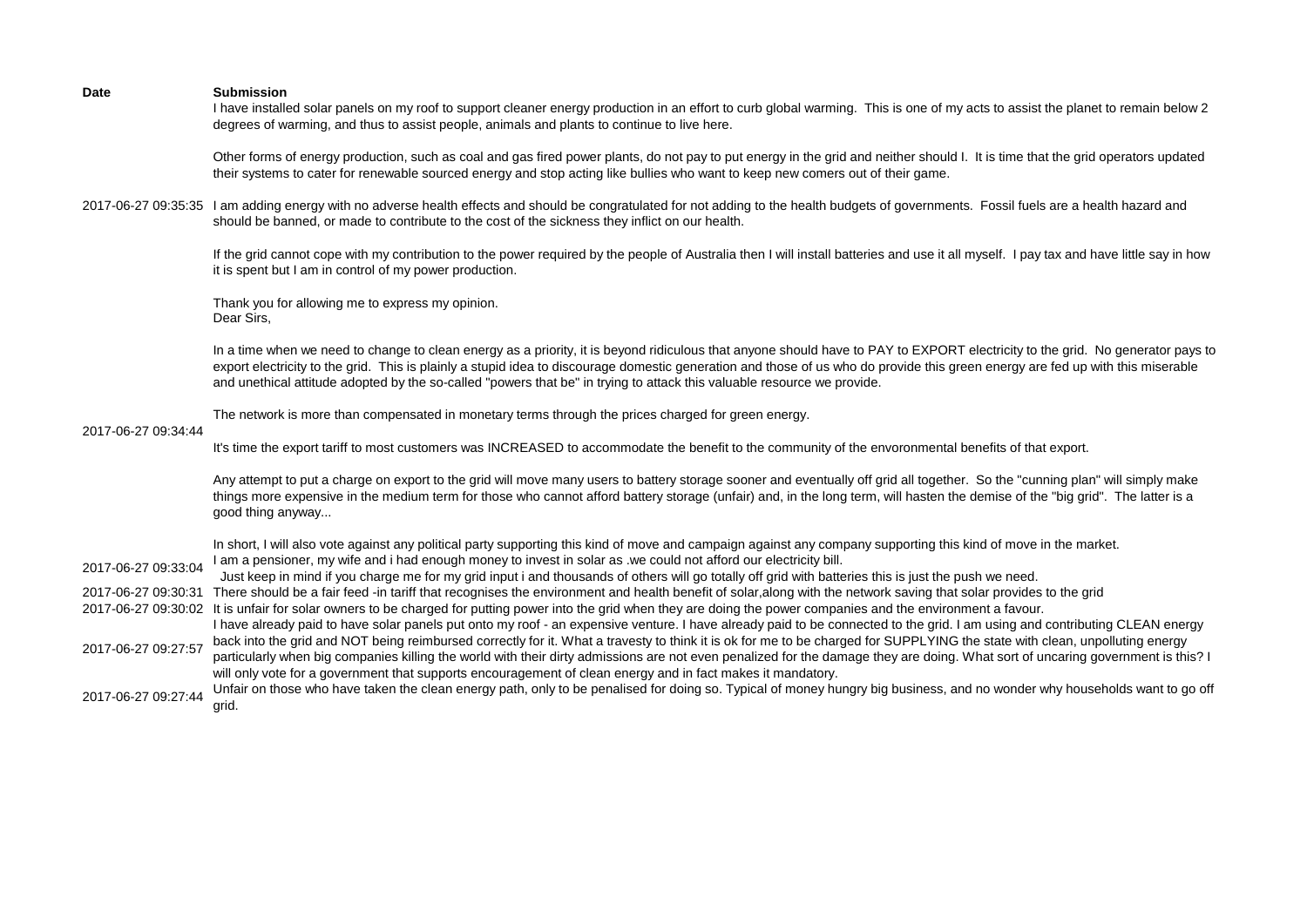When I made the decision some years ago to purchase solar panels and an inverter for my house, I did so to produce clean renewable energy. The investment was expensive, partly subsidised by the government, with feed-in tariffs for extra power we produced to sell to the grid.

When electricity prices started to rise more and the energy producers started finding it tough, fingers were pointed at solar power owners, as an easy scapegoat for the rising prices. This failed to recognise the significant contribution made by the government in not noticing or ignoring the oversupply of electricity through power stations they gave the ok to be built. Since then there's been desperate grabs at any benefit the early adopters of solar power were getting from generating electricity in a renewable way.

The latest in this grab is to propose charging solar owners for providing their energy to the grid.

2017-06-27 09:22:58 that wouldn't be needed if more people had solar. Australians should be encouraging more solar ownership, instead of trying to make it more difficult and expensive for solar owners. The government has it backwards in attacking the people - instead the government should be representing the people and the future of this country by promoting solar and avoiding future costs of power stations

> Similar to how large businesses can avoid taxes and middle income earners pay the majority of tax in this country, power companies are avoiding paying for exporting power to the grid, where its being proposed to charge Mum and Dad households to do so. This is unfair, unethical, and against the people.

> Australia needs to move towards renewable energy, and householders with solar is a big part of that. The people have spoken, they want renewable power and they have demonstrated willingness to pay to install solar systems in their houses. The solar owners are contributing to Australia's move towards renewable energy, and the feed-in tariff should recognise this benefit, and the reduced future costs of new power stations due to the existence of home solar.

> I am deeply concerned that AEMC is trying to hobble solar owners and discourage future solar ownerships, by this proposed charge. Please listen to the people of Australia, who are calling for clean energy, who are still putting solar on their rooftops despite the government's discouragement, and who are speaking out for a better future with clean renewable energy.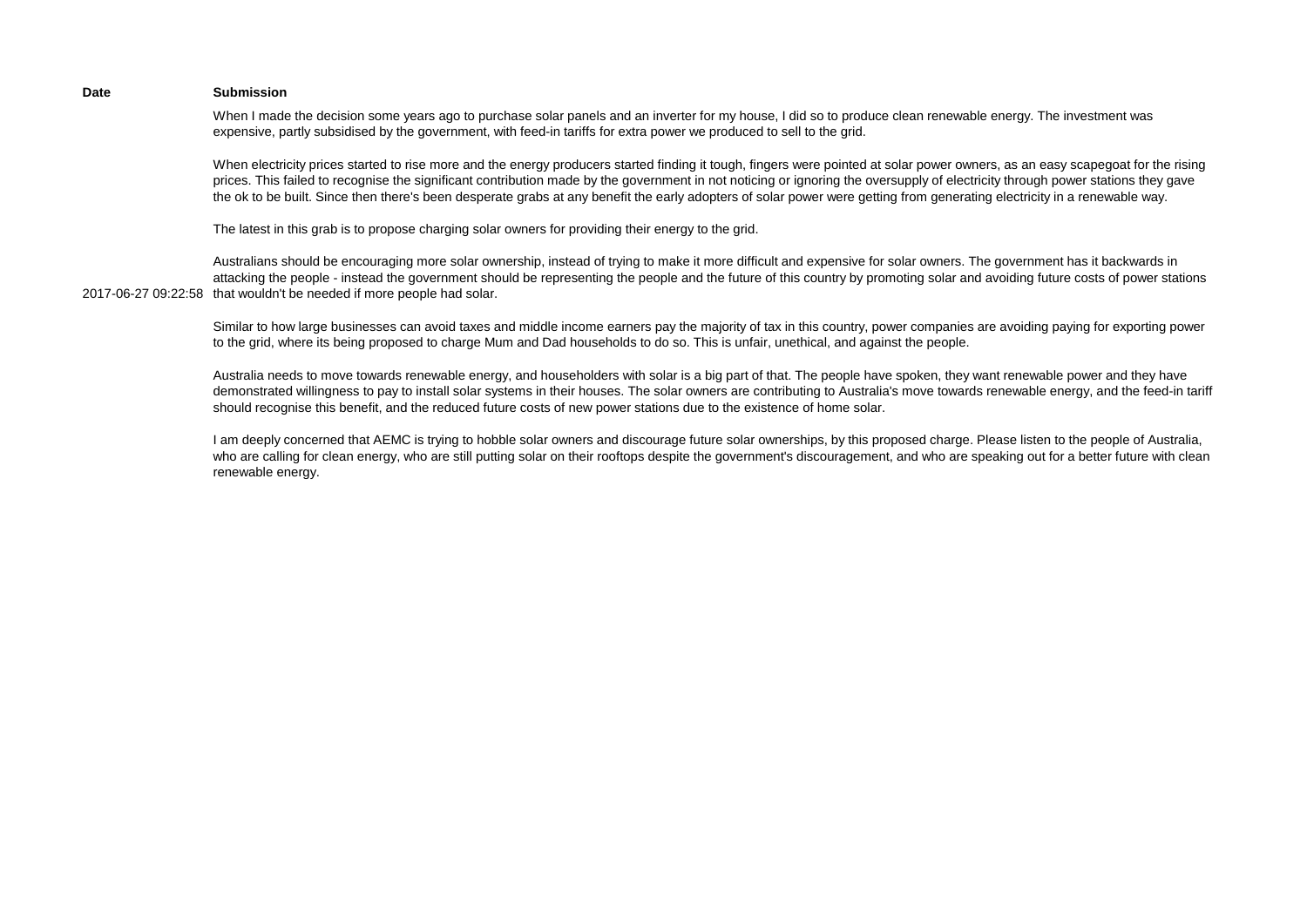| <b>Date</b> | <b>Submission</b>                                                                                                                                                                                                                                                                                                                                                                                                                                                                                                                                                                                                                                                                                                                                                                                                                                                                                                                                                                                                                                                                                                                                                                                                                                                                                                                                                                                              |
|-------------|----------------------------------------------------------------------------------------------------------------------------------------------------------------------------------------------------------------------------------------------------------------------------------------------------------------------------------------------------------------------------------------------------------------------------------------------------------------------------------------------------------------------------------------------------------------------------------------------------------------------------------------------------------------------------------------------------------------------------------------------------------------------------------------------------------------------------------------------------------------------------------------------------------------------------------------------------------------------------------------------------------------------------------------------------------------------------------------------------------------------------------------------------------------------------------------------------------------------------------------------------------------------------------------------------------------------------------------------------------------------------------------------------------------|
|             | Submission to the AEMC regarding proposed charge to small exporters of Solar power to the national grid.                                                                                                                                                                                                                                                                                                                                                                                                                                                                                                                                                                                                                                                                                                                                                                                                                                                                                                                                                                                                                                                                                                                                                                                                                                                                                                       |
|             | I wish to express my utmost disagreement that this proposal is a good idea!<br>My opinion is that it is a totally stupid idea in that it will discourage further expansion of new & existing home owners installing solar power systems if they haven't done so<br>already.                                                                                                                                                                                                                                                                                                                                                                                                                                                                                                                                                                                                                                                                                                                                                                                                                                                                                                                                                                                                                                                                                                                                    |
|             | I have used solar energy to power my homes since 1997, yes that is 20yrs, two entire decades!! At my first home, "Koorrnong" 6.5km from Beechworth (1997-2012) the<br>system was, and still is, a 2kW "stand alone / off grid" system with 1100Ah of energy storage.<br>Since installing a 4.41kW (with 700Ah storage) system in Oct 2012 on my new award winning, "low energy / carbon positive" home in Beechworth that system has contributed<br>6.46 times more clean energy to my local grid than my home has imported from the grid. (21660kWs vs 3354kWs) Enough clean energy for 3-4 other much less efficient local<br>2017-06-27 09:17:44 homes to be powered by clean "non fossil fuel" generation.                                                                                                                                                                                                                                                                                                                                                                                                                                                                                                                                                                                                                                                                                                 |
|             | In my opinion solar producers such as my self should only be charged proportionally, as a percentage equal to our import v's export ratio, or at least much less as a daily<br>supply charge. It is my understanding that the clean energy that is exported from my system uses very little of the grid to get to the local consumers of that energy so why<br>should us Solar exporters be charged a "grid use" fee when the big centralised generators are not charged a cent to export their generation across the entire grid??                                                                                                                                                                                                                                                                                                                                                                                                                                                                                                                                                                                                                                                                                                                                                                                                                                                                            |
|             | If this proposed charge is legislated and implemented I will very likely choose to disconnect my home from the national grid and once again be totally self reliant & "off-grid"!!<br>But that would also mean that my system would no longer be contributing to a cleaner and more sustainable national energy system.                                                                                                                                                                                                                                                                                                                                                                                                                                                                                                                                                                                                                                                                                                                                                                                                                                                                                                                                                                                                                                                                                        |
|             | The AEMC tried to implement this charge several years ago and it failed.<br>It was a bad idea then and it is STILL A BAD IDEA NOW!!                                                                                                                                                                                                                                                                                                                                                                                                                                                                                                                                                                                                                                                                                                                                                                                                                                                                                                                                                                                                                                                                                                                                                                                                                                                                            |
|             | You proposal to charge for household solar input o the grid is unfair as the large power producers arent being included. It would further discourage the takeup of rooftop solar<br>2017-06-27 09:16:21 and all the benefits it brings to the environment and greenhouse gas reduction. You should be looking at requiring the network suppliers to provide an increase in feedin tariff<br>that reflects the worth to them of this green power.<br>The proposal to charge solar owners for exporting energy to the grid is outrageous. Instead solar feed-in-tariffs should be increased because household solar increases the<br>supply of clean energy at times of high consumption and helps lower prices.                                                                                                                                                                                                                                                                                                                                                                                                                                                                                                                                                                                                                                                                                                 |
|             | 2017-06-27 09:15:05 Non renewable energy from coal and gas is polluting and because we don't price carbon, is effectively subsidised! This is wrong. Australia should follow the lead of Europe,<br>China and many states in America and place a price on carbon pollution and increase feed-in-tariffs for clean green solar energy. Solar energy provides savings to the grid<br>and puts downward pressure on prices. It is absolutely unfair and unacceptable to charge solar owners to export clean renewable power to the grid when coal fired power<br>companies don't have to pay a cent.<br>It is manifestly unfair to charge owners of solar panels more to use the network than any other user. Everyone uses varying amounts of power so to target one particular group<br>for extra charges is wrong. The network is a piece of infrastructure that is used by all people and businesses connected to the grid so everyone should pay the same amount.<br>Solar owners lessen the cost of the grid because transformers do not need to be upgraded as power usage in an area grows as the any additional power is offset by the solar<br>power being generated. If the cost of the network is not being met by current supply charges then the supply charge needs to reflect the true cost of the network so people can<br>make informed decisions about whether the network is value for money. |
|             | 2017-06-27 09:14:57 To charge solar owner more for network connection will only drive them to battery storage faster and therefore they will not be connected to the network at all and the cost of<br>maintaining the network will be shared among a smaller number of users driving the cost up further for those still connected.                                                                                                                                                                                                                                                                                                                                                                                                                                                                                                                                                                                                                                                                                                                                                                                                                                                                                                                                                                                                                                                                           |
|             | The whole scheme seems to be small thinking and petty minded to target a group who are assisting the environment and reducing the need for new power stations for no<br>valid reason.                                                                                                                                                                                                                                                                                                                                                                                                                                                                                                                                                                                                                                                                                                                                                                                                                                                                                                                                                                                                                                                                                                                                                                                                                          |
|             | Please squash this stupid proposal to charge solar owners more for network connection.                                                                                                                                                                                                                                                                                                                                                                                                                                                                                                                                                                                                                                                                                                                                                                                                                                                                                                                                                                                                                                                                                                                                                                                                                                                                                                                         |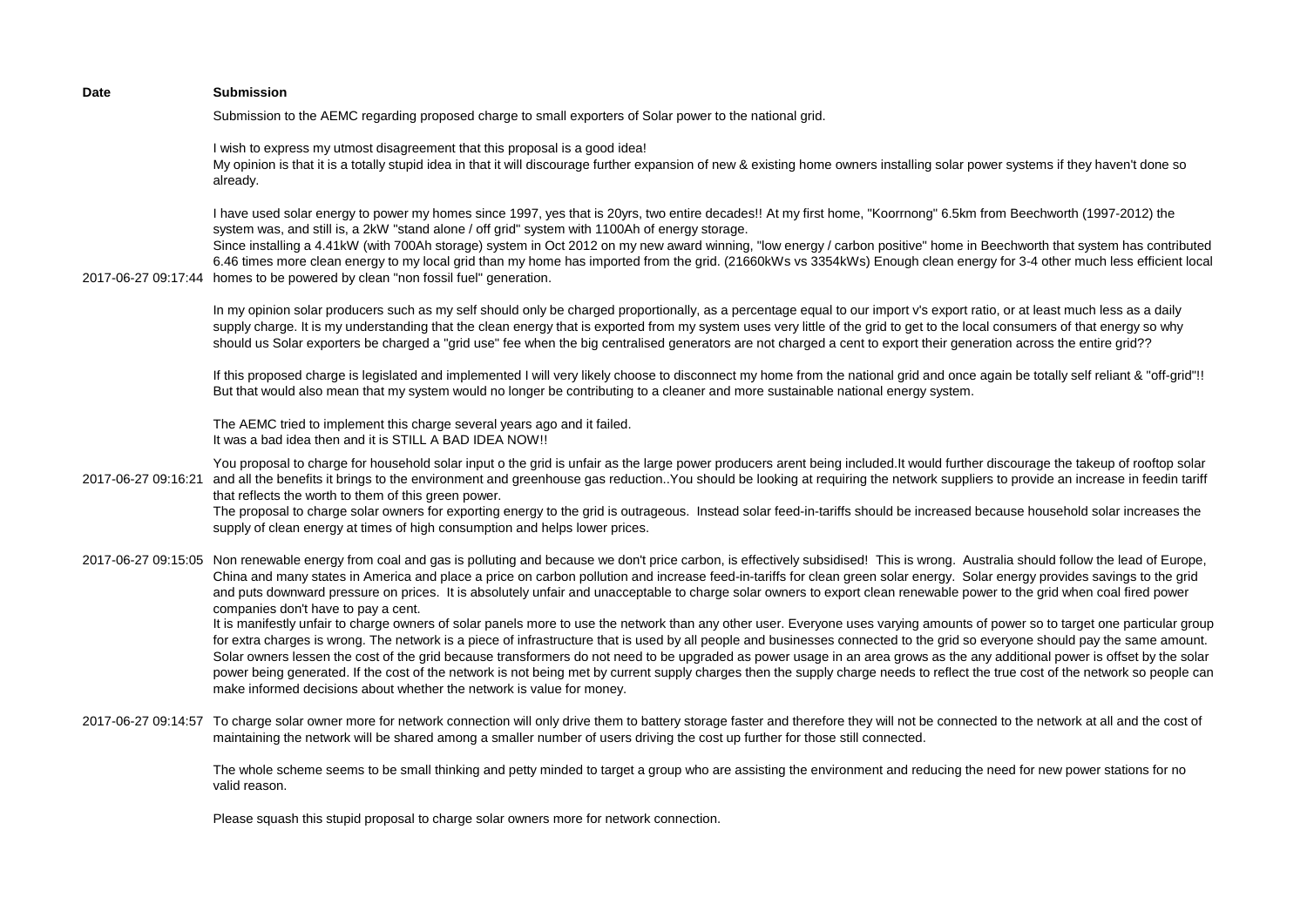| <b>Date</b>         | <b>Submission</b>                                                                                                                                                                                                                                                                                                                                                                                                                                                                                                                                                                                                                                                                                                                                                                                                                                                                                                                                                                                                               |
|---------------------|---------------------------------------------------------------------------------------------------------------------------------------------------------------------------------------------------------------------------------------------------------------------------------------------------------------------------------------------------------------------------------------------------------------------------------------------------------------------------------------------------------------------------------------------------------------------------------------------------------------------------------------------------------------------------------------------------------------------------------------------------------------------------------------------------------------------------------------------------------------------------------------------------------------------------------------------------------------------------------------------------------------------------------|
| 2017-06-27 09:14:04 | I disagree most strongly with the proposal by AEMC to charge people with roof-top solar systems to feed energy back into the grid. Such people are already paying for the cost<br>of the poles and wires in their power bill from the power companies. In Tasmania there is a daily supply charge on the bill which covers the cost of poles and wires. Another<br>charge would be a duplication of that fee. Solar owners are making a significant contribution to the energy security of the country yet we were not recognized for the important<br>contribution we made to the energy crisis in Tasmania last year. This significant contribution should be recognized by the payment of a feed-in tariff equal to the wholesale<br>price of energy in the market and with no additional fees and charges such as that proposed. There is not a doubt that this proposal on the part of AEMC is both unjust and<br>unfair.                                                                                                  |
| 2017-06-27 09:12:13 | As an Australian that has taken the initiative to use clean free power from the sun I am dismayed that you would consider charging me a fee to do so. It is unfair for solar<br>owners to be charged to export clean, renewable power to the grid when big dirty power companies don't have to pay a cent. Solar power is the future and it can and will<br>revolutionise the way the whole world generates power. The government should be embracing this technology and the people that are helping to progress its effectiveness by<br>putting our hard earned money into it.<br>There should also be a fair feed-in tariff that recognises that we are prepared to sell our excess power to the government so it can be used to boost the supply of clean<br>energy. Our power should be bought from us at a fair price and then sold at a fair price and not used for profiteering but to reduce the price of power for all while protecting the<br>environment                                                            |
| 2017-06-27 09:10:33 | My wife and I are retired. We installed solar power to our home to not only control our ever increasing power bill but to do our bit to reduce our carbon footprint and hopefully<br>provide a liveable environment for our four young grand children into the future.<br>To now change the rules on our investment will undermine our ability to further reduce our carbon footprint. We need some stability at our age. The cost of living increase<br>daily and from every direction. Our power bill is our largest annual expense and without the benefits of our solar power investment would mean further cutting back in our<br>monthly expenses.<br>I do not accept that my wife and I should be penalised for trying to do the right thing and urge the AEMC not to move the goalposts on people who are helping to solve the                                                                                                                                                                                          |
| 2017-06-27 09:08:41 | climate change and energy supply problems.<br>It is unfair for solar owners to be charged to export clean, renewable power to the grid when big dirty power companies don't have to pay a cent<br>There should be a fair feed-in tariff that recognises the environmental and health benefit of solar, along with the network savings that solar provides to the grid<br>This proposal seems designed to make me go down the battery route- which seems inefficient for the community as a whole<br>It undermines any positive feelings towards the companies and government agencies responsible for the grid.<br>I am concerned about the current proposal to charge solar owners for exporting the power they produce to the grid. We have solar panels and have recently had a net meter                                                                                                                                                                                                                                    |
|                     | installed so I am very conscious of both this issue and of obtaining a fair feed-in tariff. We have had to pay to instal solar panels and for the privilege of doing "our bit" for the<br>environment, health benefits and savings to the grid network so it would be unfair to charge us for exporting this clean power, especially when big suppliers of "dirty" power<br>don't have to pay anything.<br>2017-06-27 09:05:00 We are already suffering from the impact of higher electricity prices and really don't need an extra charge to be imposed!! Especially a totally unfair one!<br>Please reject this proposal!                                                                                                                                                                                                                                                                                                                                                                                                     |
|                     | Thank you.                                                                                                                                                                                                                                                                                                                                                                                                                                                                                                                                                                                                                                                                                                                                                                                                                                                                                                                                                                                                                      |
| 2017-06-27 09:04:05 | As a retiree with limited income Solar power panels where installed when we moved to Victoria to our present abode. Not only was I hoping it would save us some money on<br>our power bills but be socially responsible action to take.<br>There is no doubt power generation is changing and one moves with the times, hence solar panels.<br>It was made clear that the power companies would not give a fair return on the electricity we generated and was added to the power grid. That was understood but again<br>ethically and on principle we felt it was the right thing to do.<br>To actually charge us for the power we provide, virtually free( a paltry sum from the supply company being deducted from our power bill), is robbery and flies in the face of<br>inevitable change in power generation. King Canute was not successful in turning back the tide neither will the government nor the power hungry power companies.<br>No NO to being charged for any power generated by solar roof top electricity. |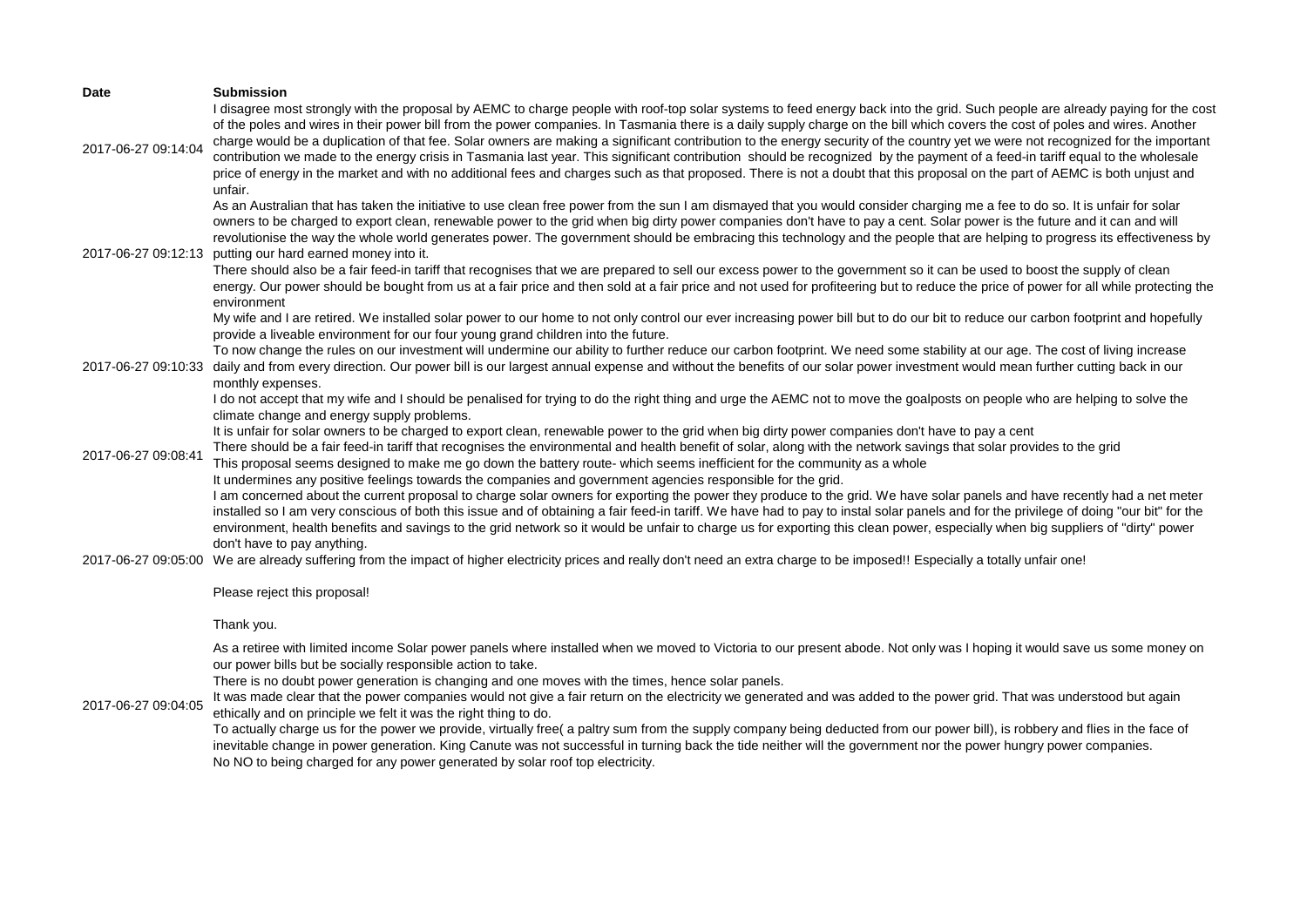| Date                | <b>Submission</b>                                                                                                                                                                                                                                                                                                                                                                                                                                                                                                                                                                                                                                                                                                                                         |
|---------------------|-----------------------------------------------------------------------------------------------------------------------------------------------------------------------------------------------------------------------------------------------------------------------------------------------------------------------------------------------------------------------------------------------------------------------------------------------------------------------------------------------------------------------------------------------------------------------------------------------------------------------------------------------------------------------------------------------------------------------------------------------------------|
| 2017-06-27 09:00:33 | We opted to install solar panels about 8 years ago, my wife wanted no more electricity bill, well that did not work! I have watched the suppliers ripping off the solar panel<br>owners, with what I believe is the tacit approval of all level of Government. So here is us providing a free energy supply, at our own cost when installed, and getting a pittance<br>in payment back. So I believe it is unfair for solar owners to be charged to export clean, renewable power to the grid when big dirty power companies don't have to pay a cent.<br>There should be, no, there must be a fair feed-in tariff that recognises the environmental and health benefit of solar, along with the network savings that solar owners provide<br>to the grid |
| 2017-06-27 08:59:27 | It is tantamount to madness to set a charge that penalises solar panel owners unfairly for exporting to the grid.                                                                                                                                                                                                                                                                                                                                                                                                                                                                                                                                                                                                                                         |
|                     | To whom it may concern,<br>I cannot believe that any one is considering to charge solar PV cell generators to export clean, renewable power to the grid when big dirty power companies don't have to pay<br>a cent. This is completely unacceptable.                                                                                                                                                                                                                                                                                                                                                                                                                                                                                                      |
|                     | 2017-06-27 08:56:40 If I am charged for solar exports to the grid, it will place undue stress on my household budget. I have invested in a solar PV installation to help the environment (saving on<br>excess dirty coal consumption) and expect only in return a fair FiT for the power that I produce.                                                                                                                                                                                                                                                                                                                                                                                                                                                  |
|                     | There is an overwhelming need for a fair feed-in tariff that recognises the environmental and health benefit of solar, along with the network savings that solar provides to the<br>grid.                                                                                                                                                                                                                                                                                                                                                                                                                                                                                                                                                                 |
|                     | It is unfair for solar owners to be charged to export clean, renewable power to the grid when big dirty power companies don't have to pay a cent.<br>2017-06-27 08:55:44 There should be a fair feed-in tariff that recognises the environmental and health benefit of solar, along with the network savings that solar provides to the grid.<br>We would feel betrayed by the current government if the proposal would go ahead<br>This is a most unfair proposal when one considers the relative ROI of households to the big power stations.                                                                                                                                                                                                           |
|                     | 2017-06-27 08:54:42 I made the investment to minimise the output of CO2 rather than to save money - the big power stations did not.<br>There should be a much fairer FIT                                                                                                                                                                                                                                                                                                                                                                                                                                                                                                                                                                                  |
|                     | I had solar panel for electricity and water whilst I was working because I knew that I would have to go careful with my spending once I retired. I'm on a state pension so solar<br>2017-06-27 08:53:15 enables me to stay warm in winter and cool in summer without breaking the bank, but it's a fine guideline and changes to the charges will mean less use of my electricity. I can<br>just eke out sufficient now, and further charges will mean I will be cold/hot or go without some food if my bills go up further.                                                                                                                                                                                                                              |
|                     | 2017-06-27 08:52:25 Please do not charge solar owners for exporting energy to the grid. Other energy providers are not charged. I intend to go solar and consider this discrimination to be unfair.                                                                                                                                                                                                                                                                                                                                                                                                                                                                                                                                                       |
|                     | I am greatly disturbed by the AEMC suggestion of charging the owners of solar rooftop systems to supply excess electricity to the grid. Organisations, such as this, should be<br>at arms length to the Government of the day, not be trying to entrench the myopic view of a few dinosaurs that reside in Canberra.                                                                                                                                                                                                                                                                                                                                                                                                                                      |
| 2017-06-27 08:51:52 | Power generated anywhere in the system, should attract the same cost of distribution as coal generators pay - That is "zero" - the feed-in tariff should also attract the same<br>remuneration as the large generators, after all anybody on the system can use the extra electricity that is generated, this would also stop the power companies from pocketing<br>the difference whilst increasing power costs to the public.                                                                                                                                                                                                                                                                                                                           |
| 2017-06-27 08:51:15 | If this policy is implemented, then I will be increasing my solar generation and going completely off grid, along with many others I would imagine.<br>Stop this sensless greed.                                                                                                                                                                                                                                                                                                                                                                                                                                                                                                                                                                          |
|                     | Solar can save so many problems ie polution and coal plants not being required as much as more people get panels. How date you charge people!<br>Stop this sensless greed.                                                                                                                                                                                                                                                                                                                                                                                                                                                                                                                                                                                |
| 2017-06-27 08:51:06 | Solar can save so many problems ie polution and coal plants not being required as much as more people get panels. How date you charge people!                                                                                                                                                                                                                                                                                                                                                                                                                                                                                                                                                                                                             |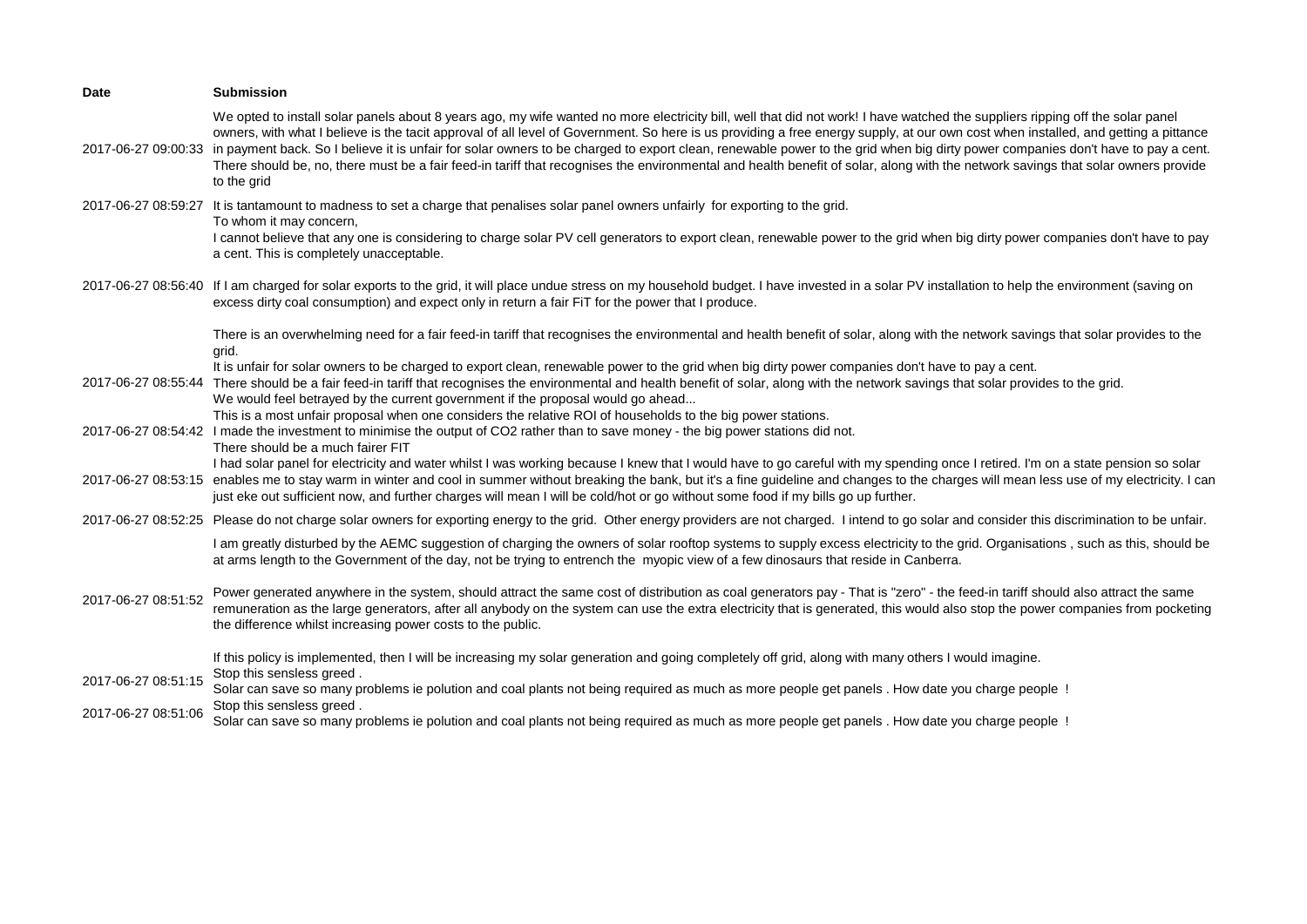| <b>Date</b>         | <b>Submission</b>                                                                                                                                                                                    |
|---------------------|------------------------------------------------------------------------------------------------------------------------------------------------------------------------------------------------------|
|                     | We in North Queensland donot have a choice of suppliers & as a result have to pay full retail for out power supply.                                                                                  |
|                     | Ergon have raised the fixed prices a "service fee"& now a new one "meter service charge".                                                                                                            |
|                     | These total about \$400 per year to the standard household bill, before you even turn on a single light.                                                                                             |
|                     | These "fixed" charges have risen by 350-400% over the past 6 years.                                                                                                                                  |
| 2017-06-27 08:51:05 | NOW you want to add another "fixed charge"for Solar owners.                                                                                                                                          |
|                     | STOP your GREEDY GRAB & give something back to the everyday working man (& pensioner).                                                                                                               |
|                     | We pensioners would like to thank you for our one off payment of \$62.50.                                                                                                                            |
|                     | (No doubt this will be absorbed by the increased tariffs on July1)                                                                                                                                   |
|                     | It is unfair for solar owners to be charged to export clean, renewable power to the grid when big dirty power companies don't have to pay a cent.                                                    |
| 2017-06-27 08:49:47 | There should be a fair feed-in tariff that recognises the environmental and health benefit of solar, along with the network savings that solar provides to the grid.                                 |
|                     | People who put solar panels on their roof are contributing to the global effort to avoid catastrophic climate change. It is manifestly wrong to charge them penalties for their                      |
| 2017-06-27 08:48:48 | service to the planet.                                                                                                                                                                               |
|                     | I'm still trying to understand why we would be charged for providing electricity, cleanly generated and to the suppliers so they can charge to provide it to someone else. The                       |
|                     | 2017-06-27 08:48:46 environmental benefits of clean generation should far outweigh the negative impacts of coal generated electricity. Having had a 3Kw system put in nearly 4 years ago now it      |
|                     | has made a great impact to our budget as we are nearly neutral in our usage now.                                                                                                                     |
|                     |                                                                                                                                                                                                      |
|                     | This has always been a ridiculous suggestion. To charge small scale family solar generators for their free clean power is stupidity. I already pay a surcharge for all my                            |
|                     | electricity infrastructure in my bill. The same as everyone else. That surcharge covers everything and is fairly distributed. What I don't get is a fair feed-in tariff return on my                 |
|                     | investment in solar to do what others don't contribute to the grid. Charging contributors even more when the leaners are doing nothing is absolutely unjustifiable.                                  |
| 2017-06-27 08:48:14 | Just to explain it to you again;                                                                                                                                                                     |
|                     | . It is unfair for solar owners to be charged to export clean, renewable power to the grid when big dirty power companies don't have to pay a cent                                                   |
|                     | •There should be a fair feed-in tariff that recognises the environmental and health benefit of solar, along with the network savings that solar provides to the grid                                 |
|                     | •We invested in solar to help reduce peak usage issues in summer in Sydney, and to get towards carbon neutral pollution neutral sustainable city housing for our children.                           |
|                     | What are you trying to do??!                                                                                                                                                                         |
|                     | - It is extremely unfair for solar owners to be charged to export clean, renewable power to the grid when big dirty power companies don't have to pay a cent                                         |
|                     |                                                                                                                                                                                                      |
|                     | - There should be a fair feed-in tariff that recognises the environmental and health benefit of solar, along with the network savings that solar provides to the grid.                               |
|                     |                                                                                                                                                                                                      |
|                     | 2017-06-27 08:43:37 - We incurred significant cost to install the solar system with the understanding that we would receive money for feeding from our solar panels into the grid. Penalising people |
|                     | for doing the right thing by changing the rules later is definitely not the right thing.                                                                                                             |
|                     |                                                                                                                                                                                                      |
|                     | - I am retired and my wife is going to retire after some time. We are not prepared for the extra financial burden that is being planned to be imposed on us. It will create extra                    |
|                     | hardship in our retired life.                                                                                                                                                                        |
|                     | The solar feed-in tariff is already very inequitable system. Solar customers sell their excess energy for a small amount and then gets sold on for a profit. To add a fee to solar                   |
| 2017-06-27 08:42:19 | customers for providing clean, cheap energy in built up areas does not stack up for financially. Solar customers are making electricity cheaper and not more expensive.                              |
|                     | Charging a fee for feeding into the grid can not be supported on economic grounds.                                                                                                                   |
|                     | They already buy the energy at rates lower than they charge, what else can they want? Oh Yea, to charge us to put clean energy into the grid.                                                        |
|                     |                                                                                                                                                                                                      |
|                     | Why only solar? what about all the other inputs. I just can't see the logic of this and why penalize solar when coal does not pay the charge.                                                        |
| 2017-06-27 08:42:08 |                                                                                                                                                                                                      |
|                     | Charging to put solar feeds from households into the grid will simply be the death of the solar energy to a great extent. and that is a bad thing being as this industry will be                     |
|                     | providing jobs of the future while coal becomes even more obsolete.                                                                                                                                  |
|                     |                                                                                                                                                                                                      |
|                     | BAD IDEA -- MUST BE A PROPOSAL BY THE COAL INTERESTS.                                                                                                                                                |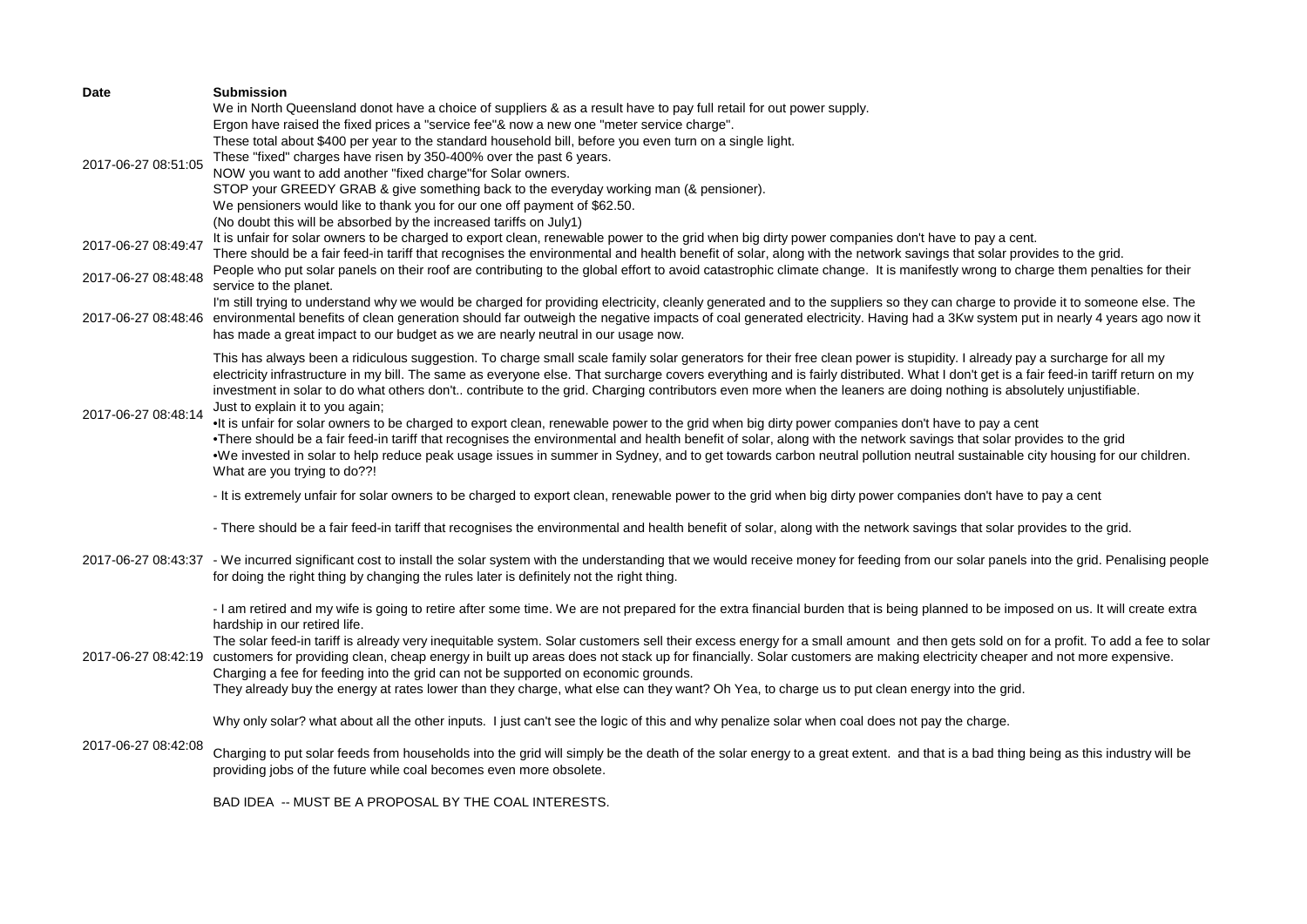| Date                | <b>Submission</b>                                                                                                                                                                                                                                                                                                                                                                                                                                                                                                                                                                                                                                                                                                                                                                                                                                                                           |
|---------------------|---------------------------------------------------------------------------------------------------------------------------------------------------------------------------------------------------------------------------------------------------------------------------------------------------------------------------------------------------------------------------------------------------------------------------------------------------------------------------------------------------------------------------------------------------------------------------------------------------------------------------------------------------------------------------------------------------------------------------------------------------------------------------------------------------------------------------------------------------------------------------------------------|
| 2017-06-27 08:41:11 | I paid a considerable amount of money to put solar panels on my roof, to do my bit to provide clean power for Australia. There was no mention at the time of charges t export<br>to the grid. I have a 20 year contract and I regard it as a breach of that contract to be charged to export my electricity.<br>Unfair for me as a solar owner to be charged to export clean, renewable power to the grid when dirty big power don't pay a cent                                                                                                                                                                                                                                                                                                                                                                                                                                             |
| 2017-06-27 08:38:35 | There should be a fair feed-in tariff that recognises the environmental and health benefit of solar, along with the network savings that solar provides to the grid.<br>I have spent significant budget of my household to install a rooftop solar + battery system, to save on my energy expense. To impose a charge on solar export would add to<br>the cost, while the energy provider is able to sell my hard earned contribution for almost nothing, while raise their price without much hindrance.                                                                                                                                                                                                                                                                                                                                                                                   |
|                     | I have roof top solar panels. I believe it's unfair to charge us to feed clean renewable solar energy back into the grid when large polluting electricity companies don't get<br>charged. The Victorian government has just increased the feed-in tariff for solar owners because the Essential Services Commission found that distributed energy adds value<br>2017-06-27 08:37:38 to the grid - environmental, health and network benefits. I put solar on my rooftop for environmental and economic reasons. I am a worker on a low-income, and I have not yet<br>paid back my investment in solar panels. Charging me for exporting to the grid may make a significant difference to my energy bills. Even worse, it sends a message to would-<br>be solar investors that will impact negatively on our solar industry and our environment! DO NOT charge us for exporting to the grid! |
|                     | 2017-06-27 08:37:08 We should not have to pay to return power to the grid. You close the power stations down without organizing replacement power, your problem not ours                                                                                                                                                                                                                                                                                                                                                                                                                                                                                                                                                                                                                                                                                                                    |
|                     | Dear AEMC,                                                                                                                                                                                                                                                                                                                                                                                                                                                                                                                                                                                                                                                                                                                                                                                                                                                                                  |
|                     | Solar owners shouldn't be charged simply for exporting energy to the grid.                                                                                                                                                                                                                                                                                                                                                                                                                                                                                                                                                                                                                                                                                                                                                                                                                  |
| 2017-06-27 08:36:43 | Solar owners shouldn't have to pay to feed their energy back to the grid -- especially when big coal and gas power stations don't have to pay a cent to export the energy they<br>generate. Allowing an unfair charge would punish Australian families who have done the right thing and are producing cheap sun-power for themselves and their neighbours<br>to use locally.                                                                                                                                                                                                                                                                                                                                                                                                                                                                                                               |
|                     | Charging solar owners more, when decentralised rooftop solar actually makes far less use of the poles and wires than the old polluting power stations do, is utter nonsense.                                                                                                                                                                                                                                                                                                                                                                                                                                                                                                                                                                                                                                                                                                                |
|                     | Please scrap this proposal as it has been already twice before.                                                                                                                                                                                                                                                                                                                                                                                                                                                                                                                                                                                                                                                                                                                                                                                                                             |
|                     | 2017-06-27 08:32:10 stop this insane move to discourage people to install solar we are trying to help the environment                                                                                                                                                                                                                                                                                                                                                                                                                                                                                                                                                                                                                                                                                                                                                                       |
|                     | I undertook to save and install solar in order to have input into slowing climate change and to protect our environment. Why do wish to punish we individuals who care by<br>2017-06-27 08:31:50 even contemplating this charge. The conventional power plants do not pay it, I believe. The current situation is already discriminatory, with companies such as Origin paying<br>less per unit than they charge us, on top of a penalizing daily fee. Think rationally, and long term benefit for all of us, this country and this planet                                                                                                                                                                                                                                                                                                                                                  |
| 2017-06-27 08:30:54 | I paid for Solar up front. It was sold to me with idea of helping me reduce my power bills & providing CLEAN ENERGY, not DIRTY ENERGY!! The Government's ripped me<br>off by wiping the feed in tariff, the power companies ripped me off by increasing the price, and after much pleading, the Gov't has been so generous (not) to give me back 5c<br>in feed in tariffs, but now want to rip that away from me by thing of charging me for CLEAN ENERGY exports back to the grid. You're ripping households off, where s you<br>should be looking at charging the DIRTY ENERGY Company's. STOP THE ROT NOW !! I vote too!!                                                                                                                                                                                                                                                                |
| 2017-06-27 08:28:58 | I think that it is outrageous to charge solar owners for the electricity that they produce when other electricity producers do not.<br>There should be a fair feed in tariff that recognises the dollar value of the domestic solar contribution to the electricity grid and the benefits to the environment and health that<br>domestic solar producers make.<br>This charge on domestic solar producers would make electric power consumption more expensive for those who have installed solar power.                                                                                                                                                                                                                                                                                                                                                                                    |
|                     | Are the coal fired power plants afraid of competition from the home owner solar producer?                                                                                                                                                                                                                                                                                                                                                                                                                                                                                                                                                                                                                                                                                                                                                                                                   |
| 2017-06-27 08:22:23 | It is unfair for solar owners to be charged to export clean power to the grid, there should b a fair feed in tariff that recognises the environmental and health benefit of solar, I<br>have spent a considerable amount of money to ensure that I can sustain and contribute to clean renewal power, to then charge me again is reprehensible.                                                                                                                                                                                                                                                                                                                                                                                                                                                                                                                                             |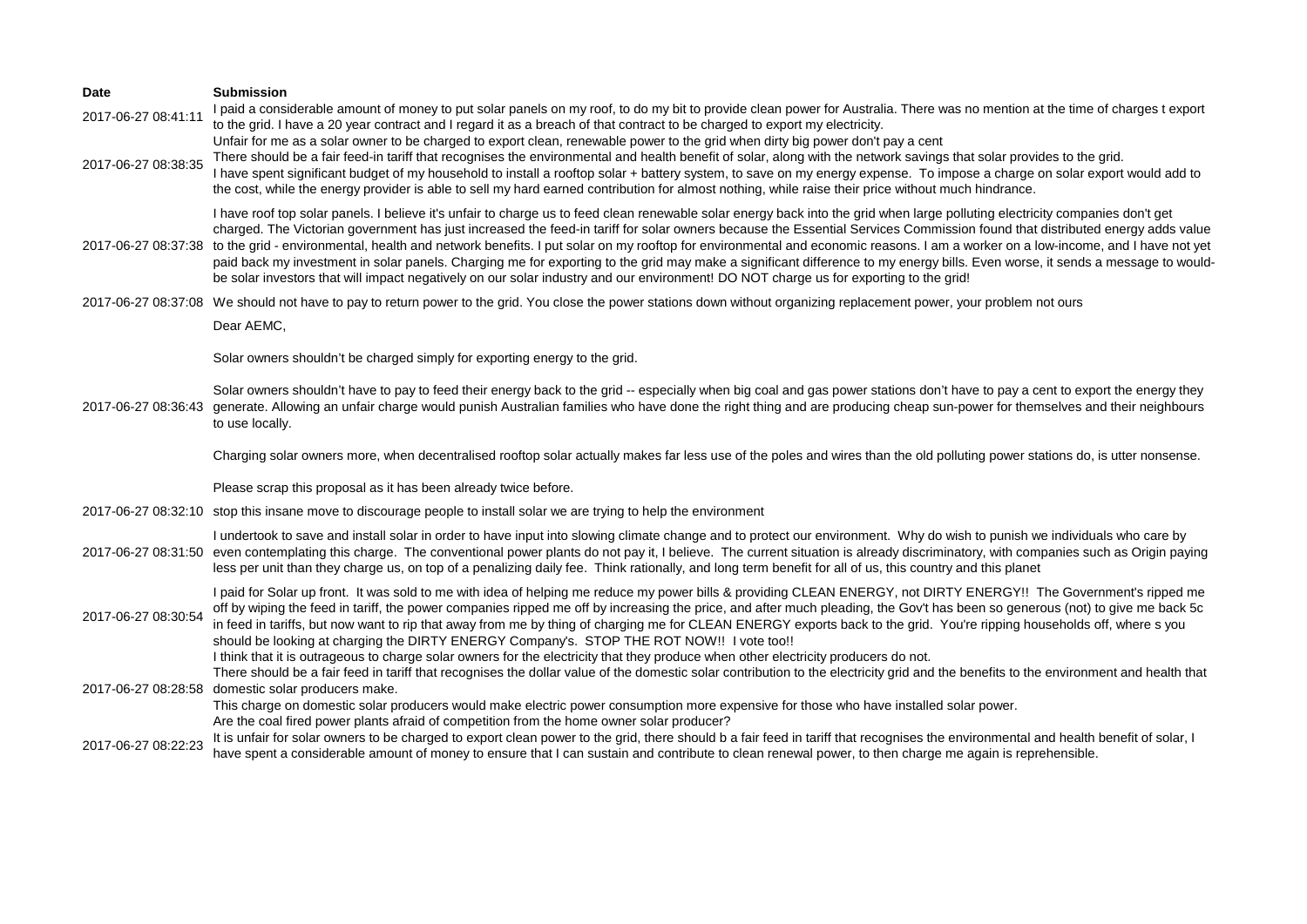| <b>Date</b>         | <b>Submission</b>                                                                                                                                                                                                                                                                                                                                                                                                                                                                                                                                                                                                                                                                                                                                                                                                                                                                                                                                                                                                                                                                                                                                                                                                                                                                                                                                                                                                                                                       |
|---------------------|-------------------------------------------------------------------------------------------------------------------------------------------------------------------------------------------------------------------------------------------------------------------------------------------------------------------------------------------------------------------------------------------------------------------------------------------------------------------------------------------------------------------------------------------------------------------------------------------------------------------------------------------------------------------------------------------------------------------------------------------------------------------------------------------------------------------------------------------------------------------------------------------------------------------------------------------------------------------------------------------------------------------------------------------------------------------------------------------------------------------------------------------------------------------------------------------------------------------------------------------------------------------------------------------------------------------------------------------------------------------------------------------------------------------------------------------------------------------------|
| 2017-06-27 08:22:09 | Dear Sir/ Madam<br>I consider that It is unfair for solar owners to be charged to export clean, renewable power to the grid when big dirty power companies don't have to pay a cent. I also consider<br>that there needs to be a fair feed-in tariff that recognises the environmental and health benefit of solar, along with the network savings that solar provides to the grid<br>I had solar panels put on my roof in 2012 when I purchased my home and was able to get the feed-in tariff of 44 cents/ KW when installed due to arrangements being offered<br>by the Queensland government. I am appalled that some politicians have claimed that this is the reason for the price increases in electricity & this claim is still made by many<br>householders who have not installed rooftop solar. I consider that it is very unfair that I took advantage of a scheme that was offered by the government & now the<br>governments wish to penalise me for taking the action that was promoted at the time. The inefficiencies of the current energy transport grid & cost for maintenance & upgrade<br>are not being fairly considered. This includes the need to move to a cleaner form of energy that I was proud to be part of.<br>I, as a solar owner am unhappy at what the government intends, I did the right thing but this government appears intent to not provide accurate information about the benefits<br>& promote an polluting form of energy. |
| 2017-06-27 08:21:55 | I do not agree with charging Australians to feed electricity back to the grid.<br>My sister just got solar panels and is payed 6 cents per kilowatt to feed back to the grid but when the sun goes down is charged 33 cents so all the excess she generates<br>during the day is fed into her neighbours house which costs the power company 6 cents and then charges the neighbour 33 cents and now they want extra feed in charges as<br>well.                                                                                                                                                                                                                                                                                                                                                                                                                                                                                                                                                                                                                                                                                                                                                                                                                                                                                                                                                                                                                        |
| 2017-06-27 08:21:36 | I believe this should not be allowed to happen.<br>I have solar to reduce my carbon footprint and supply my home with energy from the sun. What I receive from the company to supply the grid is ridiclous but to charge me to<br>put power into the grid? No way.                                                                                                                                                                                                                                                                                                                                                                                                                                                                                                                                                                                                                                                                                                                                                                                                                                                                                                                                                                                                                                                                                                                                                                                                      |
| 2017-06-27 08:21:09 | Make the power companies pay, they cause pollution, I don't. I get precious little back for my infrastructure that I paid for and I supply the grid! Charging me for my supply to<br>the power companies would be double dipping!<br>We believe that it is unfair for solar owners to be charged to export clean, renewable power to the grid when huge dirty power companies don't have to pay a cent.                                                                                                                                                                                                                                                                                                                                                                                                                                                                                                                                                                                                                                                                                                                                                                                                                                                                                                                                                                                                                                                                 |
| 2017-06-27 08:20:57 | There should be a fair feed-in tariff that recognises the environmental and health benefit of solar.<br>When we retired, we deliberately used a large part of our lump sum finds to buy both solar power units and solar hot water. At that time it was to reduce electrical costs. There<br>was no offer of rebates for us!!!                                                                                                                                                                                                                                                                                                                                                                                                                                                                                                                                                                                                                                                                                                                                                                                                                                                                                                                                                                                                                                                                                                                                          |
|                     | So now, with us having to essentially pay to transport our power back to the grid, it is a type of "double whammy"!                                                                                                                                                                                                                                                                                                                                                                                                                                                                                                                                                                                                                                                                                                                                                                                                                                                                                                                                                                                                                                                                                                                                                                                                                                                                                                                                                     |
|                     | As pensioners, we feel that bit is grossly unfair that we are being charged for our solar exports to the grid.<br>I don't have solar panels on my roof because my home is in a heritage overlay area and Council makes it difficult for would-be suppliers. It outrageous to learn that solar<br>owners could be CHARGED for exporting power to the grid! Power is so much needed since Governments have sold out to damaging gas and coal big businesses, mostly<br>foreign owned - and have allowed coal and gas mining to ruin the earth and poison the water in the process. Big business then sends gas and coal overseas, with the profits<br>and off shore loopholes to avoid paying taxes, and leave Australia short - and predicting blackouts in the coming summer! The population has increased ahead of getting our<br>intrastructure sorted.                                                                                                                                                                                                                                                                                                                                                                                                                                                                                                                                                                                                               |
| 2017-06-27 08:20:10 | Clean energy systems - solar & wind with battery storage along with tide and existing hydro to ensure continuity must be given urgent priority by Local, State and Federal<br>governments to build our own systems and utilise the sunshine & wind Australia is blessed with to supply the entire country. Australian businesses and ordinary citizens will be<br>more than happy to pay a fair price for a clean and secure power supply.<br>Australia should be self sufficient - also plenty of jobs created - reduce unemployment at the same time. Set up costs - starting with funds diverted from Adani proposal -<br>would be returned over time when we all pay our energy bills. What has been done since Paris agreement? I would rather my bills to be paid to clean energy systems owned<br>by Australia/Australians, made in Australia. How proud we could be - how we could create employment, too - PAYE taxes more reliable than big business avoidance. After all<br>the talk, talk - we need action - more solar NOW.                                                                                                                                                                                                                                                                                                                                                                                                                                |
| 2017-06-27 08:17:21 | I am putting in solar in a couple of weeks firstly to reduce our power bills but also to provide cheap clean energy to the grid. Why on earth would you penalise me for that? In<br>future thousands of households could collectively contribute a significant amount of power to the grid. Pay us don't penalise us                                                                                                                                                                                                                                                                                                                                                                                                                                                                                                                                                                                                                                                                                                                                                                                                                                                                                                                                                                                                                                                                                                                                                    |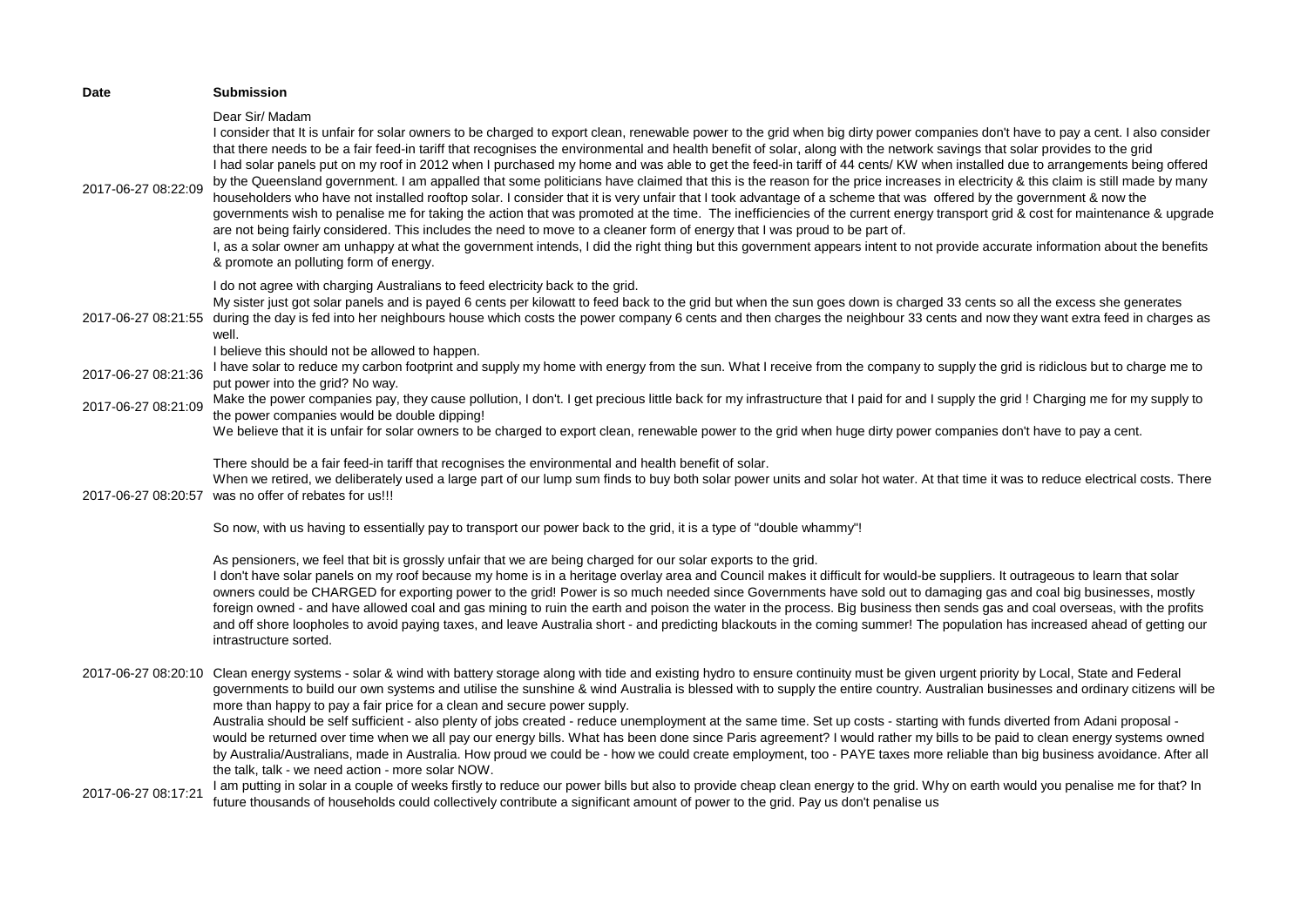| <b>Date</b>         | <b>Submission</b>                                                                                                                                                                                                                                                                                                                                                                                                                                                                                                                                                                                                                                                  |
|---------------------|--------------------------------------------------------------------------------------------------------------------------------------------------------------------------------------------------------------------------------------------------------------------------------------------------------------------------------------------------------------------------------------------------------------------------------------------------------------------------------------------------------------------------------------------------------------------------------------------------------------------------------------------------------------------|
| 2017-06-27 08:15:23 | Why should we have to pay to export our free power to the grid. You will only make people more independent by going off grid and therefore lose the power we generate. This<br>appears to be about big business concerns and not at all about intelligent thinking.                                                                                                                                                                                                                                                                                                                                                                                                |
| 2017-06-27 08:14:55 | It is unfair to charge solar power producers to export energy when the big dirty power producers dont pay anything.<br>A good price for my exported energy allows me to pay extra for green energy off the grid which Otherwise I could not afford.                                                                                                                                                                                                                                                                                                                                                                                                                |
| 2017-06-27 08:14:12 | I am writing to protest the the proposal of a feed-in tariff for producers of solar energy.<br>Clean, environmentally friendly solar energy is the future of power generation. It is unfair for solar owners to be charged to export clean, renewable power to the grid when big<br>dirty power companies don't have to pay a cent.                                                                                                                                                                                                                                                                                                                                |
|                     | There should be a fair feed-in tariff that recognises the environmental and health benefits of solar, along with the network savings that solar provides to the grid.<br>I have not had solar cells installed because of the feed in tariff. The cost is prohibitive for my household.<br>Australians will not put up with unfair, unwise charges. Re-think this bad idea.                                                                                                                                                                                                                                                                                         |
| 2017-06-27 08:12:06 | We are flat out importing and developing battery storage, it's going gangbusters, . The idiotic energy systems will be a thing of the past in a few years, good luck with your<br>stranded assets dummies.                                                                                                                                                                                                                                                                                                                                                                                                                                                         |
| 2017-06-27 08:09:56 | AEMC - It is unfair for solar owners to be charged to export clean, renewable power to the grid when big dirty power companies don't have to pay a cent.                                                                                                                                                                                                                                                                                                                                                                                                                                                                                                           |
| 2017-06-27 08:09:55 | There should be a fair feed-in tariff that recognises the environmental and health benefit of solar, along with the network savings that solar provides to the grid.<br>I did not make the decision to 'Gold Plate' the poles and wires, a decision that significantly increased the cost of power and which prompted us to get solar cells on our roof.<br>Now we are being charged for any power that we might put back into the grid. This is a significant turnaround from the original, sensible payment to householders for<br>contributing to the grid and doing their bit to reduce the impact of climate change.                                          |
| 2017-06-27 08:06:18 | I object to this unfair discriminatory treatment of those who have adopted solar energy for the sake of the planet.<br>For those of us who adopted the technology many years ago, it was a conscious and sometimes onerous decision to pay a lot of money for buying and having solar installed. I<br>began with getting a solar hot water service over twenty years ago, and later, after an unexpected tax refund, I decide to get roof panels as well. I'm very happy with that<br>decision, but think it unfair that those who outlay their money in this way, for the benefit of the environment, should be penalised rather than rewarded for their actions. |
|                     | Dear Sirs,                                                                                                                                                                                                                                                                                                                                                                                                                                                                                                                                                                                                                                                         |
|                     | My wife and I decided to invest in solar panels six years ago, not just to save on electricity but out of a conviction that people like us can make a real contribution to reducing<br>fossil fuel emissions and helping to mitigate the undeniable effects of climate change.                                                                                                                                                                                                                                                                                                                                                                                     |
| 2017-06-27 08:05:04 | During this time we have already seen the feed-in tariff progressively reduced. This is already punitive on ordinary people like us who have invested in environmental solar,<br>contrary to the big coal-loving minority of politicians who have a disproportionate voice in the Australian media.                                                                                                                                                                                                                                                                                                                                                                |
|                     | Now the AEMC is considering charging us for the clean energy we put into the grid. This is a slap in the face for Australians who care about the very real risks to our future.<br>Sadly, it is also very much in keeping with the current trend of 'clobbering the small man'.                                                                                                                                                                                                                                                                                                                                                                                    |
|                     | Additionally, this move would lengthen the time it will take us to recoup the investment we made six years ago and thus impact our family finances.                                                                                                                                                                                                                                                                                                                                                                                                                                                                                                                |
|                     | .<br>the second contract of the contract of the contract of the contract of the contract of the contract of the contract of the contract of the contract of the contract of the contract of the contract of the contract of the con                                                                                                                                                                                                                                                                                                                                                                                                                                |

My wife and I seriously hope that common sense can prevail and that, at the very least, we be treated the same as power production companies - even though our power production is clean and environmentally sustainable.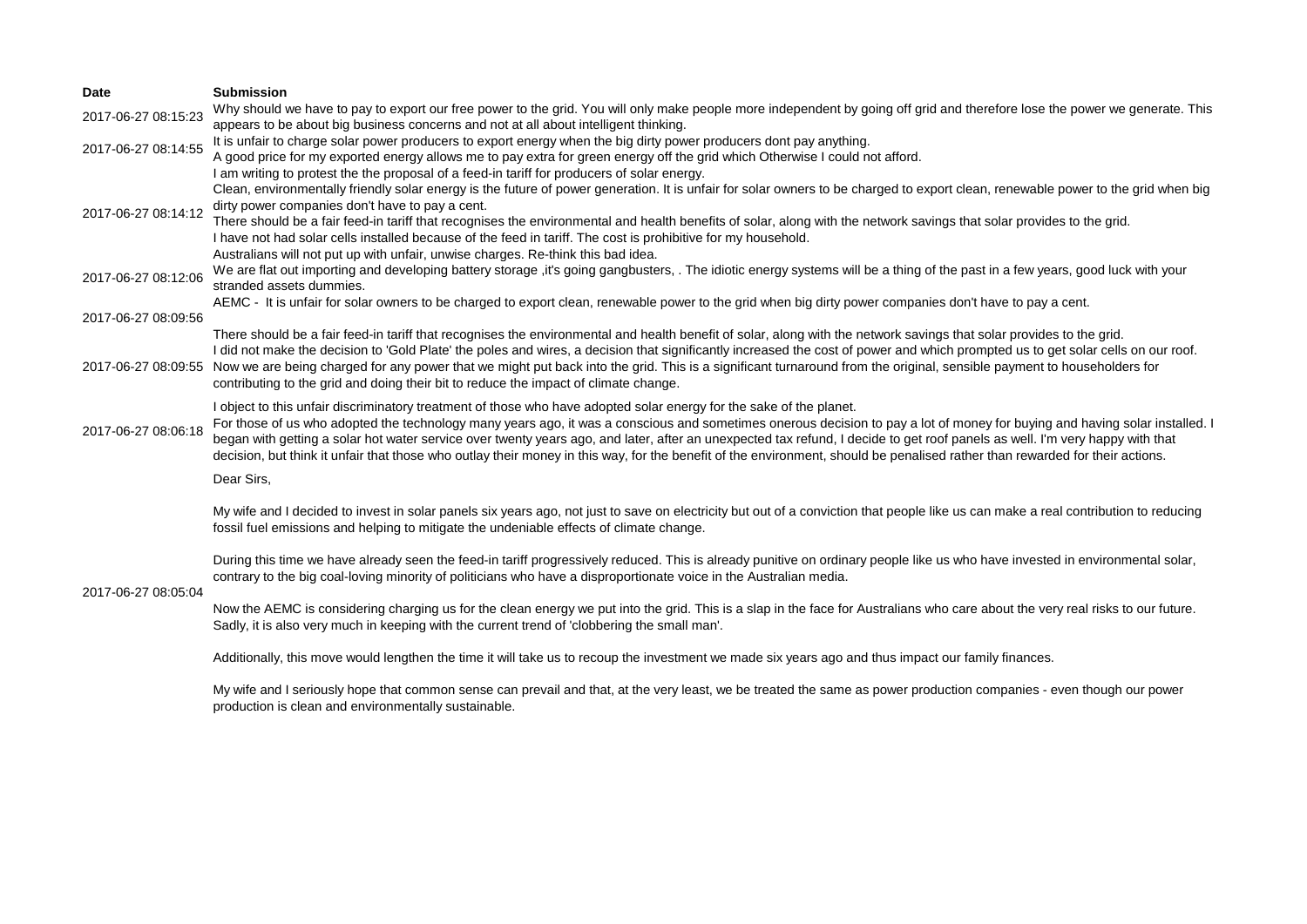| <b>Date</b>         | <b>Submission</b><br>Adding an electricity feed-in charge to homeowners with grid-connected solar panels is unfair and unjustifiable (the big energy producers get paid billions of dollars to feed<br>power to the grid), and it will be incredibly counterproductive.                                                                                                                                                                                                                                                                                                                                                                                                                                                                                                                                                                                                                                                                                                                                                                                                                                                                                                                                                                                                                                                                                                                                                                                                                                                                                                                                                                                                                                                                                                                                                                                                                                                                                                                                                                                                          |
|---------------------|----------------------------------------------------------------------------------------------------------------------------------------------------------------------------------------------------------------------------------------------------------------------------------------------------------------------------------------------------------------------------------------------------------------------------------------------------------------------------------------------------------------------------------------------------------------------------------------------------------------------------------------------------------------------------------------------------------------------------------------------------------------------------------------------------------------------------------------------------------------------------------------------------------------------------------------------------------------------------------------------------------------------------------------------------------------------------------------------------------------------------------------------------------------------------------------------------------------------------------------------------------------------------------------------------------------------------------------------------------------------------------------------------------------------------------------------------------------------------------------------------------------------------------------------------------------------------------------------------------------------------------------------------------------------------------------------------------------------------------------------------------------------------------------------------------------------------------------------------------------------------------------------------------------------------------------------------------------------------------------------------------------------------------------------------------------------------------|
| 2017-06-27 08:03:22 | If we want a resilient electricity grid then it makes good sense to distribute as much of that power-generating capacity as possible. Charging people to feed into the grid will<br>make it uneconomic for them to remain connected to the grid, so many or most will disconnect and use battery storage. That eliminates the ridiculous charges and means they<br>can continue to power their homes during a blackout, which grid-connected homes can't. It also places extra burden on the big power stations and the grid because solar<br>homes, by pumping electricity back into the grid during the day supply electricity during peak demand, to the benefit of all.                                                                                                                                                                                                                                                                                                                                                                                                                                                                                                                                                                                                                                                                                                                                                                                                                                                                                                                                                                                                                                                                                                                                                                                                                                                                                                                                                                                                      |
|                     | It looks very much as if this extra charge is a short-sighted ploy by people corrupted by the big power companies to discourage solar power. Such a move disgusts me and<br>vast numbers of other Australians. The AEMC should be responsibly working for the nation, not helping a few insanely greedy power producers rort the system at Australia's<br>expense. Moves such as this really bring home to people how we should nationalise the big electricity producers. All the recent scams they've run recently make it clear they<br>don't operate in the national interest, but are parasites.                                                                                                                                                                                                                                                                                                                                                                                                                                                                                                                                                                                                                                                                                                                                                                                                                                                                                                                                                                                                                                                                                                                                                                                                                                                                                                                                                                                                                                                                            |
| 2017-06-27 07:59:56 | The renewable energy and clean technology field is an area of growth, not only in Australia but even more rapid growth is occurring internationally. This is the future.<br>Unfortunately Australia has locked itself into a 1950's style energy system that provided all the requirements for that time, but unfortunately has now become outdated. This<br>requires transition to the renewable energy technologies that are strongly supported by the vast majority of Australians. However, there is also an upfront cost to this transition<br>which is becoming the major hurdle and barrier to Australia moving forward. Even though all investigations indicate that renewable energy generation will be the cheapest<br>form of electrical generation into the future, (and why wouldn't it be - there are no fuel costs once the technology is established) governments are baulking at the up front<br>investment required to move Australia from the mid 20th Century to prepare for the rest of the 21st Century.<br>One of the major talking points that supporters of the 1950's technology publicise is the intermittency of renewables and the impact that has upon frequency control and inertia<br>of the network, claiming that only conventional generation technologies has this ability. There are now options with increased storage, flywheel technology, insertion of<br>capacitors and super-capacitors that can manage these concerns. It also stimulates the investigation for greater technology developments and other storage options such as<br>waste to energy, concentrated solar and molten salt thermal recovery systems that will similarly provide a synchronous supply of electricity into the grid.<br>The bottom line is that small scale solar and domestic renewable energy options are the first steps in this transition and are leading the charge towards this clean technology<br>revolution. There is no justification for penalising them for being early adopters, first movers and innovative leaders within our community. |
| 2017-06-27 07:59:12 | It is unfair for solar owners to have to pay to export clean, renewable unused power to the grid when they have already gone to considerable expense in providing that power.<br>There should be a fair feed-in tariff that recognises the environmental and health benefits of solar power, along with the network savings that solar provides to the grid.<br>It will soon be economically sensible for those of us who are currently exporting our unused power to the grid to install sufficient battery storage to enable us to disconnect<br>from the grid altogether.<br>Your current policy of exorbitant network access charges and minimal feed-in tariffs is stupidly unfair and is blatantly taking advantage of our desire for cleaner, cheaper,<br>natural methods of producing electricity.                                                                                                                                                                                                                                                                                                                                                                                                                                                                                                                                                                                                                                                                                                                                                                                                                                                                                                                                                                                                                                                                                                                                                                                                                                                                       |
| 2017-06-27 07:47:21 | I strongly disagree with the idea that we should be charged to put our surplus energy back into the grid. We all installed Solar in good faith at our own, although Government<br>subsidized, expense. The clean energy we produce is then sold at a premium.<br>It is also very unfair to keep changing the goal posts after people have committed themselves. We are already being charged so many cents per day to read the solar meter<br>when it is read once every three months and takes about 10 seconds to ready and book down.<br>Hence enough is enough don't impose any more charges on people                                                                                                                                                                                                                                                                                                                                                                                                                                                                                                                                                                                                                                                                                                                                                                                                                                                                                                                                                                                                                                                                                                                                                                                                                                                                                                                                                                                                                                                                       |
| 2017-06-27 07:38:47 | Totally UN fair to charge solar home owners to put energy into the gridbig business like coal and gas don'tso don't do it to people doing the right thing.<br>Who are you supporting?                                                                                                                                                                                                                                                                                                                                                                                                                                                                                                                                                                                                                                                                                                                                                                                                                                                                                                                                                                                                                                                                                                                                                                                                                                                                                                                                                                                                                                                                                                                                                                                                                                                                                                                                                                                                                                                                                            |
| 2017-06-27 07:38:31 | I'm providing a public benefit by feeding emissions-free energy back into the grid during daylight hours. I paid an up-front capital cost to have my PV installed, and chose to do<br>so, on the understanding that it provided a benefit to both myself and the wider public - so why would AMEC penalise me for that?                                                                                                                                                                                                                                                                                                                                                                                                                                                                                                                                                                                                                                                                                                                                                                                                                                                                                                                                                                                                                                                                                                                                                                                                                                                                                                                                                                                                                                                                                                                                                                                                                                                                                                                                                          |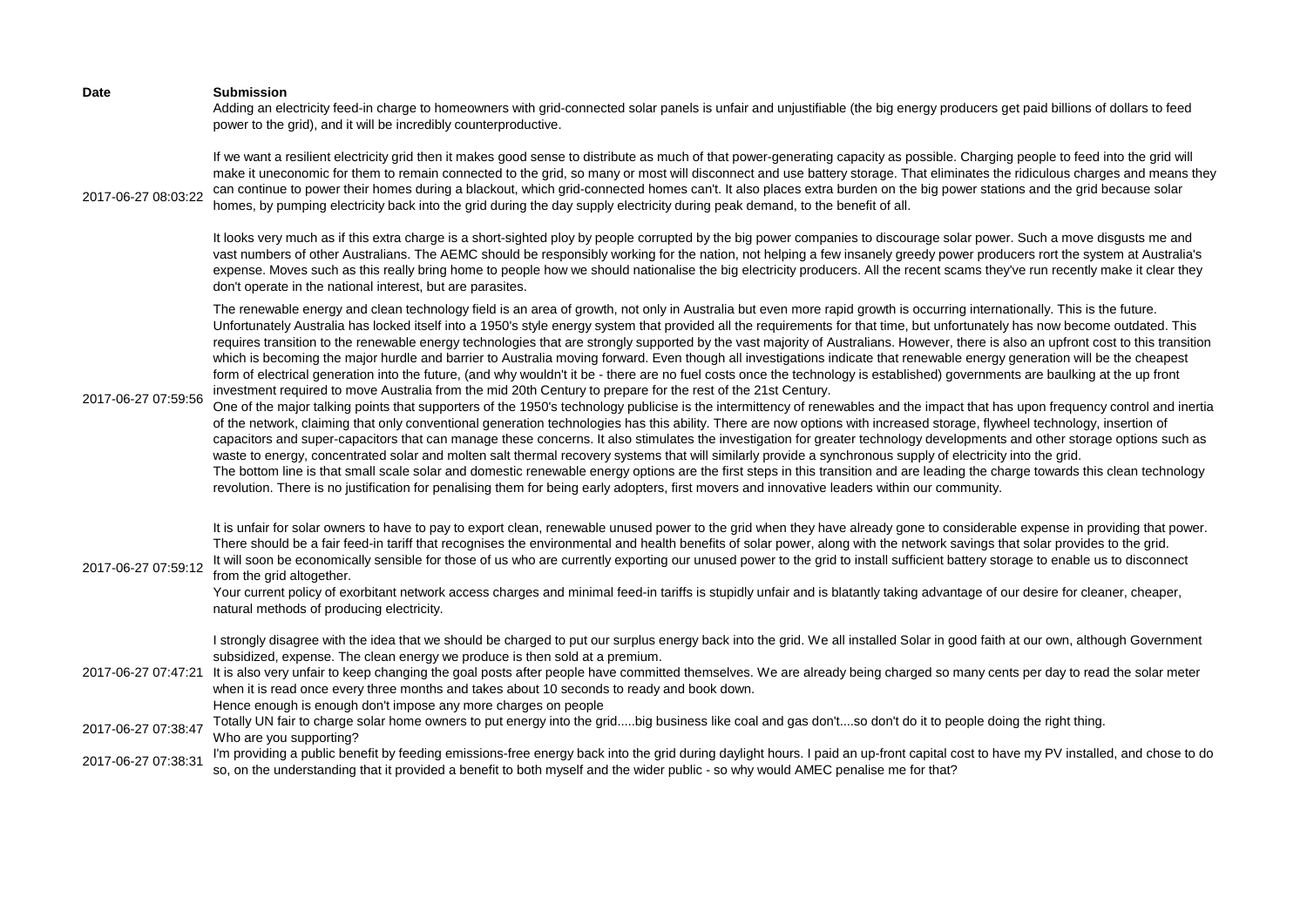| <b>Date</b>         | <b>Submission</b>                                                                                                                                                                                     |
|---------------------|-------------------------------------------------------------------------------------------------------------------------------------------------------------------------------------------------------|
|                     | Dear Sir/Madam Members of Australian Energy Market Commission:                                                                                                                                        |
|                     | I am writing to you in regard as to whether solar owners should be charged for the energy they export back into the grid and my humble opinion is that they should not be                             |
|                     | charge.                                                                                                                                                                                               |
|                     | Solar owners shouldn't have to pay to feed their energy back to the grid -- especially when big coal and gas power stations don't have to pay a cent to export the energy they                        |
|                     | generate. Allowing an unfair charge would punish Australian families who have done the right thing and are producing cheap sun-power for themselves and their neighbours                              |
| 2017-06-27 07:33:38 | to use locally.                                                                                                                                                                                       |
|                     | My wife and I retired and now spend a lot of our time indoors and so we decide to invest in solar panels for our home to better assist us financially and to ensure that our                          |
|                     | children children's will have a better environment.                                                                                                                                                   |
|                     | This idea is not the way to go so I implore you not to implement it.                                                                                                                                  |
|                     | Thank you for your time and hoping for a positive response in Australia's pensioner's input to this idea.                                                                                             |
|                     | We should be payed more for our feed in tariff, why are we being payed a pittance, when the power companies are almost getting it for free. We forked out thousands of our                            |
| 2017-06-27 07:33:18 |                                                                                                                                                                                                       |
|                     | hard earned dollars to help the environment, yet the big companies want to hinder this change. It has never made any sense.                                                                           |
|                     | It would be totally unfair to charge solar owners for exporting power to the grid especially since the big electricity companies don't need to pay to send power to the grid. I put                   |
|                     | 2017-06-27 07:21:08 solar on to help the environment and to provide cheap power for my retirement but it's not easy with the pathetic feed-in tariffs we are now being paid. If we had to pay to      |
|                     | export solar to the grid our household would be unfairly much worse off when we are trying to do the right thing.                                                                                     |
|                     | We were among the first in our town to put solar panels on our roof at great expense as the cost has come down considerably since then. Now to be told we could be charged                            |
|                     | 2017-06-27 07:18:56 for exporting our energy is utterly criminal! We did it for the environment as well as to save on energy bills and as aged pensioners we find this new proposal downright rude to |
|                     | say the least.                                                                                                                                                                                        |
|                     | 2017-06-27 07:17:37 The next election is not far away                                                                                                                                                 |
|                     | Dear AEMC                                                                                                                                                                                             |
|                     | As a Solar panel owner we am writing to object to the idea of charging solar owners for exporting clean energy onto the grid when dirty fossil fuel power companies dont have                         |
|                     | to pay.                                                                                                                                                                                               |
|                     | We have made a significant investment from our household budgets to install a solar system and export our excess electricity onto the grid.                                                           |
|                     | This is a significant saving to the grid poles and wires network because the energy is used locally and does not have to be transported large distances from dirty power                              |
| 2017-06-27 07:13:24 | stations.                                                                                                                                                                                             |
|                     | It also helps Australia to reach its emissions target and reduce the impacts of climate change which as we have recently seen can have a very detrimental effect on the grid                          |
|                     | when extreme weather events occur.                                                                                                                                                                    |
|                     | Charging domestic solar power exporters sends the wrong message to Australian electricity consumers. You should be encouraging greater take up of solar panels and local                              |
|                     | electricity supply to reduce the need for expanding the grid which drives up prices. We have to use every available supplier to resolve the energy crisis and you should be                           |
|                     | encouraging greater supply from solar system owners not discouraging it.                                                                                                                              |
|                     | Solar owners shouldn't have to pay to feed their energy back to the grid -- especially when big coal and gas power stations don't have to pay a cent to export the energy they                        |
| 2017-06-27 07:04:27 | generate. Allowing an unfair charge would punish Australian families who have done the right thing and are producing CLEAN, RENEWABLE, cheap sun-power for                                            |
|                     | themselves and their neighbours to use locally.                                                                                                                                                       |
|                     |                                                                                                                                                                                                       |
|                     | Charging small PV users to feed into the grid is not a good thing for the 1.7m+ households that are trying to do the right thing for the environment whilst protecting themselves                     |
|                     | from the highest electricity prices in the developed world. If Yallourn power station, one of the dirtiest carboon emitters on earth, doesn't have to pay anything to feed its                        |
|                     | generation into the grid (or pay anything to account for its climate destruction / health impacts) then small PV users shouldn't have to pay anything to feed in clean power                          |
| 2017-06-27 06:59:53 | (which helps Australia meet its Paris Climate Accord commitments).                                                                                                                                    |
|                     |                                                                                                                                                                                                       |
|                     | We already get low feed-in tariffs that don't account for the positive impacts on reducing peak demand and the environment. Additionally, the power we feed into the grid is                          |
|                     | then on-sold at a large profit by our retailers. Maybe look at that profit that already exists for the retailers and re-distristribute to distributors / transmitters if required. I believe a        |

better initiative would be to provide incentives to users to purchase battery storage to keep more of what we produce behind the grid if that's the outcome you're after.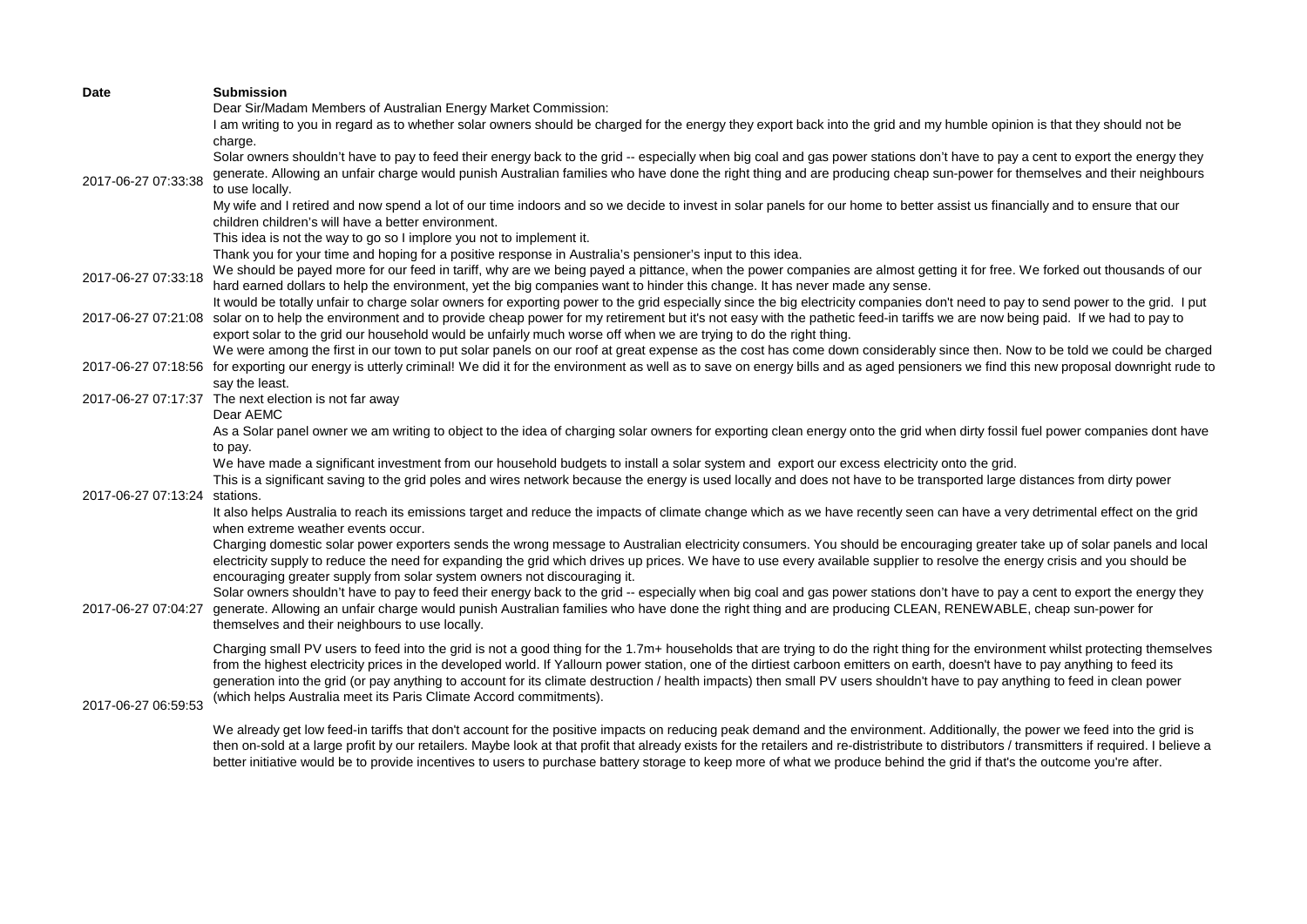| <b>Date</b>         | <b>Submission</b><br>I am not sure how the proposed charge on those with residential solar installations can be justified. My understanding is that when I pay my electricity bill I am already paying<br>for the service infrastructure that brings the power to my home. Am I now to pay again for the same infrastructure to take the power I generate back to the grid? Sorry, I don't<br>get it. In addition:                                                                                                                                                                                                                                                                                                                                                                             |
|---------------------|------------------------------------------------------------------------------------------------------------------------------------------------------------------------------------------------------------------------------------------------------------------------------------------------------------------------------------------------------------------------------------------------------------------------------------------------------------------------------------------------------------------------------------------------------------------------------------------------------------------------------------------------------------------------------------------------------------------------------------------------------------------------------------------------|
|                     | The proposed charge is not to be imposed on all generating systems that supply power to the grid. Why?                                                                                                                                                                                                                                                                                                                                                                                                                                                                                                                                                                                                                                                                                         |
| 2017-06-27 06:59:25 | Feed in tariffs are already blatantly unfair and this charge would be a further disincentive to those who wish to do the right thing and be pioneers and part of the inevitable<br>move to renewable and clean energy.                                                                                                                                                                                                                                                                                                                                                                                                                                                                                                                                                                         |
|                     | I am a pensioner and have set up my energy supply and usage in a way that will be affordable for my wife and myself during our retirement. Any further charge associated<br>with this arrangement will just make things more difficult for us.                                                                                                                                                                                                                                                                                                                                                                                                                                                                                                                                                 |
| 2017-06-27 06:54:50 | Please be sensible about this. Home owners should be applauded for investing in the future health of this planet and its inhabitants and given every possible incentive to be<br>part of the global move to sustainable, clean and renewable energy.<br>There should be a fair feed-in tariff that recognises the environmental and health benefit of solar, along with the network savings that solar provides to the grid<br>not only are solar owners getting ripped off for the electricity they produce which the electricity suppliers re-sell at a 300% profit and there is no costs incurred to produce that<br>energy for electricity supplies, true parasites!!! The infrastructure in place has been paid by these same producers many times over, with solar there is less network |
| 2017-06-27 06:50:48 | equipment used as most solar users have done away with "special tariff" switching equipment(another revenue producing scheme). These charges are driven by multi-<br>national companies which are sucking wealth from this country. Get a battery and go "off grid", maybe they will come up with a tax for using photons!!!! These charges are<br>simply driven by greedy parasites who contribute nothing to the nation, the problem is essentially allowing "private enterprise" into the Power utilities as the call then was<br>"cheaper power, more competitive!!!" Total bunkum.Solar has shown to give the common person some control in their lives and the big power utilities are trying to take back<br>control of peoples lives                                                   |
| 2017-06-27 06:26:41 | I installed solar when the scheme first began for idealogical and monetary reasons.<br>It was a wise decision. I've since watched successive governments mismanage the energy market through a lack of commitment, indecisiveness and incoherent policy. I am<br>one of thousands of solar Australians who are fed up with this injustice. To make us pay for their ineptitude is scandalous especially with the massive increases in energy<br>costs that we will all be bearing soon.                                                                                                                                                                                                                                                                                                        |
|                     | 2017-06-27 06:14:32 I think it's unfair I have invested a lot of money in solar<br>2017-06-27 06:13:23 This is the dumbest thing I have heard in a long time. Why would you penalize people who are investing in producing clean energy?<br>Dear AEMC                                                                                                                                                                                                                                                                                                                                                                                                                                                                                                                                          |
|                     | It is simply unfair to solar owners to be charged for the exceed energy they generate when it goes back in the grid. When the coal power stations and other polluting sources<br>of electricity don't pay a cent.                                                                                                                                                                                                                                                                                                                                                                                                                                                                                                                                                                              |
|                     | When there should be a fair feed-in tariff that recognises the environmental and health benefit of solar, along with he network savings tat solar provides to the grid.                                                                                                                                                                                                                                                                                                                                                                                                                                                                                                                                                                                                                        |
| 2017-06-27 06:12:35 | We have put solar panels on our system to stem the rising costs of electricity by the main power companies. But also to do the right thing for the environment, by not digging<br>up coal and burning it. There are so many things wrong with that process that impacts more than just environment.                                                                                                                                                                                                                                                                                                                                                                                                                                                                                            |
|                     | Having paid to put in our solar system is one thing, but then to hear that you are thinking of charging additional costs to those who have solar is simply unfair. Why should the<br>individual pay extra for trying to help the environment? Is this a penalty for trying to do the right thing?                                                                                                                                                                                                                                                                                                                                                                                                                                                                                              |
| 2017-06-27 06:10:10 | Please reconsider your decision on this matter and take into account all the solar panel systems assisting with providing a reliable power source for this country.<br>Solar owners shouldn't have to pay to feed their energy back to the grid for electricity companies to sell. Big coal and gas power stations don't have to pay a cent to export the<br>energy they generate. Allowing this unfair charge would punish Australian families who have done the right thing and are producing cheap, sustainable sun-power for<br>themselves and their neighbours to use locally.                                                                                                                                                                                                            |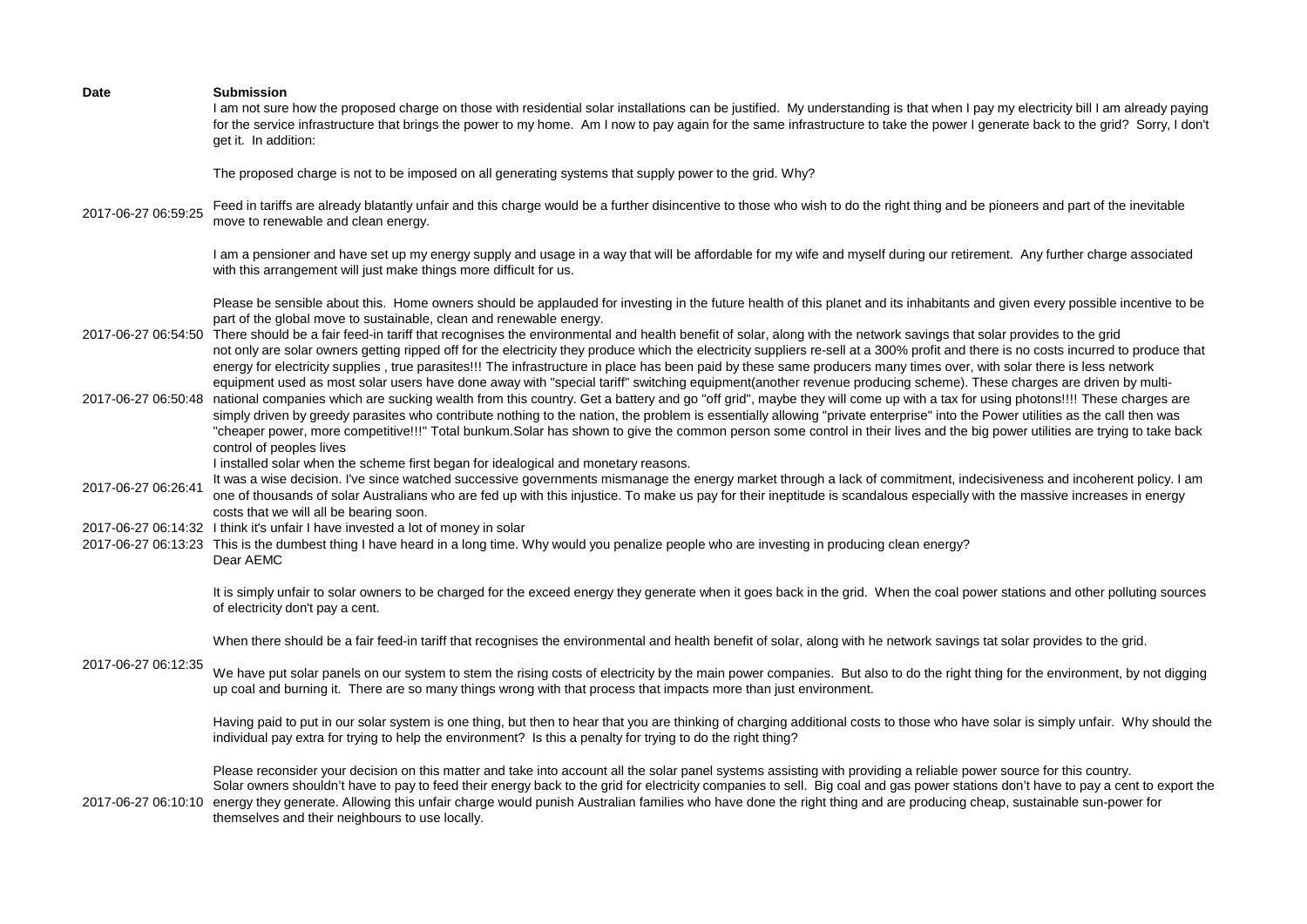| Date                                 | <b>Submission</b><br>Dear Sir or Madam                                                                                                                                                                                                                                                                                                                                                                                                                                                                                                                                                                                                                                                                                                                                                                                                              |
|--------------------------------------|-----------------------------------------------------------------------------------------------------------------------------------------------------------------------------------------------------------------------------------------------------------------------------------------------------------------------------------------------------------------------------------------------------------------------------------------------------------------------------------------------------------------------------------------------------------------------------------------------------------------------------------------------------------------------------------------------------------------------------------------------------------------------------------------------------------------------------------------------------|
| 2017-06-27 06:04:25                  | why try to get extra cash from people that are doing a great thing by saving the atmosphere from pollution. Take a look at the poor way the politicians state and federal waste                                                                                                                                                                                                                                                                                                                                                                                                                                                                                                                                                                                                                                                                     |
|                                      | so much money on bad planing e.g. Victoria freeways<br>2017-06-27 06:03:49 We truly care for our environment by using the sun for our power production. What right do you have to tax us for protecting and cutting emissions.                                                                                                                                                                                                                                                                                                                                                                                                                                                                                                                                                                                                                      |
| 2017-06-27 06:00:57                  | It is unfair for solar owners to be charged to export clean, renewable power to the grid when big dirty power companies don't have to pay a cent<br>There should be a fair feed-in tariff that recognises the environmental and health benefit of solar, along with the network savings that solar provides to the grid<br>I have a 3 kW photovoltaic array on my roof, which i installed to reduce my greenhouse gas emissions. It has been financially beneficial as well, so i love my solar. Having to<br>pay to export solar energy to the grid would be an impost for me, let alone an entirely stupid idea to constrain solar, for the benefit of the planet destroying fossil fuel industry.                                                                                                                                                |
|                                      | We have decided to install solar on our new house for multiple reasons, not the least of which is the savings we will make on our ever increasing energy bills. However, we<br>are also happy to be moving away from being reliant on dirty coal fired electricity production. Now we're being told that we are to be charged by those producers?                                                                                                                                                                                                                                                                                                                                                                                                                                                                                                   |
| 2017-06-27 05:56:56                  | This is an absolute disgrace in this day and age and a desperate bid by the coal industry to stay afloat. The people and the market and the science have determined that coal<br>has had it's day, it is now time for these dinosaurs to realise that.                                                                                                                                                                                                                                                                                                                                                                                                                                                                                                                                                                                              |
|                                      | May I suggest that feed in tariffs actually be raised to encourage more home owners to go solar. It is a cheap form of energy production that creates no pollution or green<br>house gasses and makes perfect business sense for both home owners and electricity distributors.                                                                                                                                                                                                                                                                                                                                                                                                                                                                                                                                                                     |
|                                      | I live in the Latrobe Valley and I was so happy to see Hazelwood close. I've also noticed how much quieter it is without it running. Time to wake up guys, embrace renewable<br>energy and ditch coal forever!                                                                                                                                                                                                                                                                                                                                                                                                                                                                                                                                                                                                                                      |
| 2017-06-27 05:34:53                  | Coal and gas power stations made an investment into their infrastructure. So too have solar generators. Charging solar generators for production from an investment we<br>made doesn't make sense. If it is to cover the use of HV /LV infrastructure that was/is funded by taxpayers, who happen to also be solar generators, then it is simply double<br>dipping. You already purchase our energy at less than half what we pay for yours. Without further explanation your idea reeks of greed. Especially with big energy providers<br>venturing into storing their energy production for peak grid usage. I suggest further thought on the definition of the word "fair". Or maybe, if solar generators are such a thorn in<br>your side, perhaps provide a streamlined and cheaper process to have us physically disconnect from "your" grid? |
| 2017-06-27 05:20:05                  | The world needs more solar and everything possible should be done to encourage homeowners and commercial premise owners to put panels on their roofs - not discourage<br>it by putting unfair charges on them to export the energy they've paid thousands to create. Climate change is happening faster than we even imagined. Let's do everything<br>we can to slow it down for our children's and grandchildren's sake.<br>I object strongly that solar owners be charged to export non polluting, renewable energy to the grid. How could that possibly be fair?                                                                                                                                                                                                                                                                                 |
|                                      | The opposite should be the case because electricity retailers are charging more for renewable power, so the suppliers of that power should be payed a fair feed-in tariff<br>instead of a charge!                                                                                                                                                                                                                                                                                                                                                                                                                                                                                                                                                                                                                                                   |
| 2017-06-27 05:15:12                  | I live on the Tasman Peninsula, at the end of the power line, and every solar owner that feeds in sun powered electricity means less that has to come all the way from a long<br>way from there. The increasing incidence of drought is putting pressure on the hydro power in Tasmania and the Bass Straight cable is a problem, so the more power we can<br>produce in Tasmania the better it will be for everyone.                                                                                                                                                                                                                                                                                                                                                                                                                               |
| 2017-06-27 03:39:58 Stop the rip off | Fair go mate!!!!                                                                                                                                                                                                                                                                                                                                                                                                                                                                                                                                                                                                                                                                                                                                                                                                                                    |
| 2017-06-27 02:33:16                  | It is totally inacceptable that hou should contemplate a levy to penalise citizens who invest money in moving to a renewable energy future! Whats next? A tax on air and<br>water? Must we take to the streets to oppose this outrage?                                                                                                                                                                                                                                                                                                                                                                                                                                                                                                                                                                                                              |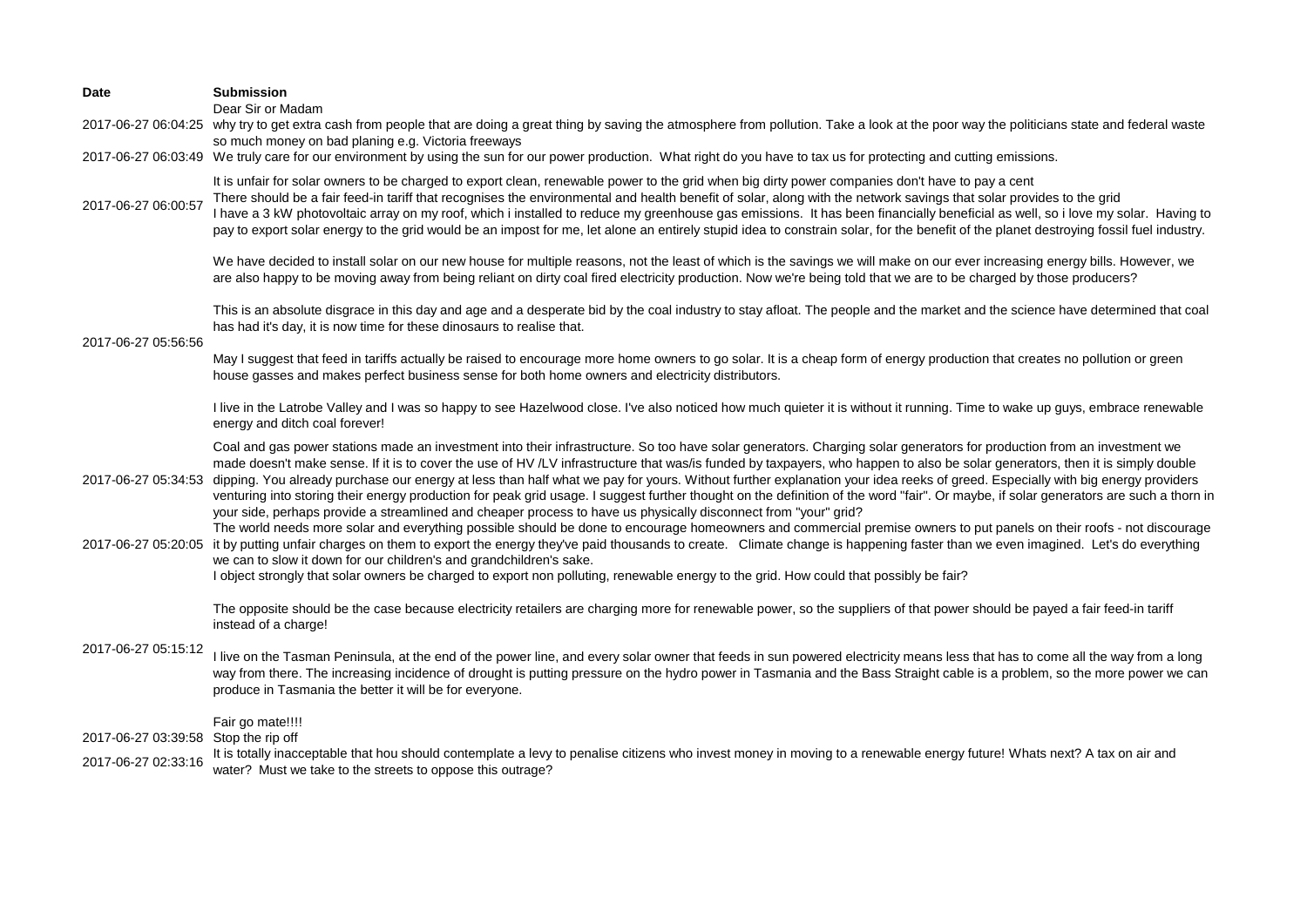| Date                | <b>Submission</b><br>I understand you are considering charging owners of solar panels for feed-in to the grid.                                                                                                                                                                                                                                                                                                                                                                                                                                                                                                                                                                                                                                                                                                                                                                                                                                                                                                                                                                                                                                                                                                                                                                                                                                                                                                                                                                                                                                                                                                                             |
|---------------------|--------------------------------------------------------------------------------------------------------------------------------------------------------------------------------------------------------------------------------------------------------------------------------------------------------------------------------------------------------------------------------------------------------------------------------------------------------------------------------------------------------------------------------------------------------------------------------------------------------------------------------------------------------------------------------------------------------------------------------------------------------------------------------------------------------------------------------------------------------------------------------------------------------------------------------------------------------------------------------------------------------------------------------------------------------------------------------------------------------------------------------------------------------------------------------------------------------------------------------------------------------------------------------------------------------------------------------------------------------------------------------------------------------------------------------------------------------------------------------------------------------------------------------------------------------------------------------------------------------------------------------------------|
| 2017-06-27 02:22:47 | I wish to protest this most inequitable proposal.<br>I have supported the environment thru my pocket by installing solar panels, ie put my money where my mouth is!<br>Adjusting the solar rebate after the event was in itself a 'retrospective tax' however to now consider charging me for my investment adds insult to injury.<br>Climate Change requires strong positive action to support renewables.<br>This proposal heads in the other (wrong) direction.<br>I do not understand why solar home owners -- I have 6.3 kW of PV panels on my roof -- should be charged for exporting clean, renewable energy to the grid. Big, polluting,<br>coal burning power companies do not have to pay a cent for exporting power to the grid.                                                                                                                                                                                                                                                                                                                                                                                                                                                                                                                                                                                                                                                                                                                                                                                                                                                                                                |
| 2017-06-27 02:15:45 | there should be a fair feed-in tariff that recognises the environmental and health benefit of solar, along with the network savings that solar brings to the grid. Solar owners<br>have installed their panels at their expense and have, collectively, reduced the wholesale price of electricity by bringing extra capacity to the market. This extra capacity has<br>arrived with no increase in CO2 emissions. It is unfair for solar owners to be charged for this export of renewable power, considering the network savings that solar provides                                                                                                                                                                                                                                                                                                                                                                                                                                                                                                                                                                                                                                                                                                                                                                                                                                                                                                                                                                                                                                                                                     |
|                     | to the grid.                                                                                                                                                                                                                                                                                                                                                                                                                                                                                                                                                                                                                                                                                                                                                                                                                                                                                                                                                                                                                                                                                                                                                                                                                                                                                                                                                                                                                                                                                                                                                                                                                               |
| 2017-06-27 01:52:55 | The effect of charging me for my solar exports to the grid would be to provide strong impetus to install battery storage and disconnect from the grid entirely. I believe many<br>other solar owners take the same view. This would remove a huge amount of capacity from the grid.<br>I am credited 8 cent kWh for my export. To me this means that electricity is only worth that and I buy it back a few hours later at 38 cents. So, I already pay dearly for this. I<br>also already pay for the connection and had to buy the meter. World best practice is 6 cents kWh with main generators guaranteed a fixed price for their power. Most<br>developed nations also provide RET credits for power exported and can then import the same - in other words, they are paid the market price for the power they export. I am<br>easing the peak load on the grid and should be enabled to use the grid as an extended battery because I am ameliorating the peak load demands on the grid. Ongoing<br>uncontrolled cash grabs of 4 times CPI are unsustainable and if some positive actions are not taken by the "regulator" then I plan on converting to a diesel generator - just like<br>in India. On the current trajectory that is about the power system that we are heading toward. I will be championing off-grid (sadly Solar/Diesel/Battery) all through suburbia<br>because I am tired of my investment in Solar being a target for cash grabs and the alleged cause of all the travails in the intrinsically flawed electricity market scheme in this<br>country.<br>Submission to the Australian Energy Market Commission |
|                     | 2017-06-27 01:42:02 1. It is unfair for solar owners to be charged to export clean, renewable power to the grid when big dirty power companies don't have to pay a cent<br>2. There should be a fair feed-in tariff that recognises the environmental and health benefit of solar, along with the network savings that solar provides to the grid<br>3. I am about to install rooftop solar and I do not want my contribution to supplying power to the network to be exploited                                                                                                                                                                                                                                                                                                                                                                                                                                                                                                                                                                                                                                                                                                                                                                                                                                                                                                                                                                                                                                                                                                                                                            |
| 2017-06-27 01:27:31 | Unfair & unreasonable impost on pensioner living on the poverty line who installed solar believing it to be an environmently sound attempt at cost saving. I don't understand<br>how this proposed fee is justified. Please reconsider.                                                                                                                                                                                                                                                                                                                                                                                                                                                                                                                                                                                                                                                                                                                                                                                                                                                                                                                                                                                                                                                                                                                                                                                                                                                                                                                                                                                                    |
|                     | I have invested in solar panels so I can do my part in mimimusing dangerous CO2 emissions. I am doing this because my house has ideal orientation and I firmly believe that<br>we can - and must act to produce clean renewable energy.<br>I believe there must be an incentive for people to do this rather than a penalty and I see charging homeowners who export clean, renewable power to the grid as political<br>punishment by ideologues who back the polluting, no longer efficient coal industry.<br>2017-06-27 01:19:07 If a solar power producer pays a price to use the grid why doesn't a coal based power company have to pay?<br>This is inconsistent policy and stupid policy.<br>There should instead be a fair feed-in tariff that recognises the environmental and health benefit of solar, along with the network savings that solar provides to the grid<br>If you persist in financially punishing those who Produce solar exports to the grid I will have to move off the grid entirely and move to battery storage.<br>Clearly you will alienate a huge and growing number of solar producers who want clean, affordable renewable energy.                                                                                                                                                                                                                                                                                                                                                                                                                                                                        |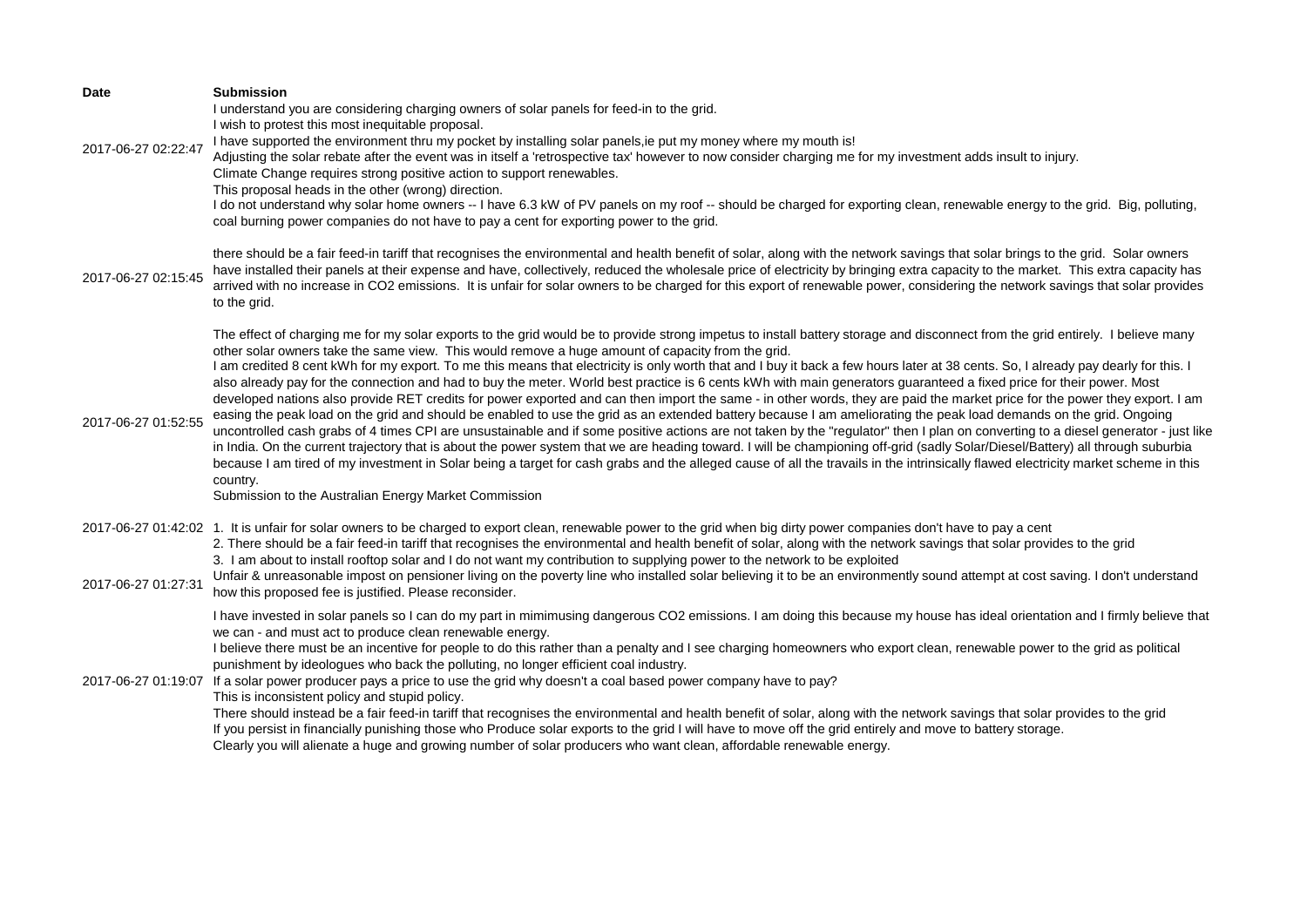| Date                | <b>Submission</b><br>To whom it may concern,                                                                                                                                                                                                                                                                                                                                                                                                                                                                                                                                                                                                                                                                                                                                                                                                                                                                                                                                                      |
|---------------------|---------------------------------------------------------------------------------------------------------------------------------------------------------------------------------------------------------------------------------------------------------------------------------------------------------------------------------------------------------------------------------------------------------------------------------------------------------------------------------------------------------------------------------------------------------------------------------------------------------------------------------------------------------------------------------------------------------------------------------------------------------------------------------------------------------------------------------------------------------------------------------------------------------------------------------------------------------------------------------------------------|
|                     | I find it reprehensable that by being forced into a situation where power pricing is continually going up and then having wires and poles more than gold plated to make things<br>work I borrowed \$20K to install system just to be able to keep my family warm in winter.<br>there was originally feed in tarrif that was applied for 4 years and now this has been dropped to 6 cents a Kw, yet the same company I buy my electricity from is the same who<br>makes 36 cents or higher a Kw from my own power and now I should pay to export to the grid as well!<br>How many times does a system and the people who run it get to hurt the public for being given little choice to try an survive, my own wages have not grown in 5 years and the<br>company I work for is exploring more product being supplied from oveseas.<br>will the same companies who now want me to pay now still expect me to make sure I service a system that gives me no return while I still pay off loans etc. |
| 2017-06-27 01:02:44 | How will this make my future look again the same as last time I'm given very little option than to explore battery storage and stand alone generation and once this happens if it<br>becomes cheaper than what I can buy power, I will be showing anyone who wants to know how to do exactly the same.<br>what will be the end result? further power insecurity for the grid as people will no longer be supplying the grid through renewels, just imagine 2 million houses no longer putting<br>their power into the grid.                                                                                                                                                                                                                                                                                                                                                                                                                                                                       |
|                     | Coal plants that have shut were done by business for one reason it was too costly to maintain and that most plants were 50 years old. Why is it ok for Alinta to say openly that<br>it was cheaper to buy power than to make it as manufacturing is closing, so closing was the best company option.                                                                                                                                                                                                                                                                                                                                                                                                                                                                                                                                                                                                                                                                                              |
|                     | how you as a controlling body you can not see how you have been manipulated and what has been allowed to happen or believe the companies are so bloody poor for<br>making millions of dollars for nothing, and giving anything to back to maintain it is not going to happen if they can convince you to pay on export.                                                                                                                                                                                                                                                                                                                                                                                                                                                                                                                                                                                                                                                                           |
|                     | For me I will think of how I can cover the 18% increase that's coming and given I have dropped every health / car / house insurance cover I had i don't think this year will be<br>good.                                                                                                                                                                                                                                                                                                                                                                                                                                                                                                                                                                                                                                                                                                                                                                                                          |
| 2017-06-27 00:53:56 | We put on solar panels about 8 years ago to reduce the cost of power. Since then we have been both placed on a pension. After spending so much money to get the solar<br>panels to begin with and now you want to charge us as well.<br>It is unfair for solar owners to be charged to export clean, renewable power to the grid when big dirty power companies don't have to pay a cent<br>There should be a fair feed-in tariff that recognises the environmental and health benefit of solar, along with the network savings that solar provides to the grid                                                                                                                                                                                                                                                                                                                                                                                                                                   |
|                     | Dear AEMC,                                                                                                                                                                                                                                                                                                                                                                                                                                                                                                                                                                                                                                                                                                                                                                                                                                                                                                                                                                                        |
|                     | This is my submission into the proposal on whether solar owners should be charged for the energy they export:                                                                                                                                                                                                                                                                                                                                                                                                                                                                                                                                                                                                                                                                                                                                                                                                                                                                                     |
|                     | There should be a fair feed-in tariff that recognises the environmental and health benefits of solar, along with the network savings that solar provides to the grid                                                                                                                                                                                                                                                                                                                                                                                                                                                                                                                                                                                                                                                                                                                                                                                                                              |
| 2017-06-27 00:49:54 | We installed solar PV to generate clean electricity because we don't want to be tied to having to use coal generated electricity as it is seriously polluting and damages human<br>health. We have been very pleased with the results from our solar system and annually averaged we export the same amount that we use, to the grid.                                                                                                                                                                                                                                                                                                                                                                                                                                                                                                                                                                                                                                                             |
|                     | It is unfair for solar owners to be charged to export clean, renewable power to the grid when big dirty power companies don't have to pay a cent.                                                                                                                                                                                                                                                                                                                                                                                                                                                                                                                                                                                                                                                                                                                                                                                                                                                 |
|                     | If we were to be charged for exporting our clean solar electricity to the grid (which is totally immoral) we would have to consider getting battery backup and leaving the grid to<br>go standalone. This could be fatal to the grid considering the number of solar systems that are now exporting to it and could cause the well known "death spiral" as<br>exponentially more and more solar owners leave the grid.                                                                                                                                                                                                                                                                                                                                                                                                                                                                                                                                                                            |
|                     | Please don't allow electricity companies to force this impost on solar generators.                                                                                                                                                                                                                                                                                                                                                                                                                                                                                                                                                                                                                                                                                                                                                                                                                                                                                                                |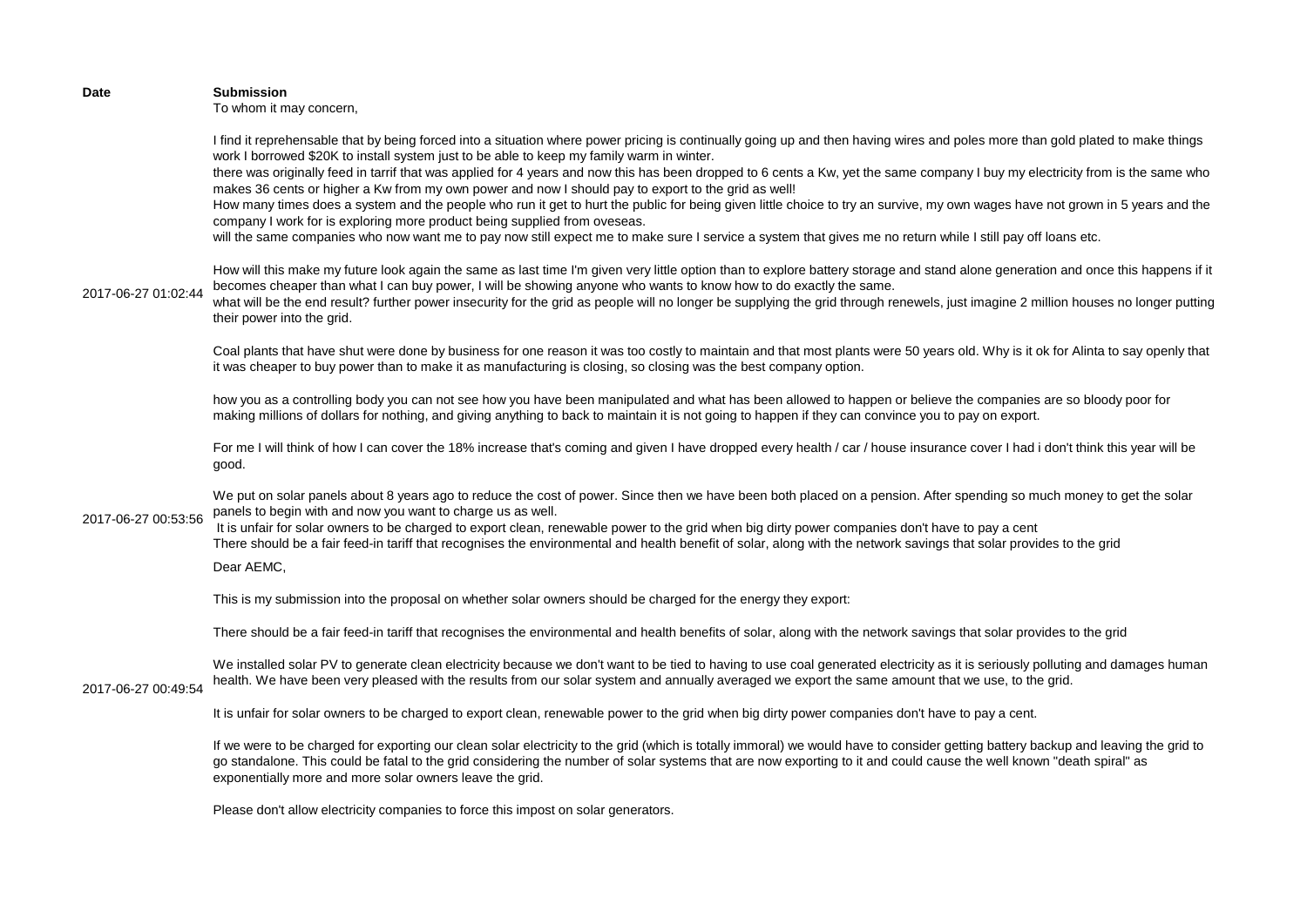| Date                | <b>Submission</b>                                                                                                                                                                                                                                                                                                                                                                                                                                                                                                                                                                                                                                                                                                                                                                                                                                                                                                                                                                                                                                                                                                                                                                                                                                                                                                                             |
|---------------------|-----------------------------------------------------------------------------------------------------------------------------------------------------------------------------------------------------------------------------------------------------------------------------------------------------------------------------------------------------------------------------------------------------------------------------------------------------------------------------------------------------------------------------------------------------------------------------------------------------------------------------------------------------------------------------------------------------------------------------------------------------------------------------------------------------------------------------------------------------------------------------------------------------------------------------------------------------------------------------------------------------------------------------------------------------------------------------------------------------------------------------------------------------------------------------------------------------------------------------------------------------------------------------------------------------------------------------------------------|
| 2017-06-27 00:48:44 | To whom it may concern<br>I see no reason to be charged extra to send our clean solar energy to the grid as the cost of our power increased when our solar panels were commissioned. In addition an<br>extra fee does not seem to take into account the fact we already pay a fee to maintain the lines that lead to our property therefore not encouraging individuals to become<br>responsible for their own energy use.<br>Best regards<br>Having bought solar panels when they were very expensive to help the changeover to renewables, I find the proposal to charge for putting energy into the grid quite<br>outrageous when I already pay exorbitant prices when I need to take it in (and so support the infrastructure). In addition I generate the power at peak load times and so                                                                                                                                                                                                                                                                                                                                                                                                                                                                                                                                                |
| 2017-06-27 00:45:06 | minimize the need for additional power station infrastructure. Such an action would carry a political cost in my case, and would mean my considering dropping off the grid<br>altogether.                                                                                                                                                                                                                                                                                                                                                                                                                                                                                                                                                                                                                                                                                                                                                                                                                                                                                                                                                                                                                                                                                                                                                     |
| 2017-06-27 00:42:29 | The proposed rule change by the AEMC to allow solar households to be charged for feeding back into the grid will open the door for power distributors to further gouge the<br>market with their outrageous pricing structures. Consider the following:<br>- The notion that the network costs are higher because of the bi-directional flow is hard to accept, given that there is little evidence of an increase in poles and wires with the<br>advent of rooftop solar PV's.<br>- Solar owners should not be charged to export clean, renewable power to the grid if the big non-renewable power companies are not charged a quantitative equivalent.<br>- Currently our feed-in tariff approximates the wholesale price of electricity, yet the retail cost is 5 times that amount. Surely that differential should be sufficient to cover<br>'network costs'.<br>- There should be a fair feed-in tariff that recognises the environmental and health benefit of solar, along with the network savings that solar provides to the grid.<br>- We invested in rooftop solar for environmental reasons and to reduce costs. Any further increase in costs makes you wonder if it was worth the effort.<br>- If this proposed rule change were to come into affect, we would have to consider battery storage or going 'off-grid' completely. |
|                     | We therefore would strongly oppose the proposed AEMC rule change.                                                                                                                                                                                                                                                                                                                                                                                                                                                                                                                                                                                                                                                                                                                                                                                                                                                                                                                                                                                                                                                                                                                                                                                                                                                                             |
| 2017-06-27 00:37:22 | The grid transports energy from generator to user. Either make all generators pay for the use of the grid, and allow this to be recouped by the final pricing, or charge final<br>users for the transport from generator to user as happens now through the daily connection charge.<br>It does not make sense to charge one lot of generators for the use of the network, and not other generators.<br>It is time to view the grid as a distribution medium from points A to B and set a consistent usage mechanism. I suspect it is impractical, maybe even impossible, to charge on a<br>distance basis like the phone network, but a "volume" charge should be consistently possible.<br>It is unfair for solar owners to be charged to export clean, renewable power to the grid when big dirty power companies don't have to pay a cent to put their energy into the                                                                                                                                                                                                                                                                                                                                                                                                                                                                    |
| 2017-06-27 00:25:14 | grid.<br>There should be a fair feed-in tariff that recognises the environmental and health benefits of solar, along with the network savings that solar provides to the grid.                                                                                                                                                                                                                                                                                                                                                                                                                                                                                                                                                                                                                                                                                                                                                                                                                                                                                                                                                                                                                                                                                                                                                                |
| 2017-06-27 00:17:49 | It is ridiculous to suggest consumers be charged for exporting solar power to the grid. We should be paid a fair Net feed-in tariff for our unused power.<br>I will be installing a battery to store most of the unused energy I produce, and if I find I am charged for exporting to the grid I will do my best to stop this from happening.                                                                                                                                                                                                                                                                                                                                                                                                                                                                                                                                                                                                                                                                                                                                                                                                                                                                                                                                                                                                 |
| 2017-06-27 00:14:47 | It appears that the AEMC in its exceeding wisdom is proposing a charge for us good citizens who invested our own monies in the production of clean renewable solar power,<br>while overlooking the big dirty power companies. They should instead propose a fair feed-in -tariff, that recognizes the health and environmental benefits we provide to the<br>nation notwithstanding the network power savings.I am a Centerlingk pensioner, whose pension was cut by 50%. Power charges increases together with the proposed "levy",<br>or charge will unable me to heat my home in winter or cool it in summer. I have worked hard and saved diligently my whole working life in order to be able to enjoy the fruits of<br>it in old age. Why is it that I and my wife are being punished for incompetence of politicians and governments, who continue at all times to reward themselves and increase<br>their salaries?                                                                                                                                                                                                                                                                                                                                                                                                                   |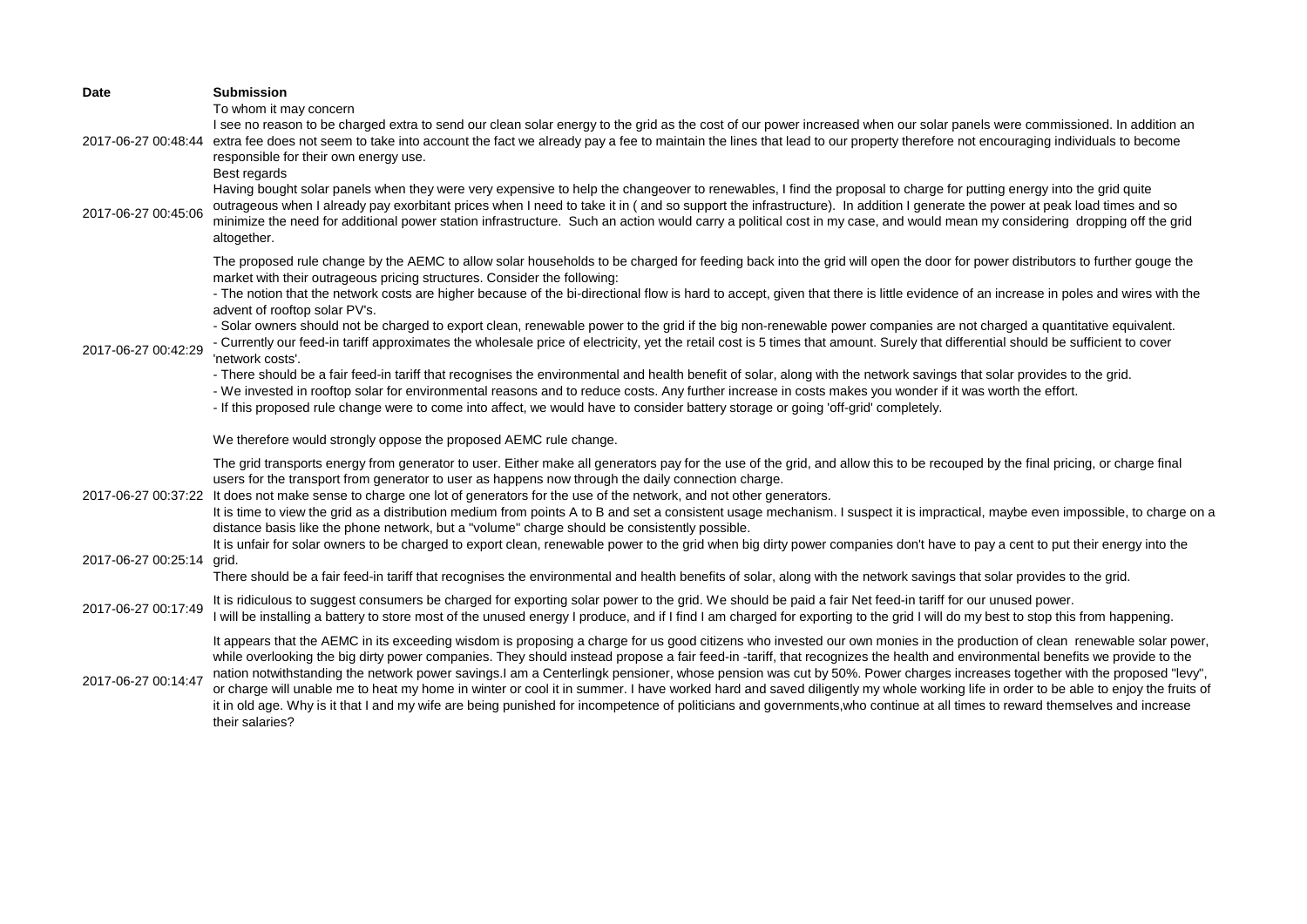| <b>Date</b>                                | <b>Submission</b>                                                                                                                                                                                                                                                                                                                                                                                                                                                                                                                                                                                                                                                                                                                                                                                                                                                                                                                                                                                                                                                                                                 |
|--------------------------------------------|-------------------------------------------------------------------------------------------------------------------------------------------------------------------------------------------------------------------------------------------------------------------------------------------------------------------------------------------------------------------------------------------------------------------------------------------------------------------------------------------------------------------------------------------------------------------------------------------------------------------------------------------------------------------------------------------------------------------------------------------------------------------------------------------------------------------------------------------------------------------------------------------------------------------------------------------------------------------------------------------------------------------------------------------------------------------------------------------------------------------|
| 2017-06-27 00:05:02                        | Dear Sir, I really can't understand the thinking behind this absolutely disgraceful idea to charge solar owners for exporting clean renewable power back to the grid. These solar<br>owners are doing the right thing by the environment and helping the country to reduce it's emissions. I note that there is no such charge to the power companies who actually<br>do pollute the environment. I believe that most fair minded people agree that there should be a fair feed in tariff that recognizes the environmental and health benefits of solar<br>along with the savings to the grid network. We spent, for us, a large amount of money installing solar believing it to be the right thing to do not only for us but also for the<br>country and the greater good of the environment. We believe that it is totally unfair to add more charges to our household bills for exporting solar energy to the grid which in<br>fact benefits the nation. This suggestion, wherever it came from needs to be sent back there as it really is not on and common sense which clearly is not so common prevails. |
|                                            | Do not allow solar owners to be charged for feeding their electricity back to the grid.                                                                                                                                                                                                                                                                                                                                                                                                                                                                                                                                                                                                                                                                                                                                                                                                                                                                                                                                                                                                                           |
| 2017-06-26 23:51:55                        | It is unfair for solar owners to be charged to export clean, renewable power to the grid when big dirty power companies don't have to pay a cent.<br>There should be a fair feed-in tariff that recognises the environmental and health benefit of solar, along with the network savings that solar provides to the grid.<br>My solar panels generate very cheap power that I cannot use myself. The power companies resell 'my' energy at a great profit for them. To charge solar owners for exporting                                                                                                                                                                                                                                                                                                                                                                                                                                                                                                                                                                                                          |
| 2017-06-26 23:47:10                        | clean renewable power while the dirty power companies don't pay a cent is not fair. I'm seriously considering disconnecting my solar panels since already low feed-in tariffs<br>will be further eroded.                                                                                                                                                                                                                                                                                                                                                                                                                                                                                                                                                                                                                                                                                                                                                                                                                                                                                                          |
| 2017-06-26 23:45:05                        | It is unconscionable for solar owners to be charged to export clean, renewable power to the grid. Power companies who obtain the energy from non-renewable sources do<br>not have to pay to provide power to consumers. In fact they are subsidised by the taxpayer through a range of concessions including the non-nonsensical "direct action".<br>Recognising the unfair feed-in tariffs being paid to roof-top solar IPART in NSW has recommended substantial increases in the amounts solar producers are paid. How does<br>the AMEC rationalise charging solar producers to contribute clean energy to the grid? If one of the concerns of the AMEC is diminishing power going into the grid why would it<br>consider action that would see solar producers like me increasing the number of panels on my roof, installing a battery and going off grid completely? Allowing solar owners<br>to be charged for feeding power back into to the grid wasn't a good idea in 2013 and it isn't a good idea now.                                                                                                 |
| 2017-06-26 23:44:34<br>2017-06-26 23:43:49 | Why should we pay to sell the energy generated by solar panels to an energy company who will then sell it as Clean Energy at a high price. This does not encourage people<br>to generate their own electricity and therefore help with reducing the impact of climate change. Plus this would also make Australia look stupid to the rest of the world with<br>having lots of sunshine to generate power and then charging people to do this.<br>Persons, I find the concept that back to grid solar power providers might be charged for providing that power, Risible. Since the" renewables caused the S.A blackouts ' farce<br>the input from politicians & Bodies as yours has been scattered, out of touch & confused. We in Tasmania pay \$100.00 per quarter infrastructure charges which I presume                                                                                                                                                                                                                                                                                                       |
|                                            | would cover any costs [if in fact there are any].<br>I would like to make a submission to the Australian Energy Market Commission (AEMC), who are considering allowing solar owners to be charged for feeding their electricity                                                                                                                                                                                                                                                                                                                                                                                                                                                                                                                                                                                                                                                                                                                                                                                                                                                                                   |
| 2017-06-26 23:41:04                        | back to the grid.<br>It is utterly unfair for solar owners to be charged to export clean renewable power back to the grid when the largest and dirtiest power companies don't have to pay a cent.<br>There needs to be a fair feed in tariff which includes the environmental and health benefits and benefits to the grid via network savings solar brings. I have had solar for over 6<br>years, I paid a premium to ensure I do my part to encourage renewables and now AEMC want to penalise me for that! Utterly ridiculous and disgraceful.                                                                                                                                                                                                                                                                                                                                                                                                                                                                                                                                                                 |
|                                            | it is unfair to encourage and subsidise these systems that are helping to power the new clean generation and helping australian families, then penalise them for doing so.                                                                                                                                                                                                                                                                                                                                                                                                                                                                                                                                                                                                                                                                                                                                                                                                                                                                                                                                        |
| 2017-06-26 23:39:49                        | large scale generators don't have to pay to export, how is that fair?<br>a fair feed-in tariff would reflect the benefits that solar PV has on helping to suppress wholesale prices and generating close to where it's used on local electricity networks<br>rather than needing large distribution lines.                                                                                                                                                                                                                                                                                                                                                                                                                                                                                                                                                                                                                                                                                                                                                                                                        |
|                                            | I installed a small system thanks to a generous subsidy and it's helped me keep control of my electricity bills. Now, it makes sense for me to expand my system but not if I'm<br>going to be charged to do so, it wouldn't make any sense to anyone                                                                                                                                                                                                                                                                                                                                                                                                                                                                                                                                                                                                                                                                                                                                                                                                                                                              |
| 2017-06-26 23:36:40                        | Charging me for my exports will mean I will be compelled to leave the grid altogether. This means that everyone loses. Me, the power companies and others using my exports.<br>Crazy? All exporters should be paid a fair F.I.T. for the environmental and health reasons that solar provides.                                                                                                                                                                                                                                                                                                                                                                                                                                                                                                                                                                                                                                                                                                                                                                                                                    |
| 2017-06-26 23:24:11                        | I have had solar panels for over 8 years because I believe in the science. And we should all be self sufficient by the end of our lives when we can no longer have input to the<br>general community through work after a lifetime of contributing. I have taught sustainability for many years and live carefully within the concepts. It just makes sense. It is so<br>wrong to penalise those wishing to do the right thing when others just add fuel to the fire of climate change. I protest in the strongest terms. Taking advantage of those<br>thinking, caring members of the public who wish to sustain the planet is just appalling planning. Think again!                                                                                                                                                                                                                                                                                                                                                                                                                                             |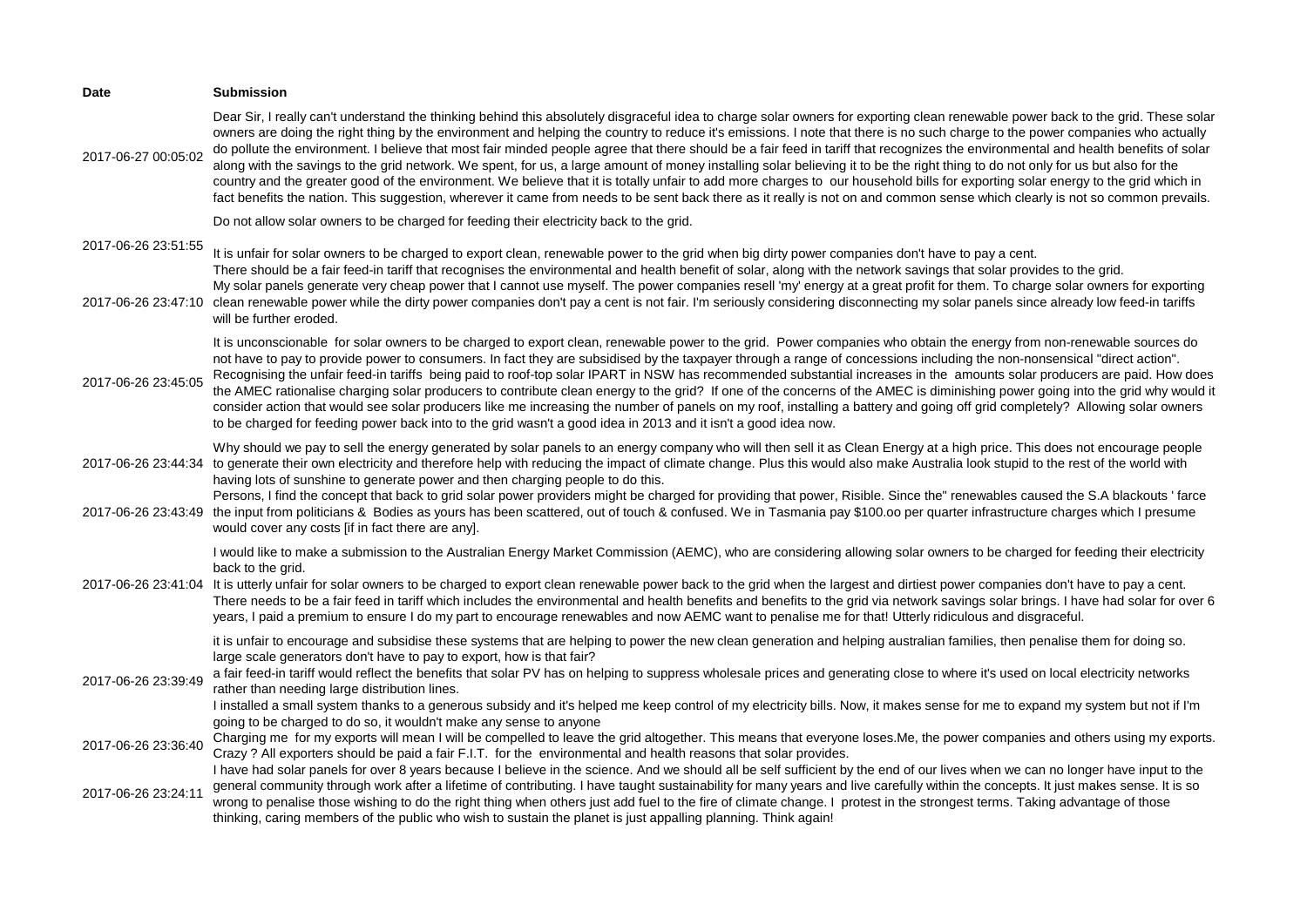| <b>Date</b>         | <b>Submission</b>                                                                                                                                                                                                                                                                                                                                                                                                                                                                                                                                                                                                                                                                                                                                                                                                                                                                                                                                                                                                                                                                                                                                                                                                                |
|---------------------|----------------------------------------------------------------------------------------------------------------------------------------------------------------------------------------------------------------------------------------------------------------------------------------------------------------------------------------------------------------------------------------------------------------------------------------------------------------------------------------------------------------------------------------------------------------------------------------------------------------------------------------------------------------------------------------------------------------------------------------------------------------------------------------------------------------------------------------------------------------------------------------------------------------------------------------------------------------------------------------------------------------------------------------------------------------------------------------------------------------------------------------------------------------------------------------------------------------------------------|
| 2017-06-26 23:22:23 | As someone who has paid over \$6000 for solar panels, and only receive 7.5cents per KW fed into the grid, yet pay 21cents per KW used from the grid, it is unconscionable<br>that I should be charged another fee for feeding in my excess energy. As a country we need to reduce our carbon footprint, not discourage the use of solar panels by making<br>it too expensive or uneconomic for the average person to invest in them. Big, dirty, polluting power companies don't have to pay this extra charge, so why should we, that are<br>producing clean energy have to pay more - on top of what we have already paid! Plus the power companies already make a profit on what we put in when it is sold to<br>someone else! Extra charges like this would make me consider going off grid, then how are the power companies going to make their money?                                                                                                                                                                                                                                                                                                                                                                     |
| 2017-06-26 23:18:35 | Not a bloody chance.<br>I'll go completely off the grid before I pay for something, that I should be getting paid for                                                                                                                                                                                                                                                                                                                                                                                                                                                                                                                                                                                                                                                                                                                                                                                                                                                                                                                                                                                                                                                                                                            |
| 2017-06-26 23:17:27 | Hello AEMC, The public are doing their best to stop global warming through investing their savings in roof top solar systems. They should be applauded for doing the right<br>thing. Feed-in tariffs are currently a quarter of the price charged to neighbours for the electricity produced by power companies - a 300% profit to power companies is extreme<br>already. Charging people for feeding in power which power companies are already making a huge profit on is plainly insulting to all those people who are trying to solve our<br>global warming problem. I am shocked that the AMEC should consider that solar owners should be charges for feeding in power. I trust that logic will prevail and that such a<br>suggestion is squashed.                                                                                                                                                                                                                                                                                                                                                                                                                                                                         |
| 2017-06-26 23:17:07 | I am an owner of a rooftop PV solar system. I feed my unused electricity into the grid and get a measly 7c per kWh for it. When I have to buy it back I am charged 27c for the<br>same energy I put into the grid. If you think it is fair to charge me to sell my excess electricity at 7c you've got to be kidding. Instead you should be giving me a decent price for<br>the energy I provide. It is unfair for solar owners to be charged to export clean, renewable power to the grid when big dirty power companies don't have to pay a cent. It wasn't<br>so long ago that power stations couldn't cope with mid-summer peak power usage. Now residential roof top solar fills that gap. We are a necessary part of the energy<br>generation equation. Don't think that we will just abide by your unfair decision. Now that batteries are coming down in price, most residential roof top solar producers would<br>rather go off grid completely than pay an unfair unjust tariffand then where will you be on hot summers days when you can't meet demand without us. Treat us fairly and we<br>will treat you fairly in return, but if you insist on going ahead with this proposal don't expect us to just accept it. |
| 2017-06-26 23:12:29 | Am I actually reading this correctly?                                                                                                                                                                                                                                                                                                                                                                                                                                                                                                                                                                                                                                                                                                                                                                                                                                                                                                                                                                                                                                                                                                                                                                                            |
|                     | Solar owners, who are reducing CO2 pollution and the load on the grid, are to be CHARGED to feed their spare power back to the supplier?? I must be missing something.<br>been supplying you people 'clean coal' dust to snort?? I simply don't believe that this approach is even under consideration.<br>Has                                                                                                                                                                                                                                                                                                                                                                                                                                                                                                                                                                                                                                                                                                                                                                                                                                                                                                                   |
|                     | Adoption of this proposal or anything even remotely allied to it, will ignite a groundswell of anger and opposition to any political party that's dumb enough to endorse it.                                                                                                                                                                                                                                                                                                                                                                                                                                                                                                                                                                                                                                                                                                                                                                                                                                                                                                                                                                                                                                                     |
|                     | You lot should be paying a decent tariff TO solar owners that are supplying power to the system, not trying to support big coal by taxing us.                                                                                                                                                                                                                                                                                                                                                                                                                                                                                                                                                                                                                                                                                                                                                                                                                                                                                                                                                                                                                                                                                    |
| 2017-06-26 23:08:58 | The big Power Companies don't have to pay anything to export the energy they generate, so why should home generators who supply their excess to the grid be slugged?<br>This charge would be simply unfair! We put solar panels on our roof because we believe in doing our bit for the environment by helping to provide clean green energy.                                                                                                                                                                                                                                                                                                                                                                                                                                                                                                                                                                                                                                                                                                                                                                                                                                                                                    |
| 2017-06-26 23:07:00 | Absolutely ridiculous, we try and do the right thing and suddenly someone wants to charge us for it. No wonder people go completely of grid.<br>It is unfair for solar owners to be charged to export clean, renewable power to the grid when big power companies don't have to pay a cent.                                                                                                                                                                                                                                                                                                                                                                                                                                                                                                                                                                                                                                                                                                                                                                                                                                                                                                                                      |
| 2017-06-26 23:05:04 | Also, there should be a fair feed-in tariff that recognises the environmental and health benefit of solar, along with the network savings that solar provides to the grid.<br>I was an reasonably early adopter of residential solar and therefore paid more for than the installation than the current pricing. I still have not broken even on my investment.<br>Any extra charges makes the break even point further away.                                                                                                                                                                                                                                                                                                                                                                                                                                                                                                                                                                                                                                                                                                                                                                                                    |
|                     | Australia needs further investment in rooftop solar energy.<br>2017-06-26 23:03:54 This is truly a stupid idea to charge us.                                                                                                                                                                                                                                                                                                                                                                                                                                                                                                                                                                                                                                                                                                                                                                                                                                                                                                                                                                                                                                                                                                     |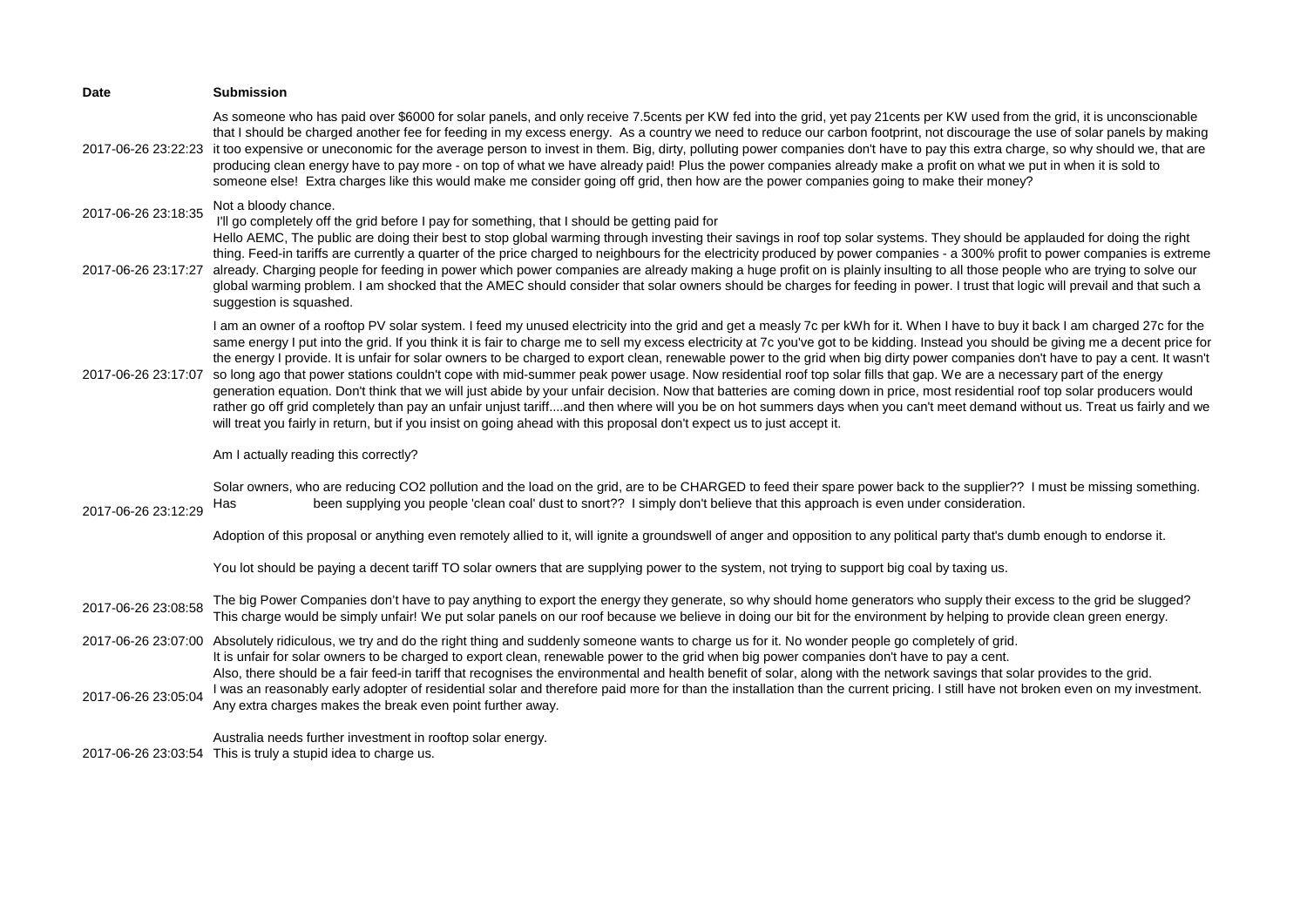| Date                | <b>Submission</b><br>Since when does a person with something to sell have to pay for the privilege?!<br>When we installed a solar system on our roof, we, along with many others in our region, paid good money and considered we were a part of a large "Power Station" providing<br>2017-06-26 23:03:17 clean energy for this area, and reducing the need for a government built power station. We were encouraged and supported by our local council, and as a community<br>achieved a significant contribution to a clean energy future, providing electricity for ourselves as well as for the town.<br>I cannot see any justification whatsoever for charging anyone for supplying a commodity to others!<br>I have just invested in installing a 5kw system in my new home to lower my cost for power now that i'm retired and on a pension. |
|---------------------|-----------------------------------------------------------------------------------------------------------------------------------------------------------------------------------------------------------------------------------------------------------------------------------------------------------------------------------------------------------------------------------------------------------------------------------------------------------------------------------------------------------------------------------------------------------------------------------------------------------------------------------------------------------------------------------------------------------------------------------------------------------------------------------------------------------------------------------------------------|
|                     | On my last home i received a fair rate of 47 cents to feed back into the grid this has been dramatically reduce on my new system.                                                                                                                                                                                                                                                                                                                                                                                                                                                                                                                                                                                                                                                                                                                   |
| 2017-06-26 23:01:09 | For the AEMC to even consider a charge for solar owners to feed back into the grid would be a step backwards and would increase my cost of living which is difficult enough<br>when on a pension.                                                                                                                                                                                                                                                                                                                                                                                                                                                                                                                                                                                                                                                   |
|                     | I would not support any Government which would consider introducing such an unfair burden on solar power homes.                                                                                                                                                                                                                                                                                                                                                                                                                                                                                                                                                                                                                                                                                                                                     |
| 2017-06-26 22:58:44 | If solar owners are to pay then all providers of power to the grid should also pay<br>. It is unfair for solar owners to be charged to export clean, renewable power to the grid when big dirty power companies don't have to pay a cent<br>•There should be a fair feed-in tariff that recognises the environmental and health benefit of solar, along with the network savings that solar provides to the grid                                                                                                                                                                                                                                                                                                                                                                                                                                    |
| 2017-06-26 22:57:49 | I have solar panels on my roof, and I feel it is most unfair for solar owners to be charged to export clean renewable power to the grid, especially when big [dirty] power<br>companies don't have to pay anything.<br>I paid to put solar on my roof because it is helping the environment, and to help keep my power bills lower. Being charged to export my renewable power to the grid would<br>have a very negative effect on my household, and perhaps would not be worth me having the panels at all.<br>There should be a fair feed in tariff that recognises the environmental and health benefits of having solar panels, along with the network savings that solar provides to the grid.<br>Thank you                                                                                                                                    |
| 2017-06-26 22:56:58 | The idea of charging those who are trying to protect our planet for putting excess energy into the grid is ridiculous and offensive. What we want is fair payment for the surplus<br>electricity we produce and recognition for the benefits of distributed production, health of the community and environmental contribution that we make. Coal fired producers<br>do make a valuable contribution to our lifestyle right now but more and more of them will have to follow AGL's lead and come into line with community expectations before we<br>all perish.                                                                                                                                                                                                                                                                                    |
| 2017-06-26 22:55:23 | We bought our house Bundaberg it has solar panels, however we were unaware that we would not be receiving any FiT!. So for the last 2yrs we have given away our elec<br>generation that we didn't use to Ergon for sweet f all and now you want to charge me for the privilege of having solar. it is after all just another tax that you are laying upon<br>solar owners! Seems to me that this is a example of "people for the govt not govt for the people".<br>Last year I had a large and expensive 40-panel 10KW solar system installed on the roof of my home. I did this because it is urgent that the whole of Australia switches to<br>clean energy as soon as possible, and I want to do my bit.                                                                                                                                         |
|                     | Now I hear that you are planning to charge people like me for exporting electricity to the grid, while the big power companies, which pollute the environment, will not have to<br>pay anything.                                                                                                                                                                                                                                                                                                                                                                                                                                                                                                                                                                                                                                                    |
| 2017-06-26 22:50:59 | This is unfair. The tariff should recognise the health benefit of solar, and take into account the expense that private households have gone to in order to take pressure off the<br>grid.                                                                                                                                                                                                                                                                                                                                                                                                                                                                                                                                                                                                                                                          |
|                     | Whose interests are you serving? Not those of ordinary Australian households. And not our fragile environment either.                                                                                                                                                                                                                                                                                                                                                                                                                                                                                                                                                                                                                                                                                                                               |
| 2017-06-26 22:47:53 | Yours faithfully<br>Charging solar panel owners for contributing clean energy into the grid, but we pay coal burning power stations (WHICH NO ONE WANTS!) for dirty energy. Is this a joke?<br>What kind of moron comes up with a plan like this? Is the AEMC funded by taxpayers? If so, why? Why are we paying for sell-outs for the coal industry?                                                                                                                                                                                                                                                                                                                                                                                                                                                                                               |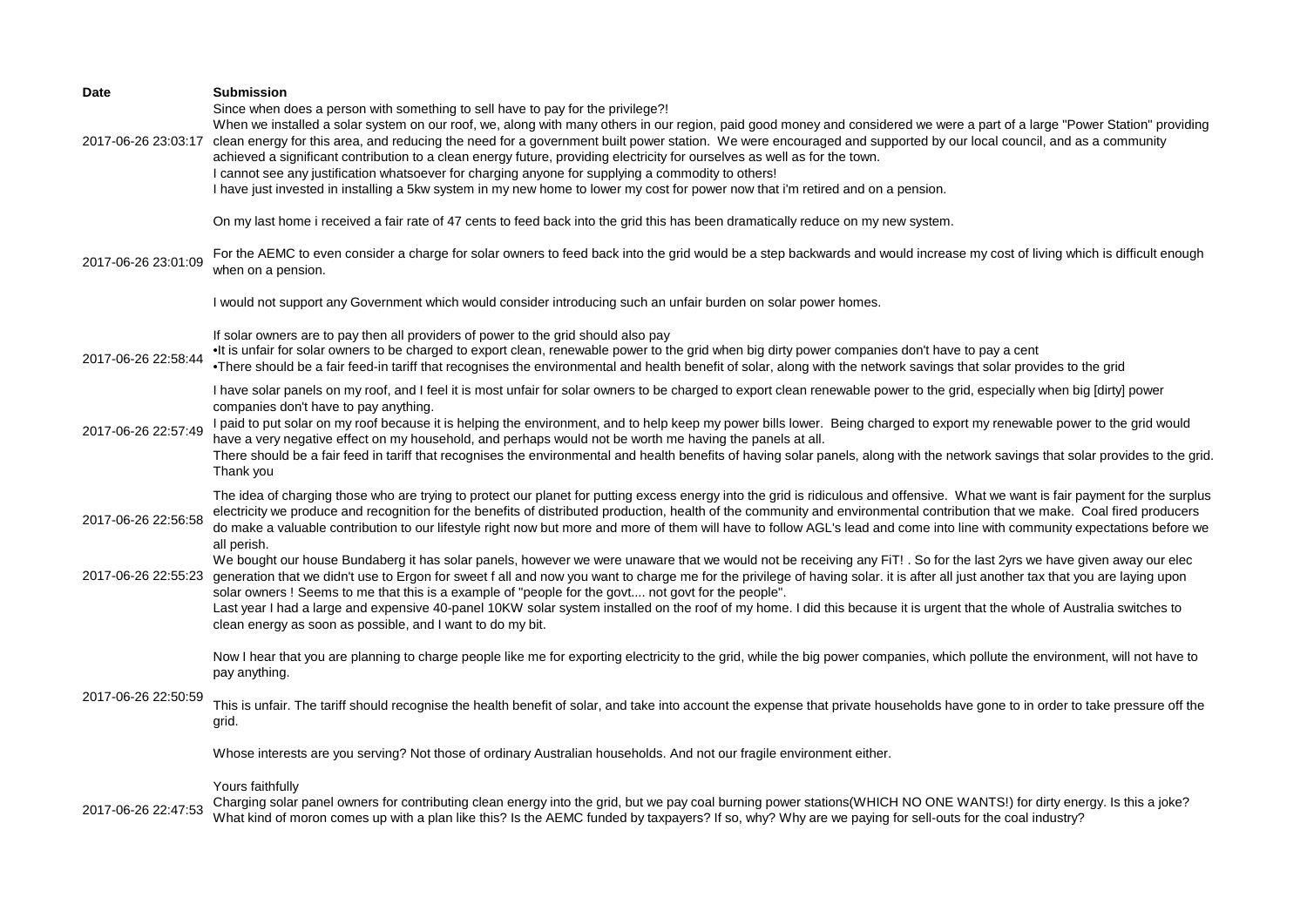2017-06-26 22:46:09 Please use common sense and DO NOT PENALISE those of us doing the right thing by the planet. It is unfair for solar owners to be charged to export clean, renewable power to the grid when big dirty power companies don't have to pay a cent.

There should be a fair feed-in tariff that recognises the environmental and health benefit of solar, along with the network savings that solar provides to the grid

2017-06-26 22:45:19 I have personally installed a 5kW PV system on my roof and also have evacuated tubes for hot water. I do not understand why, if I have paid for my equipment, I should now be required to pay for energy being fed into the grid. There is no reason for it.

> Charging me for solar exports to the grid would make my investment next to worthless. This charge plus the severely reduced FIT that now exists hardly makes it worth the financial investment to produce solar energy.

To AEMC,

Once again its a put it to the little guy??? Charging me for my Solar exported back to the grid??? Come on give me a break.

Solar is basically free electricity (and clean too) to the rich electricity providers to onsell to my neighbours at full price without any unkeep costs to the grid.

The environmental benefits alone should mean that I am being paid a fair price for my little grid for what it provides to the non-solar community.

There are so many things that I could say that support rejection of your proosal to charge solar owners for exporting to the grid but you already know them but choose to ignore them because we are just the little guy in the picture.

Personally we have been sick and tired of the ever outrageously increasing electricity costs just to live in this country. Last time I looked we are supposed to have a high standard of living but I don't think that high standard was supposed to send us broke? My God you can't even afford to have a heater on in the dead of winter these days etc. Hardly high standards, more third world? Why are we having to pay for decades of poor management because the infrastructure has not been maintained along the way. That should be part of the business cost to provide us with the service of providing us the power not the users cost?

# 2017-06-26 22:45:14

Now you propose to charge solar owners for exporting to the grid!! We try to get ahead and you kick us back two paces for every one we move forward.

How about us solar owners get together and start up a battery business and kick the bloody grid all together! We are a growing group you know (or at least I hope you are about to find out!) and we all vote and will stand up to any fight that is brought our way such as this one.

Well I hope you get inundated with solar owner submissions against this out of touch ludicrous unfair proposal so you can see we maybe are not that little a group afterall.

I also add....

It is unfair for solar owners to be charged to export clean, renewable power to the grid when big dirty power companies don't have to pay a cent.

There should be a mandatory fair feed-in tariff that recognises the environmental and health benefit of solar, along with the network savings that solar provides to the grid.

Yours, disillusioned, angry, just simply in disbelief...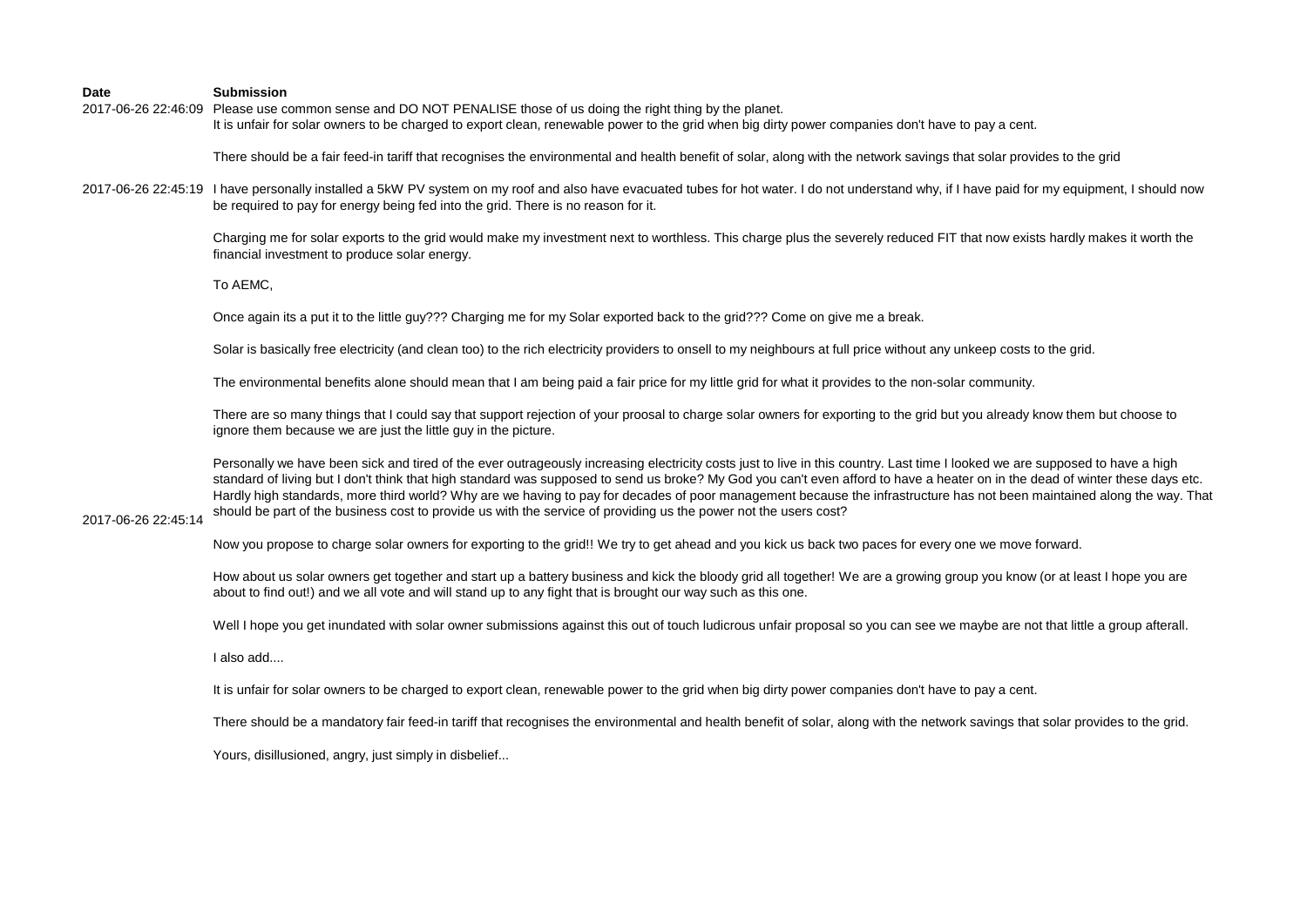| <b>Date</b>         | <b>Submission</b><br>Home solar electricity generators should not be charged for exporting electricity to the grid. No other generators are charged for supplying energy, they are able to sell their                                                                                                                                                                                                                                                                                                                                                                                                                                                                                                                                                                                                                                                                                                                                                                                                                                                                                                                                                                                                                                                                                                                                                                                                                                                                                                              |
|---------------------|--------------------------------------------------------------------------------------------------------------------------------------------------------------------------------------------------------------------------------------------------------------------------------------------------------------------------------------------------------------------------------------------------------------------------------------------------------------------------------------------------------------------------------------------------------------------------------------------------------------------------------------------------------------------------------------------------------------------------------------------------------------------------------------------------------------------------------------------------------------------------------------------------------------------------------------------------------------------------------------------------------------------------------------------------------------------------------------------------------------------------------------------------------------------------------------------------------------------------------------------------------------------------------------------------------------------------------------------------------------------------------------------------------------------------------------------------------------------------------------------------------------------|
| 2017-06-26 22:44:02 | energy at market prices. They can even decide not to supply because they would rather hang out for a higher market price. Home solar electricity generator do not have this<br>luxury. We are forced into an invidious situation of being hit with steadily increasing charges and steadily reducing payments for our energy. The proposal is clearly an attempt<br>to encourage more home solar generators to enter into direct commercial arrangements with the retailers. The big danger with this idea, of course, is that it is likely to<br>encourage more and more home solar generators to upgrade to battery storage and go 'off grid'. What would be far more appropriate would be the subsidising of battery<br>storage and smart community metering so that individual home generators could take advantage of high demand periods and high market spot prices and program their<br>system to release their excess energy for community use. The big generators are able to do this, why shouldn't individual home solar generators? The technology already<br>exists. The other thing to remember is that home solar generators do have their own costs - purchase, installation, repairs, cleaning, replacement etc. A fair tariff is one that<br>allows individual home generators to make a profit in this land of free enterprise. Not only that, solar creates far less environmental costs and creates far more jobs then, eg<br>fossil fuel generators, so should be encouraged and protected. |
| 2017-06-26 22:42:33 | We are constantly being warned about the negative impact fossil fuels are making on climate change, so responsible people like myself have done the right thing and<br>purchased, at considerable cost solar panels. Why is it that we are now to be potentially penalised for producing our own power, and feeding excess back into the grid for<br>others to use. Clean energy is the way of the future and should be not only encouraged, but subsidised, while energy reliant upon the burning of fossil fuels should be<br>discouraged. Stop this senseless attack on ordinary Australians trying to do the right thing by not only ourselves, but our neighbours and the community and environment in<br>general. Penalising ordinary Australians for converting to clean energy will discourage others from making the change and only perpetuate the pollution emitted from burning<br>fossil fuels.                                                                                                                                                                                                                                                                                                                                                                                                                                                                                                                                                                                                       |
|                     | Dear AEMC, my wife and I do not yet have solar power on our rooftop, but are seriously considering it due to the increasing unreliability of the power network and spiralling<br>costs through long-term planning inadequacies of the national grid, apparent market manipulation and extreme profits by the companies providing electrical generation and<br>distribution.                                                                                                                                                                                                                                                                                                                                                                                                                                                                                                                                                                                                                                                                                                                                                                                                                                                                                                                                                                                                                                                                                                                                        |
|                     | It is not only grossly unfair and inequitable for AEMC to consider allowing the introduction of a charge against solar power owners for feed-in of PV generated power to the<br>grid, but it is positively ludicrous to suggest that there is a legitimate cost to large power providers to ride on the back of small PV owners, who are supporting the power supply<br>and relieving the network from providing 100% of the power generation with increased investment in the national grid. The capital cost to small PV owners for installation of<br>PV cells is not inconsiderable and represents significant investment - not a cost to the large power companies.                                                                                                                                                                                                                                                                                                                                                                                                                                                                                                                                                                                                                                                                                                                                                                                                                                           |
| 2017-06-26 22:38:40 | In addition, small PV owners should be accorded a reasonable business rate for providing excess power not used in their premises. The current low feed-in tariff of approx. 4c<br>per kWh (unsubsidised) is unrealistic, compared with the wholesale price of power sold by the electricity generators.                                                                                                                                                                                                                                                                                                                                                                                                                                                                                                                                                                                                                                                                                                                                                                                                                                                                                                                                                                                                                                                                                                                                                                                                            |
|                     | Small PV owners are now providing such significant levels of power supply for either consumption at the premises or to the grid, that it is having a significant impact on the<br>total power supply required to be generated by major power generators and taking the pressure of grid security.                                                                                                                                                                                                                                                                                                                                                                                                                                                                                                                                                                                                                                                                                                                                                                                                                                                                                                                                                                                                                                                                                                                                                                                                                  |
|                     | This contribution should be acknowledged, not with punitive action to charge for this supplementation, but to recognise the valuable contribution for its overall worth.<br>There are obviously additional intrinsic benefits of small PV owners providing power supply, such as reducing the carbon footprint and reducing the pressure to find other<br>environmental solutions for Australia to reach its commitment to the Paris climate accord.                                                                                                                                                                                                                                                                                                                                                                                                                                                                                                                                                                                                                                                                                                                                                                                                                                                                                                                                                                                                                                                               |
|                     | We earnestly seek your resistance to charging small PV owners for their valuable contribution of power to the overall national grid requirements and for AEMC to find a way to<br>more meaningfully provide an equitable feed-in tariff for excess power not required for consumption at the premises of origin. Yours faithfully                                                                                                                                                                                                                                                                                                                                                                                                                                                                                                                                                                                                                                                                                                                                                                                                                                                                                                                                                                                                                                                                                                                                                                                  |
|                     | Since I commenced paying utility bills when I was old enough, I have paid the cost of supply of electricity, and gas (infrastructure), in addition to the consumption cost of the<br>electricity / gas. When I installed a solar PV system more than five years ago, I have exported a significant amount of clean solar energy into the grid, more probably than the<br>amount of energy that I have used - to the benefit of Australia.                                                                                                                                                                                                                                                                                                                                                                                                                                                                                                                                                                                                                                                                                                                                                                                                                                                                                                                                                                                                                                                                          |
|                     | 2017-06-26 22:34:58 If the filthy coal companies, supported by our infantile politicians, are able to feed into the grid for free, surely this benefit should also apply to small contributors such as<br>myself. If this charge were introduced, we would then be doubly charged, once for export into the grid from our solar system and a second time through the supply charge for<br>importing into our home when we are not generating energy.                                                                                                                                                                                                                                                                                                                                                                                                                                                                                                                                                                                                                                                                                                                                                                                                                                                                                                                                                                                                                                                               |

Poor thinking AEMC!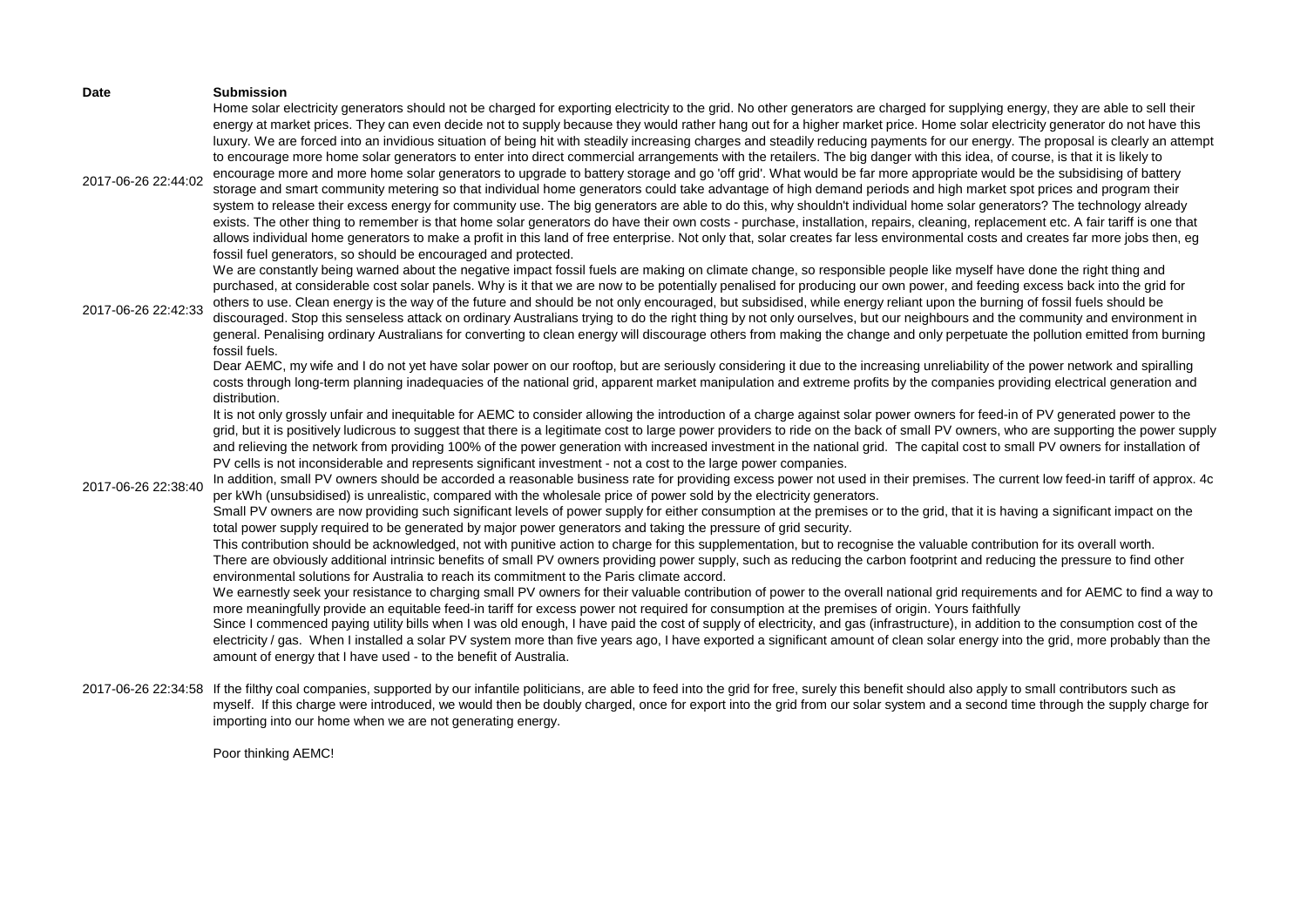| Date                | <b>Submission</b><br>With global warming affecting the planet to the extent it is, we need to find alternative means of providing power both domestically and commercially.<br>As responsible citizens we have taken the option of providing as much power for ourselves as possible to relieve the pressure on the grid infrastructure. Having invested, from<br>our own pocket, in this technology, there is no way we should be charged to export surplus energy to the grid which the power companies then use and charge on. They in                                                                                                                                                                                                                                                                                     |
|---------------------|-------------------------------------------------------------------------------------------------------------------------------------------------------------------------------------------------------------------------------------------------------------------------------------------------------------------------------------------------------------------------------------------------------------------------------------------------------------------------------------------------------------------------------------------------------------------------------------------------------------------------------------------------------------------------------------------------------------------------------------------------------------------------------------------------------------------------------|
| 2017-06-26 22:31:37 | turn are not charged a cent to export energy they generate from from questionable polluting sources.<br>In view of our efforts to make a difference to the environment, we should be paid a fair and reasonable tariff that acknowledges our environmental impact, especially when the<br>power companies charge up to 30 cents per Kwh not only for the power they produce, but also for the excess power we supply them on the grid.<br>The government needs to recognise our input and the benefits that accrue from the efforts of all the households that have made the effort to try to improve the environment of<br>this planet and not give in to demands from the power companies who are only interested in the profits they can generate irrespective of the cost to the planet or the<br>communities they serve. |
| 2017-06-26 22:30:55 | Why do I need to be charged to export a clean, renewable power to the grid, when big power companies don't have to?<br>The rates for feed-in tariff are just one third of what we pay for using power from the grid.                                                                                                                                                                                                                                                                                                                                                                                                                                                                                                                                                                                                          |
| 2017-06-26 22:29:59 | I'm outraged that the Government were pushing us all to go Solar and now that I have, they want to unfairly charge me to export my clean power to the grid, yet large and dirty<br>Companies don't have to pay a cent. A fair feed in tariff should be charged to all. I'm an aged pensioner who lives on my own in my own little house and I went solar to cut<br>down on my electrical bills after my mother died. Should charging me for my solar exports to the grid I will have to sell up and move.<br>It is totally unfair for solar owners to be charged to export clean, renewable power to the grid when big, dirty power companies don't have to pay a cent.                                                                                                                                                       |
| 2017-06-26 22:28:18 | There should be a fair feed-in tariff that recognises the environmental and health benefit of solar, along with the network savings that solar provides to the grid.                                                                                                                                                                                                                                                                                                                                                                                                                                                                                                                                                                                                                                                          |
|                     | I put on roof top solar to ease power usage of the grid and to gain a fair return for the expense incurred.                                                                                                                                                                                                                                                                                                                                                                                                                                                                                                                                                                                                                                                                                                                   |
|                     | Yours faithfully                                                                                                                                                                                                                                                                                                                                                                                                                                                                                                                                                                                                                                                                                                                                                                                                              |
| 2017-06-26 22:28:14 | I installed solar to make savings on my energy usage, and consider it inequitable and grossly unfair that I could be charged for any feed in to the grid. Ultimately, solar owners<br>like myself will, if forced into this unfair position, go it alone. The AEMC is no doubt being pushed by the energy companies for this change, but ultimately it will the public who<br>will decide and leave the grid. Polluting coal and gas generation is finished and the sooner the power generators understand that the better.                                                                                                                                                                                                                                                                                                   |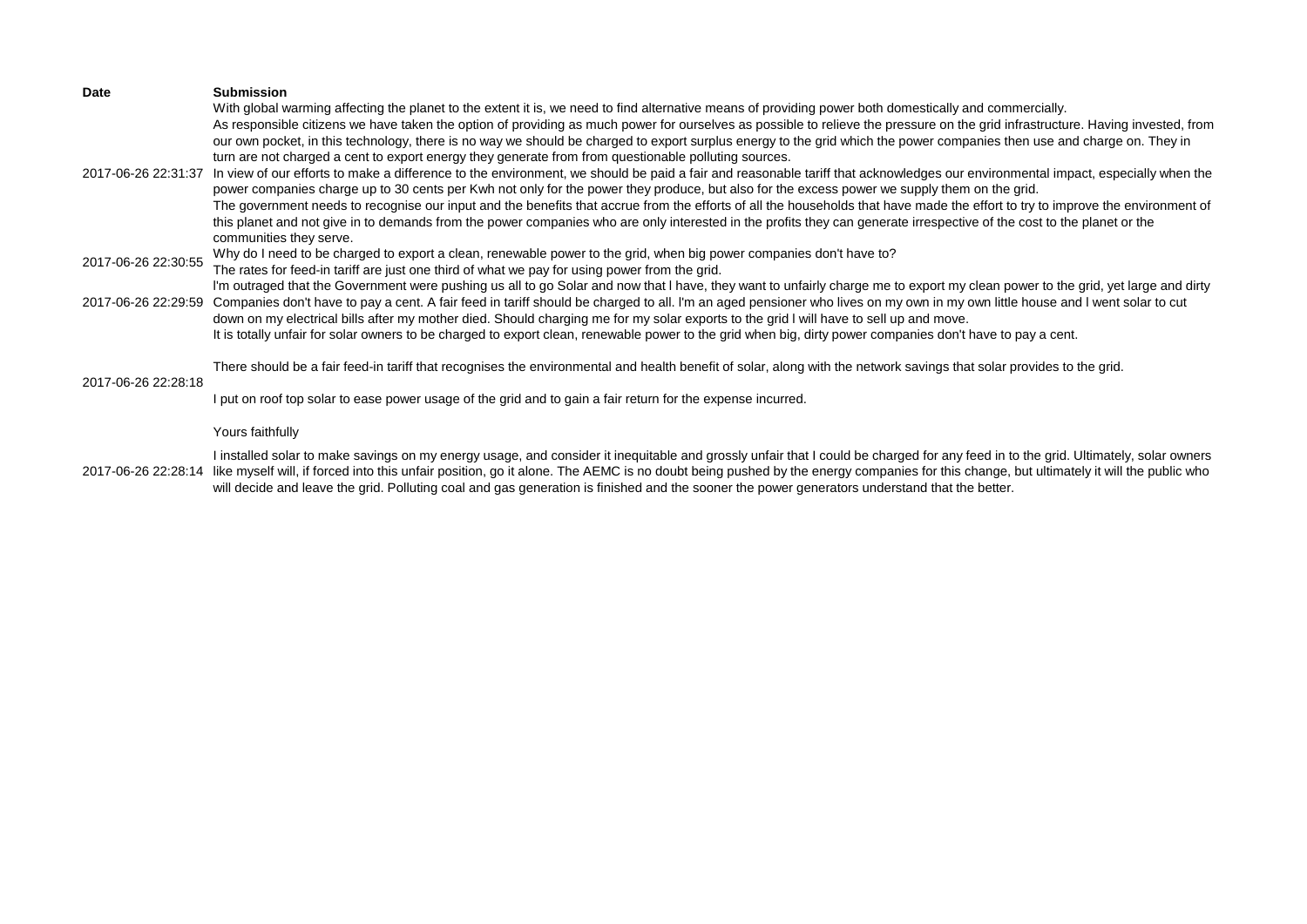### **Date Submission** To Whom it may concern,

The reason I recently installed a 5kWh PV solar power system to our home, back in March 2017, was to help reduce our electricity bills which arrive every two months. Over the last 2 years, our electricity costs amounted to around five thousand dollars. I have records of electricity bills going back to 2004 and have noticed that electricity prices have steadily increased over the years. To me, installing a PV Solar System was a, no-brainer, idea. It was all about saving a little bit of money from each electricity bill, to reduce the costs of living.

The PV Solar System cost me nearly nine thousand dollars to get installed. I figure that over the life of the system I may get some of the purchase price back in savings, plus, reducing our power bills, a definite bonus. Any surplus power is contributed back to the Grid as clean energy, which is good for the environment.

I still cannot believe that it was not very long ago, the feed in tariff was over 40 cents per kWh exported back to the Grid. Today when you now only get 7 cents per kWh exported, this a bitter pill to swallow. However if I import any power from the Grid, it costs me 24 cents per kWh. I only get 7 cents back per kWh unit. Now I hear that the AEMC wants to tax the small amount for exporting power back to the grid, a percentage of the tiny 7 cents per kWh I get back in return, the purpose, because I am contributing clean power back to the grid, really, now that idea is totally unfair, to the point of outrageous. Pay solar system owner a fair price for each kWh exported before even thinking of such a greedy tax.

2017-06-26 22:28:01

To date, as of the 26th June 2017, the solar system that was installed on our home, has contributed to the grid, 2.377 MWh of clean power, a CO2 savings of 1.26 ton, or equivalent of having planted 32 trees. This is only 3 months. Over a 10 year period, this will be a huge advantage to the environment and to our cost of living.

There needs to be a fair feed in tariff for new system owners for at least 12 -15 years and then on a sliding scale after that. How is paying 24 cent per kWh fair when in return only get 7 cents per kWh back for a kWh unit returned to the Grid? This unit of power is exported, goes to my neighbour where he/she then pays for that same unit of power, 24 cent. A profit to the power company of over 200%, effectively, free power, for the power company, this is a win-win, situation.

AEMC, please do not introduce an import tariff tax, to solar power owner, for contributing clean power back to the Grid. Enough is enough. If this tax is implemented, it will only add to our electricity costs, and we pay too much as it is for our electricity as is and the cost of living in general.

 It is about time small home owners contributing to the electricity grid with clean renewable energy be paid a fair price, at least 12 -15 cent per kWh exported. And, how is it fair that someone who installed a PV System some years ago gets 20 to 40 cents per kWh exported, when I only get 7 cents? The whole feed in tariff needs to be fairer for all. I believe this would be a step in the right direction.

### Regards

2017-06-26 22:26:31 It is unfair for solar owners to be charged to export clean, renewable power to the grid when big dirty power companies don't have to pay a cent There should be a fair feed-in tariff that recognizes the environmental and health benefit of solar, along with the network savings that solar provides to the grid We installed rooftop solar almost 5 years ago now and our output to the grid has always exceeded input from the grid. This hasn't meant we make a profit. Our bills for electricity have always been positive, but less than before. If we get no feed-in tariff (it's now down to 6c per Kilowatt hour), what is it all for ?? Someone is ripping us off and they aren't game enough to increase their electricity chargs to the non-solar people, but we're considered fair game. Please AEMC, don't let that happen. Let's see some justice in this one-sided affair.

2017-06-26 22:19:27 It is unfair for solar owners to be charged to export clean renewable power to the grid when big dirty power companies don't have to pay a cent. There should be a fair feed in tariff.

2017-06-26 22:18:27 We should be doing everything we can to encourage people to provide renewable energy, not discourage it.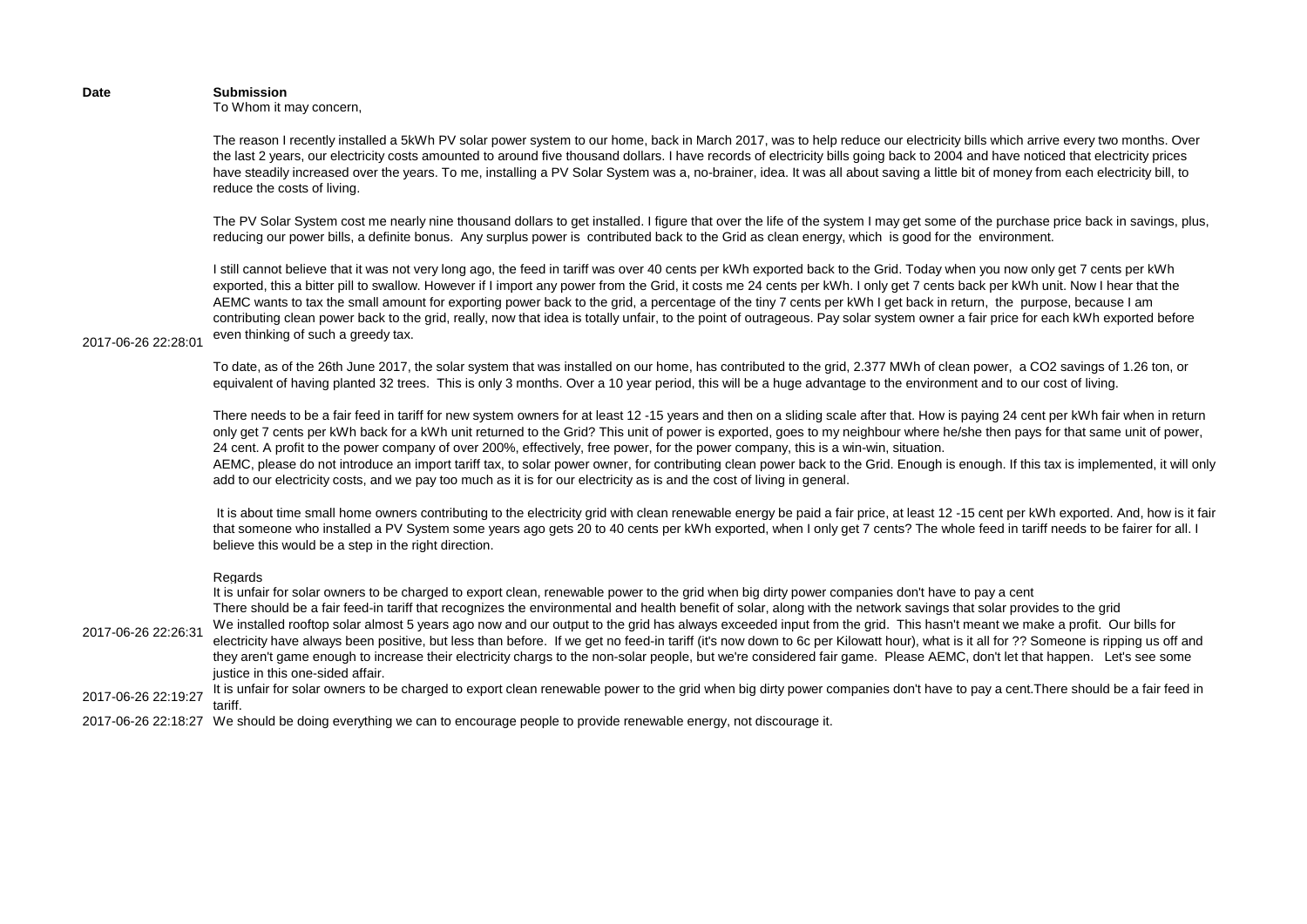To The Australian Energy Market Commission (AEMC)

It is TOTALLY unfair for solar owners to be charged to export clean, renewable power to the grid when big dirty power companies don't have to pay a cent.

Alsot here should be a fair feed-in tariff that recognises the environmental and health benefit of solar, along with the network savings that solar provides to the grid.

2017-06-26 22:17:00 I put a 6.25kW solar PV setup on our house 3 years ago because the electricity providers were really starting to price gouge the consumers, especially here in South Australia. We currently only get around 6 cents per kWh but have to buy what we need from the provider at a rate that is in excess of 4x this when the provider has not had to do anything for it… this is GROSSLY unfair! and to then have AEMC want to start CHARGING households just for using excess solar to the grid is a TOTALLY INSANE proposal !

> Charging us for our solar exports to the grid would have an extremely deleterious effect on our household as by lowering our electricity bills through having roof top solar has enabled our single income household to just keep "our head above the water"… so, PLEASE, do not charge household to export to the grid… coal generators do not have to so we should not have to!

2017-06-26 22:12:53 As if I didn't need another reason to disconnect from the grid.

Don't penalise me for installing solar to reduce emissions and reduce the load on the energy network in an effort to realise some of the tangible environmental and health benefits that solar provides.

2017-06-26 22:11:31 Stop thinking of the profits of power generators and consider, for once, and support the wants and needs of your citizens.

> Any interference with the solar industry and favouritism for the big power companies and big business will see a permanent loss of my and my family's political support for your government. I could not support a government which stifles people's attempts to improve their environment and health and make some cost savings on their energy needs.

It is unfair for solar owners to be charged to export clean, renewable power to the grid when big dirty power companies don't have to pay a cent. There should be a fair feed-in tariff that recognises the environmental and health benefit of solar, along with the network savings that solar provides to the grid. We used our hard earned cash to future proof our power supply and and by doing so we believed it would be good for Australia if we help to cover the ineptitude of our governments and other public servants who think they know better.

Its because of organisations like The Australian Energy Market Commission and governments who make such stupid statements like has just been said that we have no trust in governments of all persuasions to look after anybody other than themselves, it must give your organisation a great feeling of power over the population and this is why you make such submissions, who are the individuals who have such big heads that they think that by bullying the population you will feel all powerful. Please name the person who made up this stupid statements so we can write tho them in person.

2017-06-26 22:10:50

Think about what is good for Australia, not what is good for the Commission. (who are you lot anyway, we have too many bullies in this country who do not have the country and the peoples needs in mind.

I, and all the solar owners that I have had contact with think it would be a great idea if all solar owners switched off their panels in a rolling strike for a week at a time until the powers that be build more power stations to cover the losses we input to your profits, this is not an idle threat, think back when the state government changed a few years ago and decided it would be a great idea to stop the 60c input tariff.

We threatened to do the same thing then and were willing to switch off, after some research the state government realised they would have to cover the loss of solar and the pulled their heads in and left the tariff. There are more of us now and there has been big sell offs of infrastructure and no maintenance so you are behind already. BE WARNED it will happen and we are not amused.

While you are thinking about it we must be paid a fair input price, NOT YOU.

We will see you all in the dark soon if it goes ahead.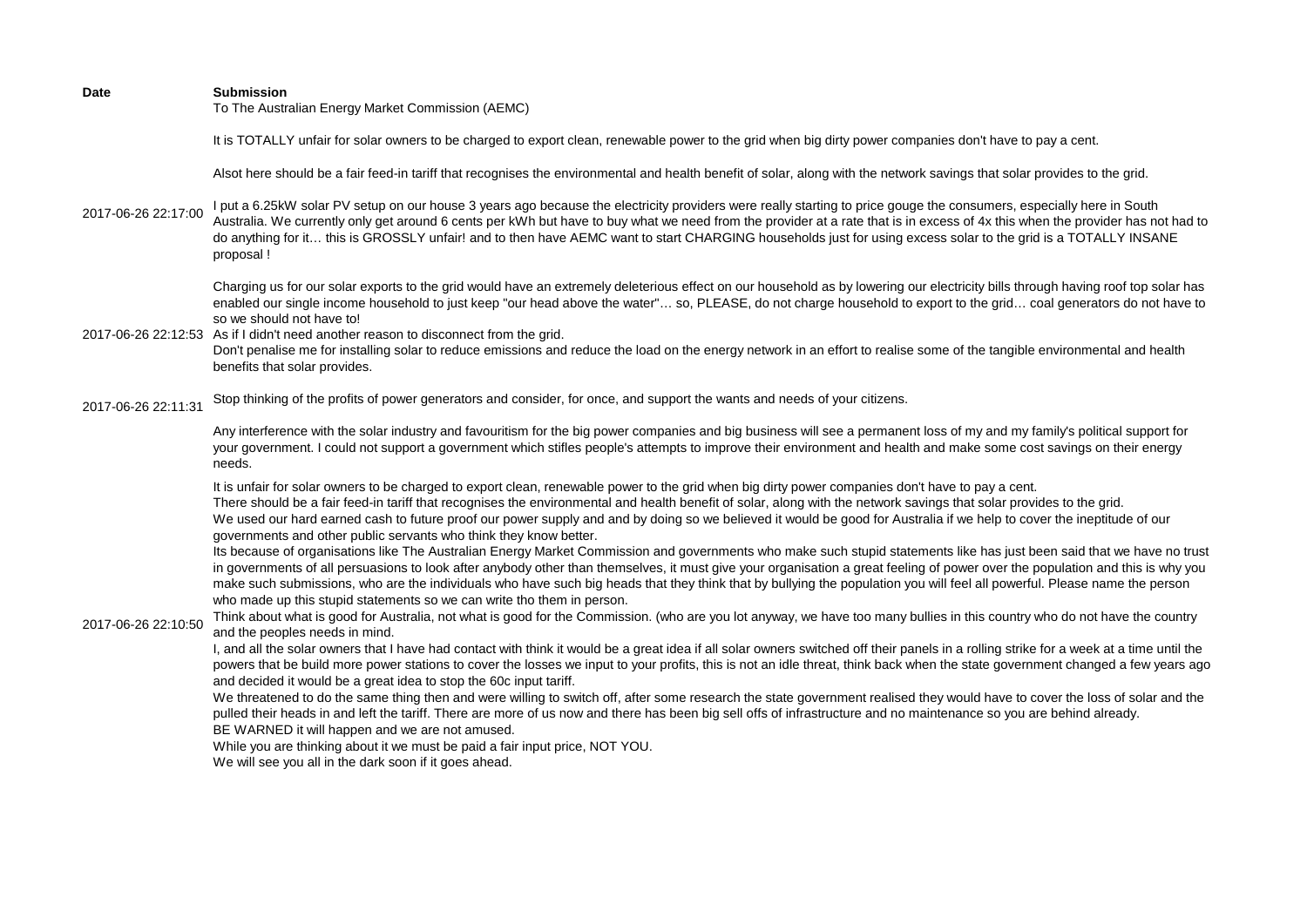| I cannot believe that the AEMC is even considering this, let alone proposing a charge when household solar production is fed back into the grid system. Even IPART in NSW<br>has recently stated that solar produced electricity results in savings to the grid distribution system. (savings in energy transmission losses etc). I totally object the concept that<br>Instead, there should be mandatory FIT's for solar production which allow a fair and balanced return on investment by the solar owner in the same way as there should be for<br>Energy retailers and distributors. All the respective figures for both sides of the argument are now very well researched and known by everyone and for the AEMC to<br>Can we please publically see a statistically relevant and in-depth assessment conducted with solar owners that has been produced by the AEMC to justify their proposal that<br>solar owners be charged for feeding electricity into the grid? After study of many (recent) reports, it's my assessment (AFTER allowing for recent cost spikes in wholesale |
|------------------------------------------------------------------------------------------------------------------------------------------------------------------------------------------------------------------------------------------------------------------------------------------------------------------------------------------------------------------------------------------------------------------------------------------------------------------------------------------------------------------------------------------------------------------------------------------------------------------------------------------------------------------------------------------------------------------------------------------------------------------------------------------------------------------------------------------------------------------------------------------------------------------------------------------------------------------------------------------------------------------------------------------------------------------------------------------|
|                                                                                                                                                                                                                                                                                                                                                                                                                                                                                                                                                                                                                                                                                                                                                                                                                                                                                                                                                                                                                                                                                          |
| The Australian population clearly wants to increase the amount of electricity produced on domestic photovoltaic systems. This is evident in the increasing uptake of this                                                                                                                                                                                                                                                                                                                                                                                                                                                                                                                                                                                                                                                                                                                                                                                                                                                                                                                |
| I have been involved in supporting Community solar panels for our local Council, because we want a cleaner less polluting environment. Surely it is not necessary to charge<br>those exporting excess power to the grid! There needs to be co-operation between all producers, large and small, not one penalising the other, it smacks of greed and                                                                                                                                                                                                                                                                                                                                                                                                                                                                                                                                                                                                                                                                                                                                     |
| It is greatly unfair for solar owners to be charged to export clean, renewable power to the grid when dirty big polluting power companies don't even have to pay a cent!<br>Also there should be a fair feed-in tariff that recognises the environmental and health benefit of solar, along with the network savings that solar provides to the grid. As fossil<br>fueled electricity is removed the grid needs the addition of renewable power which is the direction our energy sources must move towards if this planet and everyone on it is                                                                                                                                                                                                                                                                                                                                                                                                                                                                                                                                         |
| Our society and our economy demands that renewables be fed into the grid WITHOUT PENALISING contributors but pay them a just fee for providing this essential service.                                                                                                                                                                                                                                                                                                                                                                                                                                                                                                                                                                                                                                                                                                                                                                                                                                                                                                                   |
| We need a tax on carbon NOT a tax on renewables. Let common sense and wisdom prevail here instead of bowing to firmly entrenched vested interests which are destroying                                                                                                                                                                                                                                                                                                                                                                                                                                                                                                                                                                                                                                                                                                                                                                                                                                                                                                                   |
| You should not charge any solar power export charge to solar PV generators as the grid connection is already in place and fully maintained by the day to day use of electricity.<br>Charging for solar power connection to the grid for export of power would have to be because of additional costs to the grid and there are none as the exporter is already<br>2017-06-26 22:02:52 Charging for the export would make me review my connection to the grid and force me to upgrade my system more quickly to include full self sufficiency using battery<br>As a retiree I do not think that the should be charges made that are clearly designed to favour dirty power for carbon dioxide emitting power gemerators and that I cannot                                                                                                                                                                                                                                                                                                                                                 |
|                                                                                                                                                                                                                                                                                                                                                                                                                                                                                                                                                                                                                                                                                                                                                                                                                                                                                                                                                                                                                                                                                          |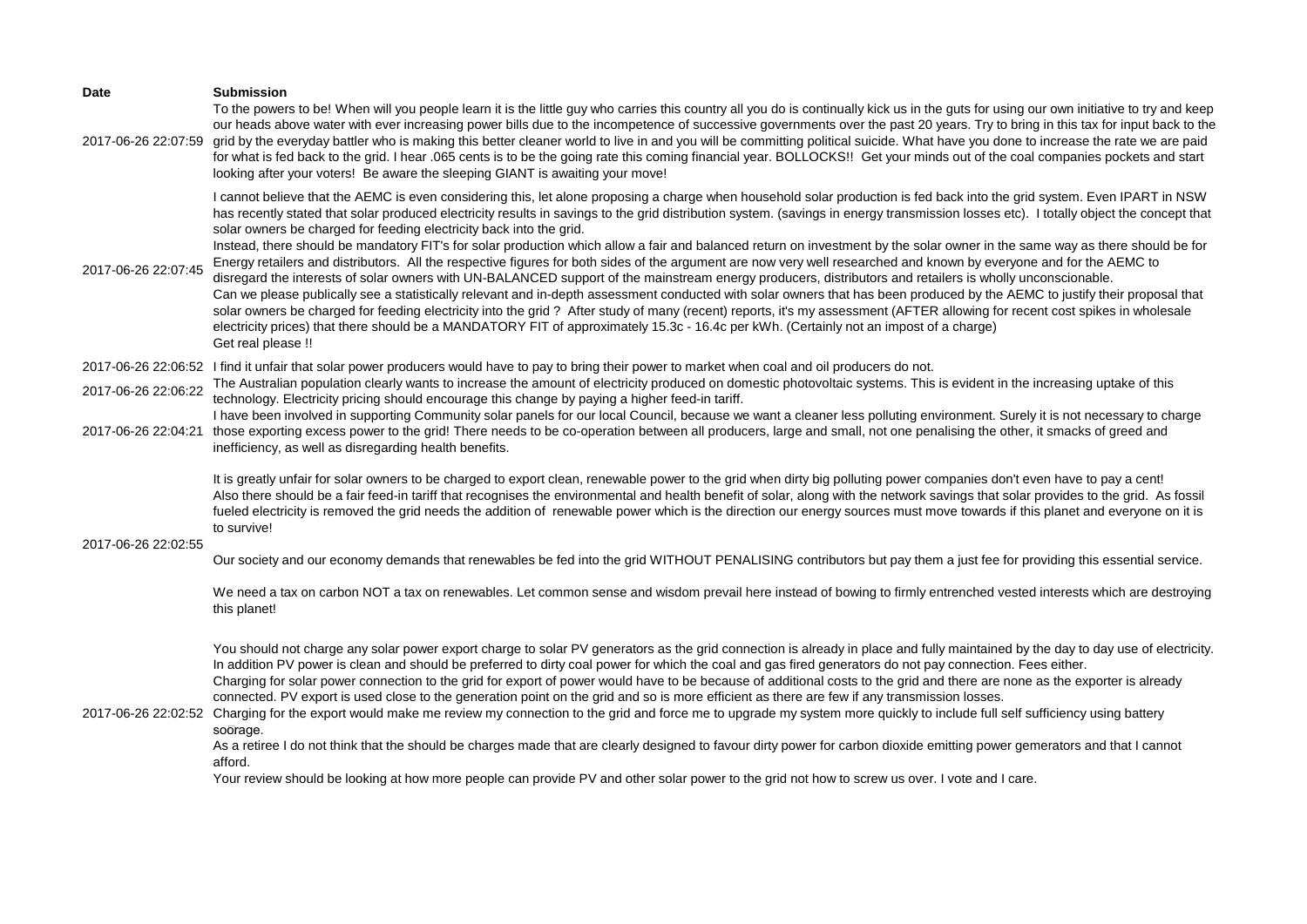| <b>Date</b>         | <b>Submission</b>                                                                                                                                                                                                                                                                                                                                                                                                                                                                                                                                                                                                                                                                                                                                                                                                                                                                                                                                                                                                                                                       |
|---------------------|-------------------------------------------------------------------------------------------------------------------------------------------------------------------------------------------------------------------------------------------------------------------------------------------------------------------------------------------------------------------------------------------------------------------------------------------------------------------------------------------------------------------------------------------------------------------------------------------------------------------------------------------------------------------------------------------------------------------------------------------------------------------------------------------------------------------------------------------------------------------------------------------------------------------------------------------------------------------------------------------------------------------------------------------------------------------------|
| 2017-06-26 22:01:29 | Make it fair. Individuals and families with rooftop solar are investing in the future of the whole country. They deserve to have their contribution recognised and supported. Not<br>to be expected to fund the big companies. It's ridiculous.<br>Be sensible to the aspirations of the people. We want solar power, not coal fired pollution. The people have spoken through their actions, in purchasing rooftop solar.<br>Make the feed in tariff fair.<br>Thank you                                                                                                                                                                                                                                                                                                                                                                                                                                                                                                                                                                                                |
| 2017-06-26 22:01:25 | It is grossly unfair to charge Solar owners to export renewable clean power to the grid. As we get a miserable return for providing solar power to the grid the idea of charging a<br>fee to export it would be disastrous. It would destroy the incentives to install solar panels. I cannot understand why the AEMC is even considering this! We should be<br>encouraging all households to install solar panels as a way of cutting down our use of non renewable energy. I have installed solar panels in an endeavour to provide all my<br>power requirements. More fees will encourage me to be free of the grid as soon as possible by installing battery storage as it becomes more efficient.                                                                                                                                                                                                                                                                                                                                                                  |
| 2017-06-26 22:00:42 | This is totally unfair! Why should solar owners be charged for providing clean energy to the grid? Our urban solar panels are providing energy to prop up the grid on hot days,<br>when demand is high and power is commensurately dearer. What other industry provides its product to a retailer and is CHARGED for the product it is producing? Clean<br>electricity is more expensive for consumers to buy than that produced from coal-fired generators, so solar producers should be paid MORE, let alone be charged for the<br>electricity we export. This is an absolute rip-off! How can this idiotic proposal be seen to be serious - really, it is theft wearing a different hat. This proposal should scrapped<br>immediately and solar owners recompensed fairly for their exported clean power. Remember, solar owners are voters too and we will remember those who would penalise us<br>for doing the right thing for climate change. DON'T DO THIS!!!!!!                                                                                                |
| 2017-06-26 22:00:14 | I/we totally believe that it is unfair to be charged for a connection fee and to export clean, renewable power to the grid when the big power companies do not. We want to be<br>given a fair feed in tariff that recognises the environmental and health benefit of solar, along with the network savings that solar provides to the grid.<br>We have had a two (2) kilowatt system on our roof for five years now and we have been happy with the systems performance from the start. We took advantage of the<br>scheme to install the system with the Government subsidy but it still cost us in excess of 9 thousand dollars to install at the time. We did this In order to think of the climate<br>environment and to relieve pressure on our household costs which it has done well for us. If there were any further rule changes applied to households such as cutting feed in<br>tariffs and applying additional "connection" fees in this increasing age of austerity it will lead to a reduction in living costs and standards for us and those around us. |
| 2017-06-26 22:00:12 | Please do not tax solar energy which is fed into the grid. It seems totally unfair that renewables are discriminated against in this way ,and that individual householders who<br>have installed solar systems are negatively impacted when in fact they should be rewarded with reasonable feed-in tariffs for making a positive contribution to the environment<br>and the future of the planet.<br>TO WHOM IT MAY CONCERN                                                                                                                                                                                                                                                                                                                                                                                                                                                                                                                                                                                                                                            |
|                     | * It is unfair for solar owners to be charged to export clean, renewable power to the grid when big dirty power companies don't have to pay a cent. We have already outlaid a<br>significant amount of our own money to help take the pressure off energy providers.                                                                                                                                                                                                                                                                                                                                                                                                                                                                                                                                                                                                                                                                                                                                                                                                    |
| 2017-06-26 21:57:07 | *There should be a fair feed-in tariff that recognises the environmental and health benefit of solar, along with the network savings that solar provides to the grid.                                                                                                                                                                                                                                                                                                                                                                                                                                                                                                                                                                                                                                                                                                                                                                                                                                                                                                   |
|                     | *We installed solar on our rooftop as our personal attempt to further reduce continuing damage to our environment and to help reduce our reliance on fossil fuels. It is now the<br>responsibility of energy providers to act too. We, who have spent a considerable amount of our own resources should not be further penalised by these unfair proposed<br>charges which will further erode the living standards of low income earners like ourselves who rely on the pension to make ends meet.<br>So the little Australian is required to pay to supply clean energy to the grid from their home solar panels when coal Companies are not required to pay. To me this is typical of                                                                                                                                                                                                                                                                                                                                                                                 |
| 2017-06-26 21:55:22 | what we, the majority of the voters in this Country have come to expect from Government. This is no surprise to many solar owners. My motivation in installing solar was to<br>help the environment, but at every turn this motivation is being crushed by a Government hell bent on continuing with fossil fuelled power purely for economic reasons with                                                                                                                                                                                                                                                                                                                                                                                                                                                                                                                                                                                                                                                                                                              |
| 2017-06-26 21:53:56 | little regard for the environmental future of the country.<br>I installed solar panels because I wanted to reduce my carbon footprint, not so that a power company could make a profit by reselling my surplus energy. If this proposal were<br>to get up, then power companies could be making a profit on the back of my investment.                                                                                                                                                                                                                                                                                                                                                                                                                                                                                                                                                                                                                                                                                                                                  |
| 2017-06-26 21:51:56 | It is absolutely wrong that citizens who pay for the installation of solar panels to generate clean energy should be charged for sharing any excess power their outlay has<br>generated. It is far more appropriate that their contribution to a cleaner world be rewarded.                                                                                                                                                                                                                                                                                                                                                                                                                                                                                                                                                                                                                                                                                                                                                                                             |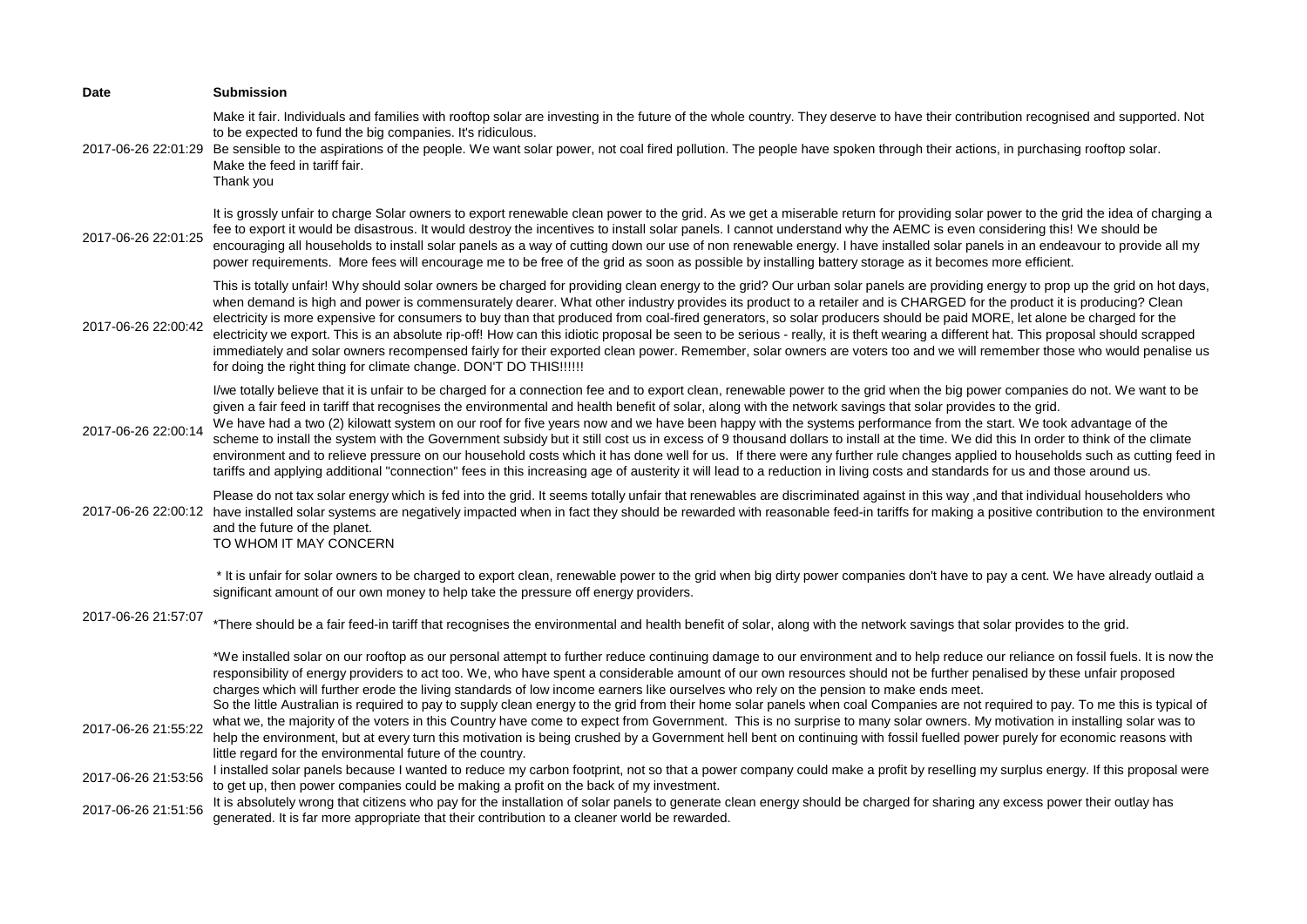| <b>Date</b>         | <b>Submission</b><br>I have a small solar setup which I implemented for two reasons: to help the future health of the planet, and to save money.                                                                                                                                                                                                                                                                                                                                                                                                                                                                                                                                                                                                                                                                            |
|---------------------|-----------------------------------------------------------------------------------------------------------------------------------------------------------------------------------------------------------------------------------------------------------------------------------------------------------------------------------------------------------------------------------------------------------------------------------------------------------------------------------------------------------------------------------------------------------------------------------------------------------------------------------------------------------------------------------------------------------------------------------------------------------------------------------------------------------------------------|
| 2017-06-26 21:51:29 | I would be extremely upset if you implement a payment system for exporting to the grid. This would harm the industry and be a negative move against supporting renewable<br>energy. It would do nothing towards the health improvement of the planet. It Do the big power companies have to pay?                                                                                                                                                                                                                                                                                                                                                                                                                                                                                                                            |
| 2017-06-26 21:51:17 | Illogical for our planet                                                                                                                                                                                                                                                                                                                                                                                                                                                                                                                                                                                                                                                                                                                                                                                                    |
| 2017-06-26 21:47:24 | It is unfair for solar owners to be charged to export clean, renewable power to the grid when big dirty power companies don't have to pay a cent.<br>There should be a fair feed-in tariff that recognises the environmental and health benefit of solar, along with the network savings that solar provides to the grid.                                                                                                                                                                                                                                                                                                                                                                                                                                                                                                   |
|                     | To whom it may concern at the AEMC.                                                                                                                                                                                                                                                                                                                                                                                                                                                                                                                                                                                                                                                                                                                                                                                         |
| 2017-06-26 21:46:30 | I would first of all like to voice my disgust in the governments who sold of our tax payer funded commonwealth owned electricity systems to make a quick dollar due to their<br>mismanagement of taxpayers funds caused by their stupid nation destroying policies especially those of the early to mid 80s that put so many people out of work.                                                                                                                                                                                                                                                                                                                                                                                                                                                                            |
|                     | I would then like to ask why the same governments would input tax the same taxpayers who have paid for their own clean energy systems that help to supply the gird but not<br>the large energy producers who charge increasingly ridiculous prices for supplying our electricity needs. I can only think it is because these energy companies are funding the<br>major political parties. I find this to be extremely annoying and dare I say corrupt.                                                                                                                                                                                                                                                                                                                                                                      |
|                     | I would further like to submit that the input tariff paid to household electricity producers is way to low, if the commonwealth of Australia (that's the people not the government)<br>still owned the electricity supplies and or did not have private companies market electricity on their behalf, energy prices would logically be lower as we would not be paying<br>the shareholders and highly overpaid upper management of these companies. If these companies make a profit then we as producers and suppliers should also make at least<br>the same profit margin, I would be quite happy to pay tax if I produce more energy than I use. Furthermore there is less network needed therefore less cost when electricity<br>produced locally is being used locally which the majority of home power generation is. |
|                     | If this ridiculous tax is passed I for one will do my best to get off the grid completely because even with all the governments assurances I know things will only get worse, its<br>about time our governments especially the present federal government started thinking about the Majority not the rich minority of their electors, one vote for each elector with<br>policies to reflect it and some voters are not more equal than other, that is in my mind corruption.                                                                                                                                                                                                                                                                                                                                               |
| 2017-06-26 21:45:38 | Do not charge solar owners for putting power back into the grid. They are making a huge profit on this solar power input, without any cost to the power generators or retailers.<br>This action will only drive home owners and others off the grid, exasperating their position, when the grid will be needed even more in the future, when electric vehicles<br>become more wide spread. Its time to stop the polluting of our only home/planet from the fossil fuel generators and their greed to continue to do so at the expense of our<br>planet and all living things. This is only another way to stymie the growth of renewables.                                                                                                                                                                                  |
| 2017-06-26 21:44:40 | It is unfair for solar owners to be charged to export clean, renewable power to the grid when big dirty power companies don't have to pay a cent<br>There should be a fair feed-in tariff that recognizes the environmental and health benefit of solar, along with the network savings that solar provides to the grid. I have a 10 kw<br>system, if this proposal goes ahead I will install an off grid system and they won't get any of my solar power or the over priced service fees they charge, SO BRING IT ON.                                                                                                                                                                                                                                                                                                      |
| 2017-06-26 21:42:37 | We are a retired couple who have tried to future proof our expenses and help the environment by installing a large solar panel plant and a battery. It would be grossly unfair<br>and criminal to charge us for adding to Australia's energy requirements when the dirty coal and gas companies don't have to pay extra especially as we keep hearing that<br>Australia may have an energy shortage in the near future. This idea is wrong and I will protest loudly and to my local parliamentarian if it goes ahead.                                                                                                                                                                                                                                                                                                      |
| 2017-06-26 21:42:29 | I will not be voting for any person in a political party who supports theft from the people who are committed to feeding power into the electricity grid. Many of us well-informed<br>voters are thoroughly fed up with dishonest, unethical politicians.                                                                                                                                                                                                                                                                                                                                                                                                                                                                                                                                                                   |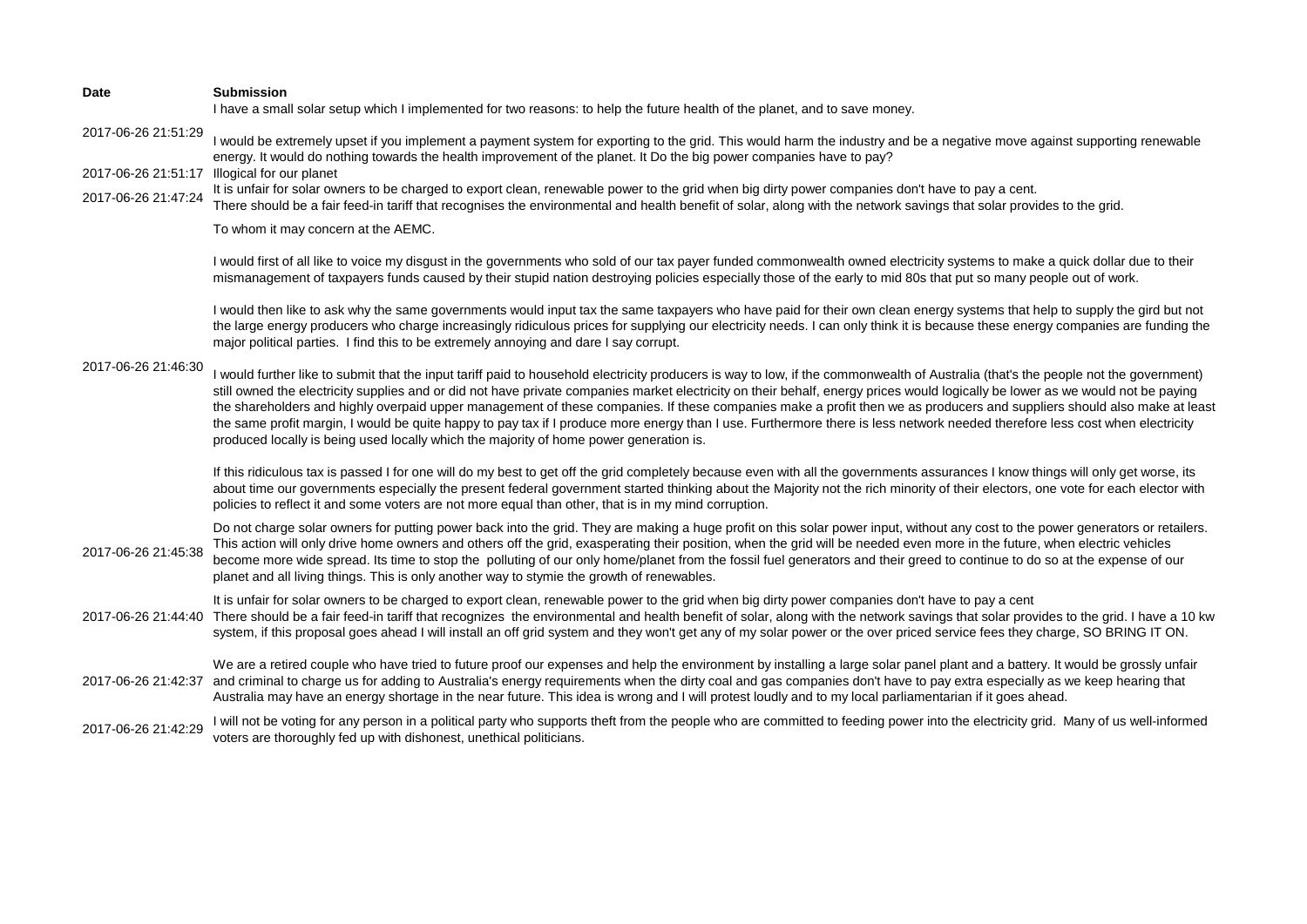| <b>Date</b>         | <b>Submission</b>                                                                                                                                                                          |
|---------------------|--------------------------------------------------------------------------------------------------------------------------------------------------------------------------------------------|
|                     | I am one of many solar energy providers to the NSW / Australian grid in a bid to offset global warming. Contrary to the political lies and deceptions that is fed to us every day          |
|                     | I also help to reduce the load our immediate area places on our antiquated grid and generators.                                                                                            |
| 2017-06-26 21:42:04 | Our contribution to reducing carbon is important to the economic and political future and stability of both Australia and the millions of people in the South Western Pacific              |
|                     | region who are facing total loss of their Island Nations.                                                                                                                                  |
|                     | The greed and corruption of our short sited political system has made us look like fools to the rest of the world as we promote our cheap carbon energy overseas whilst                    |
|                     | penalizing Australians with ever increasing energy costs.                                                                                                                                  |
| 2017-06-26 21:41:14 | Successive State and Federal governments have supported feed-in tariffs and thereby encouraged the export of energy into the grid. Any change in that policy that would see                |
|                     | clean energy produced by consumers disadvantaged would be politically and environmentally disastrous.                                                                                      |
|                     | I wish to state my opposition to AEMC's intention to charge solar owners for the feed into the grid. This not only penalises solar panel owners but conflicts with the supposed            |
|                     | ambition to support a reduction in greenhouse producing power.                                                                                                                             |
| 2017-06-26 21:40:17 | Why aren't We given a feed in incentive for contributing clean energy, and the dirty power producing companies pay a penalty?                                                              |
|                     | It seems that the only way to benefit from my attempts to contribute to a healthier environment is to buy batteries and become as independent as possible without grid power. I            |
|                     | am on a pension and thought this investment in solar was not only my contribution to a better future for my grandchildren but also to ensure that my power bills were more                 |
|                     | affordable in the future. Now I find that these contributions which will save the grid production costs will penalise me! This is unconscionable.                                          |
|                     | I see that the charging of people with solar panels a fee for supplying power to the grid as a ludicrous thought bubble by some infantile minded individuals that have no                  |
| 2017-06-26 21:37:57 | understanding of the right of individuals to sell their assets, that is what this power is, we have paid for the infrastructure so the power produced is ours to trade as we see fit,      |
|                     | To put it bluntly, it will be a cold day in hell before you charge me for selling something I produce, if you try it we just all go off grid                                               |
|                     | I'm on a state pension and bought my solar panels just before retirement. I was hoping to pay them back over the next five years whilst I was on a parity feed in tariff.                  |
|                     | Unfortunately I have only managed to pay off half. That would not bother me too much as I bought them because of a moral duty to future generations. Similarly I try very hard             |
| 2017-06-26 21:36:40 | to reduce my carbon emissions to the very minimum.                                                                                                                                         |
|                     | I'm only on a state pension and would not expect to be charged for doing the right thing. I would expect to be at least acknowledged and possibly rewarded.                                |
|                     | Imagine what another payment would do to my meagre pension. I cannot afford it.                                                                                                            |
|                     | What right does the government/power suppliers have to free power generated by our solar systems. I invested a considerable amount of money 6 yrs ago with then a modest                   |
|                     | system. I am entitled to get a return on my investment. I did this for environmental reasons and to help insure against rising power costs as we are on a pension. The impact              |
| 2017-06-26 21:35:55 | on not charging for solar power export to the grid would put a lot of extra expense on our meger budget. This would encourage people to put in battery storage or even go off              |
|                     | the grid. How dare they even suggest that they want to steal our power we went to the expense of installing and the up keep of these panels for our own use.                               |
|                     | This is obvious protectionism at its worst guaranteeing state owned monopolies an income and penalizing those that invest in new technologies. The irony is that the polluters             |
|                     | 2017-06-26 21:35:46 are protected and the clean energy producers who are try to prevent global warming will be savaged. This blatant action destroys any faith left in the AEMC to make an |
|                     | intelligent decision.                                                                                                                                                                      |
|                     | It is utterly disgusting that the commission is considering actually charging solar customers for the privilege of selling excess power back into the grid.                                |
| 2017-06-26 21:33:52 |                                                                                                                                                                                            |
|                     | Even more so given the truly woeful prices they get for it compared to the amount people are charged for the power they take out of the grid,                                              |
| 2017-06-26 21:33:36 | I have never heard anything so ridiculous. Like all solar owners I could simply disconnect my system from the grid and you would get nothing and I would still be powering my              |
|                     | home during daylight hours and anything not used would be wasted so there would be no gain to the power companies.                                                                         |
|                     | It is unfair for solar owners to be charged to export clean, renewable power to the grid when big dirty power companies don't have to pay a cent.                                          |
|                     | There should be a fair feed-in tariff that recognises the environmental and health benefit of solar, along with the network savings that solar provides to the grid.                       |
| 2017-06-26 21:33:33 | We had to save up to put the solar panels on our house to try and reduce our electricity costs and now we are going to be charged more for doing so! How is that fair. I am 86             |
|                     | and can't afford higher electricity costs what with other charges going up too.                                                                                                            |
|                     | We all need to do what we can to help conserve the planet and Australia has an abundance of sun and wind - why doesn't the government harness these free benefits and                      |
|                     | why do they want to punish those who pay for solar systems so they are doing their bit to help the world!                                                                                  |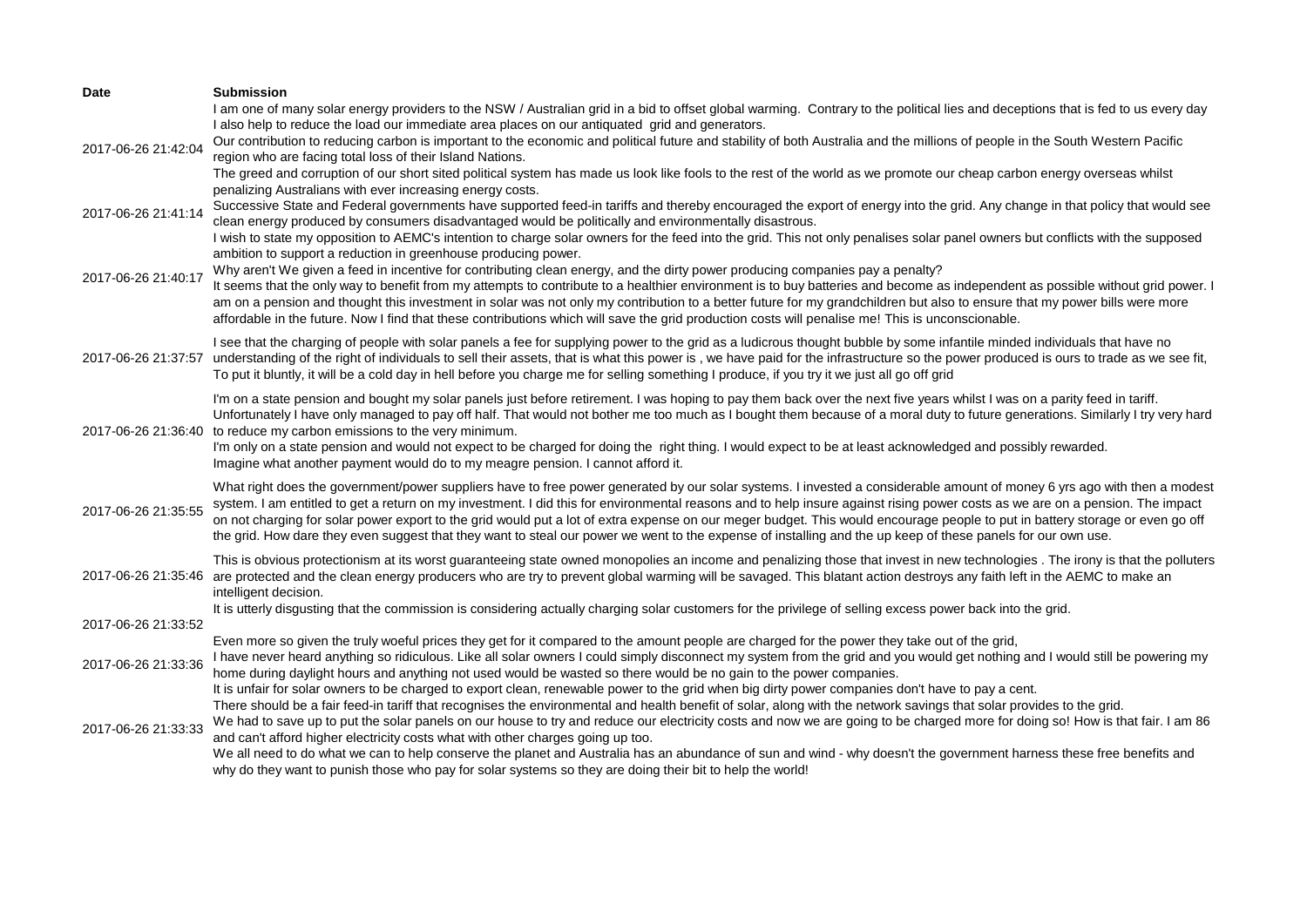## **Date Submission**

To whom this concerns,

I am one of the many thousands of Australians who have solar panels on their roof and are enjoying the positives of knowing we are doing our bit for a cleaner greener Australia.

We have paid to install solar and now expect to be able to feed our unused solar back into the grid so the pressure is taken off the need for fossil fuels to power homes and industries. So it is hugely unfair that you would even consider charging me for this act of clean energy. This is extremely unfair for solar owners to be charged to export clean, renewable energy to the grid whilst dirty power companies don't pay a cent. Is this yet another case of the fossil fuel industries having the Australian Energy Market Commission in the palm of their hands.

There should be a fair feed-in tariff that recognises the environmental and health benefits of solar as well as the network savings that solar provides to the grid.

2017-06-26 21:33:25 their bit to protect our environment, an environment that is showing serious signs that it needs help, and help is being given via all that use and embrace alternative energies Solar users should be recognised and congratulated for taking on the costs of installing solar panels and not penalised. Solar owners are being responsible citizens doing renewable energies.

> Sadly, if you in a moment of madness decide to charge me for my solar then you will impact severely on my and my husbands ability to provide and support our children through their education. This will also impact on who I vote for at all future elections and will go a long way to destroying any faith my children and I have for a clean green future where government and their agencies say they are there for their people when in fact they are only there for the big polluting industries and companies that our governments also look after.

> Instead of fostering a new generation that has some faith and trust in government and their subsidiaries, a, your, decision to charge me and the many thousands of solar users will only ensure our next generation is full of distrust and scepticism on anything government or similar.

We all know only too well that our worlds wellbeing and future is locked closely to changing the way we think and use fossil fuels. Renewables, solar are our key to the survival of our planet and we all know this. Please be forward thinking, please be prepared to think outside the box that the fossil fuel industry and companies want and embrace the only way forward and forget about charging solar users for providing clean safe energy back to the grid.

I have been a single working parent and bought solar panels to reduce the impact on the environment.

It is a quiet clean input with no outlay or ongoing costs to grid power.

2017-06-26 21:33:25 can pay a premium for it. So we are offered a small price for the extra power exported to the grid above our own use. Then we'll pay for the privilege to sell this excess to the grid so other consumers

Please don't allow this double dip.

When I retire in four years the solar panels should be an asset not a liability.

No penalty for us- we should be rewarded.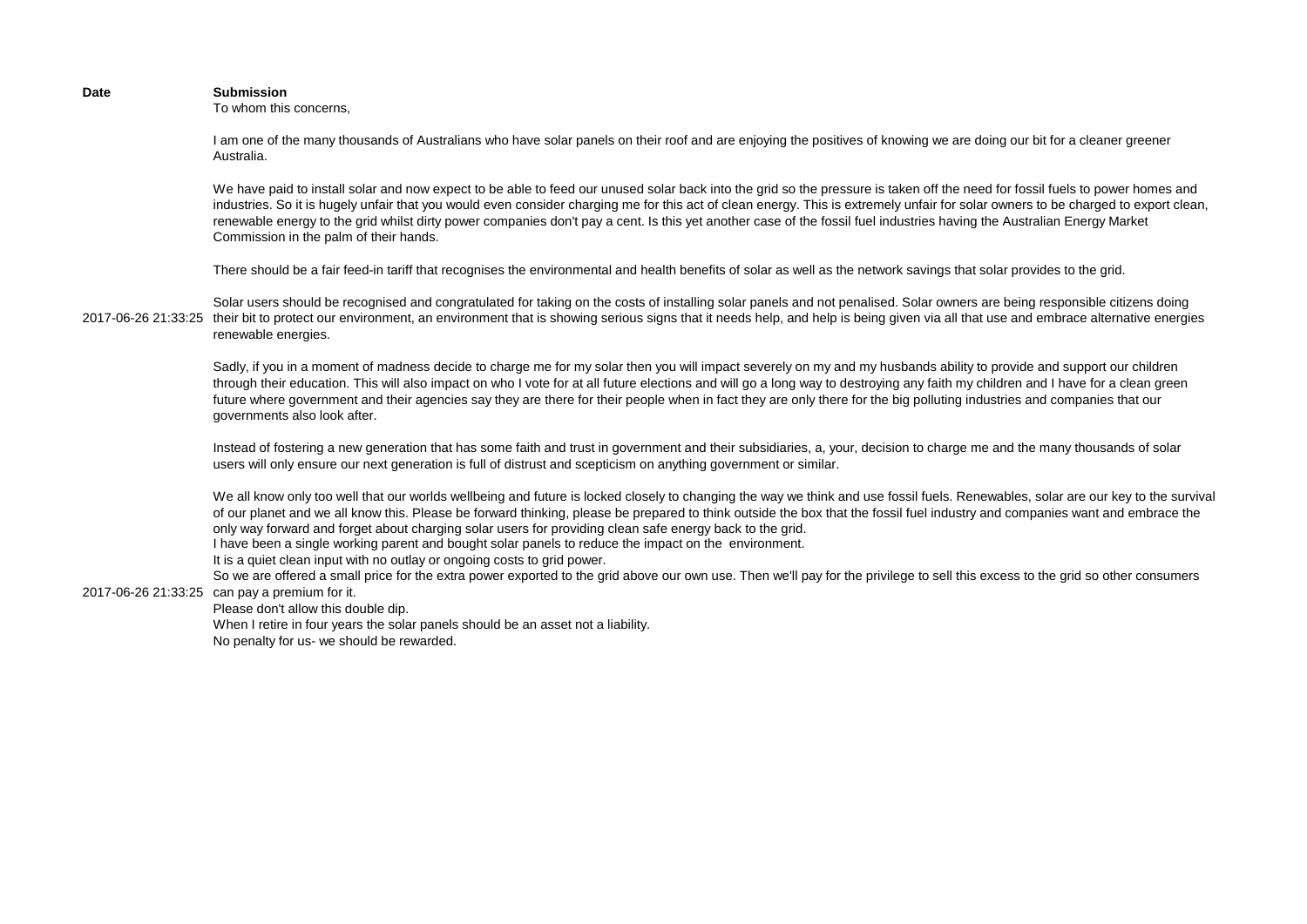| Date                | <b>Submission</b>                                                                                                                                                                                                                                                                                                                                                                                                                                                                                                                                                                                                                                                                                                                                                                                                             |
|---------------------|-------------------------------------------------------------------------------------------------------------------------------------------------------------------------------------------------------------------------------------------------------------------------------------------------------------------------------------------------------------------------------------------------------------------------------------------------------------------------------------------------------------------------------------------------------------------------------------------------------------------------------------------------------------------------------------------------------------------------------------------------------------------------------------------------------------------------------|
|                     | To The Policy Makers at The Australian Energy Market Commission (AEMC),                                                                                                                                                                                                                                                                                                                                                                                                                                                                                                                                                                                                                                                                                                                                                       |
| 2017-06-26 21:32:58 | I wish to add my utter disgust to the growing list of extremely annoyed solar power producers, for the arrogance and contempt with which you are considering to dare charge<br>us for contributing clean energy from the Solar producing equipment we have invested our hard earnt dollars in, on good faith that the Australian Government would not only<br>welcome this contribution to the Nations Energy Supply, but that we also would receive a fair and equitable payment for this clean energy.                                                                                                                                                                                                                                                                                                                      |
|                     | As an Australian Citizen of 75 years, Very angry at hearing of this submission from what I presumed was a Commission setup to benefit all Australians - Not Just the Big<br>producers.                                                                                                                                                                                                                                                                                                                                                                                                                                                                                                                                                                                                                                        |
|                     | I am extremely and justifiably annoyed, disapointed and Hereby Urging you to give immediate attention to rescinding this very Counter productive and Unfair Proposal.                                                                                                                                                                                                                                                                                                                                                                                                                                                                                                                                                                                                                                                         |
| 2017-06-26 21:32:00 | I think charging solar panel owners for the electricity that they generate is obscene and ridiculous. We paid thousands of dollars for our systems to support clean energy and<br>now you want to penalize us for it? Back off and understand the future is not with coal.                                                                                                                                                                                                                                                                                                                                                                                                                                                                                                                                                    |
| 2017-06-26 21:31:09 | to charge us to export our sun driven power to the grid is insane as our energy is clean and non polluting and is a benefit to all so leave us alone                                                                                                                                                                                                                                                                                                                                                                                                                                                                                                                                                                                                                                                                          |
| 2017-06-26 21:30:42 | Solar home owners should not be charged for exporting energy to the grid. They have gone out of their way to purchase their systems so that they can supply themselves and<br>their neighbours with power. They already pay daily service charge and help reduce grid losses by supplying locally. This is nothing but a Sun Tax on home owners and is a<br>totally stupid idea.<br>Thanks                                                                                                                                                                                                                                                                                                                                                                                                                                    |
| 2017-06-26 21:27:50 | Roof top solar is an asset to the electricity system and should be treated accordingly.<br>Solar power should be paid for. As it is distributed across the grid i imagine less is lost in transmission costs, so if anything, a higher rate should be paid.<br>I am one of those Australians that has invested in the future, yet Australian LNP politicians are clearly intent living in the past, with their ideological support of coal guaranteed                                                                                                                                                                                                                                                                                                                                                                         |
| 2017-06-26 21:27:46 | to damage the future of today's young Australians. This recent attack on those with solar panels is quite unacceptable. As a passionate early adopter I am determined to do<br>what I can to help move us to a society powered by sustainable, non-polluting energy. With solar PV, battery storage and solar hot water, I believe I am contributing to a more<br>sustainable society, yet the Australian LNP are determined to see Australia remain a global pariah. So, it is unfair for solar owners to be charged to export clean, renewable<br>power to the grid when big dirty power companies don't have to pay a cent. Further, there should be a fair feed-in tariff that recognises the environmental and health benefit of<br>solar, along with the network savings that solar provides to the grid.<br>Dear AEMC, |
| 2017-06-26 21:26:34 | It is unfair for solar owners to be charged to export clean, renewable power to the grid when big dirty power companies don't have to pay a cent for the same privilege. If they<br>argue solar owners are getting a free ride on their infrastructure, remind them for whom the infrastructure exists. If they don't like it, take it back. It's not for them or their<br>shareholders. It's for the people of the state of Victoria.<br>There should be a fair feed-in tariff that recognises the environmental and health benefit of solar, along with the network savings that solar provides to the grid.                                                                                                                                                                                                                |
| 2017-06-26 21:26:24 | Finally, charging for solar exports to the grid will result in more people finding innovative ways to leave the grid. They can and they will. It's only a matter of time.<br>I am vehemently opposed to penalising households for providing electrons to the grid. In fact they should be adequately compensated for their contribution to a cleaner<br>happier community                                                                                                                                                                                                                                                                                                                                                                                                                                                     |
| 2017-06-26 21:23:23 | NO Justification as [1] We have already paid for the grid - it is Freehold -by paying our electricity A/Cs in bygone years, and [2] by Govenment Subsidies which we paid for<br>with our taxes, and [3] NO improvement or up-grading has ever been made to the grid in over 60 years, same wires, same Stobie Poles. Maybe 2 transformers died in 60<br>years, that's a maintenance issue., Also [4] We 9Solar Owners) are already paying the difference between the paltry feed-in tariffs and the current Wholesale price.<br>The entire drive to suck more out of Solar Owners is just exercising Monopolistic Greed.                                                                                                                                                                                                      |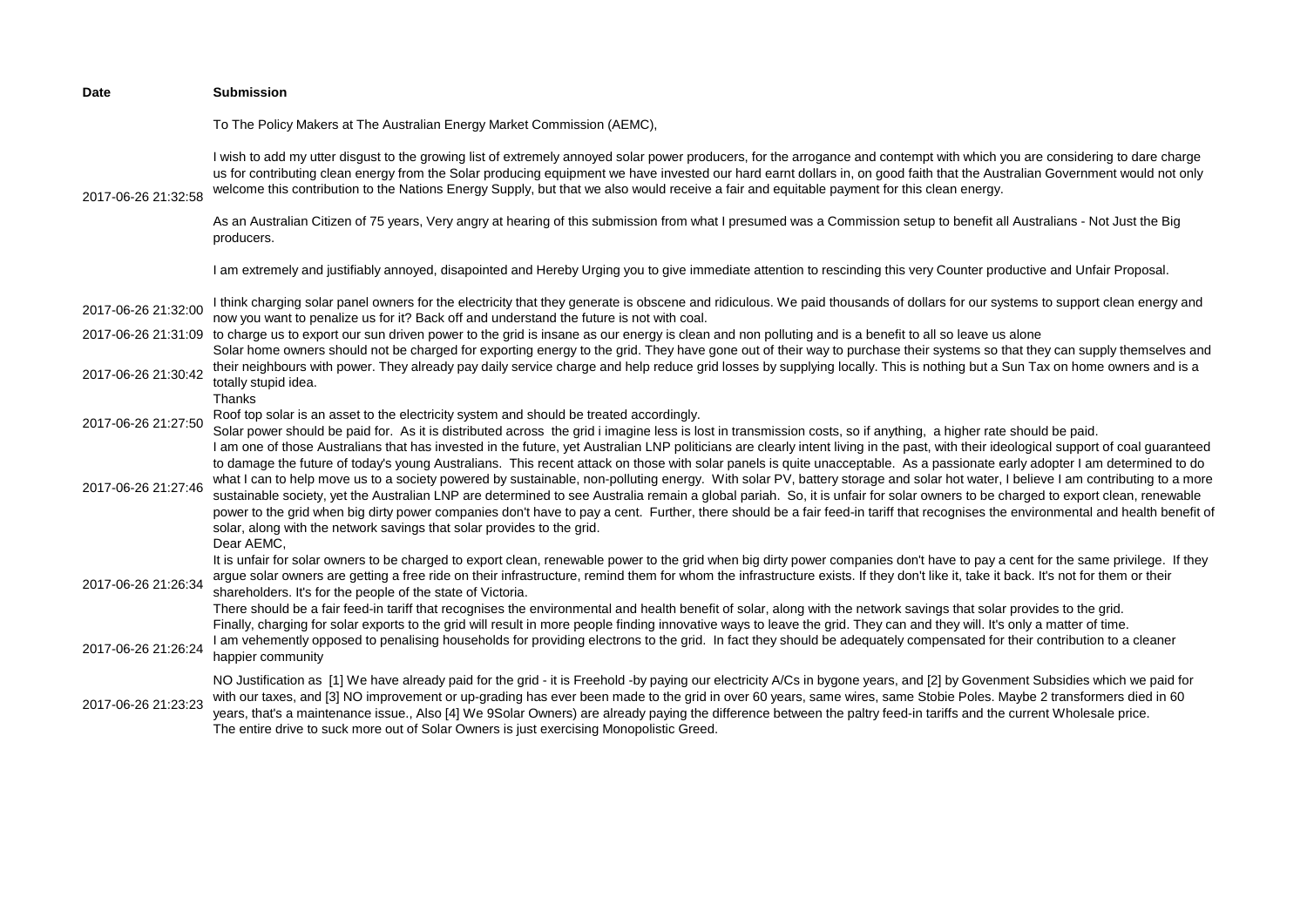| <b>Date</b>         | <b>Submission</b><br>I strongly oppose any charge to solar power generated on homes which feedback onto the electricity grid. I worked hard to pay off a \$10,000 loan which I took out in order to                                                                                                                                                                                                                                                                                                                                                                                                                                                                                                                                                                                                                                                                                                                                                                                                                                                                                                                                                                                                                                                                                                                                                                                                                                                                                                                                                                                                                                                                                                                                                                                                                                                                                                                                                                                                                                                                                                                                                                                                                                                                                                                                                                                                                                                                                                                                     |
|---------------------|-----------------------------------------------------------------------------------------------------------------------------------------------------------------------------------------------------------------------------------------------------------------------------------------------------------------------------------------------------------------------------------------------------------------------------------------------------------------------------------------------------------------------------------------------------------------------------------------------------------------------------------------------------------------------------------------------------------------------------------------------------------------------------------------------------------------------------------------------------------------------------------------------------------------------------------------------------------------------------------------------------------------------------------------------------------------------------------------------------------------------------------------------------------------------------------------------------------------------------------------------------------------------------------------------------------------------------------------------------------------------------------------------------------------------------------------------------------------------------------------------------------------------------------------------------------------------------------------------------------------------------------------------------------------------------------------------------------------------------------------------------------------------------------------------------------------------------------------------------------------------------------------------------------------------------------------------------------------------------------------------------------------------------------------------------------------------------------------------------------------------------------------------------------------------------------------------------------------------------------------------------------------------------------------------------------------------------------------------------------------------------------------------------------------------------------------------------------------------------------------------------------------------------------------|
| 2017-06-26 21:21:49 | put solar panels on my home. I did this, not to avoid paying for my energy use, but because I am committed to doing whatever I can to lighten my environmental footprint.<br>Generating power using renewable sources ought to be being encouraged and supported, not penalised. People like me, who are putting our money where our mouth is by<br>investing in solar energy are contributing to all Australians, and should definitely not be charged a fee while large, polluting coal companies are not charged for the energy<br>they put in. There should be a fair feed-in tariff, recognising the environmental and health benefits of solar power, along with the network contribution that our solar panels<br>make to the whole grid.<br>Yours sincerely                                                                                                                                                                                                                                                                                                                                                                                                                                                                                                                                                                                                                                                                                                                                                                                                                                                                                                                                                                                                                                                                                                                                                                                                                                                                                                                                                                                                                                                                                                                                                                                                                                                                                                                                                                     |
| 2017-06-26 21:21:28 | The suggestion of having to pay to export my solar electricity to the grid is nothing but absurd. Please tell me what companies in Australia pay people to use their<br>products/services? This is an unsustainable business plan. This is the problem with Australia - constantly penalising the small business and propping up the unprofitable. As it<br>is, where's the fairness in the pathetic feed-in tariff we get in NSW where we sell our clean Green energy for less than 19% for what the retailers sell Green energy for. If I can't<br>get a fair price for my exported solar, or if I have to pay a fee to export my solar, I and many, and I mean MANY will shut our solar systems down, and come the next<br>heatwaves, the grid Will Not keep up with Demand.                                                                                                                                                                                                                                                                                                                                                                                                                                                                                                                                                                                                                                                                                                                                                                                                                                                                                                                                                                                                                                                                                                                                                                                                                                                                                                                                                                                                                                                                                                                                                                                                                                                                                                                                                         |
| 2017-06-26 21:17:29 | Why is there so much argument about solar energy. Surely it's a no brainer. Renewable energy is obviously the future. Whether one believes that humans are responsible for<br>climate change or not global warming is with us. Fossil fuel (including natural gas) has a limited life. Alternatives have to be found. The sun is tipped to be with us for the next<br>4.5 billion years and it is pouring more energy onto our planet than we could ever use. Tapping into this energy source in the most efficient way possible is surely a step to<br>solve the limited the problem of fossil fuel's limited life span. Now is the time to act. So why are so many agencies bickering about solar feed in. Surely the cost of supplying<br>solar power to the grid is minimal. If this is not the case then the owners/operators of the grid should be using the latest technologies to make make the grid a twenty first<br>century operation with foresight for decades to come. This is obviously too hard and/or too expensive. Take the easy option. Feed these solar users a fee for supplying the<br>grid. Firstly give them a pittance for the energy that they put into the grid, then sell them coal fired electricity at four times the price they are given. Then on sell this extremely<br>cheap power as "Green Power" at five times the price paid.<br>This is what I see each time I get an electricity bill. Now you want solar exporters to pay a further amount for the "extra cost" to supply the grid.<br>Can you please explain why, on top of my buying electricity at 23.45 cents Kw/h plus GST, and receiving only 6cents Kw/h feed in tariff I also pay a "supply Charge" of 78.5<br>cents per day. Who is making money at my expense? It's high time for a total overhaul over the whole energy/grid system. It's time to stop penalising those who care about<br>our environment and are prepared to invest in technology that will eventually be the future. Why is it that decision makers are so out of touch with the real world? From the<br>politicians and their various agencies it's time to get up to date what is really happening in state and country.<br>It is unfair for solar owners to be charged to export clean, renewable power to the grid when big dirty power companies don't have to pay a cent, The only fair thing is for solar<br>owners to be paid parity with what their supplier is charging them and the payments should come from the energy companies, not the taxpayer. |
| 2017-06-26 21:17:07 | For too long solar owners who have invested thousands, sometimes tens of thousands of dollars are screwed over in the name of big company profits, many of whom are<br>owned by foreign investors, simply because the government dont get kick backs and slush funds from solar owners.<br>The corruption must stop!                                                                                                                                                                                                                                                                                                                                                                                                                                                                                                                                                                                                                                                                                                                                                                                                                                                                                                                                                                                                                                                                                                                                                                                                                                                                                                                                                                                                                                                                                                                                                                                                                                                                                                                                                                                                                                                                                                                                                                                                                                                                                                                                                                                                                    |
|                     | 2017-06-26 21:15:51 Please understand that I didn't spend \$12000 to put solar onto our house so as we can then be considered fortunate enough to pay for the privilege to make You richer.                                                                                                                                                                                                                                                                                                                                                                                                                                                                                                                                                                                                                                                                                                                                                                                                                                                                                                                                                                                                                                                                                                                                                                                                                                                                                                                                                                                                                                                                                                                                                                                                                                                                                                                                                                                                                                                                                                                                                                                                                                                                                                                                                                                                                                                                                                                                             |
|                     | We have invested money in solar energy to provide clean renewable energy for our household and to reduce the stress on an already overstretched power grid.<br>2017-06-26 21:15:42 To charge us for that privilege is both immoral and unconscionable.<br>Shame on you!                                                                                                                                                                                                                                                                                                                                                                                                                                                                                                                                                                                                                                                                                                                                                                                                                                                                                                                                                                                                                                                                                                                                                                                                                                                                                                                                                                                                                                                                                                                                                                                                                                                                                                                                                                                                                                                                                                                                                                                                                                                                                                                                                                                                                                                                 |
|                     | 2017-06-26 21:14:54 Are we not helping the environment should you not be supporting others to have solar power no charge please<br>Why the hell should we have to pay to give energy WE make back to the grid, especially when it will be then resold back to the public? This means the electricity suppliers not                                                                                                                                                                                                                                                                                                                                                                                                                                                                                                                                                                                                                                                                                                                                                                                                                                                                                                                                                                                                                                                                                                                                                                                                                                                                                                                                                                                                                                                                                                                                                                                                                                                                                                                                                                                                                                                                                                                                                                                                                                                                                                                                                                                                                      |
| 2017-06-26 21:13:36 | only make money from people with solar panels but again when they sell it. Absolutely bloody disgusting!!!!<br>It is ridiculous too that solar use is not encouraged and to penalise those who do use it is applalling.<br>NOT ON!                                                                                                                                                                                                                                                                                                                                                                                                                                                                                                                                                                                                                                                                                                                                                                                                                                                                                                                                                                                                                                                                                                                                                                                                                                                                                                                                                                                                                                                                                                                                                                                                                                                                                                                                                                                                                                                                                                                                                                                                                                                                                                                                                                                                                                                                                                      |
|                     | 2017-06-26 21:12:11 People generating clean energy should be paid more than they are currently getting. Polluters should be paying for their pollution. Very simple.                                                                                                                                                                                                                                                                                                                                                                                                                                                                                                                                                                                                                                                                                                                                                                                                                                                                                                                                                                                                                                                                                                                                                                                                                                                                                                                                                                                                                                                                                                                                                                                                                                                                                                                                                                                                                                                                                                                                                                                                                                                                                                                                                                                                                                                                                                                                                                    |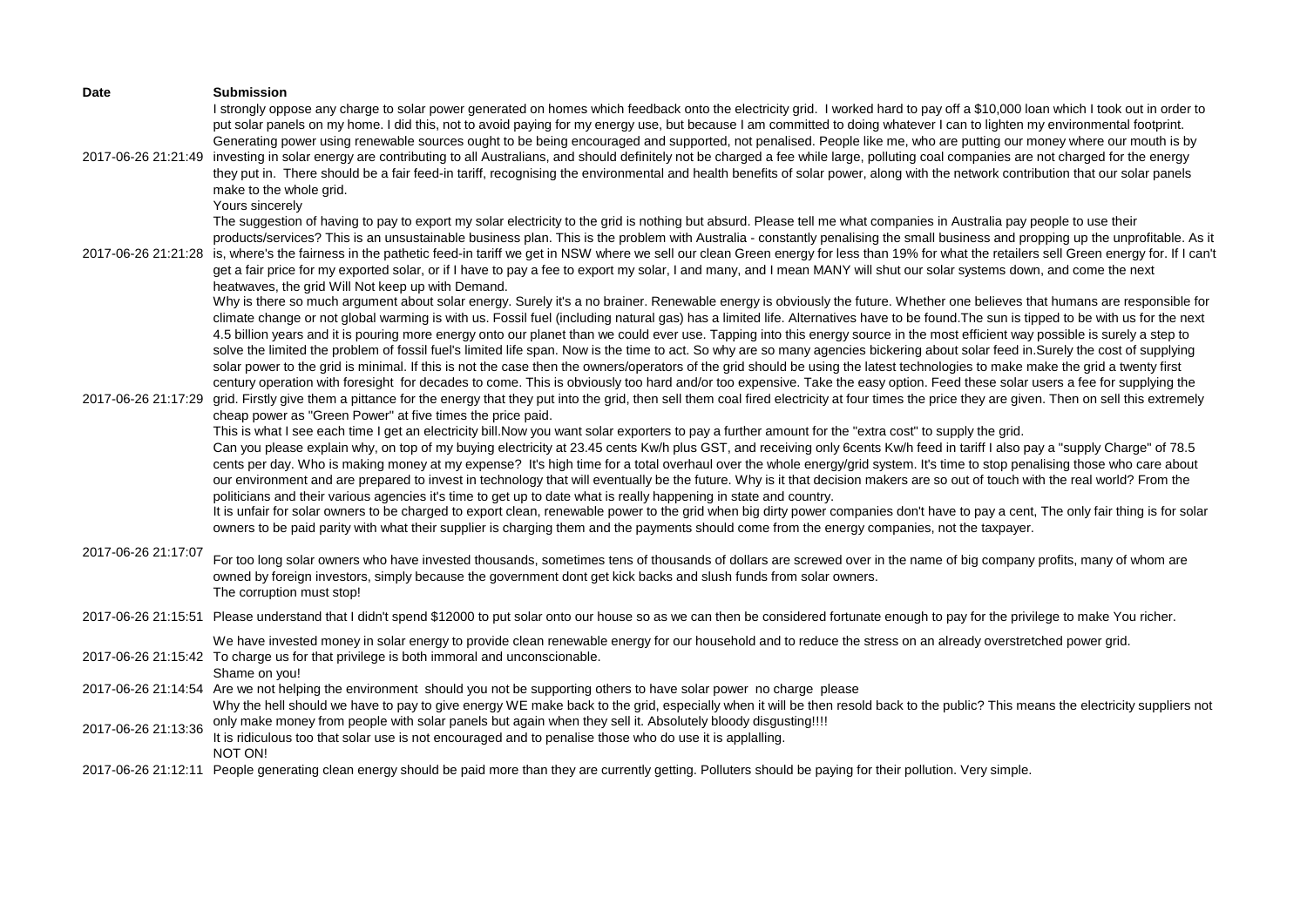| Date                | <b>Submission</b>                                                                                                                                                                                                                                                                                                                                                                                                                                                                                                                                                                                                                                                                                                                                                                                                                                                                                                                                                                                                                                                                                                                                                                                                                                                                                                                                                                                                                                                                                                    |
|---------------------|----------------------------------------------------------------------------------------------------------------------------------------------------------------------------------------------------------------------------------------------------------------------------------------------------------------------------------------------------------------------------------------------------------------------------------------------------------------------------------------------------------------------------------------------------------------------------------------------------------------------------------------------------------------------------------------------------------------------------------------------------------------------------------------------------------------------------------------------------------------------------------------------------------------------------------------------------------------------------------------------------------------------------------------------------------------------------------------------------------------------------------------------------------------------------------------------------------------------------------------------------------------------------------------------------------------------------------------------------------------------------------------------------------------------------------------------------------------------------------------------------------------------|
| 2017-06-26 21:10:47 | I purchased a home recently with a 5kw system. I was very excited about being able to reduce my power bills and having an impact on the environment. Not having any<br>experience before, I was shocked to firstly find out that I would only receive a 6 cent per kw rebate, and get charged 23 cents by the power companies, then to receive a letter<br>last week informing me that my charge is due to increase !! Do you think that they increased my rebate- No!! I am shocked and appalled at the AEMC for allowing this to<br>happen and for even considering charging me for exporting power to the grid? Who's side are they in? Definitely not my side or the environments side. We are a single<br>income family and any change to our regular bills has a significant impact on our lives. The AEMC should be ashamed of themselves.                                                                                                                                                                                                                                                                                                                                                                                                                                                                                                                                                                                                                                                                    |
| 2017-06-26 21:07:00 | Why on earth do you want to charge the folk whose distributed generation saves on having to bolster distribution infrastructure?<br>If there were to be any such charge, it should be on polluting generators - don't just slug the little guy.<br>Solar exporters should be getting a fair feed-in tarriff what a rip off to be paid a few cents for exporting during the day only having to buy it back at night at 5 or 6 times the<br>amount! That, to me, feels like gouging.<br>The reward for investing in solar has been eroded already so Don't erode it any further.                                                                                                                                                                                                                                                                                                                                                                                                                                                                                                                                                                                                                                                                                                                                                                                                                                                                                                                                       |
| 2017-06-26 21:04:40 | As a rooftop solar owner, I would like to express my objection to being charged to export power to the grid. This is grossly unfair given that big dirty power companies are not<br>charged to export their power. Instead a fair feed-in-tariff should be given that recognises the environmental and health benefits of solar power.<br>To The Policy Makers of The Australian Energy Market Commission (AEMC).                                                                                                                                                                                                                                                                                                                                                                                                                                                                                                                                                                                                                                                                                                                                                                                                                                                                                                                                                                                                                                                                                                    |
|                     | I wish to voice my utter and absolute disgust at the Australian Energy Market Commission (AEMC) for considering charging solar owners for feeding their electricity back to<br>the grid.                                                                                                                                                                                                                                                                                                                                                                                                                                                                                                                                                                                                                                                                                                                                                                                                                                                                                                                                                                                                                                                                                                                                                                                                                                                                                                                             |
| 2017-06-26 21:03:06 | As an Australian Citizen and producer of solar energy I hereby demand that this consideration be immediately and permanently removed.                                                                                                                                                                                                                                                                                                                                                                                                                                                                                                                                                                                                                                                                                                                                                                                                                                                                                                                                                                                                                                                                                                                                                                                                                                                                                                                                                                                |
|                     | I further demand payment for the solar energy my equipment supplies to the national grid at 16 cents per Killawatt hour. Effective from earliest<br>convenient date.                                                                                                                                                                                                                                                                                                                                                                                                                                                                                                                                                                                                                                                                                                                                                                                                                                                                                                                                                                                                                                                                                                                                                                                                                                                                                                                                                 |
| 2017-06-26 21:01:17 | It is unfair for solar owners to be charged to export clean, renewable power to the grid when big dirty power companies don't have to pay a cent<br>There should be a fair feed-in tariff that recognises the environmental and health benefit of solar, along with the network savings that solar provides to the grid<br>Include any experience that you've had with putting on rooftop solar and why you've done it<br>As a solar panel owner I want to be paid a fair amount for electricity I generate entering the grid                                                                                                                                                                                                                                                                                                                                                                                                                                                                                                                                                                                                                                                                                                                                                                                                                                                                                                                                                                                        |
|                     | Regarding the submission that solar owners be charged for feeding their electricity back to the grid, I most forcibly reject this notion as unjust and unfair. I installed solar<br>power at considerable cost to my household because I wanted to do something for the environment and to lessen my impact on global warning. As a frequent visitor to the<br>2017-06-26 20:57:45 Latrobe valley in Victoria, I was constantly appalled by the plumes of orange/brown pollution belching out of our coal fired power stations. As I understand these polluters of<br>our air aren't charged but my clean solar system may be. Makes sense to me??. If this stupid idea to charge me for supplying clean non polluting energy back into the grid<br>eventuates then I will incur the extra cost of purchasing a battery pack/s and disconnect from the national grid entirely.                                                                                                                                                                                                                                                                                                                                                                                                                                                                                                                                                                                                                                       |
| 2017-06-26 20:55:32 | Western Power is too expensive and have been living the luxury of not having any competition. What is this country coming to? You cannot contact the W.A. Premier or The<br>Energy Minister as again they have formed government too arrogant like the last lot to communicate with the people. They do not listen either. How long have you been in<br>government. There was no need to increase the tariff as Western Power Executives live on huge wages that they are paid when they are unsuccessful in their business which<br>is suppose to be a Corporation an not reliant of on taxpayer's money. Normal businesses would of gone broke but our mob just get the poli's to charge us more. Viva the<br>independent politicians and down with party politics. You guys all need to sink or swim because your useless at business. I will give you a tip! Stop treating your goodwill like<br>rubbish. You do not live in a communist country. We have other choices and just do not need you any longer. When we have no jobs no money no future do you reckon we will<br>be consuming power? The sun and wind is free! But keep running the wild pony to the ground as they cannot run for ever and neither can we. Your not going to make the next<br>election Ben Wyatt or Mark McGowan. Watch the Nationals come up the back door. I think this will be the straw that broke the camels back! No one will ever trust Labor or<br>Liberals ever again. It's the Public Service that should suffer not us! |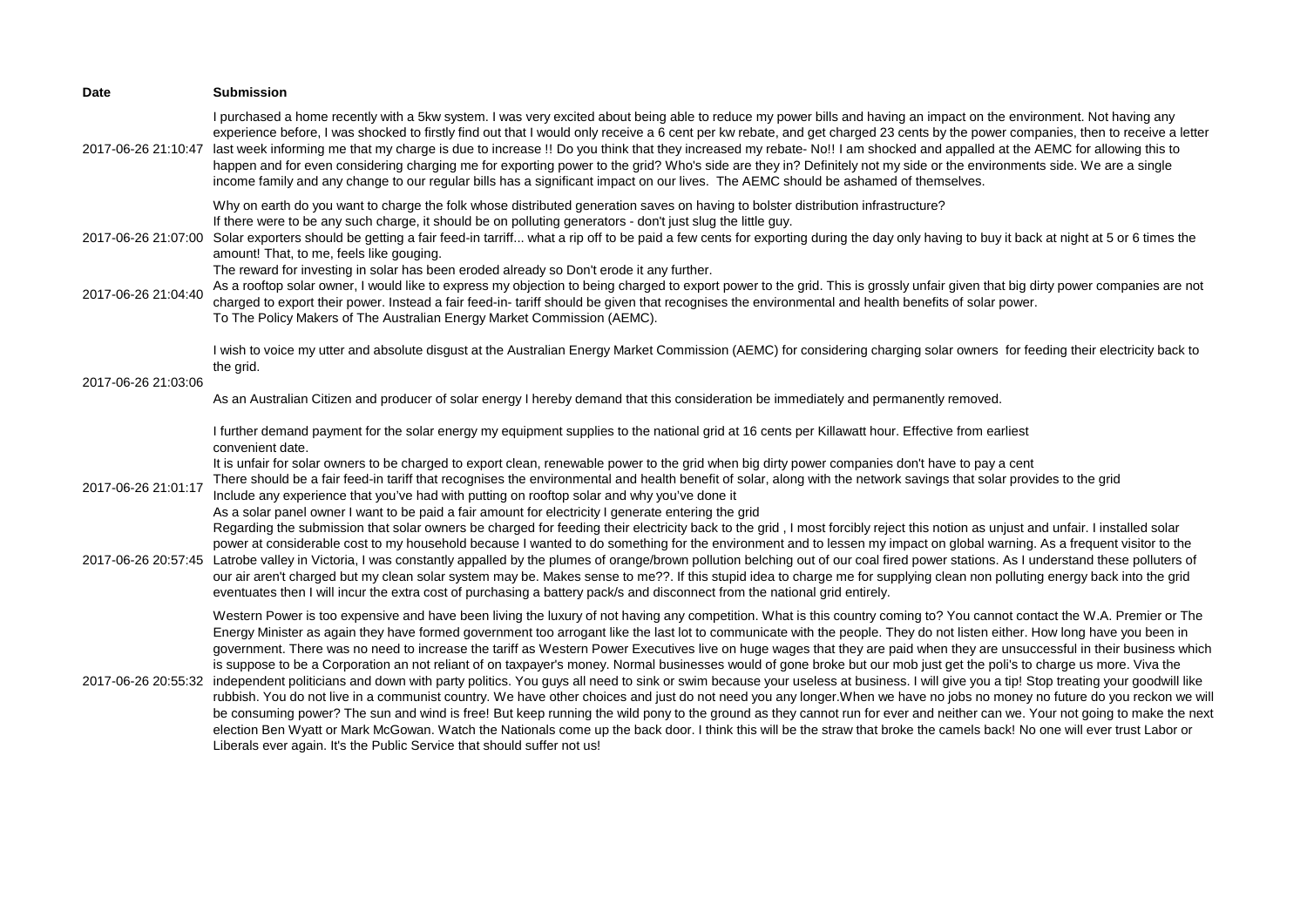| <b>Date</b>                          | <b>Submission</b><br>My wife and I installed rooftop solar about 7 years ago because we were alarmed about climate change and wanted to do our part. Though pensioners we managed to put<br>over \$12000 to do this in those early days when paels and inverters were much more expensive.                                                                                                                                                                                                                                                                                                                                                                                                                                                                                                                                                                                                                                                                                                                             |
|--------------------------------------|------------------------------------------------------------------------------------------------------------------------------------------------------------------------------------------------------------------------------------------------------------------------------------------------------------------------------------------------------------------------------------------------------------------------------------------------------------------------------------------------------------------------------------------------------------------------------------------------------------------------------------------------------------------------------------------------------------------------------------------------------------------------------------------------------------------------------------------------------------------------------------------------------------------------------------------------------------------------------------------------------------------------|
| 2017-06-26 20:55:12                  | It is unfair for us as solar owners to be charged to export clean, renewable power to the grid when big dirty power companies don't have to pay a cent.                                                                                                                                                                                                                                                                                                                                                                                                                                                                                                                                                                                                                                                                                                                                                                                                                                                                |
|                                      | Making a charge for our solar exports to the grid would have a serious effect on our situation being on the pension.                                                                                                                                                                                                                                                                                                                                                                                                                                                                                                                                                                                                                                                                                                                                                                                                                                                                                                   |
|                                      | This would be a grossly immoral action against our modest contribution to the environmental and health benefits of solar, along with the network savings that solar provides to<br>the grid.                                                                                                                                                                                                                                                                                                                                                                                                                                                                                                                                                                                                                                                                                                                                                                                                                           |
| 2017-06-26 20:52:27                  | To the Australian Energy Market Commission,<br>I understand you are considering allowing solar owners to be charged for feeding their electricity back to the grid.<br>It is unfair for small solar owners to be charged to export clean, renewable power to the grid when big dirty power companies don't have to pay a cent. While small solar<br>owners are not small businesses, this proposal does appear to be a business practice that would act to limit or prevent competition, and as such, may be unlawful.<br>There should be a fair feed-in tariff that recognises the environmental and health benefit of solar, along with the network savings that solar provides to the grid.<br>I currently have rooftop solar and export to the grid. I have already disconnected from gas due to rising prices, and with the availability of home storage batteries, would see<br>disconnecting from the grid a viable option, if the system creates further disincentives for solar owners.<br>Thanks and regards |
| 2017-06-26 20:48:01                  | 2017-06-26 20:51:50 If the AEMC does not give us a fair price for solar we will go off grid and the big power providers will go into a death spiral.<br>It is unfair for solar owners to be charged to export clean, renewable power to the grid when big dirty power companies don't have to pay a cent<br>There should be a fair feed-in tariff that recognises the environmental and health benefit of solar, along with the network savings that solar provides to the grid<br>I have installed rooftop solar to avoid the greenhouse gas pollution and to improve my carbon footprint.<br>Charging us for our solar exports to the grid would have our household expenses go beyond our ability to pay.                                                                                                                                                                                                                                                                                                           |
| 2017-06-26 20:47:39                  | Yours sincerely<br>It is unfair for solar owners to be charged to export clean renewable power to the grid when big dirty power companies don't have to pay a cent.<br>It is wrong and daylight robbery to charge solar owners to export clean renewable power to the grid while big polluting dirty greenhouse gas power companies do not pay one<br>cent!                                                                                                                                                                                                                                                                                                                                                                                                                                                                                                                                                                                                                                                            |
| 2017-06-26 20:45:58 detrimental way. | My family and I request a fair feed in tariff that recognises health and environmental benefits and huge network savings that solar provides to the grid.<br>If you charge my family and the hundred of thousands of others like me who provide clean energy to the grid and the country, it would affect me greatly and financially in a<br>My family made a conscious decision and sacrificed other necessities to do the moral thing for society as a whole to provide clean sustainable energy to ourselves and our<br>Australian community and for generations to come.<br>We should not be charged for giving this clean renewable power back to the grid                                                                                                                                                                                                                                                                                                                                                        |
| 2017-06-26 20:45:23                  | Yours sincerely.<br>I am fuming mad, I went into debt of \$28, 000 to install clean energy, I am still paying the bill. The electricity company is ripping us off by charging south australians like a<br>wounded bull and also stealing electricity from solar owners, now they want not only to steal it but we have to pay them to steal it.<br>Its about time you polies took your fingers out your bums and start helping and look after the people who put you in power                                                                                                                                                                                                                                                                                                                                                                                                                                                                                                                                          |
|                                      | 2017-06-26 20:45:08 Solar owners shouldn't be charged simply for exporting energy to the grid.                                                                                                                                                                                                                                                                                                                                                                                                                                                                                                                                                                                                                                                                                                                                                                                                                                                                                                                         |
| 2017-06-26 20:45:01                  | I installed solar cells largely for ideological reasons, since I am paid a pittance for the power from the cells that I do not consume. To hear that it is being considered to charge<br>for these exports is a shock and appears to run counter to the government's avowed commitment to reduce CO2 emissions.                                                                                                                                                                                                                                                                                                                                                                                                                                                                                                                                                                                                                                                                                                        |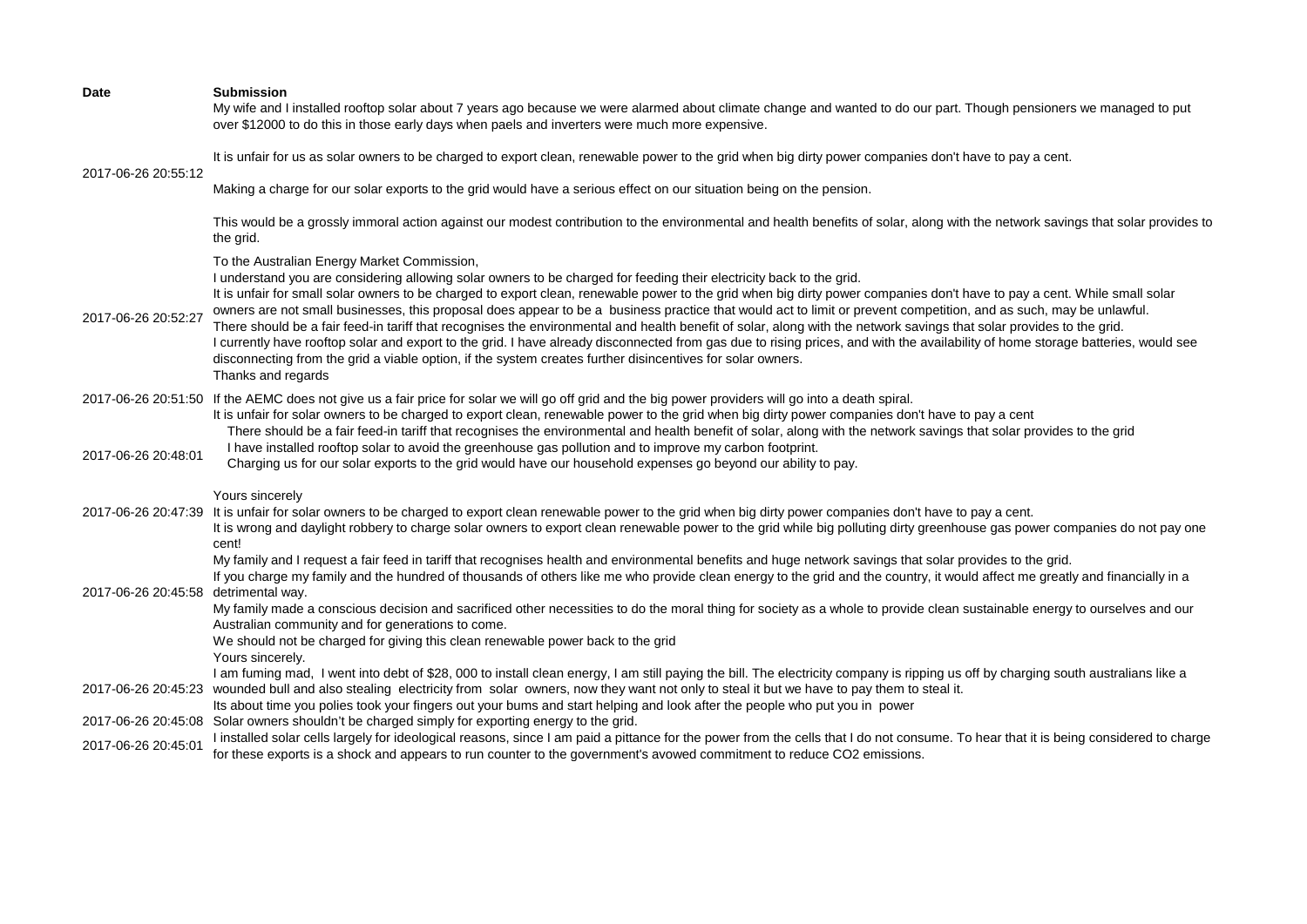| <b>Date</b>         | <b>Submission</b>                                                                                                                                                                                                                                                                                                                                                                                                                                                                                                                                                                                                                                                                                                                                                                                                                                                                                                                                                                                                                                                                                                                                                                                                                                                                                                                                                                                                                                                                                                               |
|---------------------|---------------------------------------------------------------------------------------------------------------------------------------------------------------------------------------------------------------------------------------------------------------------------------------------------------------------------------------------------------------------------------------------------------------------------------------------------------------------------------------------------------------------------------------------------------------------------------------------------------------------------------------------------------------------------------------------------------------------------------------------------------------------------------------------------------------------------------------------------------------------------------------------------------------------------------------------------------------------------------------------------------------------------------------------------------------------------------------------------------------------------------------------------------------------------------------------------------------------------------------------------------------------------------------------------------------------------------------------------------------------------------------------------------------------------------------------------------------------------------------------------------------------------------|
| 2017-06-26 20:44:59 | It is totally unfair to be charged for energy I export into the grid when I was given no choice from the scheme that was introduced by government. As it stands I already receive<br>a pittance for this energy when the state energy monopoly in WA charges me a vastly increase cost for energy taken from the grid. There should be a fair feed in tariff<br>provided. To date, costs for taking out solar to help the environment in the early adopter days has cost me far more that the costs for those adopting at current day and there is<br>simply no way I will ever recover that cost from the scheme. The companies that were given the tradable solar certificates from the scheme will make far more that I ever will. I<br>entered this sponsored scheme to reduce costs in retirement and these charges proposed will eliminate those savings. Under the circumstances my choices are to exit the<br>grid and rely upon battery storage or abandon solar. The latter is not going to happen given the investment I made on the basis of a federal / state scheme your now tinkering<br>with to support other inefficient forms of energy production and to support badly managed energy authorities that have failed to maintain their grid despite generous<br>government support with taxpayer money. In WA I am already disadvantaged compared to others as there is a WA monopoly in place so I cannot reduce costs and will vote<br>against any party that continues to push these measures and policies. |
| 2017-06-26 20:43:03 | Do not charge me to feed my solar into the grid or I will buy enough battery storage to feed my house only as I disconnect entirely from the grid so that only I will benefit from<br>my solar panels and buy nothing free m the grid at all<br>I am so disgusted and thoroughly fed up with these constant attacks on renewable energy and the little people<br>Your energy companies pay nothing while they charge like wounded bulls for any power bought from them, whilst paying a pittance in feed in tariffs, which should be no less<br>than half of what we are charged to buy it<br>This is a damn disgrace and governments and power companies should be ashamed of themselves<br>Absolutely and utterly disgusted<br>Dear AEMC                                                                                                                                                                                                                                                                                                                                                                                                                                                                                                                                                                                                                                                                                                                                                                                      |
| 2017-06-26 20:42:03 | I am appalled to hear that the AEMC is considering charging solar panel owners to export their power into the grid. This is completely illogical and unfair for producers of clean<br>and renewable electricity to be charged but not power companies that produce electricity from the burning of dirty coal.<br>Instead of charging us, we should be rewarded or at least not punished for spending our our money on solar panels which are such an important way of helping Australia meet<br>its obligations under the Paris Agreement.                                                                                                                                                                                                                                                                                                                                                                                                                                                                                                                                                                                                                                                                                                                                                                                                                                                                                                                                                                                     |
| 2017-06-26 20:41:01 | Yours sincerely<br>We have a 2.5 k solar system on our roof. It will take 8 to 10 years to pay off but we are trying to go carbon neutral. We trust those scientists that think human activity makes<br>climate change more volatile. We are happy to make a positive contribution at our expense but please don't consider charging me for my feedin. The power company's need<br>to absorb this cost.<br>It is unfair for solar owners to be charged to export clean, renewable power to the grid when big dirty power companies don't have to pay a cent<br>There should be a fair feed-in tariff that recognises the environmental and health benefit of solar, along with the network savings that solar provides to the grid                                                                                                                                                                                                                                                                                                                                                                                                                                                                                                                                                                                                                                                                                                                                                                                              |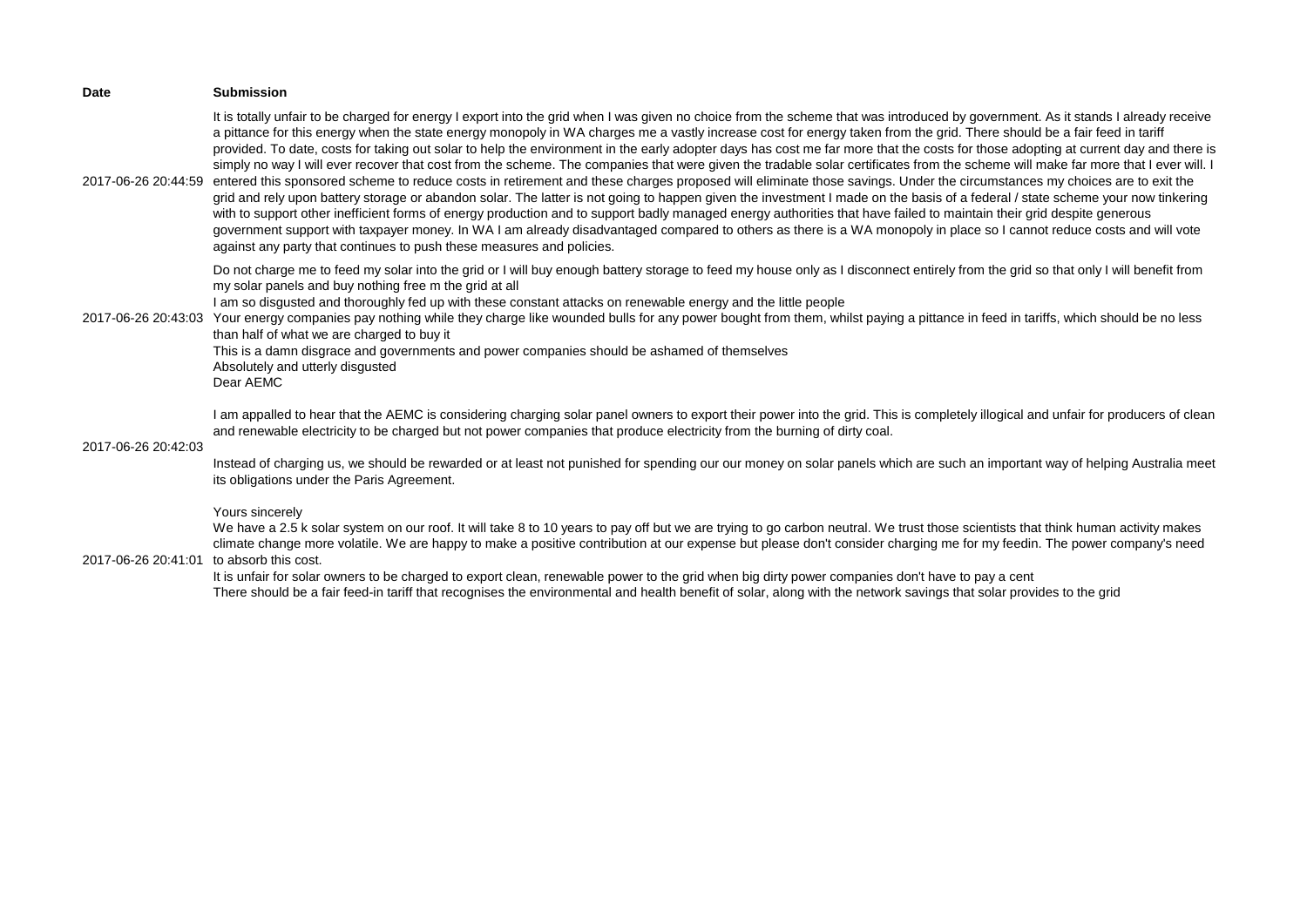| <b>Date</b>         | <b>Submission</b><br>1.) Firstly you should repeal the COAG regulation that limits solar and wind domestic generation. These COAG rules are not only stupid; they limit your own capacity to deal<br>with your imminent energy price affordability and security crisis.                                                                                                                                                                                                                                                                                                                                                                                                                                                                                                                                                                                                                                            |
|---------------------|--------------------------------------------------------------------------------------------------------------------------------------------------------------------------------------------------------------------------------------------------------------------------------------------------------------------------------------------------------------------------------------------------------------------------------------------------------------------------------------------------------------------------------------------------------------------------------------------------------------------------------------------------------------------------------------------------------------------------------------------------------------------------------------------------------------------------------------------------------------------------------------------------------------------|
|                     | 2.) You should legislate that consumers own their Utility billing data. This includes the full disclosure of hidden fees and charges.                                                                                                                                                                                                                                                                                                                                                                                                                                                                                                                                                                                                                                                                                                                                                                              |
|                     | 3.) You must repeal any laws that require consumers to install a Utility owned smart meter. These meters are a significant cyber security risk and they are simply not very<br>smart. In fact, these meters do not even adjust for daylight saving time. This simple fact provides Utility companies with a disguised profit windfall.                                                                                                                                                                                                                                                                                                                                                                                                                                                                                                                                                                             |
| 2017-06-26 20:40:21 | 4.) You must remove any restrictions to 3rd party grid access and make it illegal for any Utility / distribution company to hamper any domestic solar or wind (hybrid) facility<br>from entering the market. This should include a comprehensive review of any municipal planning and building codes that restrict domestic and commercial self-generation<br>and energy storage.                                                                                                                                                                                                                                                                                                                                                                                                                                                                                                                                  |
|                     | 5.) You must legislate a fixed price distribution line leasing arrangement for any community / local council owned and operated closed smart-grid. This legislation must state<br>that any closed smart grid must be free from any 3rd party Utility smart meters or any other Utility management hardware likely to interfere with the secure and independent<br>management of the closed smart grid. UNTIL you do this people will flee the the energy financial rape in droves and when you introduce financial penalties civil unrest that<br>you will not believe!!                                                                                                                                                                                                                                                                                                                                           |
| 2017-06-26 20:38:38 | Rooftop solar owners have taken upon themselves to incur the expense of establishing their system. This has in effect relieved the electricity providers of a part of their capital<br>expense in establishing a system to cover the full electricity market. To charge rooftop solar owners to input their spare capacity into the grid is counterproductive and<br>extremely unfair. If this idiocy goes ahead, I predict more will go "off-grid". I urge a reconsideration.                                                                                                                                                                                                                                                                                                                                                                                                                                     |
| 2017-06-26 20:38:24 | Please understand that the solar I put back into the grid should be appreciated and in no way should solar owners be subjected to unfair costs when we are adding energy into<br>the grid. Coal companies are not being charges so why should we. Please see sense.<br>It is unfair for solar owners to be charged to export clean, renewable power to the grid when big dirty power companies don't have to pay.                                                                                                                                                                                                                                                                                                                                                                                                                                                                                                  |
| 2017-06-26 20:37:57 | There should be a fair feed-in tariff that recognises the environmental and health benefit of solar, along with the network savings that solar provides to the grid.<br>Solar PV actually reduces the load on the network infrastructure because the electrical energy from roof-top solar is consumed in the locality in which it is generated by nearby<br>consumers, who don't have solar power, using minimal network infrastructure. The diffuse nature of solar electricity generation reduces the need for infrastructure because<br>the flow of energy is never concentrated, as it is when it comes from large centralised power stations. This is evidenced by the fact that the demand for centrally generated<br>electricity and the associated network infrastructure has actually fallen due to the increasing use of solar-photovoltaic power systems and solar and heat-pump hot water<br>systems. |
| 2017-06-26 20:37:54 | Fro these reasons it is inappropriate to charge solar owners for use of electricity distribution infrastructure, because the reduced load placed on that infrastructure.<br>It is unfair for solar owners to be charged to export clean, renewable power to the grid.<br>A fair feed-in tariff should be paid to solar owners that recognises the environmental and health benefit of solar, as well as the savings to the network.<br>My family want to pay back some of our carbon debt to the environment, and this is one way to do it.<br>Do not allow a charge for a solar input to the grid.                                                                                                                                                                                                                                                                                                                |
| 2017-06-26 20:37:10 | Regulations for distributed generation and the management of the grid should be developed within a wider goal of decarbonisation. Policies that disincentivise renewable<br>energy should not be considered acceptable by the AEMC.                                                                                                                                                                                                                                                                                                                                                                                                                                                                                                                                                                                                                                                                                |
| 2017-06-26 20:35:39 | We put solar panels on our roof specifically to "do our bit" to reduce our carbon footprint and help the environment. We thought that was a worthy objective. ---- and still do<br>Clearly the A.E.M.C. doesn't share our view. .How pathetic. Shame on you.Power companies are benefiting financially from our little"power station"as it is!                                                                                                                                                                                                                                                                                                                                                                                                                                                                                                                                                                     |
| 2017-06-26 20:35:24 | Your gall is absolutely stunning. WHY should solar owners not be paid for the energy they produce in just the same way that other producers are paid? The only reason I can<br>think of that such a thing would even be suggested is that AEMC is composed of a bunch of red necks who are being bribed somehow (or at least have a vested interest in) by<br>the coal industry.<br>Solar energy is helping to reduce the incredibly detrimental impacts that burning of fossil fuels is having on the planet's climate. There should be a fair feed in tariff that takes<br>into account the environmental and health benefits of solar. The mining and burning of coal has been shown to have negative impacts on hundreds of thousands of people<br>around the world. Black lung disease is just the tip of the iceberg.                                                                                        |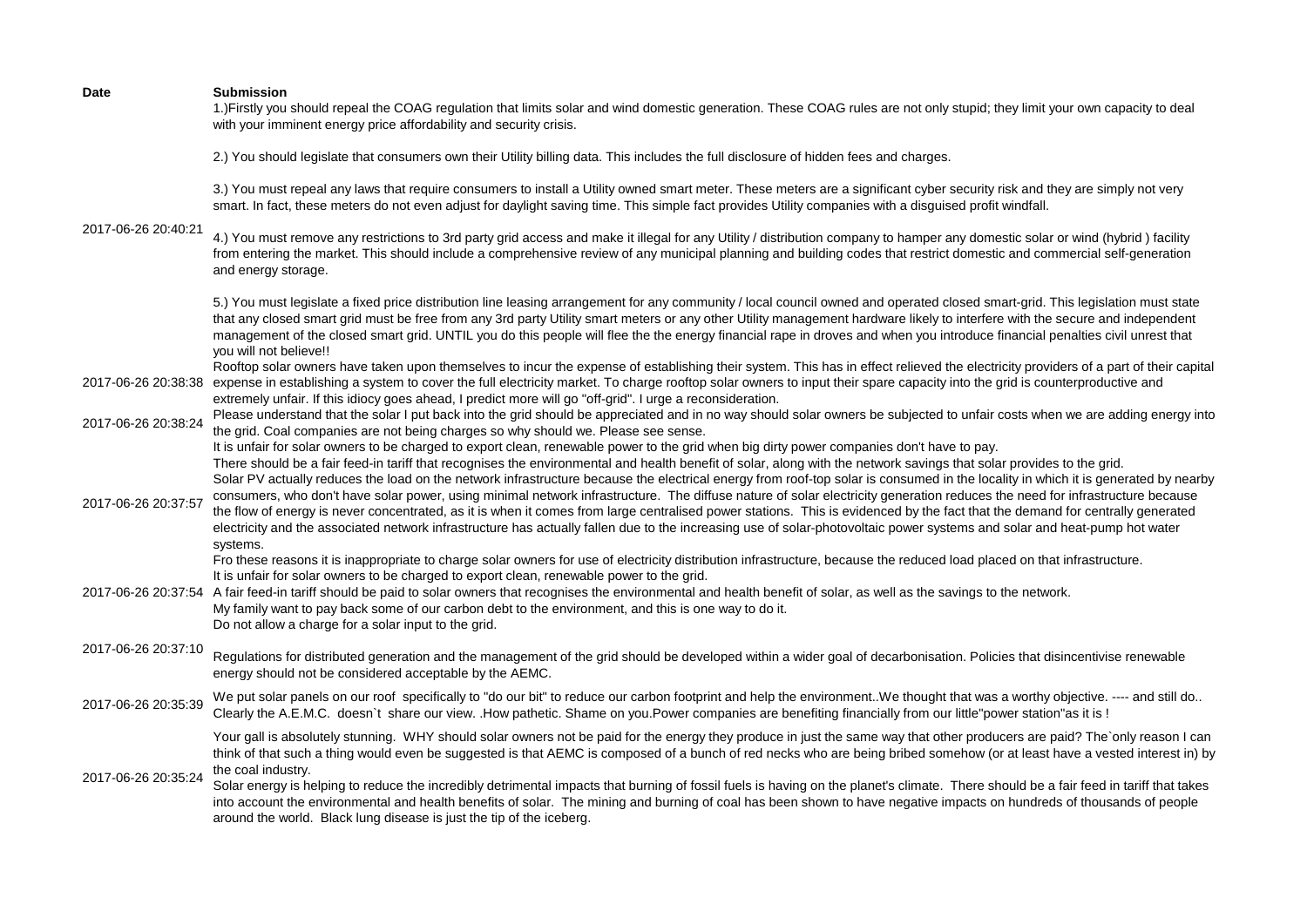| <b>Date</b><br>2017-06-26 20:33:08 | <b>Submission</b><br>I put 20 solar panels on my home - not to get the feed in tarrif but because I didn't want to be paying huge electricity bills and I was generating clean energy into the system. In<br>my recent electricity bill I generated twice as much energy as I used yet I received quite a large electricity bill - \$220+. I am paying .32c per Kwh of power yet I am being paid<br>.08c per Kwh of what my panels produce. This is unfair. I'm not interested in making money from my panels but when I am being paid less than 25% of the going rate for my<br>input than what I'm being charged for grid electricity that is not OK. Basically I am being charged .24c to export the electricity that my panels produce to the grid when big<br>power companies don't have to pay a cent for what they export to the grid. I would be happy to receive nothing for the additional electricity I produce to what I use - I'm happy<br>to contribute but I don't want to be paying exorbitant amounts such as I am paying now. Having taken care of my own power use I now find that although I produce twice as<br>much as I use I am being charged a bill. I have taken this decision to ensure that I can reduce my bills for retirement but I find that having spent the \$10,000 I now have to look<br>at spending another \$17,000 for a battery bank. This is not OK.<br>Please keep the playing field level. |
|------------------------------------|---------------------------------------------------------------------------------------------------------------------------------------------------------------------------------------------------------------------------------------------------------------------------------------------------------------------------------------------------------------------------------------------------------------------------------------------------------------------------------------------------------------------------------------------------------------------------------------------------------------------------------------------------------------------------------------------------------------------------------------------------------------------------------------------------------------------------------------------------------------------------------------------------------------------------------------------------------------------------------------------------------------------------------------------------------------------------------------------------------------------------------------------------------------------------------------------------------------------------------------------------------------------------------------------------------------------------------------------------------------------------------------------------------------------------------------|
|                                    | I supply electricity to the grid as a service, just like the existing 'conventional' large and centralised power stations.                                                                                                                                                                                                                                                                                                                                                                                                                                                                                                                                                                                                                                                                                                                                                                                                                                                                                                                                                                                                                                                                                                                                                                                                                                                                                                            |
| 2017-06-26 20:33:07                | This provision of solar electricity as a service for the public good, should at the very minimum be allowed to disribute the energy to the neighbours without penalty.<br>Preferably, solar electricity providers should be rewarded at a higher rate than fossil fuel generators because they are assisting with reducing carbon pollution.                                                                                                                                                                                                                                                                                                                                                                                                                                                                                                                                                                                                                                                                                                                                                                                                                                                                                                                                                                                                                                                                                          |
|                                    | Solar electricity providers are helping to achieve the aims of the Paris Climate Agreement.                                                                                                                                                                                                                                                                                                                                                                                                                                                                                                                                                                                                                                                                                                                                                                                                                                                                                                                                                                                                                                                                                                                                                                                                                                                                                                                                           |
|                                    | Because the Federal Government is negligent in its duty to drastically reduce Australian carbon emissions, it is up to the public to assist in any way possible, and should be<br>rewarded fairly for services both to the economy and to the environment.                                                                                                                                                                                                                                                                                                                                                                                                                                                                                                                                                                                                                                                                                                                                                                                                                                                                                                                                                                                                                                                                                                                                                                            |
| 2017-06-26 20:32:39                | It has been reported that the AEMC is considering allowing solar owners to be charged for feeding their electricity back into the grid.<br>I wish to object to this proposal in the strongest terms, especially when the Federal Government is talking up its agenda to REDUCE power prices to all Australians.<br>Solar owners already pay a daily supply charge to the electricity retailers, plus a Metering Capital Charge, a Metering Non Capital Charge, a Solar Capital Metering Charge<br>and a Solar Non Capital Metering Charge and now the AEMC proposal to impose another charge on solar owners is most distressing.<br>To rub salt into the wound my retailer will be increasing its power prices PLUS reducing my Feed-in-tariff as from 3rd July 2017. There should be a fair feed-in tariff that<br>recognises the environmental and health benefit of solar, along with the network savings that solar provides to the grid.<br>It begs the question - "How much more money will they be handed on a platter?"                                                                                                                                                                                                                                                                                                                                                                                                      |
|                                    | It is latently unfair and dishonest for solar owners to be charged to export power when they are now being charged for the long standing historical privilege of receiving grid<br>power free of any 'supply charge'.<br>My wife and I are on part pensions and decided to install rooftop solar as a long term investment to save money and to help reduce the dependence on coal fired power<br>generation. The AEMC proposal will add further financial hardship in a time when it is almost impossible to keep up with the ever increasing cost of living in this country.                                                                                                                                                                                                                                                                                                                                                                                                                                                                                                                                                                                                                                                                                                                                                                                                                                                        |
|                                    | I am writing to express my opposition to solar panel owners being charged to export clean solar energy to the grid when big companies which export dirty coal based power<br>don't pay anything.                                                                                                                                                                                                                                                                                                                                                                                                                                                                                                                                                                                                                                                                                                                                                                                                                                                                                                                                                                                                                                                                                                                                                                                                                                      |
| 2017-06-26 20:32:37                | There should be a fair feed-in tariff which recognises the environmental benefits provided by solar power, along with the network savings provided by solar feed-in.                                                                                                                                                                                                                                                                                                                                                                                                                                                                                                                                                                                                                                                                                                                                                                                                                                                                                                                                                                                                                                                                                                                                                                                                                                                                  |
|                                    | I paid to have solar panels put on my roof as a contribution to saving the planet and I see no reason why I should also pay excessive additional charges for this.                                                                                                                                                                                                                                                                                                                                                                                                                                                                                                                                                                                                                                                                                                                                                                                                                                                                                                                                                                                                                                                                                                                                                                                                                                                                    |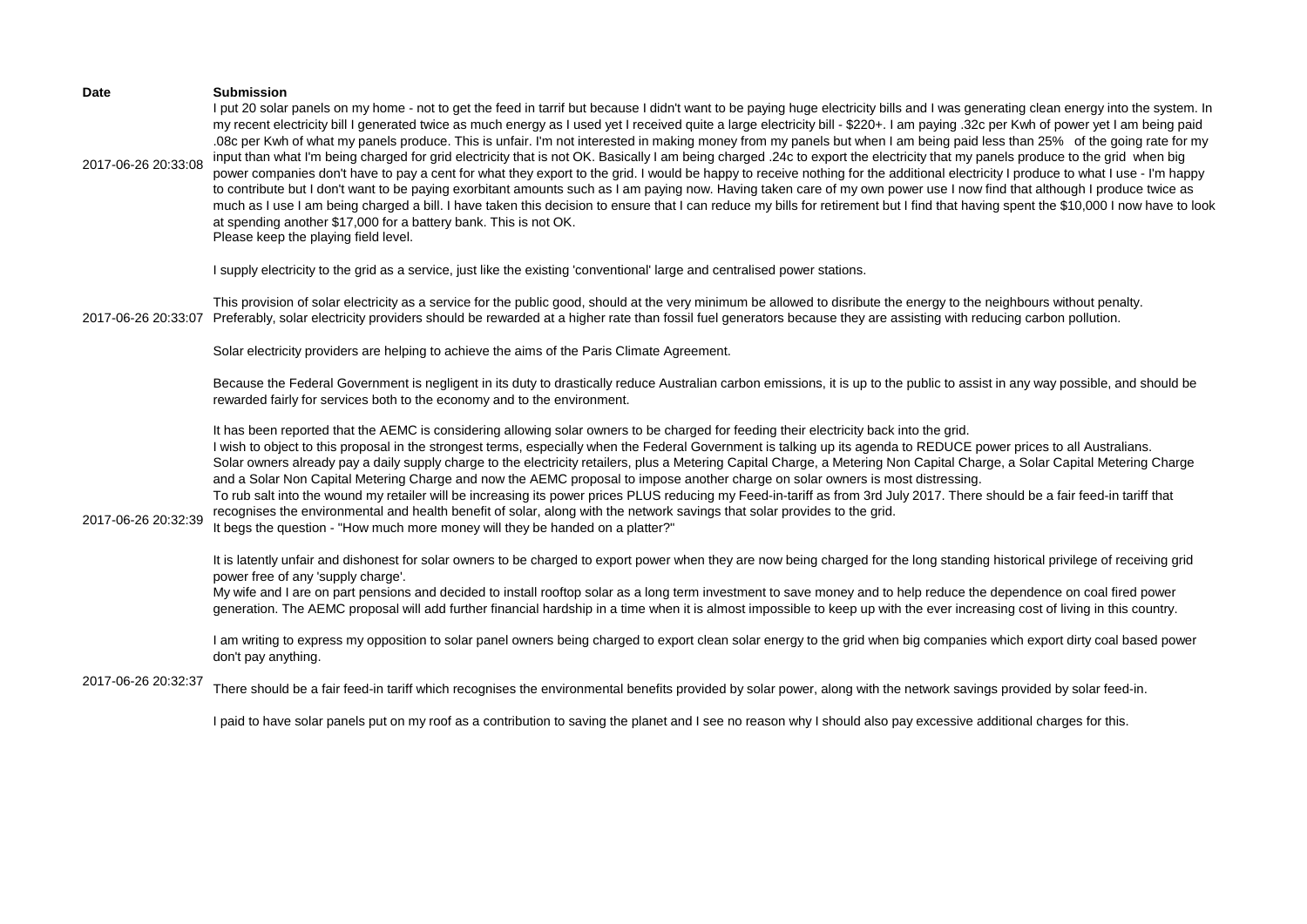| Date                                       | <b>Submission</b>                                                                                                                                                                                                                                                                                                                                                                                                                                                                                                                                                                                                                                                                                                                                                                                                                                                                                                                                                                                                                                                                                                                                                                                                                                                                                                                                                                                                                                                                                                                                                                                                                                                                                                                                                                                                                                                                                                                                                                                                                                                                                                                                                                                                                                                                                                                                                                                                                                                                                                                                                                                                                                                                                                          |
|--------------------------------------------|----------------------------------------------------------------------------------------------------------------------------------------------------------------------------------------------------------------------------------------------------------------------------------------------------------------------------------------------------------------------------------------------------------------------------------------------------------------------------------------------------------------------------------------------------------------------------------------------------------------------------------------------------------------------------------------------------------------------------------------------------------------------------------------------------------------------------------------------------------------------------------------------------------------------------------------------------------------------------------------------------------------------------------------------------------------------------------------------------------------------------------------------------------------------------------------------------------------------------------------------------------------------------------------------------------------------------------------------------------------------------------------------------------------------------------------------------------------------------------------------------------------------------------------------------------------------------------------------------------------------------------------------------------------------------------------------------------------------------------------------------------------------------------------------------------------------------------------------------------------------------------------------------------------------------------------------------------------------------------------------------------------------------------------------------------------------------------------------------------------------------------------------------------------------------------------------------------------------------------------------------------------------------------------------------------------------------------------------------------------------------------------------------------------------------------------------------------------------------------------------------------------------------------------------------------------------------------------------------------------------------------------------------------------------------------------------------------------------------|
| 2017-06-26 20:31:46                        | Submission to the AEMC regarding solar feed to the grid.<br>As I solar panel owner my rooftop array is helping to contribute to our countries transition from total reliance on fossil generated power, to renewable energy. I, along with<br>other members of the public, can see the sense in moving this country forward to achieve that goal and have expended personal finances to this end. Given the state of the<br>planet and the changing energy sector, transitioning to renewables makes perfect sense, it is really the only way forward and should be encouraged and embraced by<br>Government and electricity sector alike.<br>Whilst the government sponsored feed in tariff helped in the initial stages of Australia's wider uptake of roof installed solar, nowadays, with the feed in tariffs being phased out,<br>many housholds continue installing solar to reduce their energy bills. In the longer term, if the energy grid is modified and updated to cater for rooftop solar input, energy<br>companies, Australia and our planet will all be winners. Conversely, should the AEMC implement 'charges' for rooftop solar renewable energy being fed into the grid system, it<br>will not only stymie the continued public installation of renewable solar energy, but (as I would certainly contemplate) could also force many households to reconsider their grid<br>connection in the first instance. The technology and battery storage solutions are rapidly becoming viable and dropping in price. Thus 'feed in' charges could be<br>counterproductive policy in causing a mass exodus of household grid connected homes. Whilst this may be viable for those who can afford the outlay, I believe this would be<br>an outcome that would be detrimental in the wider picture. The electricity suppliers would have less customers, thus there would be higher costs passed onto those still<br>connected. The transition from a fossil powered, to a renewable energy powered grid would be slowed down, which is bad for Australia and our climate. Finally in the longer<br>term there would need to be more government or industry investment in large scale renewable energy generation projects.<br>It is my belief the housing roof top generated solar energy should be allowed to be fed into the grid, free of charge. Whilst the grid providers might have technical issues to<br>overcome in the short term, in the long term it makes sense continue to encourage the propagation of rooftop solar generated power, overcome the technical challenges and<br>move Australias grid to one that is powered via smaller scale rooftop solar, along with larger scale renewable. |
| 2017-06-26 20:30:45<br>2017-06-26 20:30:36 | I have just been subject to a \$169 dollar increase to my daily supply charge W.A.I receive 7.1350 for the power I feed into the grid which is then on sold to my nieghbour for<br>24.0673 .A differential of 16.9323 I more than compensate for using the grid.Off grid batteries would be my choice enough is enough.<br>I have rooftop solar on my present residence and my system is grid connected. I have done this because I believe solar power is the way of the future. It is clean green and<br>safe and has the potential to provide a significant amount of Australia's energy needs.<br>I believe I should be paid a fair feed-in tariff and not be charged for providing power to the grid.I should not be penalised for helping to solve the energy crisis especially when                                                                                                                                                                                                                                                                                                                                                                                                                                                                                                                                                                                                                                                                                                                                                                                                                                                                                                                                                                                                                                                                                                                                                                                                                                                                                                                                                                                                                                                                                                                                                                                                                                                                                                                                                                                                                                                                                                                                 |
| 2017-06-26 20:28:55                        | the big power companies who are polluting our environment by burning coal don't have to pay a cent!<br>Sincerely<br>I understand that the transmission costs are built into the sale price for the consumer. Large generators are not paying to transmit the power so it is only fair that small                                                                                                                                                                                                                                                                                                                                                                                                                                                                                                                                                                                                                                                                                                                                                                                                                                                                                                                                                                                                                                                                                                                                                                                                                                                                                                                                                                                                                                                                                                                                                                                                                                                                                                                                                                                                                                                                                                                                                                                                                                                                                                                                                                                                                                                                                                                                                                                                                           |
| 2017-06-26 20:28:21                        | commercial and domestic producers likewise not be charged for transmission. In my view this would be double dipping by the power network.<br>solar owners shouldn't be charged simply for exporting energy to the grid.<br>It is unfair for solar owners to be charged to export clean, renewable power to the grid when big dirty power companies don't have to pay a cent                                                                                                                                                                                                                                                                                                                                                                                                                                                                                                                                                                                                                                                                                                                                                                                                                                                                                                                                                                                                                                                                                                                                                                                                                                                                                                                                                                                                                                                                                                                                                                                                                                                                                                                                                                                                                                                                                                                                                                                                                                                                                                                                                                                                                                                                                                                                                |
|                                            | 2017-06-26 20:28:03 There should be a fair feed-in tariff that recognises the environmental and health benefit of solar, along with the network savings that solar provides to the grid                                                                                                                                                                                                                                                                                                                                                                                                                                                                                                                                                                                                                                                                                                                                                                                                                                                                                                                                                                                                                                                                                                                                                                                                                                                                                                                                                                                                                                                                                                                                                                                                                                                                                                                                                                                                                                                                                                                                                                                                                                                                                                                                                                                                                                                                                                                                                                                                                                                                                                                                    |
|                                            | If this goes ahead, I will increase my battery storage and disconnect from the grid altogether.<br>The Australian government encouraged house holds to spend money to reduce the stree on the network, so we did invest. The government continues to say power will get<br>cheaper, after they sold off our networks, yet all they are doing is trying to get use to pay more for our investment in power that they encouraged us to make, how can we trust<br>the government. Well our vote at the next election can tell you what we think.                                                                                                                                                                                                                                                                                                                                                                                                                                                                                                                                                                                                                                                                                                                                                                                                                                                                                                                                                                                                                                                                                                                                                                                                                                                                                                                                                                                                                                                                                                                                                                                                                                                                                                                                                                                                                                                                                                                                                                                                                                                                                                                                                                              |
| 2017-06-26 20:27:30                        | There is no cost to anyone to put energy back to the grid, the network has well & truely been paid for.                                                                                                                                                                                                                                                                                                                                                                                                                                                                                                                                                                                                                                                                                                                                                                                                                                                                                                                                                                                                                                                                                                                                                                                                                                                                                                                                                                                                                                                                                                                                                                                                                                                                                                                                                                                                                                                                                                                                                                                                                                                                                                                                                                                                                                                                                                                                                                                                                                                                                                                                                                                                                    |
|                                            | What would be fair is to put in place a net system for charging, were we only pay for what we use over what we produce in total & stop cowering to the energy companies &<br>stop trying to generate for income.                                                                                                                                                                                                                                                                                                                                                                                                                                                                                                                                                                                                                                                                                                                                                                                                                                                                                                                                                                                                                                                                                                                                                                                                                                                                                                                                                                                                                                                                                                                                                                                                                                                                                                                                                                                                                                                                                                                                                                                                                                                                                                                                                                                                                                                                                                                                                                                                                                                                                                           |
|                                            | Honour what the initial intent was for solar.                                                                                                                                                                                                                                                                                                                                                                                                                                                                                                                                                                                                                                                                                                                                                                                                                                                                                                                                                                                                                                                                                                                                                                                                                                                                                                                                                                                                                                                                                                                                                                                                                                                                                                                                                                                                                                                                                                                                                                                                                                                                                                                                                                                                                                                                                                                                                                                                                                                                                                                                                                                                                                                                              |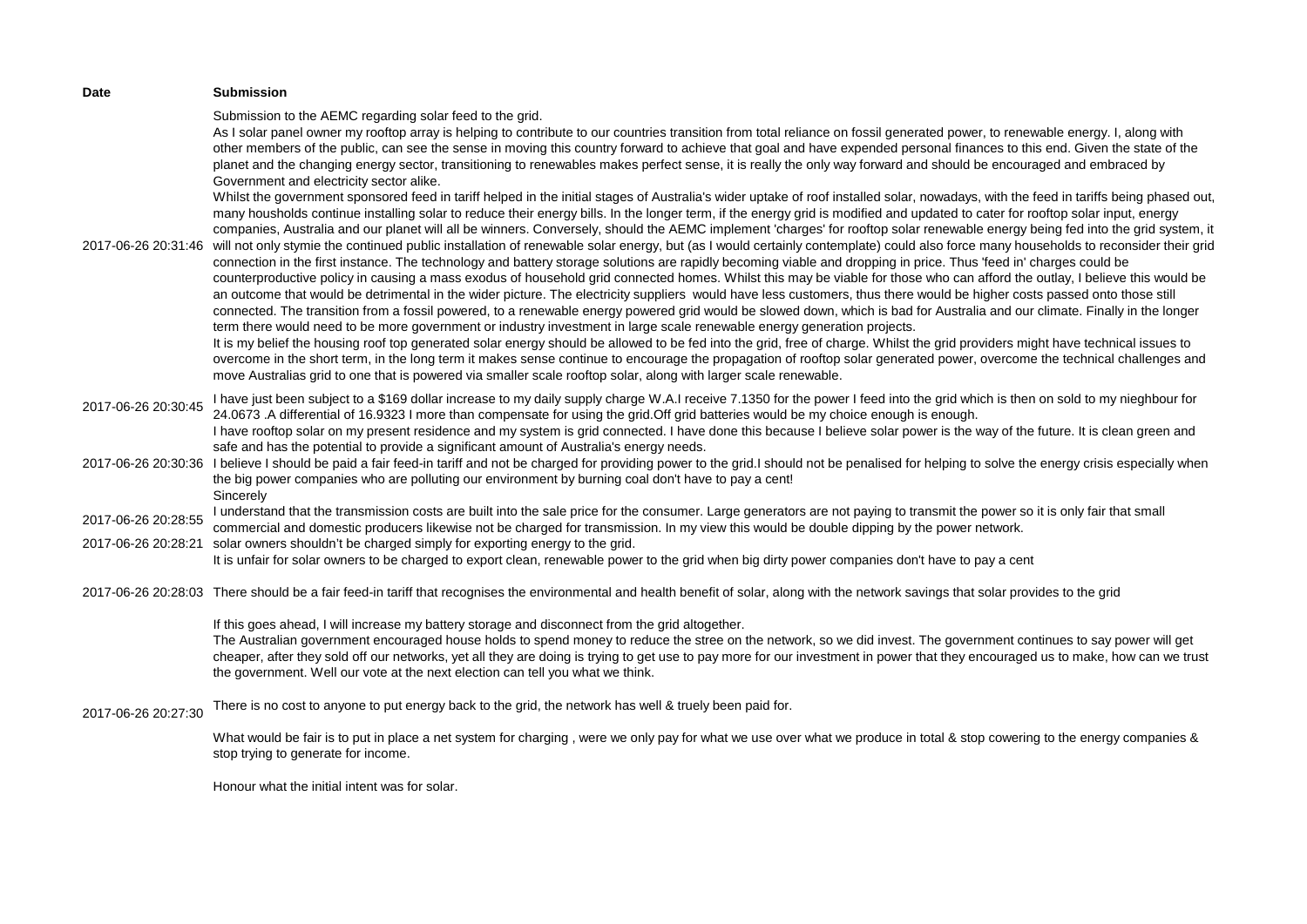| Date                | <b>Submission</b>                                                                                                                                                                                                                                                                                                                                                                                                                                                                                                                                                                                                                                                                                                                                                                                                                                                                                   |
|---------------------|-----------------------------------------------------------------------------------------------------------------------------------------------------------------------------------------------------------------------------------------------------------------------------------------------------------------------------------------------------------------------------------------------------------------------------------------------------------------------------------------------------------------------------------------------------------------------------------------------------------------------------------------------------------------------------------------------------------------------------------------------------------------------------------------------------------------------------------------------------------------------------------------------------|
|                     | The idea of a a domestic solar unit owner being charged what amounts to a tax on what is fed back to the grid is ludicrous.                                                                                                                                                                                                                                                                                                                                                                                                                                                                                                                                                                                                                                                                                                                                                                         |
|                     | It is patently unfair to to the owner. My income as a pensioner is fixed.I fitted the solar when earning a wage with the view to save money on electricity in my retirement.                                                                                                                                                                                                                                                                                                                                                                                                                                                                                                                                                                                                                                                                                                                        |
| 2017-06-26 20:27:25 | In my case I am paid 6c per KW/Hr for my clean renewable electricity and that is resold for 23c KW/Hr. I paid the costs associated with that generation and the reseller pays<br>nothing and is not taxed. That is not fair or equitable.                                                                                                                                                                                                                                                                                                                                                                                                                                                                                                                                                                                                                                                           |
|                     | The company Ergon that buys my 6c /KW Hr electricity spews out pollution from the massive coal fired units. What about taxing them until they find a way to reduce emissions.                                                                                                                                                                                                                                                                                                                                                                                                                                                                                                                                                                                                                                                                                                                       |
|                     | Now the government wants a slice on my 6c per KW/Hr                                                                                                                                                                                                                                                                                                                                                                                                                                                                                                                                                                                                                                                                                                                                                                                                                                                 |
|                     | The elections are coming and I will remember this attack on solar owners.                                                                                                                                                                                                                                                                                                                                                                                                                                                                                                                                                                                                                                                                                                                                                                                                                           |
| 2017-06-26 20:26:02 | We get lured into these situations with tempting hand outs but back then I said,<br>Wait and see , What the government give with one hand they will take with two hands latter on. Guess what? Getting off the grid is looking more tempting but then what, I<br>guess they will charge for the wires going past our property. We kept our side of the bargain it is now there turn to keep their side of the bargain. Who else supplies anything<br>for nothing let alone being charged for it<br>I put my solar on when this was put into place, I did it protect the environment from the horrid effects coal is having on our environment.                                                                                                                                                                                                                                                      |
| 2017-06-26 20:24:20 | It has had a massive effect on my electricity, I should get a fair price for the electricity my solar generates, but it now pitiful, yet the electricity company benefits by what I<br>generate.                                                                                                                                                                                                                                                                                                                                                                                                                                                                                                                                                                                                                                                                                                    |
| 2017-06-26 20:23:25 | Electricity companies are profiting from the power generated to them from solar owners, selling it for 3 times as much as they pay to owners, so why should they penalise<br>solar owners by charging them?? How dare they??. Government should step in and make sure this doesn't happen!!!                                                                                                                                                                                                                                                                                                                                                                                                                                                                                                                                                                                                        |
| 2017-06-26 20:23:04 | It is absurd to charge people generating energy for their input! Why are we even considering such an unfair proposal?                                                                                                                                                                                                                                                                                                                                                                                                                                                                                                                                                                                                                                                                                                                                                                               |
| 2017-06-26 20:23:04 | It is outrageous and simply a price gouging exercise to penalise us, we who have have invested in solar for Australia and for the planet. It is utterly unfair and big polluting<br>power companies are let off and then there's ADANIThis is immoral.                                                                                                                                                                                                                                                                                                                                                                                                                                                                                                                                                                                                                                              |
| 2017-06-26 20:21:22 | . I purchased solar panels early on because primarily I thought they were the right thing to do, to use renewable power and secondly to electricity costs as I have a small<br>household and our average use is very much lower than in the suburb I live. I believe we all need to reduce, reuse, recycle to improve and solar was a no brainer.<br>It is unfair for solar owners to be charged to export clean, renewable power to the grid when big dirty power companies don't have to pay a cent<br>•There should be a fair feed-in tariff that recognises the environmental and health benefit of solar, along with the network savings that solar provides to the grid<br>. I purchased the panels at quite a high price given the reasonable rebate at the time, but this was for 10 years and now the Government is suggesting eroding this original<br>contract - this is not acceptable. |
| 2017-06-26 20:20:53 | I paid to put solar panels on my roof to use renewable energy and assist with Australia cutting down on fossil fuels for all the positive reasons. This shouldn't cost me more!<br>I'm adding to the grid, I've added to employment in doing so and shouldn't be penalised for it. It makes no sense and is wholly unreasonable.<br>WA has wind and sun. We should be using it, not fossil fuel! People should be encouraged to use renewable, not discouraged! And those that do should not be penalised. In<br>this day and age it makers no sense, Australia is capable of leading the way and going forward protecting its people and the environment  why are we going backwards?                                                                                                                                                                                                              |
| 2017-06-26 20:19:53 | I am astonished that the AEMC could consider charging solar power owners to feedind unused power to the grid. Already the solar feed-in tariff is way less than power<br>charges for incoming power - this is a disgrace.<br>Solar power feed-in contributes to Australia's pollution reduction targets, while fossil-fuel-produced power contradicts it.<br>When will the polluting power companies be asked to contribute, maybe they wield too much political clout?<br>This proposal is totally contradictory to any sensible policy-making toward efficient, economic long-term development of power production in this country.                                                                                                                                                                                                                                                               |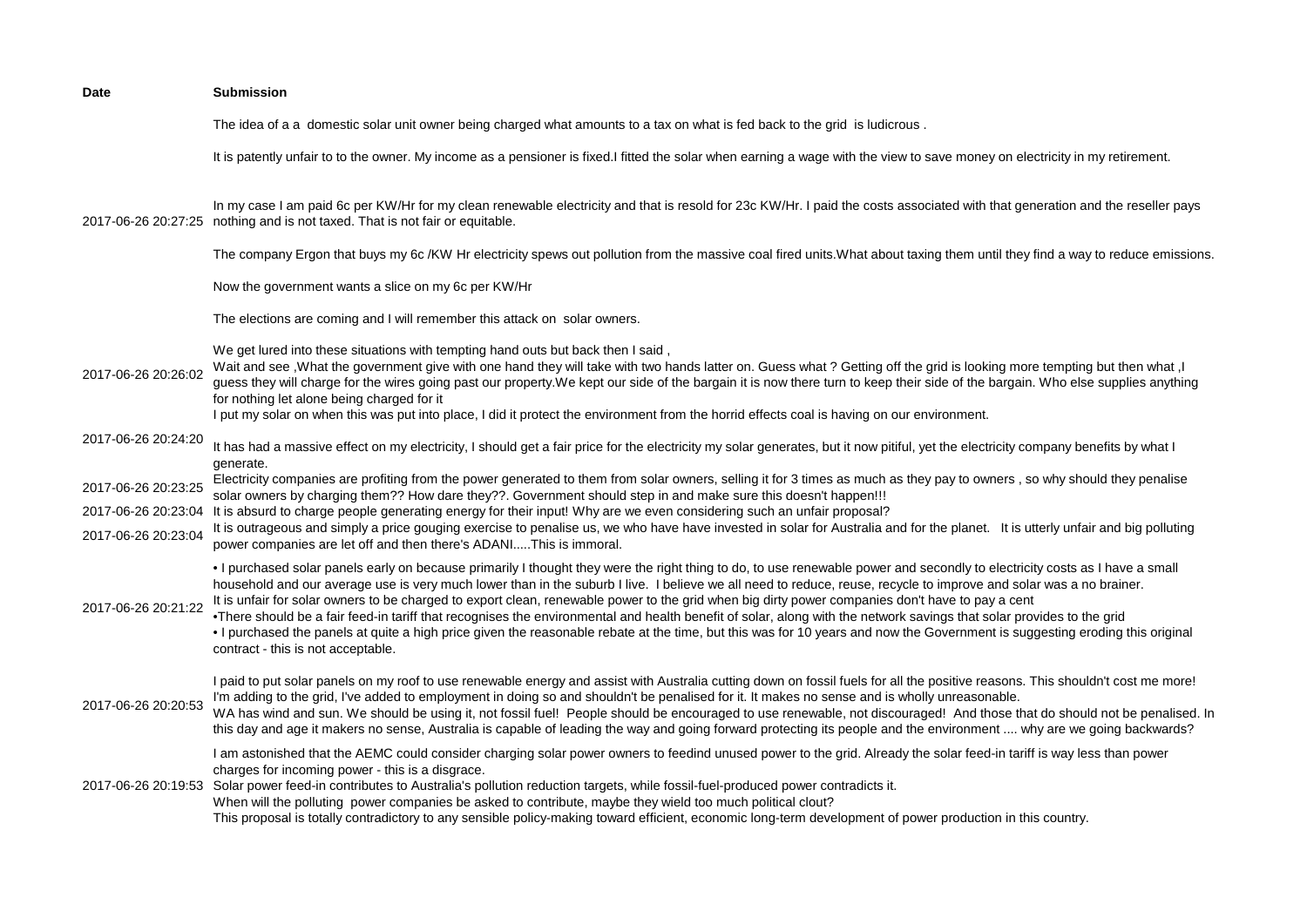| Hi AEMC,<br>2017-06-26 20:19:52<br>You are a bunch of bullies who only how to take advantage of the small and weak. As suggest by "Solar Citizens Group" why don't you start charging the power stations?<br>I think it's disgusting that the powers that be want to penalise solar owners for wanting a greener future! Australia per capitor has the worst carbon emissions in the world! Not<br>2017-06-26 20:19:46<br>something I'm proud of!<br>To AEMC.<br>I would like to raise my concern at AEMC s plan to introduce a charge on Solar Panel owners feed to the grid. I think it is an unfair, and an ill thought charge that will be a<br>disincentive to produce clean and renewable energy. As a Country we take pride in ourselves that we can be smart in bringing innovation, efficiency and civic responsibility<br>2017-06-26 20:19:31<br>into industries that are very archaic and use redundant methods of production. Bringing this charge cannot be interpreted as anything else other than serving the interests of<br>Multi million dollar companies to the detriment of the environment and society as a whole. We plead that this madness is stopped before significant damage is done to the<br>society and environment.<br>Dear AEMC,<br>I've gone to a lot of trouble to install roof-top solar over the past 24 months in order to reduce my dependency on the grid during summer heatwaves. And now I discover that<br>you're attempting to insult my intelligence by proposing to charge me for the "privilege" of feeding my power back into the grid. Not only that, but you haven't done much to<br>2017-06-26 20:15:28<br>reimburse me at an appropriate rate for feeding my power into your grid.<br>Clearly, my only realistic option if you decide to proceed with your crazy, half-baked idea is to disconnect from the grid completely And I'm already making plans to do just<br>that becasue I don't trust you or the big corporations that stand behind you.<br>I am disgusted that anyone could even think that they coule powerd charge home solar systems for exporting surplus power back into the grid! We only receive a pittance in<br>2017-06-26 20:15:05<br>payment while the power companies charge us 4 or 5 times that amount to buy virtually, our power back when we require it!<br>2017-06-26 20:13:17 All we're asking for is a fair feed in tariff that recognises the benefit of solar power<br>Dont think i should have to pay to put energy back into the grid, we should be thanked for helping the environment and i paid a lot of money to put this system onto my house<br>2017-06-26 20:12:07<br>and i should not be charged for this Everyone should have solar and even the trains should have them on the roofs to produce energy in Australia.<br>Dear AEMC,<br>Submission on charges to solar owner's exporting to the grid.<br>It is unfair for solar owners to be charged to export clean, renewable power to the grid when big dirty power companies don't have to pay a cent<br>There should be a fair feed-in tariff that recognises the environmental and health benefit of solar, along with the network savings that solar provides to the grid<br>I have installed 4.1 Kw of panels on my roof and I have seen figures showing that I should be getting paid 17 cents per Kwh rather than the measly 6 cents I will be getting<br>from next year. My electricity bill tells me that over half of the charges I pay are not for the generation of the electricity I use at night when my panels are not producing<br>2017-06-26 20:11:53<br>electricity, but for the distribution system - which solar generated electricity does not use much of - just a short section of line to the houses next door - which just show why we<br>should not only not be paying to export, we should be getting a fair feed-in tariff.<br>The impact of charging me for my solar exports to the grid will discourage other potential solar households, just at a time when Hazelwood has closed and we need to use<br>solar and wind when we can in Tasmania and keep the water in our dams for night time and even to supply the mainland.<br>This is such a short-sighted policy, I cant believe that you would propose such a charge.<br>The idea that owners of solar panels should be charged for the surplus power conveyed back into the grid seems absurd and grossly unfair.<br>I can't fathom the logic, surely no other producer of power is charged a penalty for supplying power and particularly in these dire times when the planet is under threat from<br>2017-06-26 20:09:51<br>increasing global warming that power generated from renewables would be penalized.<br>The savings and environmental benefits from rooftop solar power should be recognised and there should be a fair minimum feed in tariff of at least 16c/kWh. Homeowners<br>2017-06-26 20:09:45<br>should not be charged for feeding in power to the grid, which is a preposterously unfair proposition.<br>We, as pensioners,. had to have a re-mortgage on our home for two reasons. To reduce our electricity bills and to help, in our very small way, to reduce Australia's carbon<br>2017-06-26 20:08:24<br>footprint. | <b>Date</b> | <b>Submission</b> |
|----------------------------------------------------------------------------------------------------------------------------------------------------------------------------------------------------------------------------------------------------------------------------------------------------------------------------------------------------------------------------------------------------------------------------------------------------------------------------------------------------------------------------------------------------------------------------------------------------------------------------------------------------------------------------------------------------------------------------------------------------------------------------------------------------------------------------------------------------------------------------------------------------------------------------------------------------------------------------------------------------------------------------------------------------------------------------------------------------------------------------------------------------------------------------------------------------------------------------------------------------------------------------------------------------------------------------------------------------------------------------------------------------------------------------------------------------------------------------------------------------------------------------------------------------------------------------------------------------------------------------------------------------------------------------------------------------------------------------------------------------------------------------------------------------------------------------------------------------------------------------------------------------------------------------------------------------------------------------------------------------------------------------------------------------------------------------------------------------------------------------------------------------------------------------------------------------------------------------------------------------------------------------------------------------------------------------------------------------------------------------------------------------------------------------------------------------------------------------------------------------------------------------------------------------------------------------------------------------------------------------------------------------------------------------------------------------------------------------------------------------------------------------------------------------------------------------------------------------------------------------------------------------------------------------------------------------------------------------------------------------------------------------------------------------------------------------------------------------------------------------------------------------------------------------------------------------------------------------------------------------------------------------------------------------------------------------------------------------------------------------------------------------------------------------------------------------------------------------------------------------------------------------------------------------------------------------------------------------------------------------------------------------------------------------------------------------------------------------------------------------------------------------------------------------------------------------------------------------------------------------------------------------------------------------------------------------------------------------------------------------------------------------------------------------------------------------------------------------------------------------------------------------------------------------------------------------------------------------------------------------------------------------------------------------------------------------------------------------------------------------------------------------------------------------------------------------------------------------------------------------------------------------------------------------------------------------------------------------------------------------------------------------------------------------------------------------------------------------------------------------------------------------------------------------------------------------------------------------------------------------------------------------------------------------------------------------------------------------------------------------------------------------------------------------------------------------------------------------------------------------------------------------------------------------------------------------------------------------------------------------------------------------------------|-------------|-------------------|
|                                                                                                                                                                                                                                                                                                                                                                                                                                                                                                                                                                                                                                                                                                                                                                                                                                                                                                                                                                                                                                                                                                                                                                                                                                                                                                                                                                                                                                                                                                                                                                                                                                                                                                                                                                                                                                                                                                                                                                                                                                                                                                                                                                                                                                                                                                                                                                                                                                                                                                                                                                                                                                                                                                                                                                                                                                                                                                                                                                                                                                                                                                                                                                                                                                                                                                                                                                                                                                                                                                                                                                                                                                                                                                                                                                                                                                                                                                                                                                                                                                                                                                                                                                                                                                                                                                                                                                                                                                                                                                                                                                                                                                                                                                                                                                                                                                                                                                                                                                                                                                                                                                                                                                                                                                                                                        |             |                   |
|                                                                                                                                                                                                                                                                                                                                                                                                                                                                                                                                                                                                                                                                                                                                                                                                                                                                                                                                                                                                                                                                                                                                                                                                                                                                                                                                                                                                                                                                                                                                                                                                                                                                                                                                                                                                                                                                                                                                                                                                                                                                                                                                                                                                                                                                                                                                                                                                                                                                                                                                                                                                                                                                                                                                                                                                                                                                                                                                                                                                                                                                                                                                                                                                                                                                                                                                                                                                                                                                                                                                                                                                                                                                                                                                                                                                                                                                                                                                                                                                                                                                                                                                                                                                                                                                                                                                                                                                                                                                                                                                                                                                                                                                                                                                                                                                                                                                                                                                                                                                                                                                                                                                                                                                                                                                                        |             |                   |
|                                                                                                                                                                                                                                                                                                                                                                                                                                                                                                                                                                                                                                                                                                                                                                                                                                                                                                                                                                                                                                                                                                                                                                                                                                                                                                                                                                                                                                                                                                                                                                                                                                                                                                                                                                                                                                                                                                                                                                                                                                                                                                                                                                                                                                                                                                                                                                                                                                                                                                                                                                                                                                                                                                                                                                                                                                                                                                                                                                                                                                                                                                                                                                                                                                                                                                                                                                                                                                                                                                                                                                                                                                                                                                                                                                                                                                                                                                                                                                                                                                                                                                                                                                                                                                                                                                                                                                                                                                                                                                                                                                                                                                                                                                                                                                                                                                                                                                                                                                                                                                                                                                                                                                                                                                                                                        |             |                   |
|                                                                                                                                                                                                                                                                                                                                                                                                                                                                                                                                                                                                                                                                                                                                                                                                                                                                                                                                                                                                                                                                                                                                                                                                                                                                                                                                                                                                                                                                                                                                                                                                                                                                                                                                                                                                                                                                                                                                                                                                                                                                                                                                                                                                                                                                                                                                                                                                                                                                                                                                                                                                                                                                                                                                                                                                                                                                                                                                                                                                                                                                                                                                                                                                                                                                                                                                                                                                                                                                                                                                                                                                                                                                                                                                                                                                                                                                                                                                                                                                                                                                                                                                                                                                                                                                                                                                                                                                                                                                                                                                                                                                                                                                                                                                                                                                                                                                                                                                                                                                                                                                                                                                                                                                                                                                                        |             |                   |
|                                                                                                                                                                                                                                                                                                                                                                                                                                                                                                                                                                                                                                                                                                                                                                                                                                                                                                                                                                                                                                                                                                                                                                                                                                                                                                                                                                                                                                                                                                                                                                                                                                                                                                                                                                                                                                                                                                                                                                                                                                                                                                                                                                                                                                                                                                                                                                                                                                                                                                                                                                                                                                                                                                                                                                                                                                                                                                                                                                                                                                                                                                                                                                                                                                                                                                                                                                                                                                                                                                                                                                                                                                                                                                                                                                                                                                                                                                                                                                                                                                                                                                                                                                                                                                                                                                                                                                                                                                                                                                                                                                                                                                                                                                                                                                                                                                                                                                                                                                                                                                                                                                                                                                                                                                                                                        |             |                   |
|                                                                                                                                                                                                                                                                                                                                                                                                                                                                                                                                                                                                                                                                                                                                                                                                                                                                                                                                                                                                                                                                                                                                                                                                                                                                                                                                                                                                                                                                                                                                                                                                                                                                                                                                                                                                                                                                                                                                                                                                                                                                                                                                                                                                                                                                                                                                                                                                                                                                                                                                                                                                                                                                                                                                                                                                                                                                                                                                                                                                                                                                                                                                                                                                                                                                                                                                                                                                                                                                                                                                                                                                                                                                                                                                                                                                                                                                                                                                                                                                                                                                                                                                                                                                                                                                                                                                                                                                                                                                                                                                                                                                                                                                                                                                                                                                                                                                                                                                                                                                                                                                                                                                                                                                                                                                                        |             |                   |
|                                                                                                                                                                                                                                                                                                                                                                                                                                                                                                                                                                                                                                                                                                                                                                                                                                                                                                                                                                                                                                                                                                                                                                                                                                                                                                                                                                                                                                                                                                                                                                                                                                                                                                                                                                                                                                                                                                                                                                                                                                                                                                                                                                                                                                                                                                                                                                                                                                                                                                                                                                                                                                                                                                                                                                                                                                                                                                                                                                                                                                                                                                                                                                                                                                                                                                                                                                                                                                                                                                                                                                                                                                                                                                                                                                                                                                                                                                                                                                                                                                                                                                                                                                                                                                                                                                                                                                                                                                                                                                                                                                                                                                                                                                                                                                                                                                                                                                                                                                                                                                                                                                                                                                                                                                                                                        |             |                   |
|                                                                                                                                                                                                                                                                                                                                                                                                                                                                                                                                                                                                                                                                                                                                                                                                                                                                                                                                                                                                                                                                                                                                                                                                                                                                                                                                                                                                                                                                                                                                                                                                                                                                                                                                                                                                                                                                                                                                                                                                                                                                                                                                                                                                                                                                                                                                                                                                                                                                                                                                                                                                                                                                                                                                                                                                                                                                                                                                                                                                                                                                                                                                                                                                                                                                                                                                                                                                                                                                                                                                                                                                                                                                                                                                                                                                                                                                                                                                                                                                                                                                                                                                                                                                                                                                                                                                                                                                                                                                                                                                                                                                                                                                                                                                                                                                                                                                                                                                                                                                                                                                                                                                                                                                                                                                                        |             |                   |
|                                                                                                                                                                                                                                                                                                                                                                                                                                                                                                                                                                                                                                                                                                                                                                                                                                                                                                                                                                                                                                                                                                                                                                                                                                                                                                                                                                                                                                                                                                                                                                                                                                                                                                                                                                                                                                                                                                                                                                                                                                                                                                                                                                                                                                                                                                                                                                                                                                                                                                                                                                                                                                                                                                                                                                                                                                                                                                                                                                                                                                                                                                                                                                                                                                                                                                                                                                                                                                                                                                                                                                                                                                                                                                                                                                                                                                                                                                                                                                                                                                                                                                                                                                                                                                                                                                                                                                                                                                                                                                                                                                                                                                                                                                                                                                                                                                                                                                                                                                                                                                                                                                                                                                                                                                                                                        |             |                   |
|                                                                                                                                                                                                                                                                                                                                                                                                                                                                                                                                                                                                                                                                                                                                                                                                                                                                                                                                                                                                                                                                                                                                                                                                                                                                                                                                                                                                                                                                                                                                                                                                                                                                                                                                                                                                                                                                                                                                                                                                                                                                                                                                                                                                                                                                                                                                                                                                                                                                                                                                                                                                                                                                                                                                                                                                                                                                                                                                                                                                                                                                                                                                                                                                                                                                                                                                                                                                                                                                                                                                                                                                                                                                                                                                                                                                                                                                                                                                                                                                                                                                                                                                                                                                                                                                                                                                                                                                                                                                                                                                                                                                                                                                                                                                                                                                                                                                                                                                                                                                                                                                                                                                                                                                                                                                                        |             |                   |
|                                                                                                                                                                                                                                                                                                                                                                                                                                                                                                                                                                                                                                                                                                                                                                                                                                                                                                                                                                                                                                                                                                                                                                                                                                                                                                                                                                                                                                                                                                                                                                                                                                                                                                                                                                                                                                                                                                                                                                                                                                                                                                                                                                                                                                                                                                                                                                                                                                                                                                                                                                                                                                                                                                                                                                                                                                                                                                                                                                                                                                                                                                                                                                                                                                                                                                                                                                                                                                                                                                                                                                                                                                                                                                                                                                                                                                                                                                                                                                                                                                                                                                                                                                                                                                                                                                                                                                                                                                                                                                                                                                                                                                                                                                                                                                                                                                                                                                                                                                                                                                                                                                                                                                                                                                                                                        |             |                   |
|                                                                                                                                                                                                                                                                                                                                                                                                                                                                                                                                                                                                                                                                                                                                                                                                                                                                                                                                                                                                                                                                                                                                                                                                                                                                                                                                                                                                                                                                                                                                                                                                                                                                                                                                                                                                                                                                                                                                                                                                                                                                                                                                                                                                                                                                                                                                                                                                                                                                                                                                                                                                                                                                                                                                                                                                                                                                                                                                                                                                                                                                                                                                                                                                                                                                                                                                                                                                                                                                                                                                                                                                                                                                                                                                                                                                                                                                                                                                                                                                                                                                                                                                                                                                                                                                                                                                                                                                                                                                                                                                                                                                                                                                                                                                                                                                                                                                                                                                                                                                                                                                                                                                                                                                                                                                                        |             |                   |
|                                                                                                                                                                                                                                                                                                                                                                                                                                                                                                                                                                                                                                                                                                                                                                                                                                                                                                                                                                                                                                                                                                                                                                                                                                                                                                                                                                                                                                                                                                                                                                                                                                                                                                                                                                                                                                                                                                                                                                                                                                                                                                                                                                                                                                                                                                                                                                                                                                                                                                                                                                                                                                                                                                                                                                                                                                                                                                                                                                                                                                                                                                                                                                                                                                                                                                                                                                                                                                                                                                                                                                                                                                                                                                                                                                                                                                                                                                                                                                                                                                                                                                                                                                                                                                                                                                                                                                                                                                                                                                                                                                                                                                                                                                                                                                                                                                                                                                                                                                                                                                                                                                                                                                                                                                                                                        |             |                   |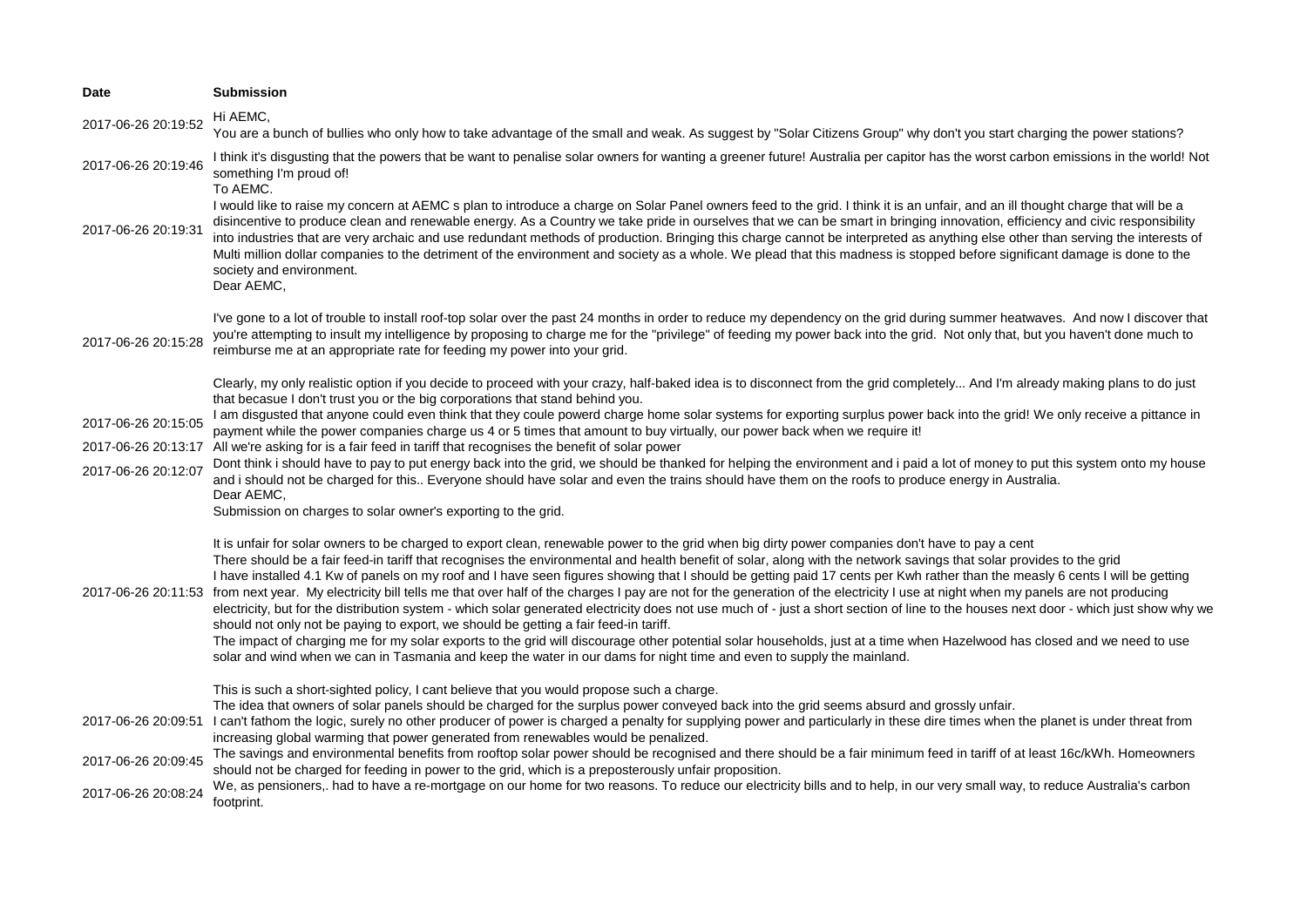| <b>Date</b>         | <b>Submission</b>                                                                                                                                                                                                                                                                                                                                                                                                                                                                                                                                                                                                                                                                                                            |
|---------------------|------------------------------------------------------------------------------------------------------------------------------------------------------------------------------------------------------------------------------------------------------------------------------------------------------------------------------------------------------------------------------------------------------------------------------------------------------------------------------------------------------------------------------------------------------------------------------------------------------------------------------------------------------------------------------------------------------------------------------|
|                     | It is bad enough that we are being paid pittance for the power we now feed in and I regard this as daylight robbery but if this goes ahead it will be a very very unjust thing and I<br>2017-06-26 20:06:47 will treat it as we are being punished by whoever for daring to want to do the right thing and solve our own power problems when governments along with the fossil fuel power<br>companies do nothing.                                                                                                                                                                                                                                                                                                           |
|                     | I strongly object to any idea of charging people with rooftop solar for exporting power to the grid. I have had a small (1.5lwh) solar system for over 6 years and a larger one<br>2017-06-26 20:06:10 (3.5 kwh) for a few months because I believe that this is the way forward. I generate clean power for my own use and subsidise other users during the daylight hours. Big<br>generators not only don't pay for putting power into the grid but do charge exhirbitant costs to us consumers. It is a bad idea indeed.                                                                                                                                                                                                  |
| 2017-06-26 20:06:03 | 1) We should not be charged for making clean renewable power when dirty power companies don't pay a cent they should be forced to change to clean energy or pay penalty<br>taxes.<br>2) In the past we have been paid for our clean power generated on our roof, nothing has changed.                                                                                                                                                                                                                                                                                                                                                                                                                                        |
|                     | 3) We installed a solar power plant on our house in order to help protect the planet and we expect to be paid for said power station output and always have been in the<br>past. Nothing has changed.                                                                                                                                                                                                                                                                                                                                                                                                                                                                                                                        |
|                     | 4) It's theft, we generate power after installing a mini power station on the roof and big business is attempting to rob us blind. It all comes down to profits for big investors and<br>forget the health of the planet and electricity customers.                                                                                                                                                                                                                                                                                                                                                                                                                                                                          |
|                     | How is it a BBC report last week informed me that they generated over 50% of UK electricity one day a week ago and yet we here are going to be price gouged yet again?Not<br>much has been done to install clean energy in Australia whereas Europe is light years ahead.<br>Rest assured we the people will have our revenge in the ballot box soon because of electricity company greed which makes Australia uncompetitive in world commerce.                                                                                                                                                                                                                                                                             |
|                     | 2017-06-26 20:05:50 It's disgusting that we have to pay to put power on the grid whilst big companies don't. And also we get kicked in the guts for trying to save the planet for future generations.                                                                                                                                                                                                                                                                                                                                                                                                                                                                                                                        |
| 2017-06-26 20:05:06 | I submit that the AEMC proposal to charge solar owners to return clean, renewable energy to the grid is absurd in the extreme. I understand that the system of wires and<br>poles needs to be maintained and add the WA State Government has revised charges to reflect this.<br>The generation of solar power should be supported and commended as it benefits our health and the environment when compared with fossil fuel reliant energy, particularly<br>as these big, dirty power producing companies pay nothing to feed into the system.<br>Solar makes sense and saves cents for households over time. Solar installers should be rewarded, not penalized for their investment and contribution to a cleaner, safer |
|                     | environment.<br>Yours sincerely                                                                                                                                                                                                                                                                                                                                                                                                                                                                                                                                                                                                                                                                                              |
| 2017-06-26 20:02:14 | A fair solar feed-in Tariff is needed across Australia. Thousands of Australians have invested in solar power, in an effort to take personal responsibility for climate change and<br>global warming. These individuals have decided to better their world and shoulder some responsibility.                                                                                                                                                                                                                                                                                                                                                                                                                                 |
|                     | It is NOT acceptable that the large energy companies in Australia deliberately sabotage attempts to generate more renewable energy. It is this that requires remediation. The<br>large energy companies are attempting to squeeze small energy producers so they can maintain their dirty energy oligopoly. It is disgraceful.                                                                                                                                                                                                                                                                                                                                                                                               |
|                     | It would sad to see producers like me, buying another Tesla battery and cutting off from the grid. Poor feed in tariffs and charges for network accessibility will only achieve this<br>flight from the grid. Don't give dirty power the weapons they need to persecute the clean energy revolution. No to charges and YES to a higher feed in tariff.                                                                                                                                                                                                                                                                                                                                                                       |
|                     | Thank you for your time regarding this matter.<br>Solar provider to the nation.                                                                                                                                                                                                                                                                                                                                                                                                                                                                                                                                                                                                                                              |
| 2017-06-26 20:00:38 | People with solar have gone to some expense to reduce their carbon footprint and to use clean energy. If the industry cannot adjust they should not make those with solar<br>pay. It is extremely unfair to consider charging people to feed in to the grid when they are contributing energy at no cost to the energy provider.<br>It is unfair for solar owners to be charged to export clean, renewable power to the grid when big dirty power companies don't have to pay a cent. There should be a fair feed-in                                                                                                                                                                                                         |
|                     | 2017-06-26 19:59:28 tariff that recognises the environmental and health benefit of solar, along with the network savings that solar provides.<br>I am thinking a tesla storage battery a good idea as I get \$0.10 FIT and get charged \$0.30.                                                                                                                                                                                                                                                                                                                                                                                                                                                                               |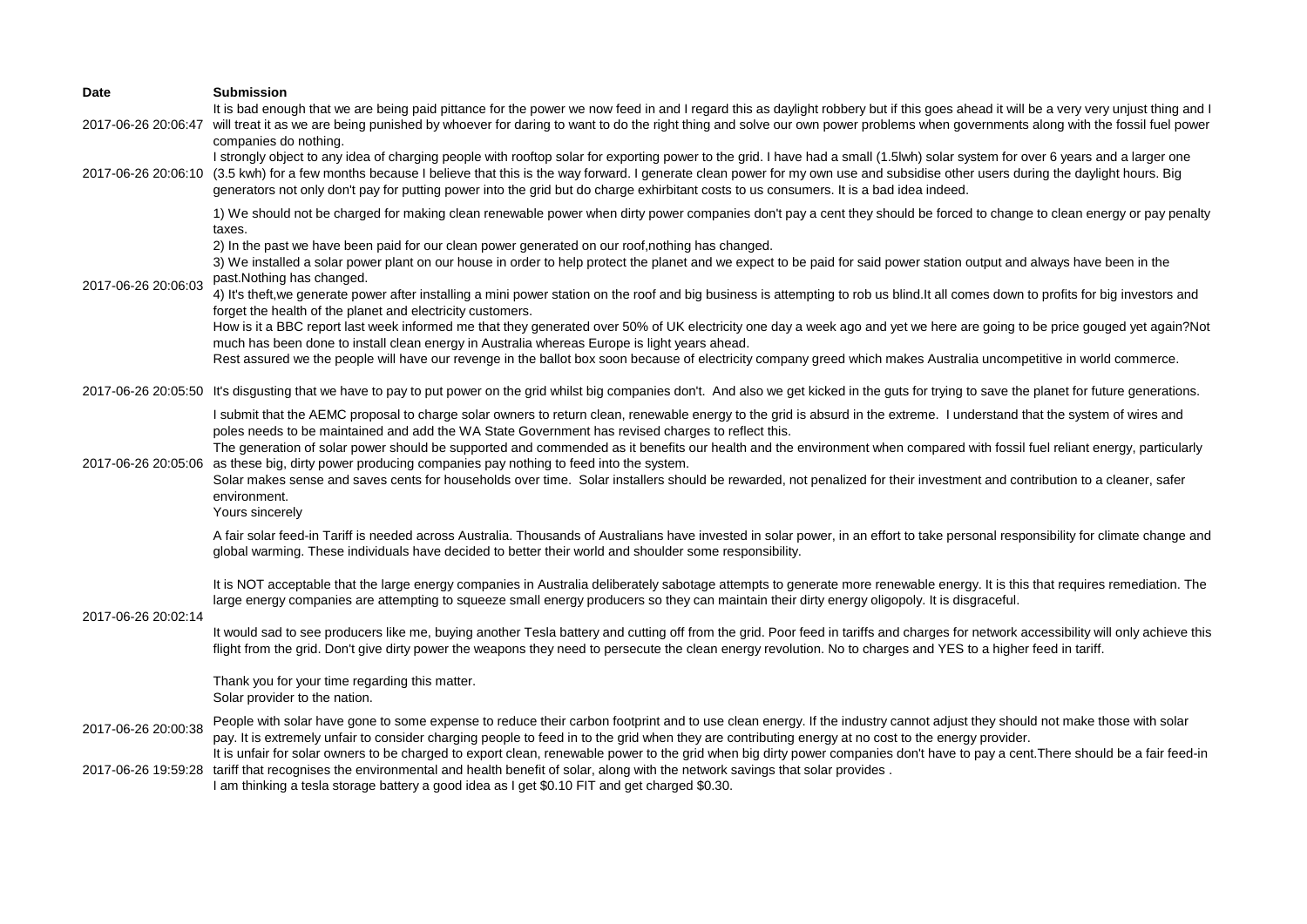| <b>Date</b>         | <b>Submission</b><br>Submission to AEMC regarding charging owners of PV systems to feed energy into the grid.                                                                                                                                                                                                                                                                                                                                                                                                                                                                                                                                                                                                                                                                                                                                                                                                                                                                                                                                                                                                                                                                                                                                                                                                                                                                                                                                                                                                                                                                                                                                                                                                                                                                                                                                                                                                                                                                                                                                                                                                                                                                                                                                                                                                                                                                                                                                                                                                                                                                                                                                                                                                                                                                                                                                                                                                           |
|---------------------|-------------------------------------------------------------------------------------------------------------------------------------------------------------------------------------------------------------------------------------------------------------------------------------------------------------------------------------------------------------------------------------------------------------------------------------------------------------------------------------------------------------------------------------------------------------------------------------------------------------------------------------------------------------------------------------------------------------------------------------------------------------------------------------------------------------------------------------------------------------------------------------------------------------------------------------------------------------------------------------------------------------------------------------------------------------------------------------------------------------------------------------------------------------------------------------------------------------------------------------------------------------------------------------------------------------------------------------------------------------------------------------------------------------------------------------------------------------------------------------------------------------------------------------------------------------------------------------------------------------------------------------------------------------------------------------------------------------------------------------------------------------------------------------------------------------------------------------------------------------------------------------------------------------------------------------------------------------------------------------------------------------------------------------------------------------------------------------------------------------------------------------------------------------------------------------------------------------------------------------------------------------------------------------------------------------------------------------------------------------------------------------------------------------------------------------------------------------------------------------------------------------------------------------------------------------------------------------------------------------------------------------------------------------------------------------------------------------------------------------------------------------------------------------------------------------------------------------------------------------------------------------------------------------------------|
| 2017-06-26 19:58:25 | The PV systems installed by businesses and domestic users have a benefit to the grid due to reducing the demand peaks every day, as well as the environmental and health<br>benefits of offsetting CO2 and other pollutant emissions from fossil-fueled power stations. They also help to keep wholesale price peaks lower.                                                                                                                                                                                                                                                                                                                                                                                                                                                                                                                                                                                                                                                                                                                                                                                                                                                                                                                                                                                                                                                                                                                                                                                                                                                                                                                                                                                                                                                                                                                                                                                                                                                                                                                                                                                                                                                                                                                                                                                                                                                                                                                                                                                                                                                                                                                                                                                                                                                                                                                                                                                             |
|                     | To even consider charging them for these beneficial services, provided at their own expense, is just plain obscene.<br>Please disallow these charges for PV system owners.                                                                                                                                                                                                                                                                                                                                                                                                                                                                                                                                                                                                                                                                                                                                                                                                                                                                                                                                                                                                                                                                                                                                                                                                                                                                                                                                                                                                                                                                                                                                                                                                                                                                                                                                                                                                                                                                                                                                                                                                                                                                                                                                                                                                                                                                                                                                                                                                                                                                                                                                                                                                                                                                                                                                              |
| 2017-06-26 19:56:11 | Yours faithfully<br>I support the use of solar power & believe that it's development should be encouraged in every possible.                                                                                                                                                                                                                                                                                                                                                                                                                                                                                                                                                                                                                                                                                                                                                                                                                                                                                                                                                                                                                                                                                                                                                                                                                                                                                                                                                                                                                                                                                                                                                                                                                                                                                                                                                                                                                                                                                                                                                                                                                                                                                                                                                                                                                                                                                                                                                                                                                                                                                                                                                                                                                                                                                                                                                                                            |
| 2017-06-26 19:55:27 | To charge solar owners (particularly household owners) an additional tax for feeding surplus solar energy back into the grid would be ludicrously unfair. I made a decision 12<br>months ago to install solar panels and batteries, so that I could cover my own energy use as much as possible and thereby make a personal contribution to saving the planet<br>from global climate change - much of which is driven by our nation's persistent use of coal and other dirty energies to produce electricity. I currently receive only 8c/kWh feed-<br>in compared with a cost of between 22-39c/kWh to draw down from the grid, plus a daily charge of \$1.65 just to be connected to the grid. Given the enormous disparity<br>between current feed-in tariffs and what it costs me to take energy back from the grid (a disparity of 4:1), I doubt that my >\$30K investment will pay for itself in the lifetime of<br>the solar panels and batteries. But I wanted to do it, for the sake of the nation and the environment. However, enough is enough! I am fully aware that my investment in solar<br>storage batteries contributes to the grid owners being able to better balance power surges across the network. Renewable energies have to be the future of our nation's and<br>the world's energy needs. Discouraging 'mum and dad' investors from investing in and contributing renewables into the energy grid would be extremely unwise - individually<br>our small contribution may not seem much, but if every household was encouraged to invest in solar and feed into the grid, it would make an enormous difference to the<br>stability of power networks and reduce the need for dirty energy.<br>On a meagre self-funded superannuation pension, I cannot afford the continually escallating cost of energy. Frankly, it won't take much more to convince me to purchase<br>another battery and desert the grid altogether! This is what you risk people doing. As a net solar producer, I am already being gouged by greedy energy companies, who<br>demand higher and higher percentage profits - they are the ones who should be paying more - in taxes and in feed-in tariffs to household solar producers. Rather than paying<br>more to contribute, I demand that I be paid fairly for the energy I am collecting and contributing to the grid. All this talk of companies having low tax rates to encourage them to<br>'invest' - what about the ordinary Australians who are investing their very hard-earned dollars in solar technology? We also deserve to be able to get a return on our<br>investment within our lifetimes! Charging home solar producers for contributing their excess solar to the grid would be counter-productive and discriminatory. I would sooner<br>waste my surplus solar energy than be charged to give it away to a greedy energy company.<br>Thank you. |
| 2017-06-26 19:54:42 | Your decision to apply a tax on solar owners like myself who feed excess electricity back into the grid is completely unacceptable. I have invested in roof top solar for the<br>benefit of my family, however I also export excess energy into the grid which has reduced the load on the poles and wires. To apply this tax to small scale clean energy<br>producers and not on the big polluting companies is extremely unfair. The feed-in tariff should reflect this investment and not penalise us. My investment has been a<br>godsend for my family and has reduced my electricity costs considerably. Imposing this tax will have severe ramifications for my family. I respectfully request that you dismiss<br>this proposal.                                                                                                                                                                                                                                                                                                                                                                                                                                                                                                                                                                                                                                                                                                                                                                                                                                                                                                                                                                                                                                                                                                                                                                                                                                                                                                                                                                                                                                                                                                                                                                                                                                                                                                                                                                                                                                                                                                                                                                                                                                                                                                                                                                                |
| 2017-06-26 19:53:49 | ergon charged me \$24,000 for an updated amplier on there pole to put my 30kw system on my roof because there wires weren't up to date and they won't give me a retail<br>credit on top of the 44 cents paid by the government and I have to paye g.s.t. also on the solar credit,,, this amounts to around \$6,000 a year they steal off me, as I said before<br>the labour party I believe the owns the company, they are nothing less than crooks, that's why they back the solar industry to feather their own pocket, see what you can<br>do,,,!!!!!!!!!<br>Would you recommend charging dairy farmers to relieve them of their milk?                                                                                                                                                                                                                                                                                                                                                                                                                                                                                                                                                                                                                                                                                                                                                                                                                                                                                                                                                                                                                                                                                                                                                                                                                                                                                                                                                                                                                                                                                                                                                                                                                                                                                                                                                                                                                                                                                                                                                                                                                                                                                                                                                                                                                                                                              |
| 2017-06-26 19:53:30 | That is about as fair as charging solar owners like myself for a benefit that costs electricity providers NOTHING to utilise. Is it reasonable for so many people to do Australia a<br>favour and then get shafted for doing it. What happened to a fair go?                                                                                                                                                                                                                                                                                                                                                                                                                                                                                                                                                                                                                                                                                                                                                                                                                                                                                                                                                                                                                                                                                                                                                                                                                                                                                                                                                                                                                                                                                                                                                                                                                                                                                                                                                                                                                                                                                                                                                                                                                                                                                                                                                                                                                                                                                                                                                                                                                                                                                                                                                                                                                                                            |
| 2017-06-26 19:53:27 | It is unfair for solar owners to pay for providing solar energy to the grid. Solar owners should be encouraged, not discouraged from contributing clean energy. It does not make<br>sense. At a time when we need to be doing more to ameliorate the effects of climate change, the AEMC seems to want to go down the path to penalise renewables. Are we<br>on the same planet?                                                                                                                                                                                                                                                                                                                                                                                                                                                                                                                                                                                                                                                                                                                                                                                                                                                                                                                                                                                                                                                                                                                                                                                                                                                                                                                                                                                                                                                                                                                                                                                                                                                                                                                                                                                                                                                                                                                                                                                                                                                                                                                                                                                                                                                                                                                                                                                                                                                                                                                                        |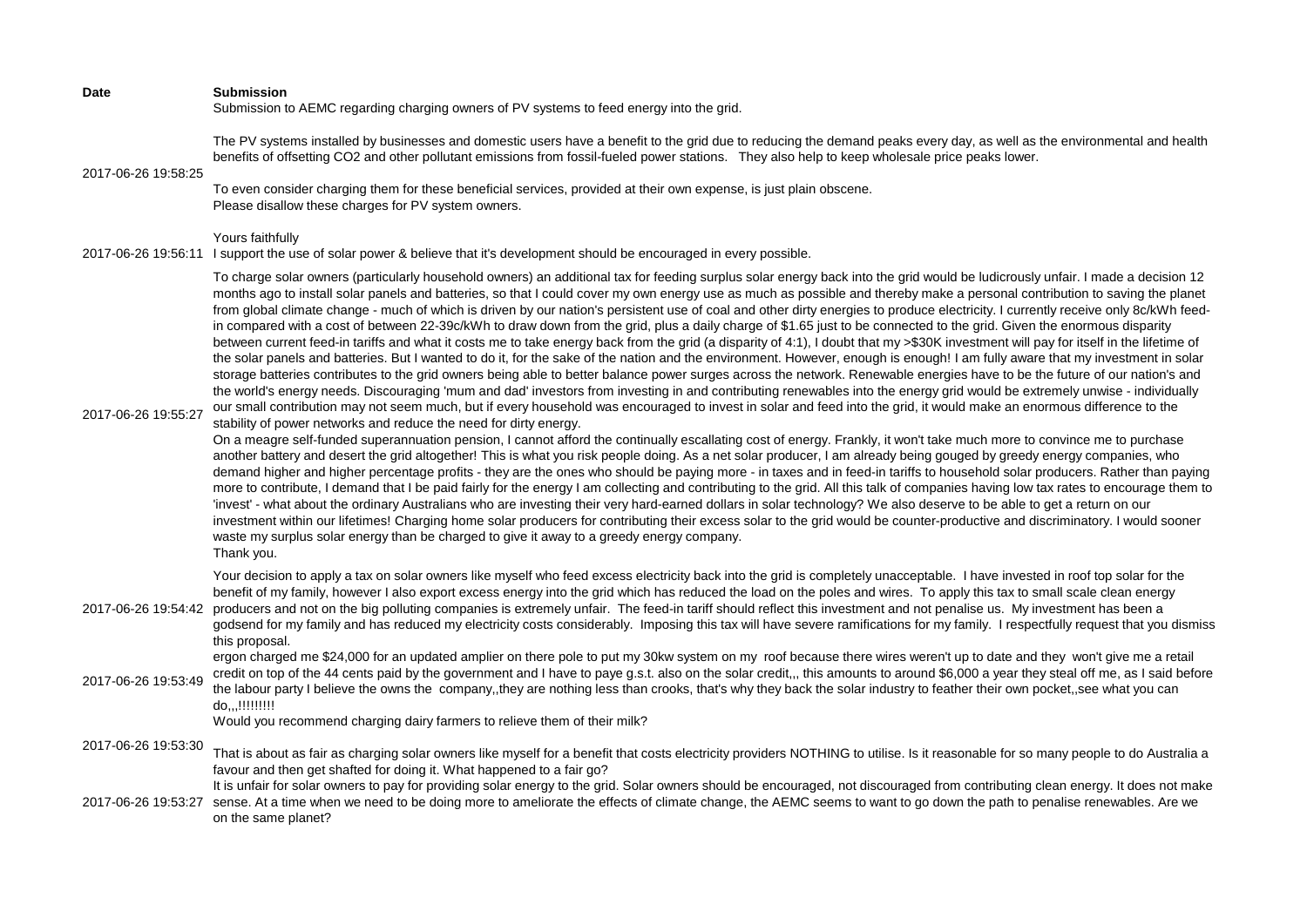| Date | <b>Submission</b> |
|------|-------------------|
|      |                   |

Solar owners shouldn't have to pay to feed their energy back to the grid -- especially when big coal and gas power stations don't have to pay a cent to export the energy they generate. Allowing an unfair charge would punish Australian families who have done the right thing and are producing cheap sun-power for themselves and their neighbours to use locally.

Solar owners are not in the 'business' of providing energy - they are mainly doing it to provide their family with clean energy. And they are generously allowing any excess to be used by others.

2017-06-26 19:52:34

But even if you were doing it as a business - restaurants aren't expected to pay to feed their customers. Imagine if you tried to charge your local cafe 50c each time they sold you a coffee?

Get real AEMC. You have a choice - back renewable energy in this country and lead the world, or come up with more ridiculous dog whistles like this one.

I know which I'd rather be remembered for...

It is unfair for solar owners to be charged to export clean, renewable power to the grid when big dirty power companies don't have to pay a cent.

There should be a fair feed-in tariff that recognises the environmental and health benefit of solar, along with the network savings that solar provides to the grid.

2017-06-26 19:51:50 It just seems a one way street with energy providers promising to do things (eg install a net meter) by a certain date then taking 6 months longer with no apology. I installed solar to reduce my energy costs (eg put up my own capital) and play my part in reducing climate change but seem to be penalised at every opportunity by big brother.

> As a low income concession card holder I am dreading the shocking increases in gas and electricity. Don't tell me that is not due to incompetent/selfish politicians and energy providers. Stop coming after the little guy to fix other's mistakes.

2017-06-26 19:51:07 Why do solar citizens have to pay to feed their solar energy into the grid? This country should be aiming for all renewable energy generation and not make it impossible for average citizens to make a contribution by charging them.

2017-06-26 19:50:22 Youre going to charge us for making electricity??????? It beggars belief.

It is unfair for solar owners to be charged to export clean, renewable power to the grid when big dirty power companies don't have to pay a cent.

I put up Solar panels 5 years ago for I considered it good for the environment and as a means of providing clean energy to the for providing non pollutant power.

2017-06-26 19:50:04 I oppose any use of AMEC funds being used to build any type of coal powered power stations and urge such funding should be used to provide clean energy power either by solar, wind and other non polluting methods.

Our Politicians should wipe the coal dust from their eyes and embrace non polluting power methods so our future generations wont suffer from ever increasing atmospheric pollution.

Sir

2017-06-26 19:46:51 I realise the wires and poles have been privatised but be assured that this concept of charging solar owers to feed the national grid is unacceptable and simply optunitistic monopoly-based company greed. The good side is that it will push the development of battery technology and move more people off the grid. That will have a flow on effect driving prices up as the fund capture base shrinks exponentially. This is bad for NSW, bad for business and ultimately breaks communities apart. I placed solar on the roof to do my bit to reduce impact on the environment. Charging to use wires that I use to do the right thing wil definitely drive me off grid at the first opportunity and no power I generate will be available to the national grid.

It is unfair for solar owners to be charged to export clean, renewable power to the grid when big dirty power companies don't have to pay a cent

2017-06-26 19:45:56 There should be a fair feed-in tariff that recognises the environmental and health benefit of solar, along with the network savings that solar provides to the grid.It seems like the AEMC hasn't got the message: Australians love their solar and they won't put up with unfair charges.

2017-06-26 19:43:20 should be a fair feed-in tariff that recognises the environmental and health benefit of solar along with the network SAVINGS that SOLAR provides to the GRID. This is It is unfair for solar owners to be charged to export CLEAN, RENEWABLE power to the grid when big DIRTY POWER COMPANIES DON'T have to PAY a CENT. There

discriminating against SOLAR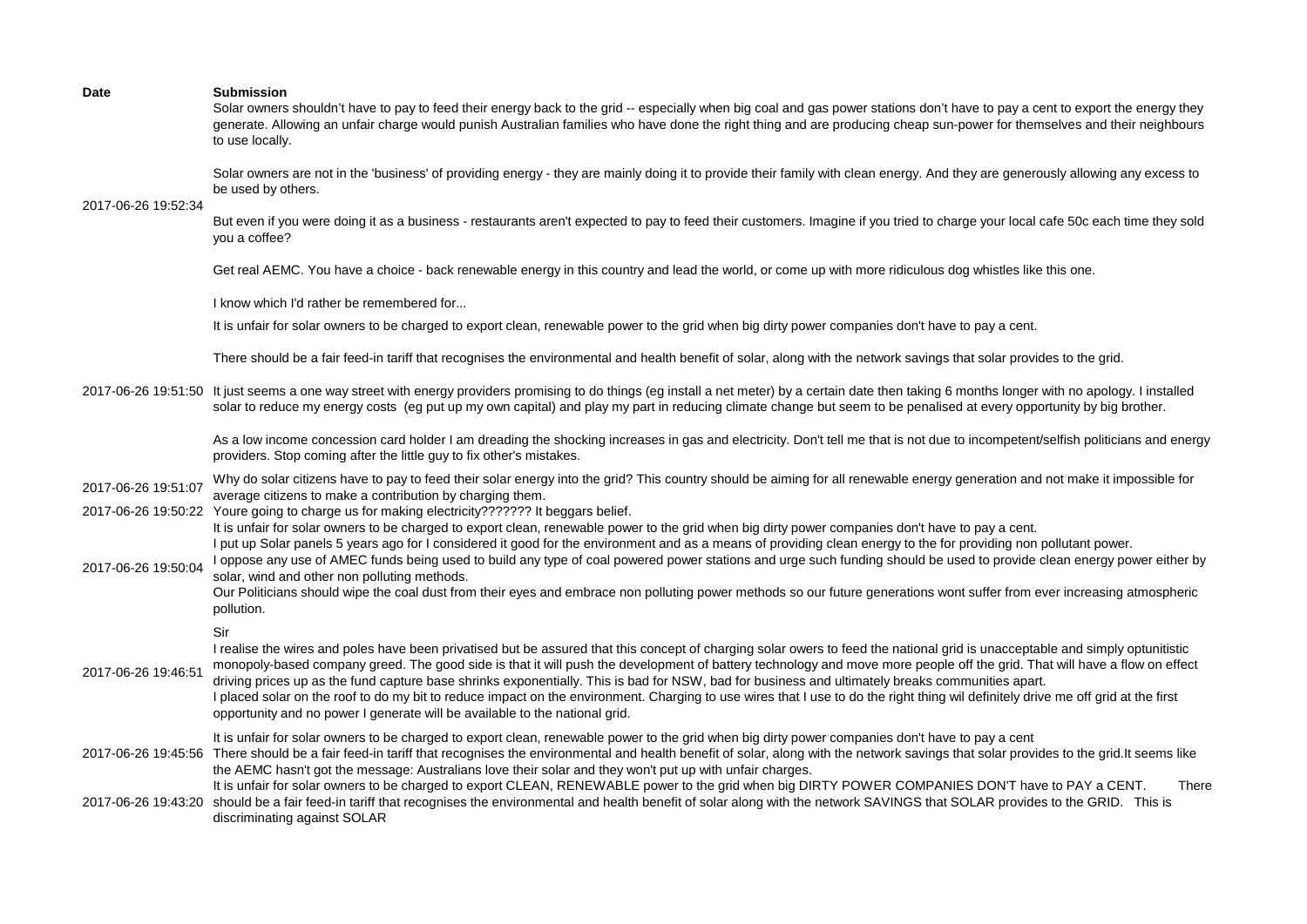| Date                | <b>Submission</b><br>I am horrified to think that a charge may be incurred upon a domestic household that has, in all good faith, planned, organised and paid for a viably economic, low negative                                                                                                                                                                                                                                                                                                                                                                                                                                                                                                                                                                                                                                                                                                                                                                                                                                                                             |
|---------------------|-------------------------------------------------------------------------------------------------------------------------------------------------------------------------------------------------------------------------------------------------------------------------------------------------------------------------------------------------------------------------------------------------------------------------------------------------------------------------------------------------------------------------------------------------------------------------------------------------------------------------------------------------------------------------------------------------------------------------------------------------------------------------------------------------------------------------------------------------------------------------------------------------------------------------------------------------------------------------------------------------------------------------------------------------------------------------------|
| 2017-06-26 19:43:00 | environmental impact & sustainable power-generating system that benefits not only that household but the whole community!!! How dare you even begin to consider this<br>scenario, whilst coal burning power generators belch pollutants into the environment and are not charged at all!!!<br>Those in society who are making choices of positive actions that benefit all should be congratulated, supported and encouraged, certainly not charged.                                                                                                                                                                                                                                                                                                                                                                                                                                                                                                                                                                                                                          |
|                     | Why should solar system owners who have invested money to provide clean renewable electricity to the grid be charged for doing so? Outrageous when the dirty polluting<br>2017-06-26 19:41:39 coal fired power stations pay nothing! Poor poor leadership from this fractured Federal Government encourages this proposed action. Imagine where we would be now as a<br>Nation if Abbott had not crucified the "carbon tax" that ironically brought the weak PM to his knees in the leadership contest that saw Abbott elected. And now this                                                                                                                                                                                                                                                                                                                                                                                                                                                                                                                                  |
| 2017-06-26 19:41:19 | As a rooftop solar system owner I do not believe the proposed idea of charging solar owners for feeding their electricity back to the grid is acceptable. It is unfair for solar<br>owners to be charged to export clean, renewable power to the grid when big dirty power companies don't have to pay a cent. There should be a fair feed-in tariff that<br>recognises the environmental and health benefit of solar, along with the network savings that solar provides to the grid. Apart from the environmental benefits, my rooftop<br>solar has significantly reduced my energy bill and to charge me to feed back to the grid would take away the economic benefits otherwise going to my family.                                                                                                                                                                                                                                                                                                                                                                      |
| 2017-06-26 19:40:11 | Yes, a fair rebate should be given to exporters. No, absolutely NO WAY, should exporters be charged. This would result in the Doctor Who Dalek-like chanting of<br>"Exterminate, exterminate, exterminate" - and guess what would be exterminated???? Our feed in rooftop solar!                                                                                                                                                                                                                                                                                                                                                                                                                                                                                                                                                                                                                                                                                                                                                                                              |
| 2017-06-26 19:39:38 | 1) It is unfair for solar owners to be charged to export clean, renewable power to the grid when big dirty power companies don't have to pay a cent<br>2) There should be a fair feed-in tariff that recognises the environmental and health benefit of solar, along with the network savings that solar provides to the grid<br>3) We have installed rooftop solar, because we as responsible citizens of the country have a duty to our next generations to be able to live in a clean & safe environment and<br>sustainable society.<br>4) We believe that there is a move to charge us for our solar exports to the grid; if this heptanes, then we may reconsider to install alternatives to be independent of the grid,                                                                                                                                                                                                                                                                                                                                                 |
| 2017-06-26 19:39:22 | although we believe this is not the right step for the community and the country.<br>We are a 205 house Retirement Village with a 10KW solar array and we donate over \$400 worth of power each quarter to the network yet we are charged an extra fee for a<br>bidirectional meter for the privilege of being able to measure this. We as residents down line from the high voltage transformer buy it back at retail rates.<br>Overall we are still happy as the solar array was a \$15000 investment by the residents that gives us a \$5000 reduction in our community power bill.<br>The prospect of being penalised as a power generator making a free contribution to the grid makes us feel bad enough, but our community power station based on renewable<br>fuel at the sugar mill that generates 1/3 of our towns power (around \$12,000,000 a year at 8cents per kwh) would surely be penalised as well.<br>Living in a town that owes most of its income to the export of coal leaves us totally confused as tho where our world will be when the coal runs out. |
| 2017-06-26 19:38:49 | To charge solar producers for their contribution of feed in is ludicrous . why do you think we invested money into our system that helps the whole power system and to save<br>us money on power bills and then you want to change the rules to charge us for what we feed in ????;;; . If you go ahead with this ridiculous idea then my feed in will be<br>stopped and you will not get any benefit at all from my solar array. Think for the environment and not for the power companies that are trying to make greater profits from our<br>own investments.                                                                                                                                                                                                                                                                                                                                                                                                                                                                                                              |
| 2017-06-26 19:38:03 | I have recently bought a property with solar power. I would like to expand this installation and incorporate battery storage. I would hope the authorities would have the common<br>sense to help & encourage all Australians to do the same & use clean renewable energy given the climate catastrophe that awaits human kind if we continue to trap solar<br>radiation in the lower atmosphere. I currently have to export my solar power to the grid at 4 cents a unit but buy it back at over 26 cents per unit. This is completely unfair. I<br>should be encouraged to generate power cleanly yet this is not the case. You need to act in the interests of people like me and indeed for all humanity to ensure Australia<br>generates clean renewable energy and keep global warming to the absolute minimum. We should be aiming at 100% renewables so please use a little common sense to<br>assist in the survival of a planet fit for habitation by all species in the generations upon generations to come.<br>Thank you                                         |
| 2017-06-26 19:37:30 | Why am I being discriminated against by having solar and now you want to charge me to input to the grid 1. Big dirty power companies don't have to pay a cent so I am being<br>discriminated against by trying to lower emissions. I installed solar to help reduce pollution and reduce my power bills at a great cost to myself and yes I do input into the grid<br>to help the grid. Why should I be penalized for clean sustainable energy if having to pay for input then Dirty unsustainable energy should have to pay 100 fold for destroying<br>the environment because after the damage they will just walk away with NO responsibility.                                                                                                                                                                                                                                                                                                                                                                                                                             |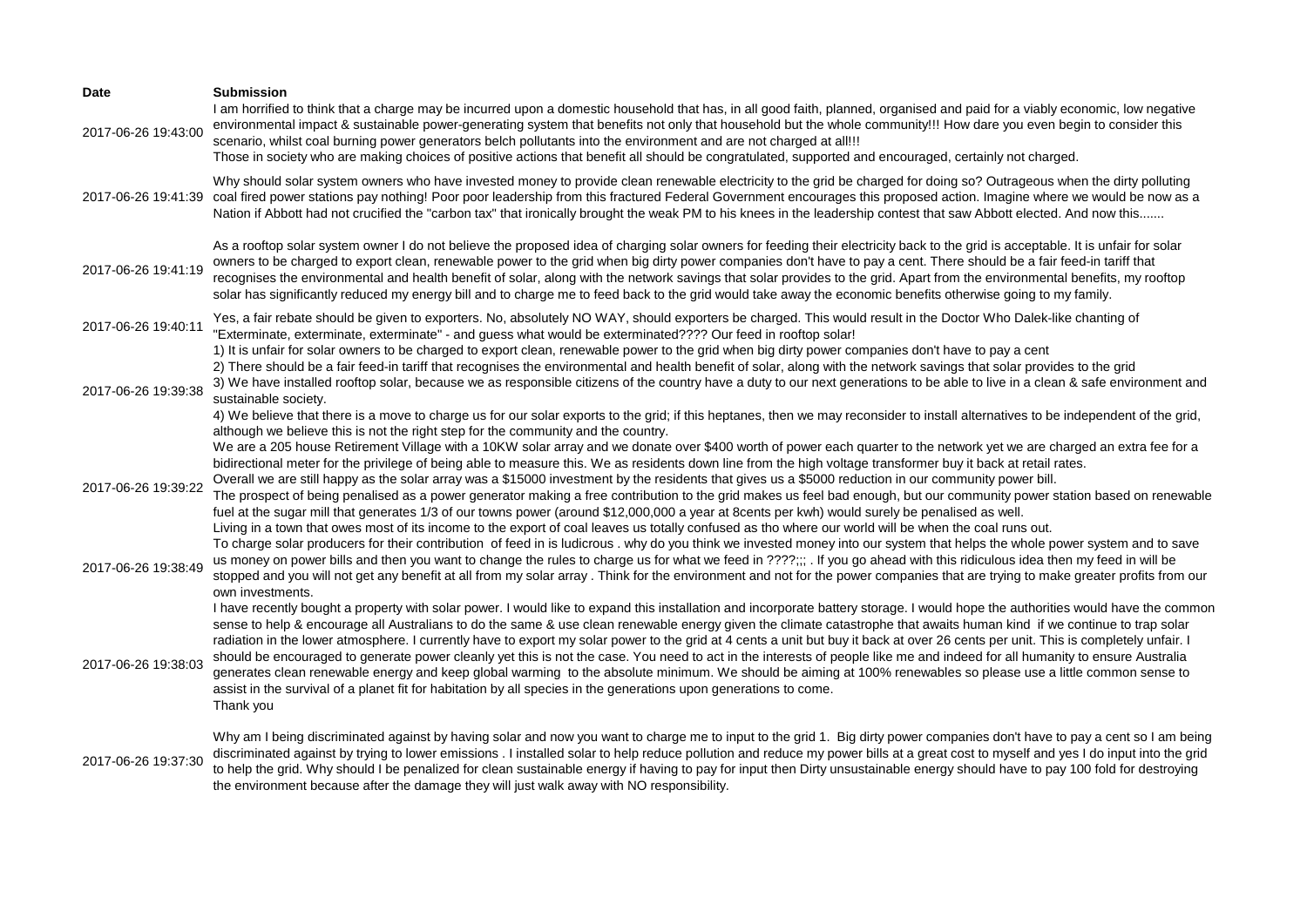| Date                | <b>Submission</b>                                                                                                                                                                                                                                                                                                                                                                                                                                                                                                                                                                                                                                                                                                                                                                                                                                                                                                                                                                                                                                                                                                                                                                                                                                                                                                                                                                                                                                                                                                                                                                                                                                                        |
|---------------------|--------------------------------------------------------------------------------------------------------------------------------------------------------------------------------------------------------------------------------------------------------------------------------------------------------------------------------------------------------------------------------------------------------------------------------------------------------------------------------------------------------------------------------------------------------------------------------------------------------------------------------------------------------------------------------------------------------------------------------------------------------------------------------------------------------------------------------------------------------------------------------------------------------------------------------------------------------------------------------------------------------------------------------------------------------------------------------------------------------------------------------------------------------------------------------------------------------------------------------------------------------------------------------------------------------------------------------------------------------------------------------------------------------------------------------------------------------------------------------------------------------------------------------------------------------------------------------------------------------------------------------------------------------------------------|
|                     | The Australian Energy Market Commission,                                                                                                                                                                                                                                                                                                                                                                                                                                                                                                                                                                                                                                                                                                                                                                                                                                                                                                                                                                                                                                                                                                                                                                                                                                                                                                                                                                                                                                                                                                                                                                                                                                 |
| 2017-06-26 19:37:29 | I am writing to you to inform you that it is unfair for solar owners to be charged to export clean, renewable power to the grid. I have taken the liberty of trying to provide my own<br>energy to help on electricity costs and to help the environment and on the other hand we have big power companies trying to influence this outcome because they have<br>shareholders and CEO's earning big salaries reliant on the price at the stock exchange trying to shove the cost back on to us. How about looking after the people who have<br>tried to make a difference and not big dirty power companies.<br>Their should be a fair feed-in tariff that recognises the environmental and health effect of solar, along with network savings that solar provides for the grid.<br>I have added solar to my household and found that it has helped in releiving the costs of rising electricity prices. Most of us are struggling with our finances and have made the<br>business decision to switch to solar to help with our ongoing finances. It has made quite a difference and I feel it is a reward for being pro active and also helping the<br>environment. I am pleased that I have added solar power to my supply of energy and feel proud when I look up at the solar panels on the roof, which have become a value<br>added part of my home along with the tanks to harness the rainfall from the sky. I live on a farm and am reliant on the continued savings from solar into the future. As I am a<br>pensioner I believe I have done my absolute best to help myself save in the future with solar and that my affect on the planet has been minimized. |
| 2017-06-26 19:34:57 | When we built our home seven years ago, we decided to include a 2.2 KW solar system, in its day it was not cheap but we felt our small contribution to reducing our fossil fuel<br>consumption was important to us and the planet.<br>The rebates available then were very reasonable (we were encouraged by our leaders to install a system that could feed power back into the grid, and do the right thing) so<br>many households have jumped on board, it seems to many of us<br>our govt, the coal industry and our power utility companies are now running scared as they under estimated the solar take up.<br>We are considering a full set up to make us grid free.<br>Solar is good, one day you wont have choice, so lets start now, stop trying to rip the families off doing their fair share in reducing the footprint they make.<br>.Stop this solar swindle now.<br>I could say i vote, but that does not make a scrap of difference, seems we have to make the decisions our govt cant (shame on you)<br>I care                                                                                                                                                                                                                                                                                                                                                                                                                                                                                                                                                                                                                                         |
| 2017-06-26 19:34:34 | Why should we pay to Export our clean energy when dirty coal does not. I put solar on my roof to produce clean energy. Our future is in renewables. Don't steal our children's<br>clean energy future. Encourage more solar!!!                                                                                                                                                                                                                                                                                                                                                                                                                                                                                                                                                                                                                                                                                                                                                                                                                                                                                                                                                                                                                                                                                                                                                                                                                                                                                                                                                                                                                                           |
|                     | 2017-06-26 19:34:29 There should be a fair feed-in tariff that recognises the environmental and health benefit of solar, along with the network savings that solar provides to the grid.<br>2017-06-26 19:32:58 you have got to be joking                                                                                                                                                                                                                                                                                                                                                                                                                                                                                                                                                                                                                                                                                                                                                                                                                                                                                                                                                                                                                                                                                                                                                                                                                                                                                                                                                                                                                                |
|                     | Private investors in solar power should be given the same terms as the commercial power generators. A level playing field is the minimum that private investors should<br>2017-06-26 19:32:40 receive given that they are providing clean renewable energy. There is no reason to penalise private providers other than a blatant attempt to rip off the easy targets in our<br>community. You need to be aware that solar providers won't accept such a deal, they will organise and lobby and pressure until they receive a fair deal.                                                                                                                                                                                                                                                                                                                                                                                                                                                                                                                                                                                                                                                                                                                                                                                                                                                                                                                                                                                                                                                                                                                                 |
| 2017-06-26 19:30:44 | It's unfair for solar owners to be charged to export clean, renewable power to the grid when BIG DIRTY power companies don't have to pay a cent.<br>There should be a fair feed-in tariff that recognises the environmental & health benefit of solar, along with network savings solar provides to the grid.<br>On a pension, over 6 yrs ago I saved up for rooftop solar, as it was encouraged by our Govt. to be of benefit to me, our pure air here in Aus, and our planet.<br>Charging to export to the grid is a slap in the face, and impact on my tight household budget.<br>This makes absolutely no sense                                                                                                                                                                                                                                                                                                                                                                                                                                                                                                                                                                                                                                                                                                                                                                                                                                                                                                                                                                                                                                                      |
| 2017-06-26 19:29:11 | Is the AEMC serious or having a joke?<br>The generation of solar is positive for the entire planet. The power fed back to the grid is a bonus to everyone else. It would be an insane to expect us to pay to provide power<br>for others                                                                                                                                                                                                                                                                                                                                                                                                                                                                                                                                                                                                                                                                                                                                                                                                                                                                                                                                                                                                                                                                                                                                                                                                                                                                                                                                                                                                                                 |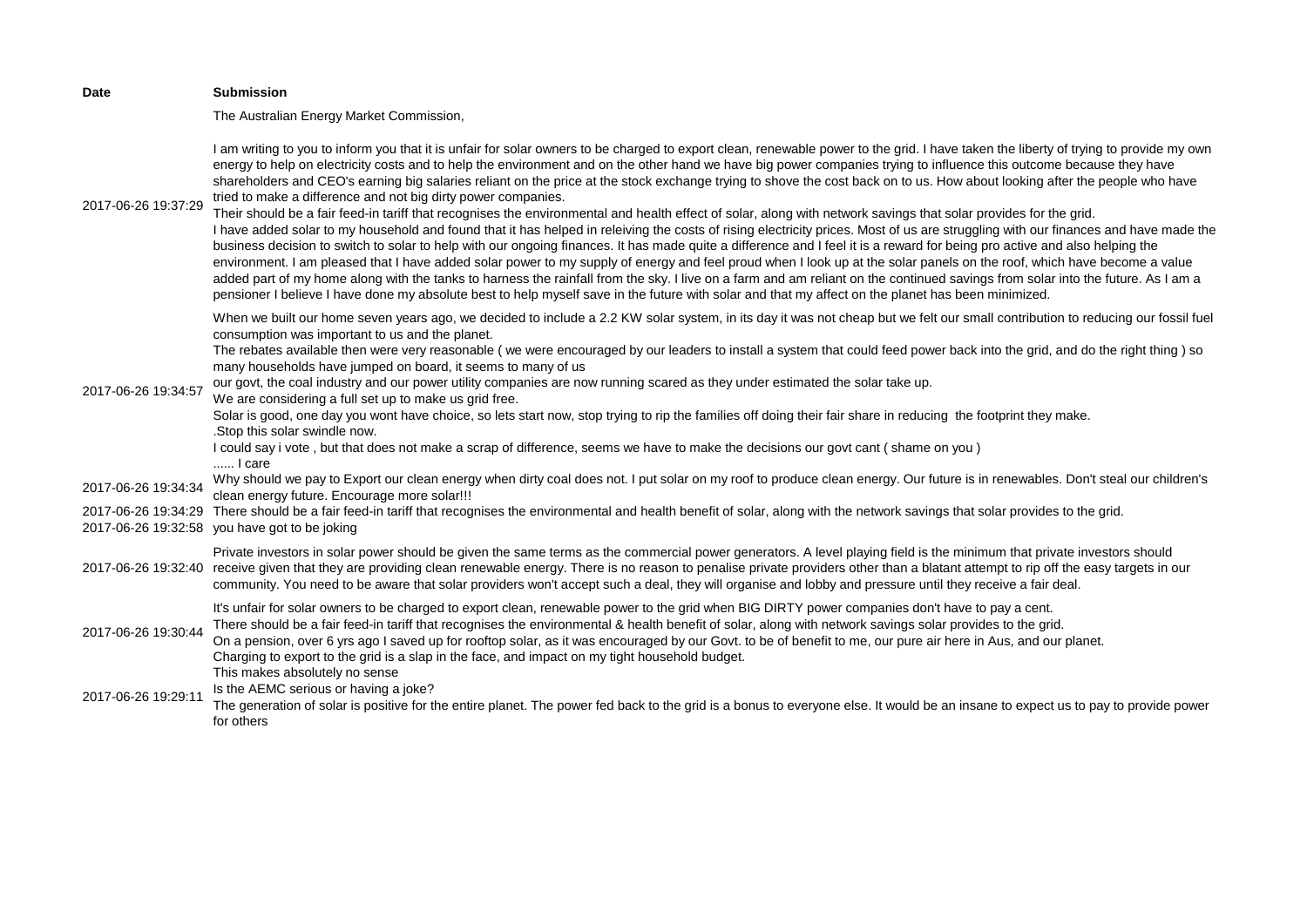I understand the Australian Energy Market Commission (AEMC), who make the rules that govern the electricity market, are considering allowing solar owners to be charged for feeding their electricity back to the grid. And that AEMC is calling for submissions from the public.

I make the following points as my submission:

It is unfair for solar owners to be charged to export clean, renewable power to the grid when big dirty power companies don't have to pay a cent

2017-06-26 19:27:30

There should be a fair feed-in tariff that recognises the environmental and health benefit of solar, along with the network savings that solar provides to the grid

I installed solar panels to make my contribution to a clean environment, but at every opportunity the large power corporations have exercised their power to disadvantage the small consumer like myself. It is time the regulator takes the small consumer seriously

Should the regulator recommend charging me for our solar exports, this would be a heavy impost on our household budget, already impacted by substantially higher energy prices now being levied by the energy producers

Hi ARMC

.

- 2017-06-26 19:27:11 I Think it is outrageous to charge people to export to the grid. Stop changing the rules. If you are going to change the rules it needs to be like in 10years we a going to charge ??? I paid \$10000 for my solar, I need it to pay itself off overwise I will be under huge stress. I worked out It would take me 7 years to pay of but the WA government just changed the prices again. So it's going to be longer now. They should be trying to get people to be self sufficient. Most households use much lest power now due to price increases and energy efficient products and houses but still they pay huge amounts due to the price increase that happen every year
- 2017-06-26 19:27:00 Badly impressed by attempt to tax my contribution to the grid. I put solar in to save money and help the environment. I'm ok to pay the same tax rate as big inefficient power companies.

2017-06-26 19:27:00 I installed my solar panels because I wanted to do something positive in the hope my grandchildren would not be subjected to catastrophic climate change. My 1.1 Kw system is sufficient to supply my needs and feed a small amount to the grid. As an aged pensioner with minimal superannuation, I cannot afford to pay to supply clean energy to the grid. I would expect the government to support individuals who are willing to be part of a clean energy solution rather than penalise them. Why should I be expected to pay for my responsible decision while mining companies are given billions of taxpayer dollars to supply polluting, habitat destroying power?

2017-06-26 19:26:32 I have invested more than Au\$ 4k (after rebate) in solar panels to support an environmental initiative that I believe is critical to the future of our country and our families also I feel betrayed by the politicians who have made us invest our savings in an environmental project for now penalize us for it. It is totaly unfair!

2017-06-26 19:24:59 be extremely disappointed and disadvantaged if I have to pay to feed into the grid. I believe that feeding into the grid is a plus for our state and ticks so many boxes. Please As a senior citizen just installing solar for many reasons I wish to state that this opportunity to capture clean and free energy should not be charged for! As a pensioner, I will consider this.

I must protest that the imposition of a charge against me for exporting clean electrical energy, produced without generating any dangerous Carbon Dioxide (CO2), into the Electricity grid is grossly unfair. My solar panels were installed to reduce my carbon footprint and to avoid further impact on the World's climate.

2017-06-26 19:24:56 It should be enough that I am paid a pittance for the energy that I feed into the grid while the electrical retailer charges my neighbor full retail price. This is an absolute rip-off.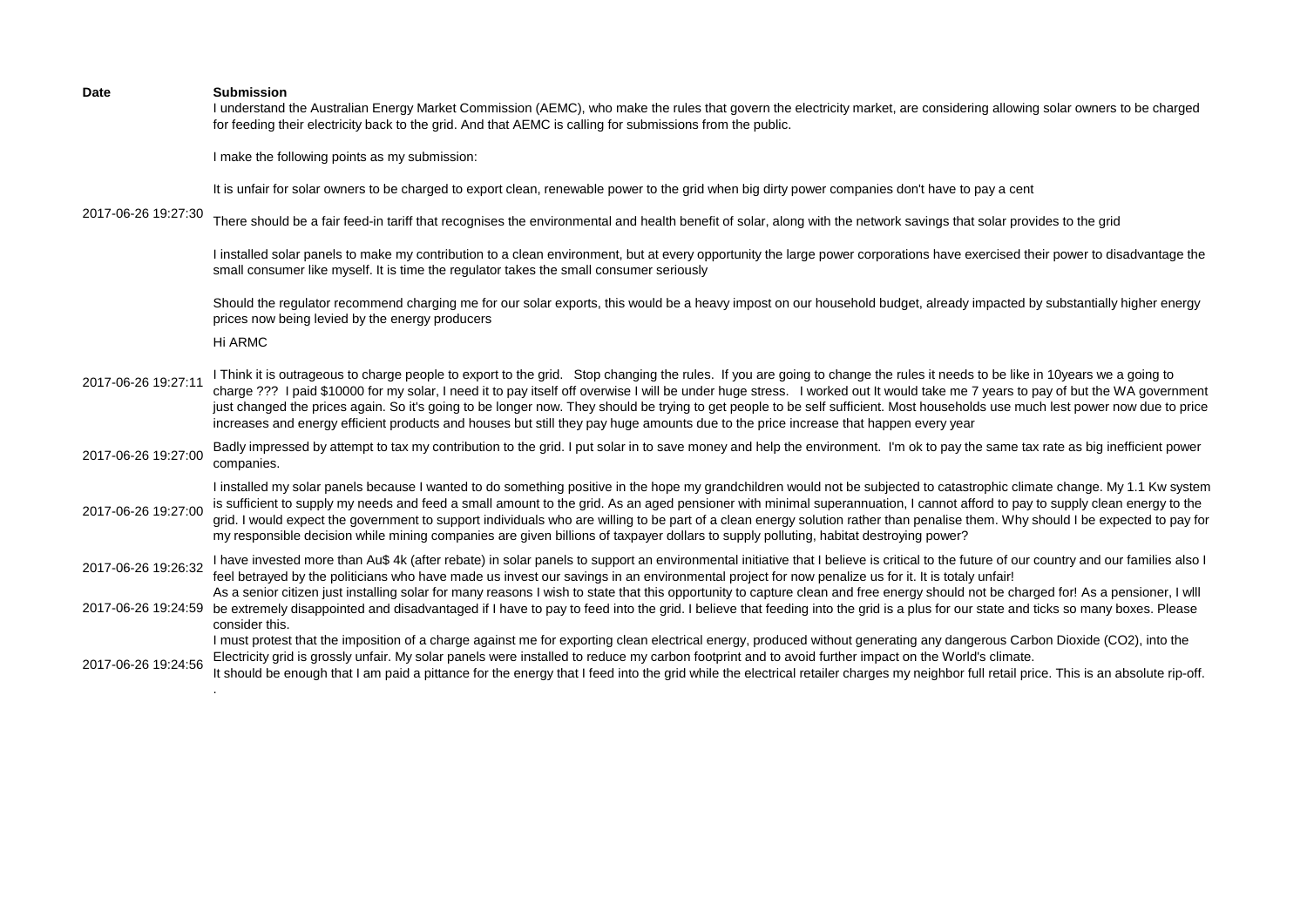| <b>Date</b>         | <b>Submission</b>                                                                                                                                                                                                                                                                                                                                                                                                                                                                                                                                                                                                                                                                                                                                                                                                                                                                                                                                                                                                                                                                                                                                                                                                                                                                                                                                                                              |
|---------------------|------------------------------------------------------------------------------------------------------------------------------------------------------------------------------------------------------------------------------------------------------------------------------------------------------------------------------------------------------------------------------------------------------------------------------------------------------------------------------------------------------------------------------------------------------------------------------------------------------------------------------------------------------------------------------------------------------------------------------------------------------------------------------------------------------------------------------------------------------------------------------------------------------------------------------------------------------------------------------------------------------------------------------------------------------------------------------------------------------------------------------------------------------------------------------------------------------------------------------------------------------------------------------------------------------------------------------------------------------------------------------------------------|
|                     | The decision to charge users for solar power exported to the grid is at the least ridiculous and at the most a blatant acknowledgement of the coal-funded rhetoric of our current<br>government.                                                                                                                                                                                                                                                                                                                                                                                                                                                                                                                                                                                                                                                                                                                                                                                                                                                                                                                                                                                                                                                                                                                                                                                               |
|                     | It is unfair for solar owners to be charged to export clean, renewable power to the grid when big dirty power companies don't have to pay a cent. There should be a fair feed-in<br>tariff that recognises the environmental and health benefit of solar, along with the network savings that solar provides to the grid.                                                                                                                                                                                                                                                                                                                                                                                                                                                                                                                                                                                                                                                                                                                                                                                                                                                                                                                                                                                                                                                                      |
| 2017-06-26 19:23:36 | Given that Australia is a signatory to the Paris Agreement, a decision to start charging households for solar exports would be a move contrary to that position. That is because<br>it would disincentivise households from investing in rooftop solar, which in turn would increase our reliance on polluting, non-renewable power resources such as coal.                                                                                                                                                                                                                                                                                                                                                                                                                                                                                                                                                                                                                                                                                                                                                                                                                                                                                                                                                                                                                                    |
|                     | We (my family) are close to making a final decision on our investment in rooftop solar, and reducing our power bill is only a minor contributing factor. Our main consideration<br>is reducing our environmental impact. But not all hold our same convictions, and a decision to charge households for solar exports to the grid could put our nation back even<br>further than we already are with renewable energy take-up, research, and jobs.                                                                                                                                                                                                                                                                                                                                                                                                                                                                                                                                                                                                                                                                                                                                                                                                                                                                                                                                             |
|                     | I implore you: Do not charge solar owners for providing their clean energy to the grid.                                                                                                                                                                                                                                                                                                                                                                                                                                                                                                                                                                                                                                                                                                                                                                                                                                                                                                                                                                                                                                                                                                                                                                                                                                                                                                        |
| 2017-06-26 19:23:27 | Dear AEMC,<br>As self funded retirees, myself and my husband made the decision to invest in solar power for 2 major reasons.<br>Firstly, we wanted to try to protect ourselves from ever increasing electricity bills into our old age, and therefore we would less of a burden to the wider economy.<br>Secondly, as responsible persons living in a state with seemingly endless sunshine, it makes ecological sense to use this resource and reduce the need for electricity<br>generated from polluting generators fuelled by a diminishing resource (coal), that causes widespread damage to the local environment during its' mining.<br>It is very unfair for solar owners to be charged to export clean, renewable power to the grid when big dirty power companies don't have to pay a cent.<br>There should be a fair feed-in tariff that recognises the environment and health benefit of solar, along with the network savings that solar provides to the grid - we produce<br>twice as much power than we use, but with increasing daily charges (more than doubled in 4 years), and the feed-in tariff now a quarter of what it was, we are paying bills for<br>electricity.<br>The threat of charging to export power will eventually push solar owners to invest in batteries and aim to go off the grid, then who will be penalised for the shortfall in power<br>generation. |
| 2017-06-26 19:23:02 | I decided to purchase a solar system in part due to the feed in tariff that was offered by the Government to incentivise people to assist with offsetting the need for new power<br>generation plants. To now, years later, attempt to impose an arbitrary charge on me for following a government policy I believe is unacceptable.<br>I have had to maintain the system but I receive no compensation for that expense. I use the majority of the power I generate. To charge me simply for having the system<br>without any recourse for what it costs me is unacceptable and will cause me some economic hardship that I had not factored in when I did the economic calculations for the<br>installation.<br>I do not believe the power companies are required to pay a charge to supply power to the grid and therefore charging individuals with solar would appear discriminatory.<br>I believe in renewable energy and this charge flies in the face of attempts to move to a 100% renewable energy network. If anything I believe coal generation should be taxed<br>not renewable sources.                                                                                                                                                                                                                                                                                          |
| 2017-06-26 19:21:34 | Regarding the AEMC proposal to charge solar owners for providing energy to the grid is totally unfair, as far as I'm concerned we already pay for sending it back to the grid as<br>we still pay the feed in rate whichever way it goes, do the power companies pay for sending their power to the grid There should also be a fair feed in tariff that reflects the<br>health and environmental benefits of solar at easing the load on commercial generators. We installed solar to do our bit to be environmentally responsible and to reduce<br>energy costs, by charging solar for their exports means that with the measly infeed tariff we receive our end cost could be more than if we never had solar in the first place.                                                                                                                                                                                                                                                                                                                                                                                                                                                                                                                                                                                                                                                            |
| 2017-06-26 19:21:21 | Its unfair to charge for clean energy exported to the grid this only system to regulate & maintain voltage levels. Should be a reasonable price on exported kwh.<br>I have worked in the industry & know losses in transmission & believe roof top solar helps maintain voltage levels.<br>As a pensioner this would be another on an already stretched budget.                                                                                                                                                                                                                                                                                                                                                                                                                                                                                                                                                                                                                                                                                                                                                                                                                                                                                                                                                                                                                                |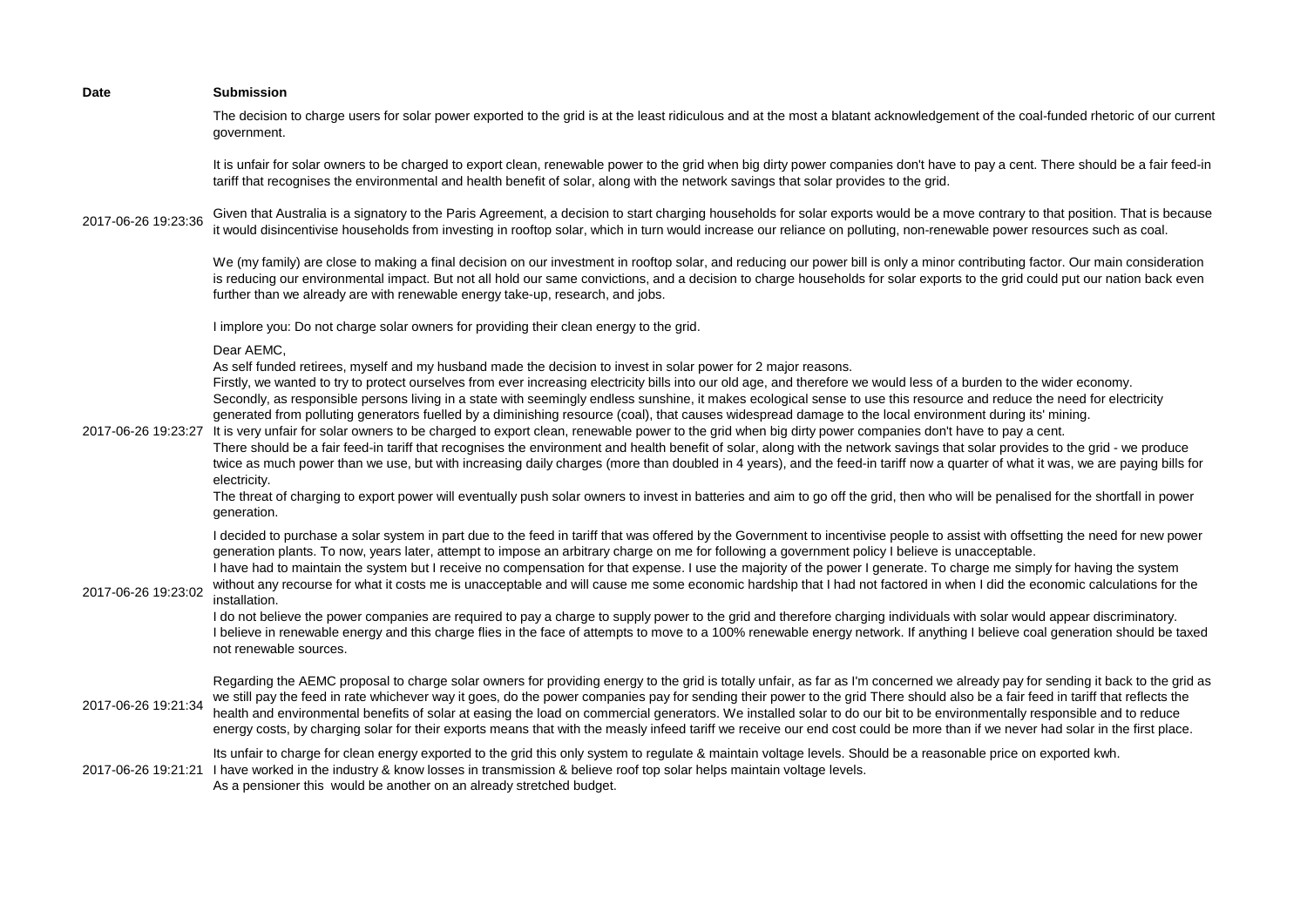| <b>Date</b>         | <b>Submission</b>                                                                                                                                                                                                                                                                                                                                                                                                                                                                                                                                                                                                                                                                                                                                                                                                                                                                                                                                                                                                                                                                                                                                                               |
|---------------------|---------------------------------------------------------------------------------------------------------------------------------------------------------------------------------------------------------------------------------------------------------------------------------------------------------------------------------------------------------------------------------------------------------------------------------------------------------------------------------------------------------------------------------------------------------------------------------------------------------------------------------------------------------------------------------------------------------------------------------------------------------------------------------------------------------------------------------------------------------------------------------------------------------------------------------------------------------------------------------------------------------------------------------------------------------------------------------------------------------------------------------------------------------------------------------|
| 2017-06-26 19:20:36 | Big Coal does not have to stump up a cent to export their dirty energy. Yet you fellers want to gouge citizens who did the right thing by the environment and installed solar.<br>You want us to pay to be energy efficient? I have put up solar hot water and solar energy panels to lessen my footprint on the planet. And now you wnat to charge me for it?<br>Clearly the government has been bought and is wholly owned by Big Coal and the big end of town. Time for you guys to man up and come in to bat for the ordinary citizens<br>doing the right thing.<br>Kind regards                                                                                                                                                                                                                                                                                                                                                                                                                                                                                                                                                                                            |
| 2017-06-26 19:19:46 | It is unfair for solar owners to be charged to export clean, renewable power to the grid when big dirty power companies don't have to pay a cent<br>There should be a fair feed-in tariff that recognises the environmental and health benefit of solar, along with the network savings that solar provides to the grid<br>The AEMC proposal to charge solar owners for feeding electricity back into the grid is simply outrageous. Isn't it bad enough that we get paid a pittance as a feed in tariff but<br>now you want to charge us for generating our own 'clean' energy.                                                                                                                                                                                                                                                                                                                                                                                                                                                                                                                                                                                                |
| 2017-06-26 19:19:44 | We are about to build a house and invest thousands on dollars of our own money to install solar panels to reduce our energy costs and decrease our reliance on coal and gas<br>fired power stations in order to reduce our carbon footprint and you want to penalise us for this. Shame on you!!!                                                                                                                                                                                                                                                                                                                                                                                                                                                                                                                                                                                                                                                                                                                                                                                                                                                                               |
|                     | It is unfair for solar owners to be charged to export clean, renewable power to the grid when big dirty power companies don't have to pay a cent.                                                                                                                                                                                                                                                                                                                                                                                                                                                                                                                                                                                                                                                                                                                                                                                                                                                                                                                                                                                                                               |
|                     | There should be a fair feed-in tariff that recognises the environmental and health benefit of solar, along with the network savings that solar provides to the grid.                                                                                                                                                                                                                                                                                                                                                                                                                                                                                                                                                                                                                                                                                                                                                                                                                                                                                                                                                                                                            |
| 2017-06-26 19:17:32 | Please do the right thing and ditch this proposal!<br>We were urged by the WA state government to install Solar Panels, They gave a extra price for a unit of power exported this was one of the main reasons that made Panels<br>affordable. Since then it has been one thing after another to try and take these promises away and charge more. The fact that when I bought the Panels they were not as<br>cheap as today. I need the rebate to pay off the cost of these Panels.                                                                                                                                                                                                                                                                                                                                                                                                                                                                                                                                                                                                                                                                                             |
| 2017-06-26 19:14:42 | WE purchased the solar panels and received Govt Support.It has been successful and I believe good for the economy. WE should not be charged a fee of any kind as our<br>agreement from the governments did not mention a levy/fee/tax on our equipment.It would seem that this is a way of preventing/scaremongering of people at the whim of a<br>different government. You should be encouraging new owners and should encourage all schools to put solar panels so that in the 6 week Xmas holiday it could solve a<br>shortage of power. It is hard to comment as I have not received any indication from our power company or Government of what the charge will be. Will it be per panel,<br>different rates during the day, different rates at weekends different rates when power is restricted/short. No I would not like a tax as this would appear to be a government that<br>has mislead the solar panel users. I wanted to expand my solar system but was told that would be a new installation & I would lose the rebate. I feel it a benefit for the<br>Electricity retailers to make profits on the power supplied any fees etc should come from their margins. |
| 2017-06-26 19:14:35 | It is unfair for solar owners to be charged to export clean, renewable power to the grid when big dirty power companies don't have to pay a cent<br>There should be a fair feed-in tariff that recognizes the environmental and health benefit of solar, along with the network savings that solar provides to the grid<br>I could not afford it throughout my life: a sum was given to me on retiring and this I used to purchase the system<br>Part of the idea is to save money, not to pay out.                                                                                                                                                                                                                                                                                                                                                                                                                                                                                                                                                                                                                                                                             |
| 2017-06-26 19:14:04 | What a con get people to put on solar then change the rules to suit themselves, it was not cheap to put solar on even with govt rebate. Those that are putting solar on now get<br>hardly anything for feeding back to the grid anyway, so start charging and I am sure no one will bother with solar. Besides the electricity companies charge solar uses more for<br>any power that they use, so they do not miss out. If the govt do not step in and stop these greedy companies no one will take up new technology. Just like Banks when they<br>put ATM'S in and convinced us how easy and reliable they were, then put a fee on to withdraw our own money from them, if you did not use your own bank. We were sucked<br>in then and looks like we could be sucked in again by the electricity companies.                                                                                                                                                                                                                                                                                                                                                                 |
| 2017-06-26 19:13:17 | Simply NO, NO, NO to being charged to export clean, renewable power to the grid. That is just taxing the sun, which as a resource costs nothing to produce clean renewable<br>power. In light of every increasing power prices - given that the wholesalers make millions in profits - it is totally beyond comprehension why homeowners should be further<br>penalised for their investment.<br>As a self funded retiree, I don't have the luxury of "asking" for increased in my "salary" especially when the everyday cost of living continues to rise - food, water, electricity,<br>gas, council rates, insurance and car insurance. You can only absorb so much. SO NO TO BEING PENALISED FOR DOING "MY BIT" TOWARDS CLIMATE CHANGE.                                                                                                                                                                                                                                                                                                                                                                                                                                      |
| 2017-06-26 19:12:39 | Don't even think about it!<br>It's unfair and discriminatory. Looking after the big end of town, the coal and gas producers, while disadvantaging the small solar providers is morally wrong.                                                                                                                                                                                                                                                                                                                                                                                                                                                                                                                                                                                                                                                                                                                                                                                                                                                                                                                                                                                   |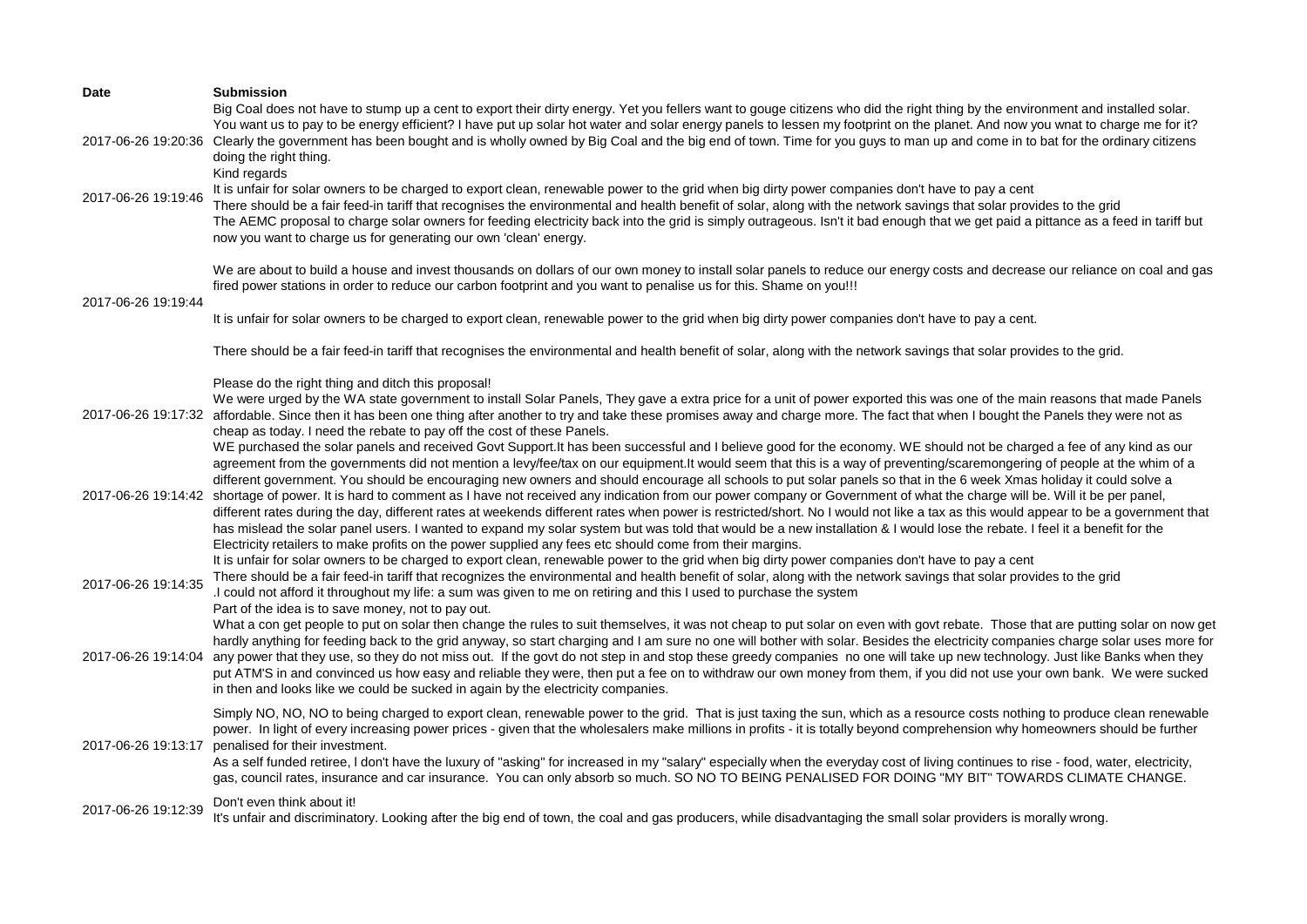| Date                | <b>Submission</b><br>I think it is unfair for solar owners to be charged to export clean, renewable power to the grid when big dirty power companies don't have to pay a cent                                                                                                                                                                                                                                                                                                                                                                                                                                                                                                                          |
|---------------------|--------------------------------------------------------------------------------------------------------------------------------------------------------------------------------------------------------------------------------------------------------------------------------------------------------------------------------------------------------------------------------------------------------------------------------------------------------------------------------------------------------------------------------------------------------------------------------------------------------------------------------------------------------------------------------------------------------|
| 2017-06-26 19:12:34 | There should be a fair feed-in tariff that recognises the environmental and health benefit of solar, along with the network savings that solar provides to the grid<br>We have invested in rooftop solar not only to safe money, but also to help Qld reduce emissions and dependence on dirty energy. I think we should be rewarded for that, not<br>charged.                                                                                                                                                                                                                                                                                                                                         |
|                     | Charging householders to export power to the grid is absolutely unacceptable.                                                                                                                                                                                                                                                                                                                                                                                                                                                                                                                                                                                                                          |
| 2017-06-26 19:11:11 | Retailers charge premium rates to deliver power to householders (in my case it was immediately increased from 21c to 41c per KWH when I installed solar panels) yet they<br>pay a mere 5 cents per KWH for power generated by my solar panels (soon to increase to 11.3c per KWH).                                                                                                                                                                                                                                                                                                                                                                                                                     |
|                     | Householders pay a significant amount to install solar panels, their contribution to reducing green house gasses. They should not be penalised for taking responsible action to<br>reducing global warming.                                                                                                                                                                                                                                                                                                                                                                                                                                                                                            |
| 2017-06-26 19:10:32 | If companies delivering power to households do not pay for its delivery, neither should householders be required to pay for delivery of power to the grid.<br>It is unfair for solar owners to be charged to export clean, renewable power to the grid when this enables Australia to meet its renewable targets as well reduce carbon<br>emissions. The feed to the tariff should bring the overall energy costs down as it is resold to the public by energy companies at a higher rate.<br>We put solar panels on our roof 6 years ago in the interests of moving towards a more environmentally sustainable future for ourselves and the country AND to save money<br>by generating our own power. |
|                     | Our feed in tariff has been reduced so we now only receive a credit for a tiny fraction of what we generate and feed in. This is terribly unfair already but CHARGING us to feed<br>in is just ridiculous!                                                                                                                                                                                                                                                                                                                                                                                                                                                                                             |
| 2017-06-26 19:10:02 | Why are energy companies not GUNG HO getting on board with renewables and updating their business models, whey havent they been doing that for years. Why are they<br>now punishing foreward thinking punters / customers.<br>We will look to move to battery storage as soon as we can afford it.                                                                                                                                                                                                                                                                                                                                                                                                     |
|                     | This sector should be far better regulated by our government, our government should be looking out for our best interests instead of encouraging and propping up old<br>industries.                                                                                                                                                                                                                                                                                                                                                                                                                                                                                                                    |
| 2017-06-26 19:09:50 | Please give domestic solar energy producers a fair go and a level playing field by at least not charging them for supplying power to the grid where they already receive less<br>than the market price for it.                                                                                                                                                                                                                                                                                                                                                                                                                                                                                         |
|                     | Dear AEMC.<br>I am writing in response to the proposal that householders are charged for feeding the energy we create through our solar panels, back into the grid.                                                                                                                                                                                                                                                                                                                                                                                                                                                                                                                                    |
|                     | I understand you are considering this proposal and I would like to voice my strongest objection to this proposal on three main grounds.                                                                                                                                                                                                                                                                                                                                                                                                                                                                                                                                                                |
|                     | 1. It is blatantly unfair to charge householders a fee for supplying energy in a market where the big energy providers do not pay such a fee.                                                                                                                                                                                                                                                                                                                                                                                                                                                                                                                                                          |
| 2017-06-26 19:09:06 | 2. It is socially and environmentally inappropriate to add an additional cost to individuals who are providing clean, green energy, which is helping the nation lower its carbon<br>emissions towards a committed national goal. This not only creates a disincentive for householders but effectively provides additional support for producers of dangerous,<br>high carbon, dirty energy.                                                                                                                                                                                                                                                                                                           |
|                     | 3. It will add an additional burden to households who are trying to support clean energy. We have already paid a considerable cost for installing and maintaining our panels,<br>and have done so purely because we believe we must do all we can to try to ensure a safe and liveable future for our children and yours.                                                                                                                                                                                                                                                                                                                                                                              |
|                     | In Germany there are villages who switched to clean energy decades ago and who are now exporting their excess energy to the national grid. This is possible in Australia if<br>only we could shake the excessive and greedy influence of the dying coal industry and energy companies. Clean energy is cheaper to produce and is the only secure energy<br>future - don't let the vested interest of companies trying to eek the last possible profits from a dangerous fuel sourceencourage more solar production!                                                                                                                                                                                    |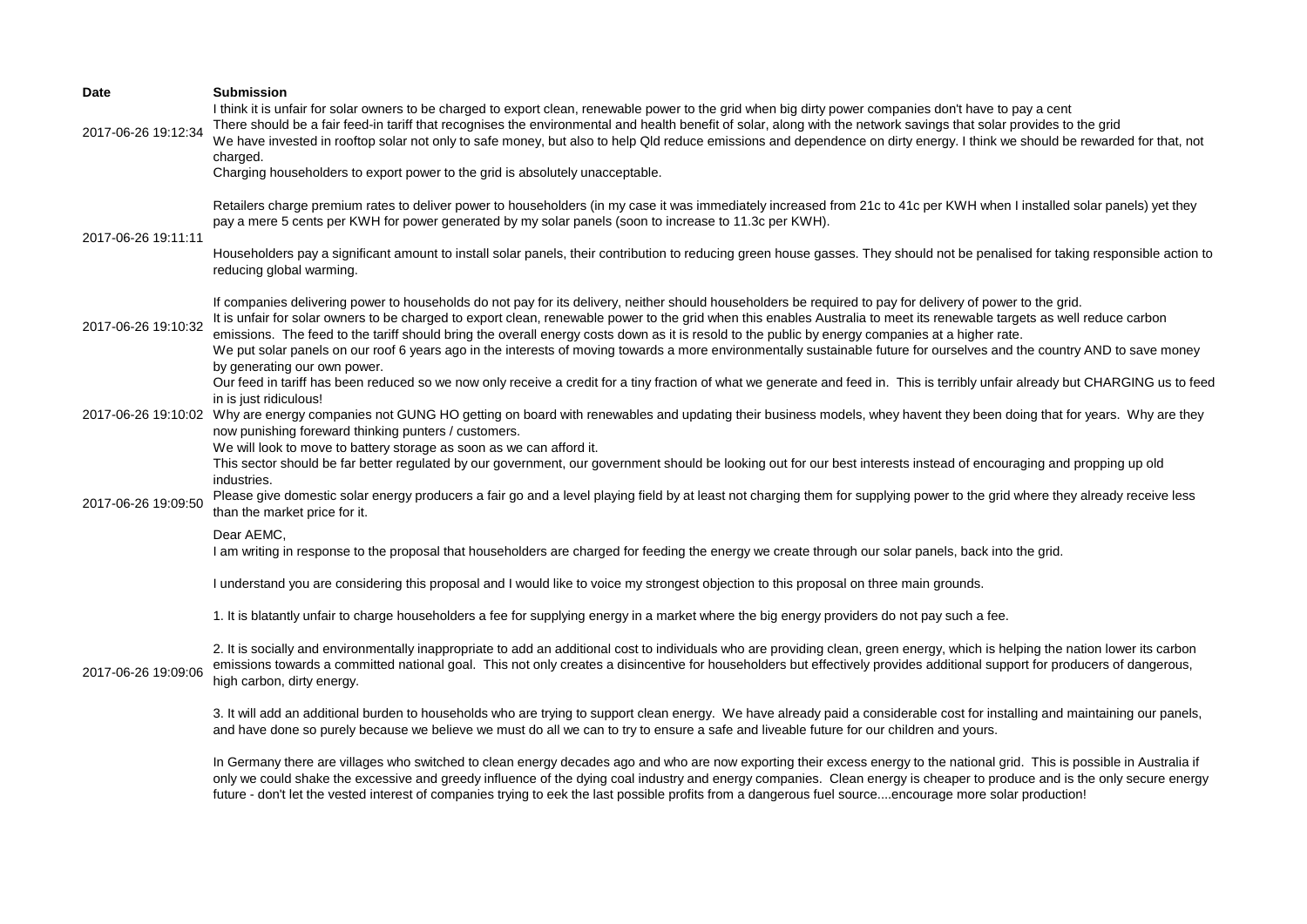| <b>Date</b>         | <b>Submission</b>                                                                                                                                                                       |
|---------------------|-----------------------------------------------------------------------------------------------------------------------------------------------------------------------------------------|
|                     | 2017-06-26 19:08:41 It's unfair for solar owners to be charged to export clean, renewable power to the grid.<br><b>HELLO AEMC</b>                                                       |
|                     | Your consideration of making solar users pay for providing excess electricity to the grid STINKS!                                                                                       |
|                     | It is unfair for solar owners to be charged to export clean, renewable power to the grid when big dirty power companies don't have to pay a cent.                                       |
|                     | 2017-06-26 19:08:26 You should also ensure that we get an increased feed-in tariff that recognises the environmental and health benefit of solar.                                       |
|                     | Do you not realise that we provide network savings when we give our excess solar power to the grid?                                                                                     |
|                     | My rooftop solar panels are the best things I've done re. clean energy and i hope to install batteries if not too expensive!                                                            |
|                     | If you start charging me, it would make a further dent in my retirement income and make our family poorer in money and clean living.                                                    |
|                     | Charging people to feed excess solar power into the grid is outrageous. Those who have committed to using solar power should be fairly rewarded for doing so and not be                 |
| 2017-06-26 19:07:32 | penalised for providing extra emissions-free power to the grid.                                                                                                                         |
|                     | The floating of an idea to charge solar owners access fees to the grid is an unbelievable money grab by the electricity industry.                                                       |
|                     | It is totally unfair and is another potential negative to the solar and alternative power industry.                                                                                     |
|                     | 1. Almost all customers will be accessing the grid for power when there is no solar available.                                                                                          |
|                     | 2. Customers will be paying for access to the grid already in their current access charges so this would make a double charge – simply put, double-dipping.                             |
|                     | 3.A question to which there has never been an answer goes back to when solar was originally installed - Why did the charges for electricity used more than treble for peak              |
|                     | times, more than double for shoulder times and increase for off peak? Who received that money and has done so for many years?                                                           |
|                     | 4. Is this an attempt to reduce the amount of solar generation because it will impact the sales of the electricity retailers?                                                           |
|                     | 5. With less electricity used from the public generators there will be less pressure on the grid so why increase charges and even resort to double-dipping?                             |
|                     | 6. Many solar installations have been put in place for a variety of reasons including - environmental, reducing dependence on the public generation and retail energy with ever         |
|                     | increasing cost, reducing electricity usage costs because they are becoming more unmanageable.                                                                                          |
|                     | 7. Clean energy producers should have the same access as the dirty power generators who do not pay for access to the grid.                                                              |
|                     | 8. Eair feed-in-tariffs for clean solar (and wind) should directly reflect the costs for all electricity produced and not be a minor fraction of what retailers actually charge for it. |
|                     | 9. Clean energy generation alternatives should not be penalised as they are our future. They should be encouraged and not discouraged.                                                  |
|                     | 10. With the removal of government subsidies the average of \$300 per quarter in solar generation rebates have dropped to \$30 to \$40 per quarter, with double the number of           |
|                     | panels now installed. This is not a fair and equitable situation. For the same amount of generation it would have been nearer \$600 per quarter, giving a less than 4 - 5 %             |
|                     | return on the investment.                                                                                                                                                               |
| 2017-06-26 19:06:44 | 11. Additional costs were encountered with having to pay for a replacement meter, \$600.00, when solar was installed initially followed by a similar demand for when the state          |
|                     | subsidies were cancelled and having to find an additional \$1000.00 to replace the meterbox "because the new meters would not fit in" yet in reality the one meter necessary            |
|                     | would have fitted easily. The original meterbox was legal and met the requirements of the Australian Standards when the house was built.                                                |
|                     | 12. Solar was installed to contribute to improving the environment originally as well as being able to reduce electricity costs but putting some electricity back into the grid was     |
|                     | also a smaller factor; reducing electricity coast was a much heavier factor and that is now academic because the rebates for generation are laughable (except it is certainly not       |
|                     | a laughing matter), lining the pockets of the retailers even more than the past.                                                                                                        |
|                     | 13. The AEM is a very costly and unrealistic marketplace and has seen electricity basics sold off and the new owners shutting things down within a very short time of                   |
|                     | purchase, making the marketplace unsustainable with the prospect of many people being unable to pay electricity costs now, in June 2017 and many more to be caught out in               |
|                     | the foreseeable future. It is simply not a sustainable situation.                                                                                                                       |
|                     | The proposal to add charges for what is already being paid for and setting up a double-dipping rip-off is unsustainable and will make it even more difficult for those workers          |
|                     | who are about to have their weekly pay packets reduced by the reduction in penalty rates as well as the lowest level of wage increases seen in Australia. The imposition of             |
|                     | such an additional charge demonstrates how out of touch the politicians, retailers of energy, governments and their "independent" bodies are with the actual reality of life in         |
|                     | this country today. It certainly will not hurt many of them but will impact dramatically on the employees. Some common sense must be realised - With wages rising very little           |
|                     | and constantly increasing charges the breaking point has been reached and this is even more so for those on Centrelink pensions and other fixed income individuals and                  |
|                     | families.                                                                                                                                                                               |
|                     | Additional charges / imposts are going have severe impacts on a large number of individuals and families in this country. Hopefully, the realities of life for many will be             |
| 2017-06-26 19:06:30 | It is unfair for solar owners to be charged to export clean, renewable power to the grid when big dirty power companies don't have to pay a cent, There should be a fair feed-in        |
|                     | tariff that recognises the environmental and health benefit of solar, along with the network savings that solar provides to the grid.                                                   |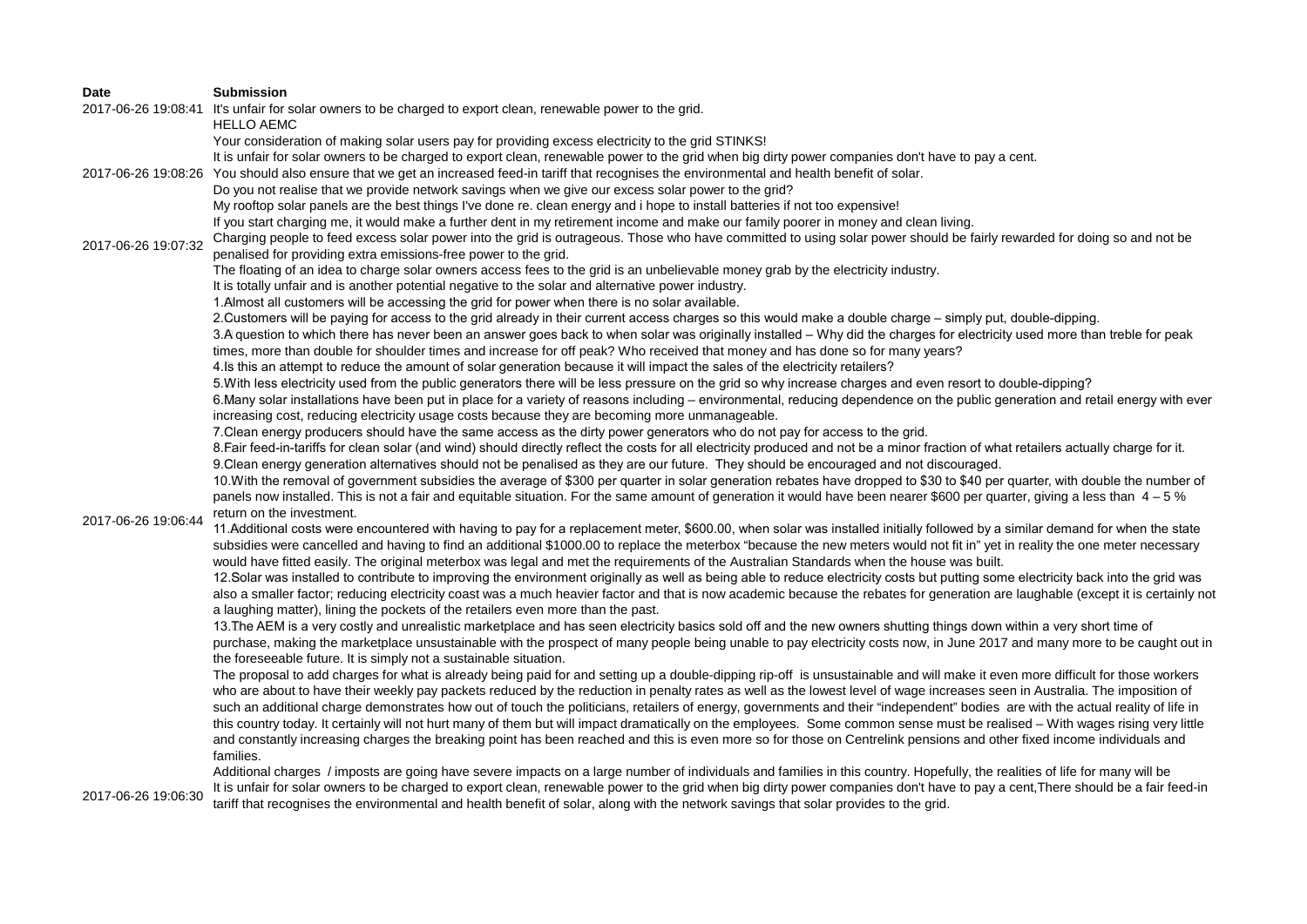#### **Date Submission**

2017-06-26 19:04:14 Honestly I find the idea of charging solar providers to provide their product appalling. We put in solar to be environmentally mindful, not to be penalised. Stop the greed.

2017-06-26 19:04:08 This will impact us tremendously being pensioners. Please don'follow through

To the AEMC To Whom it May Concern,

2017-06-26 18:59:45 sense at all. Would you allow someone to take power from Synergy and pay nothing for it? I would like to make a submission regarding the idea of charging households with solar systems to export power to the grid. This is a crazy idea that will turn people away from this clean and cheap form of energy. Solar is saving people money and is making our society more efficient and therefore more competitive. I believe solar owners are already getting a bad deal. I have a solar system on my small business and currently I receive no feed in tariff, yep that's right nothing at all. I export more than 60% of the power I produce, now Synergy (WA) sells that FREE Solar power to my neighbour for approximately 26 cents per unit. I feel like I am being ripped off. They also charge me a supply charge even though I am supplying them with power. I don't think it should be legal for a company to take my power after I have paid for the generating asset, it just makes no

I also have a solar system on my home and again I feel that Synergy is ripping me and everybody else off as they only pay us 7 Cents per units for this clean energy. They then on-sell the power to our neighbours for approximately 300% more 24 cents per unit. That's a blatant rip off. I mark up my stock by 30% not 300%. I believe your organisation needs to act in the best interest of the community not large power companies. You should reject the idea of charging solar owners to export their power into the grid. I don't believe the big companies are taxed to export their power into the grid so why should we. Actually I believe the big power companies are still receiving tax payer handouts, Why is this? I read in the paper that Synergy receives a tax payer subsidy of 5 cents per unit of power supplied to consumers, Why? I believe Synergy needs a big shake up starting from the top as power prices are way too high.

Thanks for accepting my submission on this important issue.

2017-06-26 18:59:23 My submission is simple. I do not want nor can I afford to pay more for electricity. The idea that now I have to pay for the solar power sent to the electric power lines is bizarre. I have paid for the solar system to limit my debts in old age and to limit the impact of emissions. At the time the system was installed there was no mention of an extra payment to a electricy company. Talk about being ambushed. It is a grab for cash by the electricity companies. I will have to look at borrowing money to install batteries if the electricity companies charge extra for solar owners. Stop this rot please.

> I feel it is blatently unfair for solar owners to be charged to export clean, renewable power to the grid when big dirty power companies don't have to pay a cent. This is actually entirely the wrong way around.

2017-06-26 18:58:59 There should be a fair feed-in tariff that recognises the environmental and health benefit of solar, along with the network savings that solar provides to the grid. And remember that solar owners are providing a service by supplying clean energy to the grid. And, we paid to provide our own systems.

> We were retiring and invested our money to protect ourselves from rising energy prices when we moved to a fixed income. We knew that we that we will not be able to afford in our old age, and such a move would financially hurt us and other retirees who have no ability to meet rising costs. We have acted responsibly, do not target us!

Dear AEMC,

Any proposal to charge solar owners to export to the grid is unfair and unjust. Solar owners have fitted solar to ultimately reduce pressure on the power grid when all governments across Australia have failed to plan and commit resources that provides power to the people at reasonable economic prices.

It is not fair that big power companies don't pay to export to the grid but solar owners have to pay. Many people like ourselves have extended our home mortgage to pay for our solar power system so it has not been without significant expense to fit solar to our home so as to benefit from reduced power bills over the long term.

2017-06-26 18:57:45 There should be a fair feed-in tariff to all solar owners as they as a whole are saving governments from having to make much greater investment than without the solar owners support of exporting power to the grid, not to mention the environmental and health benefits to everyone.

Power cost increases to consumers over recent years has been ridiculous and penalising those that have supported environmentally responsible solar generation is not the answer to a lack of fundamental government planning.

Please don't penalise solar owners for helping power this country.

Yours sincerely,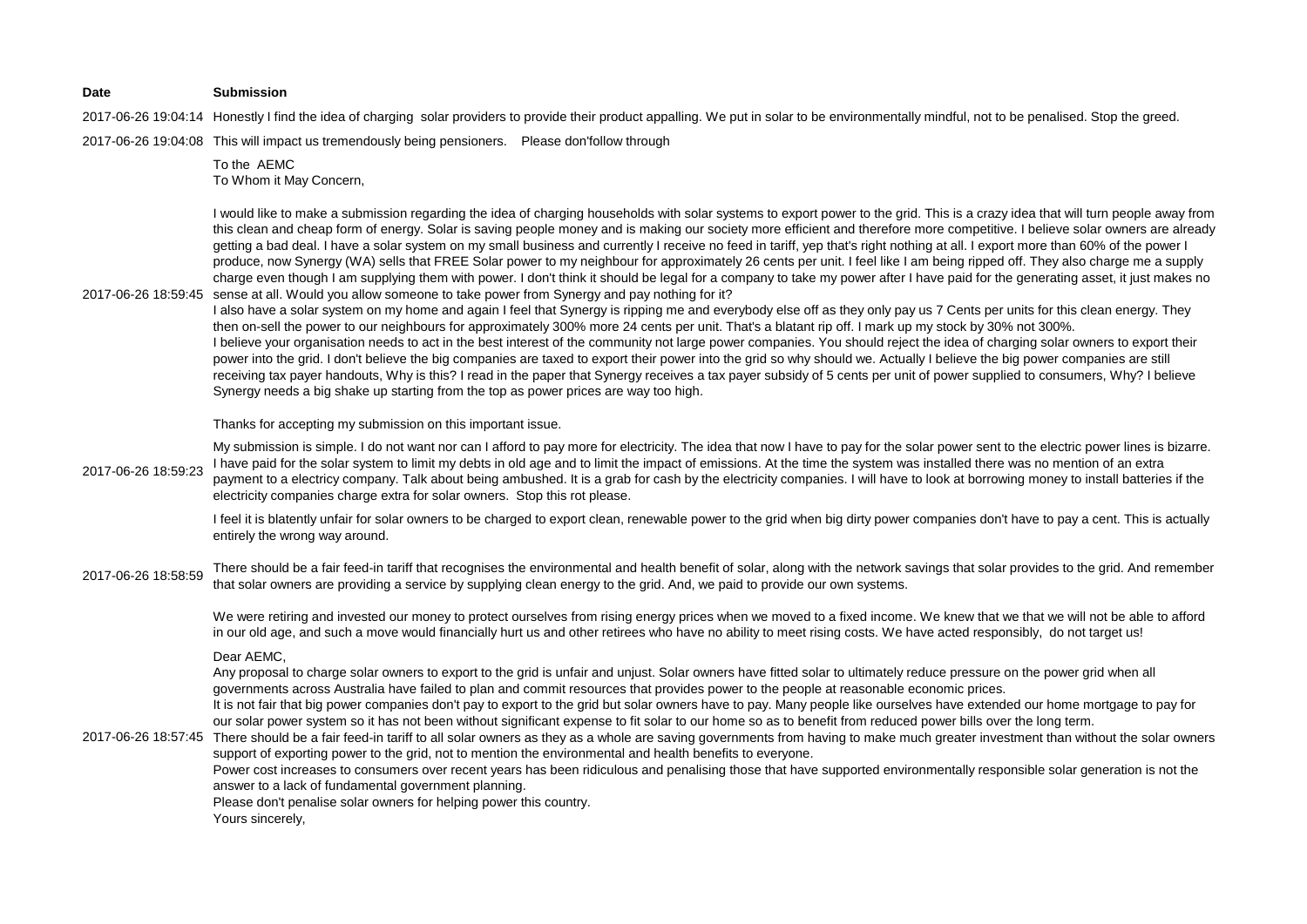| <b>Date</b>         | <b>Submission</b>                                                                                                                                                                                                                                                                |
|---------------------|----------------------------------------------------------------------------------------------------------------------------------------------------------------------------------------------------------------------------------------------------------------------------------|
|                     | It is unfair me as a solar owner to be charged to export clean, renewable power to the grid when big dirty power companies don't have to pay a cent                                                                                                                              |
|                     | 2017-06-26 18:57:42 There should be a fair feed-in tariff that recognises the environmental and health benefit of solar, along with the network savings that solar provides to the grid                                                                                          |
|                     | As a pensioner I am struggling to make ends meet charging me for my solar exports to the grid is totally unfair.                                                                                                                                                                 |
| 2017-06-26 18:57:35 | Trying to prop up climate destroying coal by charging solar owners to export is criminal. Stop this silly idea now.                                                                                                                                                              |
|                     | It is unfair for solar owners to be charged to export clean, renewable power to the grid when big dirty power companies, who seem to get a clean ride from authorities, don't                                                                                                    |
|                     | have to pay a cent.                                                                                                                                                                                                                                                              |
|                     | There should be a fair feed-in tariff that recognises the environmental and health benefit of solar, along with the network savings that solar provides to the grid.                                                                                                             |
|                     | If charging for solar exports to the grid was implemented, I am afraid I would just have the solar system as it stands, disconnected from the grid. Being charged to export solar<br>power to the grid is against all the principals and reasons I put it on in the first place. |
| 2017-06-26 18:57:21 | I am sure most existing solar power providers would not be happy with the decision to charge for solar exports to the grid.                                                                                                                                                      |
|                     | Is this another move by big brother to feather the nest of the big power companies and screw the individual home owners who supply solar power to the grid?                                                                                                                      |
|                     | These people who purchased and installed solar panels had the for sight to see the advantage solar would have environmentally and the health benefits to all of the                                                                                                              |
|                     | population of this country.                                                                                                                                                                                                                                                      |
|                     | I believe this is a totally unfair decision as Australians love their solar and they won't put up with unfair charges.                                                                                                                                                           |
|                     | My wife and I spent \$28,000 to invest in solar+battery with the aim of supporting the grid with our excess power. We have reverse-cycle aircon and to avoid power blackouts                                                                                                     |
|                     | and to avoid putting too much strain on the grid we are advising all our friends to follow our lead.                                                                                                                                                                             |
| 2017-06-26 18:56:43 | As the world gets hotter more and more of us will install aircon units, and the increasing load on the system will be too much on the hottest days when we will need it most.                                                                                                    |
|                     | Taxing us for supporting the grid when it needs it most is counter-productive, from your perspective as well as ours.                                                                                                                                                            |
|                     | Dont do it.                                                                                                                                                                                                                                                                      |
|                     | The power supply companies are already charging consumers a fee if they have solar when exporting back to the grid. It is unfair we should be charged to put energy                                                                                                              |
|                     | generated by our solar, back into the grid to be used by others. We are responsible individuals attempting to decrease consumption by reducing the burden of power we are                                                                                                        |
|                     | drawing from the grid. The overseas ownership of a company that should never have been sold off by the South Australian government, are sitting back in Hong Kong,                                                                                                               |
|                     | making a lot of money and laughing all the way to the bank, because the Liberal Govt sold ETSA. The Liberal govt told us we would have cheaper electricity due to the sell-off -                                                                                                 |
| 2017-06-26 18:56:09 | WRONG. We would be financially worse off if charged more for exporting our solar power back to the grid. We strongly object to the AEMC making any disastrous decision                                                                                                           |
|                     | for consumers to be charged. Money hungry. Load Sharing of power caused the disasterous South Australian black-out which caused financial ruin to businesses and                                                                                                                 |
|                     | homeowners. People are trying to look after the environment by being responsible in having solar panels. If I turn off my solar panels, then the electricity providers will have to                                                                                              |
|                     | make more power. Governments have encouraged us to have solar installed. We say NO to AEMC to having any say of charging us the consumers for exporting our energy                                                                                                               |
|                     | we generate, back into the grid. We will fight the AEMC!!                                                                                                                                                                                                                        |
|                     | I don't believe solar owners who feed back in to the energy grid should be charged any fee at all! This is ridiculous! A fair feed-in tariff should be paid as solar is beneficial to                                                                                            |
| 2017-06-26 18:56:00 | our environment and also saves money. People should be encouraged to install solar for the above reasons and not penalized in this way. Because electricity has been                                                                                                             |
|                     | privatized does not mean it should cost us more.                                                                                                                                                                                                                                 |
|                     | It is unfair for solar owners to be charged to export clean, renewable power to the grid when power companies don't have to pay a cent                                                                                                                                           |
| 2017-06-26 18:55:51 | There should be a fair feed-in tariff that recognises the environmental and health benefit of solar, along with the network savings that solar provides to the grid                                                                                                              |
|                     | I put solar on my roof for environmental benefits & to reduce fossil fuel usage                                                                                                                                                                                                  |
|                     | As a person on a limited income being charged will have a significant impact.                                                                                                                                                                                                    |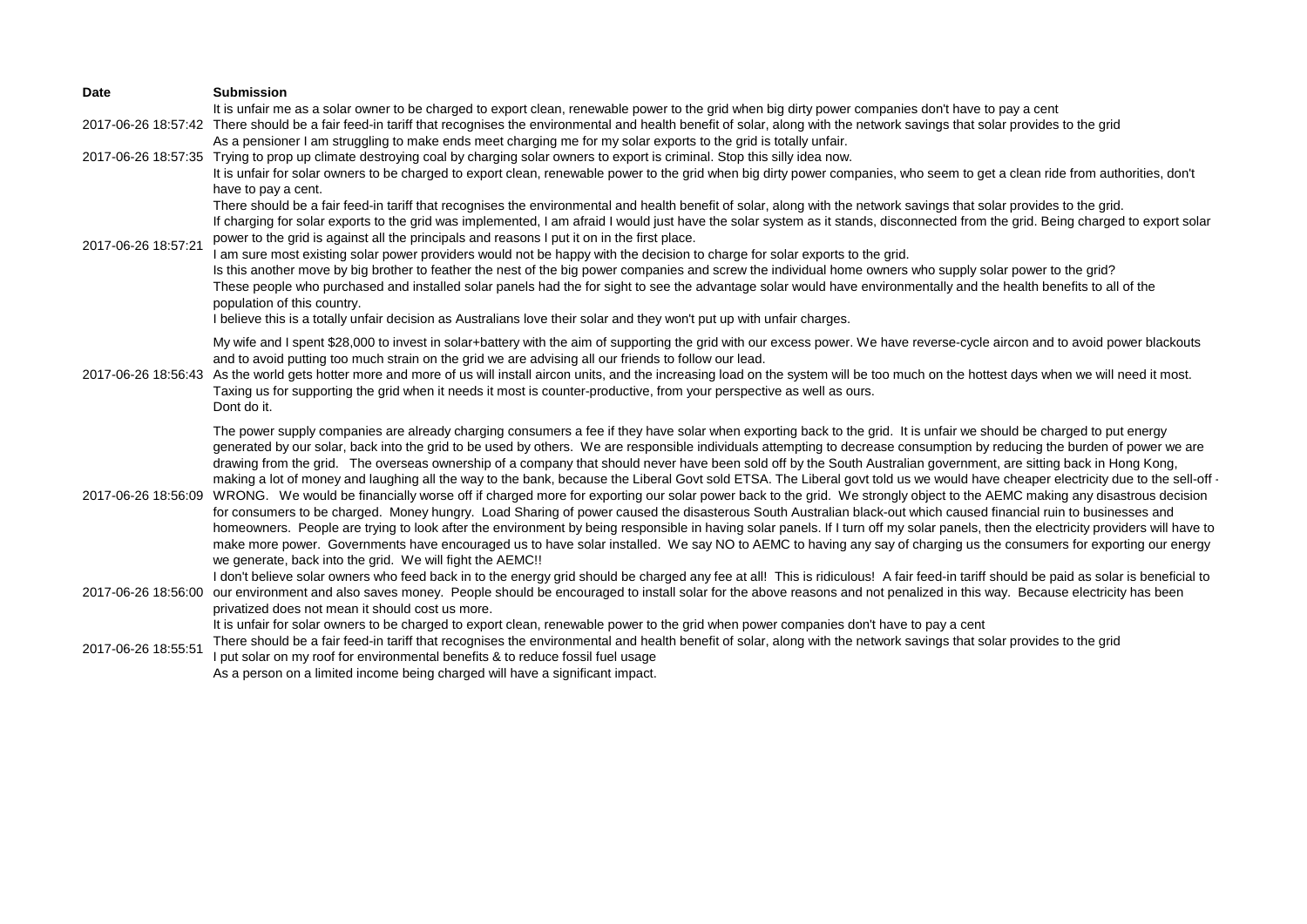My wife and I put a solar array on our property about seven years ago. The enlightened government at that time offered an incentive to property owners to do 'THE RIGHT THING' and lighten their footprint on the only planet we have.

We weren't concerned about the 'pay-back', but simply wanted to do the 'Right Thing'. Even with a good feed-in tariff, we may have just broken even on out electricity bills over a year. Now, my wife and I run a Bed and Breakfast and our electricity bills are, as you would expect, larger. We are now considering a battery storage system to help out.

2017-06-26 18:55:38

The government should be encouraging property owners to put on solar and if you allow the Energy Market Commission to start charging people for doing the 'Right Thing', that would be the biggest backward step in our fight to save this earth. You cannot allow this to happen, that would be a kick in the face to all citizen in this country and just confirm our thoughts that the currant government, and previous ones, are tied too, and lead by the nose by the Coal and Gas Industries.

The citizens of this country are sick and tired of all the wasted political debate surrounding this issue, start investing in renewables now and let the solar citizens of this country alone.

2017-06-26 18:55:23 I hope you can help and not allow solar owners to pay anything, as we have with rooftop solar, that feeds into the grid and at peak times one less generator does not have to come on line, Roof top & other solar project are the future, come lets make history together

2017-06-26 18:54:27 You have got to be kidding!!!!! If any political party lets this though I or my family will never vote for them again!

It is extortion! We put in the capital investment and have to maintain the system for example with replacing the limited life inverters. Plus interest on loans etc.

# 2017-06-26 18:54:24

# FAIR GO!

I'm concerned that you are considering charging solar PV owners who are feeding electricity back into the grid. There should be no such charge for renewable power feeding power back into the grid (on the contrary this should be supported not discouraged). Coal companies and other polluting industries don't have to pay such a charge so it would be extremely unfair to charge renewable power suppliers. It would also mean that more people would go off grid which will increase the cost of power for those people who are still depended on the grid (the most vulnerable segment of our community).

2017-06-26 18:53:30 Renewable power providers should receive a fair feed-in tariff as it will provide savings to the network and it makes sense for people's health and the environment.

We invested in solar panels three years ago to offset some of our power use (we own holiday accommodation mainly catering for people with disabilities). We spent a considerable amount of money on the install and if we are now being charged for our solar export to the grid we'll have to go off-grid and/or close down our business as the electricity costs are already far too high and any extra costs will be too much. It is quite inconceivable that such a charge would even be considered given it was abandoned in 2013 and it would also be an extremely unfair measure.

it is unfair for solar owners to be charged to export clean, renewable power to the grid when big dirty power companies don't have to pay a cent

There should be a fair feed-in tariff that recognises the environmental and health benefit of solar, along with the network savings that solar provides to the grid

2017-06-26 18:52:57 renewable energy. Im helping my country do its bit for carbon control why should a price dissincentive be put in place? I installed rooftop solar so that i was reducing my carbon emissions and at the sametime with my excess energy going intob the grid giving someone else the option to access

> By charging me for my solar exports to the grid i will go off grid then others miss out. Those who are unable to fund their own PV panels or battery, the poorest in our community will bear the cost of supporting obsolete infrastructure reliant on fossil fuel. Totally inequitable.

To be fair to all australians a energy plan for australia to become run 100% renewable energy by 2030 needs to be done now.

- 2017-06-26 18:52:37 power generated against the power bill. Solar home owners produce clean energy, renewable is what we should be achieving. The big power companies cannot meet the It is unfair to charge solar owners a price to export solar electricity to a company. There should be a reasonable tariff to solar owners whether in price or a deduction against demand without our help, think about it, the point being, we turn off our panels, will the demand be met by the power companies.
- 2017-06-26 18:52:22 solar input to the grid should be a fair price for all and

It is unfair for solar owners to be charged to export clean, renewable power to the grid when big dirty power companies don't have to pay a cent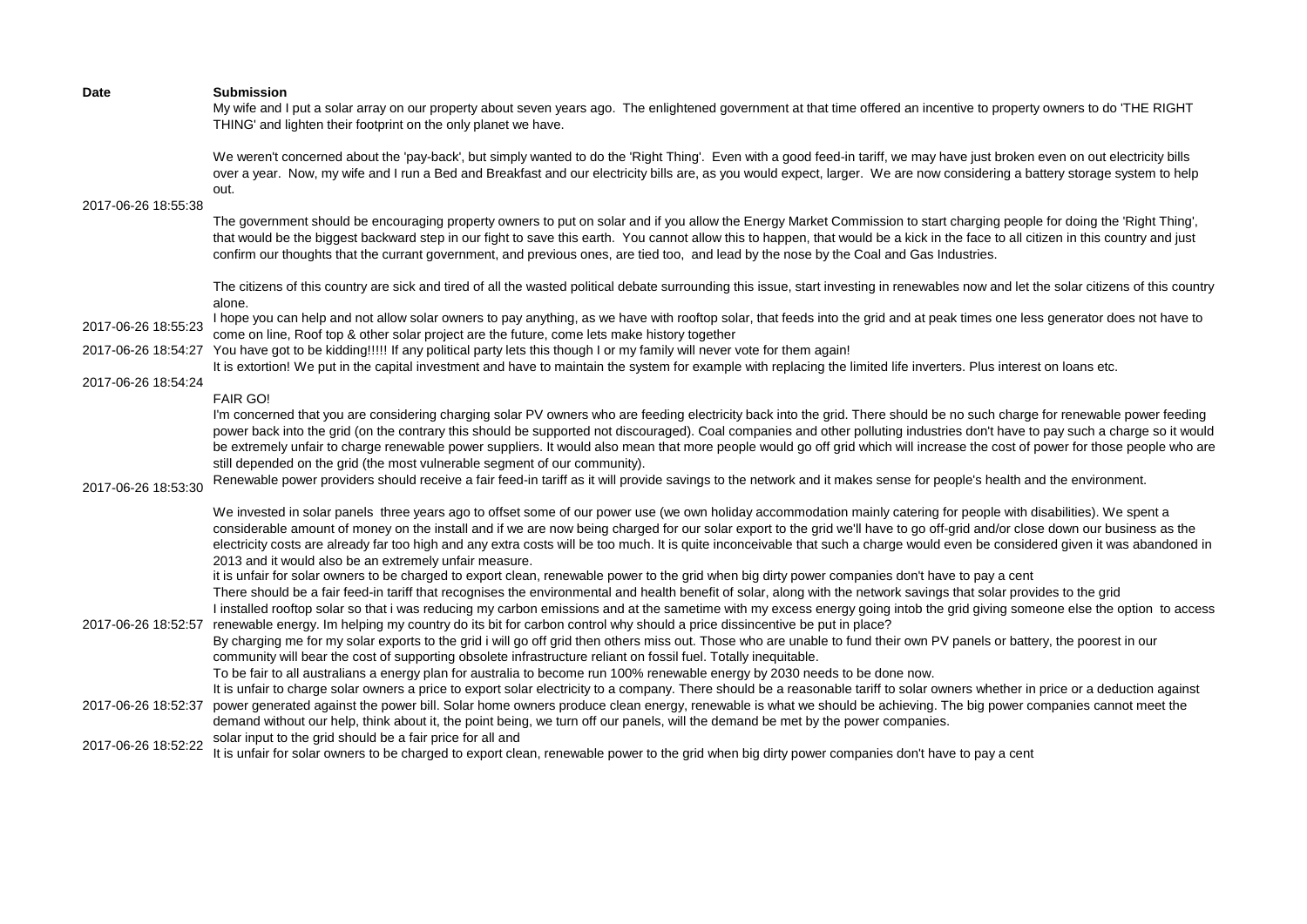| Date                | <b>Submission</b>                                                                                                                                                                                                                                                                                                                                                                                                                                                                                                                                                                                                                                                                                                                                                                                                                                                                                                                                                                                                                                                                                                                                                                                                                                                                                                                                                                                                                                                                                                                                                                                            |
|---------------------|--------------------------------------------------------------------------------------------------------------------------------------------------------------------------------------------------------------------------------------------------------------------------------------------------------------------------------------------------------------------------------------------------------------------------------------------------------------------------------------------------------------------------------------------------------------------------------------------------------------------------------------------------------------------------------------------------------------------------------------------------------------------------------------------------------------------------------------------------------------------------------------------------------------------------------------------------------------------------------------------------------------------------------------------------------------------------------------------------------------------------------------------------------------------------------------------------------------------------------------------------------------------------------------------------------------------------------------------------------------------------------------------------------------------------------------------------------------------------------------------------------------------------------------------------------------------------------------------------------------|
| 2017-06-26 18:50:57 | Why on earth should solar owners be expected to pay for any energy put into the grid? We are paid a pittance for what we do import and are then charged full price for any<br>we do use. There should be a fair input tariff for all power that is imported into the grid instead of the pittance we do receive. At most I have reduced my bill by one third and<br>was quite happy with that, but if there is a tariff for feeding into the grid I shall be having batteries installed on my property in the hope that none of the power generated by my<br>panels goes into the grid. The big power industry stings the public whenever it can and the AEMC and the government do absolutely nothing to stop it. It's time it was<br>stopped. If I could afford to come off the grid then I would and the industry could start learning to support itself.<br>To the Australian Energy Market Commission,<br>I believe you are considering charging rooftop solar owners to export energy to the grid. Are You Kidding? It is ludicrous for solar owners to be charged to export clean,<br>renewable power to the grid when big dirty power companies don't have to pay a cent.<br>There should be a fair feed-in tariff that recognises the environmental and health benefits of solar, along with the network savings that solar provides to the grid.<br>2017-06-26 18:50:23 Charging us for our solar exports to the grid would force us to install batteries and remove ourselves from the grid. We both know that if too many people follow this path, the<br>grid would - in all likelihood - fail. |
|                     | You can do better than this.<br>Regards                                                                                                                                                                                                                                                                                                                                                                                                                                                                                                                                                                                                                                                                                                                                                                                                                                                                                                                                                                                                                                                                                                                                                                                                                                                                                                                                                                                                                                                                                                                                                                      |
| 2017-06-26 18:49:46 | Proud Solar Owner.<br>This is grossly unfair - I am trying to recoup my \$7000 investment. With the market system of costing, the value of electricity is many multiples of what is paid to me. it is<br>extortion no wonder that people resort to rebellion with tyranny.                                                                                                                                                                                                                                                                                                                                                                                                                                                                                                                                                                                                                                                                                                                                                                                                                                                                                                                                                                                                                                                                                                                                                                                                                                                                                                                                   |
| 2017-06-26 18:48:50 | My wife and myself are on a basic Centrelink Pension with no Superannuation to draw on. We used our share of my late fathers estate to purchase our Solar System with<br>view to getting cheaper electricity which successive Governments are trying to rob us of. Try to use a little feeling and sensitivity when it come to dealing with us old folk<br>because we just can't keep paying out all the time.                                                                                                                                                                                                                                                                                                                                                                                                                                                                                                                                                                                                                                                                                                                                                                                                                                                                                                                                                                                                                                                                                                                                                                                               |
| 2017-06-26 18:48:32 | I put solar panels on my home in 2010 before I retired. I put in a new heat pump to keep me warm in the Tasmanian winter. I knew that my income would be considerably<br>lower, so I was doing the responsible thing and planning so I could live within my means. I was also concerned for the environment and felt I was doing my bit. Buying the<br>panels and paying for installation helped employment and the economy. I need a fair feed in tariff, as my careful and responsible budgeting, will not be sufficient to cover<br>extra charges. I am now 71 years old and do not need the worry, when I have put my own money into trying to manage my own power needs.                                                                                                                                                                                                                                                                                                                                                                                                                                                                                                                                                                                                                                                                                                                                                                                                                                                                                                                                |
| 2017-06-26 18:47:55 | I'm aghast that a proposal to charge solar owners for feeding power to the grid is being considered again. Globally, developed countries are being pressured to reduce their<br>greenhouse emissions and did we not sign the Paris Treaty last year, yet here is a plan to tax the very clean energy of solar panels. Logic dictates that it should be the dirty<br>coal fired power that is taxed.<br>I had already retired (meaning no more big pay cheques coming in) so it was a major decision to invest in solar panels but I was driven by the fear of the predicted price<br>increases. I thought the solar panels would help insulate me from them. They have slightly but not to the extent that was expected because ever since, the system has found<br>ways to add to electricity charges. The goalposts keep being moved!<br>I know I did the right thing by the environment by putting solar panels on my roof - but the government are now vilifying us and making ridiculous claims such as the SA<br>blackouts were caused by solar power. Come on - we're not stupid. There's a lot of solar power owners and we will stand together to get fair treament.                                                                                                                                                                                                                                                                                                                                                                                                                                |
| 2017-06-26 18:47:34 | I object in the strongest possible terms to the plan to charge domestic solar energy producers for exporting their power to the grid.<br>We have had rooftop solar installed for almost ten years and made the decision to go solar based on environmental considerations rather than cost.<br>Our system has worked ceaselessly and effectively since installation, and although we have generally been in the black with our power bills, we will lose money overall, but we<br>see it as a worthwhile decision regardless of the cost.<br>It has been gratifying to see the tremendous uptake of rooftop solar over the last few years, and this has had a tremendously positive impact, particularly in taking pressure off<br>our existing generation infrastructure and providing extra power on hot summer afternoons, thereby reducing the number of blackouts and brownouts due to an overdraw on<br>the system.<br>We should be encouraging the use of solar and providing incentives rather than penalties. There needs to better policy development to ensure a smooth transition to<br>renewable energy production rather than backwards regulation designed to keep an inefficient and outmoded system in place.                                                                                                                                                                                                                                                                                                                                                                               |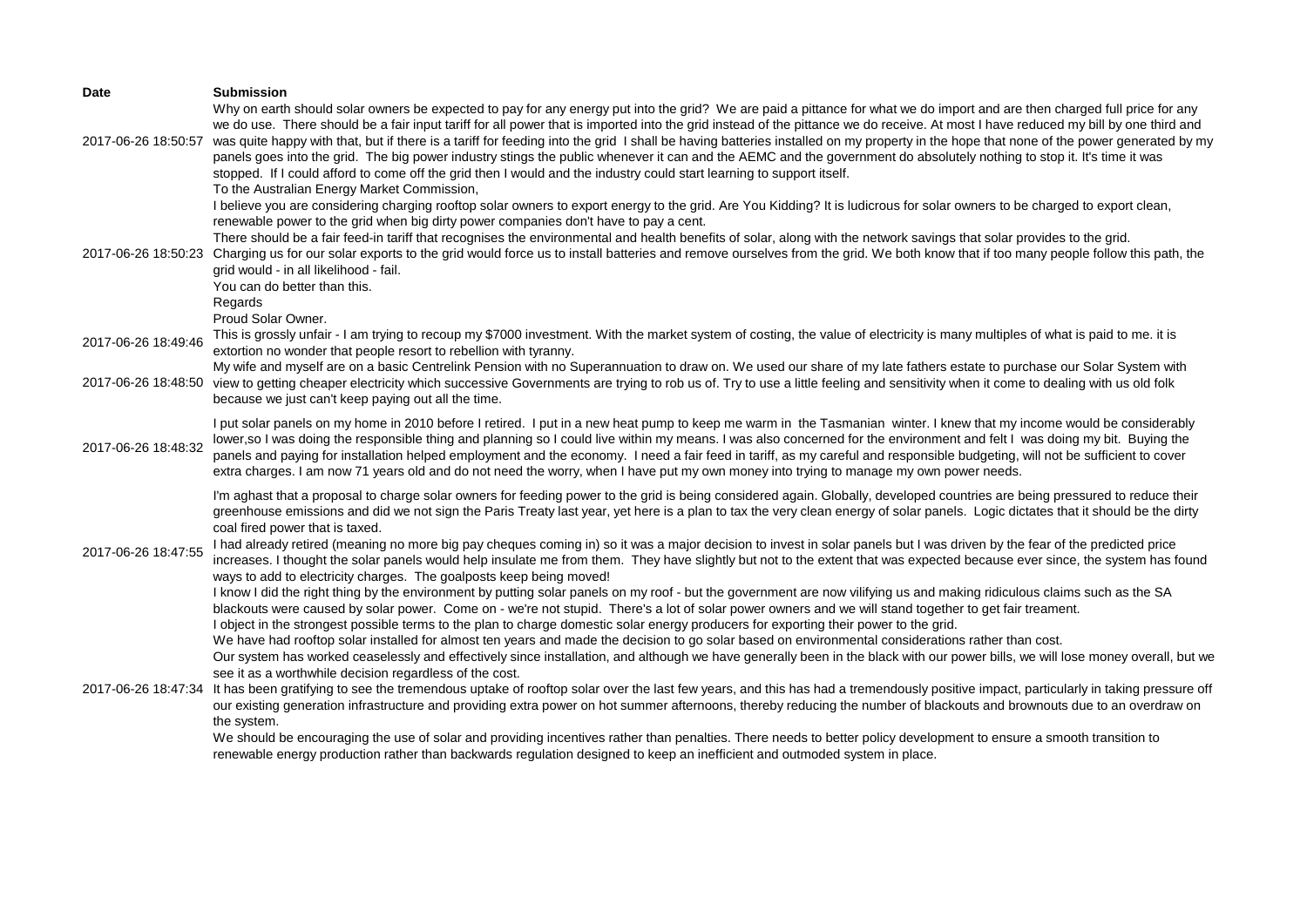| <b>Date</b>         | <b>Submission</b><br>How dare you consider charging me for giving my electricity to you to use to make a profit from. Who are you, the mafia?                                                                                                                                                                                                                                                                                                                                                                                                                                                                                                                                                                                                                                                                                                                                                                                                                                                                                                                                                               |
|---------------------|-------------------------------------------------------------------------------------------------------------------------------------------------------------------------------------------------------------------------------------------------------------------------------------------------------------------------------------------------------------------------------------------------------------------------------------------------------------------------------------------------------------------------------------------------------------------------------------------------------------------------------------------------------------------------------------------------------------------------------------------------------------------------------------------------------------------------------------------------------------------------------------------------------------------------------------------------------------------------------------------------------------------------------------------------------------------------------------------------------------|
|                     | You can bet that I'll switch my solar off if this goes ahead.                                                                                                                                                                                                                                                                                                                                                                                                                                                                                                                                                                                                                                                                                                                                                                                                                                                                                                                                                                                                                                               |
| 2017-06-26 18:45:15 | How is Australia ever going to reduce filthy coal use when you want to penalise those of us who are already paying to put solar on our home. We are already prepared to<br>support our country by installing solar, paying our own money to do so.                                                                                                                                                                                                                                                                                                                                                                                                                                                                                                                                                                                                                                                                                                                                                                                                                                                          |
|                     | In fact we should be paid the market price for what we export.                                                                                                                                                                                                                                                                                                                                                                                                                                                                                                                                                                                                                                                                                                                                                                                                                                                                                                                                                                                                                                              |
|                     | Dump your dumb, reckless idea to charge us and instead pay us.                                                                                                                                                                                                                                                                                                                                                                                                                                                                                                                                                                                                                                                                                                                                                                                                                                                                                                                                                                                                                                              |
| 2017-06-26 18:44:33 | I have read the Finkel Report and I can't recall reading a case for why solar owners should be charged to export clean renewable power to the grid. I think that the Finkel<br>blueprint is reasonable, and the focus should be on implementing his recommendations which will go a significant way to have Australia do the right thing for the planet.                                                                                                                                                                                                                                                                                                                                                                                                                                                                                                                                                                                                                                                                                                                                                    |
| 2017-06-26 18:43:47 | This proposed charge is a disincentive to reducing pollution. This proposed charge is a greedy grab for money. This proposed charge unfair as I am already paying to use the<br>grid system whereas the big power generators do not. This proposed charge is so unaustralian, it must be foreign backed. Come on what's next, taxing the air we breath? I<br>thought that by installing a modest amount of solar panels, I was contributing to Australia's wealth and well being and being community minded. I thought that my feed in tariff,<br>which is at this time 5.5 cent a Kwh, was some sort of recompense for my outlay to help myself and my neibhours. Scrap the stupid idea before you have a revolt on your<br>hands.                                                                                                                                                                                                                                                                                                                                                                         |
|                     | I am a retired chemical engineer and I installed 5kW of PV cells on my roof about 7 years ago. It cost me a lot to do it, but it contributed to the growth of the PV cell industry in<br>Australia. It also gave me piece of mind that I was making a climate change contribution.                                                                                                                                                                                                                                                                                                                                                                                                                                                                                                                                                                                                                                                                                                                                                                                                                          |
|                     | 2017-06-26 18:43:35 It is obvious that the end of the day will see renewables everywhere and fossil fuels will be blamed for the climate change crisis that we are now courting.                                                                                                                                                                                                                                                                                                                                                                                                                                                                                                                                                                                                                                                                                                                                                                                                                                                                                                                            |
|                     | To add costs for installing PV is an attempt to put up the price of PV.<br>To charge a fee for feed-in power that will be sold at the full price is a sad joke.                                                                                                                                                                                                                                                                                                                                                                                                                                                                                                                                                                                                                                                                                                                                                                                                                                                                                                                                             |
|                     | 2017-06-26 18:42:40 We are pensioners. If we get charged for exporting our power so others can profit from what we produce we will disconnect!!<br>Dear AMEC,                                                                                                                                                                                                                                                                                                                                                                                                                                                                                                                                                                                                                                                                                                                                                                                                                                                                                                                                               |
| 2017-06-26 18:42:18 | My experience may be instructive to your deliberations.<br>Our 3kW PV system generates 4,500kW per annum being at least 130% of the household consumption in our all electric house with no air-conditioning.<br>75% of electricity produced is exported to the grid.<br>66% of electricity used is imported from the grid. (predominantly after sundown)<br>The premium feed-in tariff currently means that our annual power bill is -\$1,300.00<br>With the availability of ever cheaper battery storage it will be an easy financial decision to go off-grid if feed-in tariffs in the future do not truly reflect the full commercial and<br>social value of small scale distributed generation.<br>This would be a selfish response that is not the best outcome for the community where fewer and fewer households like ours will be connected to the grid.<br>I would rather remain a full member of our community and participate in the benefits of feeding renewable energy into the grid at times of peak demand for others to use but<br>only if there is not a financial penalty for doing so. |
|                     | Regards<br>2017-06-26 18:42:18 We get 6c and the power company charges it out at 25c - now you want to charge me - you are kidding!<br>I have had solar panels since 2008 and paid \$6,000 for the privilege as I wanted to help the environment. I have since added more solar panels. I am exporting power to the                                                                                                                                                                                                                                                                                                                                                                                                                                                                                                                                                                                                                                                                                                                                                                                         |
| 2017-06-26 18:42:15 | grid and I find it amazing that I am now expected to pay for that renewable power export when non renewable energy companies do not pay a cent. There should be a<br>recognition of the environmental and health benefits of solar power along with the network savings that solar provides to the grid. I do not understand why there is not a lot<br>more renewable energy production sources being utilised by power companies but to disadvantage customers who are producing solar power by charging them to export it to<br>the grid is outrageous!!                                                                                                                                                                                                                                                                                                                                                                                                                                                                                                                                                  |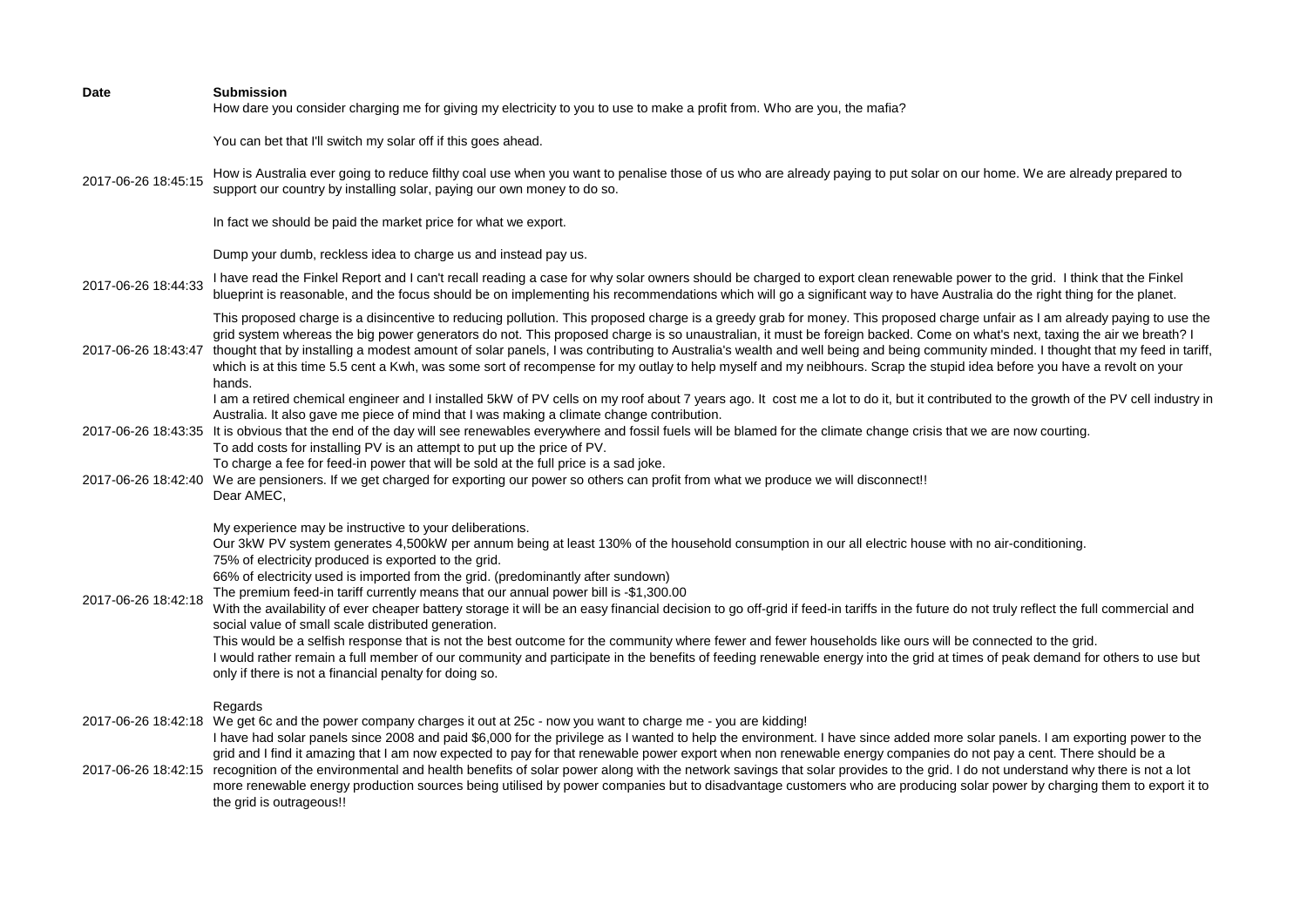| Date                | <b>Submission</b>                                                                                                                                                                                                                                                                                                                                                                                                                                                                                                                                                                                                                                                                                                                                                                                                                                                                                                                                                                                                                                                                                                                                                                                                           |
|---------------------|-----------------------------------------------------------------------------------------------------------------------------------------------------------------------------------------------------------------------------------------------------------------------------------------------------------------------------------------------------------------------------------------------------------------------------------------------------------------------------------------------------------------------------------------------------------------------------------------------------------------------------------------------------------------------------------------------------------------------------------------------------------------------------------------------------------------------------------------------------------------------------------------------------------------------------------------------------------------------------------------------------------------------------------------------------------------------------------------------------------------------------------------------------------------------------------------------------------------------------|
| 2017-06-26 18:42:10 | We need to be encoraging people to invest in solar, not charging people with solar for conmecting to the grid<br>Any energy company not using renewable means for producing power should be charged extra for doing this<br>Rater than charge solar power generators for their contribution to power supplies, it would make more sense to pay a more reasonable tarrif for their input of clean, renewable                                                                                                                                                                                                                                                                                                                                                                                                                                                                                                                                                                                                                                                                                                                                                                                                                 |
|                     | power.                                                                                                                                                                                                                                                                                                                                                                                                                                                                                                                                                                                                                                                                                                                                                                                                                                                                                                                                                                                                                                                                                                                                                                                                                      |
| 2017-06-26 18:41:47 | Our installation of a solar system was initially based on the premise that we were doing our bit to help the environment. Steeply escalating, out of control price increases for<br>electricity have meant that their contribution to our household is becoming more essential. As retirees on a fixed income, our savings are important to us. To charge us for<br>making those savings is an insult to us and on the intelligence of those proposing it.<br>To The AEMC<br>This is really the sucking end, charging me to have a connection to the grid was bad enough as I already pay a higher connection or supply cost for my drawn power but now<br>you want to charge for solar owners to export clean, renewable power to the grid when big dirty power companies don't have to pay a cent and the AEMC ensures that they,<br>the power companies are actually getting paid monies not paying it and the electricity supply companies get paid for the electricity I give them for next to nothing, and they<br>charge a premium for supplying my next door neighbors for this energy without any additional network infrastructure or outlay on purchasing the power from the power<br>companies on their behalf. |
|                     | There should be a fair feed-in tariff that recognizes the environmental and health benefit of solar, along with the network savings that solar provides to the grid. Why if all the<br>people and businesses who currently generate solar energy and supply the grid were to suddenly decide to shut their systems off then the AEMC would not be able to light a<br>candle to the issues that would eventuate. The issues faced in SA would be chicken feed especially now that Hazelwood power station has gone and others are due to follow.<br>The system stability across the eastern seaboard would be hanged.                                                                                                                                                                                                                                                                                                                                                                                                                                                                                                                                                                                                        |
| 2017-06-26 18:40:57 | It appears to me that the good members of the AEMC cannot see the true benefits of diversified energy supply and the costs that each solar member has put into the GDP of<br>Australia as well as the social aspects and community husbandry that this has brought about only to be penalized for doing so and saving the network infrastructure<br>companies                                                                                                                                                                                                                                                                                                                                                                                                                                                                                                                                                                                                                                                                                                                                                                                                                                                               |
|                     | Allowing an unfair charge would punish Australian families who have done the right thing and are producing cheap sun-power for themselves and their neighbors' to use<br>locally over a decentralized rooftop solar infrastructure which actually makes far less use of the poles and wires than the old centralized system of infrastructure, is utter<br>nonsense. Power companies do this themselves by the use of pocket gas turbines located locally to area of high power usages so they do not have to upgrade the network<br>infrastructure to carry the extra load over a greater distance with it inherent losses.                                                                                                                                                                                                                                                                                                                                                                                                                                                                                                                                                                                                |
|                     | A couple of sayings spring to mind,<br>a person installing solar can be looked upon as putting in a stitch in time to save us nine later<br>(especially if we have to create more pollution in turn raising the CO2 levels even higher, whether you believe in climate warming or not)<br>or alternatively we have a conversant saying of "too many cooks spoil the broth", the AEMC is just another layer of bureaucracy on top of the utility companies, supply<br>companies, power companies and the networking infrastructure companies all of which need to be seen to be paying their way.                                                                                                                                                                                                                                                                                                                                                                                                                                                                                                                                                                                                                            |
|                     | <b>Yours Sincerely</b>                                                                                                                                                                                                                                                                                                                                                                                                                                                                                                                                                                                                                                                                                                                                                                                                                                                                                                                                                                                                                                                                                                                                                                                                      |
| 2017-06-26 18:40:51 | We have put solar panels in to save money and help the environment. Paid for from our hard earned money. Doing the right thing and you want to penalise us for doing the<br>right thing. We pay enough for power now and you want to increase it even more. Give the aussie battler a fair go.                                                                                                                                                                                                                                                                                                                                                                                                                                                                                                                                                                                                                                                                                                                                                                                                                                                                                                                              |
| 2017-06-26 18:39:36 | I have only just installed five kw of panels. To make this commitment I needed to consider the terms of use, including tariffs for feed in power. We are already charged fees<br>and charges by electricity providers to feed in. I t is completely counter productive to discourage household solar.                                                                                                                                                                                                                                                                                                                                                                                                                                                                                                                                                                                                                                                                                                                                                                                                                                                                                                                       |
|                     | We spent a lot of money to have clean renewable power and help to supply our excess into the grid. To help the environment and try to put an end to dirty coal power. The<br>2017-06-26 18:38:55 dinosaurs in the current Govt. have not progressed to the 21st century yet!! I hope one day the will have an epiphany and help save our country from the rapers and pillagers<br>of our mineral deposits, destroying our beautiful country solely for greedy companies (tax free?) and shipping it off shore!!                                                                                                                                                                                                                                                                                                                                                                                                                                                                                                                                                                                                                                                                                                             |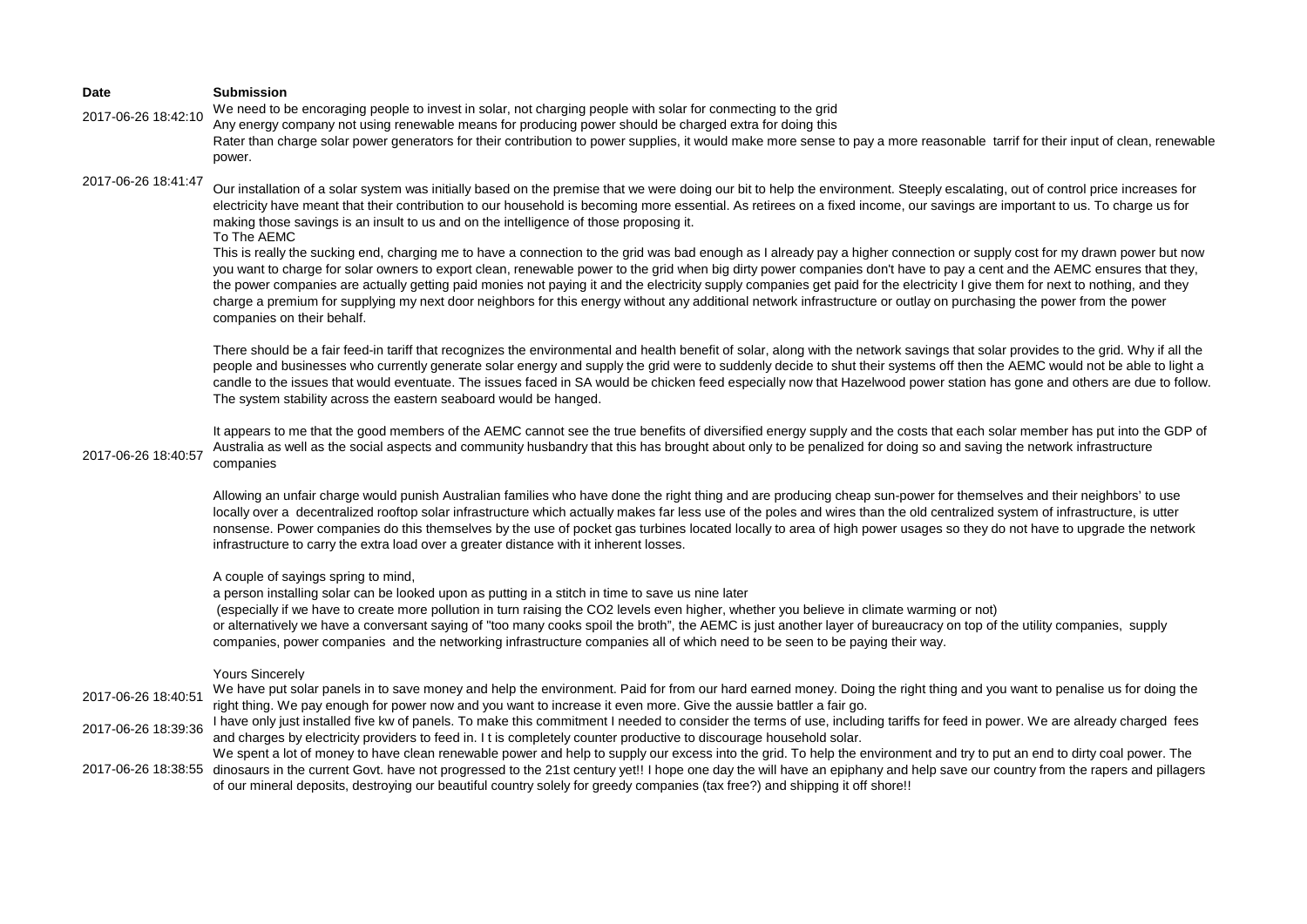| Date                                      | <b>Submission</b>                                                                                                                                                                                                                                                                                                                                                                                                                                                                                                                                                                                                                                                                                                                                                                                                                                                                                                                                                                                                       |
|-------------------------------------------|-------------------------------------------------------------------------------------------------------------------------------------------------------------------------------------------------------------------------------------------------------------------------------------------------------------------------------------------------------------------------------------------------------------------------------------------------------------------------------------------------------------------------------------------------------------------------------------------------------------------------------------------------------------------------------------------------------------------------------------------------------------------------------------------------------------------------------------------------------------------------------------------------------------------------------------------------------------------------------------------------------------------------|
| 2017-06-26 18:37:22                       | I installed a 2.3kW solar system on my new house when built in 2008. It cost \$22,000. I also installed low consumption electric appliances and for the next/last 9 years have<br>managed to export more power than I import. With the solar bonus input tariff that applied at that time and still does in Queensland I have received a credit for each billing<br>period. I expect that under these arrangements I will get a positive return form the whole system in some years time from now. However even if I never achieve that it will have<br>been worth the initial cost to use 100% green power and supply some excess into the grid. More costs have been added by my "retailer" with metering charges both on the<br>normal supply and also on the solar feed in supply. Any proposal to charge a feed in cost will add more cost to me and make our initial investment retrospectively worse. Why<br>should this be allowed when suppliers of dirty coal fired electricity do not pay a charge for this? |
| 2017-06-26 18:37:09                       | It is unfair for solar owners to be charged to export power to the grid. There should be a fair feed in tariff that recognises the benefit of solar power, along with the network<br>savings that solar provides.                                                                                                                                                                                                                                                                                                                                                                                                                                                                                                                                                                                                                                                                                                                                                                                                       |
| 2017-06-26 18:36:32 It's extremely unfair |                                                                                                                                                                                                                                                                                                                                                                                                                                                                                                                                                                                                                                                                                                                                                                                                                                                                                                                                                                                                                         |
| 2017-06-26 18:36:10                       | Charging households with solar to export their excess power is absurd. They get little enough for what they contribute as it is.<br>The government should be subsidising home batteries to balance out peak energy demands.                                                                                                                                                                                                                                                                                                                                                                                                                                                                                                                                                                                                                                                                                                                                                                                             |
| 2017-06-26 18:35:51                       | I am disgusted that solar owners to be charged to export clean, renewable power to the grid when it cost me a Pensioner a lot of money to have solar installed to help reduce<br>electricity costs as well as providing a environmental and health benefit of solar, along with the network savings that solar provides to the grid. Why should I pay for exporting<br>MY power to the grid when dirty power companies don't. As a 80yo pensioner I can ill afford the power cost hat this madness would bring.                                                                                                                                                                                                                                                                                                                                                                                                                                                                                                         |
| 2017-06-26 18:35:47                       | It is unfair for solar owners to be charged to export clean, renewable power to the grid when big dirty power companies don't have to pay a cent. There should be a fair feed-in<br>tariff that recognises the environmental and health benefit of solar, along with the network savings that solar provides to the grid. I have recently upgraded my solar system to<br>allow me to be a part of saving the environment and should not be charged for this.                                                                                                                                                                                                                                                                                                                                                                                                                                                                                                                                                            |
| 2017-06-26 18:35:38                       | The fact that we are being charged a connection fee for exporting power back to the grid is ridiculous. People have busted their guts to stop the power rout by getting solar in<br>the 1st place. If they want a fee go to the providers they are the 1's who are ripping people off. In South Australia the Liberal Government of the day promised cheaper power.<br>Wrong. Someone overseas is ripping us off to the tune of millions of dollars a day. This is going to happen for the next 180-190 years.                                                                                                                                                                                                                                                                                                                                                                                                                                                                                                          |
| 2017-06-26 18:35:37                       | We paid \$7,000 to install our sola system and only get 6 cents for what we feed back. This is then resold at approx 32 cents. Not a bad profit margin! It is criminal that the<br>thought of taxing this piddly little amount has even been thought of!                                                                                                                                                                                                                                                                                                                                                                                                                                                                                                                                                                                                                                                                                                                                                                |
| 2017-06-26 18:34:51                       | dear Sir<br>I cannot believe that you are now canvassing the idea Of charging solar panel owners for the 'privilege' of exporting surplus generated power into the grid.<br>Why charge panel owners and not the power generators such as coal and gas powerstations?<br>Are you aware that people like my wife and I have invested a small fortune to create clean energy and to reduce our own power bills ? And now you want to penalize us.<br>These are things that we were never warned of at the time we made our investment decision and are therefore unfair and un-australian<br>But mainly, this move, if it becomes reality, will discourage future investment in clean energy investments, which is exactly the opposite to what we as a nation should be trying<br>to achieve.<br>Yours                                                                                                                                                                                                                    |
| 2017-06-26 18:33:28                       | My family and I have invested \$10,000 in solar panels on our roof. We did this because we believe it is possible for us to curtail the amount of carbon we emit into our planet.<br>We aim to give this planet to our children and may be your children too if you care enough to protect it for them.<br>We find it completely unfair and duplicitous that solar owners should be charged to feed clean energy into the grid. It is highway robbery!<br>There should be a feed in Tarif that recognises the benefits to the environment not a punishing charge!<br>If the charges go ahead my family and I intend to invest in deep cycle batteries to cut our reliance on the grid.<br>Sincerely                                                                                                                                                                                                                                                                                                                     |
| 2017-06-26 18:32:54                       | This sounds extremely unfair to me, if it cost a power company 28 cents to produce a KW of power? I should receive this amount per KW if I export it to the power grid!<br>If I am charged to do this I WILL TURN OF MY SOLAR PANELS.                                                                                                                                                                                                                                                                                                                                                                                                                                                                                                                                                                                                                                                                                                                                                                                   |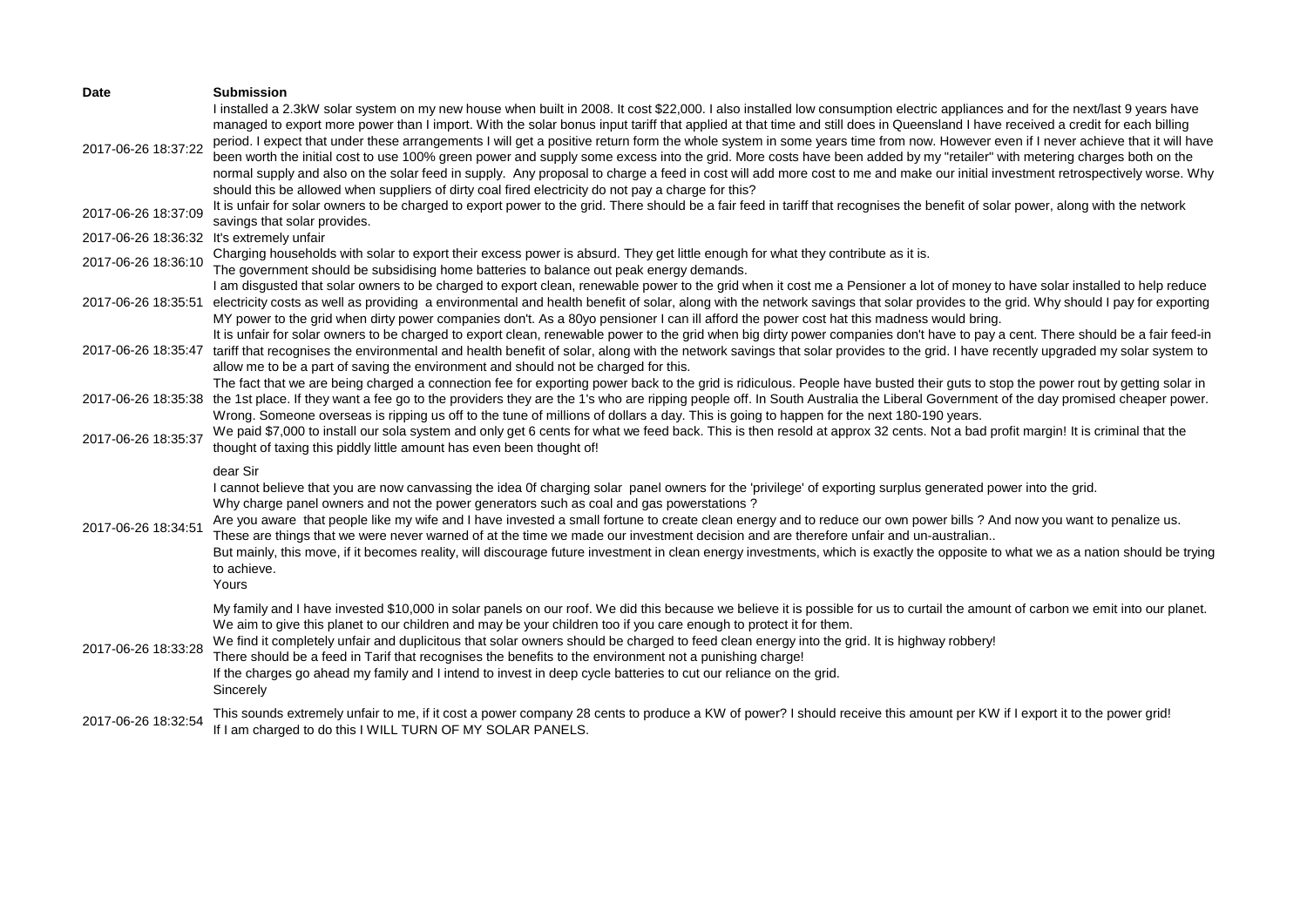| <b>Date</b>         | <b>Submission</b><br>Dear AEMC                                                                                                                                                                                                                                                                                                                                                                                                                                                                                                                                                                                                                                                                               |
|---------------------|--------------------------------------------------------------------------------------------------------------------------------------------------------------------------------------------------------------------------------------------------------------------------------------------------------------------------------------------------------------------------------------------------------------------------------------------------------------------------------------------------------------------------------------------------------------------------------------------------------------------------------------------------------------------------------------------------------------|
| 2017-06-26 18:32:45 | After Cyclone Debbie, we have lost all the palm trees to the west of our house, so are now able to install solar panels at our own expense to move away from coal fired power<br>supplies. We cannot believe there is a proposal to CHARGE US for having this clean power going back into the grid! Renewable power supplies should be encouraged, not<br>taxed, and a real effort to move away from coal power begun at long last. Our reef is dying, as they are all over the world, and someone wants to bill US for reducing the CO2<br>impact on the sea and the climate?<br>Emphatically against this crazy idea.                                                                                      |
|                     | Charging consumers an extra free for providing renewable energy to the grid is wrong and sends the wrong signal to people considering investing in home solar.                                                                                                                                                                                                                                                                                                                                                                                                                                                                                                                                               |
|                     | Millions have been spent improving the grid and consumers have paid for this in increased bills. Roof top solar actually provides a reliable and predictable source of power.                                                                                                                                                                                                                                                                                                                                                                                                                                                                                                                                |
| 2017-06-26 18:32:44 | It does have variations due to weather and light however we are able.to predict the output surprisingly well. In the past we have dealt with excess power in the grid by<br>shedding it and offering free power to heavy industry users to ramp up production. and use the surplus power.                                                                                                                                                                                                                                                                                                                                                                                                                    |
|                     | With a large interconnected grid across many states the issue is the ability to shift power to need and this has always been an issue that power companies have managed.                                                                                                                                                                                                                                                                                                                                                                                                                                                                                                                                     |
|                     | Charging home solar producers simply targets individuals that have invested renewable energy. This kind of targeting if renewable energy explains why there has not been<br>large scale investment in renewables.                                                                                                                                                                                                                                                                                                                                                                                                                                                                                            |
|                     | With the proper market set to.gs and investment australia could.easily have a massive industry exporting clean renewable energy to countries in the area.                                                                                                                                                                                                                                                                                                                                                                                                                                                                                                                                                    |
| 2017-06-26 18:32:16 | My wife and I believe the AEMC has lost touch with reality. The proposal to charge citizens with solar electricity capacity they have bought and paid for, a fee for making a<br>contribution to the overall availability of power in this country is simply ridiculous. Do AEMC also propose to charge public utilities a fee for having the privilege of supplying<br>power? Of course they don't.                                                                                                                                                                                                                                                                                                         |
|                     | In fact Solar panel ownership needs to be encouraged because it produces power close to where it is used potentially reducing many real costs and transmission losses<br>inherent in long distance reticulation.                                                                                                                                                                                                                                                                                                                                                                                                                                                                                             |
|                     | My wife and I hope AEMC sees the wisdom of abandoning this demotivating proposition.<br>This this been stated by others but it bears repeating:                                                                                                                                                                                                                                                                                                                                                                                                                                                                                                                                                              |
|                     | It is unfair for solar owners to be charged to export clean, renewable power to the grid when large pollution emitting power companies don't have to pay a cent<br>2017-06-26 18:32:13 There should be a fair feed-in tariff that recognises the environmental and health benefit of solar, along with the network savings that solar provides to the grid<br>Apart from installing solar panels on the roof to save on electricity costs, I was also mindful that this would reduce the need for newer power stations at large cost.<br>It will get to the point that the investment of solar on my roof will be near worthless except to further invest and go full battery and to heck with mains supply. |
|                     | how is it that the electricity suppliers can charge over 26 cents and yet only pay us 6 cents.<br>2017-06-26 18:31:57 I did not put on solar panel to make money like the 66cents scheme (but it was great) but I do think we should be paid a fair price may be what IPART suggests should                                                                                                                                                                                                                                                                                                                                                                                                                  |
| 2017-06-26 18:31:10 | become the norm. Thanks<br>Yet again the state and federal governments encourage citizens to invest our own money in renewables and then they either want to retract their committment or penalise the<br>citizens that do commit to the environment. I spent \$10,000 on my house and my mothers house in solar panels to reduce emissions and reduce costs for the near future. No,<br>I did not have \$10,000 just sitting in the bank, I loaned the money for the solar panels to invest in the future. We are doing the right thing, how about our governments do the<br>same.                                                                                                                          |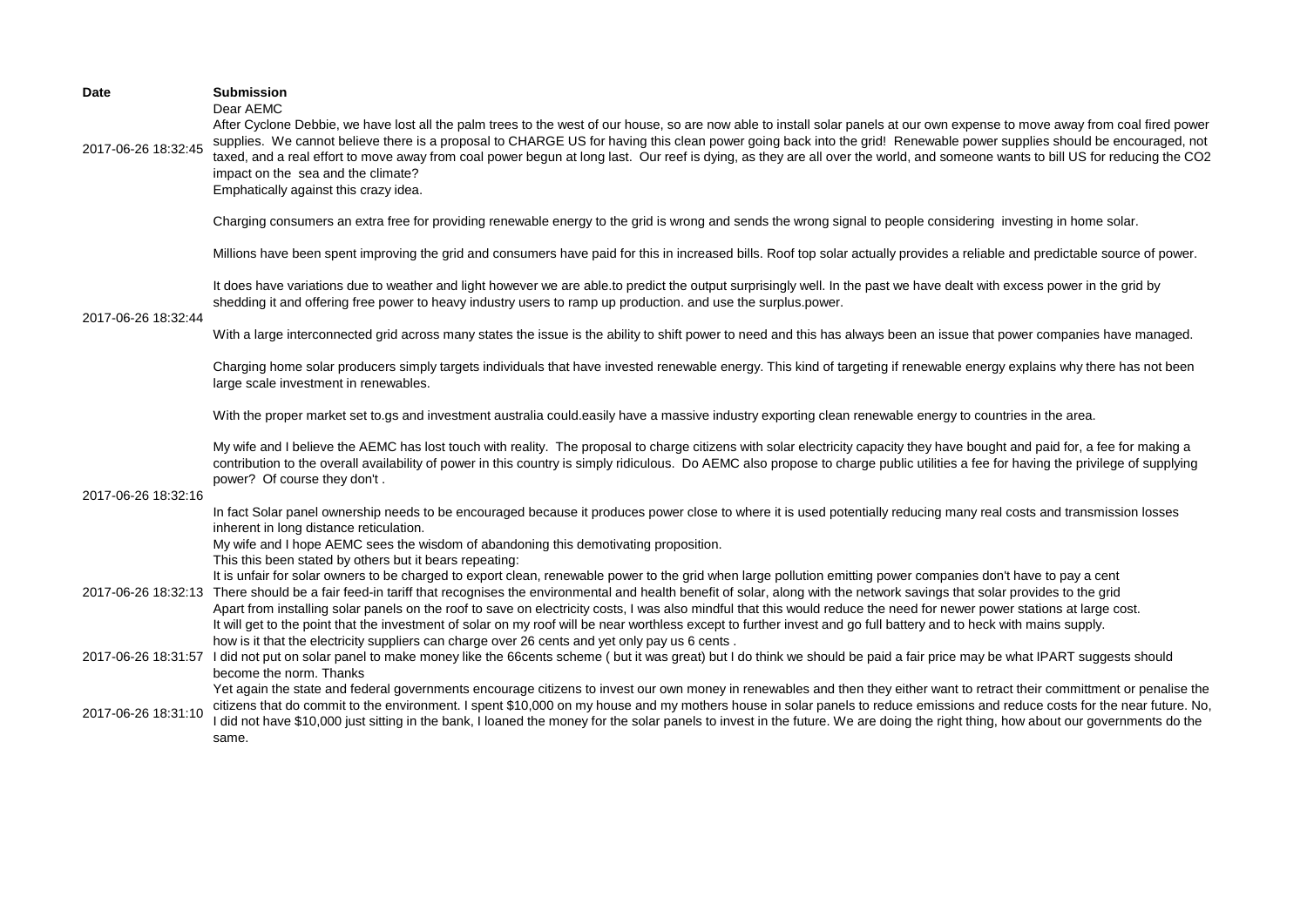| <b>Date</b>         | <b>Submission</b>                                                                                                                                                                                                                                                                                                                                                                                                                                                                                                                                                                                                                                                                                                                                                                                                                                                                                                                                                                                                                                                                                                                                                                                   |
|---------------------|-----------------------------------------------------------------------------------------------------------------------------------------------------------------------------------------------------------------------------------------------------------------------------------------------------------------------------------------------------------------------------------------------------------------------------------------------------------------------------------------------------------------------------------------------------------------------------------------------------------------------------------------------------------------------------------------------------------------------------------------------------------------------------------------------------------------------------------------------------------------------------------------------------------------------------------------------------------------------------------------------------------------------------------------------------------------------------------------------------------------------------------------------------------------------------------------------------|
| 2017-06-26 18:31:02 | We live in Willunga, South Australia and have plenty of sun, like most Australians. Now the power storage facilities are within reach, we recently invested \$40k in 40 extra<br>solar panels (total 15KW) and 2 x Tesla Powerwall II battery storage.<br>The main reason we did this is to show our people around us that we can live without generating any new pollution and lowering the load on the grid.<br>When we all work together and regulate the feeding back into the grid on a fair go basis, which was the reason we migrated to Australia; it is a decent fair go country, we can<br>lower the need for building polluting generators and having to upgrade the infrastructure.<br>We used the get 44 cents back before and now we voluntarily went back to only 4 cents, which is already very unfair and will not encourage other to do the same we have<br>done.<br>We need to change the thinking of our government / you from a centralised regulation of power to a more decentralised way, where every investment is treated the same way.<br>Just embrace a bright future for Australia and the world only using the Sun for our power needs!<br>Thank you for reading this |
|                     | 2017-06-26 18:29:47 How unfair we have to pay to export clean power when dirty coal don't pay.<br>2017-06-26 18:29:19 Solar owners should not be charged for feeding power back into the grid, especially in Tasmania, where ramp up and down of generation is easily controlled.<br>I thought I had paid to have the grid to our house connected and maintained - the network charge component in our bills. Does it cost more because the power might flow<br>both ways? I think not. Then why even contemplate an export charge?                                                                                                                                                                                                                                                                                                                                                                                                                                                                                                                                                                                                                                                                 |
|                     | 2017-06-26 18:29:06 It can only be because the big power companies wish to hold their non-renewable ground, or even to turn back the tide.                                                                                                                                                                                                                                                                                                                                                                                                                                                                                                                                                                                                                                                                                                                                                                                                                                                                                                                                                                                                                                                          |
| 2017-06-26 18:28:24 | I invested in solar and continue to do so for the sake of my children and grandchildren. We must get away from burning fossil fuels without delay. The science says so and<br>the need is urgent.<br>I have recently purchased solar panels based purely on a financial plan for my future as a 74 year old person with very limited money it seems that your new charges will<br>force me to look at buying batteries and going off the grid Not something that I want to do especially as it may mean times with no electricity.<br>Please do not make us retirees suffer because of Barnetts failure to manage the economy. There must be other ways to recoup the money- charging more for power use is<br>one.                                                                                                                                                                                                                                                                                                                                                                                                                                                                                 |
| 2017-06-26 18:27:55 | I understand AEMC does not understand its legal obligations under ACCC.<br>I understand AEMC id proposing an illegal impost against domestic engery suppliers.<br>I understand AEMC is acting in accordance with corruption seeking to derail the future energy security of Australia.<br>If AEMC does not change leadership, The Australian Government will find itself liable to High Court Action.<br>In The High Court of Australia, this corruption will be exposed, publicly.<br>All energy producer's have right's.<br>Especially the humans<br>We vote.<br>I hope you see my points.<br>Yours very sincerely                                                                                                                                                                                                                                                                                                                                                                                                                                                                                                                                                                                |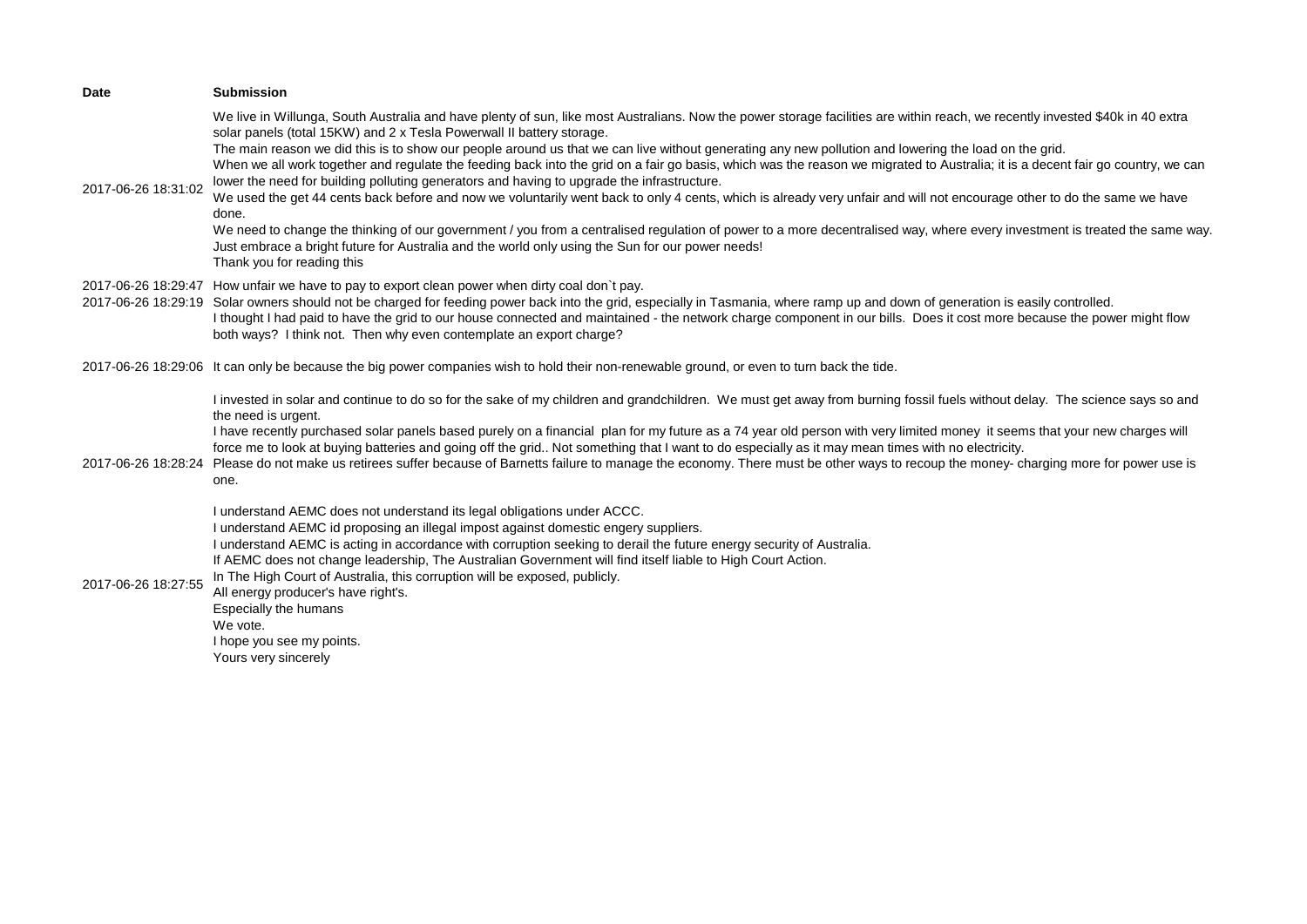### **Date Submission**

To AEMC: To whom it may concern

Climate change is not only real, but the consequences of ignoring the scientists for many decades has now made our situation dire. Admittedly, the facts are wasted on our coal-sponsored politicians.

Luckily, the citizenry has heard the message, and more significantly, is keen to act in order to help mitigate the consequences of unchecked carbon emissions. One such action is for households to install their own solar panels. This brings us to the matter of feed in tariffs and the outrageous proposal to charge solar households for putting their clean power back into the grid. This smacks of propaganda straight from both the fossil fuel industry's handbook and their determination to minimize the use of renewable energy. Well, I care for the planet and future generations more than the profits of corporate extortionists (who refuse to acknowledge the adverse consequences of their insatiable greed).

The fossil fuel industry is a dying industry and I don't care about their cash grab while they are in their death throws.

2017-06-26 18:27:09 just get out of the way or better still begin supporting renewables. Renewables are not only good for the environment, but for our health and the economy. We not only need, but want to see the uptake of renewable energy. Australia could be a world leader on the development of renewables if our pig ignorant politicians would

> It cannot be presumed that all households which install solar panels are necessarily cashed up individuals or families. I have interviewed pensioners who want to do their bit (even if they can only commit to a modest quantity of panels).

> With stagnant wages, acutely inadequate low income support, and power prices now surging to the point where it can no longer be presumed that all households can pay to stay connected this unjustified impost is unconscionable.

It's the fossil fuel industry that needs a cost input on it, not renewables.

In closing, a word of warning, people are getting very angry at the antagonism towards renewables and this proposal will generate an enormous backlash should it even be seriously considered.

Thank you for your time.

I disagree with charging solar owners to access the grid. Solar and wind have low emissions and rewarding homeowners who understand and invest in it matters.tt is unthinkably complex to compensate solar produces like me for changing the rules after we made our investments. I have spent thousands to put panels on my roof based upon my concern for a warning planet and rules as they apply to solar owners. Now you contemplate changing the rules but the planet still warms and Australia lags India and China in its response. Not happy - concerned about how such narrow and short sighted ideas come up,

### 2017-06-26 18:26:58

and for the standard complaint

It is unfair for solar owners to be charged to export clean, renewable power to the grid when big dirty power companies don't have to pay a cent There should be a fair feed-in tariff that recognises the environmental and health benefit of solar, along with the network savings that solar provides to the grid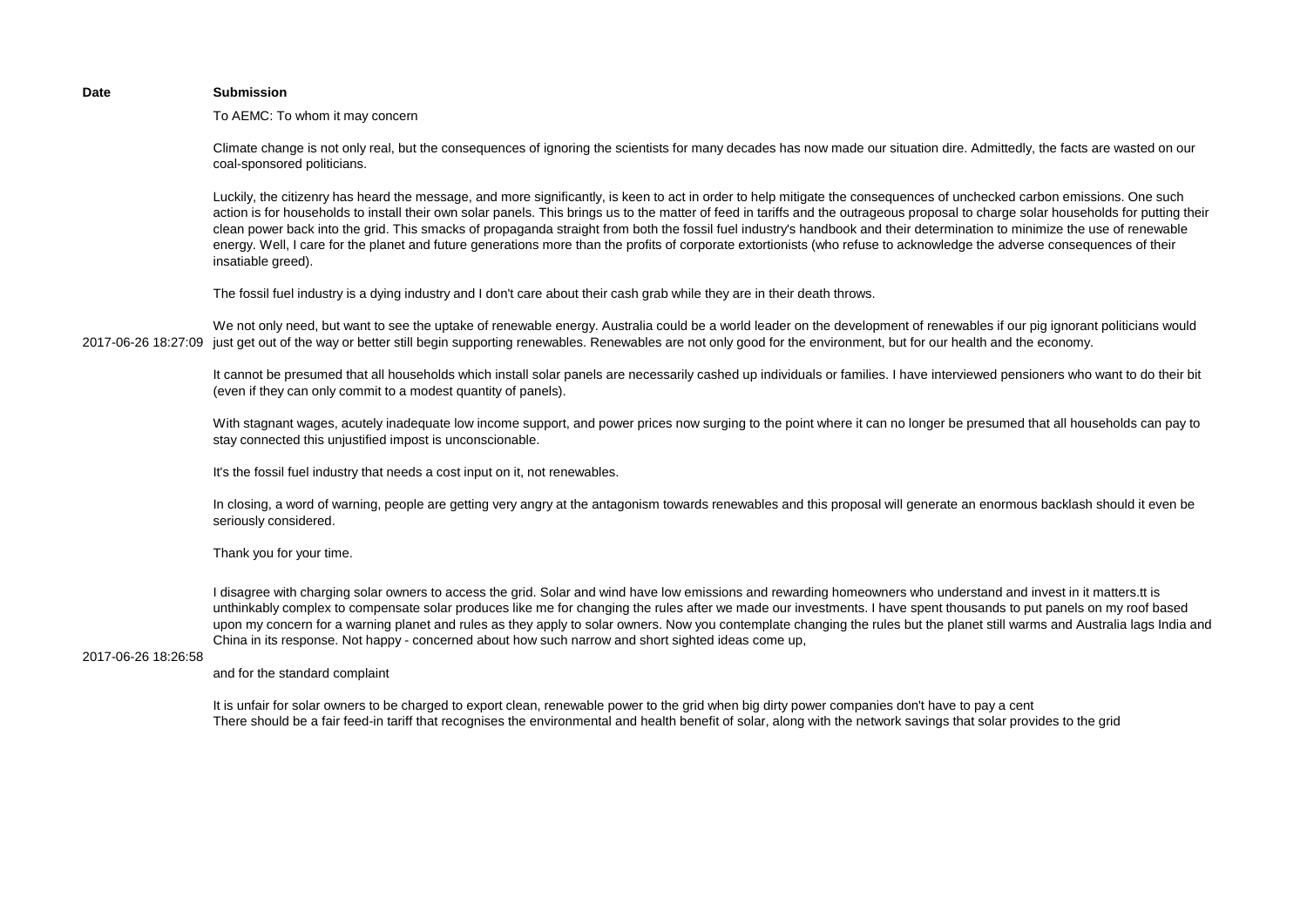| <b>Date</b>                     | <b>Submission</b><br>My wife and I, being responsible citizens, some years ago decided to invest in some Solar Panels to assist in prevention of 'Climate Change'. Whilst we have had a certain<br>reduction in our Electricity Supply charges, we have certainly NOT profited from our investment as we have still neded to purchase electricity from the Western Australian<br>power supplier -SYNERGY.<br>We understand that you are now considering a proposition that we, the clean solar power producers, should be required to PAY for any power that we provide to the Grid!<br>How stupid can you get? What other organisation expects people who donate to it to pay the organisation for the privilege.                                                                                                                                                                                                                                                                                                                                   |
|---------------------------------|------------------------------------------------------------------------------------------------------------------------------------------------------------------------------------------------------------------------------------------------------------------------------------------------------------------------------------------------------------------------------------------------------------------------------------------------------------------------------------------------------------------------------------------------------------------------------------------------------------------------------------------------------------------------------------------------------------------------------------------------------------------------------------------------------------------------------------------------------------------------------------------------------------------------------------------------------------------------------------------------------------------------------------------------------|
| 2017-06-26 18:26:57             | This is just 'NOT ON'!!!                                                                                                                                                                                                                                                                                                                                                                                                                                                                                                                                                                                                                                                                                                                                                                                                                                                                                                                                                                                                                             |
|                                 | All that you will achieve is MORE P/V panels on roofs, more Batteries installed and a Grid Network rapidly entering the dying spiral!!!!                                                                                                                                                                                                                                                                                                                                                                                                                                                                                                                                                                                                                                                                                                                                                                                                                                                                                                             |
|                                 | DO NOT TRY TO MAKE PEOPLE PAY FOR POWER THAT THEY PROVIDE TO THE GRID WHEN THE PAYMENT THAT THEY RECEIVE IS, AT THE PRESENT TIME,<br><b>ONLY A PAYMENT OF 'PEANUTS'</b>                                                                                                                                                                                                                                                                                                                                                                                                                                                                                                                                                                                                                                                                                                                                                                                                                                                                              |
| 2017-06-26 18:26:52 commission. | By having our own solar energy we not only reduce the pressure on supply but by feeding back into the grid we provide extra power for consumption at no cost to the energy                                                                                                                                                                                                                                                                                                                                                                                                                                                                                                                                                                                                                                                                                                                                                                                                                                                                           |
|                                 | Why should we have to pay for the surplus we produce. If this happens we will purchase batteries and store our power.<br>It is absurdly unfair to charge rather than pay for electricity generated from renewable sources by the community.<br>2017-06-26 18:26:11 People are becoming desperate to generate there own power because big companies and our atrocious federal government are so slow to change effectively and quickly to<br>renewables.                                                                                                                                                                                                                                                                                                                                                                                                                                                                                                                                                                                              |
|                                 | Why are you considering to penalising people who can get ahead. This is another greedy grab by the big power companies. Yep if this takes place people will go off the grid<br>2017-06-26 18:26:07 completely adding batteries to their system so there's no benefit to the community. As a solar power producer I am putting CLEAN power back into the grid I should be getting<br>a fairer price                                                                                                                                                                                                                                                                                                                                                                                                                                                                                                                                                                                                                                                   |
| 2017-06-26 18:25:40             | Very unfairI have already out laid extra money to put solar panels on in order to help take the 'load' off the power companies and help clean the air on this beautiful<br>planetI'm still paying for my power use, but it is getting tougher each year because of the increasing costs!                                                                                                                                                                                                                                                                                                                                                                                                                                                                                                                                                                                                                                                                                                                                                             |
|                                 | In order to keep the price of power down it makes absolutely no sense to charge solar power owners for exporting excess power to the grid! What is the rationale for even<br>considering this lunacy?<br>Our daughter in law, supporting children on her own, is able to feed them and provide clothes and hot water with her credit from the solar panels. Her power export helps<br>2017-06-26 18:25:21 other power customers locally obviously, and reduces pressure on the grid. This was badly needed during a recent local power crisis when Tasmania had to import diesel<br>generators!<br>We would be grateful if the AEMC would support everyone's right to have clean energy and not to punish those of us who have installed solar panels. We are ourselves free<br>of the grid entirely: the young family above has to live in town and has no choice but to use her solar inputs: she could not afford to feed the children without the panels.                                                                                        |
| 2017-06-26 18:23:43             | The huge number of solar system owners in Australia generate energy during peak periods, and feed to the grid where energy is used. This minimises transmission losses.<br>Solar owners should be encouraged, not penalised by additional fixed charges. Do not allow extra charges on grid connected solar systems.                                                                                                                                                                                                                                                                                                                                                                                                                                                                                                                                                                                                                                                                                                                                 |
|                                 | 2017-06-26 18:23:37 No to any charges to our solar keep our price @ 28 cents per kWh<br>Should we as a solar provider be targeted with tariffs for feeding into the power grid, we will seriously consider leaving the grid and be self sustaining.<br>We elected to go solar to reduce the greenhouse emissions and support the Australian emissions targets and contribute to a cleaner society.<br>The unseen advantages of solar, particularly for us living in a very hot state, are that solar also reduces our power use as that area of the roof covered by solar panels, acts as<br>a shield and does not transfer the heat into the home. For the supplier, that is good as we do not make excessive power draws at that time of the day when most other users<br>2017-06-26 18:23:22 are trying to keep their homes cooled.<br>It is unfair for solar owners to be charged to export clean, renewable power to the grid when big dirty power companies don't have to pay a cent yet contribute excessively to<br>environmental pollution. |
|                                 | There should be a fair and equitable feed-in tariff nationally, that recognises the environmental and health benefit of solar, along with the network savings that solar provides<br>to the grid.                                                                                                                                                                                                                                                                                                                                                                                                                                                                                                                                                                                                                                                                                                                                                                                                                                                    |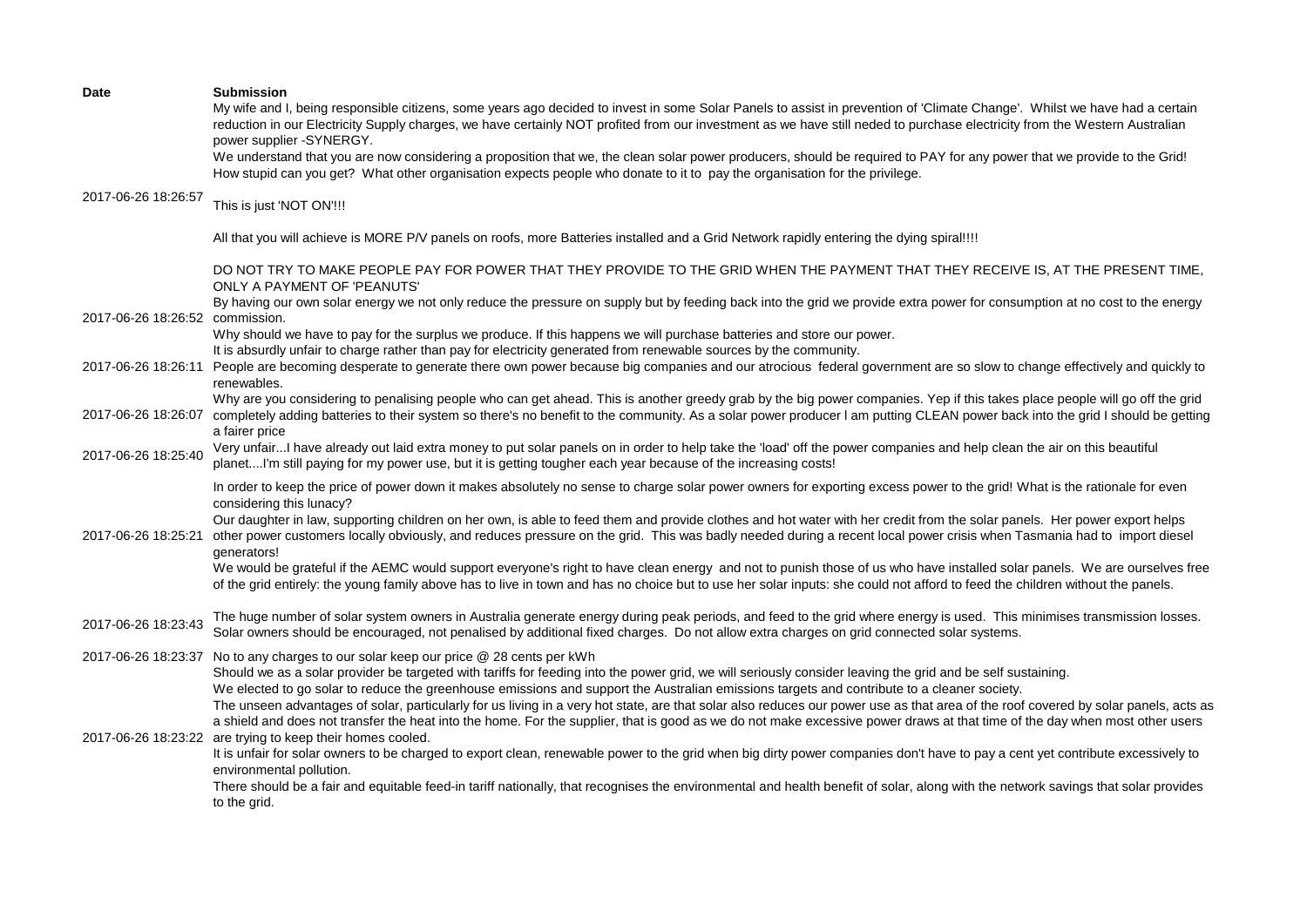| <b>Date</b>         | <b>Submission</b>                                                                                                                                                                                                                                                                                                                                                                                                                                                                                                                                                                                                                                                                                                                                                                                                                                                                                                                                                                                                                                      |
|---------------------|--------------------------------------------------------------------------------------------------------------------------------------------------------------------------------------------------------------------------------------------------------------------------------------------------------------------------------------------------------------------------------------------------------------------------------------------------------------------------------------------------------------------------------------------------------------------------------------------------------------------------------------------------------------------------------------------------------------------------------------------------------------------------------------------------------------------------------------------------------------------------------------------------------------------------------------------------------------------------------------------------------------------------------------------------------|
|                     | Are you people Joking? I pay to feed into the grid? What are you trying to do persuade me to go off the grid entirely or forget about solar power altogether i.e. dis-<br>incentivise?                                                                                                                                                                                                                                                                                                                                                                                                                                                                                                                                                                                                                                                                                                                                                                                                                                                                 |
|                     | 2017-06-26 18:23:15 Whoever come up with this idea must think solar power customers are happy to pay because they are currently being treated so well by the Government and the entire energy<br>industry. You really are a bunch of no-hopers only after profits at the expense of people trying to make a decent life for themselves.<br>So much foe Australia being the land of the FAIR GO!                                                                                                                                                                                                                                                                                                                                                                                                                                                                                                                                                                                                                                                        |
|                     | 2017-06-26 18:22:52 Stop rippin us off for providing clean energy<br>Living in a country that is hot for around half of the year, as we do, then all citizens should be encouraged to install solar systems to reduce dependance on burning dirty coal.<br>There is much evidence about the burning of coal and diseases such as lung cancer.                                                                                                                                                                                                                                                                                                                                                                                                                                                                                                                                                                                                                                                                                                          |
|                     | http://www.smh.com.au/national/sa-steel-town-show-high-lung-cancer-rate-20071205-1f8n.html                                                                                                                                                                                                                                                                                                                                                                                                                                                                                                                                                                                                                                                                                                                                                                                                                                                                                                                                                             |
| 2017-06-26 18:21:33 | I believe that it is most unreasonable that solar energy providers should be charged to export clean, renewable power to the grid whilst large dirty power companies are not,<br>similarly, charged.                                                                                                                                                                                                                                                                                                                                                                                                                                                                                                                                                                                                                                                                                                                                                                                                                                                   |
|                     | Clearly, what is required is a just feed-in tariff that acknowledges both the environmental and health benefits of solar usage.                                                                                                                                                                                                                                                                                                                                                                                                                                                                                                                                                                                                                                                                                                                                                                                                                                                                                                                        |
|                     | Additionally, it is patently wrong that energy companies can charge customers around 50 cents per Kw/hour, yet residential solar energy provides are paid 5 cents per<br>Kw/Hour.                                                                                                                                                                                                                                                                                                                                                                                                                                                                                                                                                                                                                                                                                                                                                                                                                                                                      |
|                     | If its appropriate for energy companies to charge such a tariff, then, accordingly, it should be appropriate for home energy providers, to paid in a similar manner for the energy<br>that they provide to the network<br>My submission:                                                                                                                                                                                                                                                                                                                                                                                                                                                                                                                                                                                                                                                                                                                                                                                                               |
|                     | It is unfair for solar owners to be charged to export clean, renewable power to the grid when big dirty power companies don't have to pay a cent.                                                                                                                                                                                                                                                                                                                                                                                                                                                                                                                                                                                                                                                                                                                                                                                                                                                                                                      |
| 2017-06-26 18:20:44 | There should be a fair feed-in tariff that recognizes the environmental and health benefit of solar, along with the network savings that solar provides to the grid.                                                                                                                                                                                                                                                                                                                                                                                                                                                                                                                                                                                                                                                                                                                                                                                                                                                                                   |
|                     | I have installed a larger solar system with a battery configured as "Self Use First". I have electric hot water which only heats when there is excess solar energy.                                                                                                                                                                                                                                                                                                                                                                                                                                                                                                                                                                                                                                                                                                                                                                                                                                                                                    |
|                     | The impact that charging for my solar exports to the grid would be another cash grab by retailers / distributors on my already stretched household budget. I am on an Old<br>Age Pension.<br>Dear AEMC                                                                                                                                                                                                                                                                                                                                                                                                                                                                                                                                                                                                                                                                                                                                                                                                                                                 |
| 2017-06-26 18:19:21 | I am appalled that the AEMC are considering allowing solar owners to be charged for feeding their electricity back to the grid.<br>I believe that there should be a fair feed-in tariff that recognises the environmental and health benefit of solar, along with the network savings that solar provides to the grid.<br>The current feed in tariffs should be increased and Not potentially reduced by a charge for feeding their electricity back to the grid.<br>It is unfair for solar owners to be charged to export clean, renewable power to the grid when big dirty power companies don't have to pay a cent.<br>We installed roof top solar to reduce our reliance on fossil fuels that are causing climate change. We are very concerned at the costs to our family of climate change and<br>rising energy costs. Any changes that increase our energy bills will increase financial stress on our family.<br>We demand that the AEMC abandon any plans to allow solar owners to be charged for feeding their electricity back to the grid. |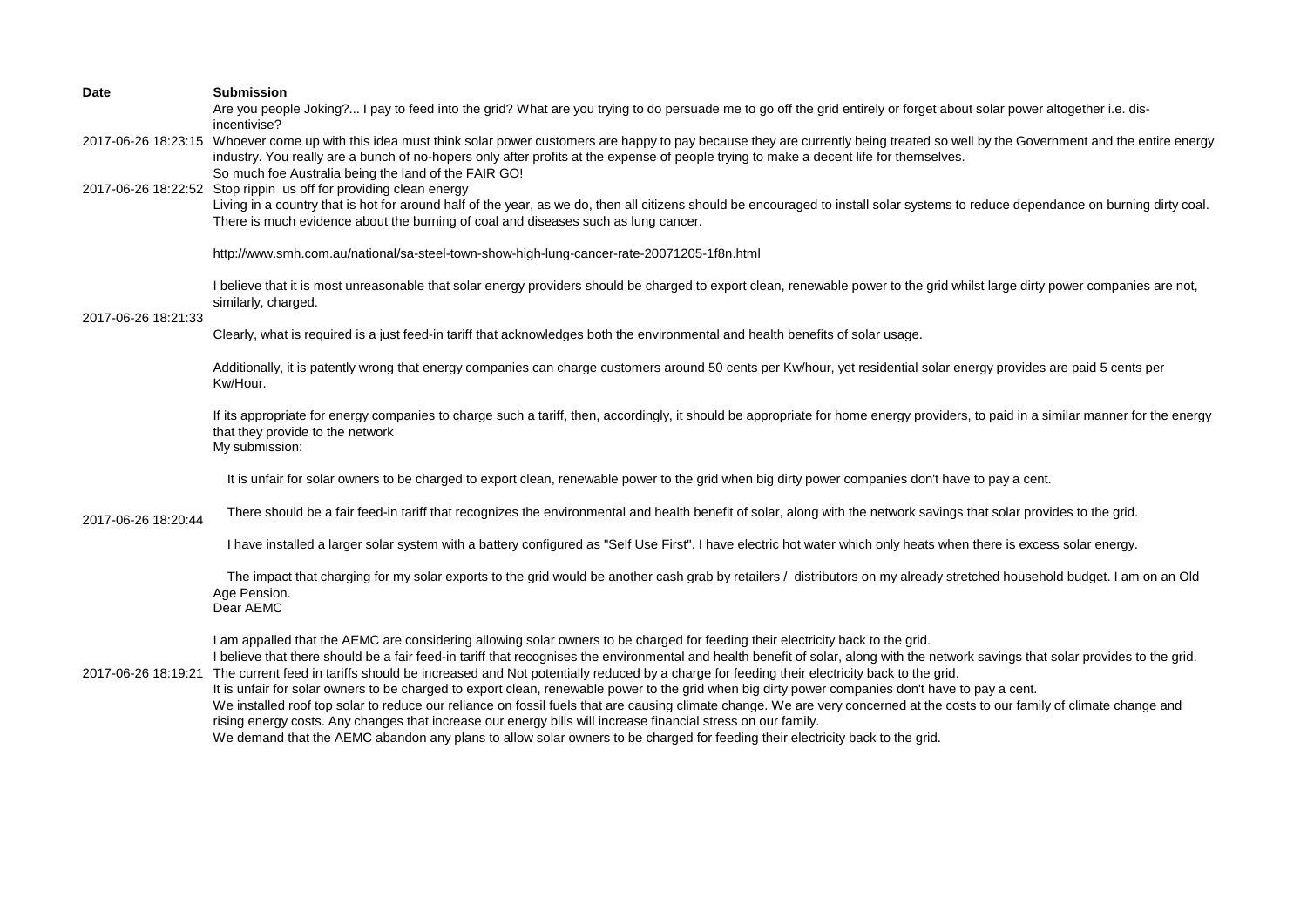| <b>Date</b><br>2017-06-26 18:18:38 | <b>Submission</b><br>I am greatly disappointed with this intiative to charge solar owners for supplying electricity to the greater grid.<br>This is an unfair attack at people who are creating electricity at no cost to the suppliers, who then charge a premium on it when they supply it to another user.<br>Not only should there be a fair and mandatory feed-in tariff for all people who install solar and engage with feeding their excess into the existing grid.<br>There should be a new look into initiatives and incentives to have more people in Australia buy into this market and thus help reduce the need for fossil fuel based electricity<br>production.<br>A stable and productive shift to renewable energy sources is in the best interests of our health, our economic future and also the general sustainability of our development into<br>the future.<br>Please be honest about who this will serve and place yourself beholden to the people of Australia and their interests not only now, but for the next 20 years.<br>Thank you.                                                                                                                                                                                                                                                                                                                                                                                                                                                                                                                                                                                                                                                                                                                |
|------------------------------------|-----------------------------------------------------------------------------------------------------------------------------------------------------------------------------------------------------------------------------------------------------------------------------------------------------------------------------------------------------------------------------------------------------------------------------------------------------------------------------------------------------------------------------------------------------------------------------------------------------------------------------------------------------------------------------------------------------------------------------------------------------------------------------------------------------------------------------------------------------------------------------------------------------------------------------------------------------------------------------------------------------------------------------------------------------------------------------------------------------------------------------------------------------------------------------------------------------------------------------------------------------------------------------------------------------------------------------------------------------------------------------------------------------------------------------------------------------------------------------------------------------------------------------------------------------------------------------------------------------------------------------------------------------------------------------------------------------------------------------------------------------------------------------------|
|                                    | Dear AEMC,<br>It is astonishing to think that you are considering charging households for exporting solar electricity to the grid. This solar power is to the benefit of all, including the big energy<br>providers, by providing clean energy close to where it can be used by other consumers.<br>Rather than providing disincentives for people who export renewable energy to the grid, you need to work with these people to make our energy system more flexible and<br>reliable. You can do this by encouraging them to install smart inverters and batteries. This way the grid feed-in is controlled, more stable and more reliable. Let's face it;<br>2017-06-26 18:18:16 renewable energy is the way of the future and you need to be a part of this solution.<br>By contributing to our energy production I feel that I am doing something that helps our society in multiple ways including reducing carbon emissions. I feel a responsibility to<br>help future generations inherit a clean and healthy world. I am interested to hear how you are contributing to this responsibility, because it is your responsibility too.<br>Please let me know if I can be of any assistance to you as you explore the possibilities of household and community power; I'd be delighted to help.                                                                                                                                                                                                                                                                                                                                                                                                                                                                              |
| 2017-06-26 18:17:31                | Yours sincerely<br>It"s no wonder that the National electricity Market is in a mess when you want to charge domestic householders to feed their electricity in to the grid. We are supposed to be<br>helping to minimise the effects of Global Warming, not line the pockets of the grid owners. If you are proposing to charge Solar Panel owners such as myself, to feed my<br>excess capacity into the grid, I take it that you are intending to do the same to the large energy supply companies as well. After all fair is fair. When my electricity charges go<br>up as a result, can I pass the charge on to you?<br>If the people such as you and the power suppliers & retailers did your job properly, you would have evolved a plan to phase out fossil fuel generation once Global Warming<br>was recognised, closing down the coal fired powered stations sequentially over time as they became uneconomic to operate due to age, and progressively replaced them<br>them with renewable energy sources. Instead, you blundered on, in the belief that coal was for ever, and now you are having to resort to hair brained proposals such as this to<br>try and resolve the mess that you have got the Nation's energy supplies into.<br>It's bad enough that your mismanagement has resulted in unconscionable power prices, now you want to charge us for supplying our CLEAN energy to the grid.<br>You may not have noticed that smart people are building huge factories world wide making BATTERIES to enable excessive power to be stored. Like Solar Panels, the cost<br>of batteries is coming down with time, so instead of being charged to export my excess power to the grid, which will also reduce the effect of my feed in tariff, I will buy myself |
| 2017-06-26 18:16:31                | a battery storage pack, (Tesla sell them you know), and ditch my grid connection and become energy self sufficient.<br>2017-06-26 18:17:05 What a stupid idea, to charge solar electricity producers to export a safe, clean renewable supply, when dirty coal produced power is let in for free! Derrr!<br>It is unfair for solar owners to be charged to export clean, renewable power to the grid when big dirty power companies don't have to pay a cent<br>There should be a fair feed-in tariff that recognises the environmental and health benefit of solar, along with the network savings that solar provides to the grid<br>Regional areas benefit enormously from rooftop solar including employment, lower energy costs for business and reduced network costs.<br>Charging you for our solar exports to the grid will just encourage us to disconnect from the grid then everyone loosesgrid defection is a real alternative if solar charges to<br>export are introduced.                                                                                                                                                                                                                                                                                                                                                                                                                                                                                                                                                                                                                                                                                                                                                                                          |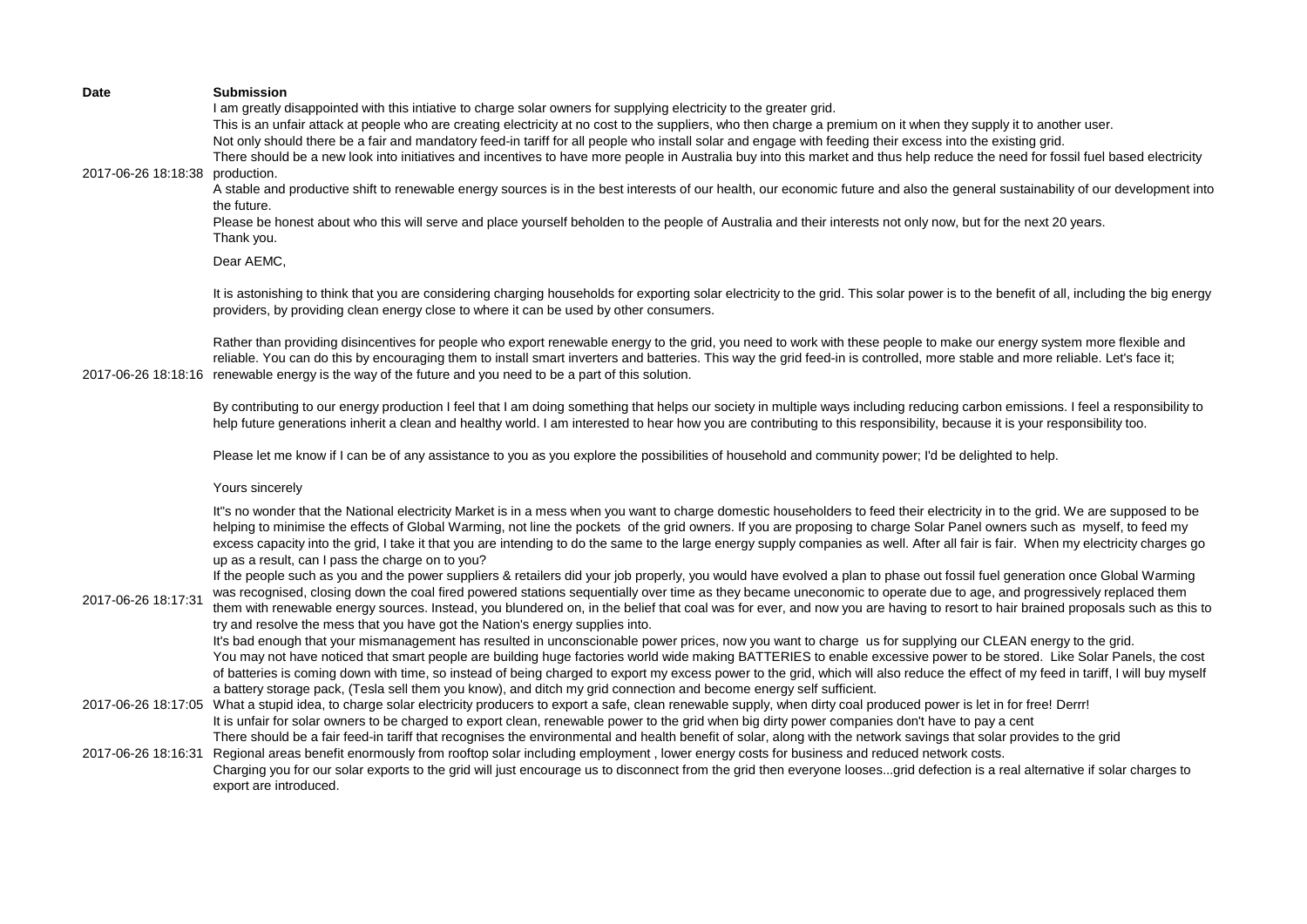| <b>Date</b>         | <b>Submission</b>                                                                                                                                                                                                                                                                                                                                                                                                                                                                                                                                                                                                                                                                                                                                                                                                                                                                                                                                                                                                                                                                                                                                                                                                                                                                                                                                                                                                                                                                                                                                                                                                                  |
|---------------------|------------------------------------------------------------------------------------------------------------------------------------------------------------------------------------------------------------------------------------------------------------------------------------------------------------------------------------------------------------------------------------------------------------------------------------------------------------------------------------------------------------------------------------------------------------------------------------------------------------------------------------------------------------------------------------------------------------------------------------------------------------------------------------------------------------------------------------------------------------------------------------------------------------------------------------------------------------------------------------------------------------------------------------------------------------------------------------------------------------------------------------------------------------------------------------------------------------------------------------------------------------------------------------------------------------------------------------------------------------------------------------------------------------------------------------------------------------------------------------------------------------------------------------------------------------------------------------------------------------------------------------|
| 2017-06-26 18:16:07 | Dear sir/madam,<br>it is grossly unfair to propose charging Roof-Top Solar owners for exporting energy into the grid. I bought my solar panels when fears of power shortages threatened<br>significant public funds be diverted to building new power stations. It is erroneous that in a few short years solar owners have been demonised for their investment. If we were<br>a business we would be well within our rights to demand compensation for loss of earnings given the increasing impediments imposed on solar owners. Should these attacks<br>on solar owners continue to the extent of pushing us toward energy self sufficiency significant public funds may once again face diversion toward major energy infrastructure.                                                                                                                                                                                                                                                                                                                                                                                                                                                                                                                                                                                                                                                                                                                                                                                                                                                                                          |
| 2017-06-26 18:15:36 | Allow solar producers to get a fair suck of the solar sav from energy companies, that are ripping us off anyway.                                                                                                                                                                                                                                                                                                                                                                                                                                                                                                                                                                                                                                                                                                                                                                                                                                                                                                                                                                                                                                                                                                                                                                                                                                                                                                                                                                                                                                                                                                                   |
| 2017-06-26 18:15:31 | It is blindingly obvious that support for households with solar panels is much better than support for power stations that emit large quantities of carbon dioxide. Please just<br>focus on what is important for citizens facing increasing power costs.                                                                                                                                                                                                                                                                                                                                                                                                                                                                                                                                                                                                                                                                                                                                                                                                                                                                                                                                                                                                                                                                                                                                                                                                                                                                                                                                                                          |
| 2017-06-26 18:15:20 | Charging a fee to export clean power on to the grid is a really, really bad idea. Basically what WILL happen is a soon as batteries fall further in price, those that can afford to<br>do so will disconnect from the grid altogether and that's really bad for everyone when you think it through.                                                                                                                                                                                                                                                                                                                                                                                                                                                                                                                                                                                                                                                                                                                                                                                                                                                                                                                                                                                                                                                                                                                                                                                                                                                                                                                                |
| 2017-06-26 18:14:51 | Solar owners shouldn't have to pay to feed their energy back to the grid -- especially when big coal and gas power stations don't have to pay a cent to export the energy they<br>generate. Allowing an unfair charge would punish Australian families who have done the right thing and are producing cheap sun-power for themselves and their neighbours<br>to use locally.                                                                                                                                                                                                                                                                                                                                                                                                                                                                                                                                                                                                                                                                                                                                                                                                                                                                                                                                                                                                                                                                                                                                                                                                                                                      |
| 2017-06-26 18:14:30 | I have to pinch myself to even imagine the AEMC would have the gaul,audacity,hutzpah to even dream at such an outrageous proposal as charging citizens to supply solar<br>electricity back into the grid. Next thing you'll be charging us for sunlight, sorry, perhaps you have already made such a proposal. Presumably you also have a proposal to<br>charge large energy providers with such a charge also? I don't think so, much better to charge those that won't bleat so loudly and cause an embarrassing fuss. I supply clean<br>renewable energy, I'm interested to know how you would morally justify charging me a levy when big dirty power pays nothing. We solar panel rooftop peoples supply<br>infrastructure that means that there is less need for expensive energy generation from dirty coal and gas. We are doing a community service and to consider penalising us is<br>an outrage. Most of us get precious little in the way of rebate so to penalise us further would be the last straw for me. Should this proposal get legs then I will endeavour to go<br>off the grid completely and sever my ties with the dysfunctional power generation system in this country. To think that the AEMC has presided over this disaster yet want to<br>make it worse. Truly shameful.<br>No no no. The public will NOT accept solar panel owners who have done the right thing by the environment being unfairly targeted - again. People have put themselves into<br>debt in order to make this investment into the future. For many that investment will not have paid for itself yet - let alone make a return |
| 2017-06-26 18:14:25 | Yet our government is willing to hand out billions of dollars to dirty and corrupt fossil fuel industries. These companies are destroying our earth and the many livelihoods that<br>depend on a healthy environment. They undeservedly get paid big money for their dirty product yet individual solar power owners get paid a pittance for the clean energy they<br>produce. The rebate to solar panel owners should be INCREASED. They must not be penalised for what they feed in. They reduce demand from the grid as well as on the<br>infrastructure. They actually deserve a greater reward.                                                                                                                                                                                                                                                                                                                                                                                                                                                                                                                                                                                                                                                                                                                                                                                                                                                                                                                                                                                                                               |
|                     | Fossil fuel companies are killing our planet as well as our health. They destroy ecosystems yet get rewarded instead of penalised. The jobs they destroy include agriculture<br>tourism and fisheries. Individual solar system owners do the exact opposite - they provide renewable energy industry jobs.                                                                                                                                                                                                                                                                                                                                                                                                                                                                                                                                                                                                                                                                                                                                                                                                                                                                                                                                                                                                                                                                                                                                                                                                                                                                                                                         |
| 2017-06-26 18:13:04 | Any question (again) of financially disadvantaging solar panel system owners will not be accepted. The government needs to immediately stop their corrupt subsidies to fossil<br>fuel companies and increase the renumeration to individual solar panels system owners who are not paid appropriately<br>- It is unfair for solar owners to be charged to export clean, renewable power to the grid when big dirty power companies don't have to pay a cent.<br>- Australia should be encouraging people to invest in solar power, not penalising them for using it.<br>- There should be a fair feed-in tariff that recognises the environmental and health benefit of solar, along with the network savings that solar provides to the grid.<br>- Solar and wind energy are the future and should be supported over coal and gas.                                                                                                                                                                                                                                                                                                                                                                                                                                                                                                                                                                                                                                                                                                                                                                                                |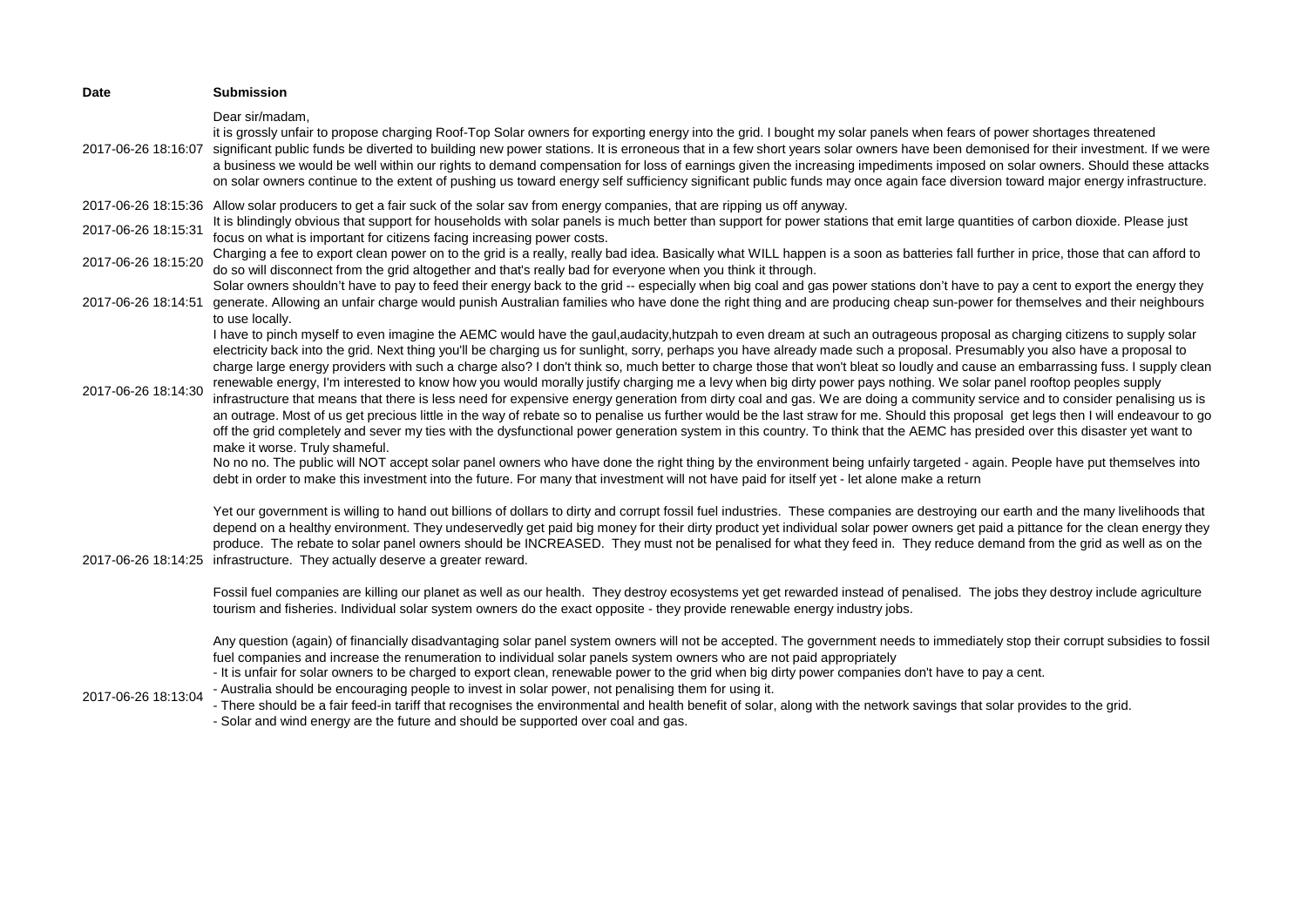| <b>Date</b>         | <b>Submission</b><br>It is unfair for solar owners to be charged to export clean, renewable power to the grid when power companies generating from coal don't have to pay a cent                                                                                                                                                                                                                                                                                                                  |
|---------------------|---------------------------------------------------------------------------------------------------------------------------------------------------------------------------------------------------------------------------------------------------------------------------------------------------------------------------------------------------------------------------------------------------------------------------------------------------------------------------------------------------|
|                     | The feed-in tariff should be equitable, recognising the environmental and health benefit of solar, along with the network savings that itprovides to the grid                                                                                                                                                                                                                                                                                                                                     |
|                     | 2017-06-26 18:10:42 I installed solar panels to reduce the amouhnt of greenhouse gases and climate change for my children and grandchildren.                                                                                                                                                                                                                                                                                                                                                      |
|                     | The impact of charging our solar exports to the grid would have a devasting effect on our household as I am a pensioner and my partner is about to retire.                                                                                                                                                                                                                                                                                                                                        |
|                     | If I have to pay for power exported to the grid, I will instal solar batteries and make sure nothing is exported.<br>To AEMC.                                                                                                                                                                                                                                                                                                                                                                     |
|                     | I am sending this submission in response to the proposed charge to roof top solar generators for feeding power into the grid. I think it is an outrageous plan to benefit the<br>large power companies at the cost of the little man.                                                                                                                                                                                                                                                             |
|                     | 2017-06-26 18:10:34 The feed in tariff now paid is well below a fair price for power and to then charge for feeding into the grid defeats the whole purpose of any feed in and hence discourage<br>households from solar generation and encourage off grid installations.                                                                                                                                                                                                                         |
|                     | Solar installations are good for the environment and should be encouraged not penalised so please abandon this ridiculous proposal<br>Concerned solar supported.                                                                                                                                                                                                                                                                                                                                  |
|                     | As a society, we need to encourage consumers to reduce the greenhouse emissions and installing solar power systems is a good method. Any attempt to impose a charge for<br>the infrastructure will only serve to discourage these installations.                                                                                                                                                                                                                                                  |
|                     | 2017-06-26 18:09:24 We have seen the rebates diminish, which is only fair as they initially enabled many systems to be installed by reducing the initial cost and providing a feedback incentive.<br>Charging solar system owners for the use of infrastructure will simply cause many to install battery back-up and go off-grid prematurely which will only exacerbate the revenue<br>problem of the infrastructure companies.                                                                  |
| 2017-06-26 18:09:22 | As major power companys do not pay to export to the grid, to put such an impost on domestic solar is an absurdity. To do so when domestic solar is contributing to reductions<br>in greenhouse gas emissions and starting to limit climate change makes such an impost an idiotic, criminal absurdity.<br>To AEMC                                                                                                                                                                                 |
| 2017-06-26 18:08:41 | We don't have solar energy, I wholeheartedly disagree with intention of charging solar owners for in putting energy into the grid. I'm committed to reducing my personal<br>footprint and believe that as a nation we need to be encouraging anyone who is committed to reducing greenhouse gases by whatever means. In this case solar panels. It is<br>outrageous that the AEMC would even consider such a concept is charging for energy inputs into the grid. It is very shortsighted indeed. |
|                     | It is unfair for solar owners to be charged to export clean, renewable power to the grid when power companies generating from coal don't have to pay a cent                                                                                                                                                                                                                                                                                                                                       |
| 2017-06-26 18:07:54 | The feed-in tariff should be equitable, recognising the environmental and health benefit of solar, along with the network savings that itprovides to the grid                                                                                                                                                                                                                                                                                                                                     |
|                     | I installed solar panels to reduce the amouhnt of greenhouse gases and climate change for my children and grandchildren.                                                                                                                                                                                                                                                                                                                                                                          |

The impact of charging our solar exports to the grid would have a devasting effect on our household as I am about to retire and my partner is already on a pension.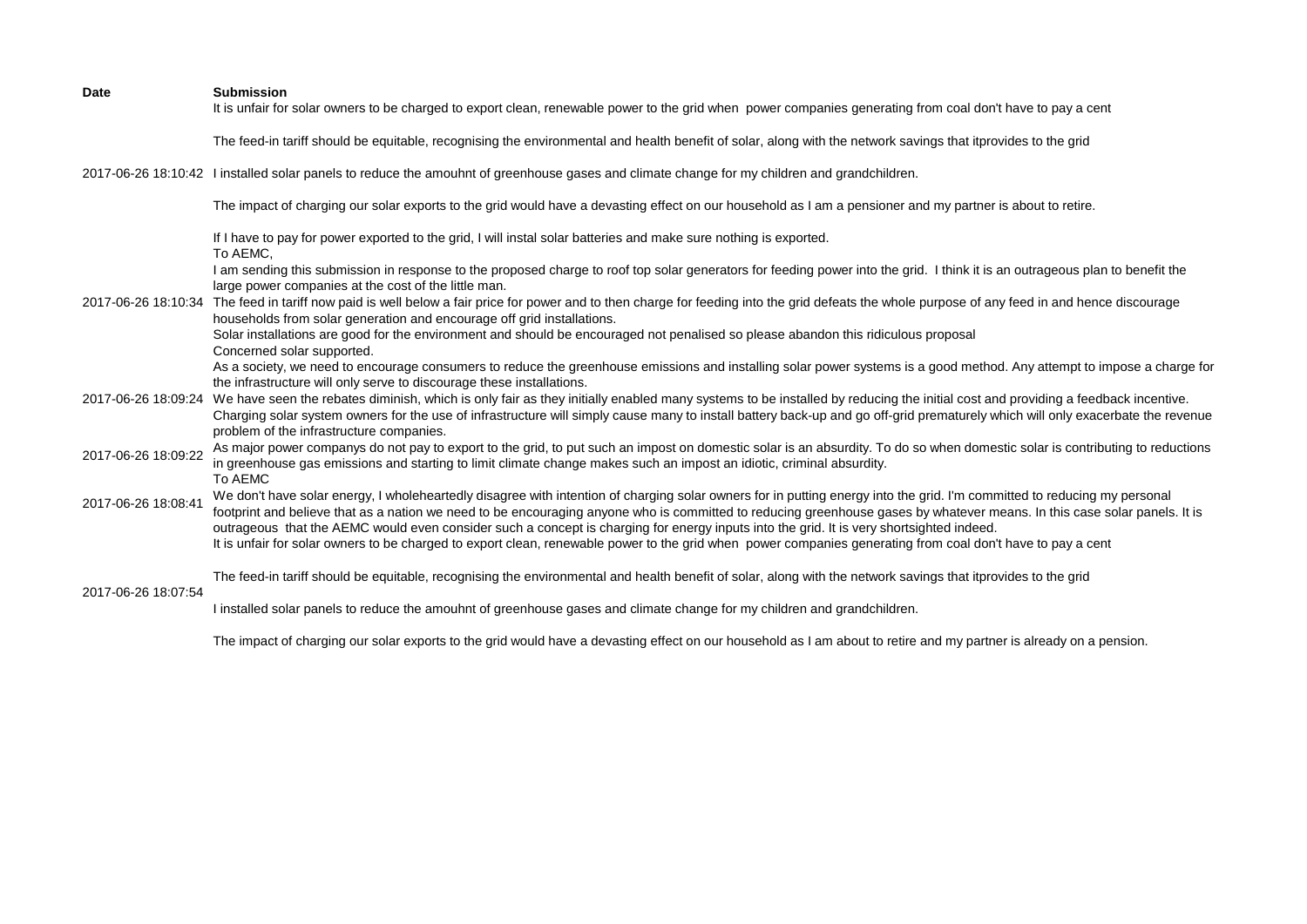| Date                                       | <b>Submission</b>                                                                                                                                                                                                                                                                                                                                                                                                                                                                                                                                                                                                                                                                                                                                                                                                                                                                                                                                                                                                                                                                                                                                                                                                                                                                                                                                                                                                                                                                                                                                                                                                                                                                                                                                                                                                                                                                                                                                                                                                                                                                                                                                                                                                                                                                                                                                                                                                                                                                                                                                                                                                 |
|--------------------------------------------|-------------------------------------------------------------------------------------------------------------------------------------------------------------------------------------------------------------------------------------------------------------------------------------------------------------------------------------------------------------------------------------------------------------------------------------------------------------------------------------------------------------------------------------------------------------------------------------------------------------------------------------------------------------------------------------------------------------------------------------------------------------------------------------------------------------------------------------------------------------------------------------------------------------------------------------------------------------------------------------------------------------------------------------------------------------------------------------------------------------------------------------------------------------------------------------------------------------------------------------------------------------------------------------------------------------------------------------------------------------------------------------------------------------------------------------------------------------------------------------------------------------------------------------------------------------------------------------------------------------------------------------------------------------------------------------------------------------------------------------------------------------------------------------------------------------------------------------------------------------------------------------------------------------------------------------------------------------------------------------------------------------------------------------------------------------------------------------------------------------------------------------------------------------------------------------------------------------------------------------------------------------------------------------------------------------------------------------------------------------------------------------------------------------------------------------------------------------------------------------------------------------------------------------------------------------------------------------------------------------------|
|                                            | Here we go again! How many times do we have to respond to unfair practices by big corporations who are not acting as good citizens? Dwellings that have expended capital<br>to improve their electricity requirements and minimise consumption costs and to also assist with the required generation need by consumers on the grid do not need to be<br>charged a service fee for the privilege. Consumers already pay a heavy cost towards the distribution in the form of the Service Charge applied for each day of connection.<br>Even if no electricity is consumed, the Service Charge is being charged. Having documented my electricity expenditure since 1995, this Service Charge started at \$0.37 per<br>day for 5 years, then in 2000 it jumped 10% with the introduction of GST, 2004 to 2006 \$0.40 per day, then the rising service charged started. The next two years at \$0.50,<br>then 2010 at \$0.59, 2011-2012 at \$0.71, 2013 at \$0.73, 2014 \$1.15, and since and average of \$1.30 per day. So there has been a 313% increase in the Service Charge over<br>the 22 years to today, but since 2005, now 12 years duration, the Service Charge has increased 150%. As the Supply Service Charge has increased at a greater rate than the<br>2017-06-26 18:07:12 CPI, there is no justification for an additional increase in fees just because I have installed a solar generation capacity. I am both contributing to the network load<br>requirements, and not imposing additional growth needs onto the electricity supply grid, and my excess generation supplements this grid growth requirement. Originally we<br>were going to be taxed for the income earned, but no consideration was given to the capital outlay of the infrastructure to provide my green generation, whether I consumed it,<br>thus saving my consumption, or feed the excess into the grid to supplement the grid load requirements. Any additional fees on feed-in generators is already being met by<br>distributors charging higher for dwellings feeding into the grid. My power consumption rates were higher when compared to dwellings with no solar capability. These sorts of<br>charges are discriminating on those people wishing to have a green commitment to our overall strategy to be responsible participants in the community. These sort of<br>additional charges also make you wonder about the individuals who want to impose these outlandish charges and fees, and makes you question their personal commitment<br>and contribution to a health of the community that we all live in. |
| 2017-06-26 18:06:47                        | To the AEMC,<br>Regarding your intention to charge Solar owners to export clean energy to the grid, I regard this as a deliberate attempt to kowtow to the big dirty power companies at the<br>expense of the general populace. Those Power companies in my understanding are not similarly targeted.<br>Solar owners have recognised the need for environmentally friendly generated power, which not only affects the planet but all life therein. Therefore An acceptable feed in<br>tariff is not asking too much. The Power companies have raised their service costs so much that a family with a disabled mother, a working father and three young children<br>struggle to get along and keep themselves warm for winter. (I write of a family of my acquaintance.) There are worse situations, for example pensioners who won't heat even a<br>room, because they can't afford it.<br>In my case, as I am a pensioner, this would impact severely on my financial situation as well as my health.<br>Please consider what an injustice is about to be committed against those who are vulnerable.                                                                                                                                                                                                                                                                                                                                                                                                                                                                                                                                                                                                                                                                                                                                                                                                                                                                                                                                                                                                                                                                                                                                                                                                                                                                                                                                                                                                                                                                                                         |
| 2017-06-26 18:06:16<br>2017-06-26 18:06:16 | <b>Sincerely Yours</b><br>I would like to protest the proposed plan to charge solar owners for feeding power back into the grid, The very thought is counter intuitive, solar owners should be rewarded<br>for supplying excess power back into the grid, they are after all, doing their bit to stave off climate change.<br>What possible logic, short of propping up the fossil fuel industry, can this ridiculous idea lay claim to . A more appropriate move would be to incentivise solar by offering<br>payment to solar owners for power fed back into the grid. This would help encourage more people to go solar, release stress on the grid and most importantly be good for the<br>planet.<br>This type of thinking belongs back in the stone age, it is time we move forward to a clean healthy power system and move away from coal.<br>Here in SE QLD we were encouraged to install solar so that the govt did not have to build a new power station. Many of us shelled out for solar to save money and help save<br>the planet against climate change. Now we buy centralised electricity at 5 TIMES the price we are given for our clean solar contribution. I'd rather not give the electricity<br>companies any of my clean solar.Here in SE QLD we were encouraged to install solar so that the govt did not have to build a new power station. Many of us shelled out for<br>solar to save money and help save the planet against climate change. Now we buy centralised electricity at 5 TIMES the price we are given for our clean solar contribution. I'd                                                                                                                                                                                                                                                                                                                                                                                                                                                                                                                                                                                                                                                                                                                                                                                                                                                                                                                                                                                                                                |
| 2017-06-26 18:06:06                        | rather not give the electricity companies any of my clean solar.<br>Dear Sir I can't understand why in what is supposed to be a smart country we would want to charge people for feeding excess power back into the grid. The input from these<br>systems helps to relieve the load on the base system. Or maybe it is just another rip of to generate unearned income for Government and power companies.                                                                                                                                                                                                                                                                                                                                                                                                                                                                                                                                                                                                                                                                                                                                                                                                                                                                                                                                                                                                                                                                                                                                                                                                                                                                                                                                                                                                                                                                                                                                                                                                                                                                                                                                                                                                                                                                                                                                                                                                                                                                                                                                                                                                        |
| 2017-06-26 18:05:31                        | It is not fair for solar owners to be charged to feed power back to the grid. Power companies do not pay to feed power to the grid. We already pay network and connections<br>fees. The power companies give us 6-8c/kw for our solar power and they sell it to our neighbours for 20-25c. We should not be billed to export it. We hardly receive any fair<br>payment in comparison to what it's sold on for and in comparison to what we pay to take power from the grid.                                                                                                                                                                                                                                                                                                                                                                                                                                                                                                                                                                                                                                                                                                                                                                                                                                                                                                                                                                                                                                                                                                                                                                                                                                                                                                                                                                                                                                                                                                                                                                                                                                                                                                                                                                                                                                                                                                                                                                                                                                                                                                                                       |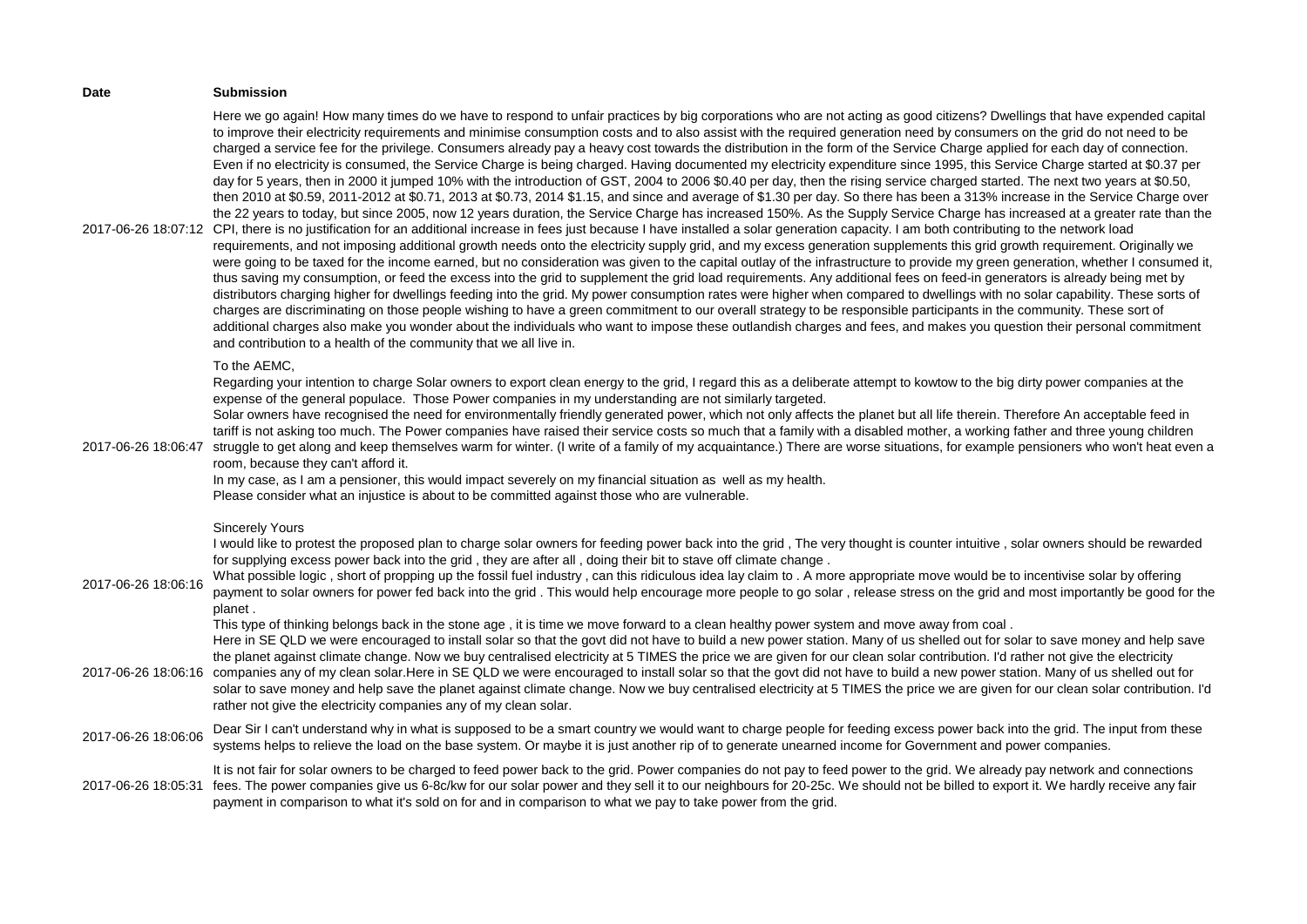# **Date Submission** 2017-06-26 18:05:19 The reason we have solar panels is to STOP paying exhorbitant fees and to reduce the environmental impact. I object to being penalised because ernergy companies have been reluctant to do anything positive and now want to cash in on the foresight of others. They've had years to get with the program. 2017-06-26 18:05:06 it is unfair for solar owners to be charged to export clean renewable power to the grid. there should be a fair feed in tariff to the grid that recognises the network benefits to the grid. i should be able to have low household energy costs also. if i get charged a fee i will be voting for the greens till the day i die.i was a liberal voter but not any more. 2017-06-26 18:04:36 increase to my power bill. The more I export to the grid the bigger my bill. Yet the power retailers charge others for my generated power as well as the charge I would be I would like to point out that the impact by charging for my solar exports to the grid would have on my household, as a retiree with only a small fixed income I can ill afford an paying. This proposed charge is unfair and a deterrent to eco friendly power generation. 2017-06-26 18:04:19 I think it is totally unfair to charge us for putting back clean renewable energy to the grid. We put on solar for two reasons, to offset our bills and because of the environmental benefits. Do you want people to do the the right thing or not. I think a charge for clean electricity is unacceptable. 2017-06-26 18:02:07 solar owner be forced to pay to do so? Particularly when rooftop solar generators are offsetting requirement for the dirty energy on the grid. Not only that but the distributed I am appalled to learn of AEMC's proposal that solar owners like me should be charged to export clean energy onto the national grid. Where the hell did this hair brained scheme come from? What is the justification for such an idea? It is bad enough that solar owners are not compensated fairly for the energy they produce now, but to penalize them for doing so is outrageous. The multinational companies running the filthy coal fired generators don't pay penalties to put the dirty energy on the grid, so why should energy onto the grid is offsetting the need for an increase in the capacity on the network transmission assets. I decided to put solar power generation on my roof to offset some of the extraordinary price increases in the energy I am using. I am presently evaluating the feasibility of adding batteries to augment the savings I am making. If this proposal actually becomes a reality, I will seriously consider going off grid completely. 2017-06-26 18:01:52 I had to make huge financial sacrifices in order to pay for my solar installation and am now dismayed that you are trying to create an environment where the \$13,000 spent on Dear AEMC Manager I am an aged pensioner who spent a lot of money on installing solar panels in order to save on my power consumption. This is also helping to reduce global warming as sunlight solar power generation does not generate greenhouse gases - unlike coal-fired power generators. I actually generate more power than I use, and only get back in rebates from the grid about one third of what I am charged per kilowatt. It is grossly unfair if I am now going to be charged extra to feed my excess back into the grid! Policies like that are surely designed to drive solar panel users off the grid totally. This is becoming more and more feasible with the advent of cheaper battery backup systems. my panela is entirely wasted ! Please do the right thing and do not further disadvantage people who are doing the right thing by generating clean solar power! You should be increasing my rebate, not negating it. I am really battling to survive on my pension. Please do not make it harder for me to survive financially. Yours faithfully 2017-06-26 18:01:24 totally unfair to charge home owners for exporting power to the grid! while power companies get away scot free Watch out for the voter back lash! 2017-06-26 18:00:42 If I am to be charged for the power I export to the grid, I expect the big dirty power stations to be charged as well. I will go off the grid entirely should I be charged.

- I object strongly to the proposal to charge for feeding solar power back to the grid for two reasons:
- 2017-06-26 18:00:41 1. the feed in tariff is extremely low (6 cents/kwh) compared to the charge for electricity used. With this large differential I presume retailers are already making a good profit from the electricity they take from my solar panels and I see nor reason why I should be charged for providing cheap electricity 2. We should be encouraging homeowners to contribute to emission reduction by installing solar panels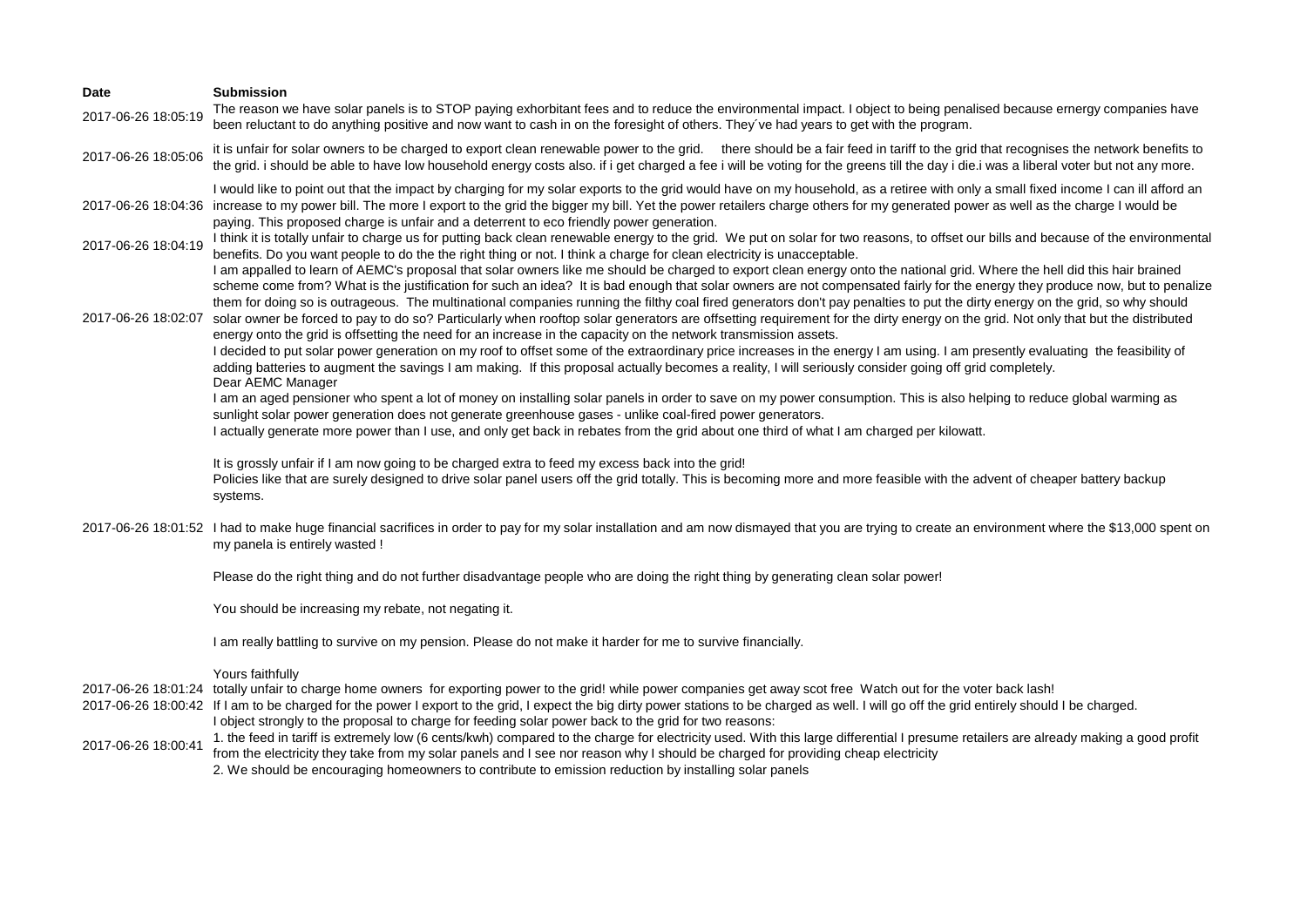| <b>Date</b>         | <b>Submission</b>                                                                                                                                                                                                                                                                                                                                                                                                                                                                                                                                                                                                                                                                                                                                                                                                                                                                                                                                                                                                                                                                                                                                                                      |
|---------------------|----------------------------------------------------------------------------------------------------------------------------------------------------------------------------------------------------------------------------------------------------------------------------------------------------------------------------------------------------------------------------------------------------------------------------------------------------------------------------------------------------------------------------------------------------------------------------------------------------------------------------------------------------------------------------------------------------------------------------------------------------------------------------------------------------------------------------------------------------------------------------------------------------------------------------------------------------------------------------------------------------------------------------------------------------------------------------------------------------------------------------------------------------------------------------------------|
| 2017-06-26 17:59:40 | I want to let my objection to such a draconian proposal be known to the AEMC in the strongest possible way<br>1: Citizens like myself have not gone to great expense to instal solar systems in order to make some kind of income. They have done so for environmental reasons first plus a<br>way of lowering their power costs second. But in order to achieve this they have had to pay up-front many thousands of dollars in capital costs. This cost takes 5+ years to be<br>recouped. We do not have any tax advantages arising from the installation, unlike the current commercial power producers.<br>2: Commercial producers should have to pay the same levy as is being proposed for the domestic producers, otherwise there is no fairness in the system.<br>3: If this were to happen and you are at work all day, when the surplus is produced, you would receive the maximum levy and greatly lower the financial benefits of a solar<br>installation.<br>4: Climate change is real so why doesn't the government start treating it as real instead of a political football to get votes. We instal solar for environmental reasons in order to                        |
|                     | help ensure a viable future for our children and grandchildren.<br>5: If as a retiree I were to be charged a levy for exports of power, then I would change the focus of power usage to daylight hours and this would throw larger loadings onto the<br>grid during the day when production is already high for industry etc. Solar people help the production of electricity, by firstly lowering demand when requirements are high<br>and raising demand at night when demand is low thus smoothing out the production process, a factor that is very important to commercial generation by coal-fired generators.<br>6: Citizens installing solar are collectively reducing the need for more CO2 producing power stations, helping lower green house gas emissions, reducing pollution, ensuring a<br>future for the planet.<br>So let's get real and call this for what it is, a money grab by the current producers. They knew about the impact of solar when they bid for the generators under mis-guided<br>government. They have to live with their decisions. Domestic exporters should be rewarded for spending their money to help the planet and country, not taxed more. |
| 2017-06-26 17:59:28 | To AEMC: Please cease for good and all the idea that owners of solar powered homes should be paying one cent more than they have already outlayed on their installation.<br>I can see why the dinosaurs in the electricity industry want to continue to gouge as much as possible from everyone who uses their overinflated network, but this is a result oif<br>their poor forward planning. As a self-builder since 1984, I have been a champion of domestic solar power, and have seen the cost become less and less. By comparison, I<br>have watched closely and have seen my electricity bills rise and rise since 2007 (I keep all my bills). So far I have not been able to instal solar power on my home as my<br>pension does not quite match my ambition. I may be in a minority, but I have always maintained that I would be happy to contribute any excess power generated without<br>expecting any recompense at all. Thank you for the opportunity to submit.                                                                                                                                                                                                          |
| 2017-06-26 17:59:25 | It is unfair for solar owners to be charged to export clean, renewable power to the grid when big dirty power companies don't have to pay a cent<br>I have solar roof top as I believe it is not only necessary to produce clear solar but criminal in Australia with its abundant sunshine to not use solar.                                                                                                                                                                                                                                                                                                                                                                                                                                                                                                                                                                                                                                                                                                                                                                                                                                                                          |
| 2017-06-26 17:58:35 | For the AEMC to say the think charging providers for feeding this valuable resource back into the grid sounds like COALRUPTION!<br>To whom it may concern at the AEMC,                                                                                                                                                                                                                                                                                                                                                                                                                                                                                                                                                                                                                                                                                                                                                                                                                                                                                                                                                                                                                 |
| 2017-06-26 17:58:16 | I am totally opposed to the proposal for solar owners to be charged to export clean, renewable power to the grid when major power companies don't have to pay a cent. Also<br>there should be a fairer feed-in tariff that recognises the environmental and health benefit of solar, along with the network savings that solar provides to the grid. At present we<br>receive less than 7 cents per kilowatt and our neighbour then pays Aurora 26 cents to use the power we have generated. I am closely watching the developments of battery<br>storage technology and options to negotiate private treaties with my neighbours to supply them direct at a discounted price.                                                                                                                                                                                                                                                                                                                                                                                                                                                                                                         |
|                     | We installed our 5kw system in January 2016 and have been extremely happy with its performance in spite of the current low feed in tariff, and am now managing our power<br>use to minimise what we draw from the grid. We are currently using about 45% of what we generate and export 55% to the grid so it will only be a matter of time before we<br>consider going off grid. If this proposed feed in charge is implemented, it will only encourage us to move more quickly to go off grid to save the overhead transmission costs<br>and any new feed in charge. The future is renewable distributed power systems and your organisation should be helping to plan and facilitate an orderly transition over<br>coming decades instead of discouraging investment in renewable energy systems.                                                                                                                                                                                                                                                                                                                                                                                   |
| 2017-06-26 17:57:57 | It is unfair for solar owners to be charged to export clean, renewable power to the grid when big dirty power companies don't have to pay a cent<br>There should be a fair feed-in tariff that recognises the environmental and health benefit of solar, along with the network savings that solar provides to the grid<br>I put on solar to save new coal power stations to be built, save on my energy cost and do my bit for the environment.<br>If I am to be charged for exporting to the grid, I will get batteries and go off grid.                                                                                                                                                                                                                                                                                                                                                                                                                                                                                                                                                                                                                                             |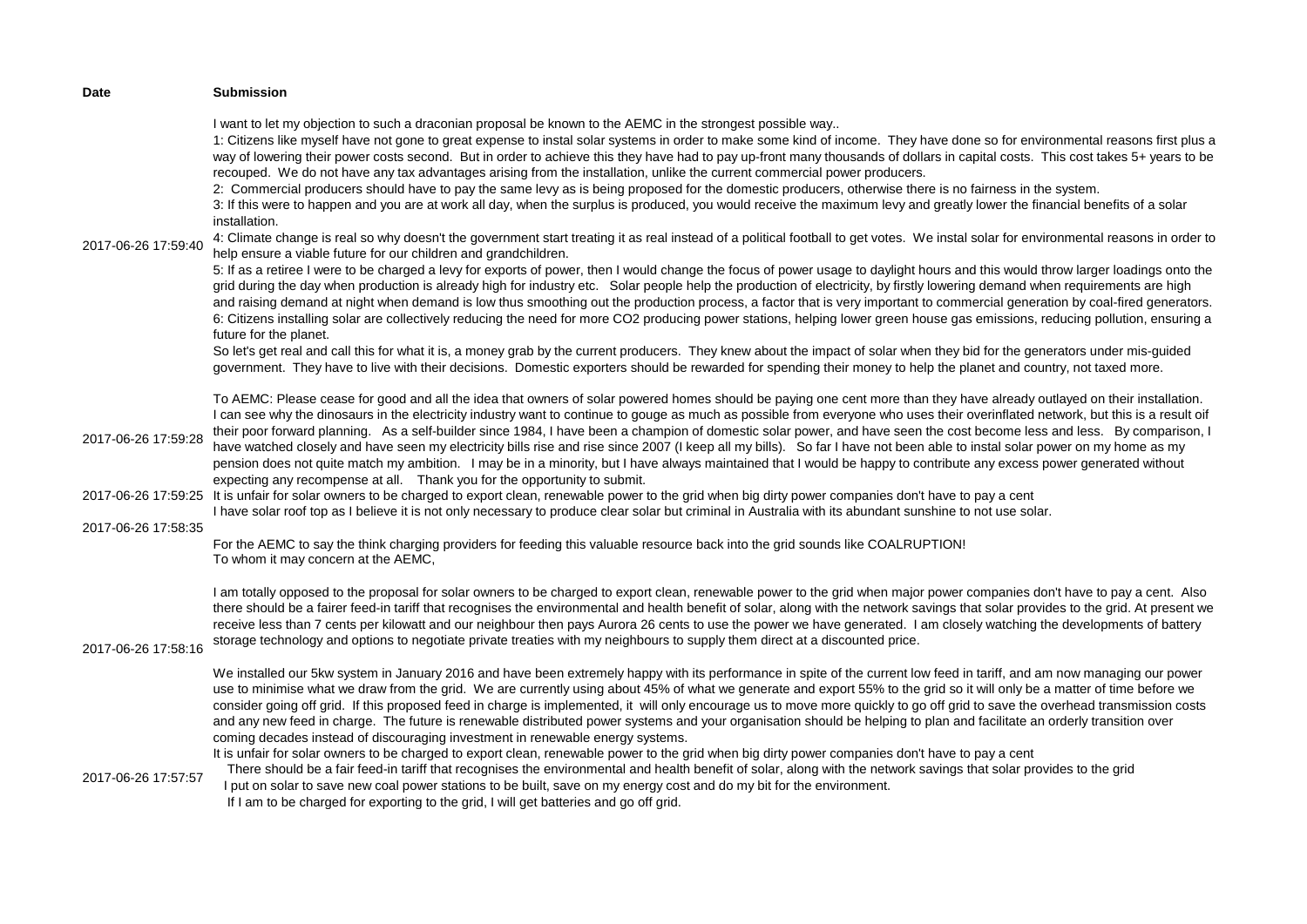| Date                | <b>Submission</b>                                                                                                                                                                                                                                                                                                                                                                                                                                                                                                                                                                                                                                                                                                                                                                                                                                                                                                                                                                                                                                                                                                                                                                                                                                                                               |
|---------------------|-------------------------------------------------------------------------------------------------------------------------------------------------------------------------------------------------------------------------------------------------------------------------------------------------------------------------------------------------------------------------------------------------------------------------------------------------------------------------------------------------------------------------------------------------------------------------------------------------------------------------------------------------------------------------------------------------------------------------------------------------------------------------------------------------------------------------------------------------------------------------------------------------------------------------------------------------------------------------------------------------------------------------------------------------------------------------------------------------------------------------------------------------------------------------------------------------------------------------------------------------------------------------------------------------|
| 2017-06-26 17:57:48 | after investing in solar panels, the idea of charging me to export to the grid is incomprehensible.<br>what i do expect is a fair price for selling power i generate back to the grid, not the pathetic 6 cents currently being paid. ithink i am being robbed. (shafted)<br>AEMC's objective is to promote efficient, reliable and secure energy markets which serve the long-term interests of consumers. Its strategic priorities are:<br>•Strengthening consumer participation and continuing to promote competitive retail markets. Our consumer priority recognises the changing role of consumers in energy                                                                                                                                                                                                                                                                                                                                                                                                                                                                                                                                                                                                                                                                              |
| 2017-06-26 17:57:45 | markets. Empowered consumers can benefit from, and contribute to, the effective functioning of the electricity and gas sectors.<br>• Promoting the development of efficient gas markets. Our gas priority considers whether the gas market and regulatory frameworks will continue to promote the efficient<br>allocation of gas and investment in gas infrastructure, in light of the developing LNG export industry.<br>•Market arrangements that encourage efficient investment and flexibility. Our market priority emphasises the importance of market and regulatory arrangements that are<br>predictable, transparent and responsive to changing market and external circumstances.<br>As a consumer who feeds in to the grid through a personal investment in a 5KW solar array, the proposition to impose - on consumers like myself - a charge to feed into the<br>grid will not meet AMEC's objective of serving the long-term interests of consumers; nor its strategic priorities of strengthening consumer participation; or of encouraging<br>investment by citizen consumers in generating solar power; and in no way can be seen as a valid response to market and external circumstances, particularly when the<br>primary generators of power into the grid are not charged. |
|                     | It is utterly ludicrous that an Australian federal government instrumentality would even contemplate introducing a policy which would penalise the citizens of this country for<br>investing in clean energy when rational governments around the world are doing the very opposite. This cannot be seen as providing fair and impartial advice to government -<br>the fundamental role of a public servant - and through it to the people. It smacks of abject policy cowardice by those who should be providing fearless advice, not flying in the<br>face of overwhelming scientific opinion that the world needs to move to clean energy solutions.<br>This is a wake-up call for AEMC to serve the interests of the public, as public servants, by providing policy advice that is consistent with its objectives and its strategic<br>priorities.                                                                                                                                                                                                                                                                                                                                                                                                                                         |
| 2017-06-26 17:57:39 | It is unfair for solar owners to be charged to export clean, renewable power to the grid when big dirty power companies don't have to pay a cent<br>There should be a fair feed-in tariff that recognises the environmental and health benefit of solar, along with the network savings that solar provides to the grid<br>Include any experience that you've had with putting on rooftop sol<br>The impact that charging me for my solar exports to the grid would have on my household<br>I have invested in solar power and solar water heating and typically politicians want to muscle in and change the system for THEIR benefit                                                                                                                                                                                                                                                                                                                                                                                                                                                                                                                                                                                                                                                          |
| 2017-06-26 17:57:38 | Hello, proposing to penalise distributed energy generated by solar is a punitive measure. It is not done for grid stability it is done to protect the polluting entrenched<br>incumbents. I am Electrician and work for a large utility which is downsizing. But I am thinking of starting my own business as a solar and battery installer. This proposal would<br>ruin my prospects. Solar is a clean abundant source of energy and should be encouraged. Climate change is real. We need to take action. Thanks for reading.                                                                                                                                                                                                                                                                                                                                                                                                                                                                                                                                                                                                                                                                                                                                                                 |
| 2017-06-26 17:56:00 | Dear Commissioner<br>I object to any initiative that allows the greedy energy providers to charge homeowners who are trying to offset the outrageous and unaffordable costs that these companies<br>are already burdening Australian households with. We DO NOT have solar but are hoping to install in the coming year. We have an off peak arrangement and this has<br>become increasingly unreliable and untenable due to supply issues. Surely these companies should appreciate the additional supply that households provide. I know that the<br>companies pay them very little for this additional resource anyway. This system seems entirely directed at the interests of big business.<br>We need a system that encourages and supports self generation of CLEAN RENEWABLE energy wherever possible. Please ensure that a system that is fair and that                                                                                                                                                                                                                                                                                                                                                                                                                                |
|                     | encourages this form of independent and clean generation is established. The interests of citizens needs to be heard rather than just big business.<br>Yours sincerely                                                                                                                                                                                                                                                                                                                                                                                                                                                                                                                                                                                                                                                                                                                                                                                                                                                                                                                                                                                                                                                                                                                          |
|                     | Here in SE QLD we had a govt subsidy to put solar on our roof so that they did not need to build a new power station. Many of us shelled out for solar to save money and save                                                                                                                                                                                                                                                                                                                                                                                                                                                                                                                                                                                                                                                                                                                                                                                                                                                                                                                                                                                                                                                                                                                   |
|                     | 2017-06-26 17:55:35, the planet from climate change. The power companies ARE RENIEITTING from my contribution to the grid but are charging me 5 times what they nay for my clean energy                                                                                                                                                                                                                                                                                                                                                                                                                                                                                                                                                                                                                                                                                                                                                                                                                                                                                                                                                                                                                                                                                                         |

2017-06-26 17:55:35 the planet from climate change. The power companies ARE BENIFITTING from my contribution to the grid but are charging me 5 times what they pay for my clean energy when I use their centralised power.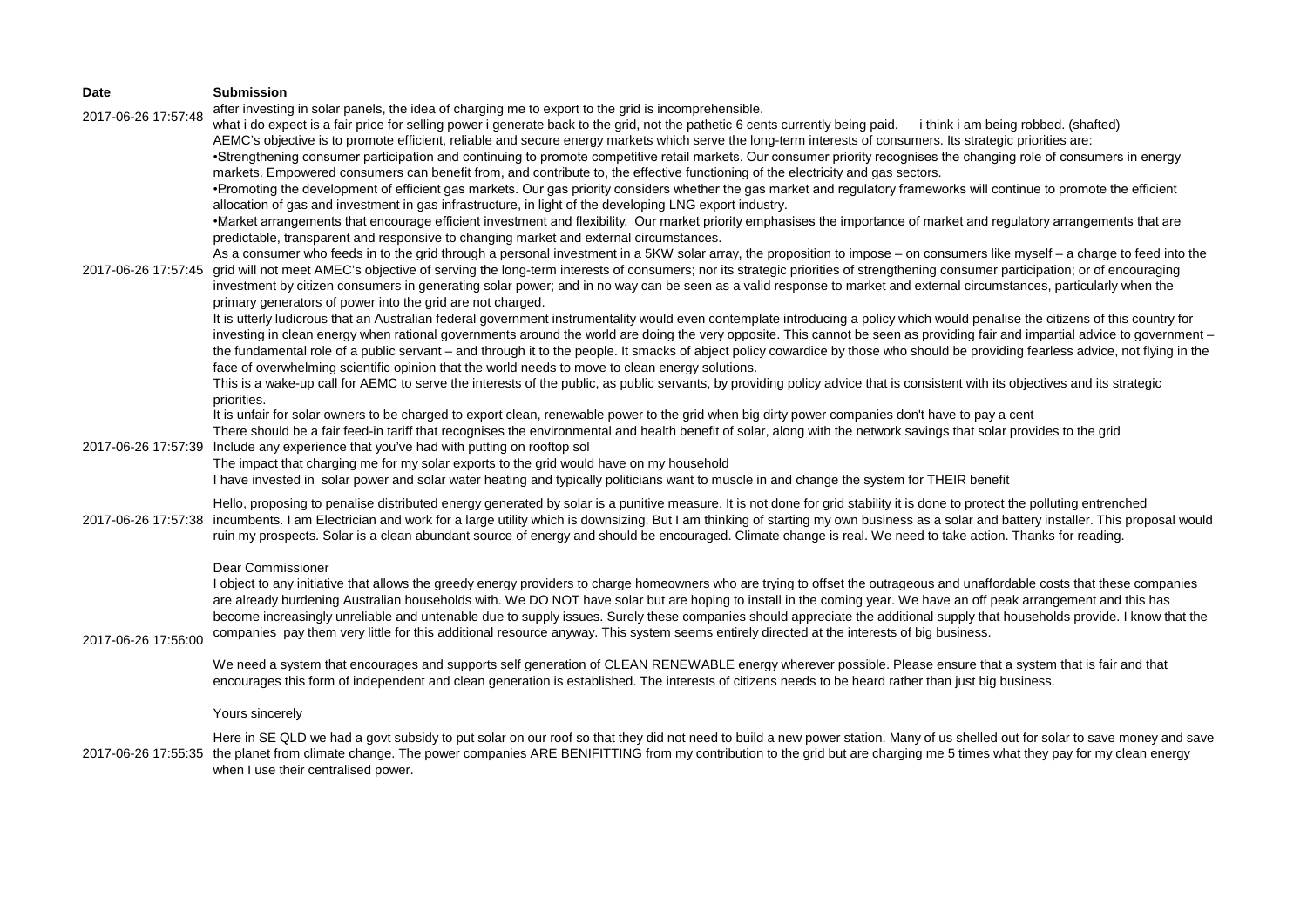| Date<br>2017-06-26 17:55:05            | <b>Submission</b><br>I have a 5kw solar installation and totally reject your proposal to make solar owners to pay additional fees - especially when fossil fuel powered generation does not have<br>these fees.<br>Regards,                                                                                                                                                                                                                                                                                                                                                                                                                                 |
|----------------------------------------|-------------------------------------------------------------------------------------------------------------------------------------------------------------------------------------------------------------------------------------------------------------------------------------------------------------------------------------------------------------------------------------------------------------------------------------------------------------------------------------------------------------------------------------------------------------------------------------------------------------------------------------------------------------|
|                                        | Also I am an electrician and understand that there is basically no "volt drop" losses as the solar power is used locally near where generated / whereas fossil powered<br>generation has huge losses incurred to push the power                                                                                                                                                                                                                                                                                                                                                                                                                             |
|                                        | It is absolutely unacceptable that solar panel owners who have done the right thing by the environment are again being unfairly targeted. Many have put themselves into debt<br>in order to make the purchase. The investment into the future for many has not yet paid for themselves - let alone make a return                                                                                                                                                                                                                                                                                                                                            |
| 2017-06-26 17:54:47                    | Our government hands out billions of dollars to dirty and corrupt fossil fuel industries yet pay individual solar power owners a pittance. This rebate to solar panel owners<br>should be INCREASED. They must not be penalised. They reduce demand from the grid as well as on the infrastructure.                                                                                                                                                                                                                                                                                                                                                         |
|                                        | Fossil fuel companies are killing our environment as well as our health. They destroy ecosystems yet get rewarded for it instead of penalised. They destroy livelihoods by<br>destroying life (eg agriculture tourism and fisheries) while individual solar system owners do the exact opposite - provide renewable energy industry jobs.                                                                                                                                                                                                                                                                                                                   |
|                                        | Any questions of financially disadvantaging solar panel system owners will not be accepted.                                                                                                                                                                                                                                                                                                                                                                                                                                                                                                                                                                 |
|                                        | I feed power to the grid from my roof top solar and Small Hydro system and I believe i am doing my bit toward a distributive power network that generates the power where it<br>2017-06-26 17:54:17 is used (in my local area). I find it preposterous that I would be charged a line or poles and wires FEE for my effort and investment- its very unAustralian. A fee like is<br>suggested would place great hardship on our budget and our family would suffer as a result.<br>Fees to access the grid should be based on usage whether the user is large or small. If the Australian Energy Market Commission (AEMC) wishes to consider putting fees on |
| 2017-06-26 17:53:47 size fits all fee. | solar owners to export power then similar fees should apply to all other generators of power whether by coal, hydro, wind or solar. Solar owners already pay onerous fees to<br>access the grid. In my case this fee is already larger than the cost of power I draw off the grid. A proper access fee should be based on the actual use of the grid, not a one-                                                                                                                                                                                                                                                                                            |
|                                        | It seems to me the AMEC is not looking to the future but is trying to recreate some the past where there were only large power companies and the retailers. Sorry that time has<br>past and the future will contain distributed generation by users. Adding more fees to those who have already adopted solar power will only encourage more users to go off-grid<br>and use batteries and independent generators. Is that what AMEC wants that more customers leave the grid?                                                                                                                                                                              |
| 2017-06-26 17:52:59                    | I paid \$20000 to install my solar and if the keep charging and the up the charges simply for me to supply them green power which my supplier must have for sale, ill go off<br>grid. Im retiring and ill have money but if enough of us do this more power is urgently required for day to day use. Ill vote for whoever to make it illegal to charge to sell power.<br>Copy of this will go on facebook and various political parties.                                                                                                                                                                                                                    |
|                                        | The concept of me paying someone to accept the electricity I produce is something I would applaud IF the power companies in turn pay me for their electricity that I consume.<br>A concept that beggars belief.                                                                                                                                                                                                                                                                                                                                                                                                                                             |
| 2017-06-26 17:51:51                    | If this idea were to gain any traction it would fairly quickly lead to people such as myself installing more batteries and going completely off-grid, defeating the purpose the<br>power companies may envisage.                                                                                                                                                                                                                                                                                                                                                                                                                                            |
|                                        | Solar generation is a fact of life and will be increasingly so. Every effort should be made to include, not exclude, our systems in the power generation system. This also means<br>arriving at a fair feed in tarrif.                                                                                                                                                                                                                                                                                                                                                                                                                                      |
| 2017-06-26 17:51:35                    | After making financial sacrifices so that we could install solar roof panels; after constantly being ripped off by electricity providers paying us a fraction of what they sell the<br>clean energy we have fed back into the grid, it's another kick in the guts to learn that the AEMC is planning to charge us for exporting our excess electricity to the grid. Instead,<br>we should be paid a feed in rate in line with the cost of buying that same electricity from the provider. RE-THINK THIS DISGRACEFUL PLAN.                                                                                                                                   |
| 2017-06-26 17:51:04                    | I absolutely disagree with being charged to export my electricity.<br>This suggestion is disgraceful.<br>You should be paying a fair price to us for this extra power you ate getting from us.<br>A disgusted pensioner                                                                                                                                                                                                                                                                                                                                                                                                                                     |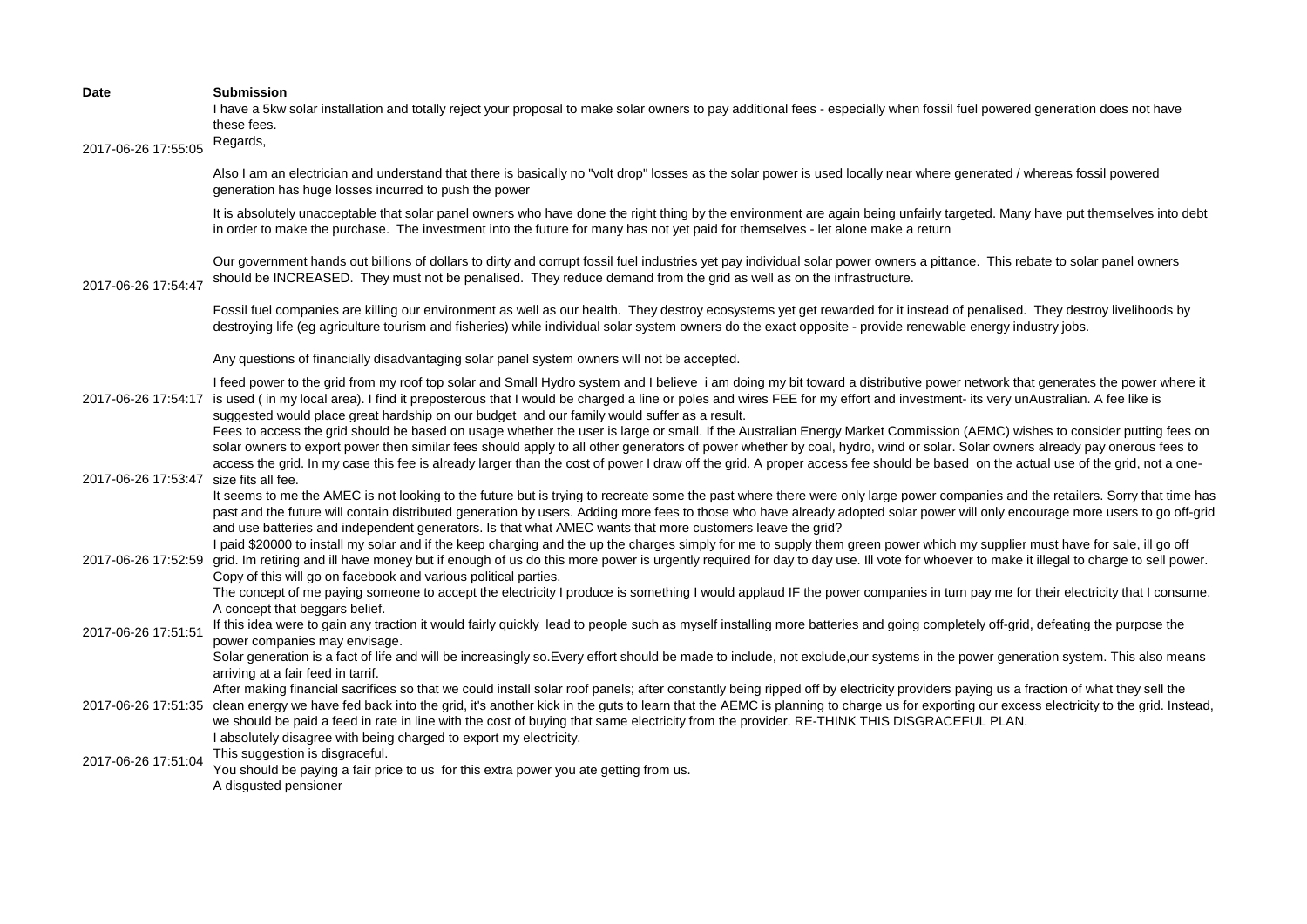| <b>Date</b>         | <b>Submission</b><br>To whom it may concern,                                                                                                                                                                                                                                                                                                                                                                                                                                                                                                                                                                                                                                                                                                                                                                                                                                                                                                                                                                                                                                                                                                                                                                                                                                                                                                        |
|---------------------|-----------------------------------------------------------------------------------------------------------------------------------------------------------------------------------------------------------------------------------------------------------------------------------------------------------------------------------------------------------------------------------------------------------------------------------------------------------------------------------------------------------------------------------------------------------------------------------------------------------------------------------------------------------------------------------------------------------------------------------------------------------------------------------------------------------------------------------------------------------------------------------------------------------------------------------------------------------------------------------------------------------------------------------------------------------------------------------------------------------------------------------------------------------------------------------------------------------------------------------------------------------------------------------------------------------------------------------------------------|
|                     | I can't believe that you are seriously considering charging solar owners to export clean, renewable solar power to the grid. Are you also proposing to charge large fossil fuel<br>powered power stations for the privilege of exporting power to the grid?                                                                                                                                                                                                                                                                                                                                                                                                                                                                                                                                                                                                                                                                                                                                                                                                                                                                                                                                                                                                                                                                                         |
| 2017-06-26 17:50:12 | All owners who export solar power to the grid are performing a massive service in helping us reduce our green house gas emissions at an incredibly low cost to the power<br>retailers. We already pay a high daily access charge for the right to connect to the grid. How on earth do you consider it fair and reasonable to try to charge an additional cost<br>to export the cleanest possible power available to the grid? Are you deliberately trying to sabotage our country's shift to a low carbon economy?                                                                                                                                                                                                                                                                                                                                                                                                                                                                                                                                                                                                                                                                                                                                                                                                                                 |
|                     | Global warming is the greatest challenge that human kind has faced. Trying to put roadblocks in the way of tackling the problem appears to me to be the greatest example of<br>cutting off your nose to spite your face that the world has ever seen.                                                                                                                                                                                                                                                                                                                                                                                                                                                                                                                                                                                                                                                                                                                                                                                                                                                                                                                                                                                                                                                                                               |
|                     | Using the power generated by solar panels on household roofs, is one of the best ways to reduce our reliance on fossil fuels and move us to a cleaner future. Please rethink<br>this short sighted thought bubble and get behind moving our economy to the low carbon base that it needs to have.                                                                                                                                                                                                                                                                                                                                                                                                                                                                                                                                                                                                                                                                                                                                                                                                                                                                                                                                                                                                                                                   |
| 2017-06-26 17:50:09 | Regards<br>It is unfair for solar owners to be charged to export clean, renewable power to the grid when big dirty power companies don't have to pay a cent<br>There should be a fair feed-in tariff that recognises the environmental and health benefit of solar, along with the network savings that solar provides to the grid<br>Include any experience that you've had with putting on rooftop solar and why you've done it<br>Mention the impact that charging you for your solar exports to the grid would have on your household<br>Dear AEMC Commissioners,                                                                                                                                                                                                                                                                                                                                                                                                                                                                                                                                                                                                                                                                                                                                                                               |
| 2017-06-26 17:49:52 | I have paid for solar energy as part of being a responsible citizen, to reduce greenhouse gas emissions, and to generally reduce our household carbon/GHG footprint. It is a<br>solid investment that we have made with our after tax dollars, and aims also to encourage more frugal energy use, thus reducing the burden on the corporate providers. Our<br>household deeply resents the proposed impost of actually charging us to feed energy back into the grid at about 6 cents per Kw, which then gets sold on a at much inflated<br>rate by the service 'provider'. This is a disincentive to install or run solar. We take the risk and cover the maintenance costs and now the proposal to charge us for what we<br>produce adds another financial burden. The proposal is actually an unconscionable and outrageous idea, and discriminates against people who want to do the right thing for<br>our society and planet. To charge ius for something that benefits the energy network is deeply lacking in good sense, economic, social and environmental - it fails the triple<br>bottom line test. I have serious concerns about the integrity of a commission hat would consider let alone implement such a plan. Get the grid working properly and don't<br>penalise the least problematic group. Sort out the "big power companies" |
|                     | Why should I pay for electricity I put back into the grid when the energy companies are making a profit from on-selling this electricity. I get less than half for solar energy<br>compared to the retail charge from the suppliers. I invested in solar 6 years ago when I could afford it to help offset ever rising electricity costs for the years ahead. Now you<br>2017-06-26 17:49:33 want to charge me for solar power generated through my efforts and my cost. I'm helping the environment with clean power. Given the low feed -in tariff I'm receiving any other<br>charges would force me to turn my solar system off. The AEMC should concentrate on the increasing cost that the electricity companies are charging instead of taking the<br>easy way out and charge the ever suffering consumer.                                                                                                                                                                                                                                                                                                                                                                                                                                                                                                                                    |
|                     | Having had solar for a number of years now we are not leaving a large footprint on the environment, charging solar users for feeding any left over to the grid is ludicrous and<br>2017-06-26 17:49:30 immoral, when most energy and a lot of retail companies pay zero tax you should be grateful that by solar feeding into the grid the infrastructure can better keep pace with<br>population growth                                                                                                                                                                                                                                                                                                                                                                                                                                                                                                                                                                                                                                                                                                                                                                                                                                                                                                                                            |
| 2017-06-26 17:49:22 | Individual clean power producers should be paid at least as much if not more for the power they provide to the national grid than large dirty power producers get if we are to<br>transition to clean energy.                                                                                                                                                                                                                                                                                                                                                                                                                                                                                                                                                                                                                                                                                                                                                                                                                                                                                                                                                                                                                                                                                                                                       |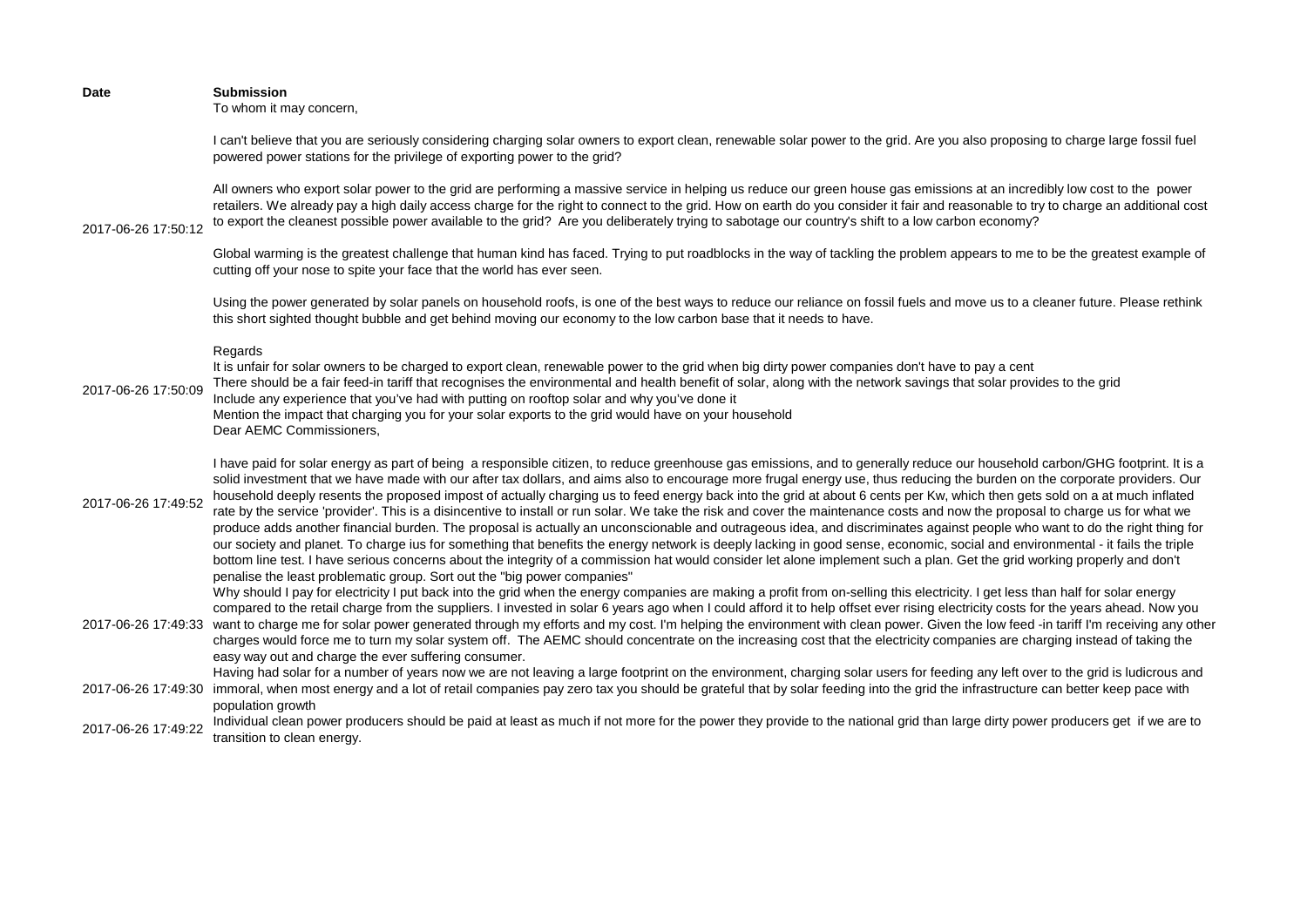| <b>Date</b>         | <b>Submission</b><br>Not fair for solar owners to be charged to export clean, renewable power to the grid!<br>Why is it that big dirty power companies don't have to pay a cent Is that fair??                                                                                                                                                                                                                                                                                                                                                                                                                                                                                                                                                                                                                                                                                                                                                                                                                                                                                             |
|---------------------|--------------------------------------------------------------------------------------------------------------------------------------------------------------------------------------------------------------------------------------------------------------------------------------------------------------------------------------------------------------------------------------------------------------------------------------------------------------------------------------------------------------------------------------------------------------------------------------------------------------------------------------------------------------------------------------------------------------------------------------------------------------------------------------------------------------------------------------------------------------------------------------------------------------------------------------------------------------------------------------------------------------------------------------------------------------------------------------------|
|                     | We should be receiving a fair feed-in tariff, that recognises the environmental and health benefit of solar! Also, the network savings that solar provides to the grid.                                                                                                                                                                                                                                                                                                                                                                                                                                                                                                                                                                                                                                                                                                                                                                                                                                                                                                                    |
| 2017-06-26 17:48:41 | We're about to install solar panels in the home we've just moved into. In our previous home, we also installed 18 panels and had the 5Kw system. Is was good but not<br>spectacular due to low feeding tariffs. A bit disappointing actually and we felt that we waisted money. But environmentally, we felt very happy                                                                                                                                                                                                                                                                                                                                                                                                                                                                                                                                                                                                                                                                                                                                                                    |
|                     | I would install a disconnect switch so there would not be any feedback to the grid. Then save ASAP for storage batteries and get off the grid pronto!                                                                                                                                                                                                                                                                                                                                                                                                                                                                                                                                                                                                                                                                                                                                                                                                                                                                                                                                      |
|                     | We are spending lots of \$ to put the solar panels up, going through all the crooked installers to find an honest, fair priced and quality job. We're not doing this for fun, we're<br>doing this to help the environment and perhaps lower some bills if we live that long (we're 68 years old).                                                                                                                                                                                                                                                                                                                                                                                                                                                                                                                                                                                                                                                                                                                                                                                          |
|                     | So NO to any unfair charges!!                                                                                                                                                                                                                                                                                                                                                                                                                                                                                                                                                                                                                                                                                                                                                                                                                                                                                                                                                                                                                                                              |
| 2017-06-26 17:48:38 | The idea of charging solar owners to export power to the grid is unfair in the extreme. Do the power companies pay to export to the grid? No, you pay them for the power they<br>provide. The same should apply to rooftop solar. Not only should solar power owners NOT pay to export power to the grid, they should receive a FAIR tariff for the power they<br>do export. This is big business trying to flatten the little guy yet again. It is time you got your heads out of the sand and realised that more and more rooftop solar is going on<br>all the time, and this will shortly be combined with much greater use of home battery storage. We are pensioners nad dont have that much spare cash. We put solar on the<br>roof to lower our ever increasing bills and in the belief we were doing our little bit for the environment. In due course we hope to add batteries too.                                                                                                                                                                                               |
| 2017-06-26 17:48:16 | Charging solar owners for feeding electricity back to the grid is grossly unfair. We installed our solar panels because we want to reduce our carbon output and protect the<br>environment. It is the dirty polluters who should pay! And already we are not being paid equally for our contribution of clean energy to the grid.                                                                                                                                                                                                                                                                                                                                                                                                                                                                                                                                                                                                                                                                                                                                                          |
| 2017-06-26 17:48:01 | To the AEMC,<br>I put on solar for the environment to play my part in lowering the global warming. I also installed Solar to keep the costs of electricity as low as possible as we are on a basic<br>pension. For me to do this, I had an abundance of hoops to jump through before it could be installed, not that I minded, but it was far more than I could have ever envisaged.<br>To charge me for exporting to the power grid is not only ridiculous, but is another burden on an already low income home.<br>Its bad enough that charges for receiving money under false pretentions has been implemented, by that I mean the 3 charges now for reading a meter? One man, one visit,<br>one read of all three - solar, hot water and domestic! I am appalled at that highway robbery. Anyone else triple dipping would be in front of a judge and sentenced for<br>swindling.<br>Why is it that solar owners keep being the ATM for the electricity companies? It's time for a change in the management of all electricity providers as they are beyond financial<br>coordination. |
| 2017-06-26 17:45:46 | The reason we implemented solar was they we were pensioners and looking to lower our costs. The distributors don't allow systems over 5kw unless you go off grid<br>altogether and also don't allow to fill batteries in low peak times so I think they have a far go. Now it is time for the consumers to have a far go                                                                                                                                                                                                                                                                                                                                                                                                                                                                                                                                                                                                                                                                                                                                                                   |
|                     | 2017-06-26 17:45:44 I am providing zero polution power so why should I be charged to share it.                                                                                                                                                                                                                                                                                                                                                                                                                                                                                                                                                                                                                                                                                                                                                                                                                                                                                                                                                                                             |
| 2017-06-26 17:45:30 | The incentive to install solar panels, apart from the concept of renewable energy, was largely based on being able to feed excess back into the grid and thereby reduce the<br>cost of household power. Now you want to change the concept and charge us for feeding power back into the grid. Where does this dysfunctional thinking come from? Surely<br>you would realise that will incur a backlash and if successful would then mean that people will be reluctant to utilise solar power because of this impost.                                                                                                                                                                                                                                                                                                                                                                                                                                                                                                                                                                     |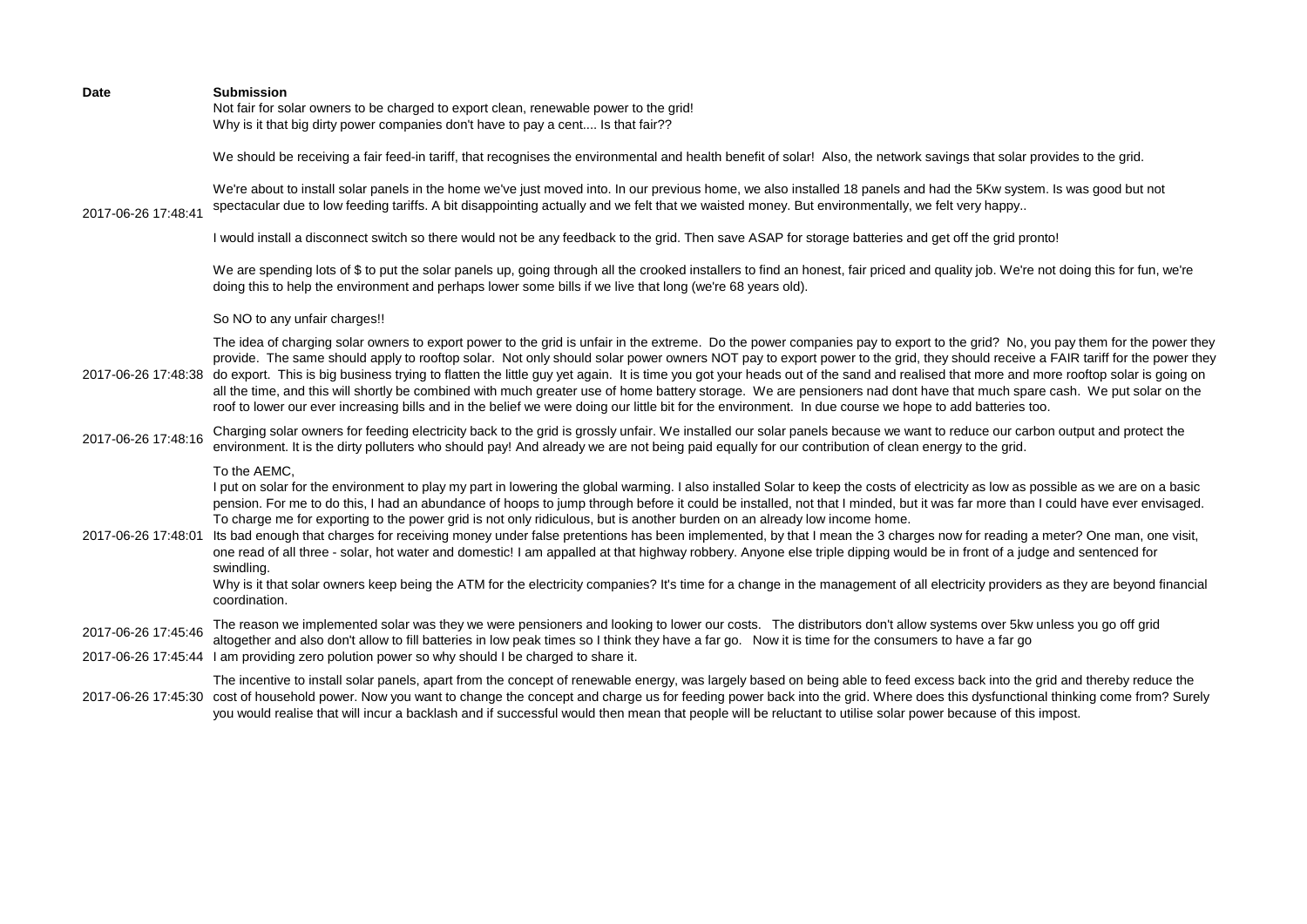| <b>Date</b>         | <b>Submission</b>                                                                                                                                                                                                                                                                                                                                                                                                                                                                                                                                                                                                                                                                                                                                                                                                                                                                                                                                                                                                                                                                                                                                                                                                                                                                                                                                                                                                                                                                                                                                                                                                                                                                                                                                                          |
|---------------------|----------------------------------------------------------------------------------------------------------------------------------------------------------------------------------------------------------------------------------------------------------------------------------------------------------------------------------------------------------------------------------------------------------------------------------------------------------------------------------------------------------------------------------------------------------------------------------------------------------------------------------------------------------------------------------------------------------------------------------------------------------------------------------------------------------------------------------------------------------------------------------------------------------------------------------------------------------------------------------------------------------------------------------------------------------------------------------------------------------------------------------------------------------------------------------------------------------------------------------------------------------------------------------------------------------------------------------------------------------------------------------------------------------------------------------------------------------------------------------------------------------------------------------------------------------------------------------------------------------------------------------------------------------------------------------------------------------------------------------------------------------------------------|
|                     | What a crazy idea! Using the same logic I should be able to charge my electricity supplier for supplying me with electricity. Surely this idea is a joke. Considering that the<br>power that I supply to to grid does not generate any pollution or CO2 and the power companies mainly burn dirty coal to generate their power, I think that the idea of charging<br>solar owners for their input is outrageous!                                                                                                                                                                                                                                                                                                                                                                                                                                                                                                                                                                                                                                                                                                                                                                                                                                                                                                                                                                                                                                                                                                                                                                                                                                                                                                                                                           |
| 2017-06-26 17:44:58 | I installed solar panels on my roof for two reasons. 1. I have grand children and I would like to hand over a clean green planet to them so that they can breath clean air and<br>live a reasonable life. 2. As a retiree i have limited financial resources and by putting solar panels on my roof I was hoping to reduce my power bill. This was successful until<br>the 16 cent payment was cut. Now with the unfair payment that I get from my electricity company for my input, the initial cost appears not to have been worth it.                                                                                                                                                                                                                                                                                                                                                                                                                                                                                                                                                                                                                                                                                                                                                                                                                                                                                                                                                                                                                                                                                                                                                                                                                                   |
|                     | If this new charge is applied for allowing me the honour of uploading power to the grid I will be exploring the possibility of increasing the number of panels that I have installed<br>an going to battery storage and cutting off from the grid altogether, as I suspect many other solar households will be doing.                                                                                                                                                                                                                                                                                                                                                                                                                                                                                                                                                                                                                                                                                                                                                                                                                                                                                                                                                                                                                                                                                                                                                                                                                                                                                                                                                                                                                                                      |
| 2017-06-26 17:44:00 | It is unfair for solar owners to be charged to export clean, renewable power to the grid when big dirty power companies don't have to pay a cent!!<br>There should be a fair feed-in tariff that recognises the environmental and health benefit of solar, along with the network savings that solar provides to the grid, after all big<br>companies charge around .05c per kw/hr more for green energy! We get paid way less than half of what the power companies charge for the power we all buy from them -<br>0.06c to us and 0.34c to them - THEY ALREADY RAKE IN ENOUGH AAANNNND THEY DON'T EVEN GUARANTEE SUPPLY !!!!!<br>I used to have very expensive bills prior to getting my panels as I had an all electric house, I now live in a rural area without mains gas and am therefore again predominantly<br>powered by electricity. I paid for my panels, I paid for my roofspace, if you want access to the power I collect you should pay and come and get it! I don't charge power<br>companies for putting their infrastructure on my land, why don't you make them pay an equitable rent (you can include back rent too) before you charge us a supply to the grid<br>charge. DO YOU HAVE SHARES IN POWER COMPANIES? DO HAVE A CONFLICT OF INTEREST? IS THAT WHY YOU WANT TO PUNISH THE LITTLE GUYS?<br>Once you start charging us for your solar exports to the grid you may find that as soon as the technology is cheap enough that those of us with panels (and those sick of being<br>bled dry by power companies) will take our panels and leave and play elsewhere with pour own storage systems!<br>Is the SA Government going to be subject to a feed in supply charge for the solar farm and battery farn they are promulgating? If not why not? |
|                     | Householders should not have to be charged to export clean energy to the grid when power companies do not . A fair feed in tariff recognises the environmental benefit of<br>2017-06-26 17:43:19 solar as well as the network savings that solar provides to the grid. We have installed solar on our roof to save on harmful emissions and pay for our energy use with clean<br>renewable power. Charging for our energy to be exported means our outlay costs to install solar have increased.                                                                                                                                                                                                                                                                                                                                                                                                                                                                                                                                                                                                                                                                                                                                                                                                                                                                                                                                                                                                                                                                                                                                                                                                                                                                           |
| 2017-06-26 17:42:52 | It is unfair for solar owners to be charged to export clean, renewable power to the grid when big dirty power companies don't have to pay a cent<br>There should be a fair feed-in tariff that recognises the environmental and health benefit of solar, along with the network savings that solar provides to the grid.<br>I am very concious of leading a low emission lifestyle. My solar installation and low wattage light and power are a significant part of this. To consider charging me to feed back                                                                                                                                                                                                                                                                                                                                                                                                                                                                                                                                                                                                                                                                                                                                                                                                                                                                                                                                                                                                                                                                                                                                                                                                                                                             |
| 2017-06-26 17:42:23 | power I generate as part of my efforts as a responsible citizen is manifestly unfair. Why introduce this charge when polluting coal fired power stations are exempt? I think hard<br>to reduce my power consumption and my feed-in tariff is an important factor in keeping costs and pollution to a minimum. Reducing this tariff as proposed is also manifestly<br>unfair. Please think about the stress this planet is undergoing and help solar owners do their bit.                                                                                                                                                                                                                                                                                                                                                                                                                                                                                                                                                                                                                                                                                                                                                                                                                                                                                                                                                                                                                                                                                                                                                                                                                                                                                                   |
| 2017-06-26 17:42:22 | I have invested money to fulfill our responsibility to the planet. So I should be rewarded by the power companies for reducing their pollution. Further since my generation is in<br>peak hours I should be further rewarded by both the grid and the generators.<br>So it is most unfair for solar owners to be charged to export clean, renewable power to the grid when big dirty power companies don't have to pay a cent                                                                                                                                                                                                                                                                                                                                                                                                                                                                                                                                                                                                                                                                                                                                                                                                                                                                                                                                                                                                                                                                                                                                                                                                                                                                                                                                              |
| 2017-06-26 17:42:19 | There should be a fair feed-in tariff that recognises the environmental and health benefit of solar, along with the network savings that solar provides to the grid<br>Dear Sir, It is unfair for people with solar panels to be charged to export clean energy. I think is is not in the intetest of the community at large. There shuold be a realistic rate<br>charged for power exported to the grid. Power is too expensive in NS W. I purchased solar panels to support making clean power for my home. I have been let down with the<br>lack of government support. The government should be suppling solar panels to ever owner and have them fit up the panels. This would reduce the base load and lessen the<br>need for coal power stations.                                                                                                                                                                                                                                                                                                                                                                                                                                                                                                                                                                                                                                                                                                                                                                                                                                                                                                                                                                                                                   |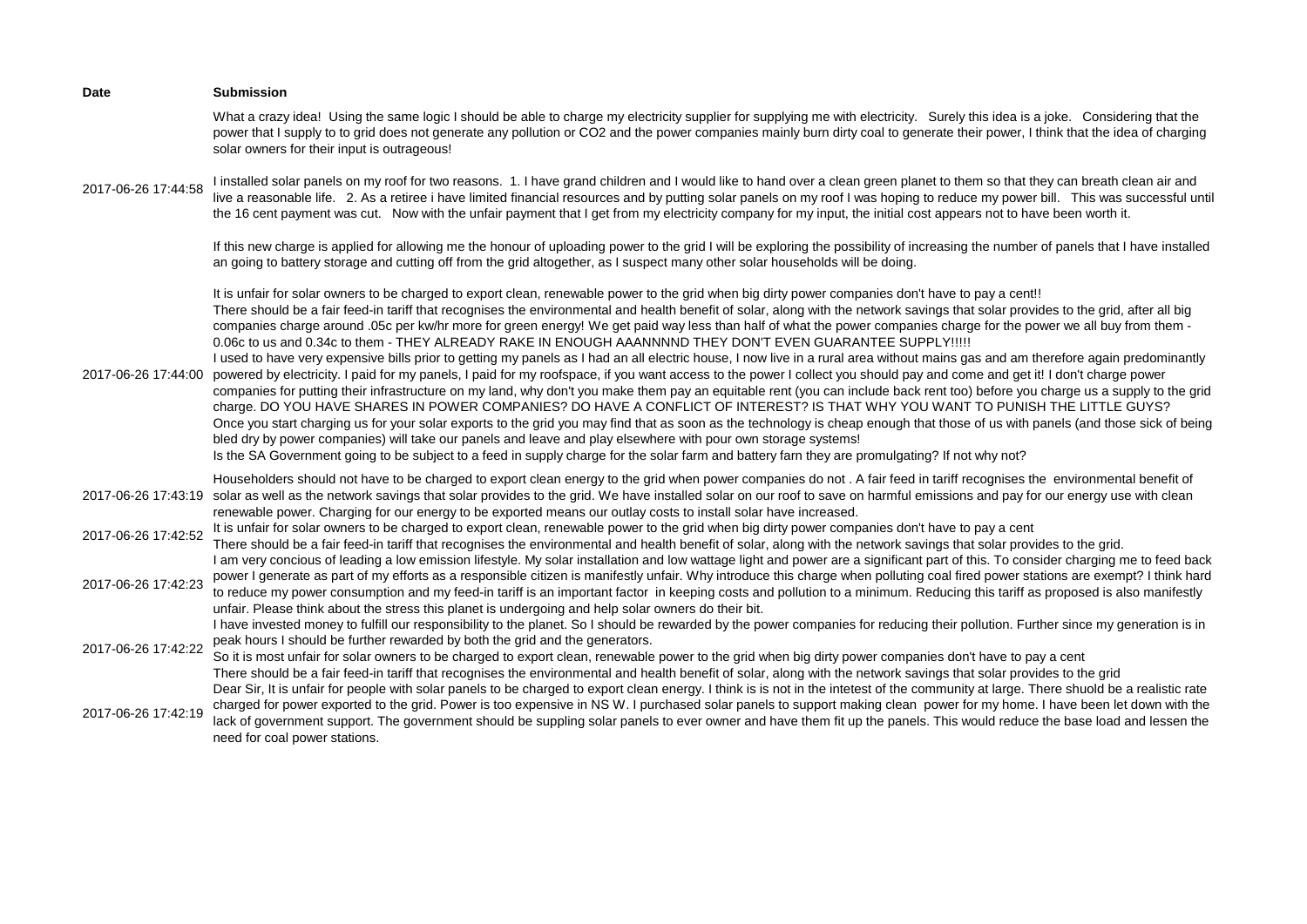Solar rooftop owners and other generators should be rewarded and compensated for running a power plant the government doesn't have to build or manage.

Under no circumstances should there be charges levied for the 'privilege' of supplying Victoria with power it desperately needs.

This is gross foolishness.

## 2017-06-26 17:42:04 In addition:

. The feed-in tariff needs to be set at a level that recognises and supports the environmental and health benefit of solar, along with the network savings that solar provides to the grid.

. There should be compensation equivalent to the installation cost of putting a power station on my roof.

. The cost of my electricity is already high enough without additional charges being dreamed up. Get real or it'll be worth my while to go off grid in the city. With respect, I would like to suggest to the Commission that those who generate their own electricity at their own homes should not be charged for the export of any excess electricity they produce to the 'grid'. It would be an anachronism if commercial power generators were not charged when they export the power they generate and home

- 2017-06-26 17:41:55 generators were charged. As a home solar generator I feel that I am doing my best to assist the Australian energy market and that I should be rewarded for this, not disadvantaged by having a charge being placed on any exported power I generate.
- 2017-06-26 17:41:33 Give us a fair price or we will leave the grid, its that simple.

I am horrified at the AEMC's suggested charge on home solar feed in to the grid. Home solar and battery storage are an essential part of Australia's energy future and need to be encouraged and managed so that producers can sell locally to consumers. This charge is a step in exactly the wrong direction and seems aimed solely at propping up vested fossil fuel interests.

- 2017-06-26 17:41:27 How is it that this tax should be applied to clean energy when large scale producers of fossil fuel based energy are allowed to sell their dangerous and heavily polluting energy for free? This proposal appears to be the result of lobbying from gas and coal lobbyists who are committed to delaying the inevitable transition to clean energy. As such, this proposal undermines the integrity of the AEMC, which should be making strategic long-term decisions in the public interests and taking proactive steps towards the new distributed sustainable energy system this country desperately needs.
- 2017-06-26 17:41:17 we should get paid more for providing clean energy and we paid \$80 a quarter for service fee It is unfair for solar owners to be charged to export clean, renewable power to the grid when big dirty power companies don't have to pay a cent. As heard on the ABC Q&A program the cost of generating 1 kilowatt of renewable energy is far cheaper doing the same using coal. It is also obviously a lot cleaner and beneficial to the environment. Therefore why is this disincentive planned for residential solar power producers that export to the grid??????
- 2017-06-26 17:40:58 There should be a fair feed-in tariff that recognises the environmental and health benefit of solar, along with the network savings that solar provides to the grid.

I, along with hundreds of thousands of other Australians, installed solar photovoltaic panels to allow me to be more sustainable, assist in generating power to satisfy the demand of Queenslanders and to minimise my energy costs.

A charge for exporting solar energy to the grid would add an additional cost to the ever increasing electricity prices that are regularly imposed on my household. Those of us who outlayed our own capital to install solar panels will never accept a charge for providing energy to ourselves and neighbours.

2017-06-26 17:40:20 Transmission of electricity over long distances results in a lot of energy loss,whereas rooftop solar is mostly used locally and is much more efficient for all concerned, including the power retailers who on sell our excess.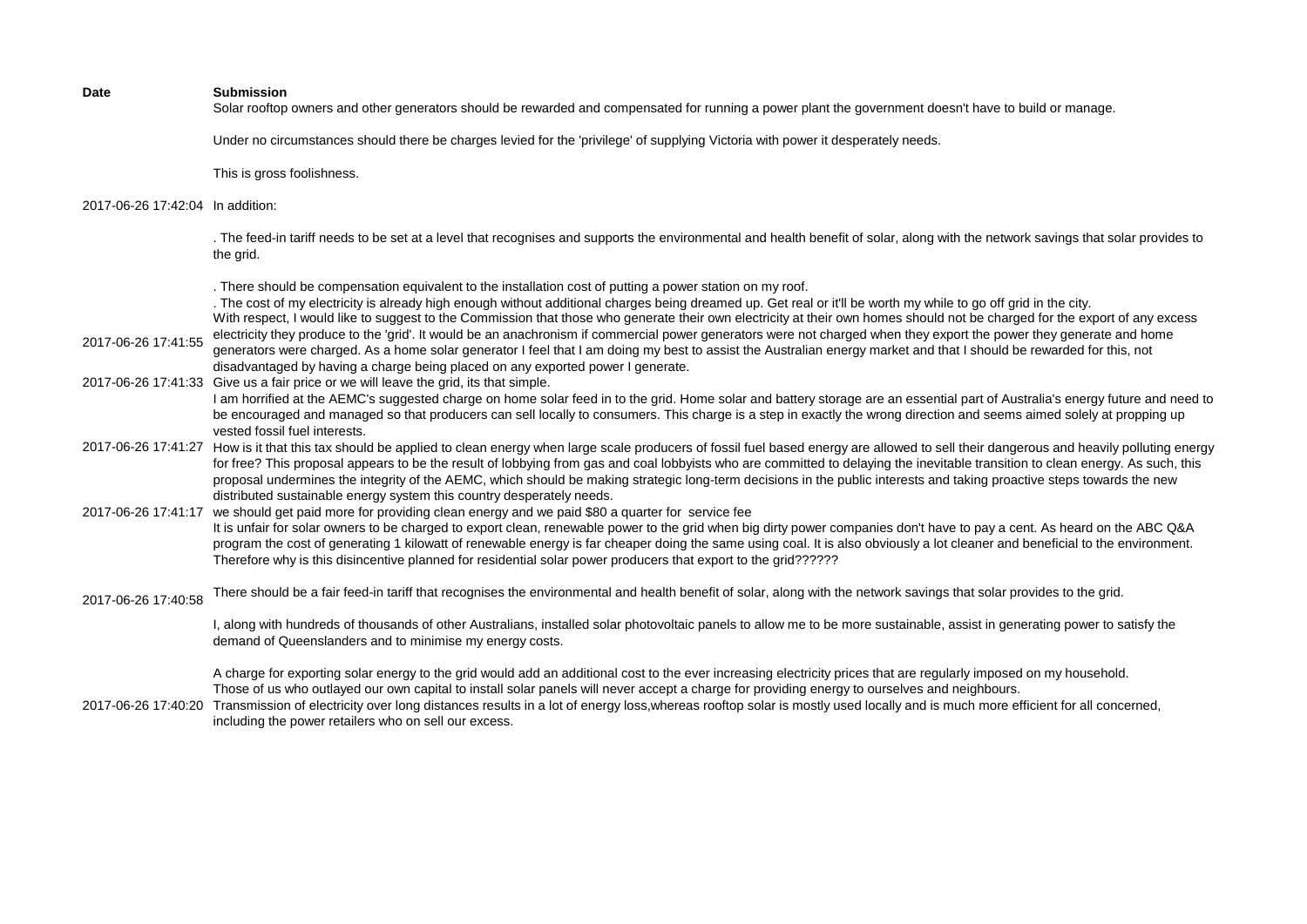| <b>Date</b><br>2017-06-26 17:39:47 | <b>Submission</b><br>We have installed a 5kw bank of solar panels and a battery system at considerable cost. At present it is doubtful whether it is economically viable over a 10 year period but we<br>decided to go ahead with it because we believed that we could do our bit towards cleaning up the mess caused by our current method (coal) of generating electricity. I am<br>somewhat disheartened by the attitude of our Government who seem hell bent on encouraging large companies to ripp off people such as myself. (6c per KwH)<br>Governments all over the world are encouraging their residents to install renewable energy devices while the Australian Government is interested in extracting as much<br>money out of the system as they can lay their hands on. (export coal to China while we are told that we must phase out coal fired power stations here) It seems that our<br>Government has abandoned all principals in order to make the fast buck. As far as I am concerned, if your money hungry department is going to charge us for putting power<br>from solar panels, into the grid, I will be disconnecting from the grid completely after installing another battery. I have calculated that this would be enough energy to power our<br>household. I am amazed that a department such as yours would have the audacity to even suggest that people be charged for doing the right thing and producing clean<br>power for the big companies to cash in on. |
|------------------------------------|-------------------------------------------------------------------------------------------------------------------------------------------------------------------------------------------------------------------------------------------------------------------------------------------------------------------------------------------------------------------------------------------------------------------------------------------------------------------------------------------------------------------------------------------------------------------------------------------------------------------------------------------------------------------------------------------------------------------------------------------------------------------------------------------------------------------------------------------------------------------------------------------------------------------------------------------------------------------------------------------------------------------------------------------------------------------------------------------------------------------------------------------------------------------------------------------------------------------------------------------------------------------------------------------------------------------------------------------------------------------------------------------------------------------------------------------------------------------------------------------------|
| 2017-06-26 17:39:40                | Yours in disgust<br>Consider it's grossly unfair to charge us early solar power generators to export renewable power back into grid when others don't.<br>It is unfair for solar owners to be charged to export clean, renewable power to the grid when big dirty power companies don't have to pay a cent                                                                                                                                                                                                                                                                                                                                                                                                                                                                                                                                                                                                                                                                                                                                                                                                                                                                                                                                                                                                                                                                                                                                                                                      |
| 2017-06-26 17:39:29                | There should be a fair feed-in tariff that recognises the environmental and health benefit of solar, along with the network savings that solar provides to the grid<br>It is particularly unfair to try to impose this charge retrospectively.                                                                                                                                                                                                                                                                                                                                                                                                                                                                                                                                                                                                                                                                                                                                                                                                                                                                                                                                                                                                                                                                                                                                                                                                                                                  |
| 2017-06-26 17:39:28                | If I am to be charged to provide free power to a large corporation, I will turn it off with out warning<br>HAVING SOLAR SINCE 2009 THE IDEA OF A CHARGE TO SEND MY COLLECTED; NATURAL SUNLIGHT; IS GROSS. BIG MASTER IN CONTROL?<br>I WOULD NOT SUBMIT TO THIS INDIGNITY.MY MEMBER'S OF PARLIMENT WILL BE OVERLOADED WITH COMPLAINTS PLUS THE "THEIF' TAKING /CHARGING<br>ME!                                                                                                                                                                                                                                                                                                                                                                                                                                                                                                                                                                                                                                                                                                                                                                                                                                                                                                                                                                                                                                                                                                                   |
| 2017-06-26 17:38:50                | We have taken positive initiative to buy a solar power setup which lessens the requirement for dirty coal power and transmission losses. It also lowers the need to increase<br>generation capacity of the grid. To charge my family for helping reduce greenhouse gases is obscene. Rather there should be an incentive including a feed in tariff equivalent<br>to the price the power company charges.                                                                                                                                                                                                                                                                                                                                                                                                                                                                                                                                                                                                                                                                                                                                                                                                                                                                                                                                                                                                                                                                                       |
| 2017-06-26 17:38:41                | If I am to be charged to export my solar power to the grid I will disconnect the solar as a matter of principal.<br>I am aghast at the ineptitude of our politicians with regards the national grid. We are being charged more and more for power because the politicians would rather play point<br>scoring games than plan for the future of the nation.<br>I installed solar for two reasons. To help with costs whilst I am on a retirement pension. And also to do my tiny little bit towards reducing my carbon footprint. I do believe in<br>man-made climate change. I am deeply depressed at how little is being done or planned towards reducing carbon emissions in Australia. We are leaving future generations<br>an impossible impost.                                                                                                                                                                                                                                                                                                                                                                                                                                                                                                                                                                                                                                                                                                                                            |
| 2017-06-26 17:38:37                | It is unfair for solar owners to be charged to export clean, renewable power to the grid regardless even if big dirty power companies don't have to pay a cent<br>There should be a fair feed-in tariff that recognises the environmental and health benefit of solar, along with the network savings that solar provides to the grid<br>I have put in solar as a clean renewable energy source rather than a polluter, but having it generated on my roof means I introduce minimal energy losses due to transmission<br>line losses. Charging for my solar exports to the grid is highly unfair as I incur all the capital costs and the power can be used by my neighbours                                                                                                                                                                                                                                                                                                                                                                                                                                                                                                                                                                                                                                                                                                                                                                                                                   |
|                                    | Those of us that have solar panels are helping to make Australia more sustainable. It is unfair for us to be charged to export our power to the grid.<br>2017-06-26 17:38:22 There should be a fair feed in tariff that recognises the environmental and health benefits of Solar along with the network savings that solar provides to the grid.<br>I installed solar panels to save on power costs and to help the environment. We should be encouraging more people to do the same.                                                                                                                                                                                                                                                                                                                                                                                                                                                                                                                                                                                                                                                                                                                                                                                                                                                                                                                                                                                                          |
| 2017-06-26 17:38:03                | I strongly object to the idea of solar power owners being charged for supplying cheap power to the grid. A better idea would be to charge dirty coal and gas a power producers<br>for supplying power to the grid.<br>The very unfair feed-in-tariff means that the networks get power for about a quarter of what they charge the consumer so we are in fact subsidising the power companies.<br>I have had solar panels for a long time and am very happy with the being able to produce my own clean energy not to mention the environmental benefits.<br>I cannot believe that the power companies can't see the benefits of phasing out of the dirty fuels before they become stranded assets.<br>Thank you for accepting my submission.                                                                                                                                                                                                                                                                                                                                                                                                                                                                                                                                                                                                                                                                                                                                                   |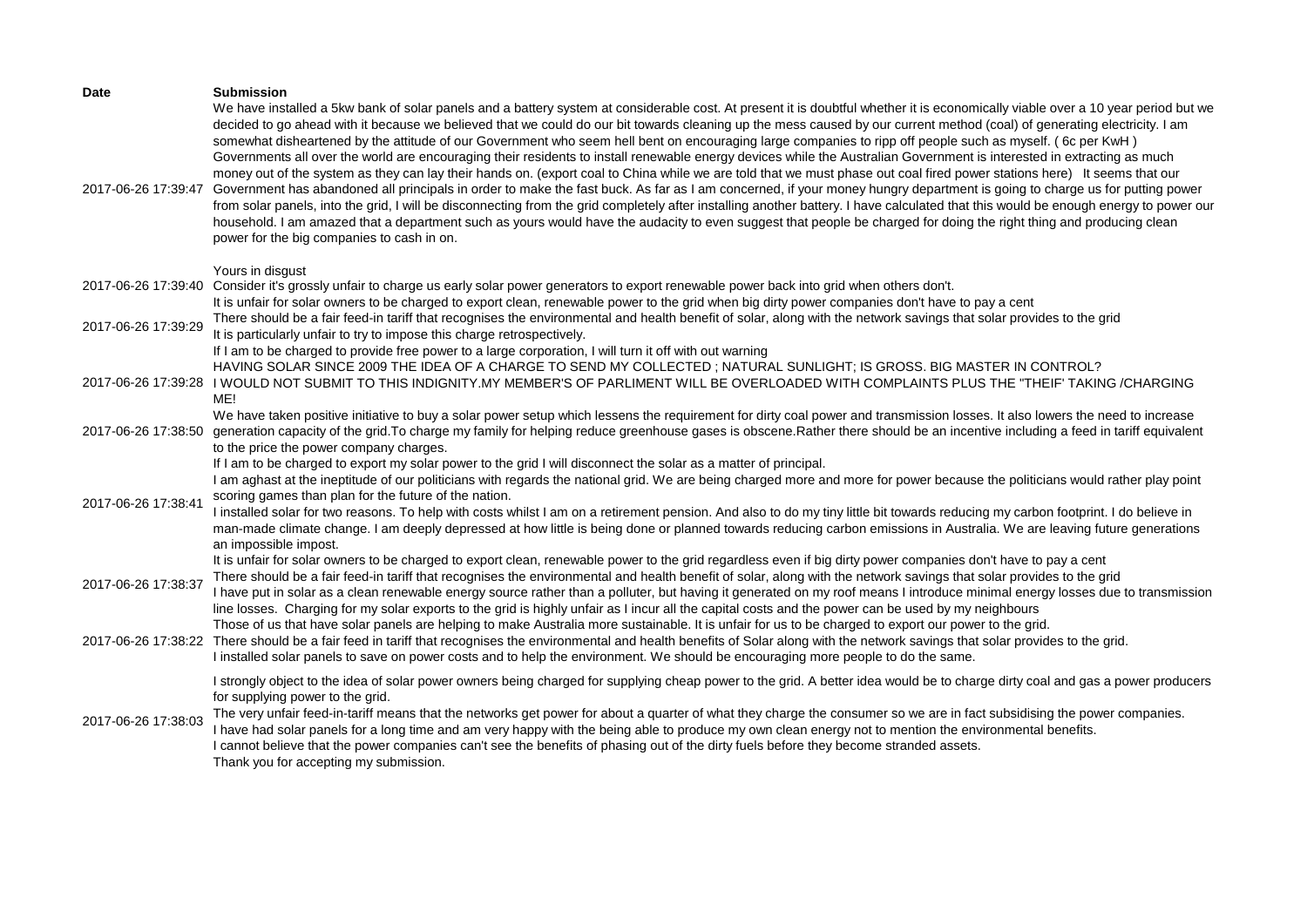When large Coal & gas power stations are charged for exporting their power to the grid. Then & only then, will I accept a charge to export my poultry few hundred watts of renewable CLEAN energy to the grid !!!! We are already charged a Network charge by the utility -Whats this ?another double TAX !!!! What you are proposing is totally Unfair & an insult to the solar renewable industry ! & on that subject do your research re comparing jobs in the coal fired power industry compared to the Solar industry - You will get a big wake up call as the solar industry totally outnumbers the coal power employment by thousands !!!

2017-06-26 17:37:39 Whats your motive - I assume to totally destroy the growing solar industry - sorry mate a bit late for that - just suggest you think of the voting power of over one million (& growing )solar rooftop home owners exporting to the grid! Who put their hard earned money where their mouth was & invested thousands to try & claw back a few dollars off their fast growing Power bill that has doubled in the last few years ..... Sure there are network issues with solar & wind power I am well aware of that - but there are sound engineering solutions to resolve all that , Just needs some change in attitudes by those in power !! which I won't go into here !!

Have a nice Day

As a person interested in doing what I could for the environment I had solar systems installed on my property. By spending many thousands of dollars to contribute to reducing our impact on the CO2 emissions, and yes we are paid a pittance for what we feed into the grid, we have provided environmentally friendly power to these retailers. Not only are we ripped off on the price we are paid for the exorbitant profits for the retailers, now they want to charge us for what we export that they sell as green energy for even higher prices.

2017-06-26 17:37:38 Enough is enough. We deserve a fair price linked to the time of day as we are charged and if a feed in charge is to be charged then I believe there will be many who have already invested in solar who will install batteries and have the grid disconnected, or remove the solar panels, as we are already discriminated against as any discounts offered are significantly lower for people who have solar verses those who do not.

> Please be fair. The electricity is already artificially inflated in price just for profit margins to remain the same or higher even though people have reduced their consumption. Don't rip us off even more.

> So once again people who made the attempt to stop climate change are being considered as targets. We already do pay for the use of your power lines. And we pay far too much for the use of your grid now. Far to much. You will be your own worst enemies. You will drive people like us into the arms of the people selling batteries. I would rather

2017-06-26 17:37:23 be paying off a battery then paying you. Your suggestion to punish those people who have installed solar at there own expense will drive people to take action. Such as turning off our systems! Think very carefully. We vote.

> I take the view that the move to penalize small renewable energy exporters to the grid, that is already sold at very heavy discount to the the prices paid to the large generators, is a crude and cynical ploy by the fossil fuel incumbents to protect their interests against clean and increasingly cheaper competition.

2017-06-26 17:37:07

More, it is time that energy market starts to reflect the increasing urgency and priority that needs to be applied to renewable power supply in a carbon emissions constrained world.

2017-06-26 17:36:01 Charging me to export to the grid is not fair or sensible, I am saving the whole grid money and emissions so why penalise me rather than reward me which would make much more sense.

> It is grossly unfair for solar owners to be charged to export clean, renewable power to the grid!! What are you thinking?? Are you committed to a clean energy future or not? Do you give a damn about the environment and the future our children will face? If you support the continued use of coal as the primary energy source going into the future, then you answers would be a self evident no!

- 2017-06-26 17:35:47 Solar owners care about everyone's future and more people should be encouraged to adopt solar. It in therefore incumbent on you to provide a fair and reasonable feed in
	- tariff to foster the continued expansion of solar adoption.

To even consider charging people like myself for the power that we produce will encourage me to disconnect from the grid completely.

- 2017-06-26 17:35:45 Greedy power companies and equally stupid government who even contemplate any idea of charging our solar power into the grid
- 2017-06-26 17:35:40 Please stop these rediculously unfair charges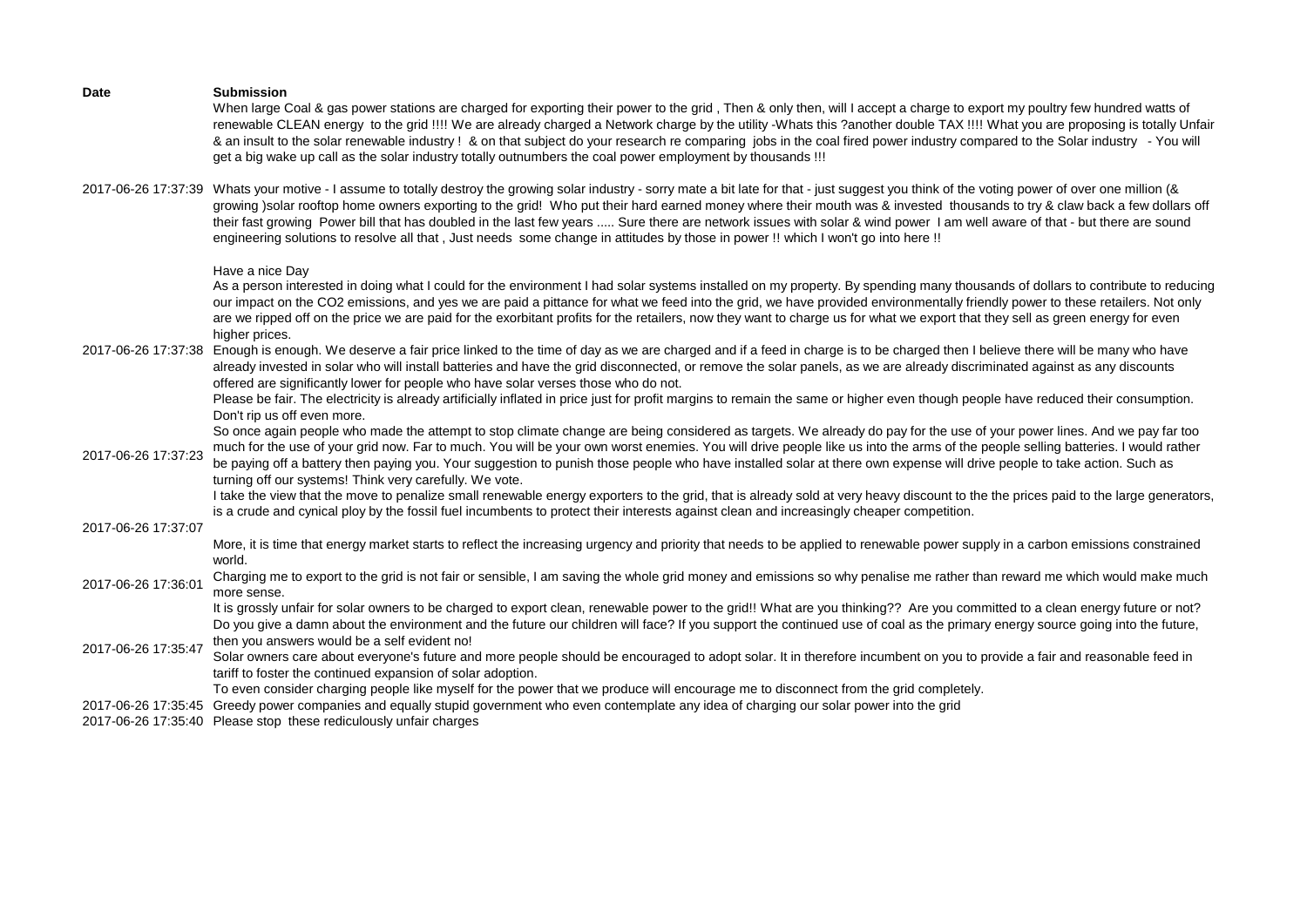| <b>Date</b>         | <b>Submission</b><br>You will eventually need our energy generated renewably even though you now believe you can do without it. If you charge me to export energy, I will avoid this by installing a<br>battery system. Eventually, when you realise that non-renewable resources are the way to make progress, my energy will not be available to you.                                                                                                                                                                                                                                                                                                                                                                                                                                                                                                                                                                                                                                                                                                                                                   |
|---------------------|-----------------------------------------------------------------------------------------------------------------------------------------------------------------------------------------------------------------------------------------------------------------------------------------------------------------------------------------------------------------------------------------------------------------------------------------------------------------------------------------------------------------------------------------------------------------------------------------------------------------------------------------------------------------------------------------------------------------------------------------------------------------------------------------------------------------------------------------------------------------------------------------------------------------------------------------------------------------------------------------------------------------------------------------------------------------------------------------------------------|
|                     | Charging for export is cutting your nose off to spite your face.                                                                                                                                                                                                                                                                                                                                                                                                                                                                                                                                                                                                                                                                                                                                                                                                                                                                                                                                                                                                                                          |
| 2017-06-26 17:35:21 | On the other hand, by rethinking the energy system and making solar PV and wind generators partners, you can assist the creation of grid in which demand is managed as<br>well as supply. Pay people a fair price for their energy.                                                                                                                                                                                                                                                                                                                                                                                                                                                                                                                                                                                                                                                                                                                                                                                                                                                                       |
|                     | I suggest that a fair price will be set by the price of installing batteries. Low compensation will encourage us to install batteries. High compensation will discourage us.<br>Somewhere in the middle is the fair price. As the price of batteries is falling, the fair price will rise.                                                                                                                                                                                                                                                                                                                                                                                                                                                                                                                                                                                                                                                                                                                                                                                                                |
|                     | I installed solar PV and purchased a plug in hybrid vehicle to avoid exporting energy to the grid, as the feed-in tariff was so low. As a result, my electricity demand did not<br>change, but my petrol demand fell to 10%. I saved \$1,400 per annum and am now considering batteries. If my electricity supplier suggested that I install batteries and pay me<br>a fair price for accessing my energy, this would be a very positive step in the right direction.<br>To hear you want to charge me with a solar system a charge on feeding my clean coal free electricity back into the grid a grid that costs me way more to take then I get back<br>2017-06-26 17:34:55 for my excess What kind of thievery is this I paid for my system its mine its clean and I see no right to charge ME for getting a pittance back and you want more !!! I have solar<br>to help me keep warm in winter and cool in summer if I didnt have it I couldn't do that Shame on you AEMC SHAME<br>Hello.                                                                                                             |
| 2017-06-26 17:33:41 | I decided sometime ago to make a commitment to a more sustainable cleaner future for my community and family. One of the first steps I took was to install Solar Panels and<br>it makes me feel like I am making a difference with this initiative but feel disheartened that it can be tarnished by large corporate energy companies profiting from the good<br>intent of people to help others. This is the greatest scandal I find with them wanting to charge me more and more for the clean energy I create from my panels and the unfair<br>charges they are seeking to implement on me. They produce dirty coal and it's just not fair in comparison to what I am doing.<br>When people take initiative to help the future generations it should not be abused and taken advantage of because the implications can be terrible. I don't want myself or<br>others to feel disillusioned to the point where we stop doing the 'right' thing because we get taken advantage of. This will create a population of powerless people soon with<br>'nothing' to lose and this can be extremely dangerous. |
|                     | Ergon charge me 27 cents per kilowatt for the power that they supply. The energy that I produce from my solar panels they pay me 8 cents per kilowatt. I also still have to pay<br>an access fee to Ergon whether use their energy or not.<br>And now it is being said that AEMC want to charge me for supplying electricity to the grid! Pull the other one!<br>2017-06-26 17:32:48 I am now a small energy provider and I have had to pay out of my own money to establish my power station. I also have to maintain my operation. It's about time I got some of<br>the lurks and perks that the big power stations get.<br>The big power stations are polluting the Earth and causing global warming and are not paying for the true damage that they are causing the environment and to our lives.<br>I think it is time that the AEMC focussed their attention to real issues such as encouraging renewable energy and the preservation of the planet and the human species.                                                                                                                         |
| 2017-06-26 17:32:34 | This will determine which energy company I go with if any.<br>Off grid is looking very attractive.<br>If the govt keeps failing miserably as it has by reputation, the responsibility will lay fairly at the hands of the appointed regulators.<br>We can't decide for you.                                                                                                                                                                                                                                                                                                                                                                                                                                                                                                                                                                                                                                                                                                                                                                                                                               |
| 2017-06-26 17:32:09 | At a time when the government is establishing a clean energy target, why would the AEMC even be considering penalising clean energy suppliers to the grid who are making<br>the target achievable. PV generation is the cleanest source of energy with zero emissions and as such should be encouraged rather than unfairly penalised. It is grossly unfair<br>to charge PV feed-in while not charging the large coal-fired generators as well. I therefore urge you to refrain from this charge and to ensure a fair feed-in tariff which<br>recognises both the environmental and the network distribution savings that distributed PV generation provides.                                                                                                                                                                                                                                                                                                                                                                                                                                             |
|                     | 2017-06-26 17:32:05 Us solar powered people should be rewarded not punished and be charged for putting power in the grid. It's unfair that polluting energy like coal is not being charged a cent                                                                                                                                                                                                                                                                                                                                                                                                                                                                                                                                                                                                                                                                                                                                                                                                                                                                                                         |
|                     | 2017-06-26 17:31:50 It is unfair for solar owners to be charged to export clean, renewable power to the grid when big dirty power companies don't have to pay a cent                                                                                                                                                                                                                                                                                                                                                                                                                                                                                                                                                                                                                                                                                                                                                                                                                                                                                                                                      |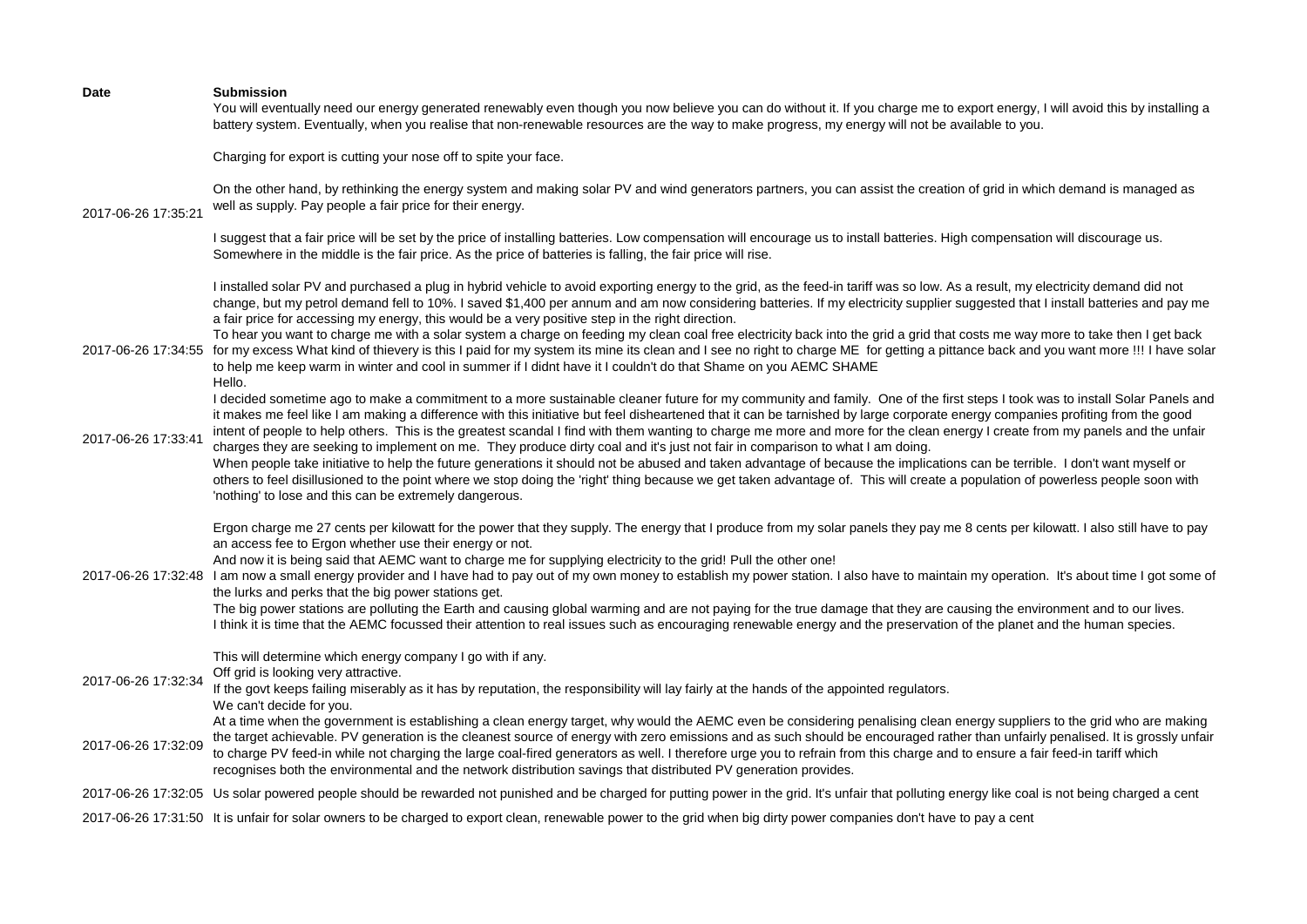| Date                | <b>Submission</b>                                                                                                                                                                                                                                                                                                                                                                                                                                                                                                                                                                                                                                                    |
|---------------------|----------------------------------------------------------------------------------------------------------------------------------------------------------------------------------------------------------------------------------------------------------------------------------------------------------------------------------------------------------------------------------------------------------------------------------------------------------------------------------------------------------------------------------------------------------------------------------------------------------------------------------------------------------------------|
| 2017-06-26 17:31:13 | Roof top solar is no more a disruption to the local grid than someone with a large intermittent load. Small electricity users with gas do not pay extra to have a grid connection<br>so why punish an average/high user even with my solar because I'm an all electric customer. Smells like a money grab to anyone with knowledge on the subject. Make the<br>wrong decision on this and you will only make the economics for grid defection more compelling, which would be a mistake for society as a whole.                                                                                                                                                      |
|                     | Hey there Mr AEMC, the proposal being put forward by the greedy power companies to charge solar power owners for feeding back into the grid should be immediately thrown<br>out on the "stupid rancid ideas" rubbish heap.                                                                                                                                                                                                                                                                                                                                                                                                                                           |
|                     | 1. It is excruciatingly unfair for solar owners to be charged to export clean, renewable power to the grid when big dirty power companies don't have to pay a cent<br>2017-06-26 17:30:50 2. There should be a fair feed-in tariff that recognises the environmental and health benefit of solar, along with the network savings that solar provides to the grid<br>3. I put in rooftop solar to try to reduce my grid supplied electricity needs during the day, and to try to cut down my power bills.<br>4. Bringing in charging for my solar exports to the grid will result in me disconnecting my solar panels from the grid and cost me more in the long run. |
|                     | DO NOT pander to these corporate schmucks, look after the people, not the corporations !                                                                                                                                                                                                                                                                                                                                                                                                                                                                                                                                                                             |
|                     | I would like to offer a strong protest to the proposition that households with rooftop solar installations should be charged to feed their excess generation into the grid,<br>particularly for modest systems installed to support family needs.<br>These households have been the strongest drivers towards the (future) establishment of a national power system based upon modern technology that will assist Australia to<br>meet its future environmental and economic imperatives.                                                                                                                                                                            |
|                     | These households should be encouraged to make such contributions and be rewarded accordingly.                                                                                                                                                                                                                                                                                                                                                                                                                                                                                                                                                                        |
| 2017-06-26 17:29:27 | Highly polluting coal-based power generators should not be considered to be "favoured and preferred" power suppliers at the cost of innovative, clean technology, contributors<br>- particularly at the household level.                                                                                                                                                                                                                                                                                                                                                                                                                                             |
|                     | I have installed modest rooftop solar systems for my current and previous family home. I have been driven by both economic and idealistic motivations. However, my<br>investment in solar will become meaningless to me and my family if it becomes a long-term cost/liability. Indeed, I would view the effective "taxing" of the output from such<br>household investments at this time as being economic and political opportunism of the most cynical kind.<br>Currently, I have no control over how much "excess" power feeds back into the grid.                                                                                                               |

Authorities need to promote, enable and incentivise the take-up of household battery technology supporting rooftop solar, and the like, before considering what to do with excess generation. This would be the most logical, fair, and productive way forward.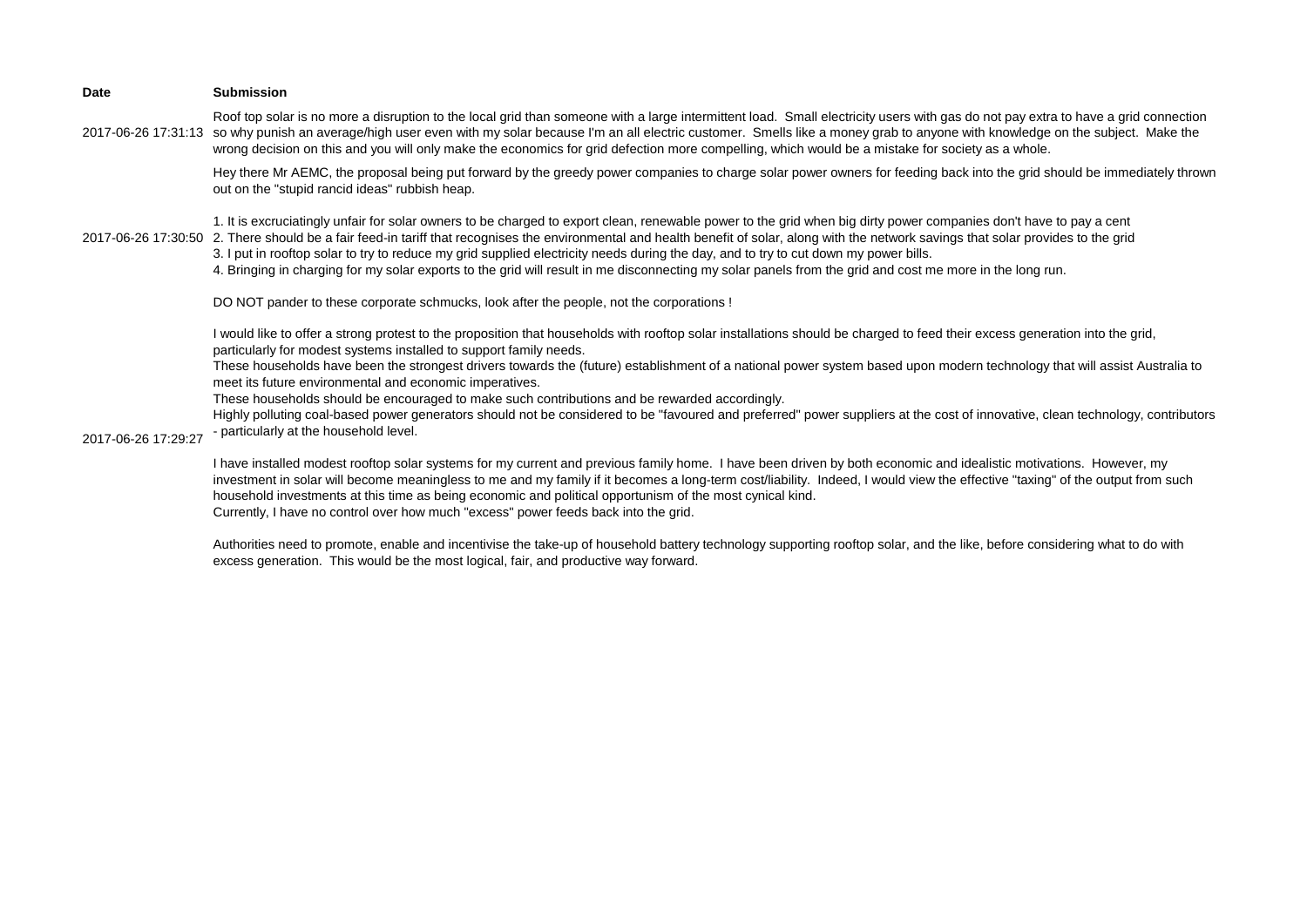**Date Submission** Dear AEMC,

> I am outraged that once again you are trying to gouge the "little guy", the Mums and Dads and environmentally conscious individuals, who have done the right thing by investing in reducing their carbon footprint by installing solar panels.

By suggesting that these good citizens should now have to pay to feed their excess energy back into the grid, while they receive a pittance from energy providers who charge up to 5 times more for the same power being on-sold, is just a greedy grab for the all-powerful energy market vested interests.

People who feed back into the grid already pay supply charges for the "privilege" of being connected to the grid and receive precious little in return for the power they generate at their own expense. They've done the right thing by the environment and have lessened the load on power infrastructure during many peak times by utilising their own resources - their solar panels which collect the sun's energy and power their homes.

2017-06-26 17:29:08 ensuring their healthy outlook, would be absolutely prohibitive. Thankfully, my solar system also over-produces, so I am able to supply some power to the grid, thus helping With elderly parents living in my home with me - I am their sole carer - the decision to install solar, while expensive, was an easy one to make. They require heating and cooling which thankfully can be powered by my solar panels during the day - I only need to draw current from the grid at night to ensure their comfort and safety. The expense of installation was a minor consideration when weighed up against their physical well being and ongoing health. Without solar, the costs of providing them these comforts and even in some small way to secure the availability of power for others.

> If you decide to enforce a charge for feeding green, environmentally friendly energy back into the grid, you will only force the disconnection of many who will simply expend the necessary funds to install storage systems so they no longer need to connect to the grid. Where is the security of the energy industry then??

You have a great deal to consider when making this decision, not least of which is punishing those who have made a decision to be environmentally responsible.

Instead of supporting the huge corporations of the power industry to continually gouge customers while investing little in Australia's energy infrastructure (which by the way they have let fall into significant disrepair while simply skimming off massive profits), you should be supporting the Australian citizens who are doing the right thing and investing in the green future of not only Australia, but the planet.

To make these people pay any more for their energy is simply daylight robbery and you should be ashamed of yourselves for suggesting, yet again, that we should be paying even more.

Yours in agrravated disbelief Dear AMEC,

It is unfair for solar owners to be charged to export clean, renewable power to the grid when big dirty power companies don't have to pay a cent.

2017-06-26 17:28:00 There should be a fair feed-in tariff that recognises the environmental and health benefit of solar, along with the network savings that solar provides to the grid.

> I have installed a solar system on my rooftop some years ago, and found it to be reliable, cheap, effective, and a sensible (the energy from the sun is already there -- why not use it?) way to power a household.

This has also generated jobs and will continue to do so.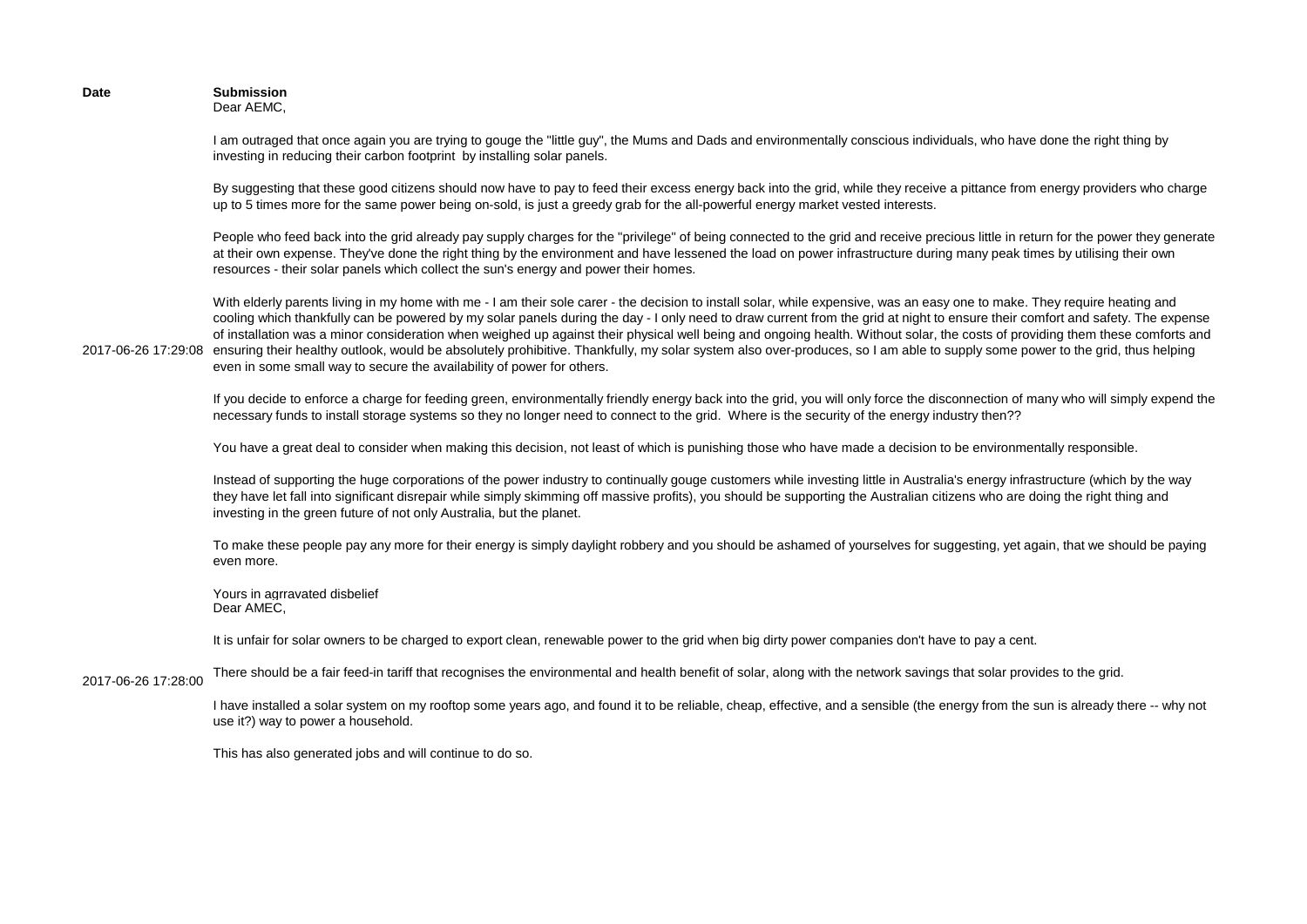| <b>Date</b>         | <b>Submission</b>                                                                                                                                                                                                                                                                                                                                                                                                            |
|---------------------|------------------------------------------------------------------------------------------------------------------------------------------------------------------------------------------------------------------------------------------------------------------------------------------------------------------------------------------------------------------------------------------------------------------------------|
|                     | I strongly object to any proposal by the Australian Energy Market Commission to charge owners of solar panels to feed the electricity they have generated back to the grid.                                                                                                                                                                                                                                                  |
|                     | It would be utterly inequitable to charge solar owners to export clean renewable power to the grid whilst power companies are not required to pay for exporting their energy to<br>the grid.                                                                                                                                                                                                                                 |
|                     | 2017-06-26 17:27:57 Exports to the grid from solar owners provide network savings and yet the value of the current feed-in tariffs paid to solar owners is pitiful. This is bad enough, but the AEMC<br>proposal to impose an additional charge to solar owners (who are already poorly recompensed for the energy they generate) is even more unjustifiable.                                                                |
|                     | I installed solar panels on my roof in the knowledge that I am helping not only myself in trying to reduce my power bills, but also helping the environment by generating clean<br>energy that is shared by others. This commitment involved a sizable financial outlay on my part. Charging me for my solar exports to the grid on top of the expense I have<br>already incurred would simply be outrageous money grabbing. |
| 2017-06-26 17:27:56 | To charge solar panel owner for feed in electricity is unfair when not other producer is paying. The energy generate is clean and this must be taken into account when making<br>the rules. The solar panel uptake has such a great momentum at the time and I think any negative proposal like a feed in tariff can affect the momentum.                                                                                    |
|                     | Kind Regards                                                                                                                                                                                                                                                                                                                                                                                                                 |
|                     | 2017-06-26 17:27:40 It is unfair for solar owners to be charged to export clean,renewable power to the grid when big dirty power companies don't have to pay a cent.<br>It's perfectly trasparent delaying tactic.                                                                                                                                                                                                           |
|                     | 2017-06-26 17:26:42 Transition to clean and cheaper energy is urgent to keep Australian economy competitive.                                                                                                                                                                                                                                                                                                                 |
|                     | Learned people in economy, legal matters, and science should be capable to reach this logical conclusion.<br>It is unfair for solar owners to be charged to export clean, renewable power to the grid when big dirty power companies don't have to pay a cent                                                                                                                                                                |
| 2017-06-26 17:26:33 | There should be a fair feed-in tariff that recognises the environmental and health benefit of solar, along with the network savings that solar provides to the grid.<br>Next you will want to charge solar owners for going of the grid.<br>I have just added another 4.2 Mwhr system to my house to further reduce my reliance on fossil fuels and become greener.                                                          |
| 2017-06-26 17:26:31 | I think it is highly irregular and unfair for energy companies to bill people who are providing extra energy to their companies for them to profit from. They should be paying the<br>people who are supply energy back into the grid not the other way around. If I was charged for this idea I would go off grid.                                                                                                          |
| 2017-06-26 17:26:00 | Don't be greedy you have already discounted our solar rebate from 0.30 cents to 06 cents after we have helped climate change with money to put the infrastructure of solar<br>panels                                                                                                                                                                                                                                         |
| 2017-06-26 17:25:45 | It is unfair for solar owners to be charged to export clean, renewable power to the grid when big dirty power companies don't have to pay a cent<br>There should be a fair feed-in tariff that recognises the environmental and health benefit of solar, along with the network savings that solar provides to the grid                                                                                                      |
|                     | I find it completely unfair for solar owners like myself be charged for generating clean energy back to the grid. Do the dirty coal power companies get charged a fee? I<br>somehow think not.                                                                                                                                                                                                                               |
|                     | 2017-06-26 17:25:05 I have safe tonnes and tonnes of carbon from being put into the atmosphere from generating electricity over the last six years. I feel that use solar owners are doing their<br>conscious bit to help in this way. At the same time I have halved my energy bills.                                                                                                                                       |
|                     | Adding another fee to the tariffs now already in place is just another kick in the guts for our household budget.                                                                                                                                                                                                                                                                                                            |
| 2017-06-26 17:24:56 | It is unfair for solar owners to be charged to export clean, renewable power to the grid when big dirty power companies don't have to pay a cent                                                                                                                                                                                                                                                                             |
|                     | There should be a fair feed-in tariff that recognises the environmental and health benefit of solar, along with the network savings that solar provides to the grid                                                                                                                                                                                                                                                          |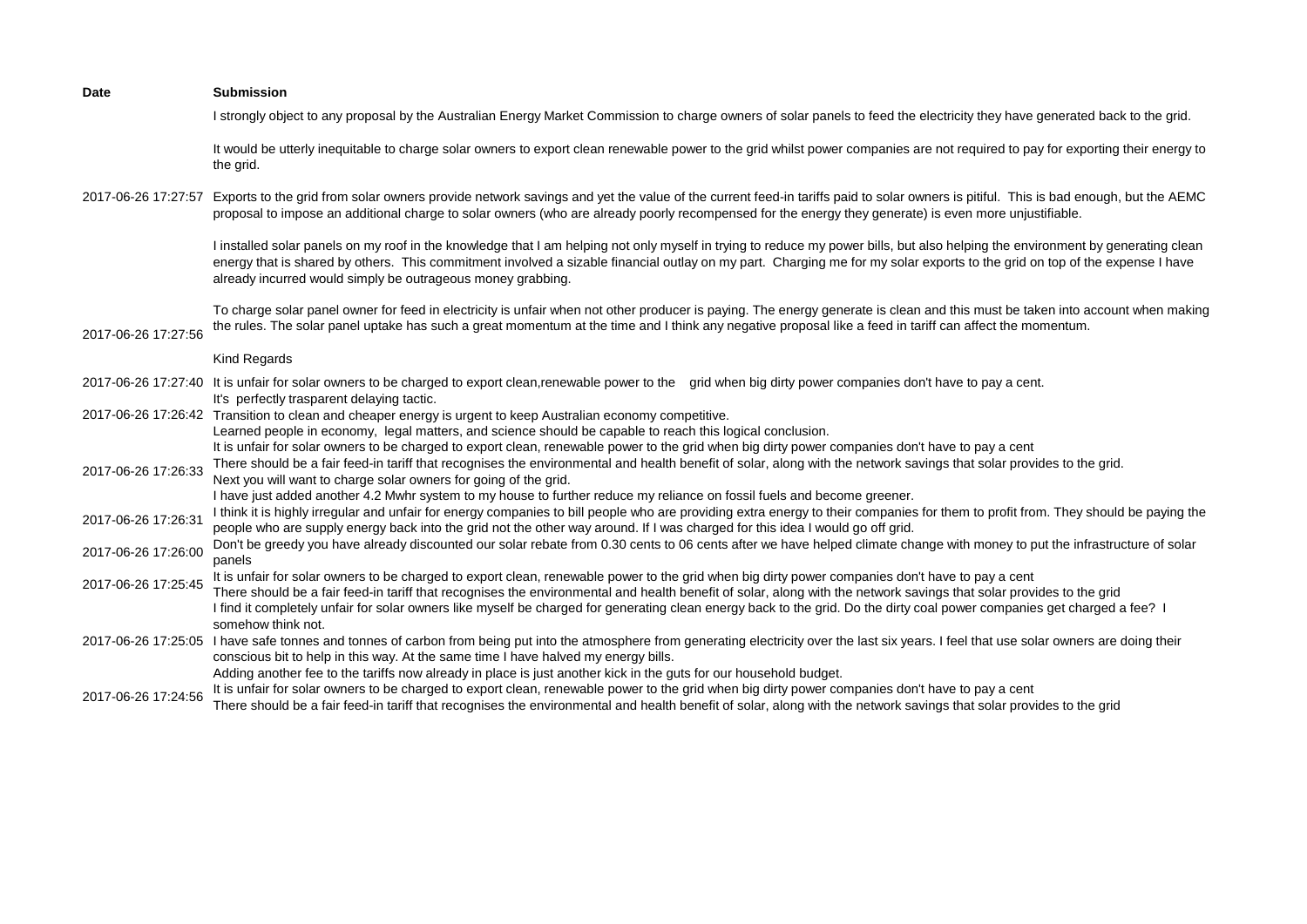|                     | It is with shock and absolute disgust that I see the AEMC is considering solar owners be charged for providing clean energy to the grid. It is obvious the AEMC is representing<br>only the owners of poles and lines and the big producers and has no regard for the residents who produce and also buy electricity.                                                                                                                                                                                                                                                                                                                                                                                                                                                        |
|---------------------|------------------------------------------------------------------------------------------------------------------------------------------------------------------------------------------------------------------------------------------------------------------------------------------------------------------------------------------------------------------------------------------------------------------------------------------------------------------------------------------------------------------------------------------------------------------------------------------------------------------------------------------------------------------------------------------------------------------------------------------------------------------------------|
|                     | It is unfair for solar owners to be charged to export clean, renewable power to the grid when big dirty power companies don't have to pay a cent.                                                                                                                                                                                                                                                                                                                                                                                                                                                                                                                                                                                                                            |
|                     | The AEMC should be insisting on we producers of solar energy, clean energy, being paid more for the electricity we feed into the net as the current payments to us are a<br>virtual insult to us when we compare it to the price the servers charge the consumers.                                                                                                                                                                                                                                                                                                                                                                                                                                                                                                           |
| 2017-06-26 17:23:10 | The electricity providers are claiming the necessity of increasing prices due to increases in the wholesale price of electricity yet they are paying a pittance to we residential<br>solar owners who provide them with electricity that they can then sell to our neighbours so the providers make an even bigger profit                                                                                                                                                                                                                                                                                                                                                                                                                                                    |
|                     | Our production of our solar electricity actually decreases our use of the lines and poles.                                                                                                                                                                                                                                                                                                                                                                                                                                                                                                                                                                                                                                                                                   |
|                     | The impact of your plans to have us charged for supplying electricity to the grid would have another negative effect on our very limited household budget and is totally against<br>the expectations we were led to believe when we installed our solar system at a high cost to us and will help to reduce the return on our investment solely so the AMEC can<br>have us further subsidise big industry.                                                                                                                                                                                                                                                                                                                                                                   |
|                     | As I said at the beginning, it is disgusting what you plan to do and indeed I consider it is immoral to expect people such as we solar electricity producers to subsidise big<br>industry.                                                                                                                                                                                                                                                                                                                                                                                                                                                                                                                                                                                   |
| 2017-06-26 17:23:07 | Why should I be charged for providing clean energy! Energy companies can them sell it at a premium. This is incredibly unfair!<br>Solar panels are rapidly becoming the most popular form of energy in Australia. Not only that, but to apply different rules to households to major companies (that act<br>negatively in the households favour) is always going to be wildly unpopular.                                                                                                                                                                                                                                                                                                                                                                                     |
| 2017-06-26 17:22:56 |                                                                                                                                                                                                                                                                                                                                                                                                                                                                                                                                                                                                                                                                                                                                                                              |
|                     | I just want to see a situation in which the same rules are applied to everybody, big and small: everybody pays the same amount per kWh that they add to the grid. If it is \$0 for<br>large companies then it should be \$0 for the average Australian too.                                                                                                                                                                                                                                                                                                                                                                                                                                                                                                                  |
| 2017-06-26 17:21:30 | Dear AEMC, I cannot believe that you are actually considering charging solar owners to feed our electricity back into the grid, are you stark raving mad???It would be so unfair<br>to cop a charge like that, We installed solar to decrease energy charges and to help ease the strain on the "Grid" during summer. In a few years we lose our 1-1 feed in feed<br>out, now this. What a load of BS. What bright spark thought of this idea?? They need to put their energy into something more fair for solar owners, not drive the boot into an<br>industry which could blossom if there was a level playing field.                                                                                                                                                      |
| 2017-06-26 17:20:37 | It is unconscionable that households should be charged twice for use of the energy grid. Most are paid a pittance for feed in.<br>I object to the proposed charge to be levied on homeowners for contributing to the                                                                                                                                                                                                                                                                                                                                                                                                                                                                                                                                                         |
| 2017-06-26 17:20:37 | power grid. How dare you choose to impose such an unjust charge on we the<br>poor battlers.                                                                                                                                                                                                                                                                                                                                                                                                                                                                                                                                                                                                                                                                                  |
| 2017-06-26 17:20:18 | It is unfair for solar owners to be charged to export clean, renewable power to the grid when big dirty power companies don't have to pay a cent. Even if they did, solar owners<br>would be transporting power from our roof top to my next door neighbour, not 100s of miles as in coal power stations.<br>There should be a fair feed-in tariff that recognises the environmental and health benefit of solar, along with the network savings that solar provides to the grid. I have a 1.5<br>kW system and during colder months I export virtually all I generate for a measly 6c a kWh.<br>As a solar owner I am very disappointed to hear that the AEMC is proposing to charge us to supply clean energy into the Australian energy market. Why should we pay for our |
| 2017-06-26 17:19:39 | clean power when the fossil fuel producers are not charged for the pollution they output into the atmosphere. We should be paid a fair price for the clean energy we produce,<br>bearing in mind the health benefits we provide and the savings that accrue to the network operators. We certainly don't receive fair compensation for the power we produce,<br>so, if were to be charged to supply it I'd just go off the grid altogether as it wouldn't be worthwhile to stay connected.                                                                                                                                                                                                                                                                                   |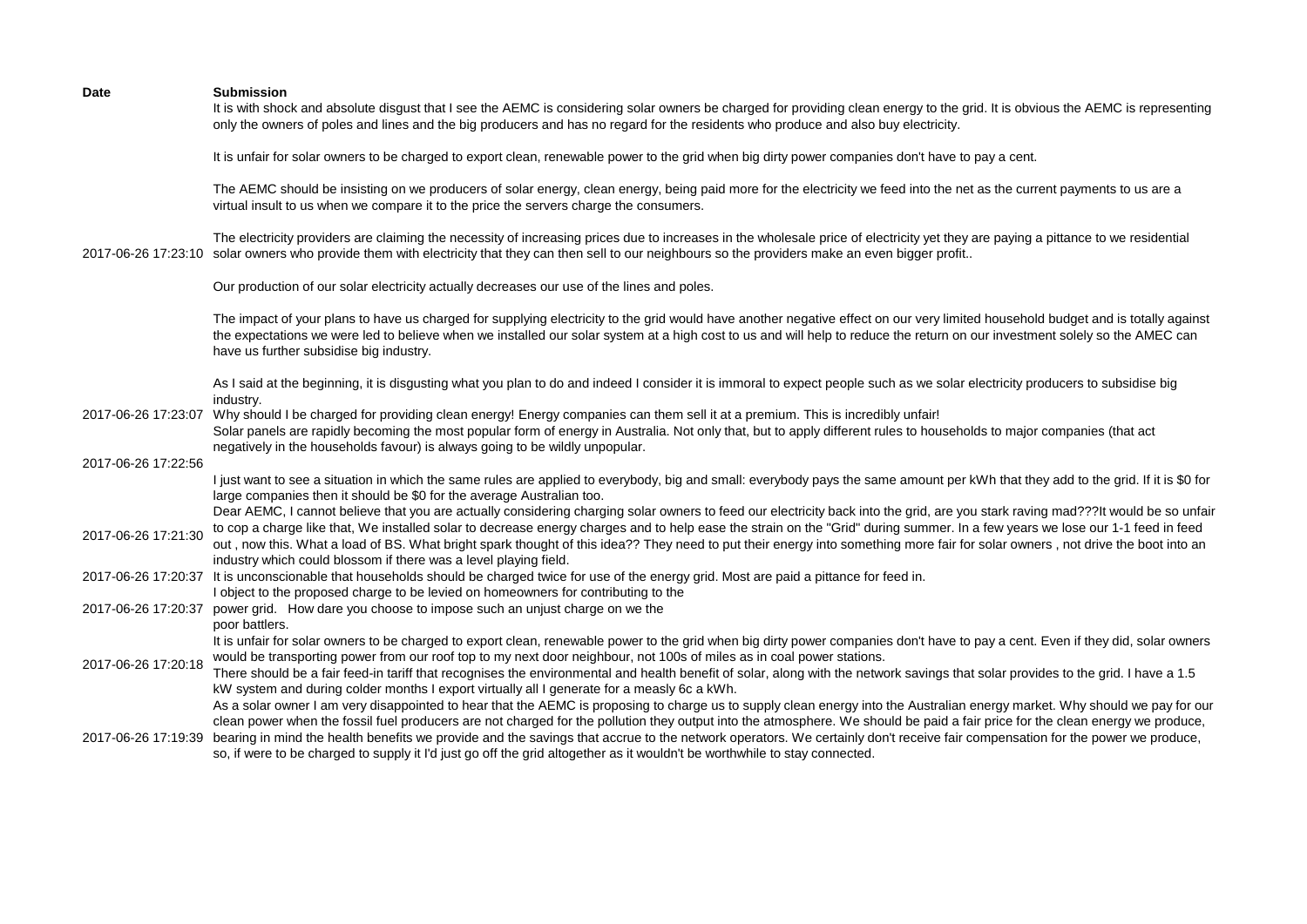| <b>Date</b>                    | <b>Submission</b>                                                                                                                                                                                                                                                                                                                                                                                                                                                                                                                                                                                                                                                                                                                                                                                                                                                                                                                                                                          |
|--------------------------------|--------------------------------------------------------------------------------------------------------------------------------------------------------------------------------------------------------------------------------------------------------------------------------------------------------------------------------------------------------------------------------------------------------------------------------------------------------------------------------------------------------------------------------------------------------------------------------------------------------------------------------------------------------------------------------------------------------------------------------------------------------------------------------------------------------------------------------------------------------------------------------------------------------------------------------------------------------------------------------------------|
|                                | I am a loss to understand that it is being considered to charge solar owners for exporting green power back to the grid. I like many others saw the stories a number of years<br>ago that the govt needed people to take up solar and ease demand on the aging network and existing generators. The government offered incentives to meet this objective.<br>Now I am going to be penalised for making this investment, like many others.<br>2017-06-26 17:19:14 Solar is a clean power source and the health benefits also need to be weighed up against coal fired power stations.<br>I have found installing solar has taken the edge off my power bill and allows me to manage household budget, particularly while I'm on (and will be for as long as I can<br>foresee) a limited income following treatment for Leukaema.<br>A reasonable feedin tariff also assists in this regard, and taking to others there should be some consistency in this between all the solar generators. |
| 2017-06-26 17:18:54            | It is unfair for solar owners to be charged to export clean, renewable power to the grid when big dirty power companies don't have to pay a cent.                                                                                                                                                                                                                                                                                                                                                                                                                                                                                                                                                                                                                                                                                                                                                                                                                                          |
| 2017-06-26 17:18:54            | There should be a fair feed-in tariff that recognises the environmental and health benefit of solar, along with the network savings that solar provides to the grid.<br>Who is behind the AEMC? Has to e biig business or coal companies because the thought of charging clean energy producers to export to the grid has to come from vested<br>interests. Get real and look to the future not the past and clean up your act.                                                                                                                                                                                                                                                                                                                                                                                                                                                                                                                                                            |
| 2017-06-26 17:18:36            | Rooftop solar PV, especially when battery-backed locally, will provide an increasingly important energy storage mode for Australia. By imposing a cost to PV owners for<br>exporting excess energy, the growth of this valuable resource will be slowed - or even halted. This will be to the detriment of Australia's energy use now and in the future.                                                                                                                                                                                                                                                                                                                                                                                                                                                                                                                                                                                                                                   |
|                                | This submission relates to the AEMC proposal to charge a network fee for grid-connected residential solar PV system owners.                                                                                                                                                                                                                                                                                                                                                                                                                                                                                                                                                                                                                                                                                                                                                                                                                                                                |
|                                | I consider that it is unfair for solar owners to be charged to export clean, renewable power to the grid when larger power generators don't have to pay a cent. Why are<br>residences being picked on like this? These systems were installed (and paid for) when there was no mention of such a cost.                                                                                                                                                                                                                                                                                                                                                                                                                                                                                                                                                                                                                                                                                     |
| 2017-06-26 17:18:18            | In contrast, there should be a fair feed-in tariff that is related to the import costs and which recognises the environmental and health benefit of solar, along with the network<br>savings that solar provides to the grid.                                                                                                                                                                                                                                                                                                                                                                                                                                                                                                                                                                                                                                                                                                                                                              |
|                                | I have installed rooftop PV systems on 2 residences so far as a defence against the continually increasing power prices but are yet to fully recoup these costs. I already pay<br>for network charges in my bills and consider any proposal to increase my network costs as price gouging, an action which is viewed most unfavourably by ACCC.                                                                                                                                                                                                                                                                                                                                                                                                                                                                                                                                                                                                                                            |
|                                | In fact, my systems' power contribution reduces network loads, not increases them and any suggestion otherwise constitutes fraud.                                                                                                                                                                                                                                                                                                                                                                                                                                                                                                                                                                                                                                                                                                                                                                                                                                                          |
| 2017-06-26 17:18:17            | Absolutely unfair and disgraceful that the aemc would even consider this when solar owners are doing the right thing and paying for the panels and inverters and getting a tiny<br>7 cents a unit back whilst being charged 3 and a half times that a unit . Talk about unfair, Everyone with solar should be rewarded even further and housholds without should<br>be encouraged, not penalized and discouraged. Unclean power companies don't pay a cent whilst also polluting our environment. Solar is clean and free why should we pay for<br>it? There should be a FAIR feed in tarrif that recognizes the environment and health benefits of solar and clean energy. I placed solar on my roof to help the environment and<br>reduce our electricity bills whilst also contributing to a cleaner future.                                                                                                                                                                            |
|                                | Charging us for our solar exports what hypocrisy we should be heading forwards with clean energy not backwards. Charging for solar exports would bring great hardship to<br>solar owners and households who are already struggling not to mention how unfair this is whilst dicouraging potential solar buyer's.<br>Whats next we'll go to work<br>And then we'll have to pay our employers                                                                                                                                                                                                                                                                                                                                                                                                                                                                                                                                                                                                |
|                                | 2017-06-26 17:16:46 They wanted the community look the invirovment, now they want to charge us??                                                                                                                                                                                                                                                                                                                                                                                                                                                                                                                                                                                                                                                                                                                                                                                                                                                                                           |
| 2017-06-26 17:16:03 same time. | It would be grossly unfair to be charged to export clean renewable energy to the grid. We had the foresight to install solar panels, at a considerable cost, to reduce our<br>environmental footprint, to save money, and charging for solar exports to the grid, is an impost on owners but allowing large power companies a free ride and to profit at the                                                                                                                                                                                                                                                                                                                                                                                                                                                                                                                                                                                                                               |

We should follow the lead of Victoria and NSW to provide a fair feed in tariff which recognises the benefit to the environment, as well as the health benefits of clean energy.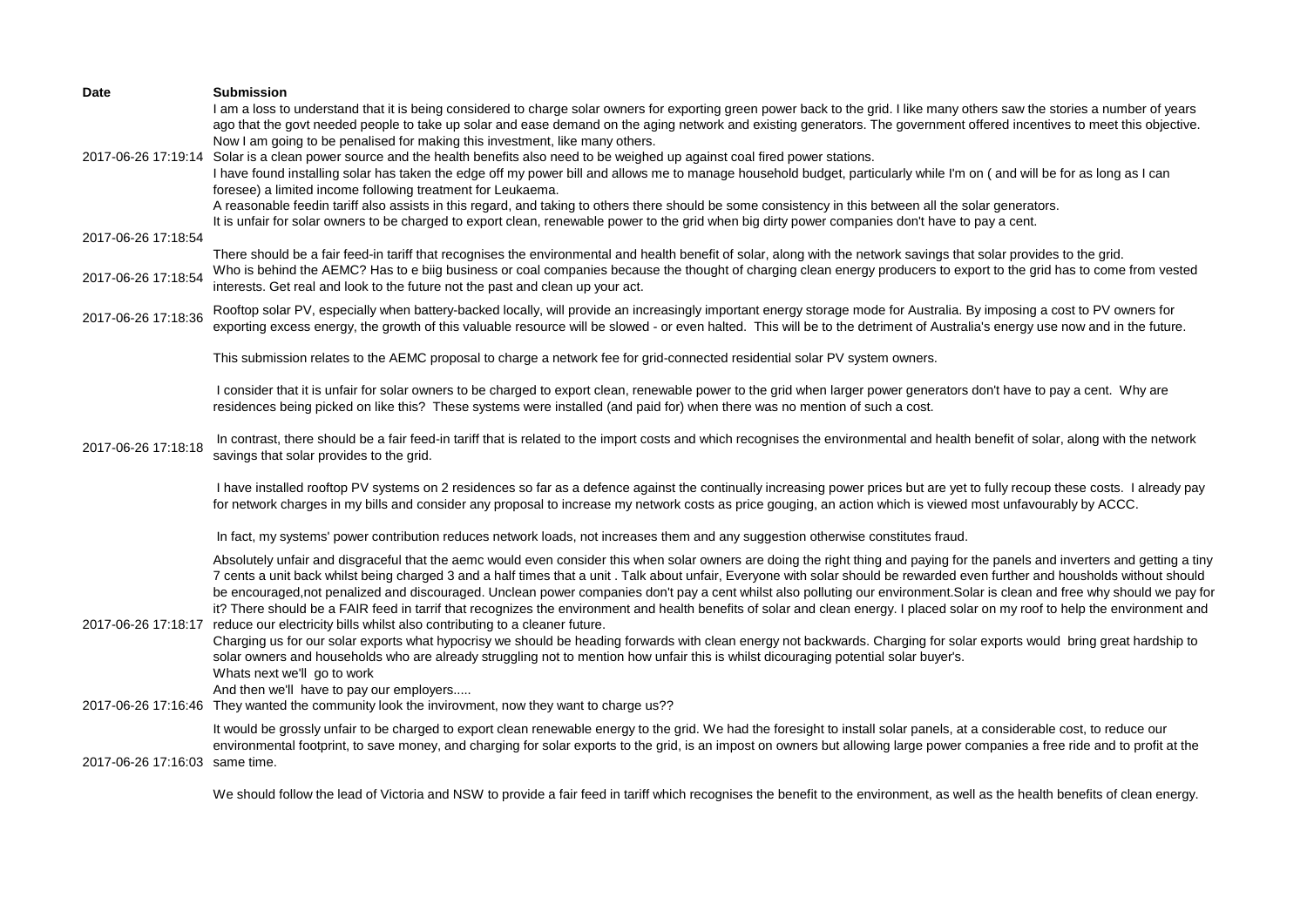**Date Submission** 2017-06-26 17:15:43 Two main points in rejection of this plan to charge us for supplying electricity. The first is that we decided to put solar panels up at considerable cost, based on the government guaranteed deal at the time, now you want to change the goal posts? I would willingly join a class action based on company law if you do that. The second is that the power my panels produce goes directly to the houses in my street, with minimal distribution costs or maintenance of network. Isn't that efficient, and the way we should be heading? 2017-06-26 17:15:33 introduced should be for polluting sources of energy, such as from coal-fired power stations. There needs to be a greater acceptance of renewable energy and the grid needs Solar owners should not be charged to export renewable energy to the grid, especially as power companies do not have to pay to supply energy to the grid. We installed solar power to help power our home in a non-polluting way and to save money. This was an investment of a considerable amount for us. Any feed in charges that are to be to be updated to allow for an increasing supply of it. Solar owners should not be singled out to cover these costs, there should be a recognition, not penalty, for the environmental and health benefits of solar. 2017-06-26 17:14:49 If you want to to bring on the "Death Spiral" of the Centralised Electricty Grid just go ahead with your 19th Century ideas!! Also the Finkle report says that solar and wind must have battery backup when it is the fossil fuel generators that consistently are unable to provide the so called grid stability they are paid for!!! 2017-06-26 17:14:22 SAYING " CLEAN COAL" IS LIKE SAYING, "I HAVE A HEALTHY MELANOMA. Sir, This is worse than stupid, this is betrayal, coal mines are closing all over the world, the ones still operating are capable of providing for our future diminishing coal needs, and we know failing to massively reduce CO2 emissions risks destroying our planet and an environment life can survive and thrive in, an environment that is the only one we have yet our you want to bet against it by approving and worse still funding the worlds biggest dinosaur coal mine in blind defiance of better alternative renewable technologies. The energy industry is ripping us off blind, they have some of the highest profit margins on the stock exchange yet Australia pays more for it's power than most other countries in the world. Despite desperate corporate lobby groups efforts to suppress knowledge about the development of awesome renewable energy technologies that can save our priceless planet, people power can triumph, these first class alternative energy technologies are clearly proven to be effective, affordable and are readily available, so the only thing stopping us moving forward towards their effective deployment is political corruption and tragically lacklustre efforts by our elected "leaders". 0ur community may not be able to make our politicians honest or care about magnificent planet or our children's future, but we can still think for ourselves and make choices with our money and votes to disempower these pro fossil fuel schmucks who believe they have the right to destroy our world for profit, and the next election is not far away Our gorgeous miraculous planet and all the amazing living things that dwell upon it, is dying and sick from out of control use of fossil fuels, yet our braindead leaders, selfishly and mindlessly defend lies, greed, profits and their share portfolios instead of wisely protecting the future wellbeing of all living things. So how many ministers have shares in coal and energy companies? We elected this Government to protect the interests and wellbeing of all Australian citizens and to manage "THE COMMON WEALTH OF AUSTRALIA" on behalf of all of our people. But the AEMC has been corrupted by fossil fuel lobby groups and is now incapable of making a fair or honest assessment that will benefit the Australian public, the inept idiots making these bad decisions on our behalf should be named and shamed with any conflicts of interest they may have been involved in. You may like to know, I bought my first solar panels 38 years ago and they still produce more power than their rated output, it takes sunlight along time to wear out a rock (silicon). The lousy feed in tariff offered to solar owners shows the massive advantages our Gov't gives to foreign owned corporations ,the fact that is not shared with the people who are actually saving our planet is more evidence of a Gov't that no longer cares about the Australian community, SHAME. It's time to go off grid and use our own power, Then we cannot be screwed and betrayed any more Regards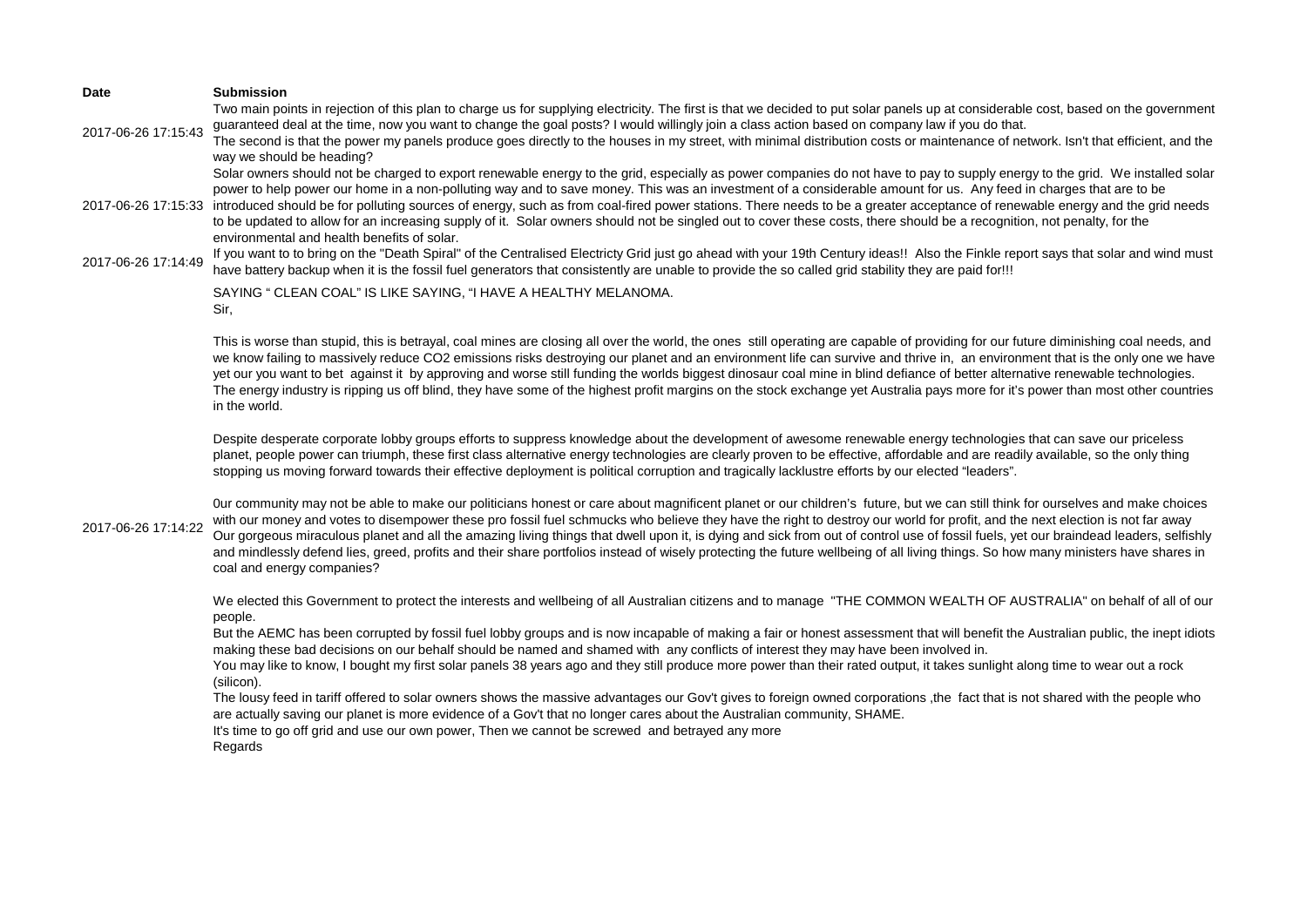| Date                                   | <b>Submission</b><br>It is unfair for solar owners to be charged to export clean, renewable power to the grid when big dirty power companies don't have to pay a cent.                                                                                                                                                                                                                                                                                                                                                                                                                                                                                                                                                                                                                                                                                                                                                                                                                                                                                                |
|----------------------------------------|-----------------------------------------------------------------------------------------------------------------------------------------------------------------------------------------------------------------------------------------------------------------------------------------------------------------------------------------------------------------------------------------------------------------------------------------------------------------------------------------------------------------------------------------------------------------------------------------------------------------------------------------------------------------------------------------------------------------------------------------------------------------------------------------------------------------------------------------------------------------------------------------------------------------------------------------------------------------------------------------------------------------------------------------------------------------------|
|                                        | There should be a fair feed-in tariff that recognises the environmental and health benefit of solar, along with the network savings that solar provides to the grid.                                                                                                                                                                                                                                                                                                                                                                                                                                                                                                                                                                                                                                                                                                                                                                                                                                                                                                  |
|                                        | 2017-06-26 17:14:02 I put my panels on the roof to be environmentally friendly now this is not recognised. Why are there subsidies for big companies for green power - eg wind and solar but I don't<br>get a fair price. If I pay 29c per kw to buy electricity and I export to the grid and only get 6c per kw how is this fair. I am someone who is guaranteeing solar security for NSW<br>but am getting nothing for it! Classic case of "the big end of town screwing the little guy"!                                                                                                                                                                                                                                                                                                                                                                                                                                                                                                                                                                           |
| 2017-06-26 17:13:52                    | I am losing money. How is this fair?<br>For too long we have not received a fair price for our feed in. We are helping the environment and the power companies are getting cheap power so stop penalising us even<br>more. Stop this from going ahead<br>The grid needs as much green energy as possible. The suggestion that solar contributors should be charged for doing so is ludicrous. There should be a charge on coal and<br>gas burning power companies for contributing massively to our global warming and for the detrimental health effects on the general population.<br>2017-06-26 17:13:39 Most of my solar contribution to the grid is used in my neighbourhood so any needed upgrade of transmission lines is largely negated.<br>Surely, surely, surely it is time for the Australian Energy Market Commission to consider environmental and human costs of generating electricity. These are costs which must<br>be considered in the 21st century.<br>Your proposal to charge solar owners for feeding energy back into the grid is ridiculous. |
|                                        | I am a pensioner. I have installed solar panels in my roof mainly for ethical and environmental reasons. The large number of people who now have solar panels have<br>benefited the economy and reduced the need for additional power plants to be built.                                                                                                                                                                                                                                                                                                                                                                                                                                                                                                                                                                                                                                                                                                                                                                                                             |
| 2017-06-26 17:13:13                    | What justification can there be for charging solar owners for feeding the energy they generate into the grid.                                                                                                                                                                                                                                                                                                                                                                                                                                                                                                                                                                                                                                                                                                                                                                                                                                                                                                                                                         |
|                                        | As it is, we are paid much too little for the solar energy generated. The benefits from increasing generation of clean energy are manifold, resulting in cleaner air, less carbon<br>emissions and other pollutants, and a healthier environment.                                                                                                                                                                                                                                                                                                                                                                                                                                                                                                                                                                                                                                                                                                                                                                                                                     |
|                                        | Please reconsider this proposal.                                                                                                                                                                                                                                                                                                                                                                                                                                                                                                                                                                                                                                                                                                                                                                                                                                                                                                                                                                                                                                      |
| 2017-06-26 17:13:10                    | <b>Yours Sincerely</b><br>I think that solar power exporting actually will save expense on additional transformers and wiring because the panels will be working at full capacity on hot days in summer<br>when the demand for power is greatest. Also, this power does not pollute, so helps to keep the total CO2 down.                                                                                                                                                                                                                                                                                                                                                                                                                                                                                                                                                                                                                                                                                                                                             |
| 2017-06-26 17:12:43                    | The recent WA Gov. budget has Daily Electricity connection fees almost doubling from 44.18 cents/day to around 97 cents/day. So if you have been a responsible citizen and<br>paid out significant sums of money to have Solar panels put on your roof you are now being punished by higher connection fees to the grid. These fees of course offset part of<br>the savings you have enjoyed with your panels but now part of that savings have been taken away due to this fixed daily cost attached to your Synergy electricity bill.                                                                                                                                                                                                                                                                                                                                                                                                                                                                                                                               |
|                                        | I would implore all WA solar citizens to write to their local member expressing deep dissatisfaction with this additional burden on our Synergy bills and asking them to<br>reconsider this burden it has placed on good Solar Citizens.                                                                                                                                                                                                                                                                                                                                                                                                                                                                                                                                                                                                                                                                                                                                                                                                                              |
| 2017-06-26 17:11:20 should be reduced. | As a responsible citizen who has installed solar panels, why should I pay higher access charges than any of my neighbours? By self-consuming about half the power I<br>generate, if anything I am putting less demand on the grid than do households without solar panels, hence there are network savings. If anything, my daily access charge<br>I already pay the same daily access charge as they do. That should be sufficient.<br>I am doing my bit to help reduce greenhouse gases. Why should I and others like me be penalised for being environmentally responsible?                                                                                                                                                                                                                                                                                                                                                                                                                                                                                        |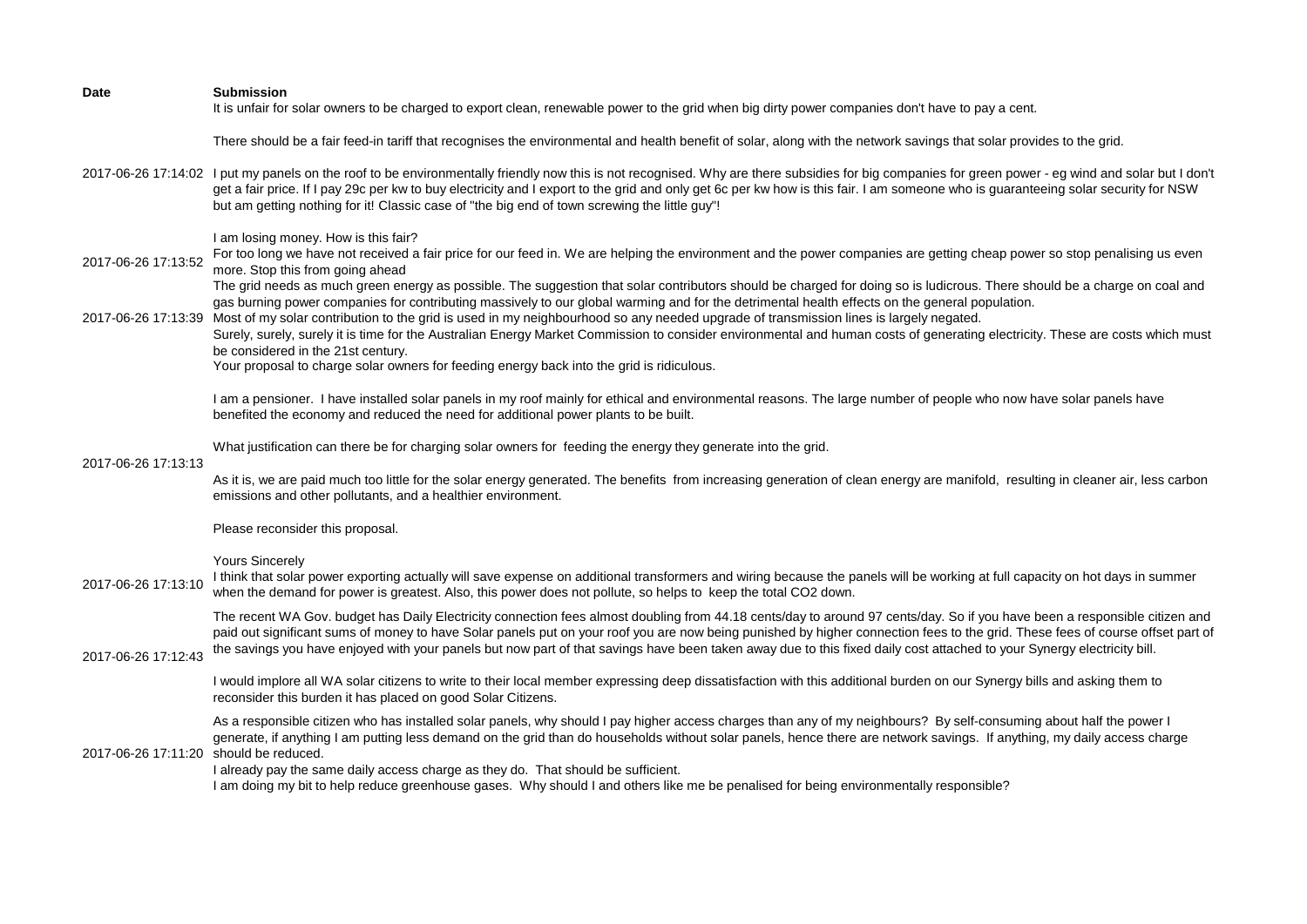| <b>Date</b><br>2017-06-26 17:10:59 | <b>Submission</b><br>I have invested in solar as an investment to provide a cleaner, healthier environment for future generations. Why should I and other solar owners be penalised by being<br>charged a tariff. We are currently penalised by not being paid a far and reasonable price for the clean electricity we produce now. And what about the dirty polluting coal                                                                                                                                                                                                                                                                                                                                                                                                                                                                                                                                                                                                                                                                                                                                                                                                                                                                                          |
|------------------------------------|----------------------------------------------------------------------------------------------------------------------------------------------------------------------------------------------------------------------------------------------------------------------------------------------------------------------------------------------------------------------------------------------------------------------------------------------------------------------------------------------------------------------------------------------------------------------------------------------------------------------------------------------------------------------------------------------------------------------------------------------------------------------------------------------------------------------------------------------------------------------------------------------------------------------------------------------------------------------------------------------------------------------------------------------------------------------------------------------------------------------------------------------------------------------------------------------------------------------------------------------------------------------|
|                                    | companies, why aren't they charged to feed their dirty electricity into the grid. Give the little Aussi battler a break and allow them to do the right thing without being penalizes in<br>the hip pocket yet again.<br>Stop being a bunch of obstructionist luddites                                                                                                                                                                                                                                                                                                                                                                                                                                                                                                                                                                                                                                                                                                                                                                                                                                                                                                                                                                                                |
|                                    | Instead of encouraging our transition to a decentralised, clean, smart grid you come up with stupid ideas, obstructions and penalties                                                                                                                                                                                                                                                                                                                                                                                                                                                                                                                                                                                                                                                                                                                                                                                                                                                                                                                                                                                                                                                                                                                                |
|                                    | 2017-06-26 17:10:45 What kind of corrupt, twisted agenda are you guys running?                                                                                                                                                                                                                                                                                                                                                                                                                                                                                                                                                                                                                                                                                                                                                                                                                                                                                                                                                                                                                                                                                                                                                                                       |
|                                    | You make it so hard not to swear at you  unscrupulous aresholes protecting your fossil fuel mates.                                                                                                                                                                                                                                                                                                                                                                                                                                                                                                                                                                                                                                                                                                                                                                                                                                                                                                                                                                                                                                                                                                                                                                   |
|                                    | unkind regards                                                                                                                                                                                                                                                                                                                                                                                                                                                                                                                                                                                                                                                                                                                                                                                                                                                                                                                                                                                                                                                                                                                                                                                                                                                       |
| 2017-06-26 17:10:36                | I have bought solar panels so I do not have to use non renewables like coal!<br>at the time they were expensive and even though i get a rebate I do not think it will cover the cost of them over the ten year payment period. Solar energy is the way to go for<br>everyone. We need clean energy! Australia has the sun so why not encourage people to use it. Charging extra for an export to the grid is not encouraging people to use less<br>power because one has to pay for it no matter how much electricity one uses. The health benefits to the community, network savings are an undisputed facts of solar energy!                                                                                                                                                                                                                                                                                                                                                                                                                                                                                                                                                                                                                                       |
| 2017-06-26 17:10:34                | It is unfair for solar owners to be charged to export clean, renewable power to the grid when big dirty power companies don't have to pay a cent<br>There should be a fair feed-in tariff that recognises the environmental and health benefit of solar, along with the network savings that solar provides to the grid<br>It is a completely unfair proposal to charge solar owners to export their excess electricity to the grid. Why should they be penalised in this way for choosing to support the                                                                                                                                                                                                                                                                                                                                                                                                                                                                                                                                                                                                                                                                                                                                                            |
| 2017-06-26 17:10:33                | environment ? We are producing CLEAN energy, unlike the dirty power companies that dont have to pay anything to export to the grid. Its all back to front - please do not<br>make this rediculous decision!                                                                                                                                                                                                                                                                                                                                                                                                                                                                                                                                                                                                                                                                                                                                                                                                                                                                                                                                                                                                                                                          |
| 2017-06-26 17:10:10                | It is totally unfair to be charged for exporting my solar power to the grid. I am already receiving a very modest rebate (7.5 cents) for this power.<br>I have invested in solar because I believe it is the right thing to do if the roof is suitable and has a good aspect. Mine is perfect and I have 20 panels.I am not a wealthy person<br>and would be impacted by this extra charge.<br>Please reconsider this proposal.                                                                                                                                                                                                                                                                                                                                                                                                                                                                                                                                                                                                                                                                                                                                                                                                                                      |
| 2017-06-26 17:10:09                | Power companies on-sell my generated solar contribution for a profit. My generated power does not operate under terms of a "business". I did not seek buyers. Power<br>suppliers agreed to buy excess power from my generator. I am a single owner / operator, not an entity producing power for profit.                                                                                                                                                                                                                                                                                                                                                                                                                                                                                                                                                                                                                                                                                                                                                                                                                                                                                                                                                             |
| 2017-06-26 17:09:55                | The idea of charging domestic solar array owners for energy exported to the grid is incomprehensible. We already pay a daily supply charge, which is in fact a connection<br>fee: it charged every day even when we are away on holidays for any length period and not taking supply. Whether the electrons and holes are flowing one way of the other at<br>our point of connection is irrelevant: we have already paid that connection fee and the network infrastructure costs are already defrayed in that charge and the usage charge.<br>To add an extra fee for electricity flowing out of our home, but not to the suppliers for electricity flowing in, through a connection we have already paid for, is nonsensical. It will<br>discourage grid connection and renewal energy supply, not encourage both. Yet both are what we need to enable distributed energy to become as efficient as possible, as<br>quickly as possible in this country. This proposed charge would be perverse behaviour for an agency that should be facilitating efficient development of distributed energy, not<br>be adding barriers that can only decrease efficiency. Don't do it - it is not common sense and it will just add to the existing distortions in the market. |
|                                    | 2017-06-26 17:09:44 A suggestion that would be another burden on home owners.                                                                                                                                                                                                                                                                                                                                                                                                                                                                                                                                                                                                                                                                                                                                                                                                                                                                                                                                                                                                                                                                                                                                                                                        |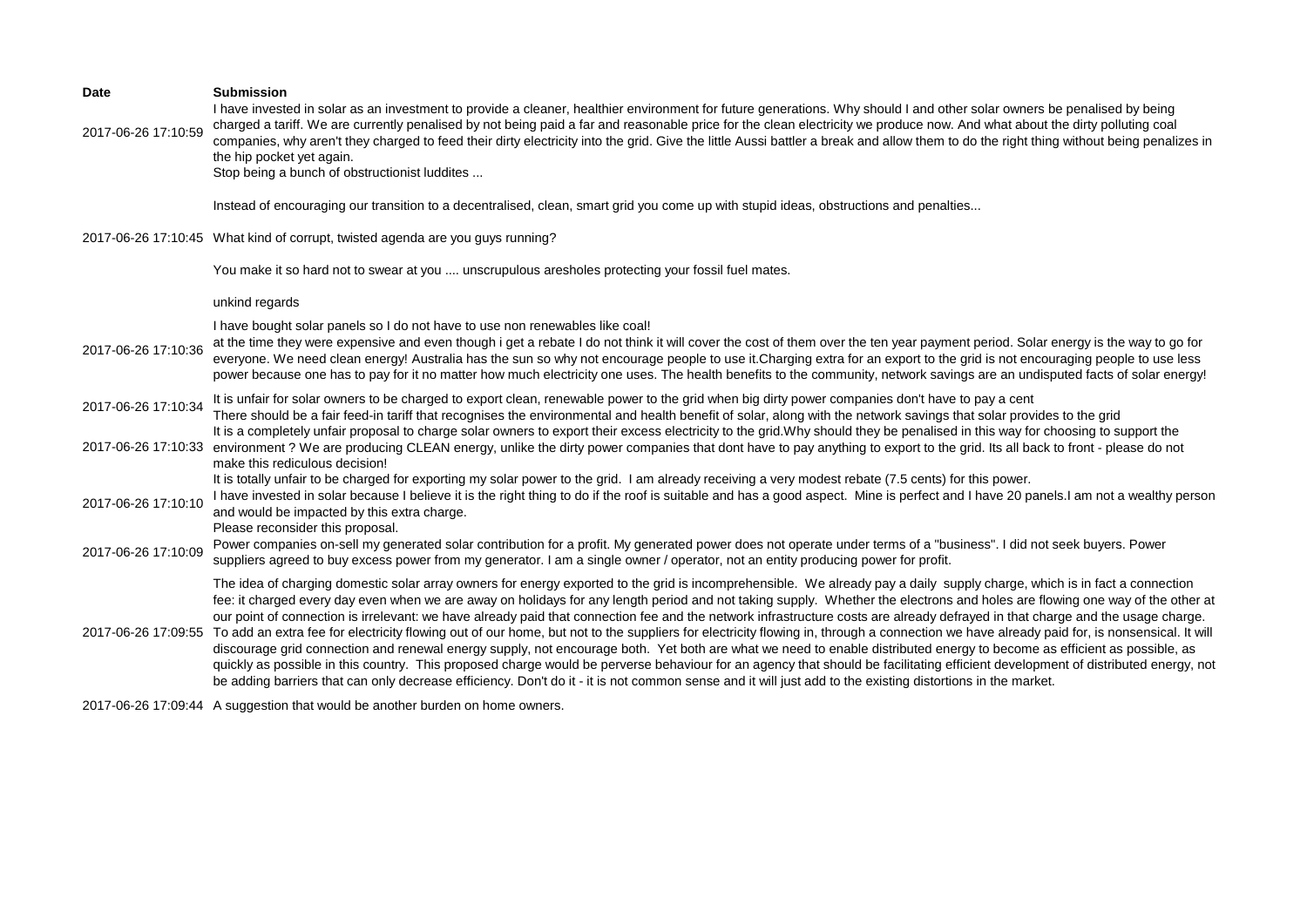|                     | Dear AEMC,                                                                                                                                                                                                                                                                                                                                                                                                                                                                                                                                                                                                                                                                             |
|---------------------|----------------------------------------------------------------------------------------------------------------------------------------------------------------------------------------------------------------------------------------------------------------------------------------------------------------------------------------------------------------------------------------------------------------------------------------------------------------------------------------------------------------------------------------------------------------------------------------------------------------------------------------------------------------------------------------|
|                     | re: suggested charge to solar                                                                                                                                                                                                                                                                                                                                                                                                                                                                                                                                                                                                                                                          |
|                     | in the policy gap left by successive Federal governments, as coal power generation infrastructure has aged and is now being shut down, one of the largest investments in new<br>energy generation has been made piecemeal, by private households and businesses, installing several gigawatts of solar capacity on their rooftops. I'm one of those<br>householders. I make a modest saving on my electricity bills, and I export electricity to the grid.                                                                                                                                                                                                                             |
|                     | The electricity I export is, presumably, consumed locally by my neighbours; and presumably, they pay the going retail rate for it, which is probably around 25-30c per KWh.<br>Their electricity retailer collects this payment, but does not pay me; I only get a small feed-in tariff for my contribution. That feed-in tariff is somewhat higher than the base<br>wholesale rate, but often much lower than peak rates. It's been well established that the large rolling out of rooftop solar has actually reduced the cost to the public (including<br>retailers) of peak price spikes by reducing demand on hot summer afternoons when demand typically hits its maximum.        |
| 2017-06-26 17:09:19 | Despite all this, I understand there is a suggestion to slug those of us with solar panels with a new charge for the privilege of feeding our electricity back into the grid. This is<br>mad. If you want to destroy the credibility of the NEM system beyond redemption, it would make sense, but I didn't think that was part of the AEMC's brief. Please file this<br>stupid suggestion in the little round filing cabinet on the floor. That's where it belongs.                                                                                                                                                                                                                   |
|                     | I suppose it could be done in an equitable manner. All generators could be charged the same rate, per KWh, for the electricity they feed into the grid, from Loy Yang and<br>Bayswater right down to little old me. I'm not sure what the purpose of that would be, but at least I'd know I wasn't being given special treatment.                                                                                                                                                                                                                                                                                                                                                      |
|                     | Having solar has contributed to making it possible for me to go back and study a science degree in my 40s. Knowing that my electricity bills are low is one thing that enables<br>me to do that. Yet there seems to be an ongoing creep of fixed charges, and now this crazy suggestion as well. It seems that it would be more honest to add a line on my bill<br>entitled the "just because we can" charge.                                                                                                                                                                                                                                                                          |
|                     | A fair system for consumers, that rewards efforts to save energy and generate clean solar energy, is needed. A Victoria's announcement of a move to a 11c/KWh feed-in tariff<br>is a good start; that is probably about as high as it should be. It's a level that leaves some incentive to save energy at home, while making it worthwhile to feed excess back<br>into the grid. A further measure, to prevent the creep of fixed charges (the "just because we can" charge), would be a second measure you might support. When fixed charges<br>are larger than consumption charges, there is little incentive to use energy efficiently - a perverse and counterproductive outcome. |
|                     | I would like to make clear that it is obvious to anyone that charging people to export their CLEAN energy to the grid is grossly unfairit should instead be SOLD to the grid<br>.People should be encouraged to make clean energy to be sold to the grid We do not wish to support coal if it is at all possible or the often foreign investors in the fossil<br>fuel industry.                                                                                                                                                                                                                                                                                                        |
| 2017-06-26 17:09:10 | There are more jobs in renewable energies, than mining & people could make some money from their home while supporting the renewable industry using wind &<br>solar, both tried & tested.<br>My family & friends would prefer to be able to use solar energy & be paid to supply the grid with any excess power generated.                                                                                                                                                                                                                                                                                                                                                             |
|                     | We have solar panels & prefer this style of power.<br>2017-06-26 17:09:05 It's immoral and perhaps illegal to charge. Who owns the coal in OUR land? Maybe we should put in for our 1/20millth share of it if you go ahead?                                                                                                                                                                                                                                                                                                                                                                                                                                                            |
| 2017-06-26 17:08:55 | It is totally unreasonable to charge households for providing electricity to the grid when no charge per kw is made to large coal fired generators. Further, households are not<br>paid fairly for their contribution and pay large standing charges that cover costs of the electricity network where high subsidies are given to people who require peak use such<br>as those with air conditioning. You should have a surcharge every time an air conditioning system is installed to cover the network costs of their peak use!                                                                                                                                                    |
| 2017-06-26 17:07:39 | It is unfair for solar owners to be charged to export clean, renewable power to the grid when big dirty power companies don't have to pay a cent.<br>There should be a fair feed-in tariff that recognises the environmental and health benefit of solar, along with the network savings that solar provides to the grid.<br>I and many others installed solar to reduce the cost of electricity bills, not increase it.                                                                                                                                                                                                                                                               |
|                     |                                                                                                                                                                                                                                                                                                                                                                                                                                                                                                                                                                                                                                                                                        |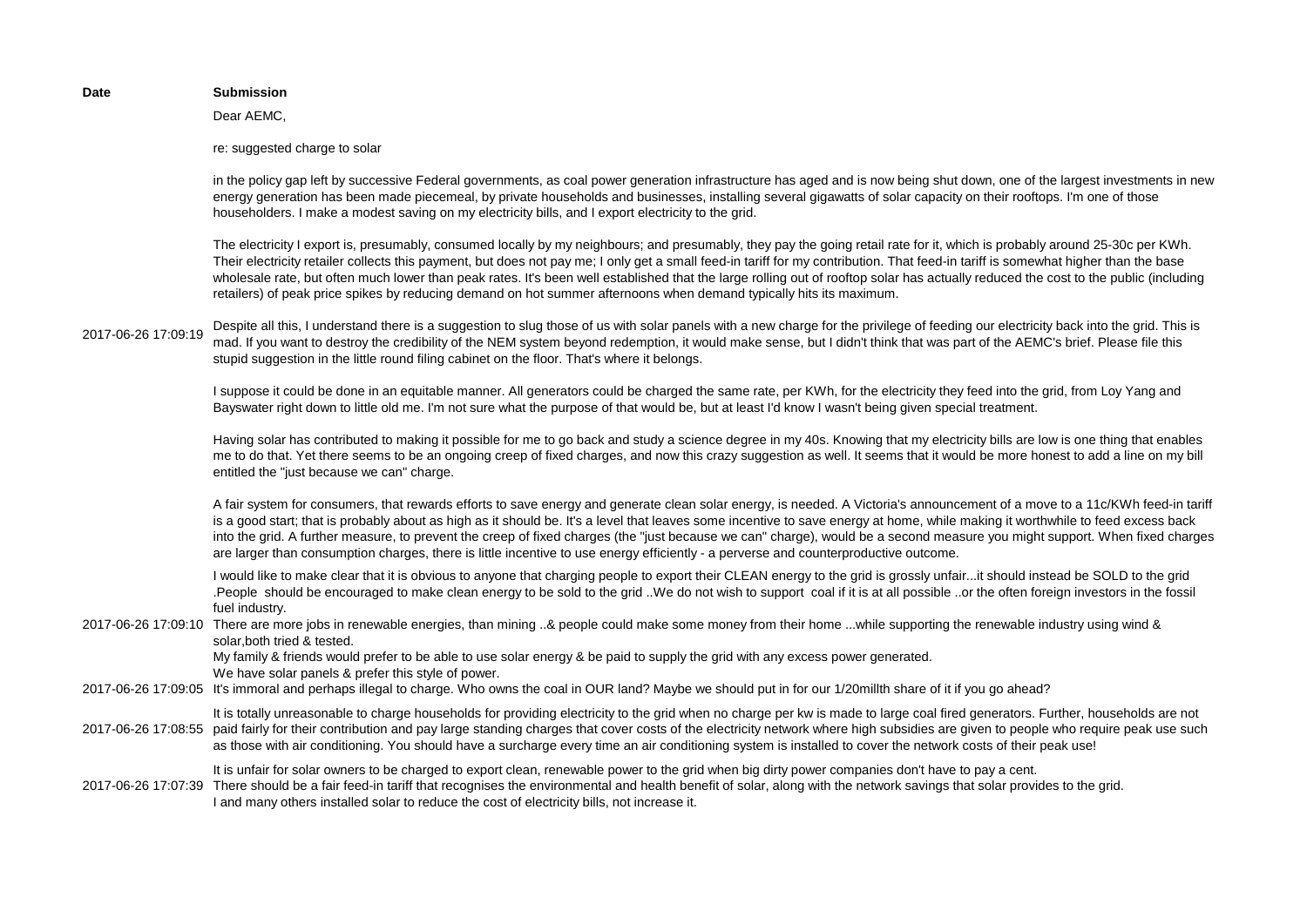| <b>Date</b>         | <b>Submission</b>                                                                                                                                                                                                                                                                                                                                                                                                                                                                                                                                                                                                                                                                                                                                                                                                                                                                                                                                                                                                         |
|---------------------|---------------------------------------------------------------------------------------------------------------------------------------------------------------------------------------------------------------------------------------------------------------------------------------------------------------------------------------------------------------------------------------------------------------------------------------------------------------------------------------------------------------------------------------------------------------------------------------------------------------------------------------------------------------------------------------------------------------------------------------------------------------------------------------------------------------------------------------------------------------------------------------------------------------------------------------------------------------------------------------------------------------------------|
| 2017-06-26 17:07:27 | I wish to urge the AEMC that solar owners, who contribute clean renewable power in to the grid should not be charged to do so, when dirty polluting power companies do not<br>pay a cent. As an individual solar owner we have put solar panels on two houses in an effort to minimise our use of the electricity grid and to contribute to the reduction in the<br>human contribution to climate change. We should not be asked to pay for any contribution we can make to the grid but should be paid a fair feed-in tariff for the network<br>savings that solar provides to the grid. I urge you to deal with this matter in a way that gives solar owners credit for our concern for our planet rather than penalising us as you<br>propose.<br>I write this submission as my way of supporting the move to solar energy generation by each Australian household, business and government department. This is completely<br>achievable and is a rather short time frame, once the political will allows the process. |
|                     | As the governing body ruling on solar energy prices, I wish to state clearly that, given the strong desire for and effectiveness of distributed solar energy generation:                                                                                                                                                                                                                                                                                                                                                                                                                                                                                                                                                                                                                                                                                                                                                                                                                                                  |
| 2017-06-26 17:07:24 | * It is counter intuitive to be charge solar owners for exporting clean, renewable power to the grid when large power companies polluting our atmosphere do not have to pay a<br>cent.<br>* Such charges for exporting solar energy places an unreasonable impost on households producing clean, non polluting solar power.<br>* It is productive and balanced for there to be a fair feed-in tariff that recognises the environmental and health benefit of solar, along with the network savings that solar<br>provides to the grid.                                                                                                                                                                                                                                                                                                                                                                                                                                                                                    |
|                     | In a perfect world, producers of solar, wind and other renewable energies are recognised for investing up front to reduce their footprint and carbon emissions, while producers<br>of fossil fuel-based energy are closed down by regulations or can not operate due to appropriate taxes or sensible tariffs on pollution.                                                                                                                                                                                                                                                                                                                                                                                                                                                                                                                                                                                                                                                                                               |
|                     | True, we do not live in a perfect world yet, though it is where we all really wish to live and taking responsible steps like omitting feed in charges take us in that direction. I and<br>many, many other Australians, solar owners or not, feel very much this way.                                                                                                                                                                                                                                                                                                                                                                                                                                                                                                                                                                                                                                                                                                                                                     |
|                     | Sincerely                                                                                                                                                                                                                                                                                                                                                                                                                                                                                                                                                                                                                                                                                                                                                                                                                                                                                                                                                                                                                 |
|                     | We have gone to considerable expense to build a passive solar home, PV panels, rainwater tank, and solar hot water system to reduce our energy consumption and not<br>contribute to greenhouse gas emissions. To be threatened with a cost to export our excess energy to the grid makes a mockery of everything that we have done,<br>2017-06-26 17:06:33 Our energy consumption from the grid is around 7 units a day, which makes a battery a worthwhile proposition. As batteries come down in price you will have more consumers<br>deserting the grid and less income. We already pay a standing charge for connection to the grid, soon to rise to 94c a day. Your proposal does not help the long term future<br>of the grid as renewable energy and batteries become cheaper.                                                                                                                                                                                                                                    |
|                     | You charge me for inputting power and I go off grid completely.<br>2017-06-26 17:06:19 I'll buy another dozen panels and two batteries and with the 13KVa generator I have; I will be able to supply my next door neighbour as well. She is 68 and on the pension.<br>Her power comes off my line and poles.                                                                                                                                                                                                                                                                                                                                                                                                                                                                                                                                                                                                                                                                                                              |
| 2017-06-26 17:06:12 | No one is suggesting the big dirty power companies pay to export so its illogical and absurd to propose making solar owners to pay. And what is dirty power contributing to<br>meeting our emissions goals? They are the problem and renewables are a solution and for this renewables are to be penalised?                                                                                                                                                                                                                                                                                                                                                                                                                                                                                                                                                                                                                                                                                                               |
|                     | 2017-06-26 17:06:06 I believe the Suns energy should be free for all. If I collect it I should be able to make it available the same way that energy companies do.                                                                                                                                                                                                                                                                                                                                                                                                                                                                                                                                                                                                                                                                                                                                                                                                                                                        |
| 2017-06-26 17:05:03 | I am a 70 year old pensioner who spent a lot of money (which I could hardly afford) to put 8 panels up. I did this to try and quarantine myself from the ever rising charges, and<br>to help the environment. Makes me wonder why I went without to make this outlay. Also makes me wonder who the idiots are.                                                                                                                                                                                                                                                                                                                                                                                                                                                                                                                                                                                                                                                                                                            |
| 2017-06-26 17:05:01 | Stop fiddling with the system and cancel all intention of charging for exporting power                                                                                                                                                                                                                                                                                                                                                                                                                                                                                                                                                                                                                                                                                                                                                                                                                                                                                                                                    |
| 2017-06-26 17:04:56 | I believe it unfair to charge solar owners to export clean renewable power to the grid, especially as coal fired power stations are not charged these fees for inputting dirty<br>power to the grid.                                                                                                                                                                                                                                                                                                                                                                                                                                                                                                                                                                                                                                                                                                                                                                                                                      |
| 2017-06-26 17:04:48 | I think it is unfair, I installed solar panel to help the environment and save money I will not accept charging us to put power back is in anybodys interest. I would sooner look at<br>battery storage than be charged to supply the big profit companies                                                                                                                                                                                                                                                                                                                                                                                                                                                                                                                                                                                                                                                                                                                                                                |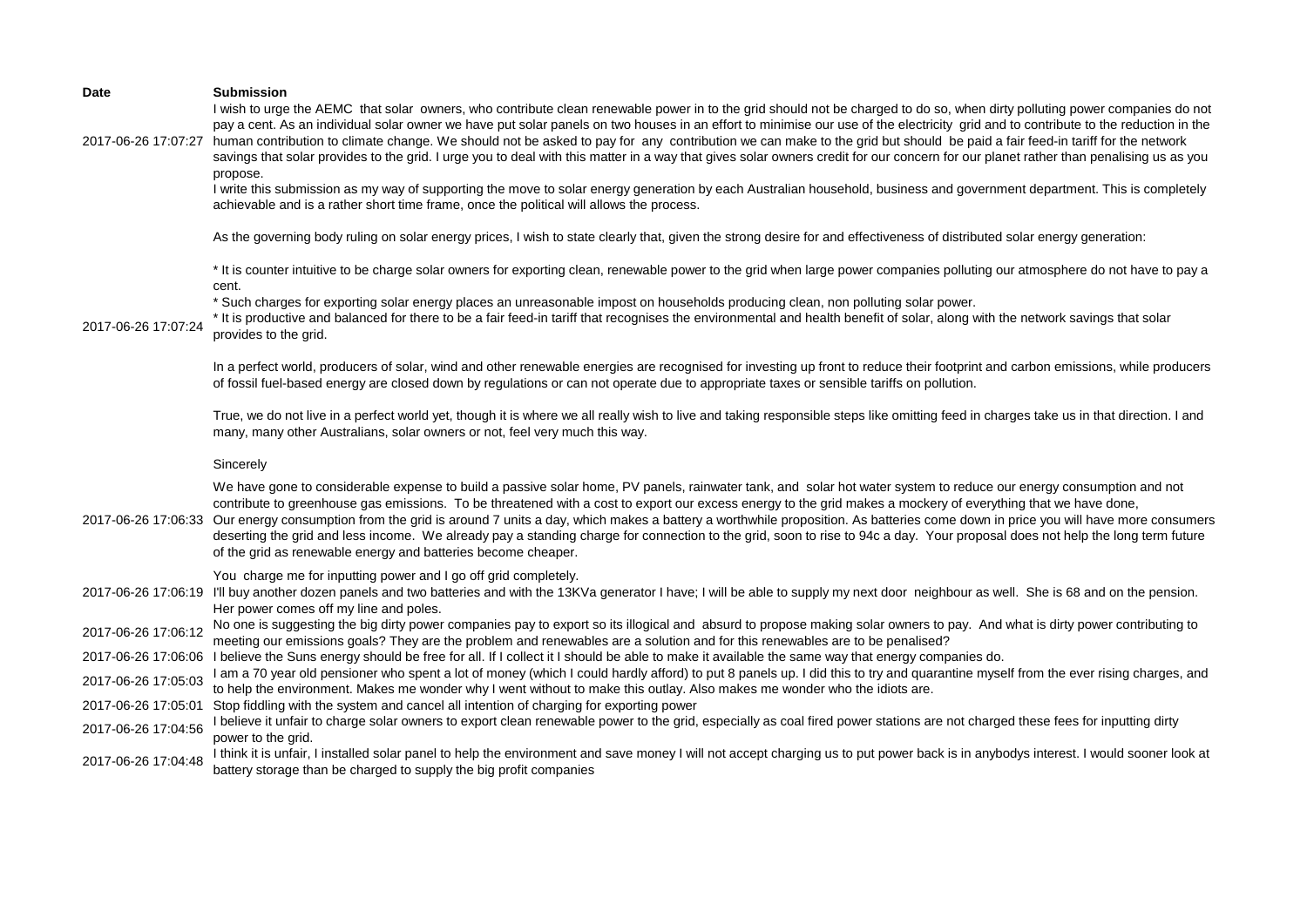| Date                | <b>Submission</b><br>Dear Sir/Madam<br>Surely common sence must come to the fore.                                                                                                                                                                                                                                                                                                                                                                                                                                                                                                                                                                                                                                                                                                                                                                                                                                                                                                                                                                                                                                                      |
|---------------------|----------------------------------------------------------------------------------------------------------------------------------------------------------------------------------------------------------------------------------------------------------------------------------------------------------------------------------------------------------------------------------------------------------------------------------------------------------------------------------------------------------------------------------------------------------------------------------------------------------------------------------------------------------------------------------------------------------------------------------------------------------------------------------------------------------------------------------------------------------------------------------------------------------------------------------------------------------------------------------------------------------------------------------------------------------------------------------------------------------------------------------------|
| 2017-06-26 17:04:44 | Solar owners should not be punished for trying to save themselves a few dollars after having paid out for their rooftop systems.<br>This proposal is just plain wrong.                                                                                                                                                                                                                                                                                                                                                                                                                                                                                                                                                                                                                                                                                                                                                                                                                                                                                                                                                                 |
|                     | A fair price for power fed to the grid is surely a no brainer.<br>Regards                                                                                                                                                                                                                                                                                                                                                                                                                                                                                                                                                                                                                                                                                                                                                                                                                                                                                                                                                                                                                                                              |
| 2017-06-26 17:04:44 | I do not understand the logic of the proposal to charge solar owners for exporting to the grid. The obvious result will be greater battery installation, increasingly likely with<br>declining battery costs, making the grid more expensive for those still wishing to be connected. Surely the challenge is to integrate inevitably increasing solar energy input with<br>the grid to increase its efficiency and thus lower its costs. To that end the objective should be formulation of fair feed-in tariffs for solar owners. Although stimulation of battery<br>storage uptake is desirable, surely the aim should be to optimize use of existing grids in built-up areas, to effectively balance energy supply and demand across the grid.                                                                                                                                                                                                                                                                                                                                                                                     |
| 2017-06-26 17:04:36 | This form will not accept a phone number. My number is . I object to paying for my solar panels as I had to borrow money to install them . I thought that I would do my bit to<br>help Australia and feel I would be treated very badly having to give money for the privilege. As a senior citizen it would be very expensive for me to pay a fee, meaning I would<br>have to cut back on food to pay it.                                                                                                                                                                                                                                                                                                                                                                                                                                                                                                                                                                                                                                                                                                                             |
| 2017-06-26 17:04:16 | It is unfair for solar owners to be charged to export clean, renewable power to the grid when big dirty power companies don't have to pay a cent<br>It is unfair for solar owners to be charged to export clean, renewable power to the grid when big dirty power companies don't have to pay a cent<br>There should be a fair feed-in tariff that recognises the environmental and health benefit of solar, along with the network savings that solar provides to the grid                                                                                                                                                                                                                                                                                                                                                                                                                                                                                                                                                                                                                                                            |
|                     | The push by the Australian Energy Marketing Commission (AEMC) to have owners of solar power charged for exporting clean renewable power to the grid while letting<br>nonrenewable, highly pollution power companies to do so without charge is utter madness and beggars belief. It is neo-liberalism in the extreme. One of the consequences<br>of this poorly thought through proposed action is that households with solar arrays will look installing battery systems to enable them to leave the grid. This will drive up the<br>cost of electricity because fewer people will rely on the grid to provide their electricity. Households with solar arrays should be commended not punished for their commitment<br>to assisting Australia to achieve its green energy targets. Fossil fuel generation of electricity is an industry in its death throes. Lobbyist for the fossil fuel industry have too<br>much power and are too close to politicians for the good of this country. The sooner their power-base is broken the sooner we will be able to have reasoned discussion in<br>Australia about our future energy needs. |
| 2017-06-26 17:04:07 | Households with solar arrays should be paid a fair feed-in tariff not charged to export to the grid. The feed-in tariff households are paid should be the same as the usage fee<br>they are charged by electricity retailers.                                                                                                                                                                                                                                                                                                                                                                                                                                                                                                                                                                                                                                                                                                                                                                                                                                                                                                          |
|                     | If the decision is made to charge households who export solar electricity to the grid I will take every step I can to leave the grid. I have already commenced the process and<br>will be meeting with a staff member from a clean energy company to determine what I need to do to go off grid. This is one of the positive things I can do to contribute to a<br>clean, green Australia especially when the AEMC is proposing to hold households who export electricity to the grid to ransom.                                                                                                                                                                                                                                                                                                                                                                                                                                                                                                                                                                                                                                       |
|                     | The proposed decision is retrograde and discriminatory. There is no other commercial concern in this country where any people who contribute raw materials are charged for<br>their contribution. Nor is there any other commercial concern in this country that charges some who contribute raw materials but not others.                                                                                                                                                                                                                                                                                                                                                                                                                                                                                                                                                                                                                                                                                                                                                                                                             |
|                     | I am increasingly challenged by the direction Australia is heading and your proposal to charge households that export clean electricity to the grid a fee to do so is another<br>example of why.<br>I wish to object to the proposal of charging home solar generators ie to export clean energy via solar PV cells. Other energy suppliers such as coal and gas do not and under                                                                                                                                                                                                                                                                                                                                                                                                                                                                                                                                                                                                                                                                                                                                                      |
| 2017-06-26 17:04:02 | the AEMC proposal will not be required to pay to use the grid to export energy. It seems to me the AEMC is being bias and protecting vested interests by omission and this is<br>how it will be seen by home owners that have invested in solar systems. I for one have voted with my feet and in my newly built house instead of connecting to the grid I have<br>just installed an off grid home system and have no intention of using the grid in the future with the unfair treatment of home generation and protective practices of the current<br>electricity industry. I say stop this nonsense of protecting vested interests.<br>only Australia could think of just another way to rip of the wise.                                                                                                                                                                                                                                                                                                                                                                                                                           |
|                     | 2017-06-26 17:03:59 I WOULD NOT ADVISE ANY THOUGHTS OF CHARGING FOR SOLAR INPUT TO THE GRID AS IT WOULD START SUCH A GROUND SWELL OF COMPLAINTS THAT<br>AEMC WILL NEED TO START LOOKING FOR ANOTHER JOB                                                                                                                                                                                                                                                                                                                                                                                                                                                                                                                                                                                                                                                                                                                                                                                                                                                                                                                                |
| 2017-06-26 17:03:41 | It is most unreasonable to charge solar panel owners for power input to the grid. We put solar panels on our roof to reduce carbon dioxide going into the atmosphere. The<br>government paid a high feed in tariff to encourage this. The present feed in tariff does not compensate for the cost of later installations. If you want people to get off the grid<br>this is the way to achieve it. I will consider alternative measures if this ridiculous proposal goes ahead.                                                                                                                                                                                                                                                                                                                                                                                                                                                                                                                                                                                                                                                        |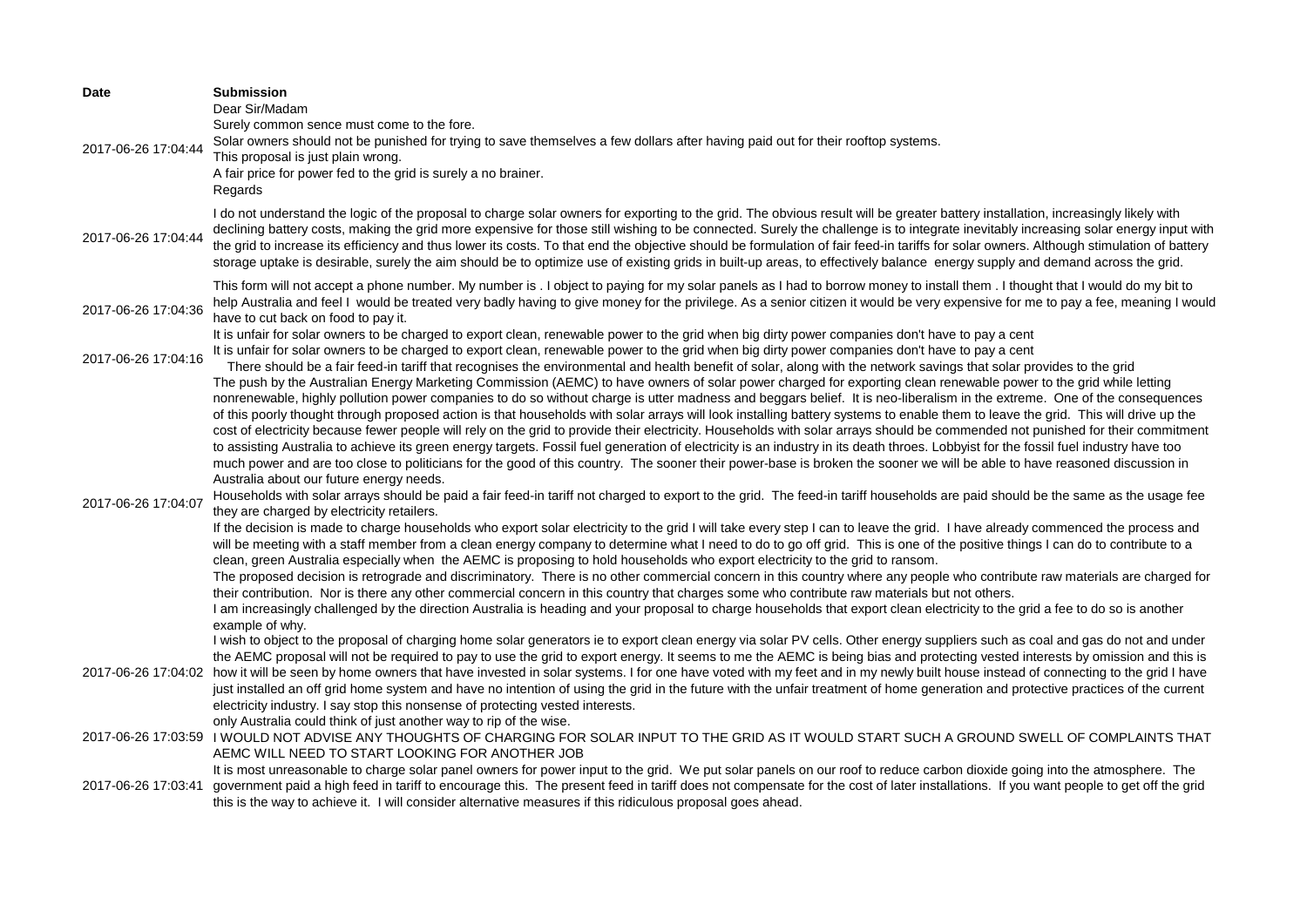| Date                | <b>Submission</b>                                                                                                                                                                                                                                                                                                                                                                                                                                                                                                                                                                                                                                                                                                                                                                                                                                                                                                                                                                |
|---------------------|----------------------------------------------------------------------------------------------------------------------------------------------------------------------------------------------------------------------------------------------------------------------------------------------------------------------------------------------------------------------------------------------------------------------------------------------------------------------------------------------------------------------------------------------------------------------------------------------------------------------------------------------------------------------------------------------------------------------------------------------------------------------------------------------------------------------------------------------------------------------------------------------------------------------------------------------------------------------------------|
|                     | Dear Sir /Madam<br>Yes I'm a solar owner and I'm writing to voice my concern about the proposed changes that would see you charge me for the clean electricity that I feed back into the grid on a<br>daily basis. Electricity that the major power suppliers are then very happy to charge me a much higher premium for and make a substantial profit on.                                                                                                                                                                                                                                                                                                                                                                                                                                                                                                                                                                                                                       |
| 2017-06-26 17:03:12 | We made the decision to install our system when the return to us has only been 8 cents a kilowatt so we weren't early adopters. We made the call because we believe that<br>renewables are the way of the future and enable us in some small way to give something back to the environment and to the country.                                                                                                                                                                                                                                                                                                                                                                                                                                                                                                                                                                                                                                                                   |
|                     | I appreciate that we are in a period of systemic change to the system and that we need a strong and reliable electricity system. In the years to come future generations<br>(hopefully) will have the opportunity to look back at this period of transition and review the role of the AEMC and other players. How do you want to be remembered?<br>So if you charge solar owners to feed back in then what about the big power companies. The same companies that over recent years have gold plated parts of the system<br>and who have been very happy to reap the massive profits that have ensured.<br>Without the thousands of kilowatt hours of "free" electricity fed back into the system from solar owners how much worse would the recent electricity shortages have been and<br>now you are considering charging us for the privilege.                                                                                                                               |
|                     | Please don't persist with this short sighted and incomprehensible idea.                                                                                                                                                                                                                                                                                                                                                                                                                                                                                                                                                                                                                                                                                                                                                                                                                                                                                                          |
|                     | I am absolutely outraged at this ridiculous and punitive idea. While I receive a miserable feed in tariff for the power I send to the grid, my supplier(Energy Australia) on sells<br>that power for at least 6 times the amount I receive.<br>2017-06-26 17:02:35 In other words, they reap a huge profit from my excess generation and can and should pay much more in a higher feed in tariff--that in itself is a gigantic rip-off.                                                                                                                                                                                                                                                                                                                                                                                                                                                                                                                                          |
|                     | To the want to impose a further punitive amount on my solar panels is not only outrageous, but also n my view tantamount to theft. As far as I an concerned, there will be<br>thirty feet of ice in hell before I will submit to this blatant dishonesty. In plain language, whoever dares to do this can go to hell and burn.<br>Dear Madam/Sir,                                                                                                                                                                                                                                                                                                                                                                                                                                                                                                                                                                                                                                |
| 2017-06-26 17:01:33 | I am writing to request that there is never a charge applied to households for exces energy supplied back to the grd from a household solar system. I am shocked that it is<br>even a consideration to charge residents for feeding into the grid with excess solar from their homes. Other countries in the world encourage this, but yet Australia., a country<br>abundant in sun, tries to yet again implement a policy that discourages the use of solar. Please implement policies that encourage the use of solar so as to support individual<br>choices that contribute to reducing green house gasses and doing our bit for our children's future. We should not be burning dirty fossil fuels in this day and age of the<br>alvailable alternatives. Please don't penalise individual households when they already have a cost in installing their own systems, why not see the excess power as an<br>advantage that was sources through a natural, non harmful method? |
|                     | I urge you to reconsider and to put our children's future first.                                                                                                                                                                                                                                                                                                                                                                                                                                                                                                                                                                                                                                                                                                                                                                                                                                                                                                                 |
|                     | Yours faithfully                                                                                                                                                                                                                                                                                                                                                                                                                                                                                                                                                                                                                                                                                                                                                                                                                                                                                                                                                                 |
| 2017-06-26 17:01:30 | Dear Sirs,<br>It would be outrageous to be charged for feeding excess energy from my solar panels into the grid. Surely we should be encouraged to supply more of this clean energy.                                                                                                                                                                                                                                                                                                                                                                                                                                                                                                                                                                                                                                                                                                                                                                                             |
| 2017-06-26 17:01:13 | *It is unfair for solar owners to be charged to export clean, renewable power to the grid when big dirty power companies don't have to pay a cent.<br>*There should be a fair feed-in tariff that recognises the environmental and health benefit of solar, along with the network savings that solar provides to the grid.<br>*We put on rooftop solar as a means of contributing to improving the health of the environment as well as reducing the cost of our power bills. A charge on solar exports would<br>impact us financially each quarter & also ensure we don't gain the benefits anticipated over the long term. More & more people will opt for battery storage & even consider<br>going off the grid totally.<br>*A CHARGE ON PEOPLE WHO ARE FEEDING POWER INTO THE GRID FOR MINIMAL RETURN - YOU'VE GOT TO BE KIDDING !!!!!!                                                                                                                                     |
|                     |                                                                                                                                                                                                                                                                                                                                                                                                                                                                                                                                                                                                                                                                                                                                                                                                                                                                                                                                                                                  |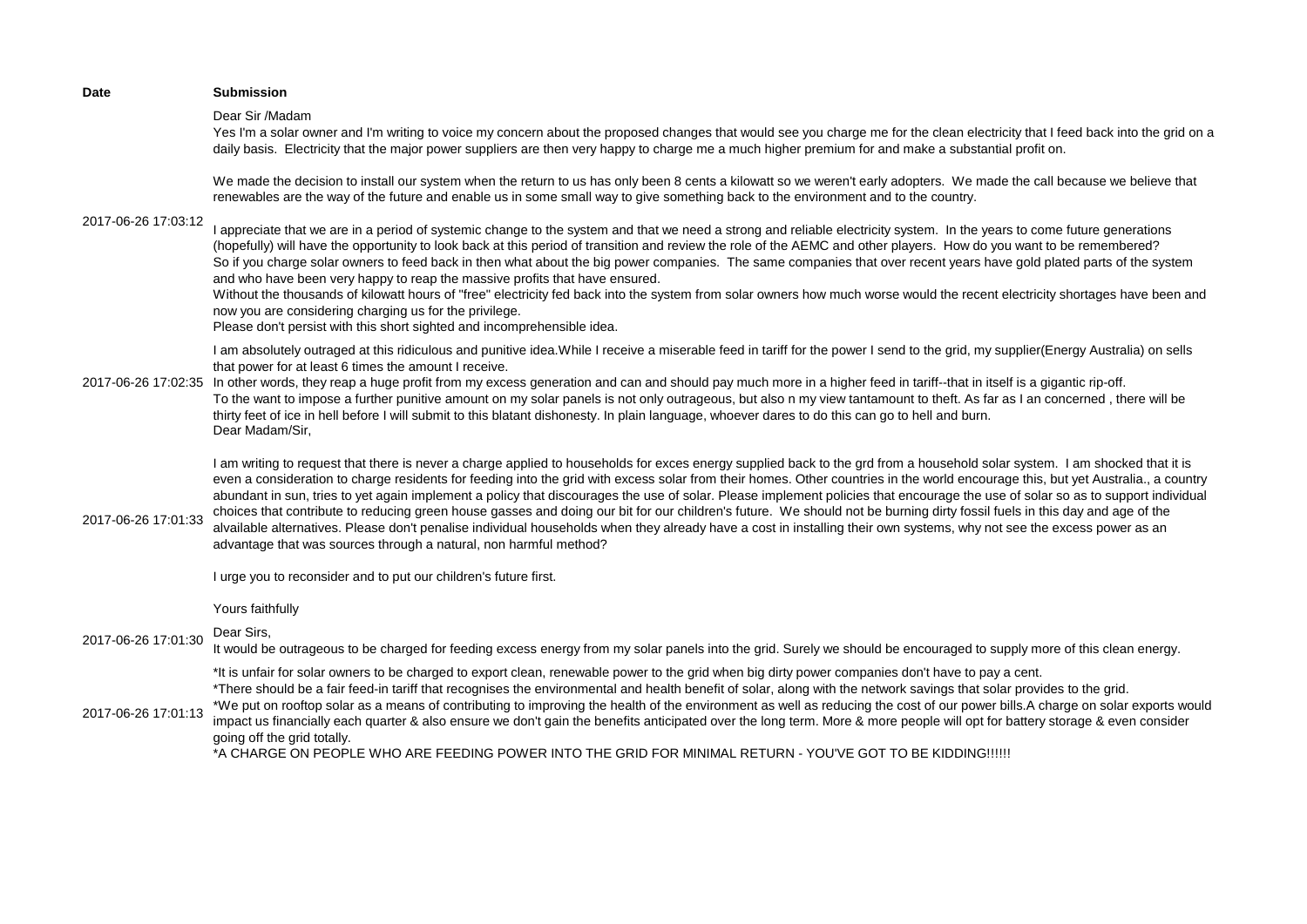| <b>Date</b>         | <b>Submission</b>                                                                                                                                                                                                                                                                                                                                                                                                                                                                                                                                                                                                                                                                                                                                                                                                                                                                                                                                                                                                                                                                                                                                                                                                                                                                                                               |
|---------------------|---------------------------------------------------------------------------------------------------------------------------------------------------------------------------------------------------------------------------------------------------------------------------------------------------------------------------------------------------------------------------------------------------------------------------------------------------------------------------------------------------------------------------------------------------------------------------------------------------------------------------------------------------------------------------------------------------------------------------------------------------------------------------------------------------------------------------------------------------------------------------------------------------------------------------------------------------------------------------------------------------------------------------------------------------------------------------------------------------------------------------------------------------------------------------------------------------------------------------------------------------------------------------------------------------------------------------------|
| 2017-06-26 17:00:41 | I am outraged about the increased supply charges to be levied against people already supplying the grid with power at greatly subsidised rates. I have a 6.2kw solar system<br>that when it feeds into the grid only generates 7.1350 cents while I and others who are not on solar are charged 24.0673 cents. How can you claim that solar users like me are<br>not paying their share of the infrastructure when I am obviously subsidising power generation and also paying an existing 44.1808 cents per day towards it.<br>This is not acceptable and is akin to double dipping.                                                                                                                                                                                                                                                                                                                                                                                                                                                                                                                                                                                                                                                                                                                                           |
| 2017-06-26 17:00:33 | Dear AEMC,<br>It is an imperative that the way we generate and use energy becomes more sustainable. Any dis-incentive to produce solar energy will be detrimental to our future well being. I<br>urge you to, not allow a fee to be placed on exporters.<br>Regards                                                                                                                                                                                                                                                                                                                                                                                                                                                                                                                                                                                                                                                                                                                                                                                                                                                                                                                                                                                                                                                             |
| 2017-06-26 17:00:19 | It is unfair for solar owners to be charged to export clean, renewable power to the grid when big power companies don't have to pay a cent and give us only 6c KW but charge<br>28c out. And I got it to save money as on age pension and so have very little and electricity was largest bill I had.<br>This latest idiotic idea makes little sense unless those whoever first brought it up or influenced its appearance, actually will profit from it as we are all sure someone is. Today<br>we are mostly of the same mind, that we're being ripped off on energy. And that householders are being used as cash cows. When encouraged to go solar to help out in the<br>first place and we save the power co to export too, having to increase lines and polls so a benefit and a bonus. So instead of ripping more of of us - tell them to up their<br>payment for our power - it was silly before to have it as high as retail but now gone too far the other way.<br>Time for a re-think.                                                                                                                                                                                                                                                                                                                               |
| 2017-06-26 17:00:18 | When it became apparent that Governments of the world would not act on climate change at the Copenhagen summit in 2009, we installed solar panels at our house as we<br>did not want to be an energy burden to the planet. This was incredibly expensive but we wanted to work towards a better future for our child. For 9 months of the year we<br>make more electricity than we use and in winter it is close to 75% of our consumption.<br>We love exporting our spare electricity, knowing that it is coming for free from the sun. But we should be paid the market rate, just like every other power generator.<br>We don't want extra, we just want to be treated fairly. I can't believe that it could even be considered good policy to charge people for exporting to the grid if their energy is<br>sourced from residential rooftop solar.<br>Our government must support renewable energy. We have abundant sunshine and wind. I am not asking for a handout, I am asking for a fair price.<br>When we installed our panels, we did it in good faith, hoping to reduce our environmental footprint. Why should we pay to export electricity when energy producers running<br>coal-fired plants don't get charged, but get paid instead? This is absurd and smacks of petty ideology getting in the way of policy. |
| 2017-06-26 17:00:13 | I cannot believe that the AEMC would even consider charging residential solar power generators to feed their power into the national electricity grid. What cost is this charge<br>supposed to cover? The power companies are already making quite a good profit on the solar power generated by residents. A very stupid idea!<br>A feed in tariff for solar owners to use the power network is grossly unfair when solar owners are providing cheap clean energy to the grid, and large coal providers are not                                                                                                                                                                                                                                                                                                                                                                                                                                                                                                                                                                                                                                                                                                                                                                                                                |
| 2017-06-26 17:00:06 | charged to export to the grid. Being a pensioner having an extra fee to pay for electricity export to the grid would put a total stress on my household income. Solar is much<br>cleaner than coal.                                                                                                                                                                                                                                                                                                                                                                                                                                                                                                                                                                                                                                                                                                                                                                                                                                                                                                                                                                                                                                                                                                                             |
| 2017-06-26 16:59:56 | No feedin tarriff for solar owners please.<br>I put Solar on my roof to beat the unfair price rises these governments keep allowing the energy companies to impose on struggling families. We're already paying too much<br>for electricity and now you want to take every cent from the public. Leave us alone, our family can't take anymore. You're bleeding us dry.                                                                                                                                                                                                                                                                                                                                                                                                                                                                                                                                                                                                                                                                                                                                                                                                                                                                                                                                                         |
| 2017-06-26 16:59:41 | I cannot believe the stupidity in the suggestion that Solar producers be charged to supply power to the grid. No other primary producer pays to supply their market. No primary<br>producer could or would stay in the market. The responsible attitude to addressing the need to adopt sustainable energy production is to pay a fair market price for this<br>product. I'd even suggest paying a premium as these producers carry the capital burden of establishing their facility. No doubts about this primary producer, charge me for<br>selling my product and you lose my produce and you lose me from the grid altogether. And you will not get my vote in any political election. Have I made myself clear?                                                                                                                                                                                                                                                                                                                                                                                                                                                                                                                                                                                                           |
| 2017-06-26 16:59:21 | It is unfair for solar owners to be charged to export clean, renewable power to the grid when big dirty power companies don't have to pay a cent<br>There should be a fair feed-in tariff that recognises the environmental and health benefit of solar, along with the network savings that solar provides to the grid                                                                                                                                                                                                                                                                                                                                                                                                                                                                                                                                                                                                                                                                                                                                                                                                                                                                                                                                                                                                         |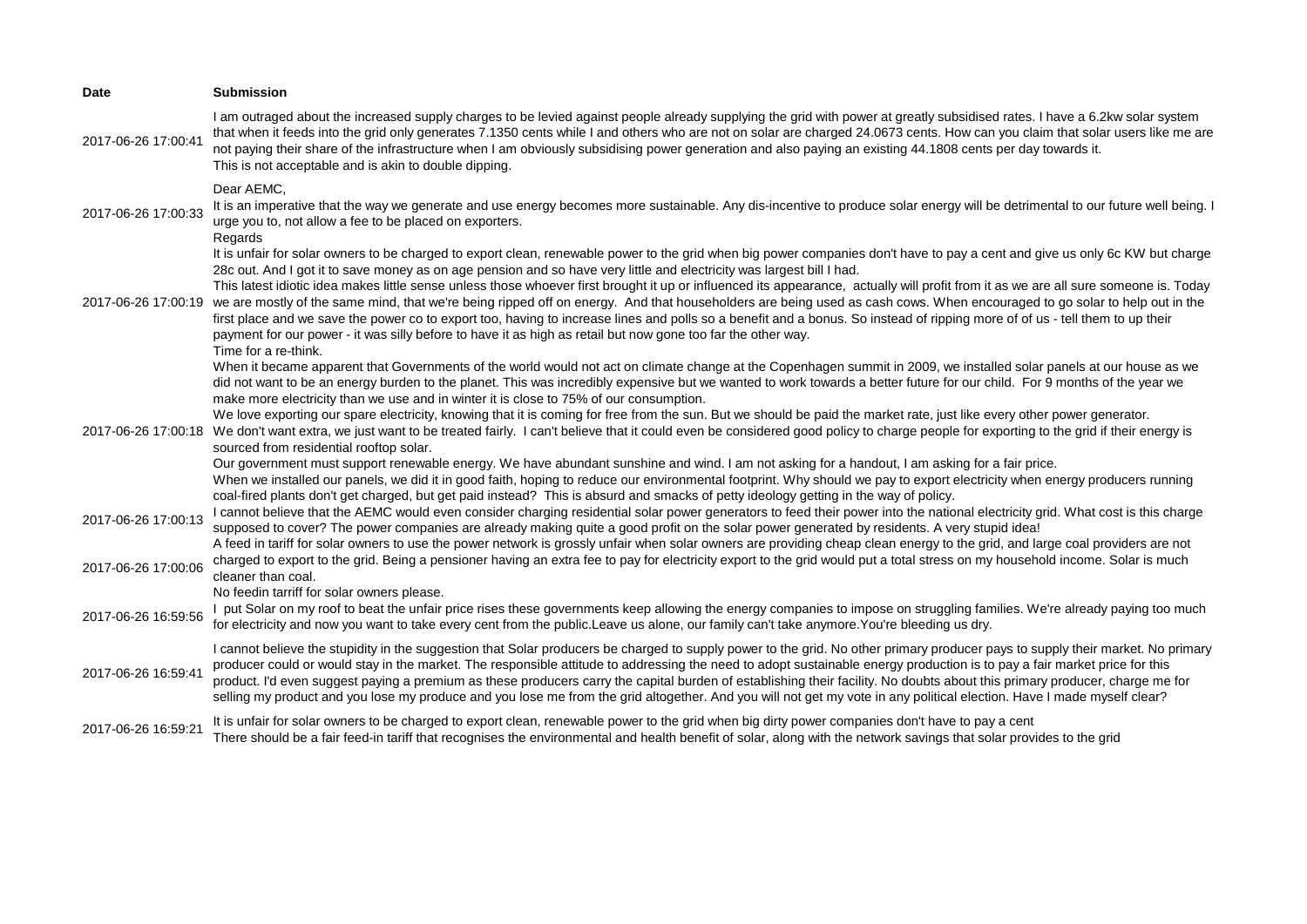| Date                                       | <b>Submission</b>                                                                                                                                                                                                                                                                                                                                                                                                                                                                                                                                                                                                                                                                                                                                                                                                                                                                                                                                                                                                                                                                                                                                                                                                                                                                                                                                                                                   |
|--------------------------------------------|-----------------------------------------------------------------------------------------------------------------------------------------------------------------------------------------------------------------------------------------------------------------------------------------------------------------------------------------------------------------------------------------------------------------------------------------------------------------------------------------------------------------------------------------------------------------------------------------------------------------------------------------------------------------------------------------------------------------------------------------------------------------------------------------------------------------------------------------------------------------------------------------------------------------------------------------------------------------------------------------------------------------------------------------------------------------------------------------------------------------------------------------------------------------------------------------------------------------------------------------------------------------------------------------------------------------------------------------------------------------------------------------------------|
| 2017-06-26 16:58:57<br>2017-06-26 16:58:56 | *It is unfair for solar owners to be charged to export clean, renewable power to the grid when big dirty power companies don't have to pay a cent.<br>*There should be a fair feed-in tariff that recognises the environmental and health benefit of solar, along with the network savings that solar provides to the grid.<br>*We put on rooftop solar as a means of contributing to improving the health of the environment as well as reducing the cost of our power bills.A charge on solar exports would<br>impact us financially each quarter & also ensure we don't gain the benefits anticipated over the long term. More & more people will opt for battery storage & even consider<br>going off the grid totally. I remember not having electricity up until the age of 7 & we didn't have a generator either.<br>*A CHARGE ON PEOPLE WHO ARE FEEDING POWER INTO THE GRID FOR MINIMAL RETURN - YOU'VE GOT TO BE KIDDING !!!!!!<br>To have to pay to export clean solar energy to the grid is ludicrous, if this was to happen then I would turn it off and have all of my solar production for myself and my own<br>consumption. For this to happen all it needs is a different type of inverter and then the grid would loose access to this clean energy, and if every other solar producer did the<br>same then the grid would have to run only on the dirty coal etc types of supply. |
| 2017-06-26 16:58:45                        | I strongly object to the idea of being charged to export power that I generate with my solar panels to the grid. I installed these panels quite some time ago with the express<br>idea of being able to reduce my electricity bills as I am an age pensioner. At the moment I get a not unreasonable feed in tariff but if that were to change to a feed in tax then I<br>will have to investigate going off grid completely so the electricity suppliers would get no money at all off me instead of the reduced amount they are getting now during the<br>winter months.<br>I realise that this government hates renewable energy in all forms but progress cannot be stopped and the idea that a feed in tax would stop the change to renewable energy<br>is purely a pipe dream of the coal lobby.<br>Please, consider the idea of a tax on inputs carefully as the net results will not be as you may hope for with many people going off grid completely thus leaving those that<br>cannot or would not to pick up the extra costs thus imposed due to the lesser number of customers requiring power from the antiquated current power network.<br>Thank you.                                                                                                                                                                                                                                |
| 2017-06-26 16:58:34                        | The government shouldn't charge the solar energy to be put into the grid.                                                                                                                                                                                                                                                                                                                                                                                                                                                                                                                                                                                                                                                                                                                                                                                                                                                                                                                                                                                                                                                                                                                                                                                                                                                                                                                           |
| 2017-06-26 16:58:23<br>2017-06-26 16:58:19 | It is unfair to charge solar owners when power companies don't have to pay. I installed solar panels to save money and make a difference to the environment and I don't<br>expect to be slugged a charge because I have done so. The proposed charge will have an unfair impact on my household budget.<br>I am grateful for the opportunity to make this submission. By way of "Executive summery" I believe that we should be doing everything we can to encourage solar and nothing<br>to discourage it.                                                                                                                                                                                                                                                                                                                                                                                                                                                                                                                                                                                                                                                                                                                                                                                                                                                                                         |
|                                            | It is unfair for solar owners to be charged to export clean, renewable power to the grid when big dirty power companies don't have to pay a cent.                                                                                                                                                                                                                                                                                                                                                                                                                                                                                                                                                                                                                                                                                                                                                                                                                                                                                                                                                                                                                                                                                                                                                                                                                                                   |
| 2017-06-26 16:58:16 hi                     | There should be a fair feed-in tariff that recognises the environmental and health benefit of solar, along with the network savings that solar provides to the grid.                                                                                                                                                                                                                                                                                                                                                                                                                                                                                                                                                                                                                                                                                                                                                                                                                                                                                                                                                                                                                                                                                                                                                                                                                                |
| 2017-06-26 16:58:07                        | I do not have solar but I find it abhorrent to impose a charge to rooftop solar owners for exporting energy to the grid. I buy solar from the grid and I am charged extra for doing<br>so. I respect that others have spent their money up front to help our community combat climate change. If this unfair charge goes ahead, I am confident that owners will<br>respond by buying battery storage and withdrawing from the grid to the detriment of all users. Fossil fuel generated power is detrimental to all our interests: our health, our<br>weather events, our coastal cities, our farming productivity, our Great Barrier Reef tourism & fisheries, and ultimately the survival of our species. Attacks on renewables must<br>end. Punishing the people wh have taken on the expense of investing in our future is unconscionable.                                                                                                                                                                                                                                                                                                                                                                                                                                                                                                                                                      |
| 2017-06-26 16:56:54                        | We put solar power on our previous home while the premium feed-in tariff was still available. When we moved house we put solar on the new house even though the rebates<br>had dropped and the feed-in tariff had dropped to virtually nothing, because we believe in doing our part for the environment. The low feed-in tariff is unfair enough, but to<br>charge us now for feeding into the grid is ridiculous as we're providing a valuable service to the network and the environment. At the moment we still have high electricity bills<br>even though we generate about 50% more electricity than we use, so penalising us further would likely make us consider going off grid in future.                                                                                                                                                                                                                                                                                                                                                                                                                                                                                                                                                                                                                                                                                                 |
| 2017-06-26 16:56:45                        | I cannot believe the arrogance of you people to even consider charging solar customers to export electricity to the the grid. If this goes ahead then we will be considered as<br>suppliers and as such, will be claiming maintenance and depreciation on our systems and dwellings. Reconsider the downside.<br>this idea of charging those who export power to the grid when the costs of maintenance and purchase of the system in the first place is paid for by the owner in the first place                                                                                                                                                                                                                                                                                                                                                                                                                                                                                                                                                                                                                                                                                                                                                                                                                                                                                                   |
| 2017-06-26 16:56:38                        | is totally unjust and has no bearing on reality whatsoever and must not be allowed to start. Maintenance is a constant cost and never ends and the risks taken by the owner is<br>always a possibility of failure has to be taken into consideration.                                                                                                                                                                                                                                                                                                                                                                                                                                                                                                                                                                                                                                                                                                                                                                                                                                                                                                                                                                                                                                                                                                                                               |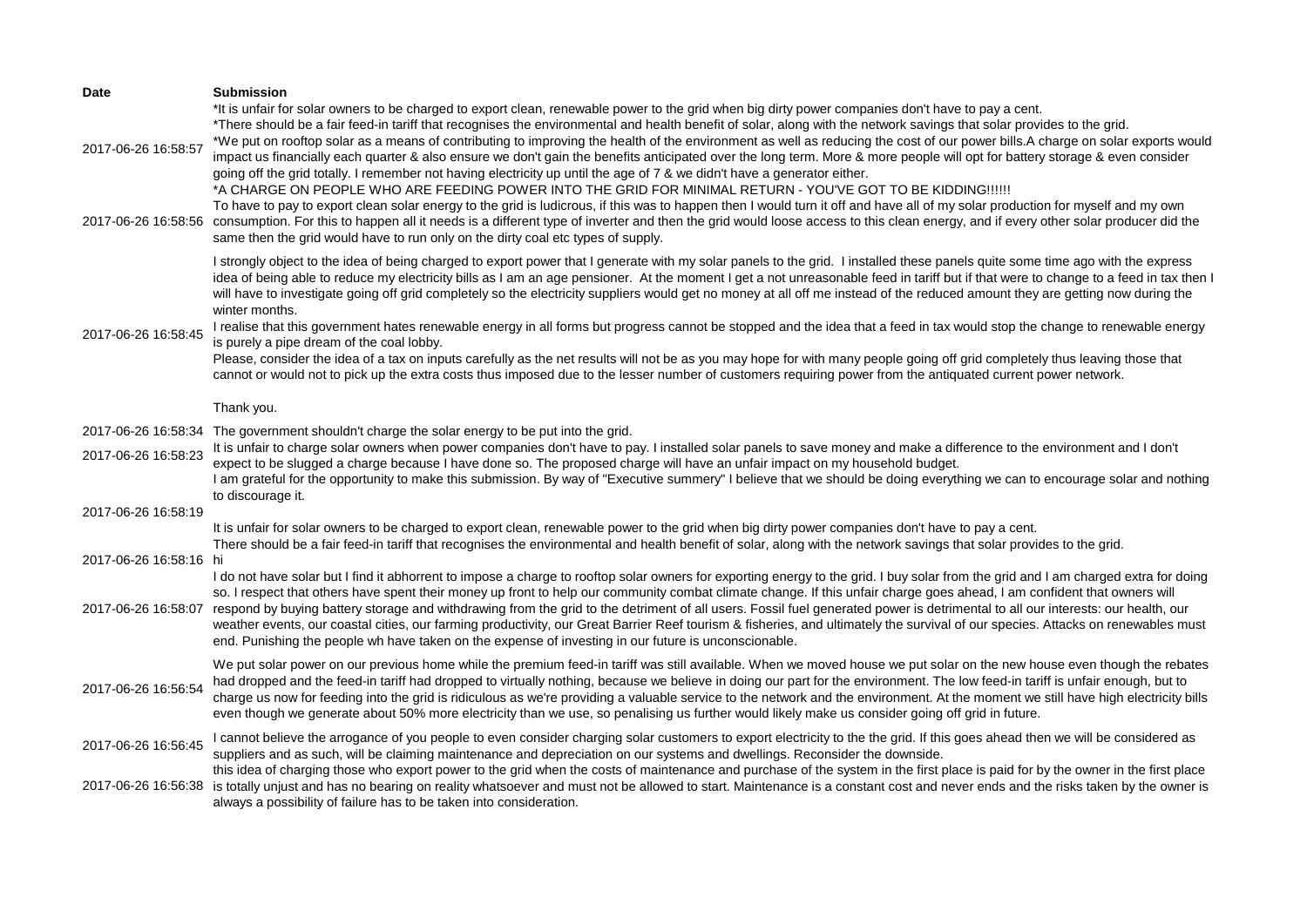| Date                | <b>Submission</b>                                                                                                                                                                                                                                                                                                                                                                                                                                                                                                                                                                        |
|---------------------|------------------------------------------------------------------------------------------------------------------------------------------------------------------------------------------------------------------------------------------------------------------------------------------------------------------------------------------------------------------------------------------------------------------------------------------------------------------------------------------------------------------------------------------------------------------------------------------|
| 2017-06-26 16:56:22 | It is very unfair to charge owners to export the power they have made through their solar panels, installed at their own expense, so that the companies can make a big profit at                                                                                                                                                                                                                                                                                                                                                                                                         |
|                     | their expense. Sounds like cheating to me!                                                                                                                                                                                                                                                                                                                                                                                                                                                                                                                                               |
| 2017-06-26 16:56:11 | It is unethical for solar owners to be charged to export clean, renewable power to the grid while CO2 polluting power companies don't have to pay a cent. It is also unfair for<br>solar owners to be charged to export power to the grid when there should be a fair feed-in tariff that recognises the environmental and health benefit of solar, along with the<br>network savings that solar provides to the grid. If you charge solar owners to export power many of us will probably make the investment in battery based storage sooner than<br>later and go off grid altogether. |
|                     | It is unfair for solar owners to be charged to export clean, renewable power to the grid when big dirty power companies don't have to pay a cent. If we start getting charged to<br>sell power we would be better off to pull them off the roof wasting the money we have spent on solar panels.                                                                                                                                                                                                                                                                                         |
| 2017-06-26 16:55:57 | There should be a fair feed-in tariff that recognises the environmental and health benefit of solar, along with the network savings that solar provides to the grid<br>To fully utilize our panels we would have to get battery backup and go off the grid which is even more expensive and the batteries probably do more damage to the<br>environment (manufacture and use) than coal power<br>Solar owner investors should not be charged for exporting power.                                                                                                                        |
| 2017-06-26 16:55:27 | Large generators and Corporations do not pay a fee neither should other generators such as solar grid connectors granted license to so connect.<br>It is unfair for solar owners to be charged to export clean, renewable power to the grid when big dirty power companies don't have to pay a cent<br>There should be a fair feed-in tariff that recognizes the environmental and health benefit of solar, along with the network savings that solar provides to the grid                                                                                                               |
| 2017-06-26 16:55:26 | There should be a fair feed-in tariff that recognises the environmental and health benefit of solar, along with the network savings that solar provides to the grid. A feedin tariff<br>of 7c per KW is not fair when the power companies resell that at a premium of 10 or 20% and buy it for 7c vs 35c for selling                                                                                                                                                                                                                                                                     |
|                     | It was expensive to install the solar and why should we pay again to the enery companies as well as helping them make a profit from clean energy that we export.<br>To even propose considering such charges for solar owners to export our energy to the grid is an appalling idea and shows massive and totally inappropriate bias in favour of<br>large, "big business" polluting power producers.                                                                                                                                                                                    |
|                     | This is yet another example of the lack of consideration for domestic electricity consumers and producers, along with the lack of a mandated fair price for small scale<br>producers of solar power who feed in to the grid and the lack of recognition of the desperate need for increased clean energy production and concommittent reduction in use<br>2017-06-26 16:54:49 of dirty sources of power such as coal fired power stations.                                                                                                                                               |
|                     | If it occurred, it would impose yet another unfair living cost on our family.                                                                                                                                                                                                                                                                                                                                                                                                                                                                                                            |
|                     | It also would clearly be a potentially much more reliable power source overall when multiple producers over large areas contribute so problems in any one or group / area may<br>be offset by unaffected others still functioning.                                                                                                                                                                                                                                                                                                                                                       |
| 2017-06-26 16:54:21 | We will certainly bear such matters in mind when voting at State and Federal elections.<br>The concept of charging people providing solar power (of which I am NOT) is ridiculous as they are providing a clean reliable source of energy and thereby reducing the load<br>on major power companies and if anything should be heavily rewarded not penalised                                                                                                                                                                                                                             |
|                     | We purchased solar panels for environmental reasons. We never expected it to be financially viable, and indeed it is not, and never will be in our lifetime. The panels were<br>expensive and no matter what the feed-in tariff, we will never recoup the money we spent.                                                                                                                                                                                                                                                                                                                |
| 2017-06-26 16:53:59 | We've done the right thing by the community. The energy we provide to the grid is cleaner and greener than the energy which would otherwise have to be supplied by the<br>power company, and it contributes to a healthier environment for us all.                                                                                                                                                                                                                                                                                                                                       |
|                     | In these days of uncertainty of supply, the electricity we provide to the grid can be considered a public service. It seems unfair and punitive to consider that we should be<br>charged for providing it.                                                                                                                                                                                                                                                                                                                                                                               |
|                     | From my last electricity bill, my solar system exported to the grid, almost three times what I used and I still received a \$105.21 bill.<br>Price gouging at its' best.                                                                                                                                                                                                                                                                                                                                                                                                                 |
| 2017-06-26 16:53:36 | The feed in tariff needs to address our considerable setup costs.                                                                                                                                                                                                                                                                                                                                                                                                                                                                                                                        |
|                     | Regards                                                                                                                                                                                                                                                                                                                                                                                                                                                                                                                                                                                  |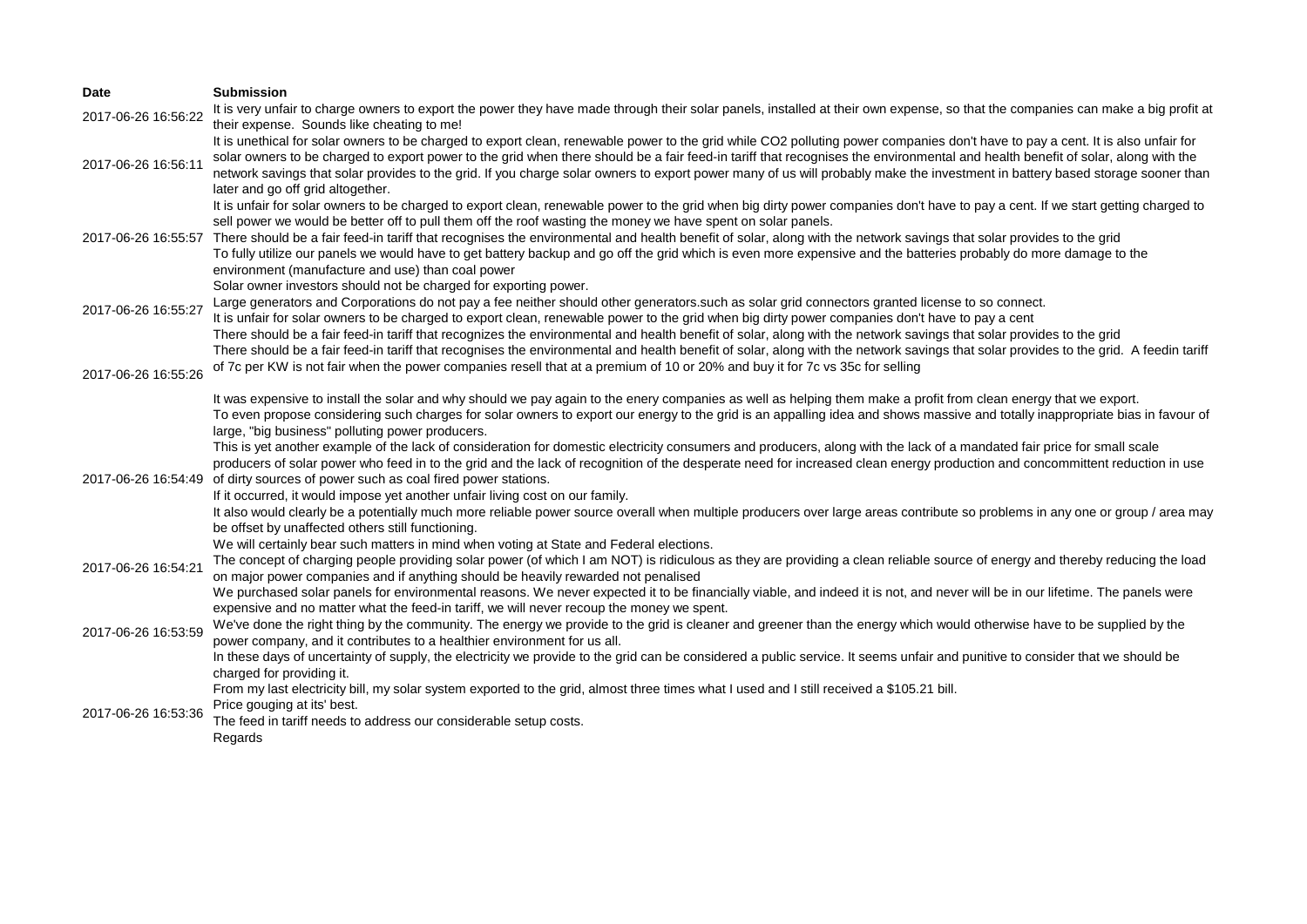| <b>Date</b>                                | <b>Submission</b>                                                                                                                                                                                                                                                                                                                                                                                                                                                                                                                                                                                                                                                                                                                                                                                                                                                                                                                                                                                                                                                                                            |
|--------------------------------------------|--------------------------------------------------------------------------------------------------------------------------------------------------------------------------------------------------------------------------------------------------------------------------------------------------------------------------------------------------------------------------------------------------------------------------------------------------------------------------------------------------------------------------------------------------------------------------------------------------------------------------------------------------------------------------------------------------------------------------------------------------------------------------------------------------------------------------------------------------------------------------------------------------------------------------------------------------------------------------------------------------------------------------------------------------------------------------------------------------------------|
| 2017-06-26 16:53:06                        | It is unfair for solar owners to be charged to export clean, renewable power to the grid when big dirty power companies don't have to pay a cent.<br>There should be a fair feed-in tariff that recognises the environmental and health benefit of solar, along with the network savings that solar provides to the grid.<br>We have installed a 1.5kw PV system and we use 8.5 kw per day. This is a great saving on the grid and with our exports of over 1200 kw PA we are keeping faith with the idea<br>of sustainable energy. The impact of charging our household for energy would be two fold. Firstly it would make our investment in the idea of sustainability redundant and<br>supporting corporate greed is not on my agendum.<br>It would be regarded as a serious insult to the private non corporate investor to endeavour to profit and unjustly enrich any party at the expense of another. secondly, I may<br>suggest a campaign involving every PV unit owner simultaneously switching off the supply to the grid may create a little interest for the non alternative suppliers and the |
|                                            | network.                                                                                                                                                                                                                                                                                                                                                                                                                                                                                                                                                                                                                                                                                                                                                                                                                                                                                                                                                                                                                                                                                                     |
| 2017-06-26 16:52:51                        | Stop the Solar swindle - they are already making a very large profit from the energy we feed back to the grid                                                                                                                                                                                                                                                                                                                                                                                                                                                                                                                                                                                                                                                                                                                                                                                                                                                                                                                                                                                                |
| 2017-06-26 16:52:34                        | I care about the environment and am concerned so little is being done by the government to prevent further climate change. I invested in solar panels to do my bit to cut down<br>on co2. I invested in solar panels to encourage my neighbours and family to do the same. Please do not penalize me financially for making this investment when dirty coal<br>powered stations do not pay for feeding into the grid.                                                                                                                                                                                                                                                                                                                                                                                                                                                                                                                                                                                                                                                                                        |
|                                            | We invested in solar panels to reduce our electricity bills during our retirement. We are not well off and any extra charge such as one imposed for supplying energy to the grid                                                                                                                                                                                                                                                                                                                                                                                                                                                                                                                                                                                                                                                                                                                                                                                                                                                                                                                             |
| 2017-06-26 16:52:07                        | will hurt us.                                                                                                                                                                                                                                                                                                                                                                                                                                                                                                                                                                                                                                                                                                                                                                                                                                                                                                                                                                                                                                                                                                |
| 2017-06-26 16:51:56                        | We also consider such a charge unfair if other suppliers are not similarly charged.<br>To church solar owners to feed electricity is unfair and when dirty big power company don't have to pay anythingI can't believe a government abusing their people in that<br>way. Because of this unfair prices of electricity and treatment, more people will get off grit and take care of their own power.<br>Why should we pay a fee to the electricity company for the use of the electricity that comes off our solar panels that we put on our roof at our own expense to help lower the                                                                                                                                                                                                                                                                                                                                                                                                                                                                                                                       |
| 2017-06-26 16:51:49                        | extremely high bills that we were getting and to help protect our planet when we hardly get anything back from them and still a fairly high bill which will go even higher which<br>we won't be able to afford if they go through with it.                                                                                                                                                                                                                                                                                                                                                                                                                                                                                                                                                                                                                                                                                                                                                                                                                                                                   |
| 2017-06-26 16:51:29                        | Should not be ripped off for doing our bit for the environment.                                                                                                                                                                                                                                                                                                                                                                                                                                                                                                                                                                                                                                                                                                                                                                                                                                                                                                                                                                                                                                              |
| 2017-06-26 16:51:18                        | The overlying issue is that we need all the renewable energy we can get to minimise global warming. Charging a fee for supplying energy into the system is not only unfair but<br>is the opposite to what is needed. Anyone with a brain can see the stupidity of the proposal to charge a fee to feed energy into the grid. Oh; I forgot about greed!                                                                                                                                                                                                                                                                                                                                                                                                                                                                                                                                                                                                                                                                                                                                                       |
| 2017-06-26 16:49:21                        | Australians love their solar and they won't put up with unfair charges.<br>. It is unfair for solar owners to be charged to export clean, renewable power to the grid when big dirty power companies don't have to pay a cent.<br>. There should be a fair feed-in tariff that recognises the environmental and health benefit of solar, along with the network savings that solar provides to the grid.<br>. After upgrading my system I now have 4.5kW of PV panels and a 5kW battery storage system installed which runs my household during daylight hours and part of the night.<br>. If I start to be charged for my solar exports to the grid it will be grossly unfair - I am trying my hardest (including the investment of considerable amounts of money) to reduce<br>the use of non-renewable energy and lessen my household's carbon footprint.                                                                                                                                                                                                                                                 |
| 2017-06-26 16:48:50<br>2017-06-26 16:48:47 | The charge has already started it should be stopped because we do the right thing and coal companies can do what they like.<br>It is unfair & undemocratic to charge citizens to put CLEAN energy back onto the grid. This ground swell is as big as the Australian fair go. This will not go away but the<br>people who implement will.<br>Watch this space                                                                                                                                                                                                                                                                                                                                                                                                                                                                                                                                                                                                                                                                                                                                                 |
|                                            |                                                                                                                                                                                                                                                                                                                                                                                                                                                                                                                                                                                                                                                                                                                                                                                                                                                                                                                                                                                                                                                                                                              |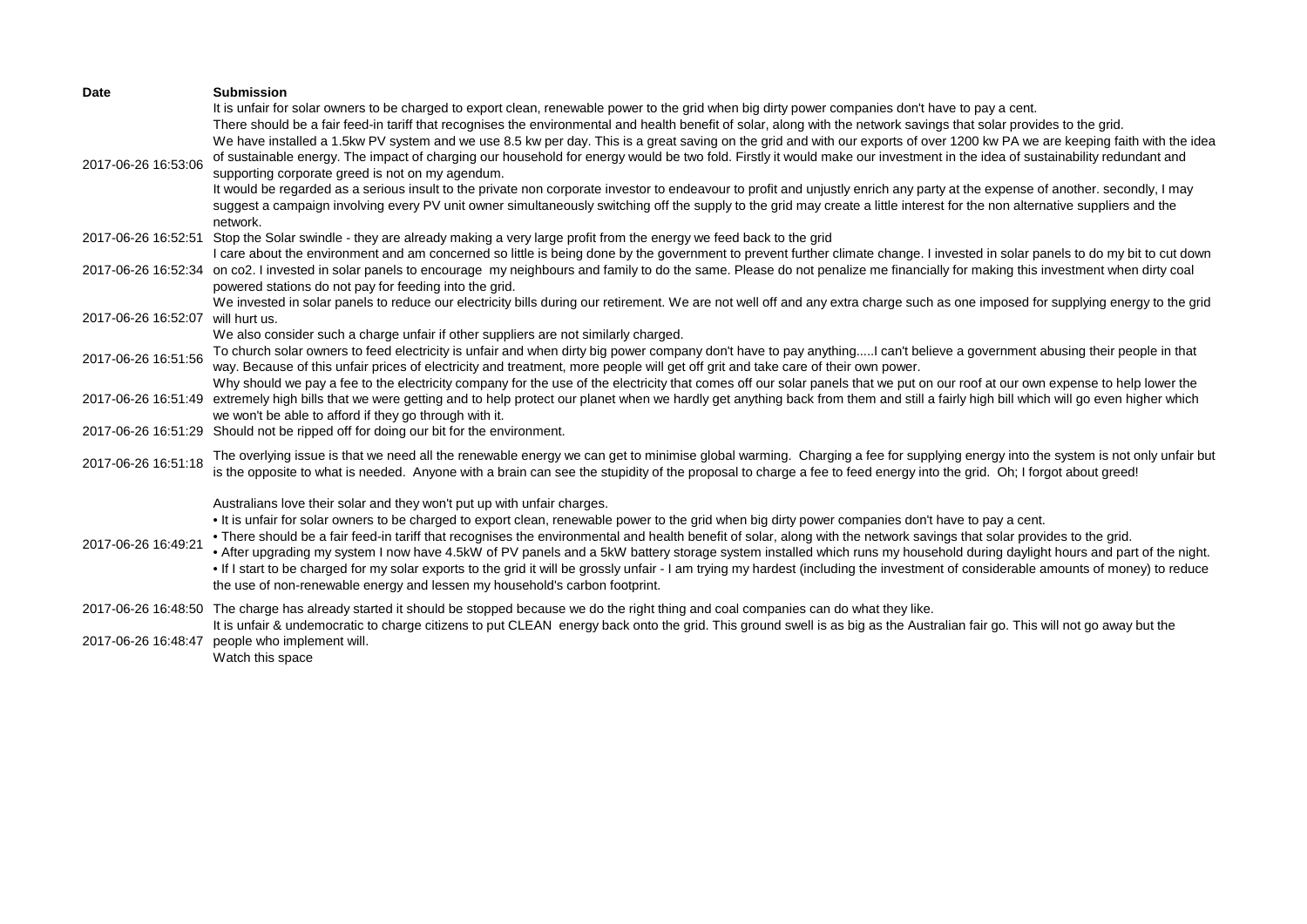| Date                | <b>Submission</b><br>I strongly object to the AMEC's proposal that solar owners be slugged for feeding renewable electrical energy to the grid, especially when the corporate generators of fossil-<br>fuel derived energy bear no such charge on their production, Clearly the fossil fuel industry is again trying to discourage renewable energy generation in favour of its<br>profitable but polluting outdated industries that drive climate change.                                                                                                                                                                                                                                                                                                                                                                                                                                                                                                                                                                                                                                                                            |
|---------------------|---------------------------------------------------------------------------------------------------------------------------------------------------------------------------------------------------------------------------------------------------------------------------------------------------------------------------------------------------------------------------------------------------------------------------------------------------------------------------------------------------------------------------------------------------------------------------------------------------------------------------------------------------------------------------------------------------------------------------------------------------------------------------------------------------------------------------------------------------------------------------------------------------------------------------------------------------------------------------------------------------------------------------------------------------------------------------------------------------------------------------------------|
| 2017-06-26 16:48:34 | I own two properties which have PV solar installed: our residence and a business premises. The cost of providing electricity to these premises is considerably reduced by the<br>installed PV solar. Additionally we are rewarded by the knowledge that these systems reduce our CO2 footprint by about 20 tonne per annum.                                                                                                                                                                                                                                                                                                                                                                                                                                                                                                                                                                                                                                                                                                                                                                                                           |
|                     | There should be a FIT that recognizes the environmental and health benefits of non-polluting PV solar, and rewards PV solar owners for their investment in Australia's future<br>and the mitigation of climate climate change.                                                                                                                                                                                                                                                                                                                                                                                                                                                                                                                                                                                                                                                                                                                                                                                                                                                                                                        |
|                     | If this imposition is applied, we, together with many other PV solar owners, will feel impelled to adopt battery storage technology and disconnect from the grid.                                                                                                                                                                                                                                                                                                                                                                                                                                                                                                                                                                                                                                                                                                                                                                                                                                                                                                                                                                     |
|                     | We hope this proposal, which is only for the benefit of the ailing and soon to be obsolete fossil fuel industry, is abandoned in preference for a better future based on<br>renewable non-polluting energy sources such as PV Solar.                                                                                                                                                                                                                                                                                                                                                                                                                                                                                                                                                                                                                                                                                                                                                                                                                                                                                                  |
| 2017-06-26 16:48:14 | This proposal is UNACEEPTABLE. We are providing our OWN power so that the government DOESN'T have to provide even more power than they already do, which would<br>be an even bigger cost than it already is. We have spent thousands of our own dollars on our own initiative and still you think you can slug us. The government need to<br>understand that "joe average" cannot fix the budget whole on their own. You do this to us but still give yourselves a VERY UNEARNT payrise!!! Again unacceptable to the<br>public.                                                                                                                                                                                                                                                                                                                                                                                                                                                                                                                                                                                                       |
| 2017-06-26 16:47:20 | We are now on a pension and to extract more dollars from the MEAGRE dollars we do get will mean we have to go without something more than we already do.<br>You should cause those that export to be paid the same price the retailer charges.<br>You people need to get off the fairy floss                                                                                                                                                                                                                                                                                                                                                                                                                                                                                                                                                                                                                                                                                                                                                                                                                                          |
|                     | 2017-06-26 16:46:58 Money hungry grubs!!! Give yourself a payrise and stitch up the average aussie trying to save on power prices and the environment.                                                                                                                                                                                                                                                                                                                                                                                                                                                                                                                                                                                                                                                                                                                                                                                                                                                                                                                                                                                |
|                     | 2017-06-26 16:46:52 This idea is unfair, we are helping to supply power to victoria etc                                                                                                                                                                                                                                                                                                                                                                                                                                                                                                                                                                                                                                                                                                                                                                                                                                                                                                                                                                                                                                               |
|                     | Please don't charge solar system owners, as they are trying to pay off the high cost of buying the system, which should be better subsidised.                                                                                                                                                                                                                                                                                                                                                                                                                                                                                                                                                                                                                                                                                                                                                                                                                                                                                                                                                                                         |
| 2017-06-26 16:46:29 | Please pay a better feed in tariff to them.                                                                                                                                                                                                                                                                                                                                                                                                                                                                                                                                                                                                                                                                                                                                                                                                                                                                                                                                                                                                                                                                                           |
| 2017-06-26 16:46:24 | Being a disability pensioner I am struggling to keep afloat. Having solar panels has allowed me to comfortably afford electricity for the last five years. Taking away the 60c<br>feed in tariff has made a huge difference to what I can now afford & how much heating/cooling I can allow myself. The pitiful 6c we are now given has not even netted me \$1.<br>Plus now I have to pay for my electricity, which I can barely do. If you make us pay to export it I will have no option but to go without heating & cooling which will drastically<br>effect my ailing health. I can not give up anything else except my food. What reason is there to charge us? You are making money out of the exported power & then you want<br>to double dip by charging us. Have you no conscience? I would rather rip out my solar panels than give you anymore money. You don't deserve it or need it. The price of<br>electricity & gas is high enough, another 16-20% increase means my one night a weeks evening out will now have to stop. I am a virtual hermit. The only time I will get to go<br>out is to buy groceries. What fun! |
|                     | We didn't put rooftop solar on our house to provide the government or power companies with an unfair source revenue but to provide our home with environmentally friendly<br>source of power. We help to provide the grid with plenty of power when we are generating more than we use - which is most of the time during the daytime. This power is then<br>sold onto other households who don't create their own power. Why should we be paying to pump that power into the grid so the power companies can be making money from<br>2017-06-26 16:46:05 it? At the current time we get a good tariff from that power we generate in excess but should this unfair ridiculous tariff be imposed on us we shall consider putting in a battery<br>bank and bypassing the system altogether. Why are consumers who outlay their own money to make changes to the system that have a positive environmental impact<br>discriminated against when the dirty polluting companies don't have to pay a cent. Why are citizens always having to fight to prevent government agencies making changes<br>that are unfair and discriminatory?.   |
| 2017-06-26 16:45:19 | I am writing to register my objection to the idea that people with rooftop solar be charged to feed their electricity into the grid. Such a proposal is unfair to the people who have<br>made the investment in rooftop solar especially when the same rules would not apply to power generators. Already rooftop solar is at a disadvantage being paid at such a low<br>rate for their feeds- in electricity.<br>People who have rooftop solar have made an investment in the country's energy future and should not be punished for it.                                                                                                                                                                                                                                                                                                                                                                                                                                                                                                                                                                                             |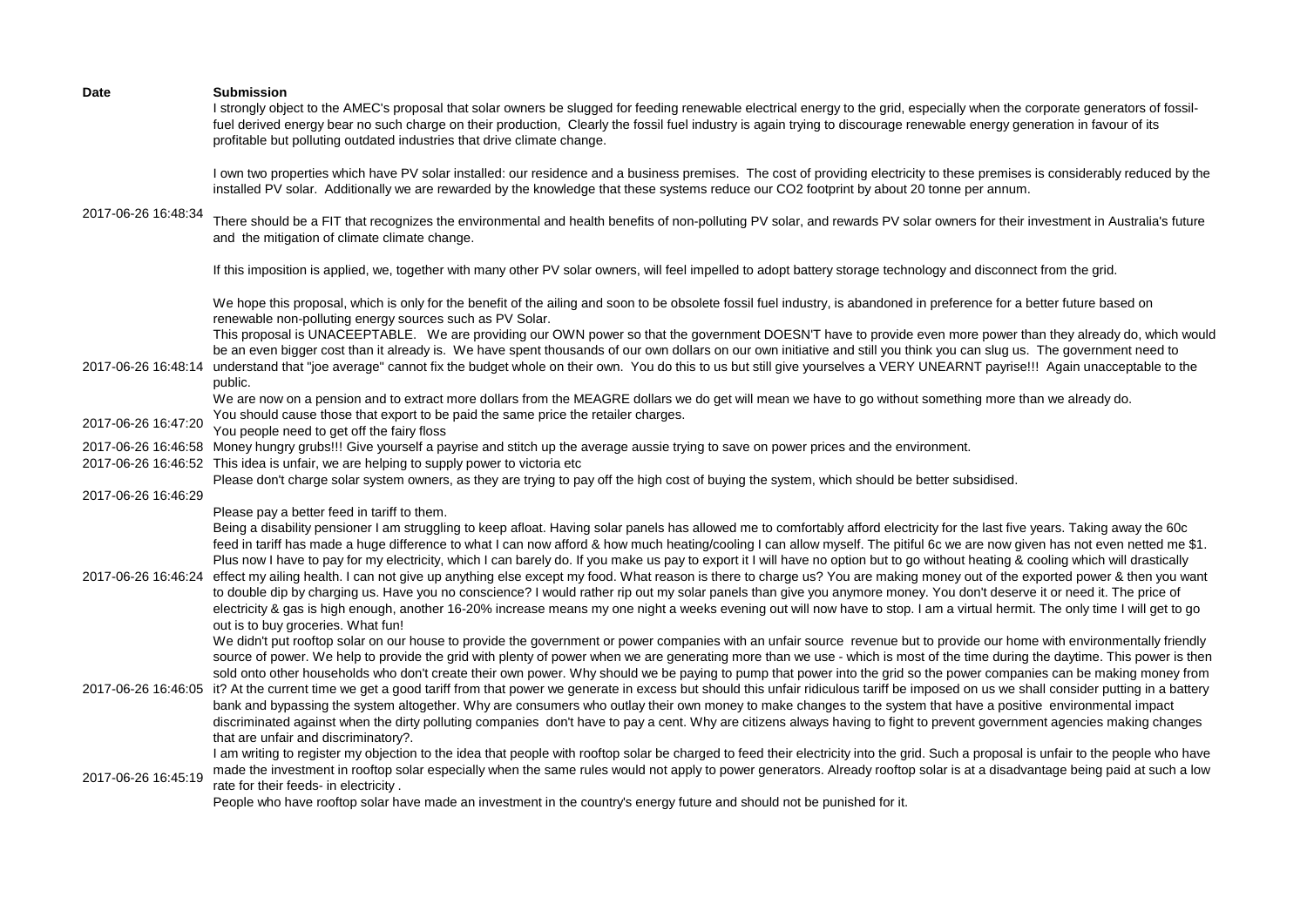| <b>Date</b>         | <b>Submission</b>                                                                                                                                                                                                                                                                                                                                                                                                                                                                                                                                                                                                                                                                                                                                                                                                                                                                                                                                                                                                                                                                                                                                                                                                                                                                                                                                                                                                                                                                                                                                                                                                                                                                                                                                                                                                                                                                                                                                         |
|---------------------|-----------------------------------------------------------------------------------------------------------------------------------------------------------------------------------------------------------------------------------------------------------------------------------------------------------------------------------------------------------------------------------------------------------------------------------------------------------------------------------------------------------------------------------------------------------------------------------------------------------------------------------------------------------------------------------------------------------------------------------------------------------------------------------------------------------------------------------------------------------------------------------------------------------------------------------------------------------------------------------------------------------------------------------------------------------------------------------------------------------------------------------------------------------------------------------------------------------------------------------------------------------------------------------------------------------------------------------------------------------------------------------------------------------------------------------------------------------------------------------------------------------------------------------------------------------------------------------------------------------------------------------------------------------------------------------------------------------------------------------------------------------------------------------------------------------------------------------------------------------------------------------------------------------------------------------------------------------|
| 2017-06-26 16:45:05 | Why should Red Energy charge me 35 cents k/whr & only give me 11 cents for generated solar power. They have not had any expense in obtaining this power but they pass it<br>on at a 314.3% mark up - DAYLIGHT ROBBERY.                                                                                                                                                                                                                                                                                                                                                                                                                                                                                                                                                                                                                                                                                                                                                                                                                                                                                                                                                                                                                                                                                                                                                                                                                                                                                                                                                                                                                                                                                                                                                                                                                                                                                                                                    |
| 2017-06-26 16:44:38 | I object to the AMEC proposing to implement a charge on Private Solar Electricity customers feeding power into the grid.<br>We pay a much higher rate for consumption of electricity than we earn and power stations dont pay any charges for the power they export to the grid with their dirty power.<br>I Spent \$15000.00 in purchasing a quality system to produce clean energy.<br>I would organise a class action to fight this if you intend to implement this foolish scheme                                                                                                                                                                                                                                                                                                                                                                                                                                                                                                                                                                                                                                                                                                                                                                                                                                                                                                                                                                                                                                                                                                                                                                                                                                                                                                                                                                                                                                                                     |
| 2017-06-26 16:44:32 | I have worked in the power generation industry for 34 years and can see the writing on the wall for coal fired power.<br>About 5 years ago I invested \$7000 + to put solar on my roof for both environmental and cost reasons as I could see the sale of the government stations to private operators<br>would result in power price increases.<br>Since installing the solar panels I have seen a growing number of charges on my bill resulting in more than 50% of my bill is now charges from the retailer for having solar<br>power on my roof. This was not part of the deal when I and many others took the plunge and spent our savings to improve the planet.<br>This country has signed up to reduce co2 output and private citizens like myself have enabled this country to reduce coal fired power output. All of our small contributions<br>have saved the state government having to invest in new generation plant saving the country even more debt load.<br>It is unethical for solar owners to be charged to export clean, renewable power to the grid which enables Australia to meet its commitments when large polluting power<br>companies don't have to pay.<br>The fossil fuel industry which funds political parties has far to much influence in this country and only have their own intrusts at heart and care not about our planet.<br>I have recently returned from the USA where I have seen massive solar and wind farms all over the country. It does not matter what Trump and Abbots right wing associates<br>want coal plants are being shut down because of cost and that will continue. The wind has changed and nothing will stop the development of clean power it may be slowed by<br>poor government decisions but it cant be stoped.<br>I do not want to see Australia become uncompetitive because the fossil fuel industry condemns us to try to compete in the world using 18th century power technology. |
| 2017-06-26 16:44:26 | We have incurred costs, helped the government achieve its Paris goals, hoped that our efforts will create s better world for our children and now we are going to get penalised<br>again.                                                                                                                                                                                                                                                                                                                                                                                                                                                                                                                                                                                                                                                                                                                                                                                                                                                                                                                                                                                                                                                                                                                                                                                                                                                                                                                                                                                                                                                                                                                                                                                                                                                                                                                                                                 |
| 2017-06-26 16:43:40 | Please do not charge solar users to export our clean energy, this is not a fair playing field, dirty power companies are not paying this charge. I am a senior and every cent<br>saved counts in my budget. There should also be a fair feed in tariff, I am being ripped off at only 6 cents.                                                                                                                                                                                                                                                                                                                                                                                                                                                                                                                                                                                                                                                                                                                                                                                                                                                                                                                                                                                                                                                                                                                                                                                                                                                                                                                                                                                                                                                                                                                                                                                                                                                            |
| 2017-06-26 16:43:39 | It doesn't make sense to charge customers for feeding power back into the grid, when in the aggregate and properly managed, those inputs can constitute an on-tap method<br>of dealing with peak-demand times. Downstream, when there are more batteries associated with home storage, these can also be used in the aggregate to even out demand<br>peaks and even to provide base-line supply.                                                                                                                                                                                                                                                                                                                                                                                                                                                                                                                                                                                                                                                                                                                                                                                                                                                                                                                                                                                                                                                                                                                                                                                                                                                                                                                                                                                                                                                                                                                                                          |
| 2017-06-26 16:43:36 | Suppliers of energy to the grid should be treated equally. All should receive the same rate per kWh. Solar suppliers must not be penalised in any way, including such punitive<br>measures as gross overcharging for "meter reading" as is currently allowed to the extent that solar providers could well be paying the entire wage of the reader and more in<br>some supply areas. Providers who choose to grid supply from private battery storage as technology permits must be adequately compensated.<br>Solar owners who choose to go off-grid must not be penalised for disconnection beyond the actual cost of physical isolation.                                                                                                                                                                                                                                                                                                                                                                                                                                                                                                                                                                                                                                                                                                                                                                                                                                                                                                                                                                                                                                                                                                                                                                                                                                                                                                               |
| 2017-06-26 16:42:57 | I see no reason for individual household generators of clean energy to be penalised for contributing to the grid. They should get a fair rate for contributing clean energy for<br>national use. Unlike polluting generators that create a variety of costs to communities and the environment, and both their long term health.<br>Roof top solar has to be economical to encourage us to use it and get others to install it for community and environmnatal benefit.<br>Dear AEMC,                                                                                                                                                                                                                                                                                                                                                                                                                                                                                                                                                                                                                                                                                                                                                                                                                                                                                                                                                                                                                                                                                                                                                                                                                                                                                                                                                                                                                                                                     |
| 2017-06-26 16:42:44 | It is grossly unfair that I should be charged for exporting my clean green solar power to the grid when foreign owned companies export their fossil burn power free and are not<br>charged for the consequent pollutants they discharge to our atmosphere.<br>I am reducing transmission losses by generating power close to the point of use.<br>I used some funds I had saved when I retired to invest in solar on a win-win basis, I would save money and reduce the carbon being dumped to the atmosphere. It is unfair to<br>change the rules now.<br>We as a nation should be encouraging solar installations to help us to meet our commitments under the Paris agreement.<br><b>Yours Sincerely</b>                                                                                                                                                                                                                                                                                                                                                                                                                                                                                                                                                                                                                                                                                                                                                                                                                                                                                                                                                                                                                                                                                                                                                                                                                                               |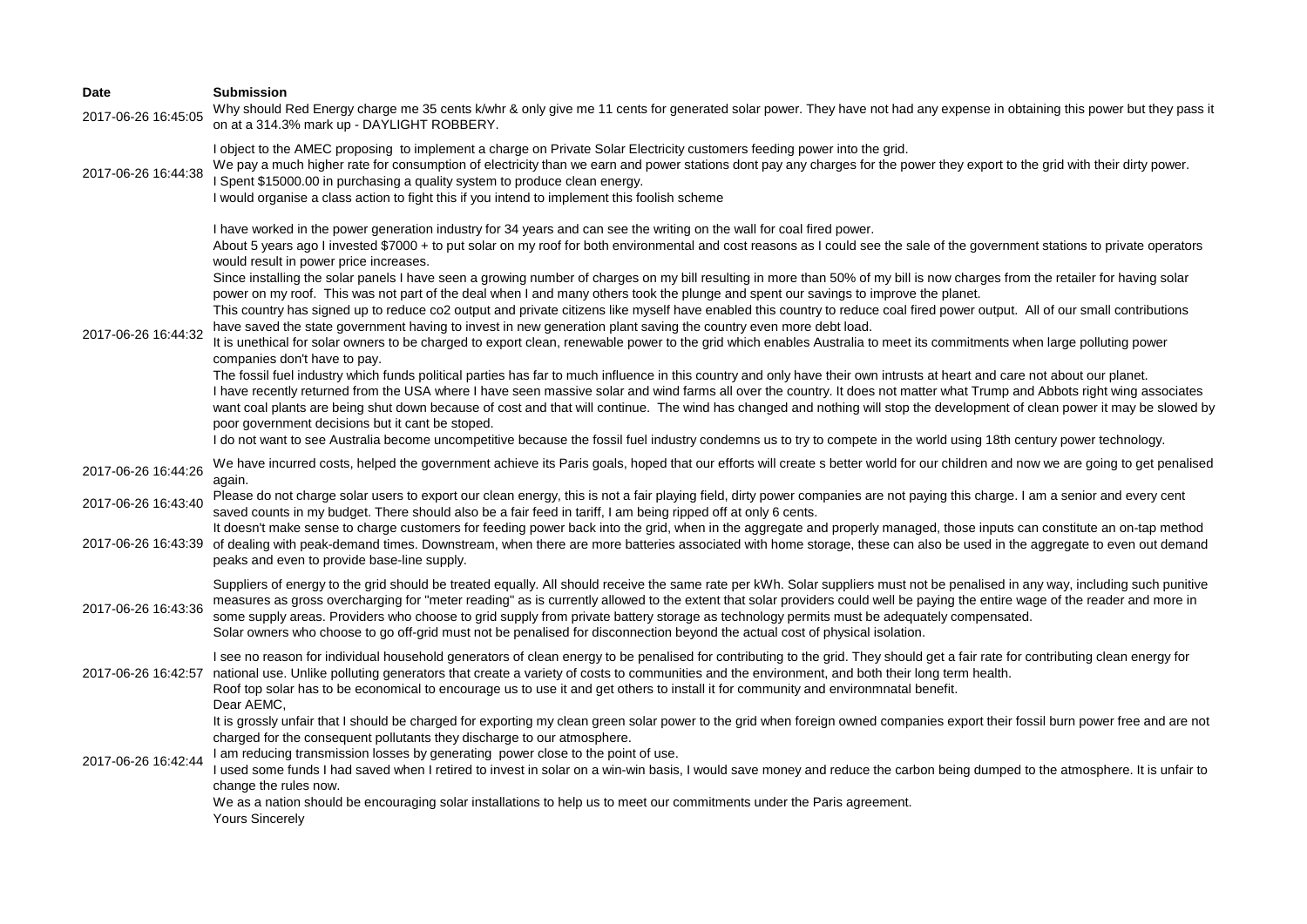2017-06-26 16:42:23 It is unfair for solar owners to be charged to export residual electricity. There should be a fairer feed in tariff that recognises the saving it provides the grid. To the Australian Energy Market Commission,

It is totally unfair for solar owners to be charged to export clean, renewable power to the grid especially when big dirty power companies do not have to pay a cent. I cannot believe the greed thinking behind this concept. Solar owners should be PAID for the clean power they are providing to the grid.

2017-06-26 16:41:57 This feed in tariff should recognise the environment and health benefits of solar along with the network savings the solar provides to the grid. This whole concept is a saving to the entire country not a cost. I think it is high time that governments and the governing bodies associated with energy production start to get their thinking in order and get behind renewal energy and start having solar owners being paid correctly for the energy they are supplying to the grid.

> This means payments to solar owners should be equivalent to the cost of regular supply. Whatever households are being charged for power then solar owners should be paid the same. That is the reality.

## Dear Sirs/Madams,

I believe you are seeking responses on a possible charge on grid-connected small renewable energy generators, including home owners with solar power installed. I would object strongly to any such proposal as it is inequitable and counter to the need for renewable energy generation to replace fossil fuel generators that export carbon pollution adding to global warming.

It is clearly inequitable and non-sensensical, as if any charges were to be made by the AEMC, it should be to those generators that cause the most carbon pollution, and to those users who collectively impose huge peak energy demands, such as owners of air-conditioning systems that have no renewable energy, and/or batteries, installed to counter it.

## 2017-06-26 16:41:18

I am very concerned that the board may being unduly influenced by fossil fuel lobbyists who are trying to prevent the continuing erosion of their profits. Distributed small-scale renewable energy generation helps stabilise the grid, not the other way around. Please look to Europe to see how backward your thinking is, there they have much higher levels of both large-scale and small-scale renewable energy generation, yet their grids are stable.

Finally, why is it that you are effectively supporting large scale, polluting generators over the more than 1.5 million home owners who have collectively invested billions of dollars in providing renewable generation capacity? That investment is not supported by subsidies anywhere to the extent that the fossil fuel generators are subsidised. If all those owners were to form a corporation, perhaps then you'd take notice of this huge pollution free renewable energy source. Australia has signed the Paris Accord on reducing carbon pollution, what this suggestion would do is run counter to that international commitment. I therefore charge you in breach of this agreement that Australia is a signatory to unless you permanently dismiss any notion of putting a charge on the export of renewable energy to the grid.

#### To Whom it May Concern

It is unfair for solar owners to be charged to export clean, renewable power to the grid when big dirty power companies don't have to pay a cent. Are you serious about lowering pollutants - if so, do not allow a charge on solar which is exported to the grid. I'm trying to generate clean energy.

2017-06-26 16:41:13 There should be a fair feed-in tariff that recognises the environmental and health benefit of solar, along with the network savings that solar provides to the grid. I realise solar systems have fallen in price and FITs can be lower, but there should still be an FIT.

I'm going to install a 4 or 5 kW system later this year when I renovate my house.

I would not like to think that I will be charged to export power to the grid for power companies to sell at a profit to the consumer next door. What a crazy system that would be.

Solar Owners, who at their own expense, have committed to improving Australia's electrical generation program, are now expected to pay for providing electricity back to the grid. This is an attempt at retrospective price increases for solar providers. How ludicrous to charge public benefactors for doing the right and decent thing. You cannot

2017-06-26 16:41:00 make this impost as, along with reduced and below wholesale production costs of major producers it may effect prospective purchasers of solar systems. Increasing support for solar purchasers not increased costs should be the objective of energy policy.

yours faithfully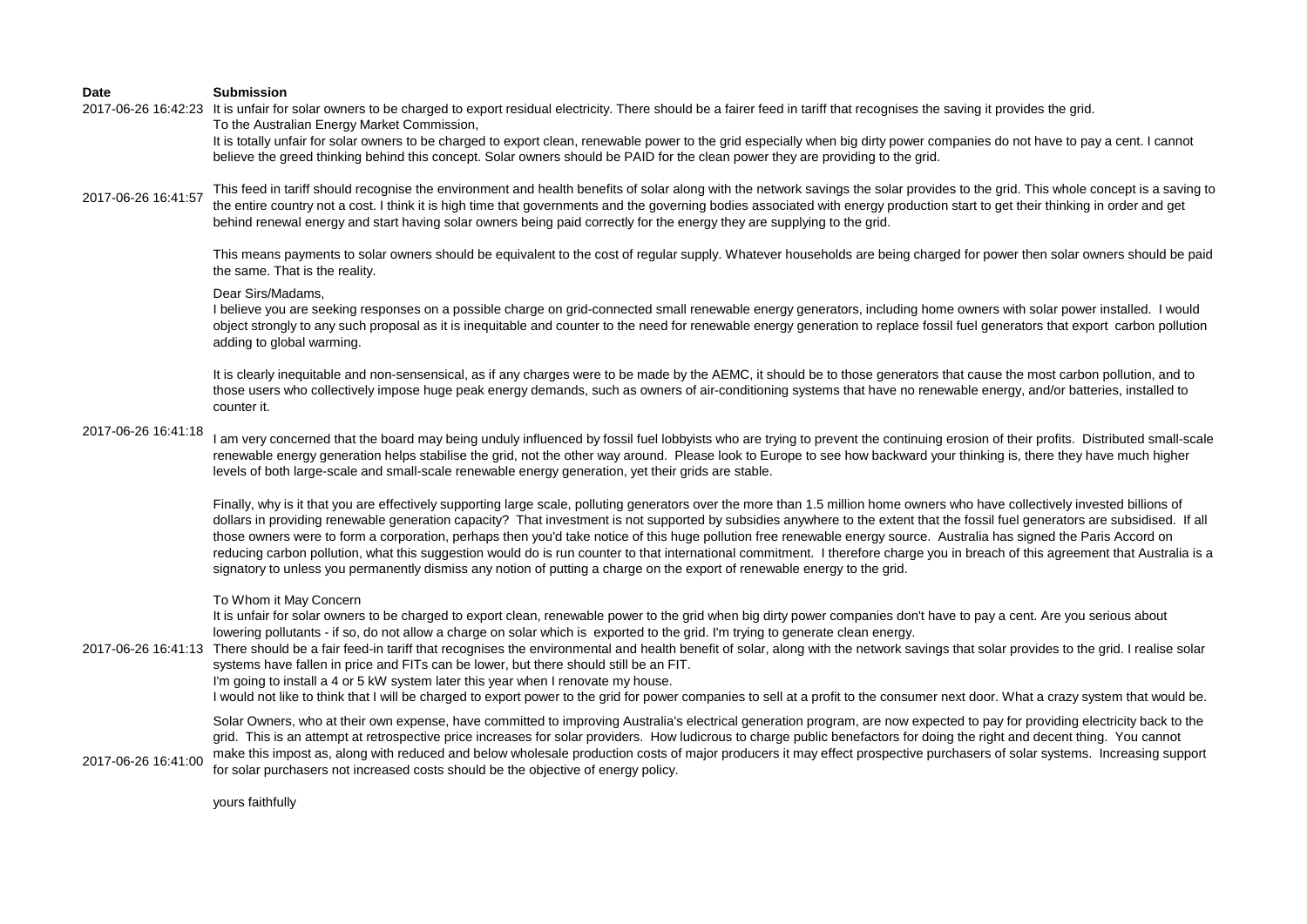| <b>Date</b>         | <b>Submission</b>                                                                                                                                                                                                                                                                                                                                                                                                                                                                                                                                                                                                                                                                                                                                                                                                                                                                   |
|---------------------|-------------------------------------------------------------------------------------------------------------------------------------------------------------------------------------------------------------------------------------------------------------------------------------------------------------------------------------------------------------------------------------------------------------------------------------------------------------------------------------------------------------------------------------------------------------------------------------------------------------------------------------------------------------------------------------------------------------------------------------------------------------------------------------------------------------------------------------------------------------------------------------|
|                     | How dare the AEMC even consider making solar less attractive. The country is facing a climate calamity because of worldwide fossil fuel use and the AEMC us considering<br>2017-06-26 16:40:18 actually making clean energy harder and more expensive? Is the AEMC held hostage to the coal industry and other vested interests? I can see a time coming when the<br>electorate will punish politicians and their public servants for not doing enough to reduce the country's fossil fuel dependance.                                                                                                                                                                                                                                                                                                                                                                              |
| 2017-06-26 16:40:17 | It is unfair for solar owners to be charged to export clean, renewable power to the grid when big dirty power companies don't have to pay a cent<br>There should be a fair feed-in tariff that recognises the environmental and health benefit of solar, along with the network savings that solar provides to the grid<br>It is unfair for solar owners to be charged to export clean, renewable power to the grid when big dirty power companies don't have to pay a cent                                                                                                                                                                                                                                                                                                                                                                                                         |
|                     | 2017-06-26 16:39:44 There should be a fair feed-in tariff that recognises the environmental and health benefit of solar, along with the network savings that solar provides to the grid<br>Solar owners met the capital cost.                                                                                                                                                                                                                                                                                                                                                                                                                                                                                                                                                                                                                                                       |
| 2017-06-26 16:39:36 | I installed Solar power over 4 years ago to save money on my every day living costs. Why should I be charged to export power into the grid. There should be a fair feed-in<br>tariff to recognise the clean & healthy benefit of Solar power & we should be rewarded not penalised. I am semi retired & if I am charged to export power into the grid it will<br>have a devastating effect on our daily living costs.                                                                                                                                                                                                                                                                                                                                                                                                                                                               |
| 2017-06-26 16:39:13 | I cannot understand by what twisted logic my supplying electricity to the grid involves my being charged a fee!!! This electricity is generated at no cost to anyone (except my<br>initial startup cost, which I am prepared to accept)How can reducing the load on so-called "poles and wires" be any kind of negative?? The only downside to what I and<br>thousands of other Australians have done, is that electricity generators and distributors make less money!!!! Attempting to charge small scale generators of solar power can<br>only be viewed as a cynical attempt to maintain the profits of the big generators.<br>1. It is unfair for me as a solar owner to be charged to export my clean, renewable power to the grid when by doing this I am increasing the available power for general<br>distribution, and decreasing the power companies distribution costs. |
| 2017-06-26 16:39:05 | 2.As I am providing energy that is then sold at a profit by the power companies, there should be a fair feed-in tariff that recognises the environmental and health benefit of<br>solar, along with the network savings that solar provides to the grid.                                                                                                                                                                                                                                                                                                                                                                                                                                                                                                                                                                                                                            |
|                     | 3. If my power costs increase due to both of the above issues I will have no option to but to install batteries to minimise my costs, as a pensioner the burden of these increases<br>will decrease my quality of life.                                                                                                                                                                                                                                                                                                                                                                                                                                                                                                                                                                                                                                                             |
| 2017-06-26 16:38:20 | I would like to know why it is fair for solar owners to be charged to export clean, renewable power to the grid when big dirty power companies don't have to pay a cent, what we<br>feed back is clean local and make minimum use of the grid. Most of us are investing heavily in batteries to take the peak load and on more infrastructure.<br>Honestly there should be a fair feed-in tariff similar to what wholesalers get paid that recognises the environmental and health benefit of solar, along with the network savings<br>that solar provides to the grid and helps to offset peak loads.<br>I have invested a lot into putting rooftop solar on my property for financial reasons as well as environmental reasons. If everyone is encouraged to install solar then the whole<br>country benefits, there should be more incentives to do this not less.               |
|                     | If you add charges to those who have been brave and invested it will just turn others away and make my life as a retired person much harder I invested in Solar to help me<br>cope with my bills in retirement please don't destroy my dream by changing the rules after we have all committed our money into solar trying to do the right thing by everybody,<br>Encourage and reward us for being wise and trying to lead other for the sustainable future,                                                                                                                                                                                                                                                                                                                                                                                                                       |
| 2017-06-26 16:38:12 | I don't get it! They want to charge me for giving them power, that I paid for at my expense? The "SUN" did not charge me for its output!!! Why should they??? Are we<br>becoming nuts?                                                                                                                                                                                                                                                                                                                                                                                                                                                                                                                                                                                                                                                                                              |
| 2017-06-26 16:38:08 | It seems incredibly unfair for solar owners to pay for exporting the clean, renewable power to the grid whilst big non-renewable companies do not. Surely this is an<br>embarrassment to you and a denial of any sense of justice to those citizens of this country, who are genuinely concerned about the environment, climate change and the<br>health of our children and grandchildren.                                                                                                                                                                                                                                                                                                                                                                                                                                                                                         |
| 2017-06-26 16:38:03 | Should this silliness go ahead it will just encourage more people to go off grid and compound the problem. My six year old PV system must be getting close to renewal. Unless<br>circumstances change (see below) I will be looking hard at going off grid.<br>If you wish to avoid this why not promote the option to allow end users to sell back to their retailer their stored energy at times of peak demand thus using thousands of<br>domestic and small business as a huge reservoir that can supply peak power (and perhaps allow systems to close down gracefully during an extreme event such as the SA<br>storms)                                                                                                                                                                                                                                                       |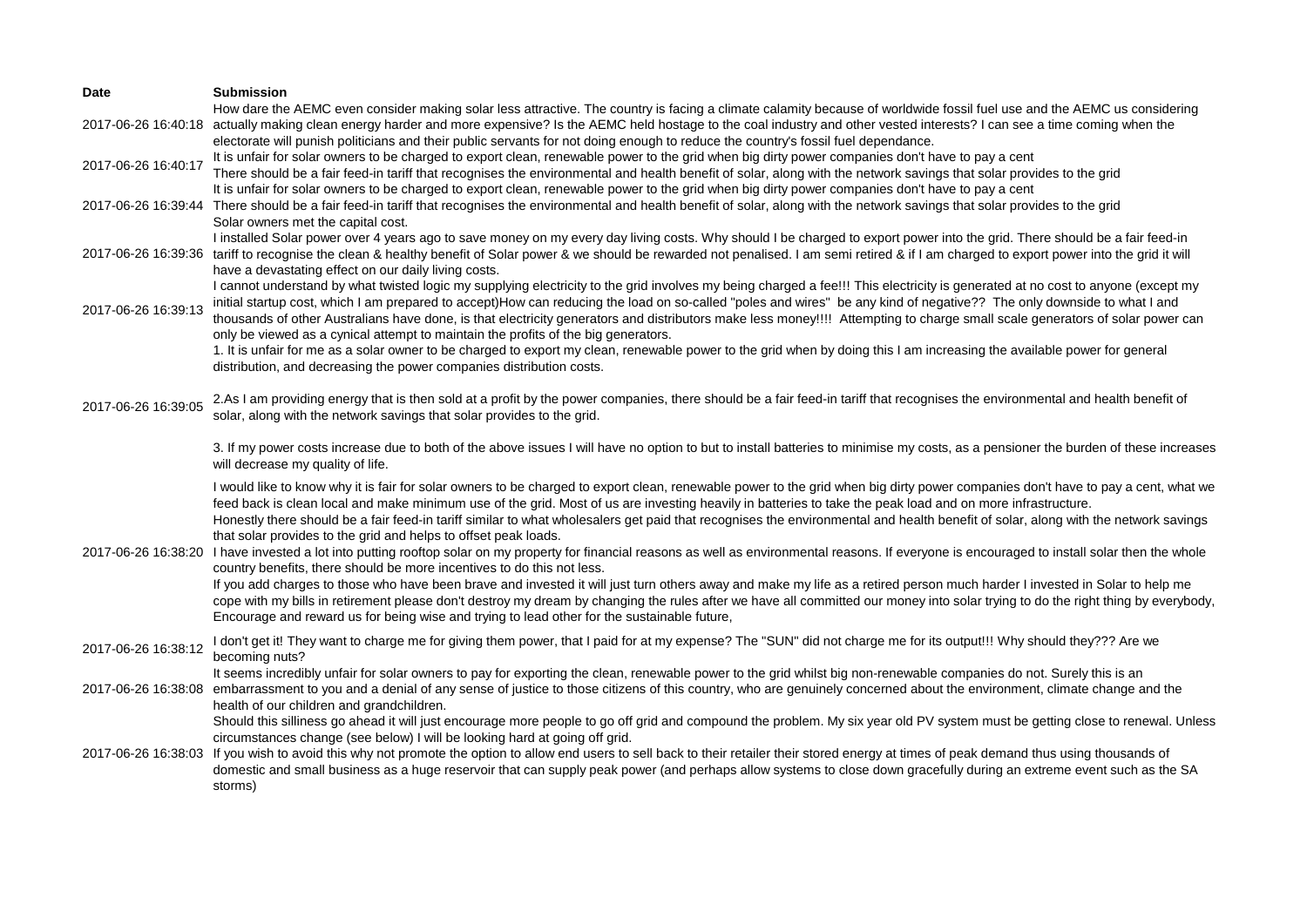| <b>Date</b>         | <b>Submission</b>                                                                                                                                                                                                                                                                                                                                                                                                                                                                                                                                                                                                                                                                                                                                                                                                                                                                                                                                                                                                                                                                                                                                                                                                                                        |
|---------------------|----------------------------------------------------------------------------------------------------------------------------------------------------------------------------------------------------------------------------------------------------------------------------------------------------------------------------------------------------------------------------------------------------------------------------------------------------------------------------------------------------------------------------------------------------------------------------------------------------------------------------------------------------------------------------------------------------------------------------------------------------------------------------------------------------------------------------------------------------------------------------------------------------------------------------------------------------------------------------------------------------------------------------------------------------------------------------------------------------------------------------------------------------------------------------------------------------------------------------------------------------------|
| 2017-06-26 16:37:39 | We are appalled at the notion that AEMC may be contemplating a charge on small scale rooftop solar owners to export to the grid. Although we purchase electricity at retail<br>rates we are only paid wholesale rates to send it back; how would you feel if you over-bought something at Bunnings and they not only gave you a one-third of the price back,<br>but also charged you for approaching the refund & exchanges counter? Although we will enjoy a subsidised feed-in tariff for another couple of years that was put in place to<br>encourage us to go solar and now it appears we could be punished for doing so. Beyond that time the outlook is pretty bleak and we are already considering going off-grid<br>altogether, as we have most of the panels we need and are told that battery battery prices will only come down. We already use off-grid power for some purposes as the grid<br>is too expensive and too unreliable. Will Western Power be happy in future to pay rent for the seven poles and wires traversing our rural property, or remove them for the<br>sake of our visual amenity? This proposal effectively punishes people who are only trying to "do the right thing" and should never have seen the light of day. |
| 2017-06-26 16:36:41 | When I retired I spent thousands on panels to make electricity for the planet as well as to ensure I produced clean energy and that I would get my money back during my<br>retirement by gaining credits back from the grid.<br>DO NOT PLEASE place an added burden on me by charging a tax retrospectively (or on other current solar owners)<br>The solar energy I generate should not be charged when it is clean, green and the current rebate is undervalued. Other generators do not get charged for their outdated dirty<br>energy.                                                                                                                                                                                                                                                                                                                                                                                                                                                                                                                                                                                                                                                                                                               |
| 2017-06-26 16:36:37 | The feed in taffif should be much fairer as I have paid the capital outlay for generating and others can use the power.                                                                                                                                                                                                                                                                                                                                                                                                                                                                                                                                                                                                                                                                                                                                                                                                                                                                                                                                                                                                                                                                                                                                  |
|                     | Although I have a fair size system, it does not cover my usage and so I am still buying overpriced power.                                                                                                                                                                                                                                                                                                                                                                                                                                                                                                                                                                                                                                                                                                                                                                                                                                                                                                                                                                                                                                                                                                                                                |
| 2017-06-26 16:36:30 | If I am to be charged for exporting power, I will go off grid.<br>It is unfair for solar owners to be charged to export clean, renewable power to the grid when big dirty power companies don't have to pay a cent<br>There should be a fair feed-in tariff that recognises the environmental and health benefit of solar, along with the network savings that solar provides to the grid<br>I will experience severe financial hardship if I am charged to export energy back to the grid on top of the already stated increase in standing charges on my bill<br>Dear AEMC,                                                                                                                                                                                                                                                                                                                                                                                                                                                                                                                                                                                                                                                                            |
| 2017-06-26 16:36:17 | I strongly oppose any proposal to allow solar owners to be charged for feeding electricity back to the grid.<br>Solar owners should not be unfairly profited from when large fossil fuel generators pay nothing. Instead, those who feed clean electricity back to the grid via solar should<br>receive a fair feed-in-tarriff.<br>Currently I am getting quotes from local installers to install solar panels on my roof, however if I was expected to pay for any excess power sent back to the grid this would end<br>my enquiries.<br>Please reconsider this idea and encourage greater solar uptake.<br>Sincerely                                                                                                                                                                                                                                                                                                                                                                                                                                                                                                                                                                                                                                   |
| 2017-06-26 16:36:07 | With the existence on this planet of life as we know it at risk, any attempt to discourage citizens from generating and freely exporting part of that PV generation for the benefit<br>of others, will be considered quite rightly by our children and grandchildren, a treasonous act                                                                                                                                                                                                                                                                                                                                                                                                                                                                                                                                                                                                                                                                                                                                                                                                                                                                                                                                                                   |
| 2017-06-26 16:35:59 | Why should I get penalised for doing the correct thing. We put solar on our roof for the environment and to use cleaner energy. We survive on a a single pension and you<br>want to charge me more. Not on !!!                                                                                                                                                                                                                                                                                                                                                                                                                                                                                                                                                                                                                                                                                                                                                                                                                                                                                                                                                                                                                                           |
| 2017-06-26 16:34:36 | Stop The Solar Swindle!!!!!<br>DO NOT charge solar owners for providing their clean energy to the grid.                                                                                                                                                                                                                                                                                                                                                                                                                                                                                                                                                                                                                                                                                                                                                                                                                                                                                                                                                                                                                                                                                                                                                  |
| 2017-06-26 16:34:29 | Solar owners should be allowed to export their excess power to whom ever they wish and not be locked into a monopoly AND DEFINITELY NOT BE CHARGED TO EXPORT<br>IT TO THAT MONOPOLY!!!!!!!!!!<br>If whoever does start charging me for sent out electricity then I will be going off grid and use a generator for night times, which I already have for my motorhome.                                                                                                                                                                                                                                                                                                                                                                                                                                                                                                                                                                                                                                                                                                                                                                                                                                                                                    |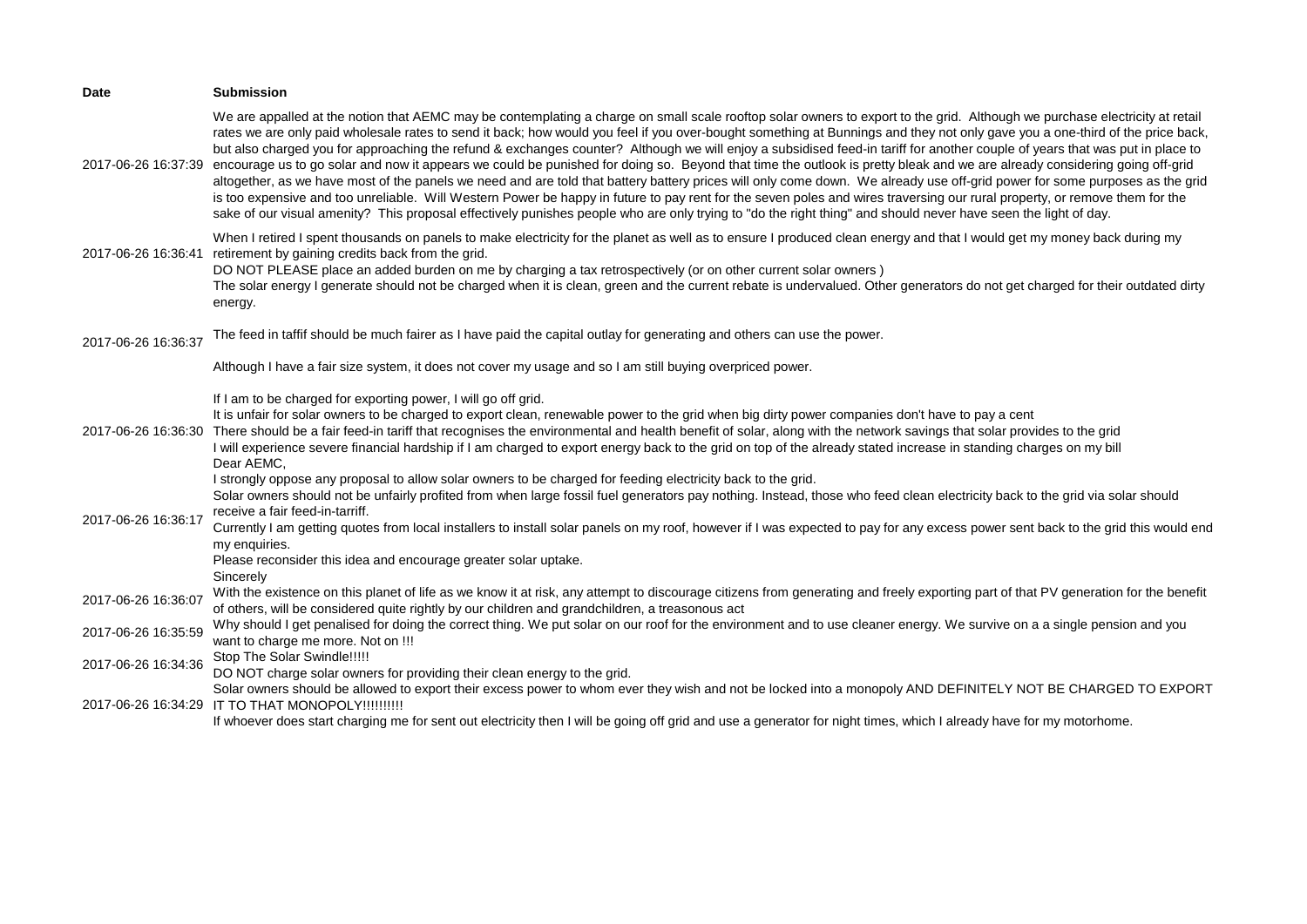| <b>Date</b>         | <b>Submission</b>                                                                                                                                                                                                                                                                                                                                                                                                                                                                                                                                                                                                                                                                                                                                                                                                                                                                                                                                                                                                        |
|---------------------|--------------------------------------------------------------------------------------------------------------------------------------------------------------------------------------------------------------------------------------------------------------------------------------------------------------------------------------------------------------------------------------------------------------------------------------------------------------------------------------------------------------------------------------------------------------------------------------------------------------------------------------------------------------------------------------------------------------------------------------------------------------------------------------------------------------------------------------------------------------------------------------------------------------------------------------------------------------------------------------------------------------------------|
| 2017-06-26 16:34:28 | My Modest 4.5KW rooftop is providing a very valuable service to the NSW and National grid. Last February at Redhead we suffered a 42deg heatwave. I carefully monitored<br>my power consumption throughout the day AND from 10am until 6pm all the power consumed including the "air conditioner" was supplied from my solar panels and there was<br>a small amount of power remaining to EXPORT to the grid. That day the NSW and National energy ministers were warning of electricity blackouts. I am certain that on that<br>day my solar panels together with the thousands of rooftop panels in NSW reduced demand of the NSW Grid and saved NSW from major blackouts. The installation of<br>rooftop solar panels is a free source of energy (well only 11cents per kwh) and for this small cost we will save the spending of Billions of Dollars in other forms of large<br>infrastructure. Please encourage the installation of more rooftop solar don't discourage by charging for feed-in excess electricity. |
| 2017-06-26 16:33:47 | Now retired and have done as much as possible to keep our fees down by having Solar and just when you think you may be doing some good the Government always get<br>you. Surely it helps the Government not having to produce so much power so why are we penalised.                                                                                                                                                                                                                                                                                                                                                                                                                                                                                                                                                                                                                                                                                                                                                     |
|                     | It is unfair for solar owners to be charged to export clean renewal power to the grid when big dirty companies don't have to pay a cent and there should be a fair feed in tariff<br>2017-06-26 16:33:44 that recognises the environmental and health benefit of solar along with the network savings that solar provides to the grid.its very hard to survive as the power prices going<br>up and we still have to pay for feed in.                                                                                                                                                                                                                                                                                                                                                                                                                                                                                                                                                                                     |
| 2017-06-26 16:33:34 | I would love to see all SOLARCITIZENS turn our power of for a day. We had it installed to be of benefit to the environment. If we could afford the batteries I wouldn't be<br>feeding into the grid.                                                                                                                                                                                                                                                                                                                                                                                                                                                                                                                                                                                                                                                                                                                                                                                                                     |
| 2017-06-26 16:32:56 | It is unreasonable for solar owners to be charged to export clean, renewable power to the grid when power companies don't have to pay a cent.<br>It is a responsible position to consider all clean alternative power sources.                                                                                                                                                                                                                                                                                                                                                                                                                                                                                                                                                                                                                                                                                                                                                                                           |
|                     | 2017-06-26 16:32:52 I cant believe charging ordinary people for generating solar electricity is even a proposal to be considered.<br>the federal government encouraged us to put solar on our home so they could meet their clean energy targets .Already they have removed most of our feed in rebates now                                                                                                                                                                                                                                                                                                                                                                                                                                                                                                                                                                                                                                                                                                              |
|                     | 2017-06-26 16:32:46 you propose to charge us to feed in to the grid so another rip off of people trying to do the right thing this is just more greed and to top it off we have to maintain our solar<br>systems                                                                                                                                                                                                                                                                                                                                                                                                                                                                                                                                                                                                                                                                                                                                                                                                         |
|                     | 2017-06-26 16:32:36 Don't slug solar owners when coal power station don't pay to be connected.<br>Consumers should NOT have to pay a charge when providing power to the grid. This is a complete and utter rip off especially when the large dirty coal companies do not pay                                                                                                                                                                                                                                                                                                                                                                                                                                                                                                                                                                                                                                                                                                                                             |
| 2017-06-26 16:32:31 | one single cent. As an aged pensioner I did the correct thing by purchasing roof top solar panels to help both myself and the environment. I should not be charged a fee for<br>any power provided by my panels but on the contrary I should be receiving remuneration in return. I considered that I was helping to provide lower power bills to ease the<br>financial burden of ever increasing power costs on my low income.                                                                                                                                                                                                                                                                                                                                                                                                                                                                                                                                                                                          |
|                     | I urge you to stop any plans to share solar owners for feeding electricity back to the grid, it's grossly unfair to those of us honest Australians who are doing the best we can<br>which was previously backed by the government to reduce our electricity usage, rely less on unsustainable coal by doing our bit for the environment.                                                                                                                                                                                                                                                                                                                                                                                                                                                                                                                                                                                                                                                                                 |
|                     | Not only that, it's grossly unfair for solar owners to be charged to export clean, renewable power to the grid when big dirty power companies don't have to pay a cent.                                                                                                                                                                                                                                                                                                                                                                                                                                                                                                                                                                                                                                                                                                                                                                                                                                                  |
| 2017-06-26 16:30:53 | Not only that, there should be a fair feed-in tariff that recognises the environmental and health benefit of solar, along with the network savings that solar provides to the grid. At<br>approximately 50% of the actual price of electricity.                                                                                                                                                                                                                                                                                                                                                                                                                                                                                                                                                                                                                                                                                                                                                                          |
|                     | I understand we shouldn't be able to earn more than the price of electricity itself (not our fault prior governments had no clue offering 60c and 44c feed ins state dependent),<br>but we cannot and should not ever be retrospectively be punished for the governments poor decisions. All of these subsidies will expire in time anyway - as some already<br>have in NSW at the end of the last calendar year.                                                                                                                                                                                                                                                                                                                                                                                                                                                                                                                                                                                                        |

Do not charge Australians for feeding clear solar energy into the grid, doing so will only cost Australians who are trying to do the right thing even more, the cost of living is already blowing out of control - don't make it worse at the expense of Australians who care about our future generations.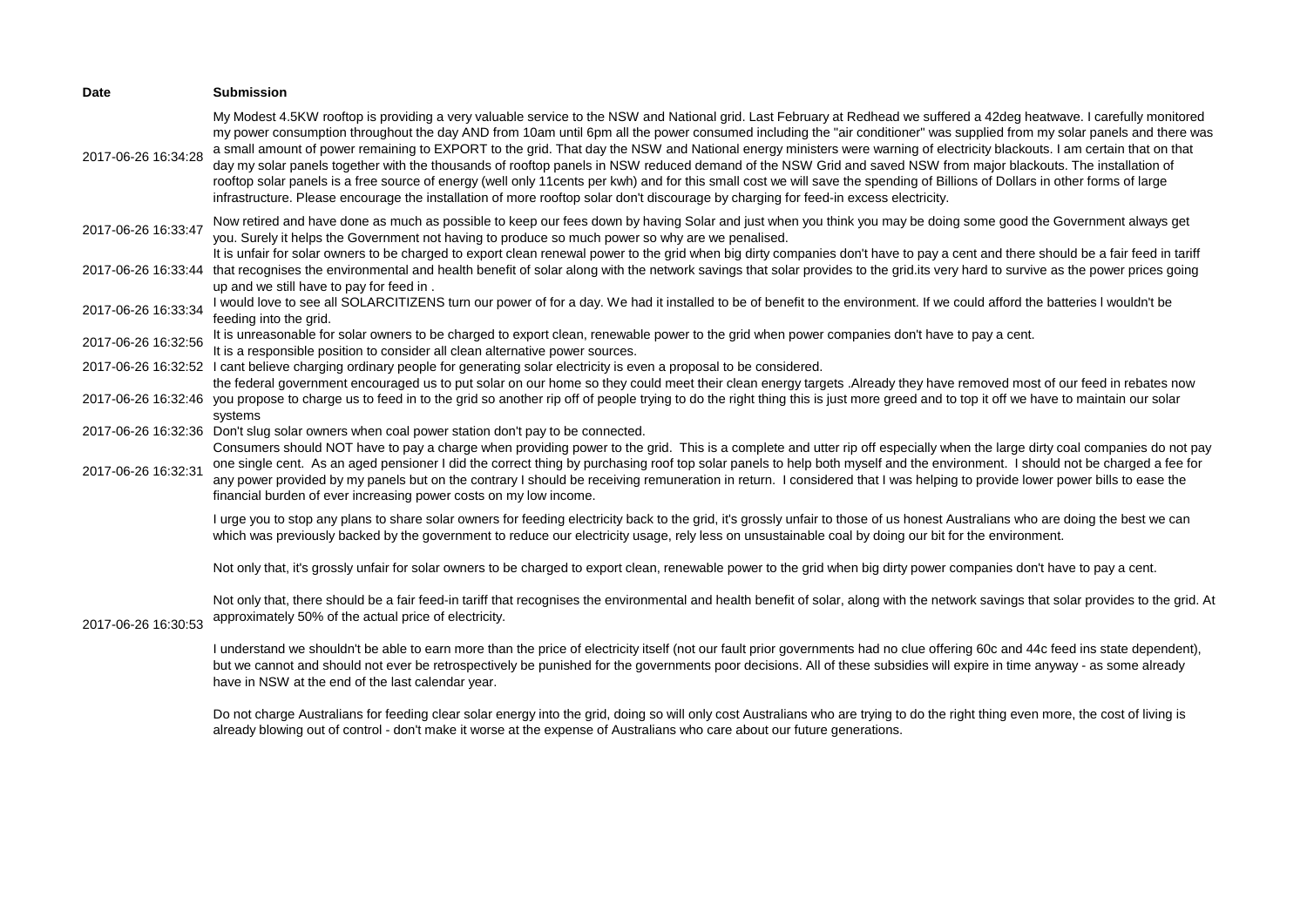| <b>Date</b>         | <b>Submission</b>                                                                                                                                                                                                                                                                                                                                                                                                                                                                                                                                                                                                                                                                                                                                                                                                                                                                                                                                                                                                                                                                    |
|---------------------|--------------------------------------------------------------------------------------------------------------------------------------------------------------------------------------------------------------------------------------------------------------------------------------------------------------------------------------------------------------------------------------------------------------------------------------------------------------------------------------------------------------------------------------------------------------------------------------------------------------------------------------------------------------------------------------------------------------------------------------------------------------------------------------------------------------------------------------------------------------------------------------------------------------------------------------------------------------------------------------------------------------------------------------------------------------------------------------|
|                     | Dear Australian Energy Market Commission,                                                                                                                                                                                                                                                                                                                                                                                                                                                                                                                                                                                                                                                                                                                                                                                                                                                                                                                                                                                                                                            |
|                     | Although I am not yet a happy owner of a solar system, I hope to be one in the future. A future which I expect to be welcoming to green, sustainable ways of generating power.<br>2017-06-26 16:30:44 This is why I ask you not to charge solar owners to feed their power into the grid, from which non-owners like myself can take advantage of this clean energy. Charging owners<br>doesn't make sense on multiple levels, most obviously that the power lines are already paid for by them anyway through their normal power bills' supply charges.                                                                                                                                                                                                                                                                                                                                                                                                                                                                                                                             |
|                     | Thanks for your time                                                                                                                                                                                                                                                                                                                                                                                                                                                                                                                                                                                                                                                                                                                                                                                                                                                                                                                                                                                                                                                                 |
|                     | Solar owners should not be charged for exporting power back into the grid because: they have already paid to produce the power by purchasing their systems; power<br>companies are already more than compensated for use of their transmission lines for that export when they pay solar owners around five to six cents for the exported power,<br>which they on sell to other consumers at the massive mark-up of well over thirty cents.; renewables are the future and folk should not be discouraged from taking them up by<br>incurring financial penalties to do so.<br>2017-06-26 16:30:43 On a personal level, my wife and I used a redundancy payment to install solar panels so that we would not have to pay high power bills, given that at 61 I'm unlikely to find full-<br>time work ever again and she works part-time (I'm six years off being eligible for the Age Pension and also get by on very limited casual work). Having recently received our                                                                                                              |
|                     | first power bill since 'going solar', it's only about \$20 less than for the same quarter last year, even though our usage from the grid is substantially less. This, of course is due<br>to the escalating price of power, but why should we be penalised even further by paying a power company to take our power and then for them to reap further profit from it?<br>I would argue that the feed-in tariff should be substantially increased rather than reversed to be fair to solar owners in a 'free' market.                                                                                                                                                                                                                                                                                                                                                                                                                                                                                                                                                                 |
| 2017-06-26 16:30:27 | It is unbelievable that this idea should even be mooted. In fact, it should be the other way round. The Suppliers of energy should be happy that we are providing electricity so<br>that will reduce their need for extra investment in their infrastructure. In any case, they are able to buy electricity CHEAPER than the whole sale price OR the price they charge<br>Energy Consumers. Cannot even understand why they are NOT (at least silently) applauding that we are feeding back electricity to their grid as it is to their benefit more than<br>to the consumers.                                                                                                                                                                                                                                                                                                                                                                                                                                                                                                       |
| 2017-06-26 16:29:42 | When is common sense going to take the place of greedy morons?                                                                                                                                                                                                                                                                                                                                                                                                                                                                                                                                                                                                                                                                                                                                                                                                                                                                                                                                                                                                                       |
| 2017-06-26 16:29:12 | We have already invested heavily to have the solar systems put on our homes to save us money and with the average time to have the system paid off will be approximately<br>20 years at 5.5c per kilowatt don't charge us for access to the network as well. It will make solar even less attractive than it already is.                                                                                                                                                                                                                                                                                                                                                                                                                                                                                                                                                                                                                                                                                                                                                             |
| 2017-06-26 16:29:09 | Australian Energy Market Commission<br>Sir/Madam<br>The world we live in is on a collision course to oblivion if the way we live does not become sustainable. Carbon emissions from Coal burning is part of this problem. To do our<br>"bit" to alleviate emissions from the energy we consume, I and thousands of other Australians have put their hand in their pocket and purchased solar panels to produce as<br>much of our own energy that we can. We do this by running running pumps and other consumers of electricity during the day when the sun shines. Sometimes we have an<br>excess of power that goes to the grid for our neighbors to use. For this we receive a pittance compared to what we pay for energy at night when our solar panels are dormant.<br>I now hear that the AMEC is considering taxing us for producing clean energy and exporting it to the grid, what idiot came up with this idea?<br>You should be encouraging solar panel owners to increase their energy production for the good of your grandchildren, not penalising them with a stick. |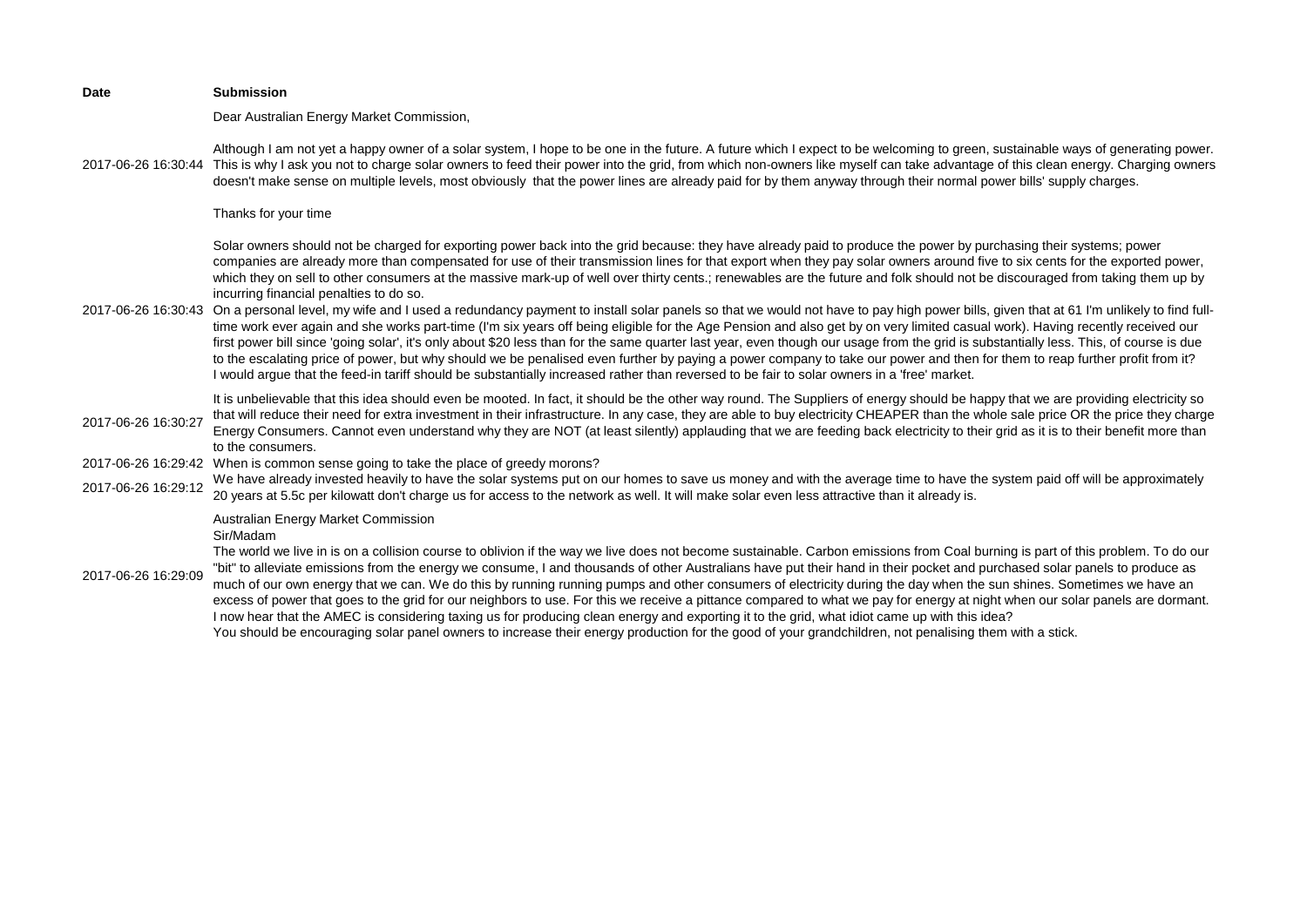|                     | I installed solar panels in mid-2007 to reduce my exposure to ever increasing electricity bills, and to reduce my carbon footprint. I also have changed my energy use over time<br>to do what I can to reduce the strain on the NEM electricity supply system, particularly in summer. All these aims have been met.                                                                                                                                                                                                                                                                                                                         |
|---------------------|----------------------------------------------------------------------------------------------------------------------------------------------------------------------------------------------------------------------------------------------------------------------------------------------------------------------------------------------------------------------------------------------------------------------------------------------------------------------------------------------------------------------------------------------------------------------------------------------------------------------------------------------|
|                     | I object strongly to any plan to charge me for supplying electricity generated from my solar panels into the grid. This is arrant nonsense. Using the prices about to come into<br>play, my supplier pays me \$0.15 per kWh for the electricity which flows to my neighbour and for which the supplier charges her over three times as much per kWh. Almost<br>none of my electricity is lost in transmission, unlike the electricity which comes across the state border from Victoria. My electricity produces effectively no CO2, so I am<br>assisting Mr Turnbull meet the commitments he (rightly) made on Australia's behalf in COP21. |
|                     | Power from fossil fuels is provided many subsidies. The generation process is highly polluting. There is no tax on the particulate matter thrown into the air from the power<br>2017-06-26 16:29:08 stations, nor the greenhouse gasses created.                                                                                                                                                                                                                                                                                                                                                                                             |
|                     | AEMC needs to recognise that it has a moral obligation to act in the interest of all Australians. I want there to be an Australia fit for my grandchildren to enjoy. AEMC holds<br>sway over policies which can help Australia survive, or hurt Australia. Use that power in our genuine interest, please. Establish policies that promote the use of renewable<br>energy, not policies that promote the retention of highly polluting power sources.                                                                                                                                                                                        |
|                     | Create a fair price for renewable energy returned to the grid. Promote the generation of clean energy rather than hinder it.                                                                                                                                                                                                                                                                                                                                                                                                                                                                                                                 |
|                     | And please do what you can to obliterate the 5-minute / 30-minute pricing rules which allow the oligopoly power producers to game the pricing system to their advantage. The<br>outcome of this ridiculous process may be to destroy manufacturing in Australia.                                                                                                                                                                                                                                                                                                                                                                             |
|                     | The world needs to move to renewable energy and to quickly but sensibly close down climate affecting dirty coal generating power. many of us have done what we can as<br>individuals to help clean up our seriously polluted world by adding solar panels to our homes.                                                                                                                                                                                                                                                                                                                                                                      |
|                     | But it is unfair for solar owners to be charged to export clean, renewable power to the grid when big dirty power companies don't have to pay a cent. There should be a fair<br>feed-in tariff that recognises the environmental and health benefit of solar, along with the network savings that solar provides to the grid.                                                                                                                                                                                                                                                                                                                |
| 2017-06-26 16:28:58 | Our experience with solar has been very positive in that we feel we are contributing to the necessary change to a cleaner and more energy renewable world for our children<br>and grandchildren.                                                                                                                                                                                                                                                                                                                                                                                                                                             |
|                     | It seems like the AEMC hasn't got the message: Australians love their solar and they won't put up with unfair charges. We need to make these clean energy changes<br>attractive and charging for our solar exports to the grid will have a real negative disincentive to add solar in the future.                                                                                                                                                                                                                                                                                                                                            |
| 2017-06-26 16:28:11 | I allready pay for the use of the poles and wires and you do not reimburse me with the same rates as the wholesalers get for using the same network as it is which is unfair as<br>it is now to suggest further charges is grossly unfair are you trying to push me to going off grid                                                                                                                                                                                                                                                                                                                                                        |
|                     | The whole point of using solar energy is to stop global warming, but the Australian Energy Market Commission is considering allowing solar owners to be charged for feeding<br>their electricity back to the grid - in other words, considering building in disincentives to people to do the right thing by the planet that we are trying to save from catastrophic<br>climate change.                                                                                                                                                                                                                                                      |
| 2017-06-26 16:27:09 | Solar owners should not have to pay to feed their clean, renewable energy back to the grid -- especially when big coal and gas power stations don't have to pay a cent to<br>export the dirty energy they generate. There should be a fair feed-in tariff that recognises the environmental and health benefit of solar, along with the network savings that                                                                                                                                                                                                                                                                                 |
|                     | solar provides to the grid.<br>Allowing an unfair charge would punish Australian families who have done the right thing and are producing cheap sun-power for themselves and their neighbours to use                                                                                                                                                                                                                                                                                                                                                                                                                                         |
|                     | locally.<br>2017-06-26 16:27:08 Why should the people who paid full price for their solar panels (before all these discounts came in) be punished for doing the right thing?                                                                                                                                                                                                                                                                                                                                                                                                                                                                 |
| 2017-06-26 16:27:02 | Stop the solar swindle. I have done the best thing for the environment and I want cleaner energy. Now you want to charge me extra.I am a pensioner so ever dollar saved is<br>very important for my family.                                                                                                                                                                                                                                                                                                                                                                                                                                  |
|                     |                                                                                                                                                                                                                                                                                                                                                                                                                                                                                                                                                                                                                                              |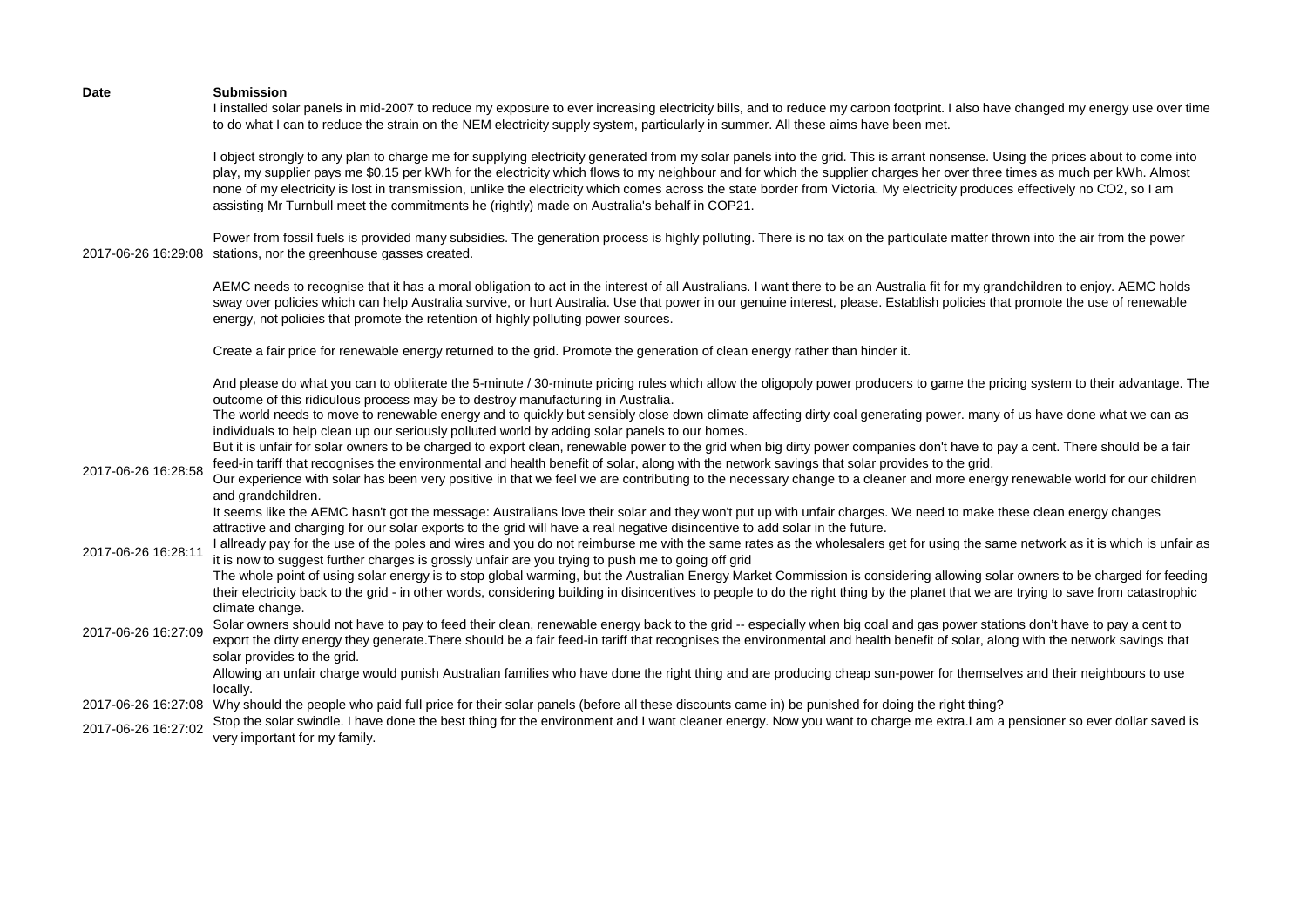| Date | <b>Submission</b> |
|------|-------------------|
|      |                   |

It is most definitely unfair to be charged to export clean energy to the grid and is an absolute travesty, shame on you for having a go at people who try to do the right thing.

Instead of penalising people who have spent a great deal of money on solar you should be rewarding them for forward thinking and yes helping the system when it obviously can't cope.

Again you should be rewarding not penalising solar contributors for thinking about the world, this great country, the environment.

This is a sun drenched country and you should be forward thinking and encourage renewables.

Think bigger, encourage,help, be energy leaders not petty and bureaucratic.

# 2017-06-26 16:26:57

I am a Senior Citizen, I put solar panels on my roof whilst in full-time employment, looking to the future, my "Energy Super" if you like. I looked to the future to help myself and not be a drain or burden on this wonderful country and you stab us in the back!

GET WITH THE PROGRAMME. The world needs renewables and energy leaders with vision and if you can't do it step aside and let someone else do the job that you obviously can't.

Australia could have been the world leaders in Solar Energy instead the decision makers stuck their heads in the sand and we missed the boat. But its not too late, we can pick up the torch and run with it.

### ENCOURAGE.....REWARD......LEAD........

2017-06-26 16:26:47 No electricity producer should be charged for putting their product into the grid for selling to those who need it. Stop this stupid nonsense and actively encourage those with excess solar capacity to sell into the grid. We will all benefit as the causes of Global Warming will be reduced and those who are considering investment in solar or have already invested in solar can get a real return on their investment. The fossil fuel based electricity producers should have to pay a premium for generating their dirty electricity as they are causing irreparable damage to the planet. Swap your priorities to those that are clean and sustainable. 2017-06-26 16:26:45 It is unfair for solar owners to be charged to export clean, renewable power to the grid when big dirty power companies don't have to pay a cent There should be a fair feed-in tariff that recognises the environmental and health benefit of solar, along with the network savings that solar provides to the grid. You must see the rationale in all of this! Charging me for solar exports would put another impost on my family that has already been put upon by this Liberal government. Childcare costs are killing me and this would just put another nail in my coffin! DON'T LET THIS HAPPEN! 2017-06-26 16:26:36 Our 5kw cost \$25000 back when the gov wanted us to install solar now the power company want to make it total a waste of money & unviable unless we install batteries & go it alone 2017-06-26 16:26:20 Solar owners must not be charged for providing energy to the grid. This would be an outrage! Vegetable growers are not charged for providing vegetables to supermarkets for people to eat. Dairy farmers are not charged for providing milk. We have already paid for the solar panels and hardware to make ourselves into miniature power stations and we cannot be charged for providing much-needed energy to the market. We put solar onto our roof (a) to reduce our use of fossil fuel; (b) to provide excess power so that others can also reduce their use of fossil fuel and thereby reduce carbon emissions. Charging us for exporting power to the grid would mean that the loan we took out to put solar on our roof would not be repaid. One more attempt to punish solar households and we'll go off-grid. You will not only lose a paying customer, but you will also lose the power we provide. Everybody loses.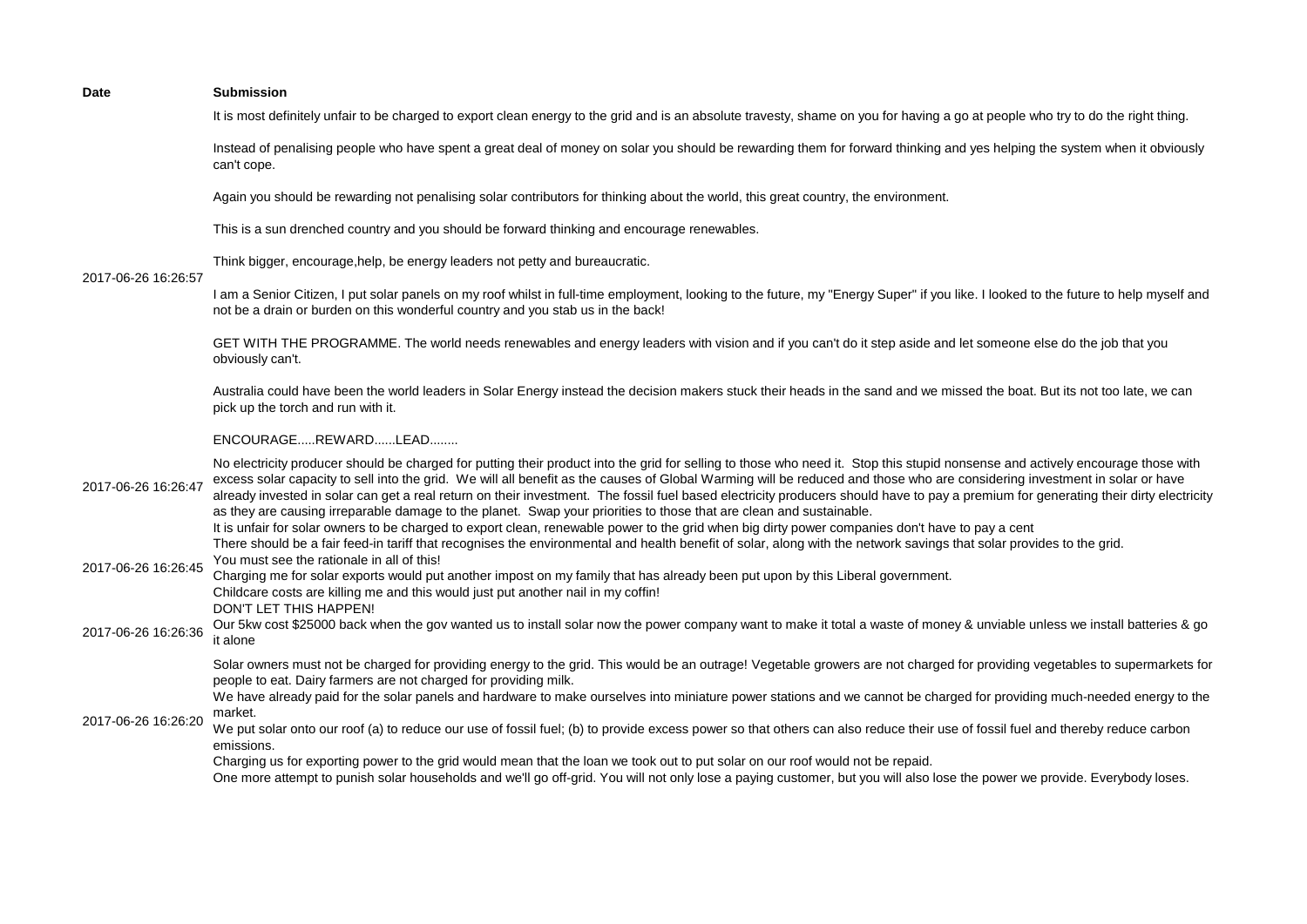| Date                | <b>Submission</b>                                                                                                                                                                                                                                                                                                                                                                                                                                                                                                                                                                                                                                                                                                                                                                                                                                 |
|---------------------|---------------------------------------------------------------------------------------------------------------------------------------------------------------------------------------------------------------------------------------------------------------------------------------------------------------------------------------------------------------------------------------------------------------------------------------------------------------------------------------------------------------------------------------------------------------------------------------------------------------------------------------------------------------------------------------------------------------------------------------------------------------------------------------------------------------------------------------------------|
|                     | I do not want the solar generating public to be charged for feeding their excess electricity back in to the grid - especially when other electricity generators (including those<br>2017-06-26 16:25:58 using dirty coal) are not charged. You should be ENCOURAGING people to get roof top solar, not discouraging it. Roof top solar has saved areas such as South east                                                                                                                                                                                                                                                                                                                                                                                                                                                                         |
| 2017-06-26 16:25:49 | Queensland from blackouts during times of increased need. What are you? Being bribed by the coal industry or something?<br>It's not fair to charge solar owners for feeding energy into the grid, as it is we are getting a far lower feed in tariff than we pay for electricity once the Sun goes down. We<br>thought we were doing the right thing for the future for the environment and the future of our children. We put ourselves in debt to pay off a system with the promise that<br>energy costs for us would be greatly reduced even non existent which never actually happened, now you want to charge us even more? Time to charge the dirty coal<br>companies and reward the solar owners.                                                                                                                                          |
|                     | I oppose the proposal to charge people who feed energy back into the grid from domestic solar systems. These people should receive at least the wholesale price for<br>electricity - relevant to the time of day - for power fed into the grid - the same as large scale generators. There should also be an 'incentive' payment on top of that to<br>2017-06-26 16:25:25 encourage more small scale distributed supply into all parts of the grid.<br>Network managers should be required to establish energy storage systems on a regional basis - either as large scale pumped hydro or battery systems, or through programs<br>to encourage consumers to install their own storage.                                                                                                                                                           |
| 2017-06-26 16:25:10 | Why are we being charged to help the Electricity suppliers resell power we generate? Current rates are 26 cents per KWH, and solar panel owners get paid 8 cents so they<br>are already pocketing 18 cents a KWH for doing nothing.                                                                                                                                                                                                                                                                                                                                                                                                                                                                                                                                                                                                               |
| 2017-06-26 16:25:05 | This is Ridiculous Idea. Sunshine is free. If solar derived energy is fed into the grid the grid should pay the generator not the other way round. Energy companies have been<br>safeguarding their profits at the environments expense for far too long. They don't have to pay to feed in their green power so why should the other green power suppliers.<br>All this support and care for the fossil is sickening. There are more jobs in renewables why is everyone in political power dragging their feet?                                                                                                                                                                                                                                                                                                                                  |
|                     | I spent thousands of dollars some years ago to install a solar system for the sake of the environment and to provide clean non-polluting energy for my home with any excess<br>going into the grid. Why should small producers of clean power be charged for clean energy when large power companies using polluting dirty fuel do not pay a cent? It<br>2017-06-26 16:24:22 makes no sense and is totally unfair. On the contrary, domestic producers should be paid a fair feed-in tariff because of the environmental benefits they provide and the<br>contribution to counteract climate change. On what legal basis has this ludicrous idea been launched and where is the money going to be used? It is difficult at the moment to<br>make ends meet on a pension so extra ill-thought and unfair charges would make things more difficult. |
| 2017-06-26 16:24:20 | I would like to say that this proposal is the most ridiculous thing I've heard of. You should be encouraging more people to go solar. I'm a pensioner and put solar panels in to<br>lessens my power bills and do my bit for the environment. It seems the AEMC is only concerned about the coal mining industry when it should be thinking of the future of this<br>country. Australia is becoming an embarrassment in the eyes of the world.<br>It is a short sighted move to make some quick bucks by government from the pensioners and the low income groups who want to save on their power bills.                                                                                                                                                                                                                                          |
|                     | It is the coal fired power stations needs to be charged to polluting the environment, not those who do the right thing to keep the climate change under check.                                                                                                                                                                                                                                                                                                                                                                                                                                                                                                                                                                                                                                                                                    |
| 2017-06-26 16:23:47 | It will back fire because as the battery storage cost decreases people will switch to battery storage instead of your poles and the old power lines, where so much of power is<br>wasted by way of transmission.                                                                                                                                                                                                                                                                                                                                                                                                                                                                                                                                                                                                                                  |
|                     | Move to the 21st C please, not the horse drawn age                                                                                                                                                                                                                                                                                                                                                                                                                                                                                                                                                                                                                                                                                                                                                                                                |
| 2017-06-26 16:23:35 | We installed solar panels over 15 years ago - very expensive at the time - it was for environmental reasons - to reduce our impact on the Earth. Surely to feed in power to the<br>grid helps to reduce the need for new power stations? Power companies pay no feed-in tariff - why should we? To plan such a tax on solar is unfair.                                                                                                                                                                                                                                                                                                                                                                                                                                                                                                            |
| 2017-06-26 16:23:12 | It is not on charging people who have put solar on their roofs, to go through the grid, the sun is free and everybody should be able to put solar on their own roofs like other<br>people have, coal is a dying art for electricity, in the next 50 years there will be no coal.                                                                                                                                                                                                                                                                                                                                                                                                                                                                                                                                                                  |
| 2017-06-26 16:22:55 | We installed solar power to reduce my electricity charges and to support clean energy. A powerful incentive was our soon to come retirement and restricted income. It is<br>extremely unjust if we                                                                                                                                                                                                                                                                                                                                                                                                                                                                                                                                                                                                                                                |
| 2017-06-26 16:22:51 | Don't you dare charge people who have gone out of their way to reduce their green house gas footprint. We solar people have outlay-ed considerable monies to purchase the<br>capital equipment to produce the electricity that eases the burden on the grid. If anything we ought to be able to charge the electricity companies a connection fee as they do<br>us who have to use their network.                                                                                                                                                                                                                                                                                                                                                                                                                                                 |
| 2017-06-26 16:22:02 | It is unfair for solar owners to be charged to export clean, renewable power to the grid when big dirty power companies don't have to pay a cent<br>•There should be a fair feed-in tariff that recognises the environmental and health benefit of solar, along with the network savings that solar provides to the grid                                                                                                                                                                                                                                                                                                                                                                                                                                                                                                                          |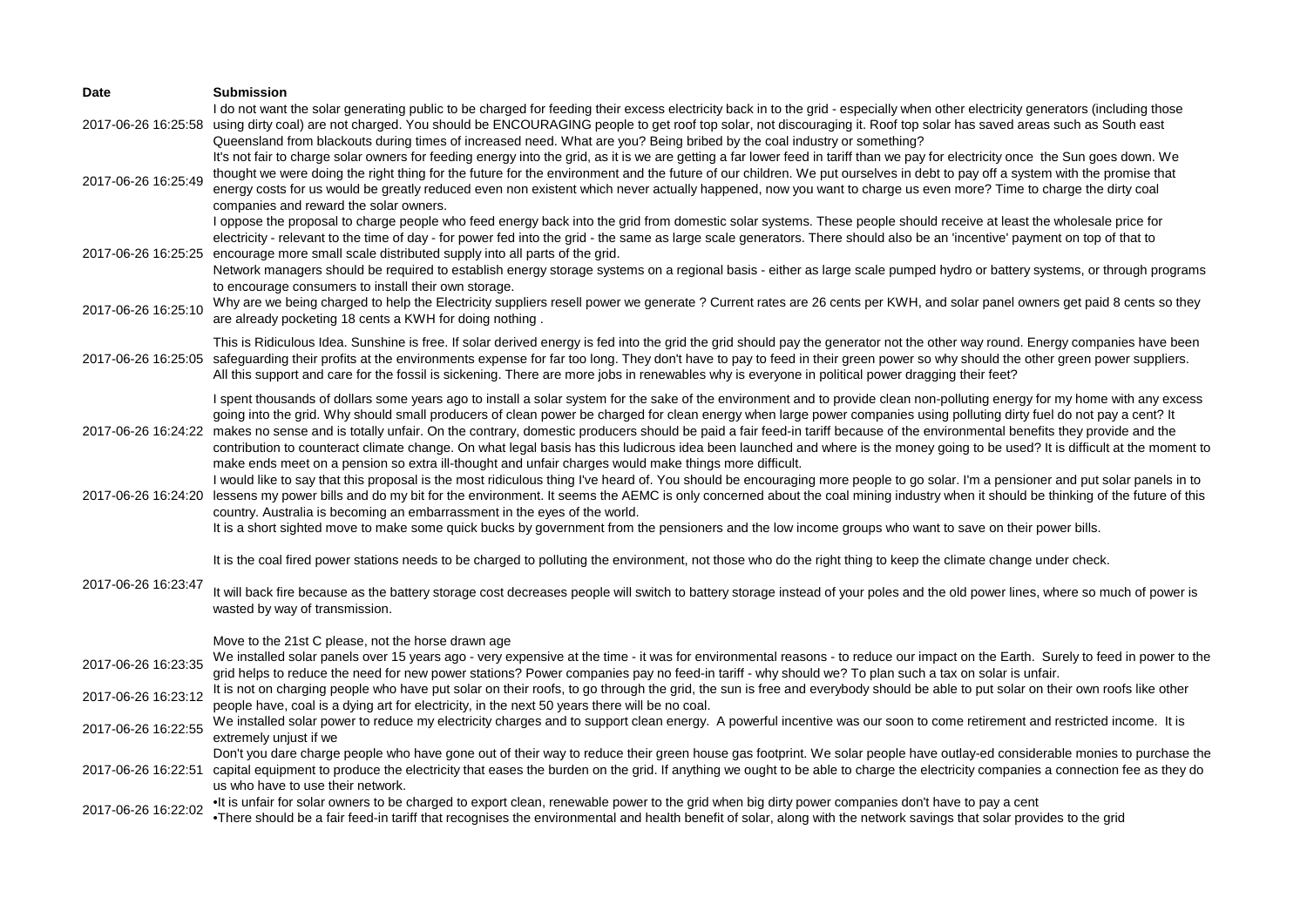I do not have a landline telephone.

I understand that the AEMC is consideriing allowing the polluting power companies to charge solar owners for exporting their clean power to the grid. We already are paid a paltry amount of under 7 cents per KWH, against a charge of over 22 cents per KWh for the same energy if we use it from the grid. AND THE BASTARDS WANT TO CHARGE US FOR GIVING THEM OUR SPARE POWER. GIVE ME A BREAK!

It is patently unfair for solar owners to be charged to export clean, renewable power to the grid (which was paid for by the people of this country in the first place), when the big polluting power companies do not have to pay a cent for using the same grid.

2017-06-26 16:21:51 There should be a fair feed-in tariff that recognises the environmental and health benefit of solar, along with the network savings that solar power provides to the grid.

> I installed rooftop solar power on my home to defray the ever increasing cost of using grid power. I also understand the threat to the habitablity of this world and to my grandchildren posed by the continued burning of fossil fuels - notably coal, and I wish to make my small contribution to obviating the need for burning fossil fuels.

I am a a war veteran and earn less than \$40K per annum. I cannot afford to be paying a fee for exporting my clean electricity to the grid so that the power companies can sell it back to my neighbours at a ridiculous profit.

Bear in mind also, that we are all already paying a steadily increasing network charge as part of our periodical electricity bills.

### Go to hell with your plan!!

2017-06-26 16:21:31 generate. Allowing an unfair charge would punish Australian families who have done the right thing and are producing cheap sun-power for themselves and their neighbours Solar owners shouldn't have to pay to feed their energy back to the grid -- especially when big coal and gas power stations don't have to pay a cent to export the energy they to use locally.

2017-06-26 16:21:23 invested heavily to try and improve environmental and health outcomes for not only ourselves but future generations .Stop trying to gauge money from those of us that have I'm solar owner and am absolutely disgusted to think that encouraged by Govt to be green and clean that now they are wanting to penalise us .People who have solar have tried to do the right thing and perhaps turn your efforts to those that are polluting our environment

# 2017-06-26 16:21:14 It is unfair for solar owners to be charged to export clean, renewable power to the grid when big dirty power companies don't have to pay a cent There should be a fair feed-in tariff that recognises the environmental and health benefit of solar, along with the network savings that solar provides to the grid.

By installing solar panels and exporting excess to the grid, ordinary Australians are already helping to reduce CO@ emissions. It is bad enough that the feed-in is so much

2017-06-26 16:21:11 lower than the consumption tariff but to actually charge to feed-in is an insult to democratic fair process and demeans the efforts of citizens to "do their bit" to contribute to CO2 abatement. Just how far will Australian governments go in the insane desire to promote the use of fossil fuels to the detriment of people and planet?

Stop swindling citizens feeding solar energy into the grid.

We pay over 30 cents to buy power and get paid 8c for what we put into the grid.

The feed-in tariff never goes up when retail power prices rise.

Since we installed solar panels power prices have risen about 100% but the feed-in tariff has not gone up a cent. In fact, AGL recently tried to reduce what they pay us to 6c, reduction of 25%.

2017-06-26 16:21:00 We feel like we are being ripped off in what we have to pay to buy power compared to what we get back as the feed-in tariff.

Our solar system produces 3 times the amount of what we use, so we are putting into the grid twice as much as we actually use, for little financial reward.

The government should be encouraging people to feed clean power into the grid, and to use less of the predominantly dirty coal-generated power in Australia. Times are tough at present, with the cost of living rising more rapidly than incomes, so we do not want another increase in the bills we pay, especially when we are doing our bit for the environment unlike the dirty fossil fuel companies.

And as we are already being swindled, we certainly do not think it is fair for power companies to charge us extra to export power into the grid.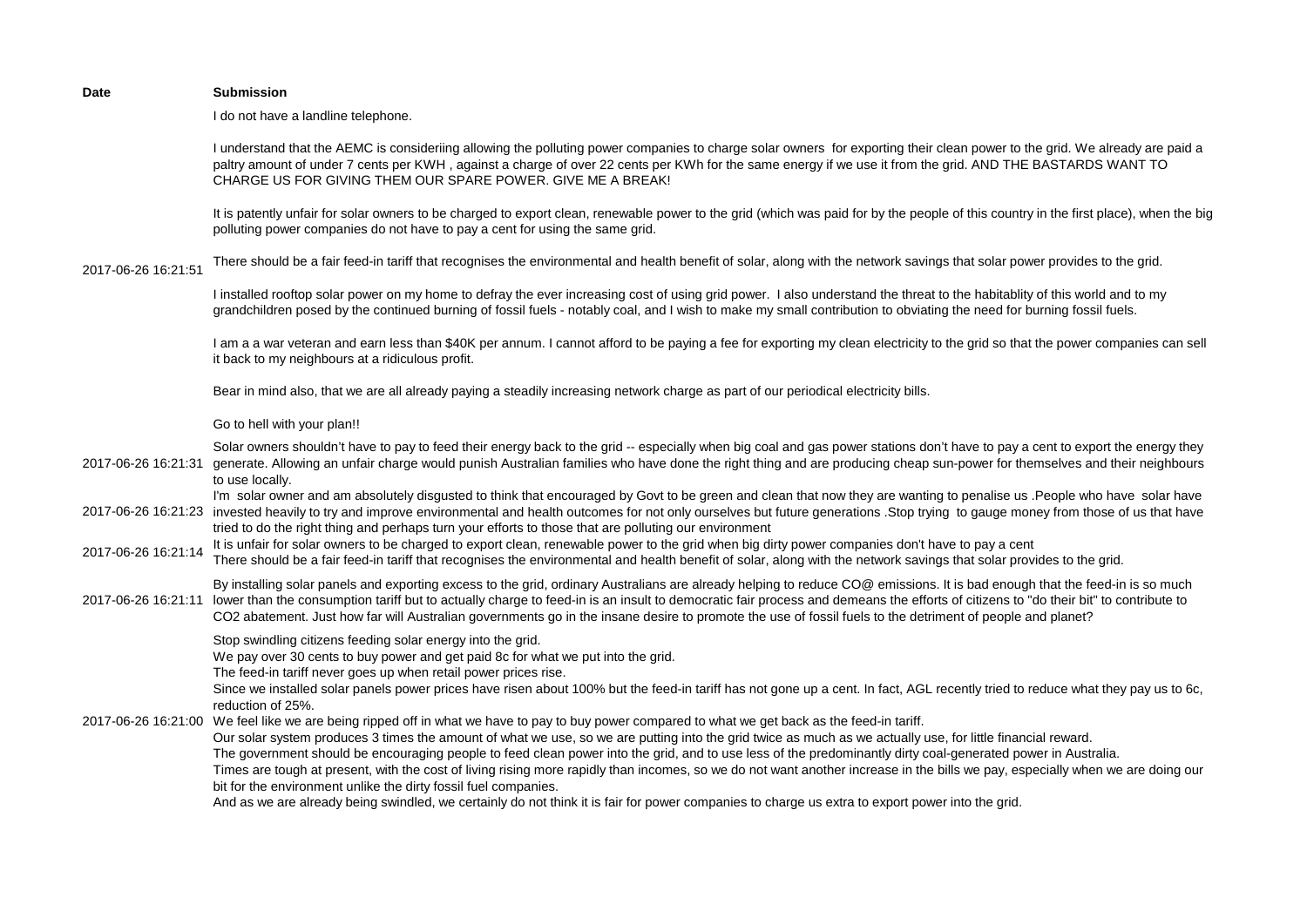As a consumer who is already slugged \$1.70 per day to import any power I don't produce myself from the grid why should I pay again to export from the grid when I'm already paying to use the grid. It is a complete rip off of the little guy who is trying to do the right thing by the environment unlike the big time producers who are only taking from the consumer, doing nothing for the environment, making big profits and not contributing to the maintenance of the grid or future assurances of energy supply.

It is unfair that I am to be charged to export renewable power that is not costing anything to produce to the grid when big power companies don't have to pay a cent. I have made an investment in my energy security and am supporting the wider grid when money hungry power generators have done nothing but take from the consumer.

There must be a fair feed-in tariff that recognizes the environmental and health benefit of solar, along with the network savings that solar provides to the grid

#### 2017-06-26 16:20:25 I believe that pay more to be connected to the grid than I do for the amount I import from the grid on a regular basis, due to my for sight in putting solar and on my roof. I have made an investment in the future unlike the power companies who have overcharged the customers and made no investment in the future. They have no plan and are now bellyaching to the government for help.

If I am charged to export my solar power to the grid why would I bother to look further in the future. It would increase costs for me and I will look at ways to reduce power consumption OR I will seriously consider putting another 5kw system on the roof and install a Tesla 2 Powerwall.

As a consumer I'm sick of the little person being ripped off by big business, price determining organizations and government, with the government too scared to reign in their excesses

#### Hi,

I am a solar owner for my rental property and I strongly believe solar is one of the answer to addressing the global threat of climate change by moving our current energy generation based on fossil fuel to renewable and clean energy.

Individual citizens and distributed and decentralised grid systems have a useful and a key role to play in the transition to this new energy future. Ensuring solar owners are faily compensated for the clean energy they are producing and generating in the grid is utterly important.

2017-06-26 16:20:13 Within the current context of extremely low feed in tariff offered for solar owners (that the retailers resell for 3-4x the price) the suggestion to charge solar owner for feeding their electricity back to the grid is simply not acceptable and contrary to the global need to accelerate the transition to a low carbon economy. We need a fair feed in tariff to incensitive and accelerate the solar revolution. This will become even more important when storage solution become more affordable (we're not talking decades here... we're talking in few years). Solar owners will simply want to go off grid and we will completely miss the huge potential to fix our energy future.

> We need to reframe the problem correctly (e.g. climate change) and think innovative solutions where renewable energy, smart and distributed grid plays a central role, not maintain the statu-quo with our current centered energy generation model.

Australia has the potential to be in a leadership position with renewable energy and share the benefits of harnessing free energy from the sun with its citizen, please leverage on this instead of taxing and slowing down a transition to a clean energy future.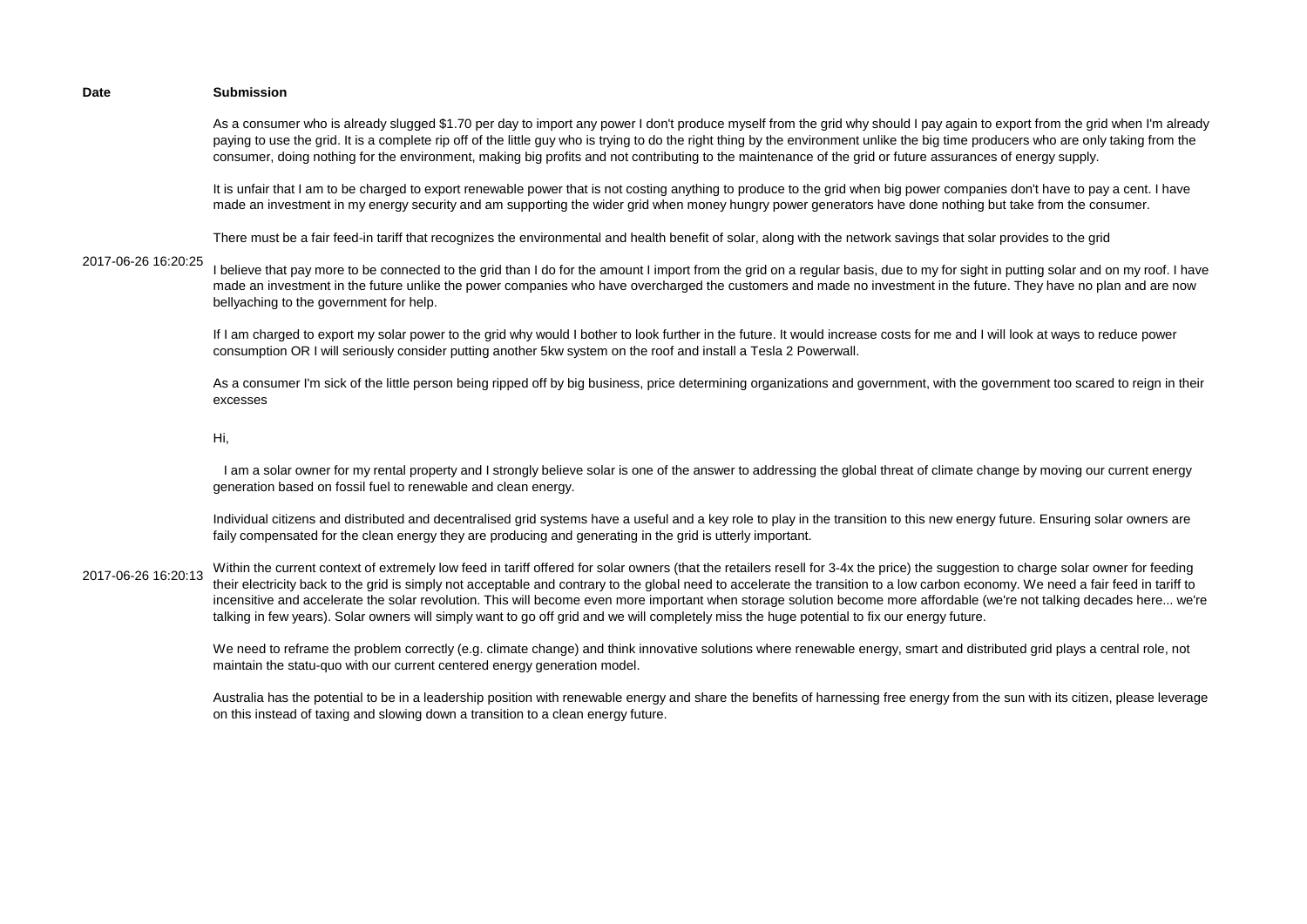| <b>Date</b>         | <b>Submission</b><br>HEllo.<br>We have been generating solar power for nine years and have returned excess power to the grid over that period. we have not made a lot of money but have definitely                                                                                                                                                                                                                                                                                                                                                                                                                                                                                                                                                                                                                                                                                  |
|---------------------|-------------------------------------------------------------------------------------------------------------------------------------------------------------------------------------------------------------------------------------------------------------------------------------------------------------------------------------------------------------------------------------------------------------------------------------------------------------------------------------------------------------------------------------------------------------------------------------------------------------------------------------------------------------------------------------------------------------------------------------------------------------------------------------------------------------------------------------------------------------------------------------|
| 2017-06-26 16:19:51 | reduced our power bills and saved a lot of greenhouse gases. We consider this a way of contributing to improving the Earth's environment. We would find it vastly unfair to be<br>charged for performing this job. Do other power generators have to pay to do this?                                                                                                                                                                                                                                                                                                                                                                                                                                                                                                                                                                                                                |
| 2017-06-26 16:19:31 | please reply to my question.<br>thank you<br>I cannot believe the Australian Energy Market Commission (AEMC) is considering allowing solar owners to be charged for feeding their electricity back to the grid. That's<br>right, they want to charge solar owners for providing their clean energy to the grid.<br>By being proactive and paying for our solar panels we are providing clean, renewable power to the grid. Already our electricity supplying company has increased the supply<br>charge we pay to them, when we are actually suppling electricity to them! and added a "solar Meter reading charge!" All these charges add up to big money when multiplied<br>by thousand of solar power owners, whilst we are actually saving the power companies money by saving them building infrastructure and more coal fired power carbon<br>dioxide emitting power stations |
|                     | Thank you                                                                                                                                                                                                                                                                                                                                                                                                                                                                                                                                                                                                                                                                                                                                                                                                                                                                           |
|                     | I understand the AEMC is considering charging households to export excess power from their clean and renewable power source to the grid.                                                                                                                                                                                                                                                                                                                                                                                                                                                                                                                                                                                                                                                                                                                                            |
|                     | This is patently unfair. The big polluting power companies are not charged for the power they produce to sell to consumers why should solar panel owners.                                                                                                                                                                                                                                                                                                                                                                                                                                                                                                                                                                                                                                                                                                                           |
| 2017-06-26 16:18:58 | We already pay an access fee to connect to the grid and any other fee would be unjustified, especially as the feed in tariff is only around 20% of the cost of the electricity I<br>produce that is effectively sold to my next door neighbour.                                                                                                                                                                                                                                                                                                                                                                                                                                                                                                                                                                                                                                     |
|                     | There should be a fair feed in tariff that recognises the positive environmental impact that roof top solar contributes towards Australia's greenhouse gas abatement targets.                                                                                                                                                                                                                                                                                                                                                                                                                                                                                                                                                                                                                                                                                                       |
|                     | I am retired and any such charge would have an adverse effect on an already stretched budget.                                                                                                                                                                                                                                                                                                                                                                                                                                                                                                                                                                                                                                                                                                                                                                                       |
|                     | I urge the AEMC to reconsider.                                                                                                                                                                                                                                                                                                                                                                                                                                                                                                                                                                                                                                                                                                                                                                                                                                                      |
| 2017-06-26 16:18:54 | People who have paid large sums of money so that they can export energy should not be charged any costs. The process of placing a charge on exporters of solar energy is<br>very unfair when you consider the cost savings that we are providing to the energy network.                                                                                                                                                                                                                                                                                                                                                                                                                                                                                                                                                                                                             |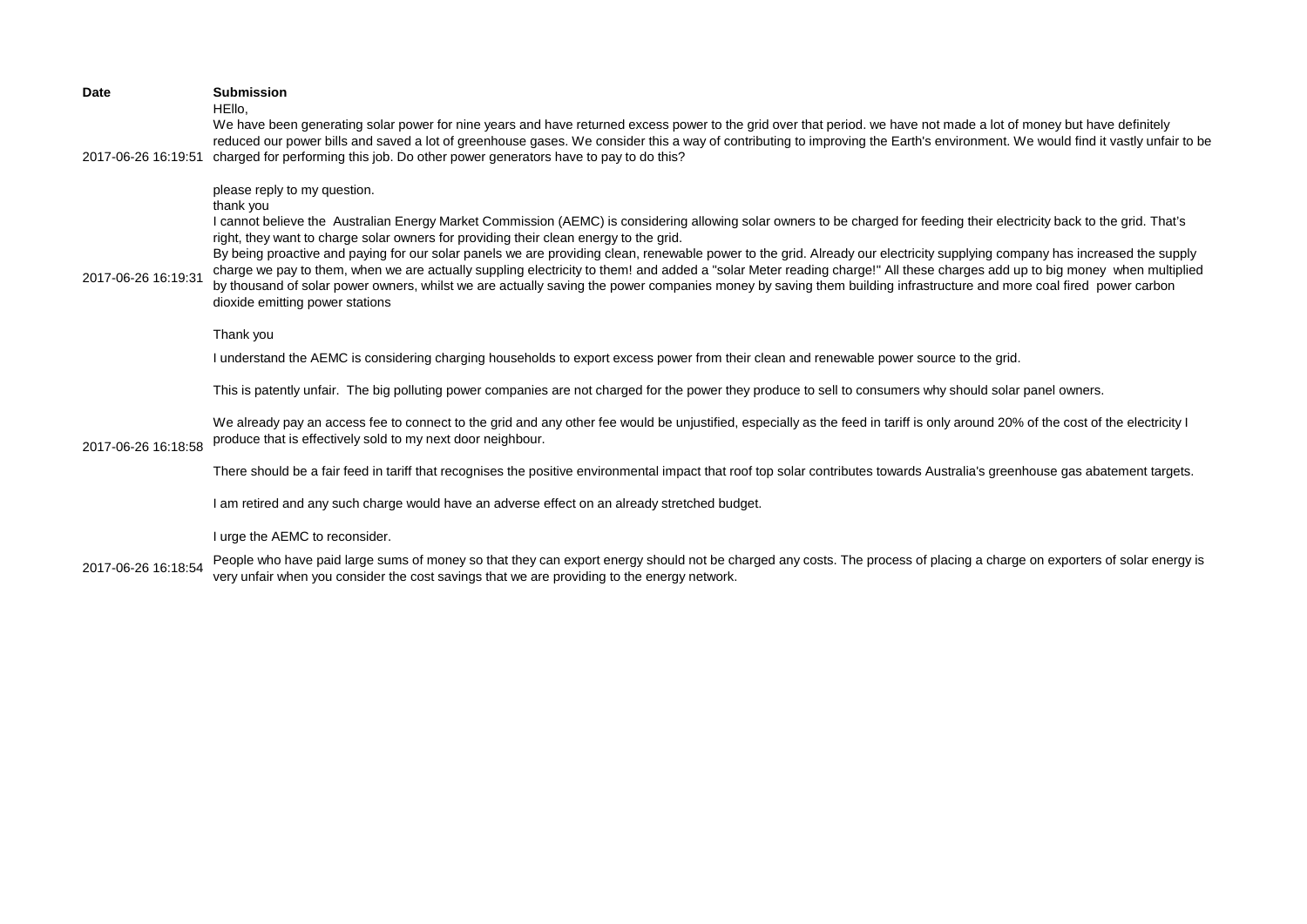| <b>Date</b>         | <b>Submission</b><br>It is demonstrably unfair to charge solar owners to input their renewable power to the grid. While coal generated power is charge nil for input and adds to environmental<br>damage and global warming, solar energy is clean and help reduce the impacts of polluting coal generation.                                                                                                                                                                                                                                                                                                                                                                                                                                                                                                                                                                                                                                                                                                                                                                                                                                |
|---------------------|---------------------------------------------------------------------------------------------------------------------------------------------------------------------------------------------------------------------------------------------------------------------------------------------------------------------------------------------------------------------------------------------------------------------------------------------------------------------------------------------------------------------------------------------------------------------------------------------------------------------------------------------------------------------------------------------------------------------------------------------------------------------------------------------------------------------------------------------------------------------------------------------------------------------------------------------------------------------------------------------------------------------------------------------------------------------------------------------------------------------------------------------|
|                     | As a pensioner, prior to retirement, my wife and I invested our savings in so, at rooftop power generation. This was a significant cost and reduced our disposable income<br>considerably. We did this to 'pension proof' us from anticipated rising power costs as well as contribute to a better environment for our children and grandchildren. We strongly<br>believe in a carbon neutral future and the abolition of coal and gas fired power generation and the development of a clean energy future.                                                                                                                                                                                                                                                                                                                                                                                                                                                                                                                                                                                                                                 |
|                     | There are many households like us in Australia and they are growing, where solar rooftop power generation is helping develop a cleaner and more reliable energy future for<br>our country.<br>To suggest that charging householders for solar exports to the grid will drastically reduce our capacity to maintain our home through increased prices and force us to borrow to                                                                                                                                                                                                                                                                                                                                                                                                                                                                                                                                                                                                                                                                                                                                                              |
|                     | invest in battery storage and become "off grid" power users.<br>2017-06-26 16:18:52 If AEMC charges to export Rooftop solar to the grid we will remove ourselves from the grid and become completely self sufficient. We believe many of our fellow rooftop solar<br>owners will do the same.                                                                                                                                                                                                                                                                                                                                                                                                                                                                                                                                                                                                                                                                                                                                                                                                                                               |
|                     | Such a decision by rooftops solar owners would force energy prices up for those reliant on grid power and defeat the purpose of the proposed charges.                                                                                                                                                                                                                                                                                                                                                                                                                                                                                                                                                                                                                                                                                                                                                                                                                                                                                                                                                                                       |
|                     | The evidence is in that solar power uptake in Australia, by ordinary households and small businesses is growing and will continue to grow. For the Coal Lobby to attempt to<br>crush this movement, the results will be counter productive and the country will see a surge in solar rooftop take up.                                                                                                                                                                                                                                                                                                                                                                                                                                                                                                                                                                                                                                                                                                                                                                                                                                       |
|                     | The future of energy in Australia is solar, wind and renewables and coal and gas power gereation are history. To attempt to hold back the tide of clean energy take up and<br>usage is pointless and destructive.                                                                                                                                                                                                                                                                                                                                                                                                                                                                                                                                                                                                                                                                                                                                                                                                                                                                                                                           |
|                     | AEMC should use its power to further encourage clean energy production rather than attempting to stimy it through such moves as charging for solar inputs to the grid from<br>ordinary households.<br>Hello                                                                                                                                                                                                                                                                                                                                                                                                                                                                                                                                                                                                                                                                                                                                                                                                                                                                                                                                 |
|                     | 2017-06-26 16:18:31 I've installed 12 panels on my roof at considerable cost so that I have cleaner energy to benefit the environment & I can have cheaper power going forward. Please charge the<br>big power companies more and charge us battlers less, that is only fair!                                                                                                                                                                                                                                                                                                                                                                                                                                                                                                                                                                                                                                                                                                                                                                                                                                                               |
|                     | 2017-06-26 16:18:26 I agree with all of Solar Citizens points.                                                                                                                                                                                                                                                                                                                                                                                                                                                                                                                                                                                                                                                                                                                                                                                                                                                                                                                                                                                                                                                                              |
| 2017-06-26 16:18:22 | I cant believe this is even being suggested. I have paid for my solar panels and their installation with borrowed money as we were encouraged by the Labor party to do the<br>right thing for the future of renewables, I am now producing electricity and being paid a pittance, while paying extraordinary high prices for the electricity I cannot produce,<br>plus a huge fee for actually being connected to the grid. Are you possibly considering a fee to force people off grid completely? I think that will backfire on your profit margins<br>as people will be so angry they will borrow money to invest in home wind turbines as well as batteries and be off grid completely. I know I will. I am producing electricity and<br>selling it cheap and you now want me to pay for it to be used by some one else. Who thinks up this rubbish? If you think no one cares, please think again. This is not the<br>Australian way. It is not ok to encourage someone to do something and then punish them for doing it.<br>Thank you for the opportunity to make a submission regarding the introduction of a solar feed in charge. |
| 2017-06-26 16:18:19 | I'm not entirely sure what costs are incurred in feeding my solar power into the grid, but I understand that the power generators do not pay to feed their energy into the<br>network. If that is the case then there is obviously no cost involved otherwise they would be paying.<br>As a electrical energy consumer I am already paying a network charge. This is on a network that was originally paid for by the citizens of South Australia. That the network<br>was sold to private enterprise is of great concern.<br>If we are to pay a feed in fee, who will receive this fee? If it is the network, then they are double dipping.<br>Please put this proposal in the waste basket for all eternity.<br>Regards                                                                                                                                                                                                                                                                                                                                                                                                                   |
|                     |                                                                                                                                                                                                                                                                                                                                                                                                                                                                                                                                                                                                                                                                                                                                                                                                                                                                                                                                                                                                                                                                                                                                             |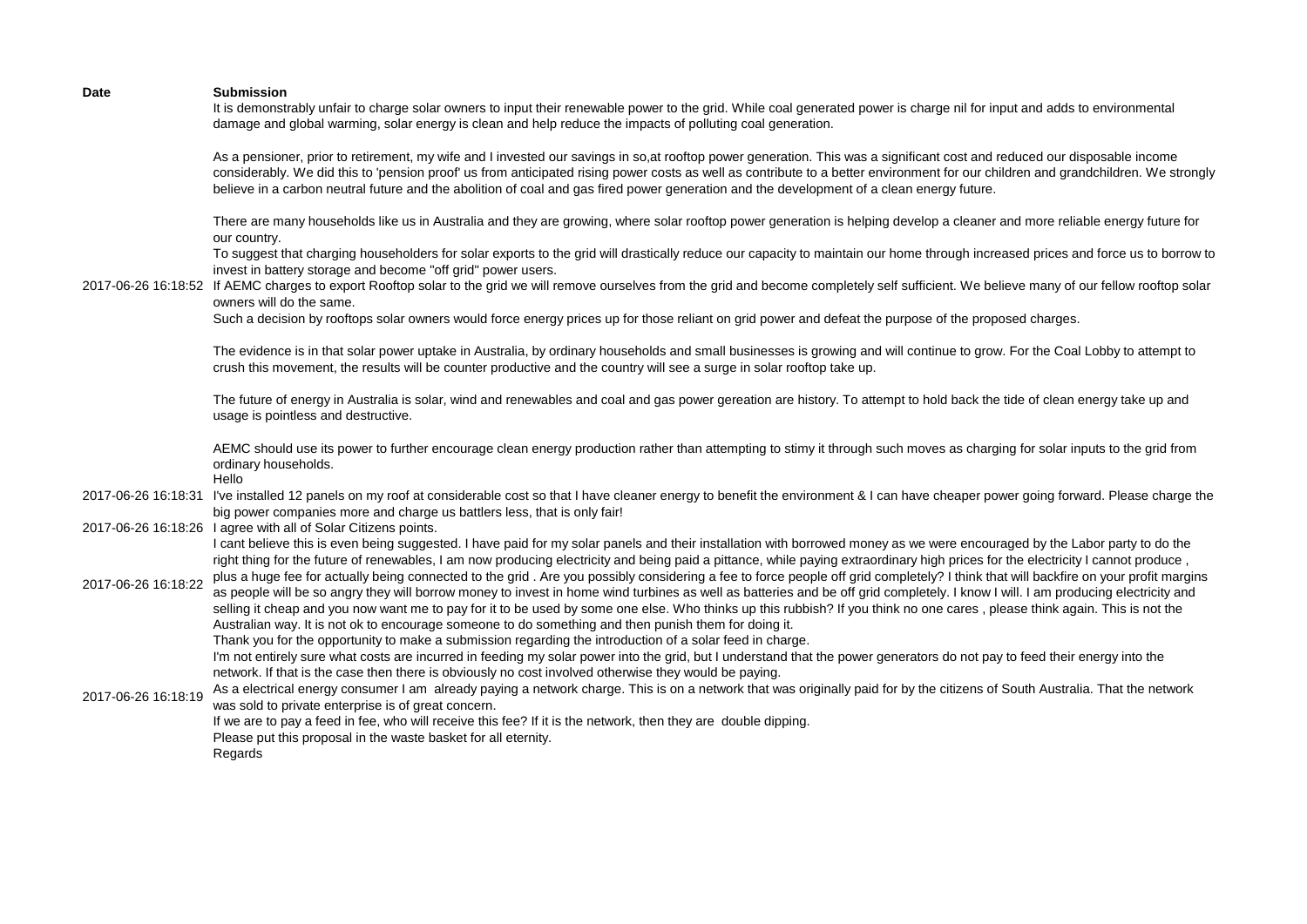| <b>Date</b>         | <b>Submission</b>                                                                                                                                                                                                                                                                                                                                                                                                                                                                                                                                                                                                                                                                                                                           |
|---------------------|---------------------------------------------------------------------------------------------------------------------------------------------------------------------------------------------------------------------------------------------------------------------------------------------------------------------------------------------------------------------------------------------------------------------------------------------------------------------------------------------------------------------------------------------------------------------------------------------------------------------------------------------------------------------------------------------------------------------------------------------|
|                     | I have read that the AEMC is considering charging domestic solar energy producers, such as my self, for the electricity we produce. I find great difficulty understanding the<br>rationale behind this option.                                                                                                                                                                                                                                                                                                                                                                                                                                                                                                                              |
|                     | With energy production described as fragmented and poorly connected (Mr Turnbull after the SA power outage) I believe that charging domestic energy producers will lead<br>many to go "off-grid" and remove energy production from the overall system.                                                                                                                                                                                                                                                                                                                                                                                                                                                                                      |
| 2017-06-26 16:17:47 | With global warming becoming increasingly evident domestic energy producers should be encouraged rather than discouraged. As Dr Alan Finkel wrote we need a greater<br>diversity of energy production to stabilise the energy grid system (paraphrased). It therefore behoves the Commission to encourage increased uptake of energy production<br>along with battery storage to balance out for the losses of carbon-based energy production.                                                                                                                                                                                                                                                                                              |
|                     | I urge to AEMC to reject the option of charging a fee for domestic energy production and instead encourage greater uptake of storage technology to stabilise the energy<br>system by increasing feed-in tariff rates and by offering interest-free loans to domestic purchasers of battery systems to encourage greater installation of battery storage.                                                                                                                                                                                                                                                                                                                                                                                    |
|                     | I thank you for your attention.                                                                                                                                                                                                                                                                                                                                                                                                                                                                                                                                                                                                                                                                                                             |
| 2017-06-26 16:17:46 | As an owner of renewable energy I already feel victimised by the government in the abysmal feed in tariffs offered for providing clean energy to the grid.<br>The installation of solar and other renewable energy is not a cheap exercise and if the AEMC considered charging me for providing my energy on top of the terribly poor tariffs<br>then I would be forced to look at going completely off grid for my energy.<br>Renewable energy should be being encouraged, not discouraged and Australia should be looking to other countries in Europe that are way ahead with providing clean energy.<br>Do the right thing by solar owners AEMC. Make it a goal to have renewables on every house and commercial building in Australia. |
| 2017-06-26 16:17:14 | We paid a lot of money to get our solar panels and the government were encouraging us to do this and they contracted to pay us for ten years for the electricity we put back to<br>the grid. The world is wanting to go to natural energy and as far as I know so does Australia so why do you keep penalising the very people who have done the right thing !!<br>We have an amazing amount of space to put solar panels so that Australia could be completely solar but the government in its wisdom realised they are missing a few million<br>dollars and that's what this is all about money hungry bastards!                                                                                                                          |
| 2017-06-26 16:17:07 | A better idea would be to charge China for exporting cars to Australia. When the cars reach the end their life, charge China to take them back. Crackpot economics? There is<br>probably no point in making a reasonable submission since it's obvious that ideology is driving the AEMC.                                                                                                                                                                                                                                                                                                                                                                                                                                                   |
| 2017-06-26 16:17:00 | I think consideration needs to be taken of the benefits provided by electricity users feeding excess energy back into the grid. A decision to go solar is a personal and a social<br>benefit in the long term. Already most solar citizens receive a paltry tariff on their feed into the grid. Any charge in excess of this already heavily reduced rate for power<br>returned to the grid would be extraordinarily unfair. Solar power should be encouraged not discouraged. It is no small thing to have solar installed. It is of great general benefit<br>to power production and the environment allowing greenhouse impacts to be mitigated as fossil fuels are phased out. Don't tax solar power unfairly.                          |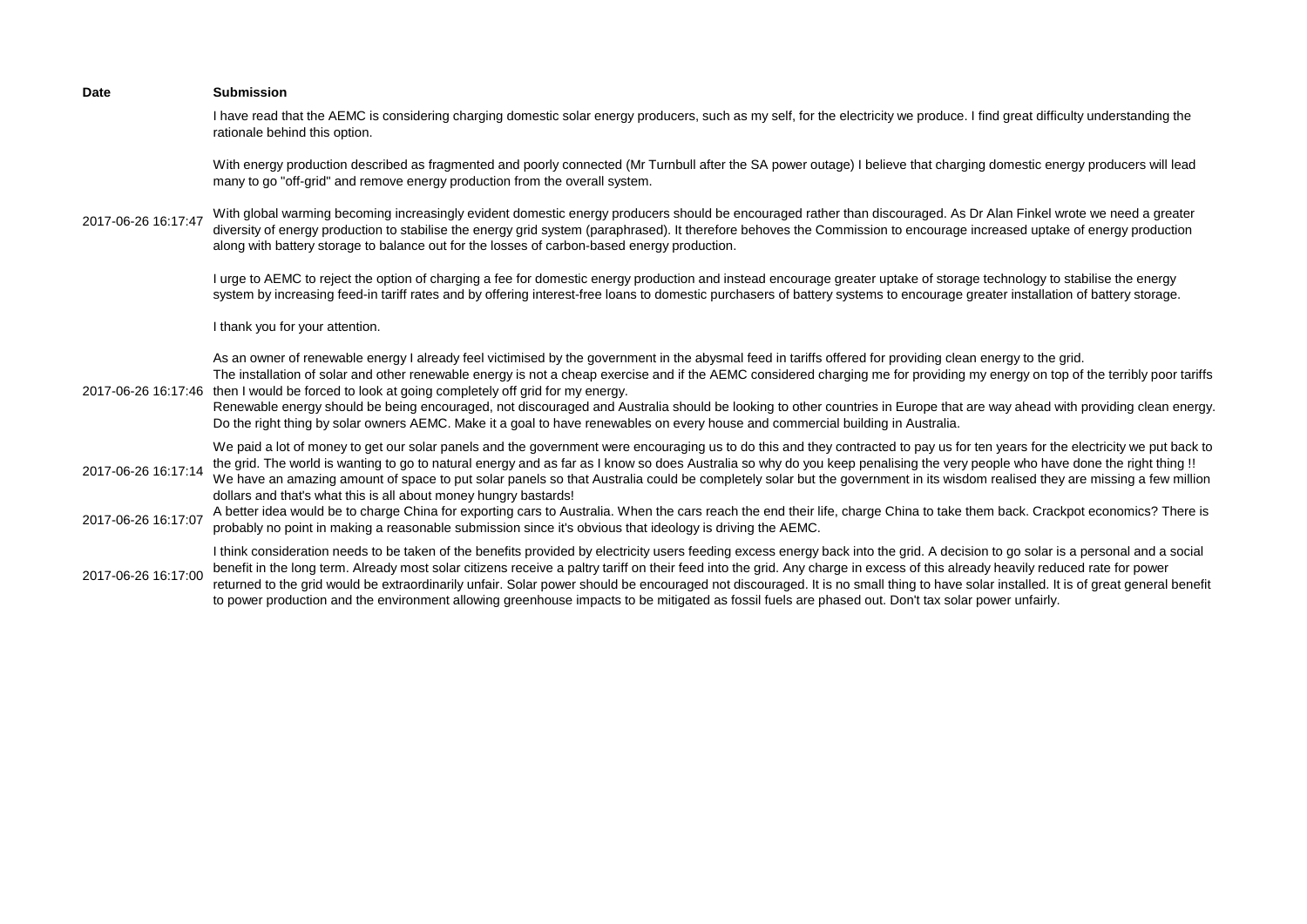| <b>Date</b>         | <b>Submission</b><br>Dear AEMC                                                                                                                                                                                                                                                                                                                                                                                                                                                                                                                                                                                                                   |
|---------------------|--------------------------------------------------------------------------------------------------------------------------------------------------------------------------------------------------------------------------------------------------------------------------------------------------------------------------------------------------------------------------------------------------------------------------------------------------------------------------------------------------------------------------------------------------------------------------------------------------------------------------------------------------|
|                     | I am amazed at how much the coal industry has got hold of this country. They don't care one little bit about the people, its all about their profits and Australia gets cheated out<br>of taxes and the list goes on.<br>They are attacking clean energy all the time. Now we have to defend the fact that its totally unfair for Solar Power Producers such as the mums and dads that have spent a<br>lot of money to have solar installed and instead of them getting rewarded for is, they are punished  in the sense that they must be charged for giving power back to the<br>grid???                                                       |
| 2017-06-26 16:16:35 | Big dirty power companies don't have to pay a cent, so why do they want us to do so???                                                                                                                                                                                                                                                                                                                                                                                                                                                                                                                                                           |
|                     | In factthere should be a fair feed-in tariff that recognises the environmental and health benefit of solar, along with the network savings that solar provides to the grid and<br>then reward to citizens that have made this possible.                                                                                                                                                                                                                                                                                                                                                                                                          |
|                     | It is high time to stop the attack on clean energy. The fact that there is a proposed 20% increase by AGL and the other 2 is proof that they are not interested in Australian<br>citizens, just their greedy profits.                                                                                                                                                                                                                                                                                                                                                                                                                            |
|                     | I urge you please to not charge solar panel owners for helping to clean up this planets mess and pollution, due to the coal burning electricity companies.                                                                                                                                                                                                                                                                                                                                                                                                                                                                                       |
|                     | <b>Kind Regards</b><br>It is unfair for solar owners to be charged to export clean, renewable power to the grid when big dirty power companies don't have to pay a cent.<br>2017-06-26 16:16:32 There should be a fair feed-in tariff that recognises the environmental and health benefit of solar, along with the network savings that solar provides to the grid.                                                                                                                                                                                                                                                                             |
| 2017-06-26 16:16:28 | As a solar array owner, it will add another unjust financial burden.<br>Why should I charged to send excess power back to the grid when another company is reselling that power at huge profit. I am already paying a daily fee to access the grid<br>Getting off the grid is becoming a realistic idea more amore everyday                                                                                                                                                                                                                                                                                                                      |
| 2017-06-26 16:16:22 | we the people the ones who elect people and can eventually UNELECT think it is unfair for solar owners to be charged to export clean, renewable power to the grid<br>when big dirty power companies don't have to pay a cent of any kind no taxes no cost for energy as they get INCENTIVES<br>There should be a fair feed-in tariff that recognises the environmental and health benefit of solar, along with the network savings that solar provides to the grid<br>I have gone totally off grid because the government and its minions cannot be trusted<br>stop stealing from your constituents<br>stop getting us to pay for your lifestyle |
| 2017-06-26 16:16:17 | The idea to charge solar power owners to fed back their surplus electricity is preposterous.<br>The owner provides the solar system at their cost. Provides their roof space, maintains the system and inverter at their cost and at the end of the day receives a payment per<br>KWH which is less that the lowest off peak charged by the energy provider.<br>It is time a bit of logic and commonsense be used by the authorities and work toward offering a fair deal to their constituents<br>Regards<br>Dear Sir                                                                                                                           |
| 2017-06-26 16:15:25 | I find the idea of being charged for energy I export to a grid through my solar panels ridiculous.<br>The energy companies themselves do not do so.<br>I have made a substantial investment in my panels and towards changing the course of climate change.<br>I would instead expect an appropriate feed in tariff<br>Yours                                                                                                                                                                                                                                                                                                                     |
| 2017-06-26 16:15:20 | It is unfair for solar owners to be charged to export clean, renewable power to the grid when big dirty power companies don't have to pay a cent. There should also be a fair<br>feed-in tariff that recognises the environmental and health benefit of solar, along with the network savings that solar provides to the grid.                                                                                                                                                                                                                                                                                                                   |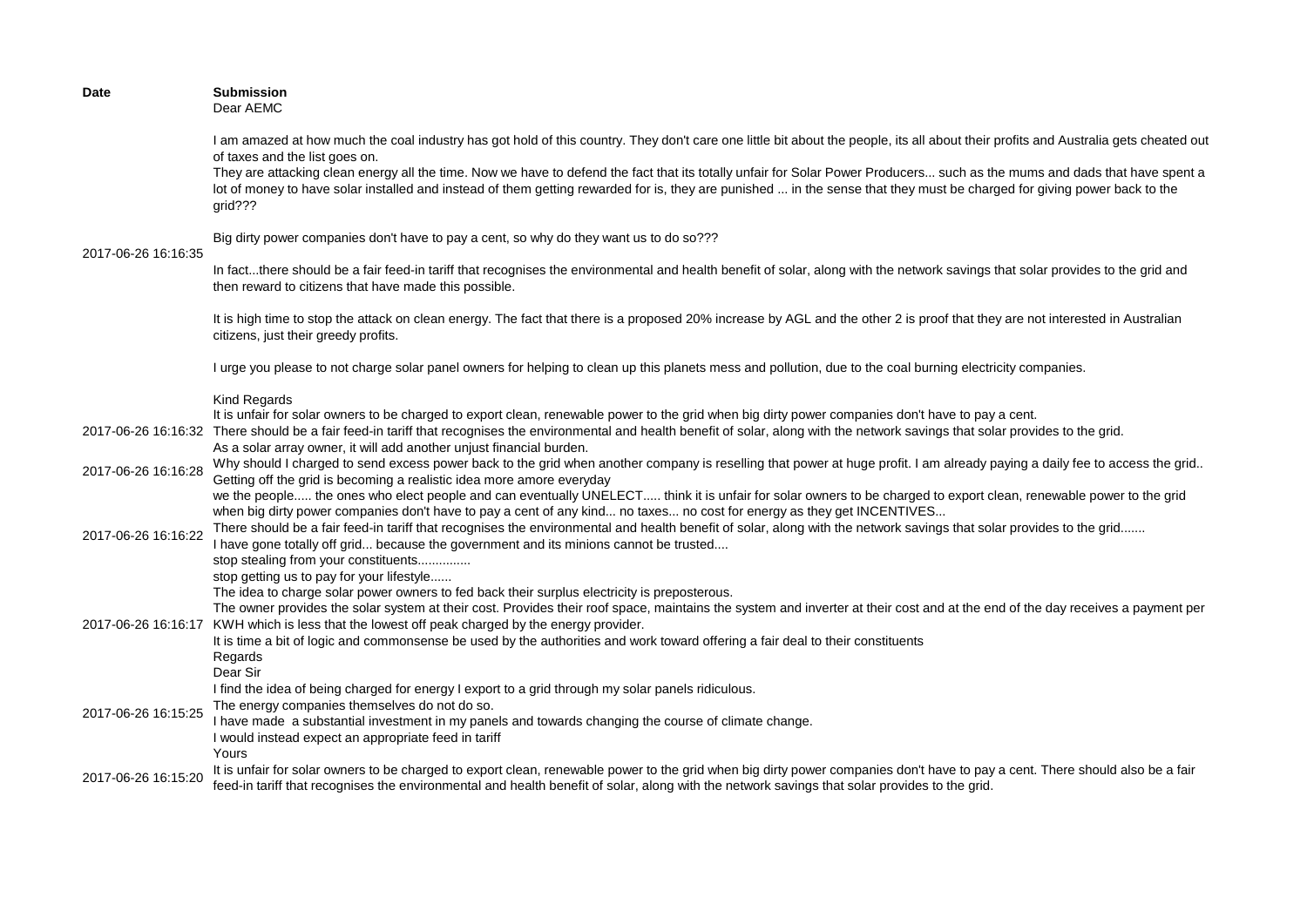| <b>Date</b>                         | <b>Submission</b>                                                                                                                                                                                                                                                                                                                                                                                                                                                                                                                                                                                                                                                                                                                                                                                                                                                                                                                          |
|-------------------------------------|--------------------------------------------------------------------------------------------------------------------------------------------------------------------------------------------------------------------------------------------------------------------------------------------------------------------------------------------------------------------------------------------------------------------------------------------------------------------------------------------------------------------------------------------------------------------------------------------------------------------------------------------------------------------------------------------------------------------------------------------------------------------------------------------------------------------------------------------------------------------------------------------------------------------------------------------|
|                                     | It is wrong to charge solar owners for providing their clean energy to the grid.                                                                                                                                                                                                                                                                                                                                                                                                                                                                                                                                                                                                                                                                                                                                                                                                                                                           |
|                                     | Where else do you pay anyone for giving them something?                                                                                                                                                                                                                                                                                                                                                                                                                                                                                                                                                                                                                                                                                                                                                                                                                                                                                    |
|                                     | 2017-06-26 16:15:12 Solar owners have invested money and are helping to keep carbon emissions down and should not be penalised for doing so.                                                                                                                                                                                                                                                                                                                                                                                                                                                                                                                                                                                                                                                                                                                                                                                               |
|                                     | There should be a fair feed-in tariff that recognises the environmental and health benefit of solar. As it is I am being charged a higher service charge even though the<br>company makes a profit out of my investment.                                                                                                                                                                                                                                                                                                                                                                                                                                                                                                                                                                                                                                                                                                                   |
|                                     | I object most strongly to the plans to charge for export energy to the national grid. We are already penalised by poor returns for the energy that does get exported during the                                                                                                                                                                                                                                                                                                                                                                                                                                                                                                                                                                                                                                                                                                                                                            |
| 2017-06-26 16:15:08                 | day. Large companies are not charged for supplying their dirty power. We produce clean energy, some of which we use, some of which is exported at a very low price to the<br>grid. This proposed extra charge to export to the grid would be a huge impost on our household of 2 retirees & a disabled woman.                                                                                                                                                                                                                                                                                                                                                                                                                                                                                                                                                                                                                              |
|                                     | Solar owners shouldn't have to pay to feed their energy back to the grid -- especially when big coal and gas power stations don't have to pay a cent to export the energy they                                                                                                                                                                                                                                                                                                                                                                                                                                                                                                                                                                                                                                                                                                                                                             |
|                                     | generate. Allowing an unfair charge would punish Australian families who have done the right thing and are producing cheap sun-power for themselves and their neighbours                                                                                                                                                                                                                                                                                                                                                                                                                                                                                                                                                                                                                                                                                                                                                                   |
| 2017-06-26 16:15:00 to use locally. |                                                                                                                                                                                                                                                                                                                                                                                                                                                                                                                                                                                                                                                                                                                                                                                                                                                                                                                                            |
|                                     | In fact we should be given a credit equal to the fee we are charged for using power from the grid.                                                                                                                                                                                                                                                                                                                                                                                                                                                                                                                                                                                                                                                                                                                                                                                                                                         |
| 2017-06-26 16:14:40                 | We believe it would be totally unfair to charge owners of solar panels for exporting clean renewable power to the grid. By feeding our solar power into the grid we are saving<br>the network money, as well as improving the environment in NSW.                                                                                                                                                                                                                                                                                                                                                                                                                                                                                                                                                                                                                                                                                          |
| 2017-06-26 16:14:33                 | Charging rooftop solar owners to export to the grid is a diabolical idea. Instead they should be being encouraged, with financial incentives, to install battery storage so that<br>their solar energy can be used more effectively locally and at the same time reduce both peak loads and the need for more gold-plated network.                                                                                                                                                                                                                                                                                                                                                                                                                                                                                                                                                                                                         |
| 2017-06-26 16:14:09                 | It is unfair for solar owners to be charged to export clean, renewable power to the grid when big dirty power companies don't have to pay a cent                                                                                                                                                                                                                                                                                                                                                                                                                                                                                                                                                                                                                                                                                                                                                                                           |
|                                     | There should be a fair feed-in tariff that recognises the environmental and health benefit of solar, along with the network savings that solar provides to the grid                                                                                                                                                                                                                                                                                                                                                                                                                                                                                                                                                                                                                                                                                                                                                                        |
| 2017-06-26 16:14:07                 | Hello Commission,<br>I am astounded by the ludicrous suggestion of charging solar owners to feed locally generated power back into the grid. This is a case where the AEMC is being 'encouraged'<br>to find revenue without putting governments at state and federal levels in the compromising position of breaking feed in tariff commitments. Installing solar for domestic use is<br>an investment and the full cost of that needs to be considered up front. It is totally unreasonable for politicians to change the rules when circumstance and mismanagement<br>leads to a 'revenue hunt', and it is totally unsustainable to keep extracting that revenue from the people who have invested in the most logical step toward energy security -<br>installing roof top solar. You as a public commission need to act in the long term interests of the population not react to the ephemeral self-serving interests of politicians. |
|                                     | Dear AEMC                                                                                                                                                                                                                                                                                                                                                                                                                                                                                                                                                                                                                                                                                                                                                                                                                                                                                                                                  |
|                                     | It really is time that you started to listen to people power here in Australia. We are far more important than global corporations and big dirty fossil fuel companies.<br>The environmental and helth benefits of renewables is profound.<br>I think the idea to tax solar owners to be charged to export clean renewable energy.<br>2017-06-26 16:13:59 I for one am going to get off your grid just as son as I can.                                                                                                                                                                                                                                                                                                                                                                                                                                                                                                                    |
|                                     | My children have roof top solar and they simply cant afford an unfair tax. They have families and dependant children and will have for the next 20 years.<br>What type of a world are we leaving the grandchildren? Noone knows what 4 degree temperature increase will leave the once wonderful planet looking like. Maybe desert with<br>food and water shortages.<br>Be fair                                                                                                                                                                                                                                                                                                                                                                                                                                                                                                                                                            |
| 2017-06-26 16:13:58                 | It is unfair for solar owners to be charged to export clean, renewable power to the grid when big dirty power companies don't have to pay a cent<br>There should be a fair feed-in tariff that recognises the environmental and health benefit of solar, along with the network savings that solar provides to the grid.I have just<br>installed a 5kw system on my house to lower my living costs, I am 60 year old and preparing for retirement. Any charges on this system would make it useless and I would<br>consider selling the house                                                                                                                                                                                                                                                                                                                                                                                              |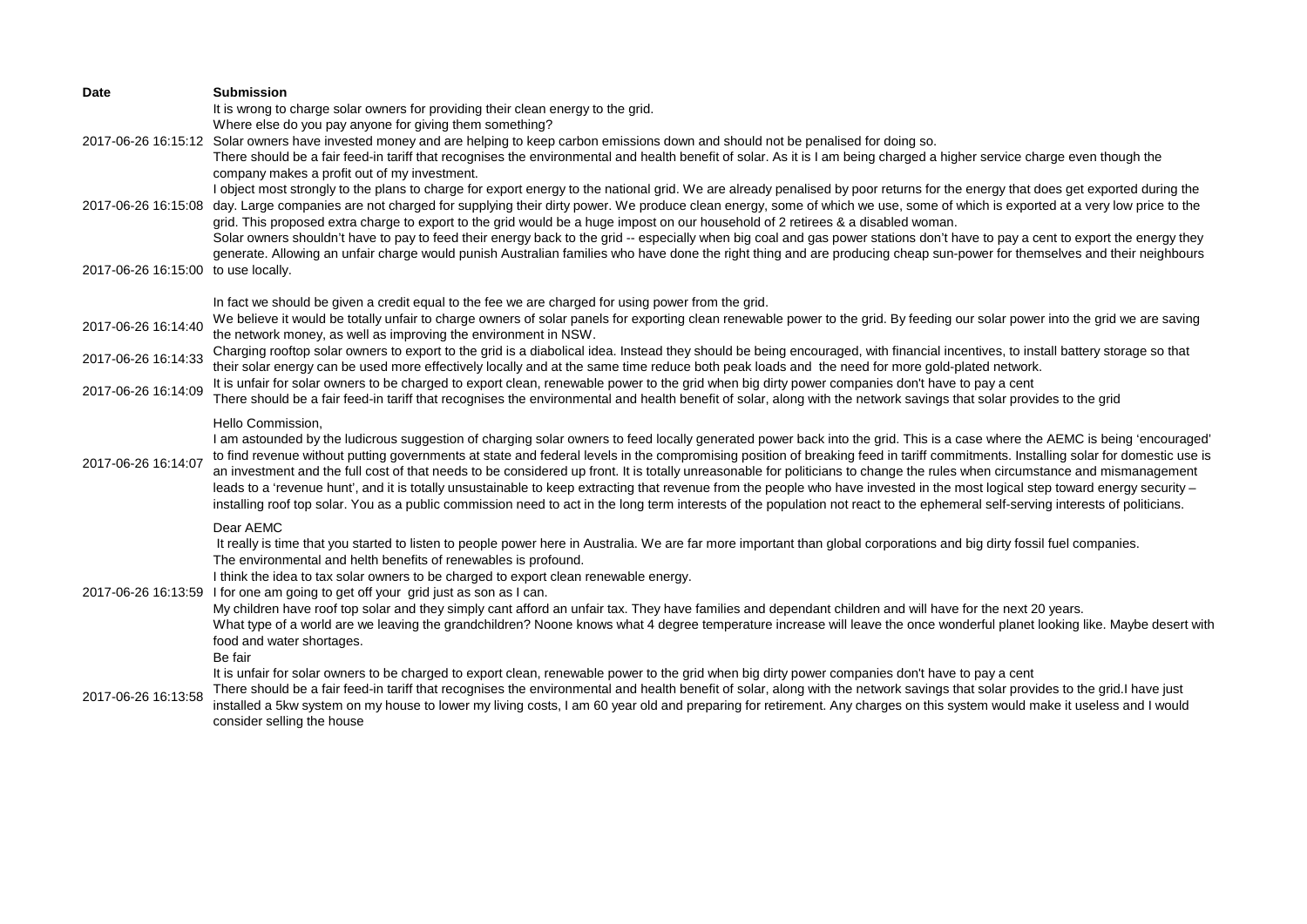| Date                | <b>Submission</b><br>It is absolutely ludicrous and unfair for solar owners to be charged to export clean, renewable power to the grid when big dirty power companies don't have to pay a cent.<br>They and their dirty coal should be charged for contributing to global warming.<br>There should be a fair feed-in tariff that recognises the environmental and health benefit of solar, along with the network savings that solar provides to the grid<br>2017-06-26 16:13:56 I do not wish to add to global warming, so have chosen to spend thousands of dollars to have solar panels on my roof, so that I and others can have clean power.<br>You should be encouraging more people to contribute, by also putting up solar panels, and phase out dirty coal. You should be encouraging people to purchase battery<br>packs, so that they can withdraw from the grid & be self contained & self powering. Not contributing to the demise of the planet.<br>Shame on you. What kind of world will your grandchildren inherit?                                                                                                                                                                                                                                                                                                                                                                                                                                                                                                                                                                                                                                                                                                                                                                                                                                                                                                                                                                                                                               |
|---------------------|-------------------------------------------------------------------------------------------------------------------------------------------------------------------------------------------------------------------------------------------------------------------------------------------------------------------------------------------------------------------------------------------------------------------------------------------------------------------------------------------------------------------------------------------------------------------------------------------------------------------------------------------------------------------------------------------------------------------------------------------------------------------------------------------------------------------------------------------------------------------------------------------------------------------------------------------------------------------------------------------------------------------------------------------------------------------------------------------------------------------------------------------------------------------------------------------------------------------------------------------------------------------------------------------------------------------------------------------------------------------------------------------------------------------------------------------------------------------------------------------------------------------------------------------------------------------------------------------------------------------------------------------------------------------------------------------------------------------------------------------------------------------------------------------------------------------------------------------------------------------------------------------------------------------------------------------------------------------------------------------------------------------------------------------------------------------|
| 2017-06-26 16:13:55 | The Australian Energy Market Commission is failing in its attempts to regulate and manage the electricity market. I understand coal fired power plants can generate power for<br>\$0.05/kWh yet I am charged \$0.25/kWh. This is inefficiency beyond belief and don't try to blame it on transmission and sales cost. The facts are the facts - and the AEMC is<br>part of this ineffective system.<br>And if you try to charge solar generators more feed in fees (yes I have installed a system) then people like me will switch to off grid systems even sooner - And you don't have<br>to guess what that means to the AEMC and the poor public left behind. Please sort out your inefficient system that you are part of! And lay off the solar generators!                                                                                                                                                                                                                                                                                                                                                                                                                                                                                                                                                                                                                                                                                                                                                                                                                                                                                                                                                                                                                                                                                                                                                                                                                                                                                                  |
| 2017-06-26 16:13:34 | It is unfair for solar owners to be charged to export clean, renewable power to the grid when big dirty power companies don't have to pay a cent<br>There should be a fair feed-in tariff that recognises the environmental and health benefit of solar, along with the network savings that solar provides to the grid<br>Weve reduced ou electricity bill by putting on rooftop solar and our footprint on the environment                                                                                                                                                                                                                                                                                                                                                                                                                                                                                                                                                                                                                                                                                                                                                                                                                                                                                                                                                                                                                                                                                                                                                                                                                                                                                                                                                                                                                                                                                                                                                                                                                                      |
|                     | By charging us for our solar exports to the grid would end up putting bill pressure back on us. Arent we doing something good for the environment by having solar?<br>2017-06-26 16:13:25 We should not be charged a fee for feeding solar power back to the grid. If a charge is introduced we will be forced to go independent of the grid.<br>We understand this tax to be purely a revenue raiser - a new tax on families. This will force those can can afford to go off grid to do so and erode the remaining electricity                                                                                                                                                                                                                                                                                                                                                                                                                                                                                                                                                                                                                                                                                                                                                                                                                                                                                                                                                                                                                                                                                                                                                                                                                                                                                                                                                                                                                                                                                                                                   |
| 2017-06-26 16:12:58 | users pay more to use the existing facilities. New off grid users will have extra financial burdens (to set it up) and everybody else will have extra financial obligationsnot<br>clever.<br>Coal power impacts our world negatively - and those power generators are not taxed, the user will be (Joe public) for using an almost free renewable resource. Let the solar<br>exported be used by all - power companies already take that profit, not the domestic contributors!<br>There was a push to install solar to retirement villages (funded by govt) that allowed the residents to have utilities (hot water, electricity) more economically so they could<br>afford to spend on other important things - like food, health care etc. Would the AEMC now tax those too?<br>Rebates for solar feed in have continued to decrease (although 1 July shows a small increase) and the cost of buying power has soared exponentially. Would it not make<br>more sense to support more renewable power generation before all the coal is gone? That's even without considering the huge cost to the environment as so much damage<br>has already been done with no way of forcing previous coal power developers to fix the carnage.<br>We had solar hot water at our previous residence and a moderately high power bill due to a swimming pool. At our current home there is solar electricity but not solar hot<br>water. Our bills are higher here even though no pool. There is something wrong with the whole system.<br>The proposed tax for solar will create hardship - already can't afford power bills and it would negate any benefit of the rebate. What is the point of price gouging the end<br>consumer? We are already considering our options on how to go completely off grid and this tax would be one more strong incentive to jump ship!<br>As our generation ages, we are less able to spend more on day to day living costs, better off investing in infrastructure now (like solar storage batteries) to have less ongoing<br>outgoings |
| 2017-06-26 16:12:49 | Rooftop solar does not receive adequate recompense for what they export back to the grid, let alone having to PAY in order to do that. What a stupid idea.<br>2017-06-26 16:12:40 I am investing my own savings into solar power generation expecting a fair return. Please come alive and support our initiative, not try to kill us for trying!<br>2017-06-26 16:12:04 Under the user-pays system, it's the user of the power (in this case the power retailer) that should pay for the transmission. The producer is NEVER charged.<br>This idea to charge households for energy they export into the grid makes no sense at all. Big energy producers aren't charged, the lines, networks and procedures are<br>already set up, there is no financial or practical reason for considering this.                                                                                                                                                                                                                                                                                                                                                                                                                                                                                                                                                                                                                                                                                                                                                                                                                                                                                                                                                                                                                                                                                                                                                                                                                                                               |
| 2017-06-26 16:11:47 | When I put solar panels on my roof it was to help the environment and to help me financially. Now I am a pensioner I should be reaping the benefits, instead I now receive<br>such low payments .06c per kwh I am back to paying electricity bills, to have to pay the commission to receive my energy is draconian. It will result in households going off the<br>grid altogether and the electricity companies won't make ANY money from us. I also am considering that it must be against 'Fair Trade' laws, if you receive goods, you should<br>pay for them. Or is this whole idea a mistaken one?                                                                                                                                                                                                                                                                                                                                                                                                                                                                                                                                                                                                                                                                                                                                                                                                                                                                                                                                                                                                                                                                                                                                                                                                                                                                                                                                                                                                                                                           |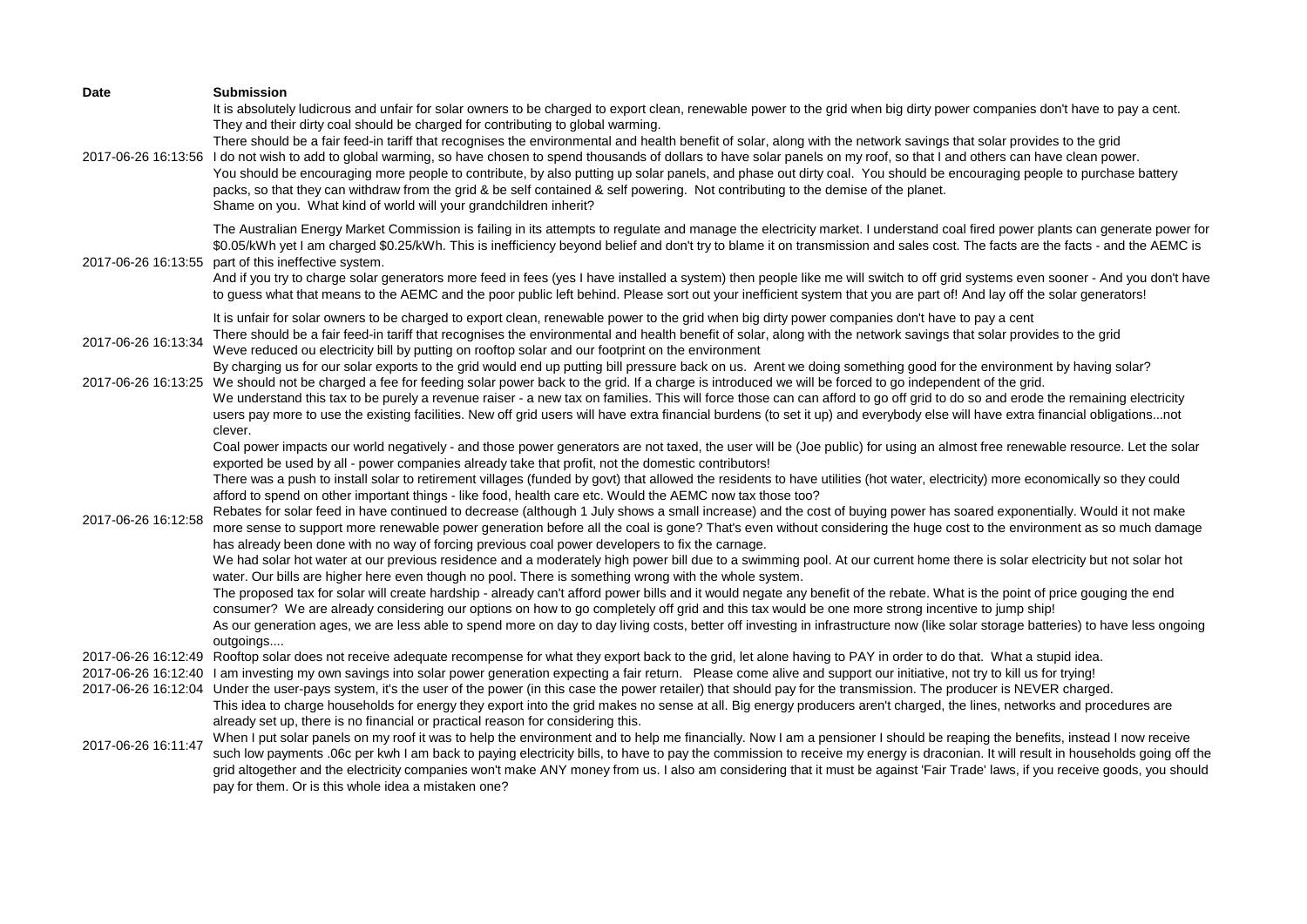| <b>Submission</b><br>The AEMC should reject in the most categorical terms any suggestion the solar owners should pay for the pleasure of donating cheap electricity to the greedy, rapacious<br>power generators.                                                                                                                                                                                                                                                                                                                                                                                                                                                                                                                                                                                                                                                |
|------------------------------------------------------------------------------------------------------------------------------------------------------------------------------------------------------------------------------------------------------------------------------------------------------------------------------------------------------------------------------------------------------------------------------------------------------------------------------------------------------------------------------------------------------------------------------------------------------------------------------------------------------------------------------------------------------------------------------------------------------------------------------------------------------------------------------------------------------------------|
| The large commercial generators do not have to pay to export their power to the grid. Why should small solar generators?                                                                                                                                                                                                                                                                                                                                                                                                                                                                                                                                                                                                                                                                                                                                         |
| What is more, small solar generators should be paid a fair market rate for the power they provide to the grid. Their generation actually saves the energy network from having<br>to build more polluting generators, and they deserve at least market equity. There is even a reasonable argument that solar generators should receive a premium for their<br>2017-06-26 16:11:18<br>power, as it is non-polluting.                                                                                                                                                                                                                                                                                                                                                                                                                                              |
| I have had a solar array on my roof for over five years. It cost \$19,000 to install and we still have to buy power from the grid. The pittance we receive when we do export to the<br>grid is laughable when compared with the price we pay to buy power.<br>I would be happy to pay the current, grotesquely inflated prices for electricity if I were to receive the same rate to export it.                                                                                                                                                                                                                                                                                                                                                                                                                                                                  |
| Yours sincerely,                                                                                                                                                                                                                                                                                                                                                                                                                                                                                                                                                                                                                                                                                                                                                                                                                                                 |
| As a solar owner I'm already subsidising the electricity retailers by selling them clean green electricity for a fraction of the price they get for selling that same electricity to other<br>2017-06-26 16:11:11 consumers. The proposal to hit solar owners with an additional charge for this rip-off arrangement is outrageous. The AEMC should be providing incentives for more solar<br>installation, not disincentives.                                                                                                                                                                                                                                                                                                                                                                                                                                   |
| It is unfair for solar owners to be charged to export clean, renewable power to the grid when originally the government encouraged the public to be clean and green. Large<br>2017-06-26 16:10:58<br>power companies don't have to pay a cent to send there power to the grid.                                                                                                                                                                                                                                                                                                                                                                                                                                                                                                                                                                                   |
| 2017-06-26 16:10:19 Power is sold at the retailer meter box attached to the house and therefor is all ready owned by the retailer before it is exported to the grid, so no charge should apply.                                                                                                                                                                                                                                                                                                                                                                                                                                                                                                                                                                                                                                                                  |
| My family paid an enormous amount to have our solar installed - over \$16,000.00. Why should I now have to pay to export my clean, renewable power to the grid!! When you<br>2017-06-26 16:09:49 have reimbursed me for my \$16,000 I spent, then you can charge me. I installed the solar power so that I could afford to remain in my home and still pay huge power bills,<br>especially when I am retired. How can I do that if I am to be charged to export MY POWER.                                                                                                                                                                                                                                                                                                                                                                                        |
| Solar owners should NOT be charged for feeding their solar-sourced energy back into the grid. I can't believe this issue has been raised again. Do any of the power<br>companies pay any sort of charge like this? No they don't. So why should residential PV system owners?                                                                                                                                                                                                                                                                                                                                                                                                                                                                                                                                                                                    |
| I've had solar panels on my townhouse roof almost as soon as I moved in, over a decade ago, even though I was trying to pay off my mortgage as fast as I could: simply<br>2017-06-26 16:09:17 because I want to live in a cleaner Australia and our country has plenty of sunlight. I paid extra in order to conserve our NON-RENEWABLE resources and to lessen pollution.<br>And just a few months ago I paid a whole lot more to have my system completely upgraded, to ensure I was using my own small resources - of a small and complicated<br>townhouse roof - to the utmost, in order to provide as much solar energy as I possibly can. This is a significant cost to me without this unfair charge being added.                                                                                                                                         |
| The contribution solar owners are making to the environment of Australia and to the health of all Australians should be properly recognized.                                                                                                                                                                                                                                                                                                                                                                                                                                                                                                                                                                                                                                                                                                                     |
| I consider it extremely unfair to charge solar owners to export clean renewable power to the grid. There should be a fair feed-in tariff for solar owners that have put there self<br>out to install solar panels. Where is this fair go we keep hearing about. Please show us some respect.<br>Why is it that big business always sets out to shaft the little guy. We spent a lot of money to put a 4kwh system on our roof. Our reasons were firstly because it is clean<br>renewable energy which does not add the the looming environmental problems. In Victoria energy supply was privatised leading to the formation of a plethora of companies                                                                                                                                                                                                          |
| all marketing the same product. None of them produce anything but wealth for themselves which has contributed to the ever increasing cost of power so we thought we could<br>2017-06-26 16:08:59 insulate ourselves against these price rises. Lastly it just makes sense. If every home and factory roof in Australia had both solar panels and a Tesla storage battery, with a<br>common grid we could cut the amount of dirty coal fired stations dramatically. In Sicily, Italy, everywhere you go there are wind farms and solar panel farms. They obviously<br>understand the benefits. Sadly in Australia we are welded to dirty coal rather than use the sun and wind. Charging the little guy to put power into the grid is just lining the<br>pockets of multi nationals who don't care about the environment or Australians, only their bank balance. |
| 2017-06-26 16:09:02                                                                                                                                                                                                                                                                                                                                                                                                                                                                                                                                                                                                                                                                                                                                                                                                                                              |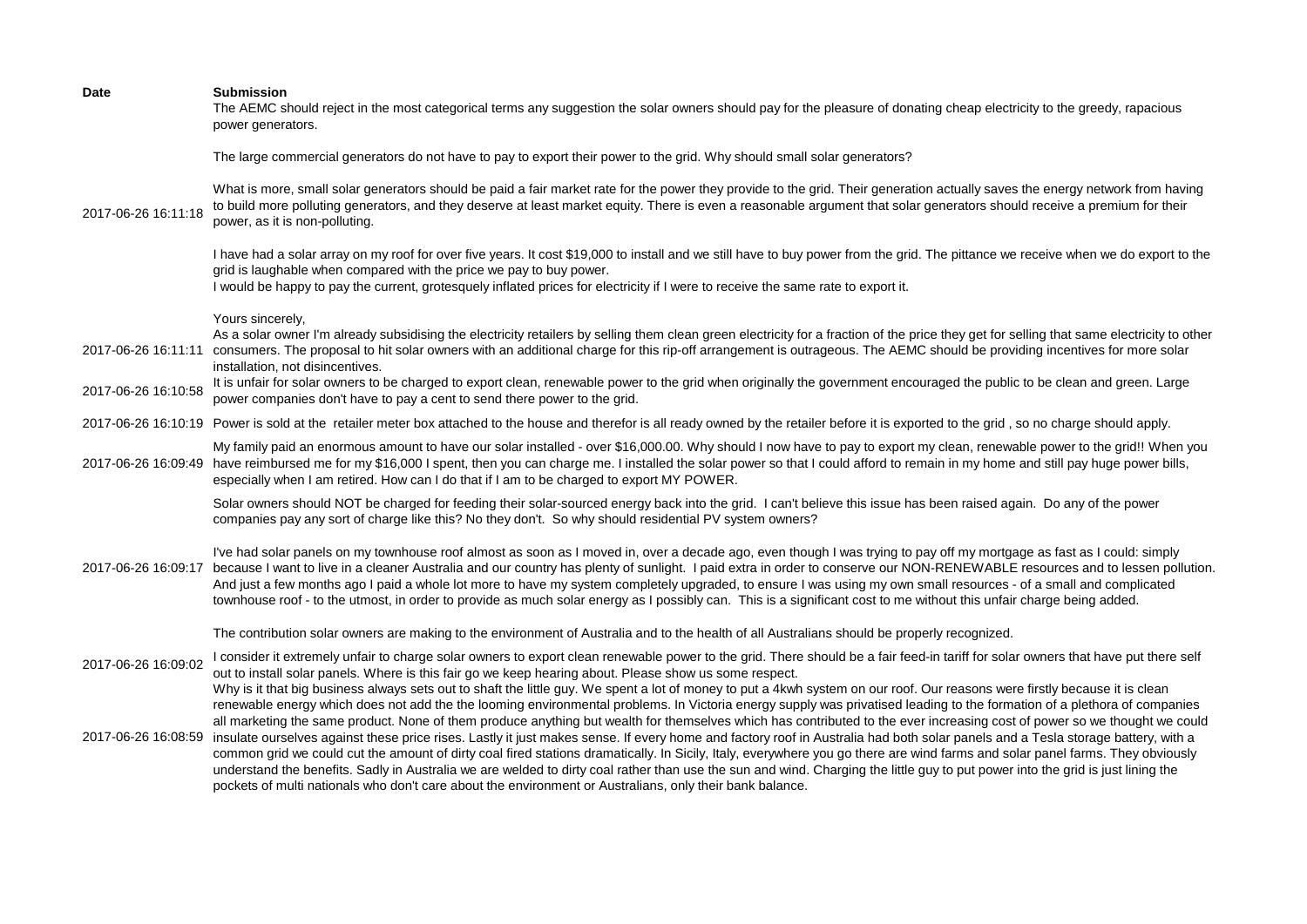| Date                | <b>Submission</b>                                                                                                                                                                                                                                                                                                                                                                                                                                                                                                                                                                                                                                                                                                                                                                                                                                                                                                                                                                                                                                                                                                                                                                                                                                                                                                                                                                                                                                                                                                                                                                                                                                                                                                                         |
|---------------------|-------------------------------------------------------------------------------------------------------------------------------------------------------------------------------------------------------------------------------------------------------------------------------------------------------------------------------------------------------------------------------------------------------------------------------------------------------------------------------------------------------------------------------------------------------------------------------------------------------------------------------------------------------------------------------------------------------------------------------------------------------------------------------------------------------------------------------------------------------------------------------------------------------------------------------------------------------------------------------------------------------------------------------------------------------------------------------------------------------------------------------------------------------------------------------------------------------------------------------------------------------------------------------------------------------------------------------------------------------------------------------------------------------------------------------------------------------------------------------------------------------------------------------------------------------------------------------------------------------------------------------------------------------------------------------------------------------------------------------------------|
| 2017-06-26 16:08:54 | I am stunned that clean solar energy should be penalised with additional fee's and charges to bolster the massive profits of existing energy producers and their spurious<br>practices to artificially increases prices and super-profits (plunder and profit at any price) irrespective of their social responsibility and the negative affect this is already having<br>on householders and businesses. They already have a multitude of practises to inflate their profits and minimise the impact of cheap, clean solar while actively disrupting<br>every endeavour of the public to reduce consumption. Their practices are deceptive, dishonest and destructive to the Australian economy. I am irritated that any government<br>or public body would countenance such a proposal - a bloody disgrace.                                                                                                                                                                                                                                                                                                                                                                                                                                                                                                                                                                                                                                                                                                                                                                                                                                                                                                                             |
| 2017-06-26 16:08:40 | We only get about 6 cents for each unit exported and pay 24c for each one we import. Isn't this insane enough. You now one some of the 6c as well. How can this be allowed<br>in a supposedly 1st world country. Daylight robbery.                                                                                                                                                                                                                                                                                                                                                                                                                                                                                                                                                                                                                                                                                                                                                                                                                                                                                                                                                                                                                                                                                                                                                                                                                                                                                                                                                                                                                                                                                                        |
| 2017-06-26 16:08:31 | How dare you consider charging me for the power I export to the grid. It cost you nothing for me to generate and how dare you allow the energy companies to pay me a<br>measly 8 cents for the power they sell on at 32 + cents. Just a disgraceful rip off.<br>There'll be more to take place if you proceed with this action                                                                                                                                                                                                                                                                                                                                                                                                                                                                                                                                                                                                                                                                                                                                                                                                                                                                                                                                                                                                                                                                                                                                                                                                                                                                                                                                                                                                            |
| 2017-06-26 16:08:29 | We invested heavily in solar panels to create renewable energy for ourselves and to help the planet from toxic emissions. We spent the money on the premise that we had a<br>contract which has been gradually changed with extra fees from the suppliers.<br>We use solar for our car as well as the house to this end. The impact to us on further costs would be unconscionable conduct to our original contract.<br>Please consider why we should be penalised for trying to do the right thing by the investing in clean energy.                                                                                                                                                                                                                                                                                                                                                                                                                                                                                                                                                                                                                                                                                                                                                                                                                                                                                                                                                                                                                                                                                                                                                                                                     |
| 2017-06-26 16:07:36 | It is unfair for solar owners to be charged to export clean, renewable power when big power companies pay nothing.<br>There should be a fair feed-in tariff that recognises the environmental and health benefit of solar, along with the network savings that solar provides to the grid<br>I will voluntarily reduce my consumption at times of peak use. The grid gets my power for next to nothing. In what other situations do we pay for the privilege of providing a<br>service?                                                                                                                                                                                                                                                                                                                                                                                                                                                                                                                                                                                                                                                                                                                                                                                                                                                                                                                                                                                                                                                                                                                                                                                                                                                   |
|                     | We need more renewable energy. Charging solar owners for providing that is clearly meant to be a sop to the coal, gas and oil industries that are currently putting millions of<br>people's livelihoods at risk from climate change.                                                                                                                                                                                                                                                                                                                                                                                                                                                                                                                                                                                                                                                                                                                                                                                                                                                                                                                                                                                                                                                                                                                                                                                                                                                                                                                                                                                                                                                                                                      |
| 2017-06-26 16:07:30 | When both the federal and state government were concerned about pollution [seemingly], global warming they encouraged Australians to install solar panels that would feed<br>power into the grid. We as senior citizens invested our retirement money into the system to play our part for clean energy. Now because governments cannot balance their<br>budgets they sold off our electricity systems. The solar energy promises they made seem to have gone to the wall and now they seem to want their money back. IS THIS<br>LAWFUL? We as pensioners believed the governments and invested our pension savings as part of our retirement plan. Now you are doing two wrongfully things going back<br>on your word and what you promoted for our future. In addition, you are taking once again the easy route stealing and breaking your promises to the general public who like<br>apparently fools believed you and invested their monies in your future plan. Which now you have decided to do about face and go for the weakest link. Everyday Politian's are<br>pushing the public towards MP's like Mrs Hanson. Seriously do you think what you propose is fair, not alone legal? If you were really serious about pollution, solar energy,<br>global warming you would not be taxing electric cars. For heaven's sake look in the mirror and what do you see a LIAR or someone that really cares about what you say about<br>energy and global warming. Electric cars, Solar Power the people would back you to the hilt. No or very little tax on the cars, and encourage solar users, pay them for their<br>investment and their dream of a clean source of energy DO NOT PENALISE THEM. For once come clean and be honest. |
|                     | We are in our seventies and have no means of recuperating funds. We invested in a clean and fair electricity future.                                                                                                                                                                                                                                                                                                                                                                                                                                                                                                                                                                                                                                                                                                                                                                                                                                                                                                                                                                                                                                                                                                                                                                                                                                                                                                                                                                                                                                                                                                                                                                                                                      |
| 2017-06-26 16:07:17 | I am 72 yrs. old & installed Solar Panels in 2008 to "do my bit for the Planet". I have had the additional cost of my supplier turning my Solar Meter off for 3 months without<br>notice & was forced to resort to taking action through the Dept. of Fair Trades. I have had the additional cost of having new brackets fitted after the roof was renewed, a refit<br>of the panels on new brackets and the cost of a new panel to replace one that was probably damaged in a storm. I am prepared for some maintenance costs, but what I am<br>not prepared for is to pay a penalty for being a responsible citizen.<br>It is unfair for solar owners to be charged to export clean, renewable power to the grid when big dirty power companies don't have to pay a cent.<br>I am trying to make some small difference in a way that I can - why am I, and countless others like me not being applauded for our efforts and our concerns for the future of<br>our planet and our children.<br>I have solar for my own use mainly and any export is not for my benefit regardless of the pittance being paid me by the "no added benefit" billing company. Stop trying to tax                                                                                                                                                                                                                                                                                                                                                                                                                                                                                                                                                            |
| 2017-06-26 16:07:16 | the solar delivery systems.                                                                                                                                                                                                                                                                                                                                                                                                                                                                                                                                                                                                                                                                                                                                                                                                                                                                                                                                                                                                                                                                                                                                                                                                                                                                                                                                                                                                                                                                                                                                                                                                                                                                                                               |
| 2017-06-26 16:07:14 | Purchases of solar power units are trying to do the right thing by the environment and are setting the example for Governments to follow. To charge solar owner to export<br>energy to the grid, where they only receive 1/3 of the market price is neither fair or reasonable. Any Government that supports this idea will not get me vote at any election.                                                                                                                                                                                                                                                                                                                                                                                                                                                                                                                                                                                                                                                                                                                                                                                                                                                                                                                                                                                                                                                                                                                                                                                                                                                                                                                                                                              |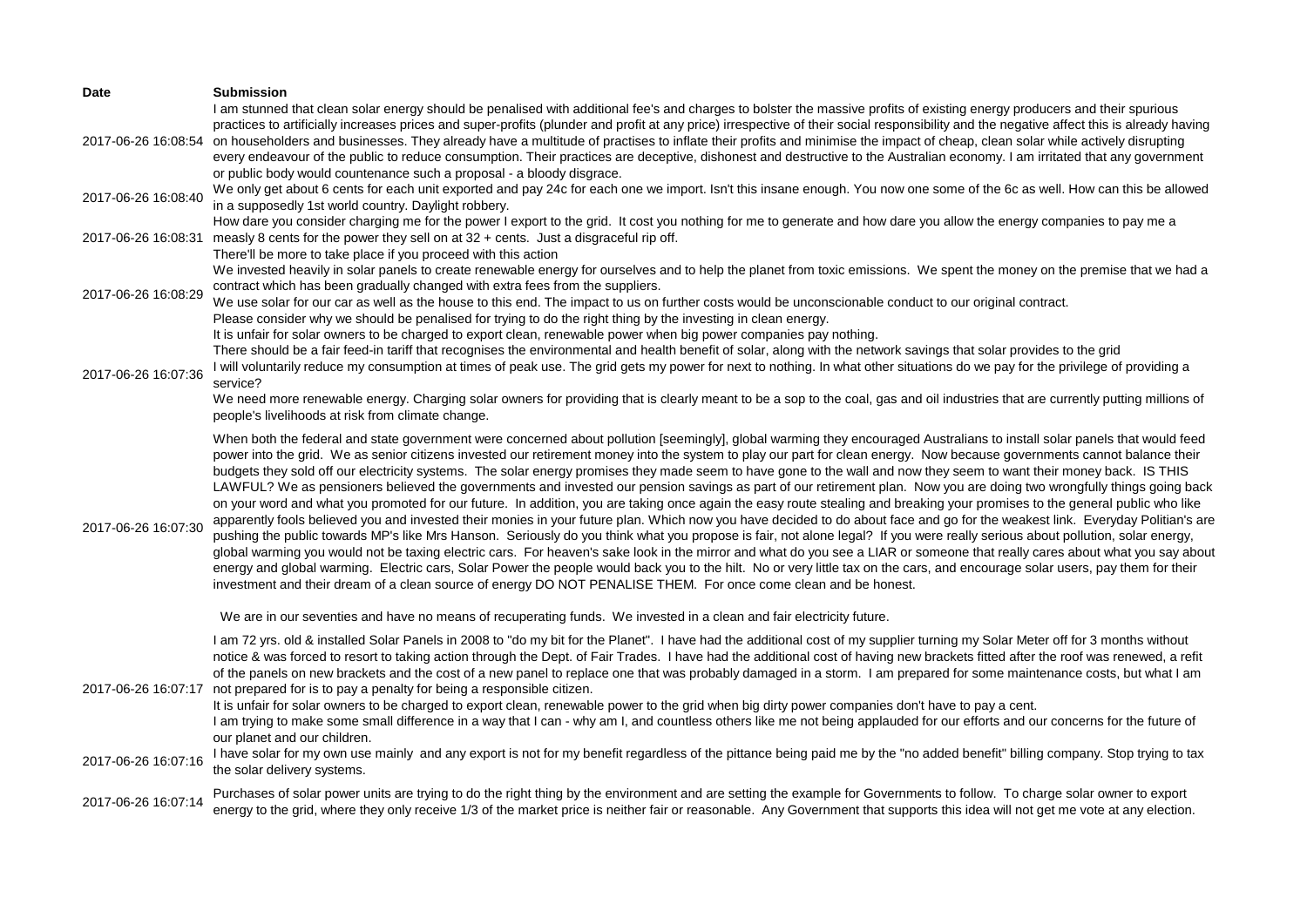| <b>Date</b>         | <b>Submission</b>                                                                                                                                                                                                                                                                                                                                                                                                                                                                                                                                                                                                                                                                                                                                     |
|---------------------|-------------------------------------------------------------------------------------------------------------------------------------------------------------------------------------------------------------------------------------------------------------------------------------------------------------------------------------------------------------------------------------------------------------------------------------------------------------------------------------------------------------------------------------------------------------------------------------------------------------------------------------------------------------------------------------------------------------------------------------------------------|
| 2017-06-26 16:06:24 | I say no charge to export solar to the grid, the grid should pay for the solar power                                                                                                                                                                                                                                                                                                                                                                                                                                                                                                                                                                                                                                                                  |
| 2017-06-26 16:05:59 | Please leave our solar benefits alone it took me years to save up and put it on my roof to help me in my retirement. I have to manage my money and so should the<br>Government and electricity providers. We have had at least 3 extra levies or taxes on us in the last couple of years we cannot afford anything else.                                                                                                                                                                                                                                                                                                                                                                                                                              |
|                     | we connected to solar as soon as we moved into our new home for the long term cost saving, and are conscious of the benefits to the environment. We had it on our previous<br>2017-06-26 16:05:28 house as well. Charging us to supply to the grid is ridiculous when everyone with solar is aware of the environmental benefits, unlike the government we have in this country.<br>Fairness to all of us should see us being paid a substantial tariff for our solar supply, not being penalised.                                                                                                                                                                                                                                                    |
| 2017-06-26 16:05:25 | For goodness sake get real. We are giving you clean power that you pay a pittance for and now you want to charge us for supplying it to you. All can say is JEEZE WHAT<br>ARE YOU???                                                                                                                                                                                                                                                                                                                                                                                                                                                                                                                                                                  |
|                     | 2017-06-26 16:04:57 Please don't give in to the coal-fired generator companies!                                                                                                                                                                                                                                                                                                                                                                                                                                                                                                                                                                                                                                                                       |
| 2017-06-26 16:04:50 | Solar owners shouldn't have to pay to feed their energy back to the grid -- especially when big coal and gas power stations don't have to pay a cent to export the energy they<br>generate. Allowing an unfair charge would punish Australian families who have done the right thing and are producing cheap sun-power for themselves and their neighbours<br>to use locally.                                                                                                                                                                                                                                                                                                                                                                         |
| 2017-06-26 16:04:43 | Dear Sirs,<br>I find the idea of allowing power companies to charge rooftop solar owners to export into the grid absolutely appalling. The power companies are already buying our<br>exported power at rates substantially less than they are charging customers.<br>The fact is that a large majority of rooftop solar owners were encouraged by the reduction of their carbon footprint as well as the savings on power supply costs in<br>their decision to install rooftop solar. Surely we cannot be further penalised for being environmentally responsible. Charging to feed into the grid would be the lowest form of<br>price gouging and totally reprehensible and would impact badly on any savings we might have made.<br>Yours sincerely |
|                     | Dear AEMC                                                                                                                                                                                                                                                                                                                                                                                                                                                                                                                                                                                                                                                                                                                                             |
| 2017-06-26 16:04:39 | I am writing to voice my strong opposition to any proposed fee for feeding electricity into the grid which has been generated by my PV cells. The feed-in tariff is already very<br>low, and to charge a fee to be shortchanged is this fashion is adding insult to injury. Cheers                                                                                                                                                                                                                                                                                                                                                                                                                                                                    |
| 2017-06-26 16:04:25 | It is unfair for solar owners to be charged to export clean, renewable power to the grid when big dirty power companies don't have to pay a cent. There should be a fair feed-in<br>tariff that recognises the environmental and health benefit of solar, along with the network savings that solar provides to the grid. I installed rooftop solar as my daily bill as a<br>single person living alone and out at work all day was an exorbitant \$10 a day. If this charge is implemented I will invest in a battery and go off grid.                                                                                                                                                                                                               |
| 2017-06-26 16:03:41 | Efforts should be directed to grid pull-down and rapid replacement by solar for the home. It's the sensible thing to do even if numerous installation capital domestic subsidies<br>are necessary                                                                                                                                                                                                                                                                                                                                                                                                                                                                                                                                                     |
|                     | YOU'VE GOT TO BE KIDDING!<br>If I can be charged for providing solar to the grid, then I should be able to charge an electricity provider for providing me with power! How utterly ridiculous.                                                                                                                                                                                                                                                                                                                                                                                                                                                                                                                                                        |
|                     | If that happens at all, then I will be investing in battery and wind (I live on a farm) to completely isolate from the grid.                                                                                                                                                                                                                                                                                                                                                                                                                                                                                                                                                                                                                          |
| 2017-06-26 16:03:40 | This sounds like a proposal to somehow placate the coal/gas based industries in yet another attempt to delay the inevitable - totally renewable power resourcing.                                                                                                                                                                                                                                                                                                                                                                                                                                                                                                                                                                                     |
|                     | Charging solar providers will retard the take up of solar, encourage those who can to isolate from the grid and also further retard the industrial development of renewables,<br>leaving us even further behind economically than we already are as a result of the infantile ideological arguments to retain fossil fuel that have raged on for too many years.                                                                                                                                                                                                                                                                                                                                                                                      |
|                     | Get over it. All efforts must be put into into transitioning to renewables and forcing the fossil fuel companies to comply. Not forcing individual household solar owners to be<br>penalised.                                                                                                                                                                                                                                                                                                                                                                                                                                                                                                                                                         |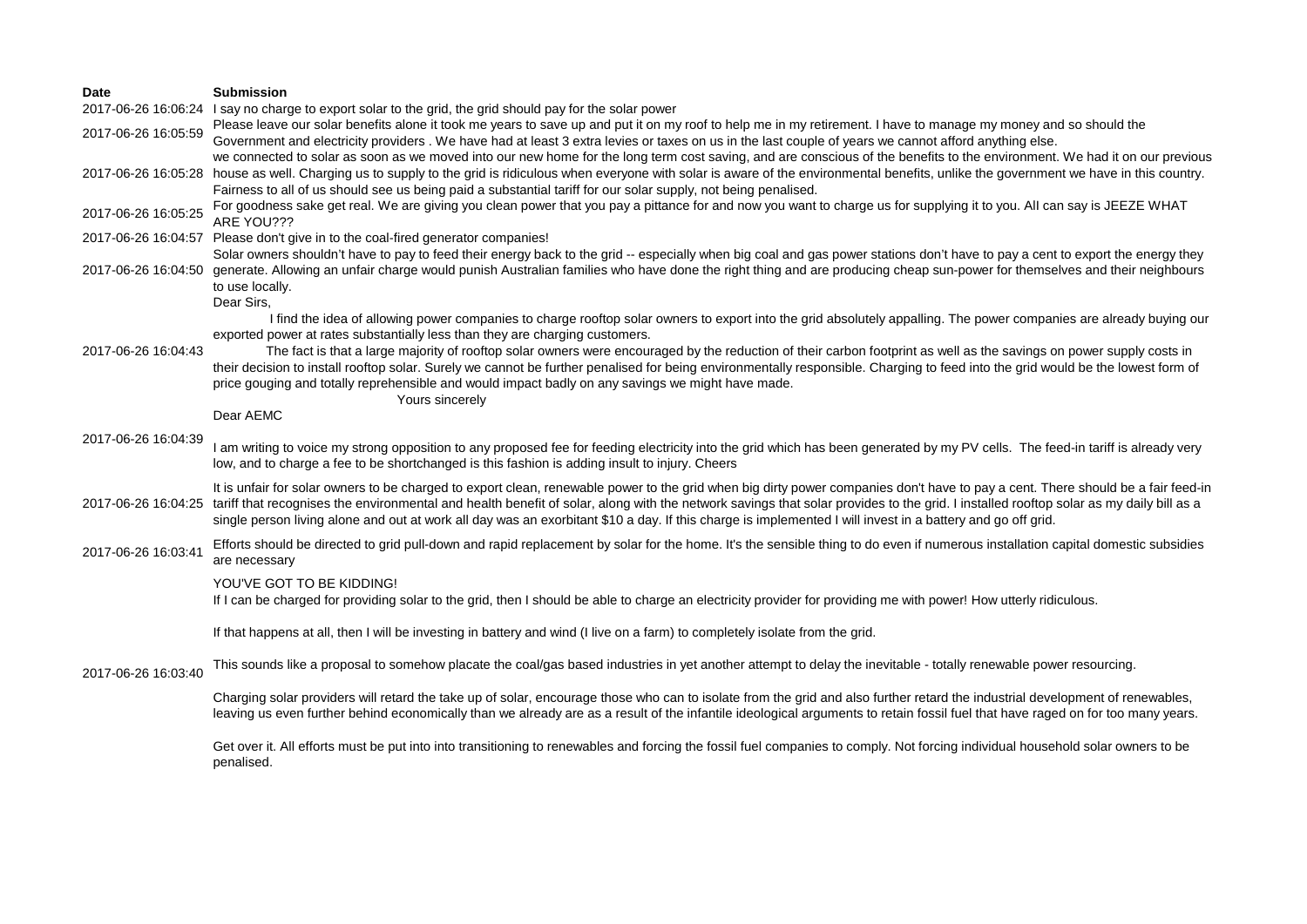| <b>Date</b>         | <b>Submission</b>                                                                                                                                                                                                                                                                                                                                                                                                                                                                                                       |
|---------------------|-------------------------------------------------------------------------------------------------------------------------------------------------------------------------------------------------------------------------------------------------------------------------------------------------------------------------------------------------------------------------------------------------------------------------------------------------------------------------------------------------------------------------|
|                     | I object most strongly to the notion that I should be charged for exporting my clean green solar power to the grid.<br>I understand that large coal fired power producers pay nothing.                                                                                                                                                                                                                                                                                                                                  |
| 2017-06-26 16:03:10 | It is bad enough that we are not paid a fair rate for the power we export to the grid recognising the environmental and health benefits this brings and considering the network<br>benefits that our solar inputs provide.                                                                                                                                                                                                                                                                                              |
|                     | I installed solar in order to reduce the cost to my household of ever increasing electrcity charges, but also to make my contribution to reducing global warming.<br>I do not wish to be further penalised for this decision. As a pensioner, it is becoming more and more difficult to keep pace with ever increasing costs without being futher<br>burdened.                                                                                                                                                          |
|                     | The proposal to charge solar panel owners, for exporting electricity is preposterous. Every roof possible, house or business, should have solar panels installed and owners be<br>encouraged to do so.                                                                                                                                                                                                                                                                                                                  |
| 2017-06-26 16:02:54 | Australia is rapidly falling behind the rest of the world in action on climate change and reducing GHG emissions. Governments should be transitioning to 100% renewable                                                                                                                                                                                                                                                                                                                                                 |
|                     | energy as a matter of urgency.<br>Here's something I prepared earlier, when it looked like the minimum feed in was going to be scrapped all together.                                                                                                                                                                                                                                                                                                                                                                   |
|                     | This is entirely relevant to this case also, if not more so.                                                                                                                                                                                                                                                                                                                                                                                                                                                            |
|                     | The evidence from other States shows that scrapping the minimum rate will leave solar owners worse off. It will only be large retailers that will benefit.                                                                                                                                                                                                                                                                                                                                                              |
|                     | At the moment the overwhelming majority of solar customers are provided the minimum by their electricity retailers.                                                                                                                                                                                                                                                                                                                                                                                                     |
|                     | ECOSA should in fact be undertaking an inquiry into a FAIR price for solar that takes account of the social and environmental benefits of distributed energy like solar.                                                                                                                                                                                                                                                                                                                                                |
| 2017-06-26 16:02:51 | The fact that the feed-in tariff has dropped as low as it has, is worrying in itself. I paid almost \$15,000 for my Solar installation. The idea is that 'eventually' it would prove to be<br>a decent investment, and the saving in power consumption would pay for itself. At this rate, I would have been better off leaving this money in the bank. The idea that<br>Electricity companies should benefit(profit) from free power generated by citizens who paid full price for their Solar installations is crazy. |
|                     | The only way such a system makes sense is if the electricity companies pay the majority of the cost for residents solar panel installations. If they are paying for the equipment<br>that is generating the power they are selling, then sure, they can make the profit. However; if I've paid for my panels, why should the electricity company benefit from all the<br>power I generate that I'm not using at the time?                                                                                               |
|                     | For example, lets take AGL's lowest current price for electricity (30.75 cents per kWh).<br>https://www.agl.com.au/-/media/AGLData/DistributorData/PDFs/PriceFactSheet_AGL169825SR.pdf                                                                                                                                                                                                                                                                                                                                  |
|                     | We will round that to 30c.<br>If you take a 6.8c feed-in tariff, and re-sell it for 30c. You're making a 341% profit. That is exactly what is already happening.<br>Electricity companies are 'buying' power generated by residents, by equipment (Solar Panels) paid for by residents and making a 341%+ profit on that transaction.                                                                                                                                                                                   |
|                     | You could take it further, and make the assumption you're actually buying back your own power you generated earlier that day at over 4 times the cost, simply because you<br>didn't use it at the time. The idea that citizens are being punished for trying to be economically and egologically responsible is ludicrous.                                                                                                                                                                                              |
|                     | Even if every household got a feed-in tariff the equivalent to exactly HALF the standard retail electricity rate. Every electricity company is making a +100% profit on every bit of<br>energy, and they don't need to do anything to generate. WE are generating it for them!                                                                                                                                                                                                                                          |
| 2017-06-26 16:02:49 | Imagine for a moment that you had been encouraging your child to do the right thing, and try to earn some of their own money. So listening to you, your child gathered up their<br>The plan to charge households for exporting energy to the grid makes no sense. Indeed, it is upside down. Because I reduce the need to upgrade the transmission system<br>and generation infrastructure, I should be being paid!                                                                                                     |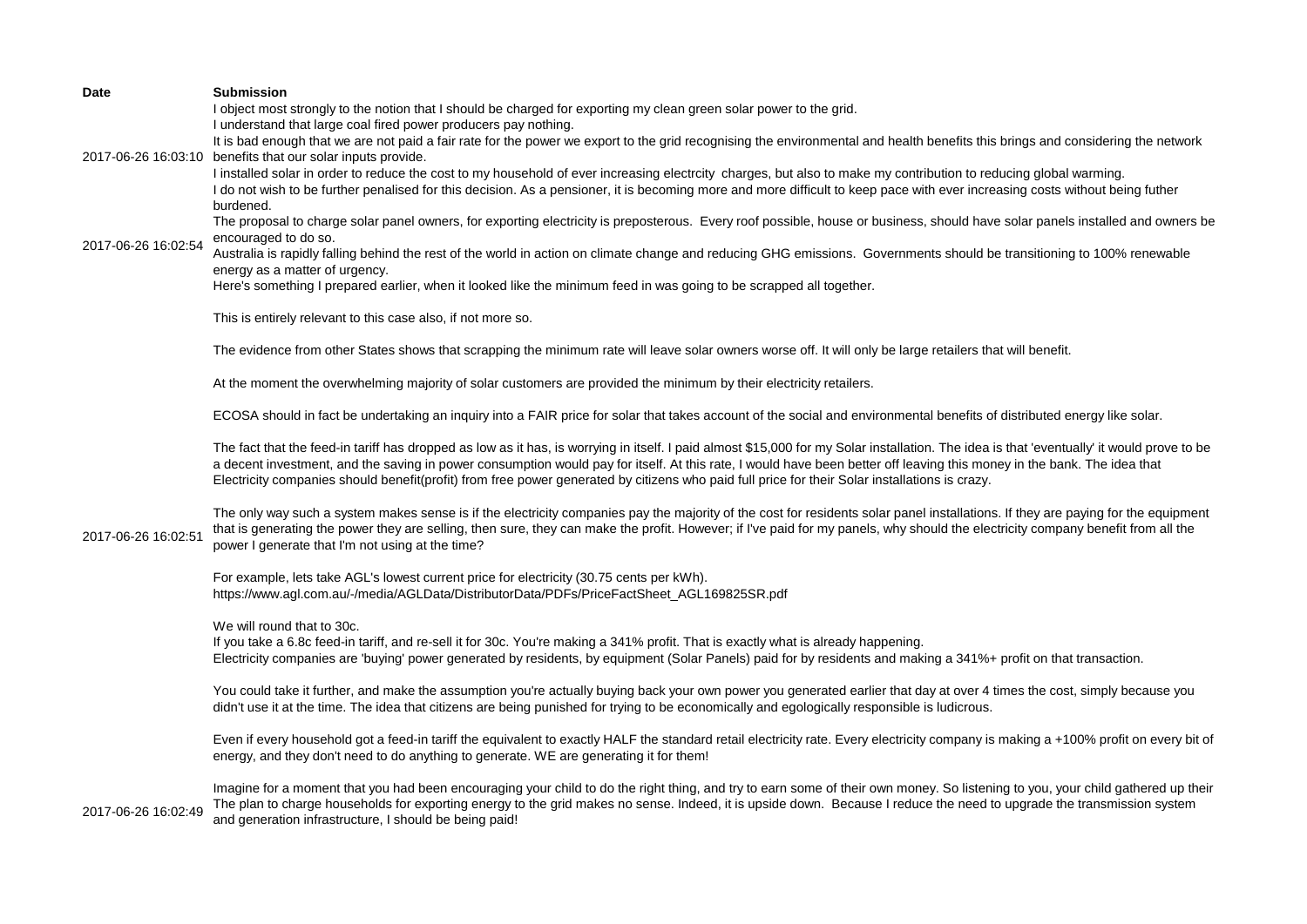| <b>Date</b>                                | <b>Submission</b><br>The idea that charging a fee to export to the grid is morally and frankly corrupt. Many millions of individuals in Australia and around the world have spent their own capital to<br>install PV systems to combat climate change and save money. And as a bonus saving energy companies billions in infrastructure expenditure on new power plant. Individuals                                                                                                                                                                                                                                                                                                                                                                                                   |
|--------------------------------------------|---------------------------------------------------------------------------------------------------------------------------------------------------------------------------------------------------------------------------------------------------------------------------------------------------------------------------------------------------------------------------------------------------------------------------------------------------------------------------------------------------------------------------------------------------------------------------------------------------------------------------------------------------------------------------------------------------------------------------------------------------------------------------------------|
| 2017-06-26 16:02:43                        | are already paid a pittance in FIT's.<br>This is just another cash grab by incumbent rent seekers trying to prop up a crumbing business model. I have exported over 18mw of clean green power.                                                                                                                                                                                                                                                                                                                                                                                                                                                                                                                                                                                        |
| 2017-06-26 16:02:41                        | We can democratize energy and build a cleaner and greener future.<br>Owning solar infrastructure is not a set an forget investment, for instance we replaced our inverter this year for over \$2000 this year. Unfair tariffs for Australians trying to do<br>the right thing to reduce climate impact should be rewarded not penalised.                                                                                                                                                                                                                                                                                                                                                                                                                                              |
| 2017-06-26 16:02:40<br>2017-06-26 16:02:37 | Please allow Solar owners to assist the grid without an unfair tax, thank you.<br>In our last quarterly power bill we exported we consumed 1017 kwH of electricity and exported 1469 kwH yet our bill still amounted to \$275, including as service fee of over<br>\$92 and a meter services charge of \$18.50. We are already being charged for exporting to the grid and we object to any additional charges being levied for exporting                                                                                                                                                                                                                                                                                                                                             |
|                                            | electricity.<br>We consider that it is grossly unfair for solar owners to be charged to export clean, renewable power to the grid, particularly as the major power companies don't have to pay.                                                                                                                                                                                                                                                                                                                                                                                                                                                                                                                                                                                       |
| 2017-06-26 16:02:04                        | We believe that there should be a fair feed-in tariff that recognises the environmental and health benefits of solar power, along with the network savings that solar provides to<br>the grid                                                                                                                                                                                                                                                                                                                                                                                                                                                                                                                                                                                         |
|                                            | A charge on top of the existing network charges would be likely to rive us off the grid completely!                                                                                                                                                                                                                                                                                                                                                                                                                                                                                                                                                                                                                                                                                   |
|                                            | It is unconscionable that consideration could be given to charge solar feed-in customers to provide electricity to the grid. It should be the other way around - customers who<br>feed-in solar to the grid should receive a rebate from the daily Service Availability Charge. It seems AEMC might be doing everything in its power to encourage consumers to<br>go totally off the grid - something we, as 10KVA solar providers are seriously considering.<br>We are considering removing ourselves from the grid due to the totally inequitable feed-in tariff now being paid to feed-in providers.<br>These feed-in providers are providing clean energy and reducing the need of the power companies to continue sourcing dirty electricity generated by coal - and THERE IS NO |
| 2017-06-26 16:01:58                        | SUCH THING as CLEAN COAL, however much the semantics tries to say otherwise.<br>The quickest way to force our hand to go totally off the grid is to continue the inequitable and pathetic feed-in tariff at current rates, and attempt to charge us for feeding-in                                                                                                                                                                                                                                                                                                                                                                                                                                                                                                                    |
|                                            | solar.<br>I suspect this might be a scam because no-one in their right mind in this supposedly progressive and enlightened 21st Century in a First World country could be considering<br>charging solar providers to pay for the privilege.                                                                                                                                                                                                                                                                                                                                                                                                                                                                                                                                           |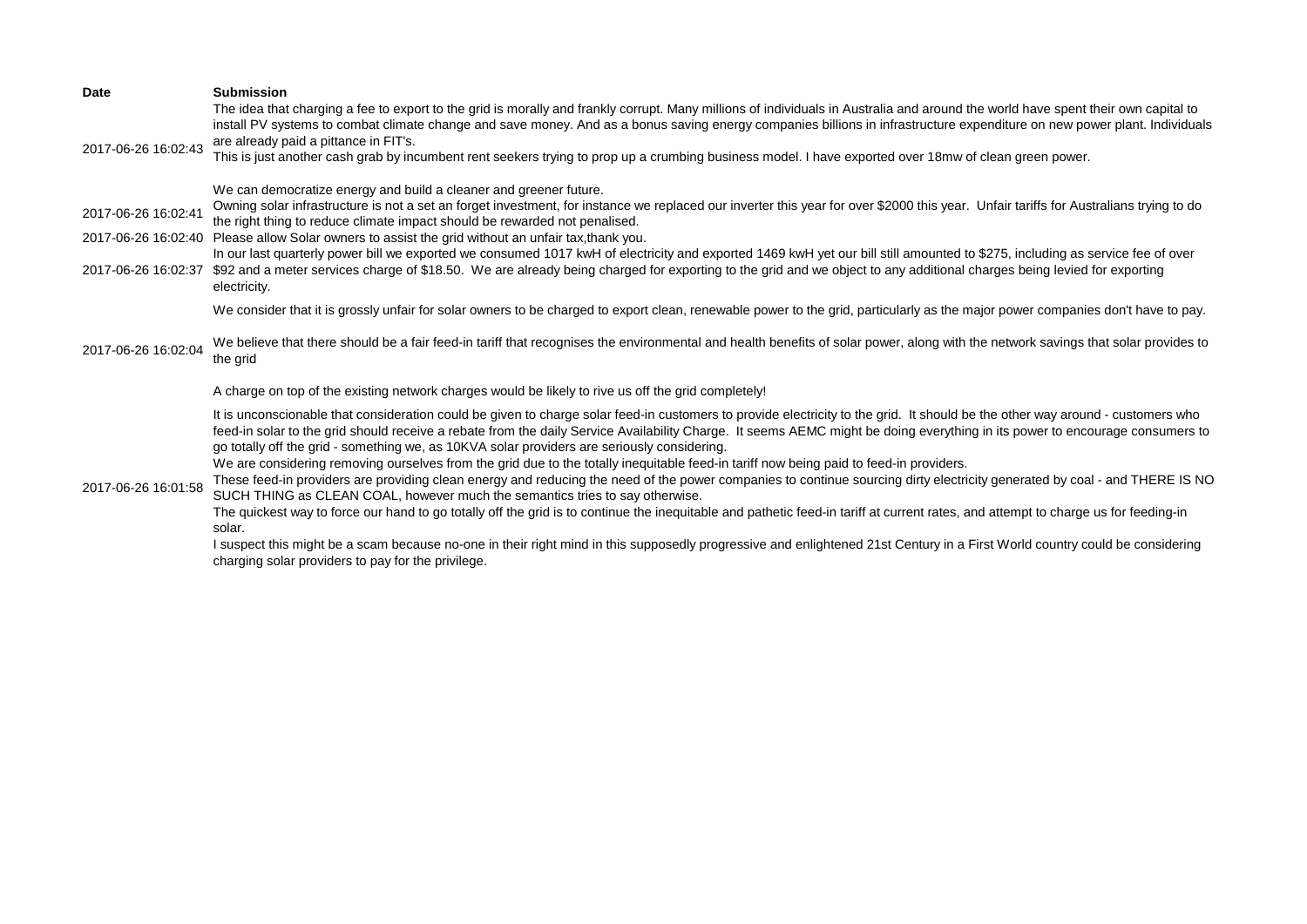| <b>Date</b>         | <b>Submission</b>                                                                                                                                                                                                                                                                                                                                                                                                                                                                                                                                                                                                                                                           |
|---------------------|-----------------------------------------------------------------------------------------------------------------------------------------------------------------------------------------------------------------------------------------------------------------------------------------------------------------------------------------------------------------------------------------------------------------------------------------------------------------------------------------------------------------------------------------------------------------------------------------------------------------------------------------------------------------------------|
|                     | Fair gowe have invested in expensive solar panels in a small attempt to help limit our emissions of greenhouse gases. The reduction in our electricity bills is such that we<br>will need to live in the house for at least another 30 years before they pay for themselves in terms of electricity savings - and we are unlikely to live that long! But we felt it was<br>the right thing to do.                                                                                                                                                                                                                                                                           |
|                     | We export more electricity to the grid than we use yet we are compensated at a minuscule level while our provider charges us the maximum for our nighttime usage.                                                                                                                                                                                                                                                                                                                                                                                                                                                                                                           |
|                     | I feel as though we should take our additional solar panels off-line rather than donate free power to a large corporation so they can pass it along customers who will pay THEM<br>for OUR electricity.                                                                                                                                                                                                                                                                                                                                                                                                                                                                     |
|                     | 2017-06-26 16:01:35 I believe that we ought to be compensated at a minimum of 75% the rate the company charges us for all power we feed into the grid.                                                                                                                                                                                                                                                                                                                                                                                                                                                                                                                      |
|                     | Furthermore, any feed-in tariff is completely out of the question. The power companies already charge exorbitant amounts simply for the connection to the grid and this is<br>enough to compensate them.                                                                                                                                                                                                                                                                                                                                                                                                                                                                    |
|                     | Should a feed-in tariff be applied, we will take our panels off-line altogether.                                                                                                                                                                                                                                                                                                                                                                                                                                                                                                                                                                                            |
|                     | Is this proposal designed to ensure that no-one invests any money at all into alternative energies and that we all become reliant on CO2 emitting coal fired power plants? I<br>cannot help but wonder what directorships are being negotiated under the table that people in decision-making/influencing positions could possibly consider a feed-in tariff to<br>be rational or reasonable this is truly unconscionable.                                                                                                                                                                                                                                                  |
| 2017-06-26 16:01:32 | It is unfair for solar owners to be charged to export clean, renewable power to the grid when big dirty power companies don't have to pay a cent<br>There should be a fair feed-in tariff that recognises the environmental and health benefit of solar, along with the network savings that solar provides to the grid. Ihave installed<br>solar psnels in order to avoid large power bills. To be charged for solar exports negatee what I may have been able to save. As apensioner I am not able to afford such<br>charges.<br>Dear Sir or Madam                                                                                                                        |
|                     | I installed solar panels on my roof to do my bit in helping to combat climate change and I'm happy I did it, despite the expense that I will never recoup.                                                                                                                                                                                                                                                                                                                                                                                                                                                                                                                  |
|                     | 2017-06-26 16:01:22 I consider it grossly unfair that you are considering charging to export clean, renewable to to the grid when you don't charge the big coal powered to do the same thing. Why<br>are you discouraging people who are trying to do their bit for the planet?                                                                                                                                                                                                                                                                                                                                                                                             |
|                     | There should be a fair feed in tariff that recognises the environment and health benefits of solar and our contribution to the grid. I am a retiree with limited resources and<br>charging me to export solar power to the grid would put me under considerable financial strain.<br>As an owner of a small solar system under the ACT's feed-in tariff, I wish to lodge my objection to the proposal to charge solar owners for feeding their electricity back to the                                                                                                                                                                                                      |
|                     | grid. Having a large number of distributed generators closer to sites of consumption helps reduce transmission losses, and has environmental and health benefits in contrast<br>2017-06-26 16:01:20 to polluting fossil fuel generators. Hence I believe we should be encouraging the deployment of a large number of diversified and geographically distributed generators to<br>support a robust and reliable grid. Which needs to be engineered and regulated to support this. I have been very happy with the modest contribution my system makes, and<br>believe any generator supplying power to the grid should be paid a fair tariff for that generation. Thankyou. |
| 2017-06-26 16:00:48 | It is unfair for solar owners to be charged to export clean, renewable power to the grid when big dirty power companies don't have to pay a cent.<br>There should be a fair feed-in tariff that recognises the environmental and health benefit of solar, along with the network savings that solar provides to the grid                                                                                                                                                                                                                                                                                                                                                    |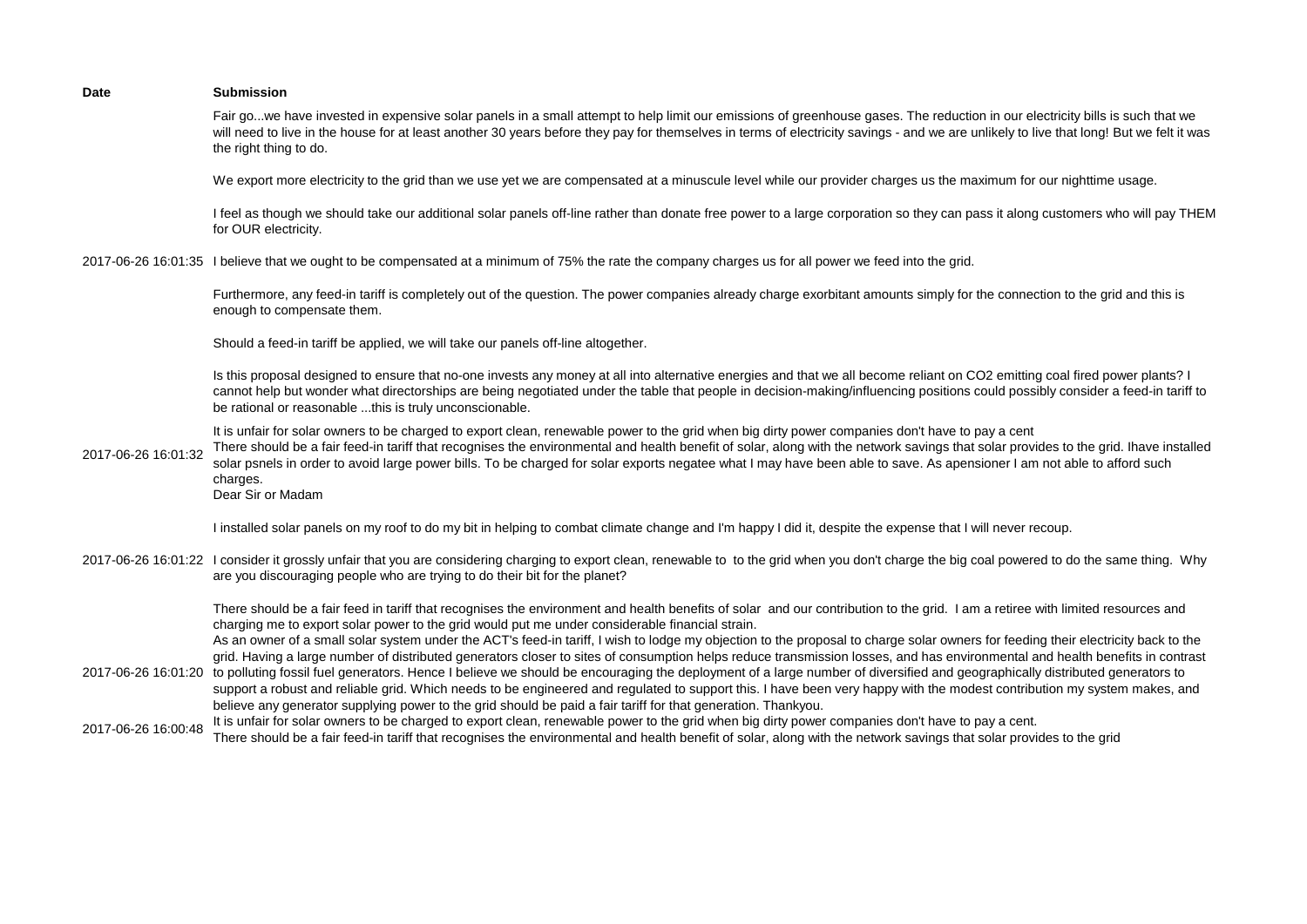| Date                | <b>Submission</b><br>I am an age pensioner of 72. I had rooftop solar panels installed for two reasons: first to make my electricity supply more affordable and secondly to decrease emissions. I<br>obtained my rooftop panels through my local city council which is allowing me to pay the cost off over 10 years.                                                                                                                                                                                                                                                                                                                                                                                                                                                                                                                                                                                                                                                                                                                                                                                                                                                                                                                                                                                                                                                                                                                                                                                                                                                                                                                                                                                                                                                                                                                                           |
|---------------------|-----------------------------------------------------------------------------------------------------------------------------------------------------------------------------------------------------------------------------------------------------------------------------------------------------------------------------------------------------------------------------------------------------------------------------------------------------------------------------------------------------------------------------------------------------------------------------------------------------------------------------------------------------------------------------------------------------------------------------------------------------------------------------------------------------------------------------------------------------------------------------------------------------------------------------------------------------------------------------------------------------------------------------------------------------------------------------------------------------------------------------------------------------------------------------------------------------------------------------------------------------------------------------------------------------------------------------------------------------------------------------------------------------------------------------------------------------------------------------------------------------------------------------------------------------------------------------------------------------------------------------------------------------------------------------------------------------------------------------------------------------------------------------------------------------------------------------------------------------------------|
| 2017-06-26 16:00:43 | It is grossly unfair that I should be charged to export clean renewable power to the grid especially when big polluting power businesses don't have to pay anything.                                                                                                                                                                                                                                                                                                                                                                                                                                                                                                                                                                                                                                                                                                                                                                                                                                                                                                                                                                                                                                                                                                                                                                                                                                                                                                                                                                                                                                                                                                                                                                                                                                                                                            |
|                     | Charging me to export power to the grid would be a disastrous drain on my minimal pension income.                                                                                                                                                                                                                                                                                                                                                                                                                                                                                                                                                                                                                                                                                                                                                                                                                                                                                                                                                                                                                                                                                                                                                                                                                                                                                                                                                                                                                                                                                                                                                                                                                                                                                                                                                               |
| 2017-06-26 15:59:10 | A fair feed-in tariff must be set that recognises the environmental and health benefits of solar power and the network savings that solar power provides to the group. It must<br>take account of the minimal income of age pensioners like myself.<br>It is unfair for solar owners to be charged to export clean, renewable power to the grid when big dirty power companies don't have to pay a cent<br>There should be a fair feed-in tariff that recognises the environmental and health benefit of solar, along with the network savings that solar provides to the grid<br>I spent alot of time and money installing solar to reduce fossil fuel needs, so don't charge me twice, please<br>I am a pensioner so charging me for my solar exports to the grid would be crippling.                                                                                                                                                                                                                                                                                                                                                                                                                                                                                                                                                                                                                                                                                                                                                                                                                                                                                                                                                                                                                                                                         |
| 2017-06-26 15:58:38 | It is unfair for solar owners to be charged to export clean, renewable power to the grid when big dirty power companies don't have to pay a cent<br>There should be a fair feed-in tariff that recognises the environmental and health benefit of solar, along with the network savings that solar provides to the grid Private solar<br>owners paid for the installation of their systems (albeit with some subsidies) and pay to maintain the system<br>Solar owners still get charged a supply charge and also a charge for having a solar meter. Should not solar owners charge the electricity companies a supply charge also?                                                                                                                                                                                                                                                                                                                                                                                                                                                                                                                                                                                                                                                                                                                                                                                                                                                                                                                                                                                                                                                                                                                                                                                                                             |
| 2017-06-26 15:58:22 | To the Australian Energy Market Commission:<br>It is unfair for solar owners to be charged to export clean, renewable power to the grid when big dirty power companies don't have to pay a cent<br>There should be a fair feed-in tariff that recognizes the environmental and health benefit of solar, along with the network savings that solar provides to the grid<br>I have had 17 solar panels on the roof of my house for the past 7 years and 3 months. In that time the panels have done much to reduce my carbon foot print. This sort of<br>action should be encouraged, not discouraged.                                                                                                                                                                                                                                                                                                                                                                                                                                                                                                                                                                                                                                                                                                                                                                                                                                                                                                                                                                                                                                                                                                                                                                                                                                                            |
| 2017-06-26 15:58:08 | Yours sincerely<br>•It is unfair for solar owners to be charged to export clean, renewable power to the grid when big dirty power companies don't have to pay a cent<br>•There should be a fair feed-in tariff that recognises the environmental and health benefit of solar, along with the network savings that solar provides to the grid<br>* It was a costly experience in a struggling household to choose this option many years ago and it is something I would like to help put on my children's homes but at this<br>stage it is not a viable option. We did it to help the family budget, use clean energy and to use a natural energy freely available to us. The small amount fed in to the grid<br>should be rewarded and excepted as previously to help the footprint on the earth. The small consumer should not be penalised at all and be rewarded as you don't charge the<br>big companies to put energy back in to the grid.<br>* my ideal would be to use up the energy I have saved in my panels first and then pay for the extra needed to run our household. This may one day be viable to the batteries<br>that are coming available, but are way too costly for the average person<br>* these proposed export charges will destroy our family budget. It is something that we have chosen to do to help us in the long run and you are taking it away from us and our<br>future. Life is more and more expensive without better improved benefits. I worry a lot for my children and their children and future generations.<br>The bottom line is tariffs should be true and fair and companies should be charged feed in tariffs and not the consumer<br>Charge homeowners who are feeding their excess electricity into the grid?!? You've got to be kidding!!! We should be rewarding those who invest in clean, renewable energy. |
| 2017-06-26 15:58:08 | By putting solar on their roof, they are saving everyone money by decreasing electricity demand on hot sunny days when peak demand makes energy more expensive. Our<br>government has been delaying the transition to renewable energy that is needed to avoid catastrophic climate change. Homeowners who contribute emission-free electricity<br>should be rewarded not slugged with a fee.                                                                                                                                                                                                                                                                                                                                                                                                                                                                                                                                                                                                                                                                                                                                                                                                                                                                                                                                                                                                                                                                                                                                                                                                                                                                                                                                                                                                                                                                   |
| 2017-06-26 15:57:44 | It is just plain theft and greed to take our clean power generated, charge us for the power being exported. We spent a lot of our money installing solar at the request of the<br>government and now we are getting penalised for it. As pensioners this would cause us great hardship.                                                                                                                                                                                                                                                                                                                                                                                                                                                                                                                                                                                                                                                                                                                                                                                                                                                                                                                                                                                                                                                                                                                                                                                                                                                                                                                                                                                                                                                                                                                                                                         |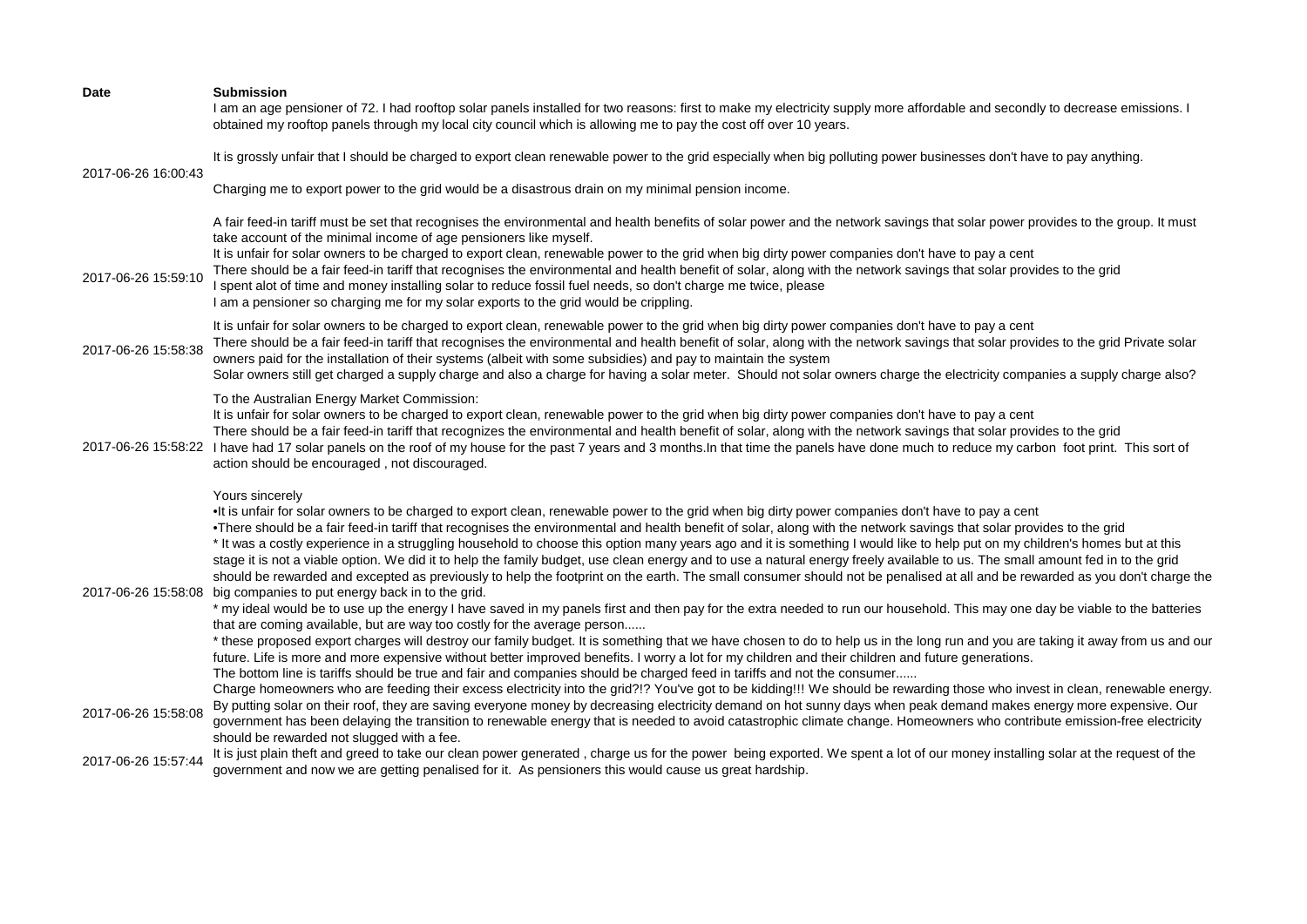| <b>Date</b><br>2017-06-26 15:57:39 | <b>Submission</b><br>Dear AMEC,<br>I write to express strong support for a fair tariff being paid to those who generate & provide power. This is not only the power companies, but also those private generators<br>such as households with roof-top solar. In particular, the generators of renewable energy (businesses or personal) should receive a financial incentive in order to maximise<br>production of such energy.<br>I put solar panels on my roof because I want to mimimise my carbon footprint. I was able to 'put my money where my mouth is' because rebates and feed-in tariffs meant I<br>would achieve a payback time of 5-7 years. A cut in tariff, or (unbelievably) a charge to export to the grid, would make household renewable energy for new starters in my<br>situation financially unfeasible.                                                                                                                                                                                                                                                     |
|------------------------------------|-----------------------------------------------------------------------------------------------------------------------------------------------------------------------------------------------------------------------------------------------------------------------------------------------------------------------------------------------------------------------------------------------------------------------------------------------------------------------------------------------------------------------------------------------------------------------------------------------------------------------------------------------------------------------------------------------------------------------------------------------------------------------------------------------------------------------------------------------------------------------------------------------------------------------------------------------------------------------------------------------------------------------------------------------------------------------------------|
|                                    | It beggars belief that dirty power would be charged nothing whilst renewable energy gets slugged. Please don't do this.                                                                                                                                                                                                                                                                                                                                                                                                                                                                                                                                                                                                                                                                                                                                                                                                                                                                                                                                                           |
| 2017-06-26 15:57:34                | Yours sincerely<br>Not very smart AEMC. Is your aim to have people who CARE about our plant, to stop putting solar on? Wonder what the newspapers would do to you if they found out what<br>you are up to?                                                                                                                                                                                                                                                                                                                                                                                                                                                                                                                                                                                                                                                                                                                                                                                                                                                                        |
| 2017-06-26 15:56:58                | Climate change is real, and human activity is the major cause, perhaps the only cause. By using solar panels I contribute to lessening the effect of climate change. Don't<br>penalise me for doing the right thing!                                                                                                                                                                                                                                                                                                                                                                                                                                                                                                                                                                                                                                                                                                                                                                                                                                                              |
| 2017-06-26 15:56:47                | It is unfair for solar owners to be charged to export clean, renewable power to the grid when big dirty power companies don't have to pay a cent<br>There should be a fair feed-in tariff that recognises the environmental and health benefit of solar, along with the network savings that solar provides to the grid<br>Dear AEMC,                                                                                                                                                                                                                                                                                                                                                                                                                                                                                                                                                                                                                                                                                                                                             |
|                                    | I am appalled to hear that you are considering charging solar owners for feeding energy back to the grid.                                                                                                                                                                                                                                                                                                                                                                                                                                                                                                                                                                                                                                                                                                                                                                                                                                                                                                                                                                         |
|                                    | 2017-06-26 15:56:26 This is especially galling when you do not charge fossil fuel generators for doing so.                                                                                                                                                                                                                                                                                                                                                                                                                                                                                                                                                                                                                                                                                                                                                                                                                                                                                                                                                                        |
|                                    | If you go ahead with this ridiculous proposal many people including myself will simply go off the grid and you will have to deal with the consequences.                                                                                                                                                                                                                                                                                                                                                                                                                                                                                                                                                                                                                                                                                                                                                                                                                                                                                                                           |
| 2017-06-26 15:56:21                | Yours sincerely<br>It's utter nonsense to even consider charging solar owners for the power they export to the grid. Do the large generators currently get charged for the power they export to the<br>grid, or do they get paid for it? I believe they get paid for it, so why should power from rooftop solar be any different?<br>Renewable or Green energy is sold at a premium by the retailers, yet the amount paid by way of feed-in tarrifs is a pittabce in comparison. Solar owners should be able to seel<br>their excess power for a reasonable market rate, not give it away so that the large retails can profit from it.<br>I've personally invested more than \$10,000 in stalling rooftop solar, with the aim to offset my power costs. Is the AEMC aiming to stiffle any competition to the big generators,<br>no matter how small?<br>Forcing me to pay for the power I export will simply cause me to install a battery system to absorb my excess rather than pay someone else to take it. Think about what you're<br>proposing and apply some common-sense. |
|                                    | 2017-06-26 15:56:10 It is ludicrous your proposal to charge solar owners fir feeding back to the grid. I am flabbergasted by it but I guess that's what happens when oil companies are paying you off.                                                                                                                                                                                                                                                                                                                                                                                                                                                                                                                                                                                                                                                                                                                                                                                                                                                                            |
| 2017-06-26 15:56:04 years of life. | Hi<br>Please don not charge Australians for trying to do the right thing and produce solar power. We already get a very poor deal with a payment of 6 cents per KW back into the<br>grid. How are us poor Australians expected to pay our systems off if you do something like charge us - this is one of the saddest and silliest things I have ever heard in my 43<br>It is unfair for solar owners to be charged to export clean, renewable power to the grid when big dirty power companies don't have to pay a cent.<br>There should be a fair feed-in tariff that recognises the environmental and health benefit of solar, along with the network savings that solar provides to the grid<br>Thanks                                                                                                                                                                                                                                                                                                                                                                        |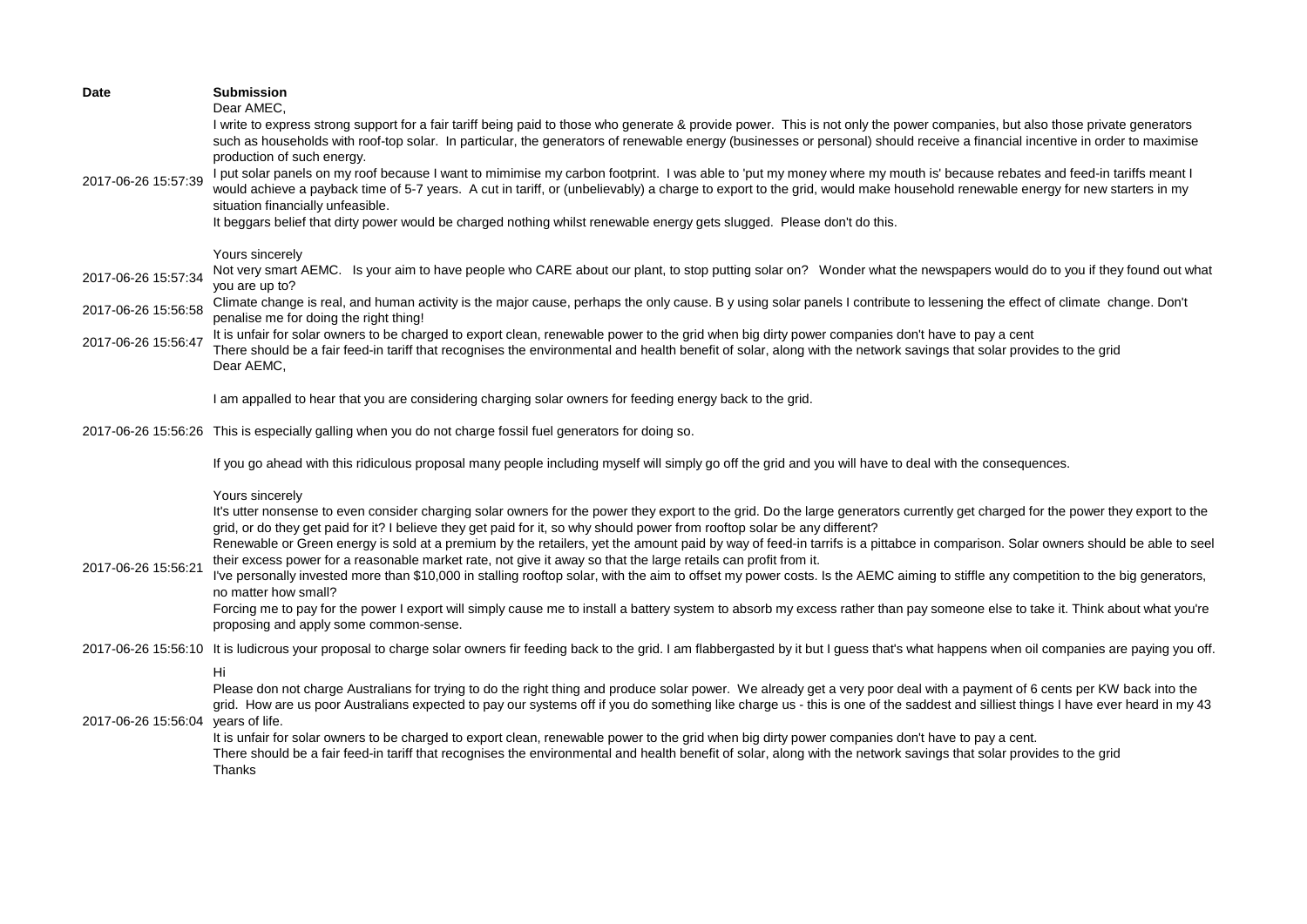| <b>Date</b>         | <b>Submission</b>                                                                                                                                                                                                                                                                                                                                                                                                                                                                                                                                                                                                                                                                      |
|---------------------|----------------------------------------------------------------------------------------------------------------------------------------------------------------------------------------------------------------------------------------------------------------------------------------------------------------------------------------------------------------------------------------------------------------------------------------------------------------------------------------------------------------------------------------------------------------------------------------------------------------------------------------------------------------------------------------|
| 2017-06-26 15:55:41 | It is unfair to charge Solar owners to export clean power. If owners of Solar Systems are charged it should also include charging the power station for using the grid.<br>While most of the power stations are polluting the environment Solar Systems are not polluting the environment and therefor save Australia the cost to reduce the pollution.<br>Owners of Solar System should be rewarded and not penalized for providing clean energy.<br>As a retiree I spent a considerable amount of money to reduce the pollution of the environment by power companies and it would hurt us financially if we would need to pay a<br>premium to have Solar                            |
|                     | 2017-06-26 15:55:41 Support us don't look at us a another tax source. We are doing our bit.                                                                                                                                                                                                                                                                                                                                                                                                                                                                                                                                                                                            |
|                     | To charge solar producers for selling to the grid is a totally unfair impost on a whole community that is trying to reduce the need for further construction of generation and is<br>2017-06-26 15:55:36 actually reducing the stress on the grid at peak times. I totally oppose such a suggestion. We already pay a connection fee, which is just that - a connection to the grid. Why<br>should we pay more when we sell back to the grid when the retailer is not also asked to pay when it sells to us?<br>Come on. Some of us have invested in a healthy future. Please stop trying to drag us back to the last century. Please stop putting your outdated fossil friends before |
| 2017-06-26 15:55:33 | Australian families and forward looking business.<br>Why start charging the future when the past has never paid?<br>Wake up                                                                                                                                                                                                                                                                                                                                                                                                                                                                                                                                                            |
| 2017-06-26 15:55:24 | Why pay to fee in when I already paid hundreds for a digital meter and continue to be levied a fee quarterly for same? With the ever increasing cost of electricity, as a retiree,<br>I cannot afford to pay for the privilege of supplying power to the grid!                                                                                                                                                                                                                                                                                                                                                                                                                         |
| 2017-06-26 15:55:06 | It is unfair for solar owners to be charged to export clean, renewable power to the grid when big dirty power companies don't have to pay a cent<br>There should be a fair feed-in tariff that recognises the environmental and health benefits of solar, along with the network savings that solar provides to the grid.<br>How many businesses charge their suppliers for the privilege of supplying them? The daily grid overhead charge already amounts to about \$600 per year, more than enough!                                                                                                                                                                                 |
| 2017-06-26 15:54:52 | Energy providers need do nothing to have energy inputs to the grid at points of use and at high demand times, like mid summer. Why should we be charged for supplying a<br>product that is on-sold by the energy company for more than twice the amount they pay?<br>If this eventuates, there is an increased incentive to leave the grid entirely!                                                                                                                                                                                                                                                                                                                                   |
| 2017-06-26 15:54:44 | Hello,<br>I would like to voice my objection to the proposal that solar generators are to be charged for feeding energy into the grid.<br>Firstly, when I purchase power from my provider, it has network charges built in to the price.<br>When I sell my power back to the provider, after it leaves the meter, it is no longer mine, and as such any network charges should be directed to the provider, not me.                                                                                                                                                                                                                                                                    |
|                     | Secondly, when "my" power is on-sold to other customers of the provider, it also has network charges built in to the pricing, so any network charges due are already being<br>collected by the provider, who is the entity who is using the network, and therefore the one liable for any charges.                                                                                                                                                                                                                                                                                                                                                                                     |
|                     | it also seems somewhat unfair that whilst this proposal is directed at solar owners it is not directed towards other generators, such as coal and gas fired power stations.                                                                                                                                                                                                                                                                                                                                                                                                                                                                                                            |
|                     | In order to move this country towards a more sustainable energy future we do not need to be unfairly punishing existing solar generators, and at the same time making solar<br>unattractive and uneconomical to new customers.                                                                                                                                                                                                                                                                                                                                                                                                                                                         |
|                     | Yours Faithfully                                                                                                                                                                                                                                                                                                                                                                                                                                                                                                                                                                                                                                                                       |
|                     | I wish to register my opposition to the AEMC's proposed change allowing solar owners to be charged for feeding their electricity back to the grid. It is unfair for solar owners to<br>2017-06-26 15:54:29 be charged to export clean, renewable power to the grid when large power companies don't have to pay. Solar owners are trying to do the right thing by the environment and<br>their health, and don't deserve to be penalised for seeking energy independence. Rooftop solar should be made more economic / accessible, not less.                                                                                                                                           |
|                     | It is unfair for solar owners to be charged to export clean, renewable power to the grid when big dirty power companies don't have to pay a cent.                                                                                                                                                                                                                                                                                                                                                                                                                                                                                                                                      |
| 2017-06-26 15:54:27 | There should be a fair feed-in tariff that recognises the environmental and health benefit of solar, along with the network savings that solar provides to the grid.                                                                                                                                                                                                                                                                                                                                                                                                                                                                                                                   |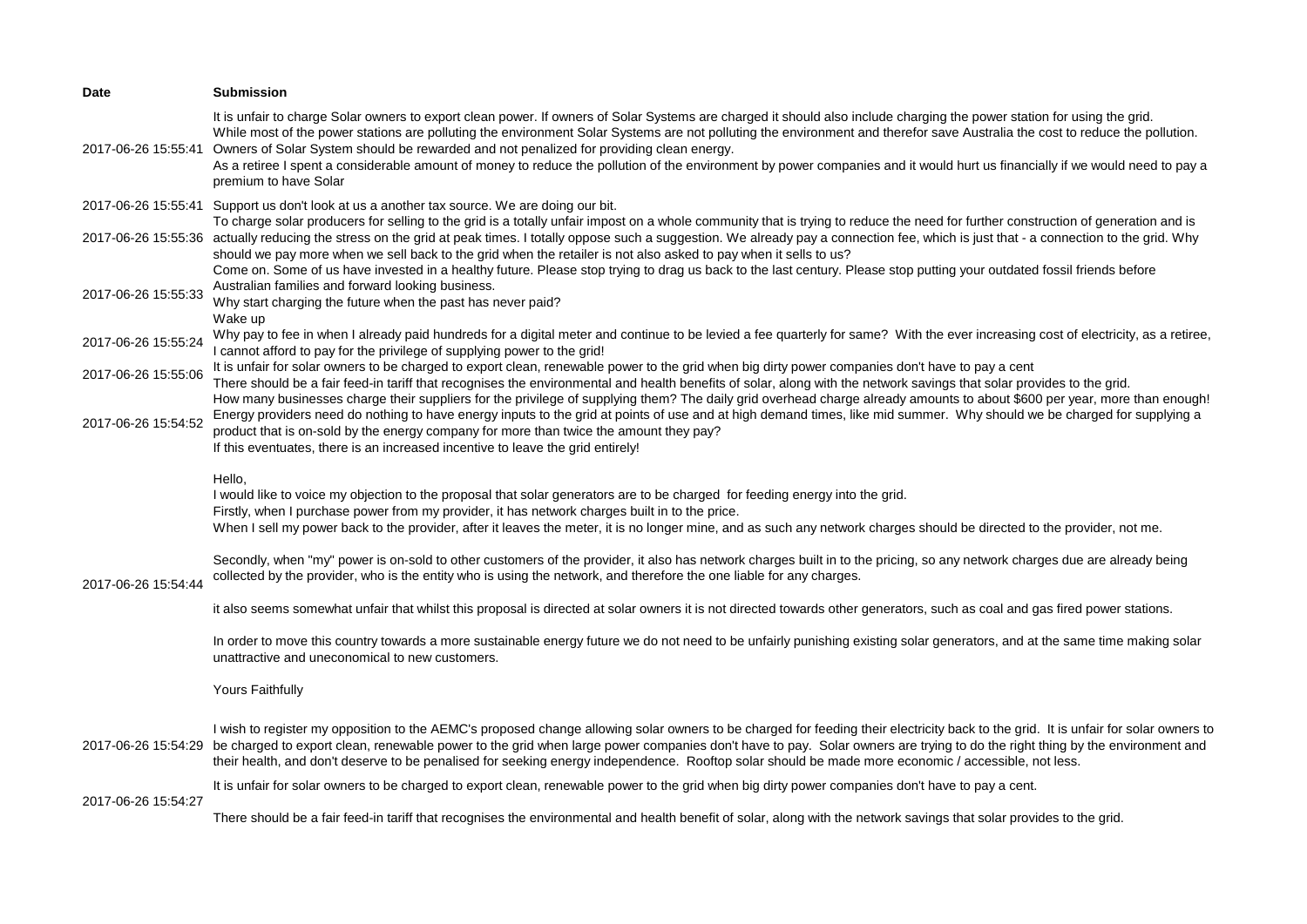| Date                | <b>Submission</b><br>It is unfair for solar owners to be charged to export clean, renewable power to the grid when big dirty power companies don't have to pay a cent, or a carbon tax, or an                                                                                                                                                                                                                                                                                                                                                                                                                                                                                                                                                                                                                                                                                                                                                 |
|---------------------|-----------------------------------------------------------------------------------------------------------------------------------------------------------------------------------------------------------------------------------------------------------------------------------------------------------------------------------------------------------------------------------------------------------------------------------------------------------------------------------------------------------------------------------------------------------------------------------------------------------------------------------------------------------------------------------------------------------------------------------------------------------------------------------------------------------------------------------------------------------------------------------------------------------------------------------------------|
|                     | 2017-06-26 15:54:08 emissions intensity tax, or a low emission tariff.<br>There should be a fair feed-in tariff that recognises the environmental and health benefit of solar, along with the network savings that solar provides to the grid<br>To: Australian Energy Market Commission (AEMC)<br>re: solar owners to be charged for feeding their electricity back to the grid                                                                                                                                                                                                                                                                                                                                                                                                                                                                                                                                                              |
|                     | To whom it may concern,                                                                                                                                                                                                                                                                                                                                                                                                                                                                                                                                                                                                                                                                                                                                                                                                                                                                                                                       |
|                     | Dear Sir/Madame                                                                                                                                                                                                                                                                                                                                                                                                                                                                                                                                                                                                                                                                                                                                                                                                                                                                                                                               |
|                     | I wish to voice opposition to the proposition to charge individuals who are generating and then feeding renewable clean energy into the grid.                                                                                                                                                                                                                                                                                                                                                                                                                                                                                                                                                                                                                                                                                                                                                                                                 |
| 2017-06-26 15:54:03 | In light of that Australia has signed the Paris climate change agreement, it should be encouraging the production of any renewable energy, and taxing the use of non-<br>renewable energy.<br>This is the only way our country will be motivated to change the current dependence on non-renewable energy sources.                                                                                                                                                                                                                                                                                                                                                                                                                                                                                                                                                                                                                            |
|                     | As outlined in the recent studies/publications (eg http://www.atmos-chem-phys.net/16/3761/2016/acp-16-3761-2016-discussion.html) the effects of not forcing the uptake of<br>renewable energies will be catastrophic for our planets survival.                                                                                                                                                                                                                                                                                                                                                                                                                                                                                                                                                                                                                                                                                                |
|                     | Let alone the impact which Australians especially those living in our shoreline communities will face if the sea level rises by the conservative estimate of 9m let alone the<br>possible 40m raise in sea levels. Spend the time to look for yourself: http://geology.com/sea-level-rise/).                                                                                                                                                                                                                                                                                                                                                                                                                                                                                                                                                                                                                                                  |
| 2017-06-26 15:53:47 | As policy makers you have the opportunity to encourage the uptake of renewable energy sources as Australia's preferred options<br>This charge on solar owners is grossly unfair. We are paid a pittance for our exported electricity as it is. The power provider then sells it back at three or four times what we<br>receive. Solar owners across Australia provide a cheap, clean source of energy for all users. If you introduce a charge to export power we and many others will self use the<br>power we generate, depriving the grid of this energy. I would prefer not to export rather than pay this unfair impost.<br>2017-06-26 15:53:46 Any solar connection ought to be rewarded not penalised. Make a federal feed in tariff that is one for one. Clean energy please!<br>I wish to express, in the strongest possible terms, my opposition to the idea that solar owners should be charged a fee to supply power to the grid. |
|                     | It is patently unfair to charge for solar owners to export clean, renewable power to the grid, from panels and inverters we have paid for ourselves, when the owners of highly<br>polluting, fossil fuel driven generators do not have to pay a cent to do so.                                                                                                                                                                                                                                                                                                                                                                                                                                                                                                                                                                                                                                                                                |
| 2017-06-26 15:53:38 | Furthermore, there should be a fairer feed-in tariff that recognises the environmental and health benefit of solar generation, along with the network savings that solar provides<br>to the grid by providing generation during times of peak demand (hot days when the sun is shining - when everyone's air conditioners are running). I am lucky enough to have<br>secured a contract at the high FIT, but many are now looking at the ridiculously low FITs available (6c per KWH) and are either not installing solar or are going directly to<br>battery storage.                                                                                                                                                                                                                                                                                                                                                                        |
|                     | We installed solar panels on our roof 6 years ago, and we recently paid to replace these when the panels and inverter failed. This was an investment we made based on the<br>environmental benefits and also the cost savings. If there was to be a charge for this, it would be an unfair hardship on our family finances. If such a charge were introduced I<br>imagine that a class action for damages would be started, and if so, we would definitely join it.                                                                                                                                                                                                                                                                                                                                                                                                                                                                           |
| 2017-06-26 15:53:34 | Although we could not afford to do this, I think that many solar owners would withdraw their solar connection to the grid and install batteries, which would result in enormous<br>costs to the grid in terms of having to replace that lost generating capacity.<br>Its ridiculous to think that we outlayed thousands of \$ to do the right thing and help the environment and now we are to be charged for doing it i object immensely to these<br>changes.                                                                                                                                                                                                                                                                                                                                                                                                                                                                                |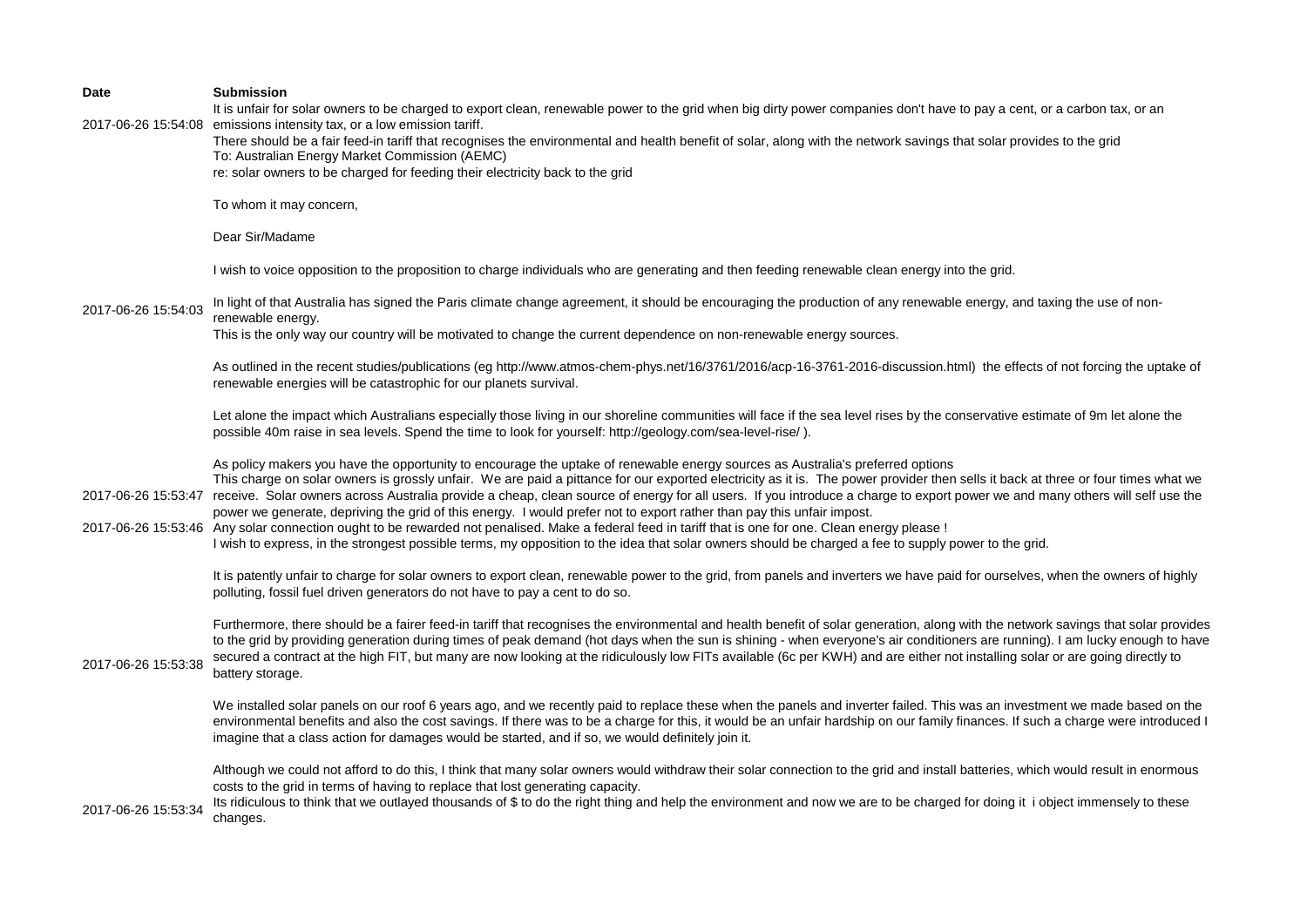| Date                                       | <b>Submission</b>                                                                                                                                                                                                                                                                                                                                                                                                                                                                                                                                                                                                                                                                                                                                                                                                                                                                                                                                                                                                                                      |
|--------------------------------------------|--------------------------------------------------------------------------------------------------------------------------------------------------------------------------------------------------------------------------------------------------------------------------------------------------------------------------------------------------------------------------------------------------------------------------------------------------------------------------------------------------------------------------------------------------------------------------------------------------------------------------------------------------------------------------------------------------------------------------------------------------------------------------------------------------------------------------------------------------------------------------------------------------------------------------------------------------------------------------------------------------------------------------------------------------------|
| 2017-06-26 15:53:14                        | It is unfair for solar owners to be charged to export clean, renewable power to the grid when big dirty power companies don't have to pay a cent<br>There should be a fair feed-in tariff that recognises the environmental and health benefit of solar, along with the network savings that solar provides to the grid<br>I spend so much money to put solar not only to have clean energy and environment friendly, but also to save some money. However instead of saving money, being going for<br>environment friendly i am being penalised in these ways.                                                                                                                                                                                                                                                                                                                                                                                                                                                                                        |
| 2017-06-26 15:53:12                        | This is blatantly wrong and should not be considered in any circumstances. We are doing the right thing buy using solar to supply our homes with clean energy not dirty<br>energy now they want charge us for the excess that goes back into the grid. GET LOST.                                                                                                                                                                                                                                                                                                                                                                                                                                                                                                                                                                                                                                                                                                                                                                                       |
| 2017-06-26 15:53:06                        | Given that the owners of solar panels are already getting a paltry amount for their feed in tariff, to add an additional charge for this is unfair. It seems that this is to be done to<br>discourage the adoption of solar panels. I shall do everything I can to oppose this impost and urge the AEMC to not to proceed with unfair charge.<br>We are self funded retirees and thought to reduce our monthly expenses by investing in solar panels. Charging us would make it extremely difficult for us financially as we get                                                                                                                                                                                                                                                                                                                                                                                                                                                                                                                       |
| 2017-06-26 15:53:03                        | no government assistance at all! It is unfair for solar owners to be charged to export clean, renewable power to the grid when big dirty power companies don't have to pay a<br>cent                                                                                                                                                                                                                                                                                                                                                                                                                                                                                                                                                                                                                                                                                                                                                                                                                                                                   |
| 2017-06-26 15:52:47                        | There should be a fair feed-in tariff that recognises the environmental and health benefit of solar, along with the network savings that solar provides to the grid<br>Solar owners are trying to do their 'bit' to avoid climate change. They should not be penalised by taxing their exported clean energy back to the grid. Shame on the AMEC for<br>even considering such an unfair proposal !                                                                                                                                                                                                                                                                                                                                                                                                                                                                                                                                                                                                                                                     |
| 2017-06-26 15:52:33                        | Electricity Generators, Distributors and Retailers have a network that is capable of supplying electricity to Australians. I can see no reasons why they now want to charge<br>Australians that have solar, a levy to export excess electricity to the grid. The grid, which they own and maintain, should be capable of meeting this requirement. This will<br>result in Small Solar Generators taking the next step, which is installing battery storage and taking themselves off the grid entirely. This will only result in less electricity for<br>them to supply, prices will go up, more people will install solar and leave the grid and the spiral of death of electricity supply will be accelerated. Very soon they will have<br>nobody to supply as electricity prices will be so high that nobody will be able to afford electricity unless they generate it themselves. It is about time that the generators,<br>distributors and retailers understood the evolving electricity sector and made changes to cater for a changing market. |
|                                            | 2017-06-26 15:52:32 Solar contribution should be encouraged and rewarded not penalised. We have investment responsibly and this should be suppoeted through a realistic feed in tarrif.                                                                                                                                                                                                                                                                                                                                                                                                                                                                                                                                                                                                                                                                                                                                                                                                                                                                |
| 2017-06-26 15:52:23<br>2017-06-26 15:52:19 | It is unfair for solar owners to be charged to export clean, renewable power to the grid when big dirty power companies don't have to pay a cent. In fact, there should be a fair<br>feed-in tariff that recognises the environmental and health benefit of solar, along with the network savings that solar provides to the grid.                                                                                                                                                                                                                                                                                                                                                                                                                                                                                                                                                                                                                                                                                                                     |
|                                            | I've invested a substantial amount of money into a rooftop solar system to reduce my impact on the environment as well as protect me from the ridiculous price increase from<br>big power.                                                                                                                                                                                                                                                                                                                                                                                                                                                                                                                                                                                                                                                                                                                                                                                                                                                             |
|                                            | Charging me for the right to use the sun's free energy will harm my investment and reduce the amount of money I am able to return to the local economy.                                                                                                                                                                                                                                                                                                                                                                                                                                                                                                                                                                                                                                                                                                                                                                                                                                                                                                |
|                                            | Charging for solar electricity generation will also put a considerable number of people and companies out of work, as the solar industry will collapse overnight - but then<br>perhaps that's what big power wants?!?!<br>To whom it may concern                                                                                                                                                                                                                                                                                                                                                                                                                                                                                                                                                                                                                                                                                                                                                                                                       |
|                                            | It is unfair for solar owners to be charged to export clean, renewable power to the grid when big dirty power companies don't have to pay a cent                                                                                                                                                                                                                                                                                                                                                                                                                                                                                                                                                                                                                                                                                                                                                                                                                                                                                                       |
|                                            | There should be a fair feed-in tariff that recognises the environmental and health benefit of solar, along with the network savings that solar<br>provides to the grid                                                                                                                                                                                                                                                                                                                                                                                                                                                                                                                                                                                                                                                                                                                                                                                                                                                                                 |
|                                            | My family purchased Solar panels under a system that rewards people for making an environmentaly resposible decision which is also financially responsible.                                                                                                                                                                                                                                                                                                                                                                                                                                                                                                                                                                                                                                                                                                                                                                                                                                                                                            |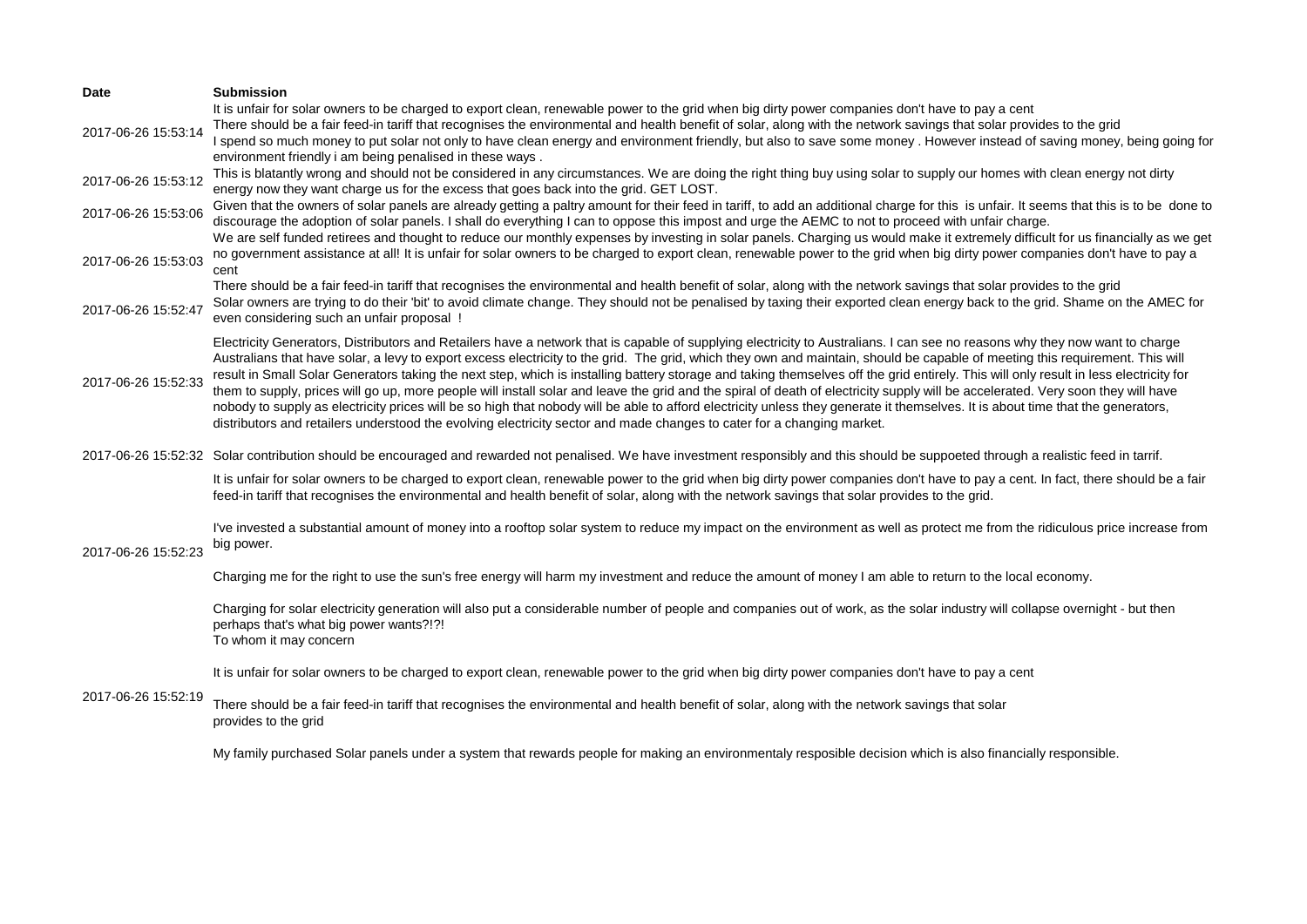| <b>Date</b>         | <b>Submission</b><br>Why is it that businesses who make profit from providing power the the Australian power grid can bring up the ridiculous concept that smaller power producers should be<br>charged to export power to the grid?                                                                                                                                                                                                                                                                              |
|---------------------|-------------------------------------------------------------------------------------------------------------------------------------------------------------------------------------------------------------------------------------------------------------------------------------------------------------------------------------------------------------------------------------------------------------------------------------------------------------------------------------------------------------------|
|                     | This is such a ridiculous abuse of power and the submittal for it should have been assigned directly to the waste paper basker where it belongs, not placed on an agenda as a<br>serious item for consideration.                                                                                                                                                                                                                                                                                                  |
|                     | 2017-06-26 15:52:17 I expect that members of the Australian Energy Market Commission should not have to waste their time considering such ludicrous concepts, but instead get on with the real<br>engineering of our energy supply system.                                                                                                                                                                                                                                                                        |
|                     | Perhaps some time would be warranted in questioning the motives of the people who put it forward and considering if they are a fit and proper persons to be advising the<br>AEMC.                                                                                                                                                                                                                                                                                                                                 |
|                     | I extremely strongly reject any actions to implement this self-serving proposal.                                                                                                                                                                                                                                                                                                                                                                                                                                  |
|                     | I am writing regarding a proposal to charge solar owners a fee to feed energy back into the grid.                                                                                                                                                                                                                                                                                                                                                                                                                 |
| 2017-06-26 15:52:15 | I put my solar system in so I could help the environment. I have also placed a battery back up system in place to optimise the system and minimise my reliance on coal fired<br>power stations.                                                                                                                                                                                                                                                                                                                   |
|                     | I feel that there should be a fair feed-in tariff that recognises the environmental and health benefit of solar, along with the network savings that solar provides to the grid.                                                                                                                                                                                                                                                                                                                                  |
|                     | It would be unfair and unreasonable to charge people who are trying to help the environment.                                                                                                                                                                                                                                                                                                                                                                                                                      |
| 2017-06-26 15:51:58 | It is unfair that feed-in tariffs are so low. They should be the same as the domestic usage tariff rate regardless who the retailer is. A unity rate is what solar owners should be<br>getting.                                                                                                                                                                                                                                                                                                                   |
| 2017-06-26 15:51:47 | Thanks,<br>it is unfair for solar owners to be charged to export clean, renewable power to the grid when big power companies don't have to pay a cent. They are doing the rest of us a<br>favour by reducing loads on the grid especially during peak demand periods.                                                                                                                                                                                                                                             |
|                     | There are many other reasons but I am sure you already know them and there is no justifiable reason for doing it.<br>2017-06-26 15:51:44 all ready going to get screwed by lower feed in tariff now you want to charge for whats exported to the grid what next the the air we breath tax<br>2017-06-26 15:51:41 I strongly protest at this attempt at a price gouge by AEMC against Solar users. Leave solar owners alone and stop looking after the interests of power companies.                               |
| 2017-06-26 15:51:22 | A suggestion to charge clean energy generators a cost for you to onsell to other customers demonstrates a biased illogical mercenary attitude. Clearly the responsibility for<br>energy policy and pricing should be within a wholly independent regulatory body and not within a company clearly in the pocket of energy companiesshame on you all.                                                                                                                                                              |
| 2017-06-26 15:51:21 | The AEMC should in no way think that charging domestic or small commercial energy users a fee to take their own power is acceptable. Is simply is not!! Each solar system<br>owner has invested for a number of reasons, none of which were to allow energy companies the privilege of charging them a fee to use their own electricity.<br>The utilities do not allow consumers to have free access to their infrastructure or electricity, so why should the AEMC think that it is acceptable for the opposite? |
|                     | Do not under estimate the massive public backlash and political power that solar consumers now have.<br>Listen to them instead and make the right decision for consumers and the wider energy debate.                                                                                                                                                                                                                                                                                                             |
| 2017-06-26 15:51:18 | We who have installed solar in our homes have sprnt hard earned money in doing so and also solar power helps all. It takes pressure from commercial power generation<br>which must be beneficial when we are being asked to conserve and save power usage. We should be entitled to a fair return on energy that we return to the grid.                                                                                                                                                                           |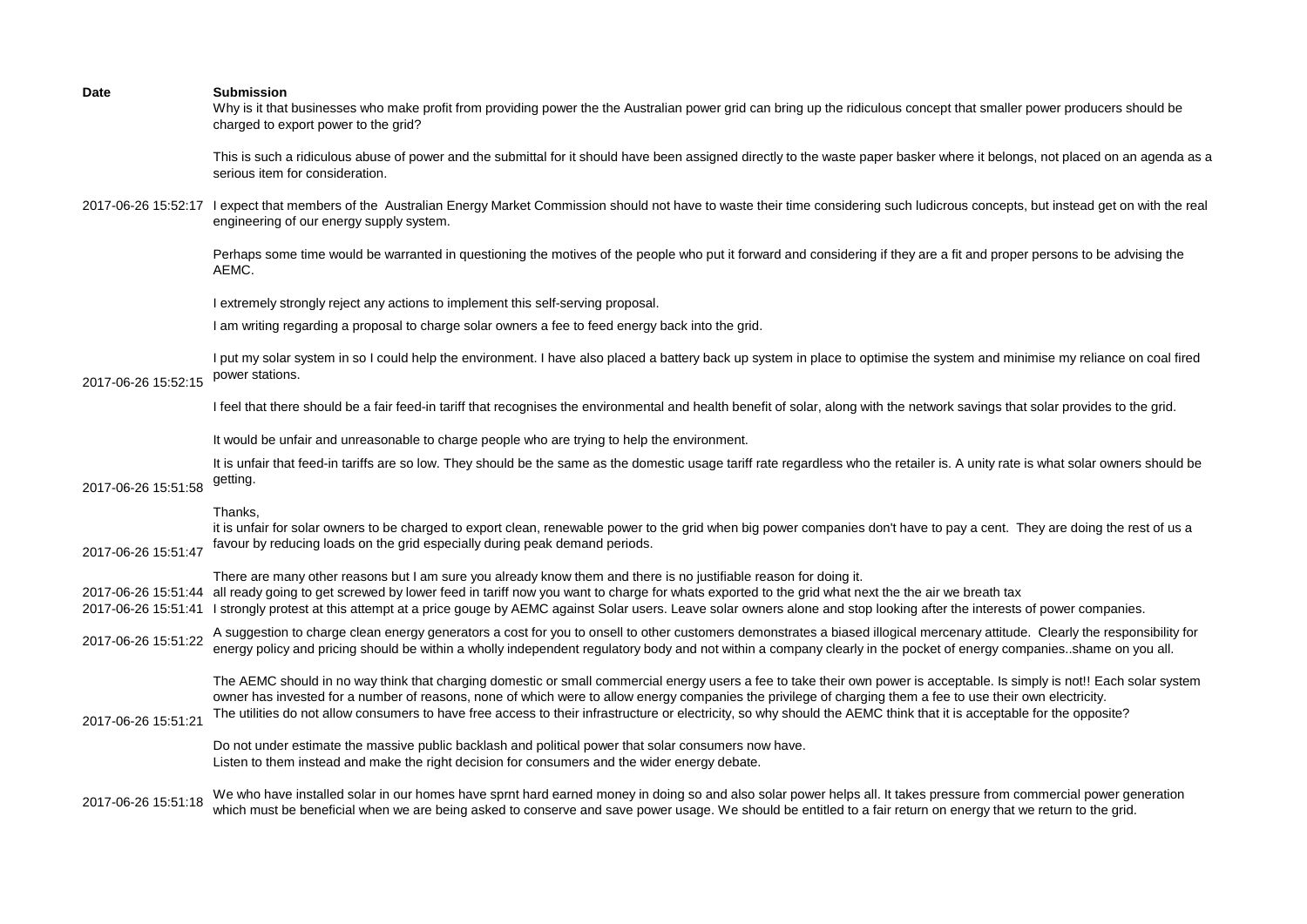| Date                | <b>Submission</b>                                                                                                                                                                                                                                                                                                                                                                                                                                                                                                                                                                                                                                                                                                                                                                                                                                                                                                                                                                                                                                                                                                                                                        |
|---------------------|--------------------------------------------------------------------------------------------------------------------------------------------------------------------------------------------------------------------------------------------------------------------------------------------------------------------------------------------------------------------------------------------------------------------------------------------------------------------------------------------------------------------------------------------------------------------------------------------------------------------------------------------------------------------------------------------------------------------------------------------------------------------------------------------------------------------------------------------------------------------------------------------------------------------------------------------------------------------------------------------------------------------------------------------------------------------------------------------------------------------------------------------------------------------------|
| 2017-06-26 15:50:45 | How dare you try to charge solar owners for feeding solar power into the grid. You have reduced the amount of feed in tariff, got rid of the carbon tax, forcing power prices way<br>up beyond the affordability of many many people and shown that your interest only lies in the profits from dirty coal. We are appalled and disgusted and never have and never<br>would support these disgraceful moves. We are doing our bit, you are failing miserably.                                                                                                                                                                                                                                                                                                                                                                                                                                                                                                                                                                                                                                                                                                            |
| 2017-06-26 15:50:41 | I totally disagree with the proposal to charge solar owners for exporting energy to the grid - if the big companies are not paying for the privilege, then why should we. Most<br>people made the investment at the encouragement of the Government - we should not be penalised now. I would like to see the Govt encourage further installation of solar<br>panels across Australian homes - to ensure there are some fossil fuels left for future generations and to reduce our carbon footprint. Please remember, we are the ones who<br>vote - stop attacking solar owners.                                                                                                                                                                                                                                                                                                                                                                                                                                                                                                                                                                                         |
|                     | Why are is he battler always fighting for a fair go. It is so unfair for solar owners to be charged to export clean, renewable power to the grid when big dirty power companies<br>don't have to pay a cent. There should be a fair feed-in tariff that recognises the environmental and health benefit of solar, along with the network savings that solar provides to<br>2017-06-26 15:50:36 the grid. As a roof top solar owner i am trying to make this country a better place for the next generation and so should you.                                                                                                                                                                                                                                                                                                                                                                                                                                                                                                                                                                                                                                            |
|                     | Thanks for listening                                                                                                                                                                                                                                                                                                                                                                                                                                                                                                                                                                                                                                                                                                                                                                                                                                                                                                                                                                                                                                                                                                                                                     |
| 2017-06-26 15:50:32 | It is completely unreasonable to charge solar owners for exporting clean, renewable power to the grid. If a charge for exporting power is instituted, it should be directed at<br>those who export non-renewable energy. Exporting solar power has numerous health and environmental benefits and people who do so should be rewarded, not punished.                                                                                                                                                                                                                                                                                                                                                                                                                                                                                                                                                                                                                                                                                                                                                                                                                     |
|                     | 2017-06-26 15:50:31 Should NOT have to pay                                                                                                                                                                                                                                                                                                                                                                                                                                                                                                                                                                                                                                                                                                                                                                                                                                                                                                                                                                                                                                                                                                                               |
|                     | Why is our country not encouraging and enabling the public to access and use solar efficiently? We produce the electricity! We are contributing to the grid, but you want to<br>2017-06-26 15:49:49 charge us for it? Unethical and immoral. Do the right thing and reward those who have spent thousands contributing to their own energy requirements. Pay us a fair price for<br>our solar and do way more to combat Climate Change instead of pushing filthy fossil fuel.                                                                                                                                                                                                                                                                                                                                                                                                                                                                                                                                                                                                                                                                                            |
| 2017-06-26 15:49:43 | I put in a solar power system a number of years ago for two reasons. The first was to help to reduce the drain on power resources by the people of Australia, the second<br>because I was getting older and hoped it would reduce my power costs as my income dropped. I achieved both these aims, even though the cost of putting in solar at that<br>time was very much higher than it is now. It seemed a worthwhile investment, and I was glad to be contributing to renewable energy resources. I believe it would be grossly<br>unfair for me and others like me to be charged to export renewable power when the big polluters, the major power companies, are not charged a cent. Those of us who have<br>contributed to reduce the demand for highly polluting power, and to increase the amount of renewable, clean power, should not be charged for doing a public service. For<br>example, I made the decision to install solar power mainly for environmental reasons, but now that I am retired and on a fixed income, to be punished for this by being<br>charged for supplying renewable power would be an insult and a hardship. Please do not do this. |
| 2017-06-26 15:49:43 | It is unfair for solar owners to be charged to export clean, renewable power to the grid when big dirty power companies don't have to pay a cent. There should be a fair feed-in<br>tariff that recognises the environmental and health benefit of solar, along with the network savings that solar provides to the grid. We have been early adopters of solar PV at<br>considerable expense because we believe in the benefits of a shift to a low-carbon economy. We should not be penalised for our effort to care for the future of our<br>environment.                                                                                                                                                                                                                                                                                                                                                                                                                                                                                                                                                                                                              |
| 2017-06-26 15:49:41 | Charging for Solar Exports to the grid is as I see it completely absurd, unfair and unethical. You should be encouraging electricity generation that is clean, green and<br>sustainable. Think of the planet that's in a bad way, as well as the individuals like myself who have been prepared to go solar, but want fairness.                                                                                                                                                                                                                                                                                                                                                                                                                                                                                                                                                                                                                                                                                                                                                                                                                                          |
|                     | It is absurd to consider that solar owners would be charged to export clean, renewable power to the grid, when commercial, polluting power companies have never paid.                                                                                                                                                                                                                                                                                                                                                                                                                                                                                                                                                                                                                                                                                                                                                                                                                                                                                                                                                                                                    |
|                     | Fair feed-in tariffs that also recognise the environmental and health benefits of solar as well as the network savings that solar provides to the grid are required.                                                                                                                                                                                                                                                                                                                                                                                                                                                                                                                                                                                                                                                                                                                                                                                                                                                                                                                                                                                                     |
| 2017-06-26 15:49:34 | The introduction of export charges for solar households will apply a significant pressure on these households to disconnect from the grid entirely. This will shift the generation<br>burden and network maintenance costs to the existing failing network, polluting providers and the upkeep costs on to fewer households.                                                                                                                                                                                                                                                                                                                                                                                                                                                                                                                                                                                                                                                                                                                                                                                                                                             |
|                     | Thank you for recording my opposition to the proposal to charge grid connected solar owners.                                                                                                                                                                                                                                                                                                                                                                                                                                                                                                                                                                                                                                                                                                                                                                                                                                                                                                                                                                                                                                                                             |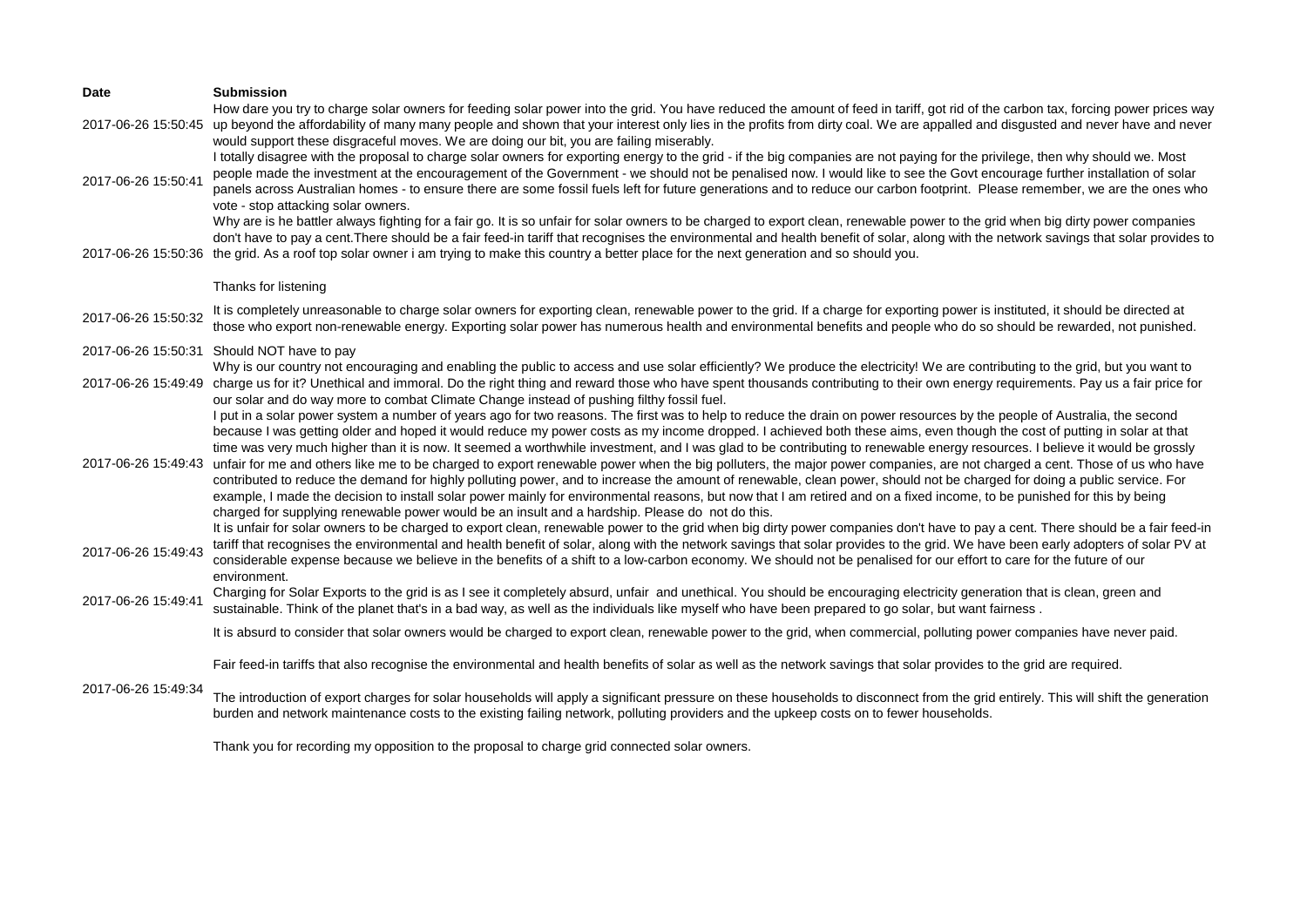| Date                | <b>Submission</b>                                                                                                                                                                                                                                                                                                                                                                                                                                                                                                                                                                                                                                                                                                                                                                                                                                                                                                                                                                                                                                                                                                                                                                                                                                                                                                                                               |
|---------------------|-----------------------------------------------------------------------------------------------------------------------------------------------------------------------------------------------------------------------------------------------------------------------------------------------------------------------------------------------------------------------------------------------------------------------------------------------------------------------------------------------------------------------------------------------------------------------------------------------------------------------------------------------------------------------------------------------------------------------------------------------------------------------------------------------------------------------------------------------------------------------------------------------------------------------------------------------------------------------------------------------------------------------------------------------------------------------------------------------------------------------------------------------------------------------------------------------------------------------------------------------------------------------------------------------------------------------------------------------------------------|
| 2017-06-26 15:48:55 | It appears the greed of the big fossil fuel polluters knows no bounds. It is totally unfair and outrageous for solar owners to be charged to export clean, renewable power to the<br>grid when big dirty power companies don't have to pay a cent. It is imperative that there should be a fair feed-in tariff that recognises the environmental and health benefit of<br>solar, along with the network savings that solar provides to the grid. No one, other than the industry vested interests and their political puppets, can look Australia in the face<br>and say that solar power is a bad thing that should be discouraged by use of financial penalties, which this proposal most certainly is. You cannot allow vested interests, who<br>act only with the intent of enriching themselves, to drag Australia even further in to the dark ages whilst the rest of the world leave us behind. To do so will be a total betrayal of<br>our children and all future Australians. This change was rejected in 2013 and must be rejected again. The game of mates must stop here.                                                                                                                                                                                                                                                                          |
| 2017-06-26 15:48:49 | In good faith I installed solar panels - for a cleaner environment, and to reduce my costs as a pensioner. The big dirty power stations go scott free while I pay twice - I pay for<br>my product AND give you power from my panels - UNFAIR. I already struggle in winter - more increases just for AEMC profits is hitting the wrong people/ organisations. The<br>most liveable city in the world won't be that for long if people can't afford bills. We are one of the sunniest countries on the planet!!!!! Why don't we reward those who try to<br>continue to maintain that by using 'free' clean sunshine                                                                                                                                                                                                                                                                                                                                                                                                                                                                                                                                                                                                                                                                                                                                              |
| 2017-06-26 15:48:41 | The concept of charging households for exporting solar energy to the grid is nothing more then a money grab and and a blatant attempt to try to suppress the rising popularity<br>of home solar and battery storage systems. It is extremely concerning that this proposal would even be considered and if adopted would place unfair financial pressures on<br>many households who have installed solar systems to try to avoid the already excessive cost of electricity in this country. It would be a very dark day in our history and a<br>victory for corporate greed if such a proposal was successful.                                                                                                                                                                                                                                                                                                                                                                                                                                                                                                                                                                                                                                                                                                                                                  |
|                     | It is unfair for solar owners to be charged to export clean, renewable power to the grid when big dirty power companies don't have to pay a cent.                                                                                                                                                                                                                                                                                                                                                                                                                                                                                                                                                                                                                                                                                                                                                                                                                                                                                                                                                                                                                                                                                                                                                                                                               |
|                     | 2017-06-26 15:48:23 There should be a fair feed-in tariff that recognises the environmental and health benefit of solar, along with the network savings that solar provides to the grid.                                                                                                                                                                                                                                                                                                                                                                                                                                                                                                                                                                                                                                                                                                                                                                                                                                                                                                                                                                                                                                                                                                                                                                        |
| 2017-06-26 15:48:14 | As a pensioner I don't want it to cost me to protect the environment.<br>I strongly disagree with charging for consumers to feed in power into the power grid. Like other generators, home users take on both the capital and operational costs of<br>installing solar power. Unlike generators, consumers don't actually generate revenue from this investment and therefore they should not be charged for feeding in the power<br>they do generate. I understand the commercial costs of still maintaining a distribution network and that home owners need to contribute to this as it will be required 100% of<br>the time, irrespective of usage. Therefore I believe the rebate tarrifs should reflect the power that is put back into the network while maintenance of the network should be<br>separately itemised and not be a function of the amount of power generated. We should continue to encourage consumers to be taking on both the capital and operational<br>costs of solar generation through attractive rebates and minimal if any input costs.<br>Solar PV owners are contributing to reducing greenhouse gasses. We have also invested in our futures.<br>We will not be held hostage by electricity providers and be penalized by them with our feed in to the grid of excess electricity. They already make a profit from the excess |
| 2017-06-26 15:48:08 | power.                                                                                                                                                                                                                                                                                                                                                                                                                                                                                                                                                                                                                                                                                                                                                                                                                                                                                                                                                                                                                                                                                                                                                                                                                                                                                                                                                          |
|                     | It is time the AEMC paid more attention to the many people who have solar on their homes and less to corporate greed.<br>Thank you<br>Charging solar owners for feeding their energy back into the grid is patently wrong and a move designed to cripple the solar industry.                                                                                                                                                                                                                                                                                                                                                                                                                                                                                                                                                                                                                                                                                                                                                                                                                                                                                                                                                                                                                                                                                    |
| 2017-06-26 15:48:07 | Big power companies don't have to pay a cent and the dirty energy they create adds to Australia's sizeable climate change emissions.<br>There should be a fair feed-in tariff that recognises the environmental and health benefit of solar, along with the network savings that solar provides to the grid. These are<br>measures essential to the future of Australia and the world, common sense dictates that clean energy should become the new norm and by impeding solar energy you are<br>impeding our future.                                                                                                                                                                                                                                                                                                                                                                                                                                                                                                                                                                                                                                                                                                                                                                                                                                          |
| 2017-06-26 15:48:05 | It is unfair for solar owners to be charged to export clean, renewable power to the grid when big dirty power companies don't have to pay a cent. This is a product that I<br>produce and sell, and it should be being purchased from me for the power company to onsell.<br>There should be a fair feed-in tariff that recognises the environmental and health benefit of solar, along with the network savings that solar provides to the grid                                                                                                                                                                                                                                                                                                                                                                                                                                                                                                                                                                                                                                                                                                                                                                                                                                                                                                                |
| 2017-06-26 15:47:57 | I had solar fitted to my roof so as to be able to run air conditioning at a reasonable cost for a medical condition if this charge goes ahead the gains I had made will be<br>regressed and electicity companies will be again profiting from my enterprise at no cost to them                                                                                                                                                                                                                                                                                                                                                                                                                                                                                                                                                                                                                                                                                                                                                                                                                                                                                                                                                                                                                                                                                  |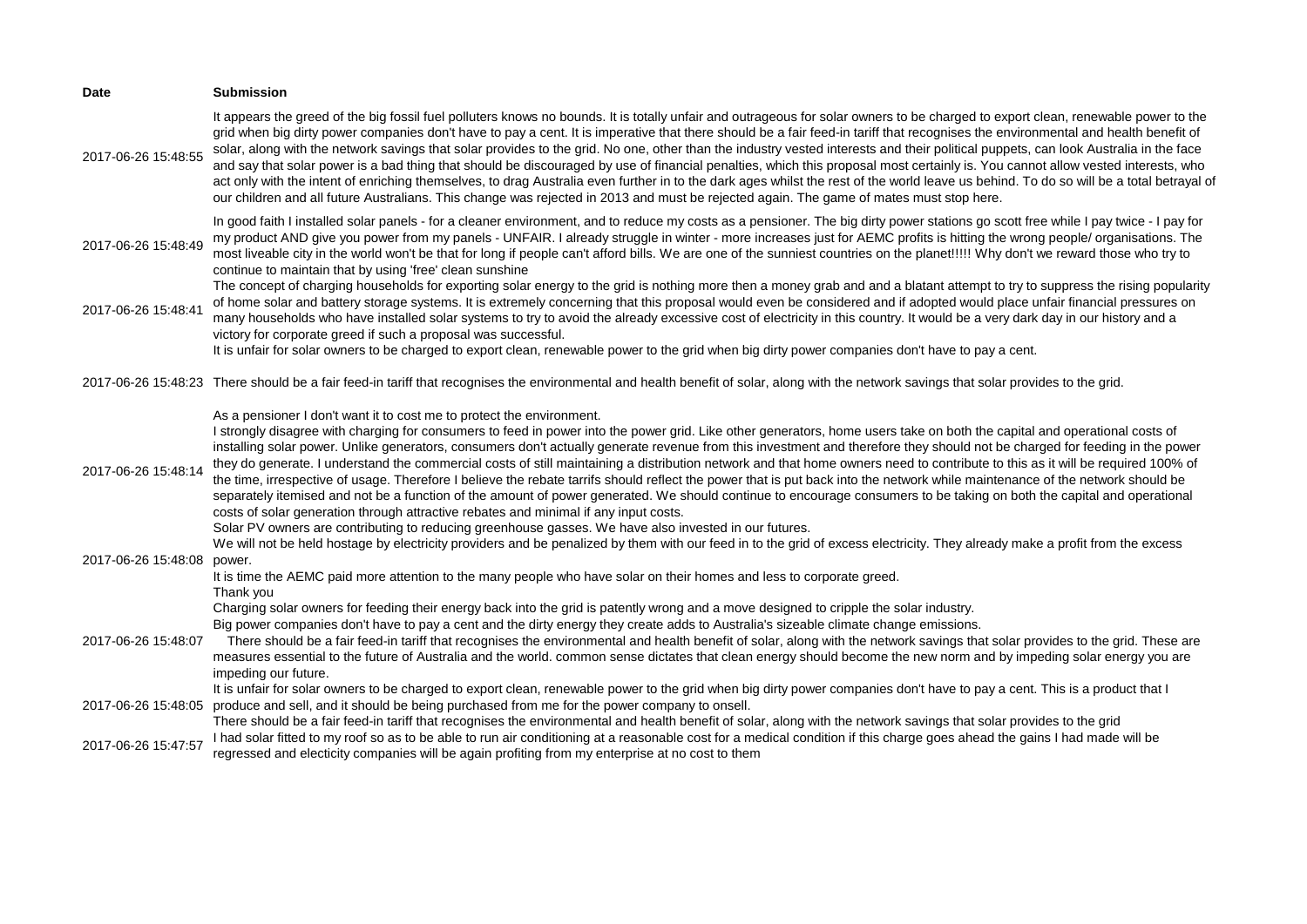| <b>Date</b>         | <b>Submission</b>                                                                                                                                                                                                                                                                                                                                                          |
|---------------------|----------------------------------------------------------------------------------------------------------------------------------------------------------------------------------------------------------------------------------------------------------------------------------------------------------------------------------------------------------------------------|
|                     | We are extremely concerned at the proposal for solar owners to have to pay for exporting their power to the grid. This discriminates against private owners as the coal and                                                                                                                                                                                                |
|                     | gas generators don't pay to export their power.<br>Such a scheme would also have a serious effect on our household budget as we are aged pensioners.                                                                                                                                                                                                                       |
| 2017-06-26 15:47:43 | Solar owners should instead be paid a fair feed-in tariff for their renewable power                                                                                                                                                                                                                                                                                        |
|                     | which is lessening the demand for power from large generators.                                                                                                                                                                                                                                                                                                             |
|                     | Overall it appears this proposal is for the benefit of these large fossil-fuel generators who want solar to be less competitive.                                                                                                                                                                                                                                           |
|                     | Solar owners shouldn't have to pay to feed their energy back to the grid -- especially when big coal and gas power stations don't have to pay a cent to export the energy they                                                                                                                                                                                             |
|                     | generate. Allowing an unfair charge would punish Australian families who have done the right thing and are producing cheap sun-power for themselves and their neighbours<br>to use locally.                                                                                                                                                                                |
|                     | Your organisation is on the tipping point of 'BEING AN OBSTACLE' to the Australian community moving towards our clean energy future!                                                                                                                                                                                                                                       |
| 2017-06-26 15:47:39 | The next step people are going to take is removing themselves from the grid altogether! - OR IS THIS WHAT YOU WANT??!!! It is patently clear to all of us, if that happens,                                                                                                                                                                                                |
|                     | coal and ALL fossil fuels are dead and gone overnight, as we all know they are too expensive to continue operating on a business model! The choice is yours whether to                                                                                                                                                                                                     |
|                     | admit defeat and become irrelevant, or change the way you think and change the way you do things and embrace the future - with all it has to offer. Plug and Play homes                                                                                                                                                                                                    |
|                     | (Distributed energy c/w battery storage) is the future for domestic energy. GET ON BOARD or THERE WILL BE REVOLUTION !!<br>Solar owners have been supporting the energy market with clean energy and reduce our carbon footprint at a time when federal and state governments have been creating                                                                           |
|                     | uncertainty in the market, this has reduced investment and created energy instability. As solar owners invest further in solar and battery storage, they will continue to improve                                                                                                                                                                                          |
|                     | energy security and help reduce the need for large investments in new power stations. If they are not adequately compensated for this it is likely they will be forced "off grid"                                                                                                                                                                                          |
|                     | 2017-06-26 15:47:33 creating more market instability. The recent tariff cuts as well as huge increases in standing charges and grid usage have resulted in huge increases in solar owners bills and                                                                                                                                                                        |
|                     | financial pain that could have been prevented if they were paid a fair price. Surely all solar owners deserve a fair price for help provide energy security and reducing the huge<br>huge financial burden on the market to build new generating capacity.                                                                                                                 |
|                     | Thank you                                                                                                                                                                                                                                                                                                                                                                  |
| 2017-06-26 15:46:57 | It is completely immoral and undemocratic to charge for supplying energy to the grid. It would be a tax on those that have invested in renewable energy and who have                                                                                                                                                                                                       |
|                     | contributed to a healthier climate and to to the grid owned by traditional energy suppliers and polluters.                                                                                                                                                                                                                                                                 |
|                     | To The Australian Energy Market Commission (AEMC)                                                                                                                                                                                                                                                                                                                          |
|                     | It is TOTALLY unfair for solar owners to be charged to export clean, renewable power to the grid when big dirty power companies don't have to pay a cent.                                                                                                                                                                                                                  |
|                     | There should be a fair feed-in tariff that recognises the environmental and health benefit of solar, along with the network savings that solar provides to the grid                                                                                                                                                                                                        |
|                     | Include any experience that you've had with putting on rooftop solar and why you've done it.                                                                                                                                                                                                                                                                               |
|                     |                                                                                                                                                                                                                                                                                                                                                                            |
|                     | I put a 6.25kW solar PV setup on our house 3 years ago because the electricity providers were really starting to price gouge the consumers, especially here in South<br>2017-06-26 15:46:53 Australia. We currently only get around 6 cents per kWh but have to buy what we need from the provider at a rate that is in excess of 4x this when the provider has not had to |
|                     | do anything for it this is GROSSLY unfair! and to then have AEMC want to start CHARGING households just for using excess solar to the grid is a TOTALLY INSANE                                                                                                                                                                                                             |
|                     | proposal!                                                                                                                                                                                                                                                                                                                                                                  |
|                     | Charging us for our solar exports to the grid would have an extremely deleterious effect on our household as by lowering our electricity bills through having roof top solar has                                                                                                                                                                                           |
|                     | enabled our single income household to just keep "our head above the water" so, PLEASE, do not charge household to export to the grid coal generators do not have to                                                                                                                                                                                                       |
|                     | so we should not have to!                                                                                                                                                                                                                                                                                                                                                  |
|                     |                                                                                                                                                                                                                                                                                                                                                                            |
|                     | yours sincerely<br>2017-06-26 15:46:41 It ridiculous and totally unjust to charge people who provide clean, renewable energy to the grid. Have you not heard of climate change?                                                                                                                                                                                            |
|                     | I can't see how it is even possible for anyone to consider charging solar power owners for putting clean, safe energy back into the grid. If you need more money charge the                                                                                                                                                                                                |
|                     | 2017-06-26 15:46:33 dirty coal company's for putting their polluting energy into the grid. Renewable energy is on the rise, it's what the public wants, stop wasting everyone's time with fossil fuels,                                                                                                                                                                    |
|                     | start injecting funds into renewables and encouraging EVERYONE generate energy and send their excess to the grid.                                                                                                                                                                                                                                                          |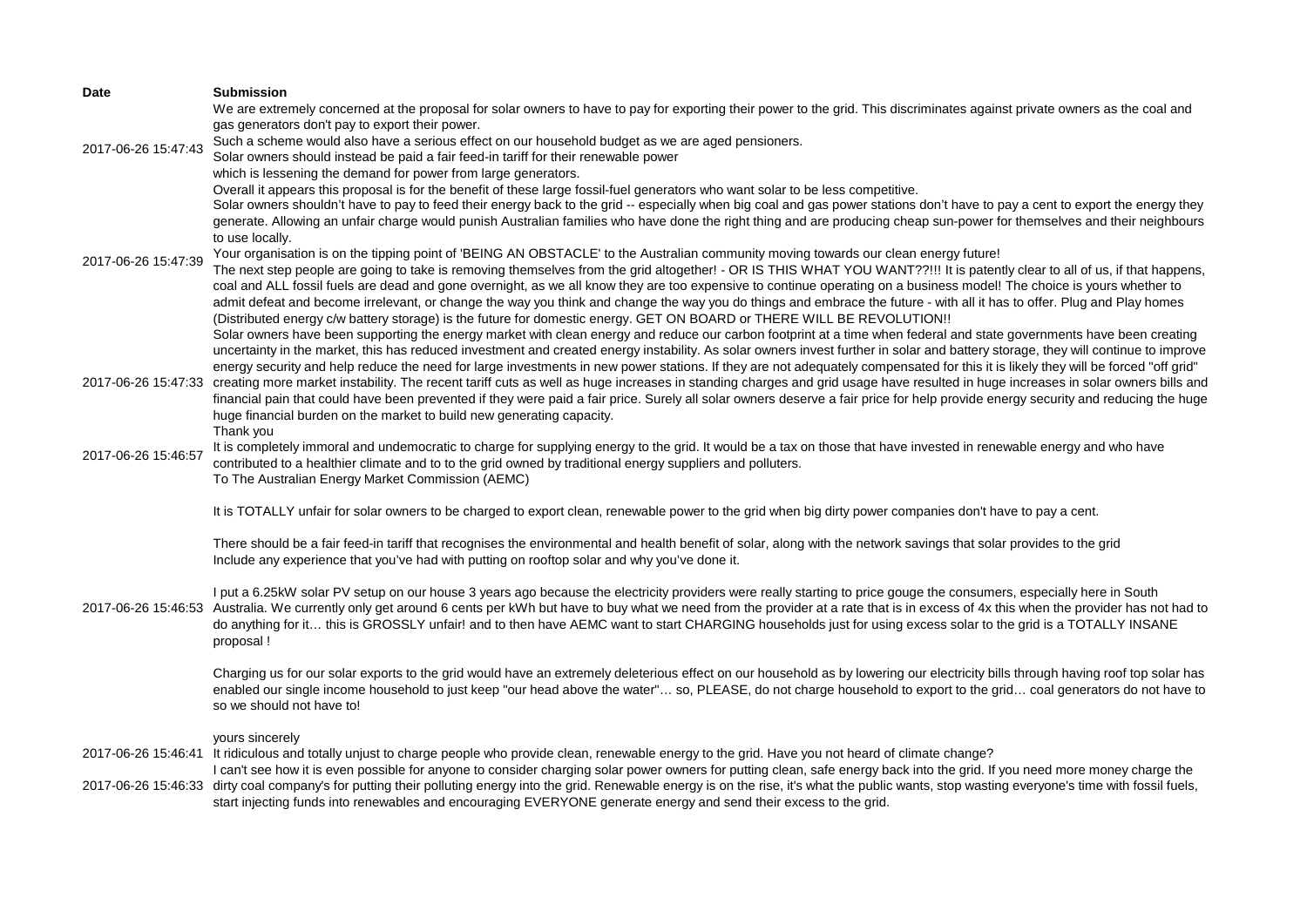| <b>Date</b><br>2017-06-26 15:45:58 | <b>Submission</b><br>How in heaven's sake can anyone consider charging solar panel users for inputting electricity to the grid? We should be paid a fair and reasonable price for our electricity<br>generation. We paid for the panels after all. The big power companies don't pay to input into the grid. Why should we be charged?<br>To AEMC. I would be quite happy to pay your charge for feeding MY generated clean energy into the grid AS LONG AS YOU PAY BACK TO ME THE MONEY I INVESTED                                                                                                                                                                                                                                                                                                                                                                                                                                                                                                                                                                                                                                                                                                                                                                                                                                                     |
|------------------------------------|---------------------------------------------------------------------------------------------------------------------------------------------------------------------------------------------------------------------------------------------------------------------------------------------------------------------------------------------------------------------------------------------------------------------------------------------------------------------------------------------------------------------------------------------------------------------------------------------------------------------------------------------------------------------------------------------------------------------------------------------------------------------------------------------------------------------------------------------------------------------------------------------------------------------------------------------------------------------------------------------------------------------------------------------------------------------------------------------------------------------------------------------------------------------------------------------------------------------------------------------------------------------------------------------------------------------------------------------------------|
| 2017-06-26 15:45:53                | IN PUTTING THEM UP IN THE FIRST PLACE which we know you won't. GET THE MESSAGE<br>It is unfair for solar owners to be charged to export clean, renewable power to the grid when big dirty power companies don't have to pay a cent.                                                                                                                                                                                                                                                                                                                                                                                                                                                                                                                                                                                                                                                                                                                                                                                                                                                                                                                                                                                                                                                                                                                     |
| 2017-06-26 15:45:01                | There should be a fair feed-in tariff that recognises the environmental and health benefit of solar, along with the network savings that solar provides to the grid<br>Include any experience that you've had with putting on rooftop solar and why you've done it.                                                                                                                                                                                                                                                                                                                                                                                                                                                                                                                                                                                                                                                                                                                                                                                                                                                                                                                                                                                                                                                                                     |
|                                    | As a retired senior citizen charging me for my solar exports to the grid would have a detrimental financial impact on my household.<br>* Why should I be charged for generating electricity, which is being resold at a massive profit by the energy providers, after only paying me 5 cents per Kwh?                                                                                                                                                                                                                                                                                                                                                                                                                                                                                                                                                                                                                                                                                                                                                                                                                                                                                                                                                                                                                                                   |
|                                    | *The power providers are going to greatly increase their prices while not paying me any more                                                                                                                                                                                                                                                                                                                                                                                                                                                                                                                                                                                                                                                                                                                                                                                                                                                                                                                                                                                                                                                                                                                                                                                                                                                            |
|                                    | *I should be fairly compensated for my contribution to the available power                                                                                                                                                                                                                                                                                                                                                                                                                                                                                                                                                                                                                                                                                                                                                                                                                                                                                                                                                                                                                                                                                                                                                                                                                                                                              |
|                                    | 2017-06-26 15:44:59 *My contribution along with thousands of others relieves the burden on existing power generation                                                                                                                                                                                                                                                                                                                                                                                                                                                                                                                                                                                                                                                                                                                                                                                                                                                                                                                                                                                                                                                                                                                                                                                                                                    |
|                                    | *Their will be less requirement for new power generation in the future due to rooftop solar                                                                                                                                                                                                                                                                                                                                                                                                                                                                                                                                                                                                                                                                                                                                                                                                                                                                                                                                                                                                                                                                                                                                                                                                                                                             |
|                                    | *It is unfair for solar owners to be charged to export clean, renewable power to the grid when big dirty power companies don't have to pay a cent                                                                                                                                                                                                                                                                                                                                                                                                                                                                                                                                                                                                                                                                                                                                                                                                                                                                                                                                                                                                                                                                                                                                                                                                       |
| 2017-06-26 15:44:58                | *There should be a fair feed-in tariff that recognises the environmental and health benefit of solar, along with the network savings that solar provides to the grid<br>It is unfair for solar owners to be charged to export clean, renewable power to the grid when big dirty power companies don't have to pay a cent<br>There should be a fair feed-in tariff that recognises the environmental and health benefit of solar, along with the network savings that solar provides to the grid.                                                                                                                                                                                                                                                                                                                                                                                                                                                                                                                                                                                                                                                                                                                                                                                                                                                        |
| 2017-06-26 15:44:47                | Dear Sirs,<br>I have just heard of the proposal that solar owners are going to be charged to send clean, renewable power to the grid. I understand that Coal and oil fired power stations do<br>NOT have to pay to send their power to the grid. This seems totally unreasonable.<br>We are retired pensioners and we put solar on our house because we believed it was the right thing to do for the health of the Planet. We believe that a fair feed-in tariff<br>should be paid to households that send power to the Grid; this is in recognition of the network savings that solar provides to the Grid, and the fact that as our changing<br>climate increases, droughts, fires, storms etc., eventually everyone will have to make changes to clean power. It seems to us that our changing climate is going to wreak<br>havoc on our World, and EVERYBODY should be encouraged to change to renewable power, and the Government should be leading the way.<br>If we were charged for exporting our power to the Grid, it is highly likely we would install batteries and go OFF-GRID. This will encourage the 'death spiral' of less and less<br>people being left on the Grid, having to pay more and more for their power.<br>Please stop this reckless idea to charge solar owners for sending clean energy to our Grid.<br>Yours faithfully |
|                                    | The proposal that solar owners should pay to had their excess energy back to the grid is unbelievable! We have outlaid the cost of our renewable generation facilities in the<br>2017-06-26 15:44:26 expectation that there will be a return on our investment. Any proposal to charge us flies in the face of those who want to encourage greater use of renewable energy. The<br>feed-in tariff has already been cut to an unrealistic level. Meanwhile dirty energy providers continue to receive taxpayer subsidies.<br>We are already being ripped off with next to nothing feed-in-tariff to the grid, and extra metering charges, and now you people in authority want to make us pay even more.<br>2017-06-26 15:44:19 The sooner the price of Solar Batteries come down the better for those of us who are actually doing something for the welfare of the Planet instead of those that are polluting it<br>at the expense of Solar users.                                                                                                                                                                                                                                                                                                                                                                                                     |
|                                    |                                                                                                                                                                                                                                                                                                                                                                                                                                                                                                                                                                                                                                                                                                                                                                                                                                                                                                                                                                                                                                                                                                                                                                                                                                                                                                                                                         |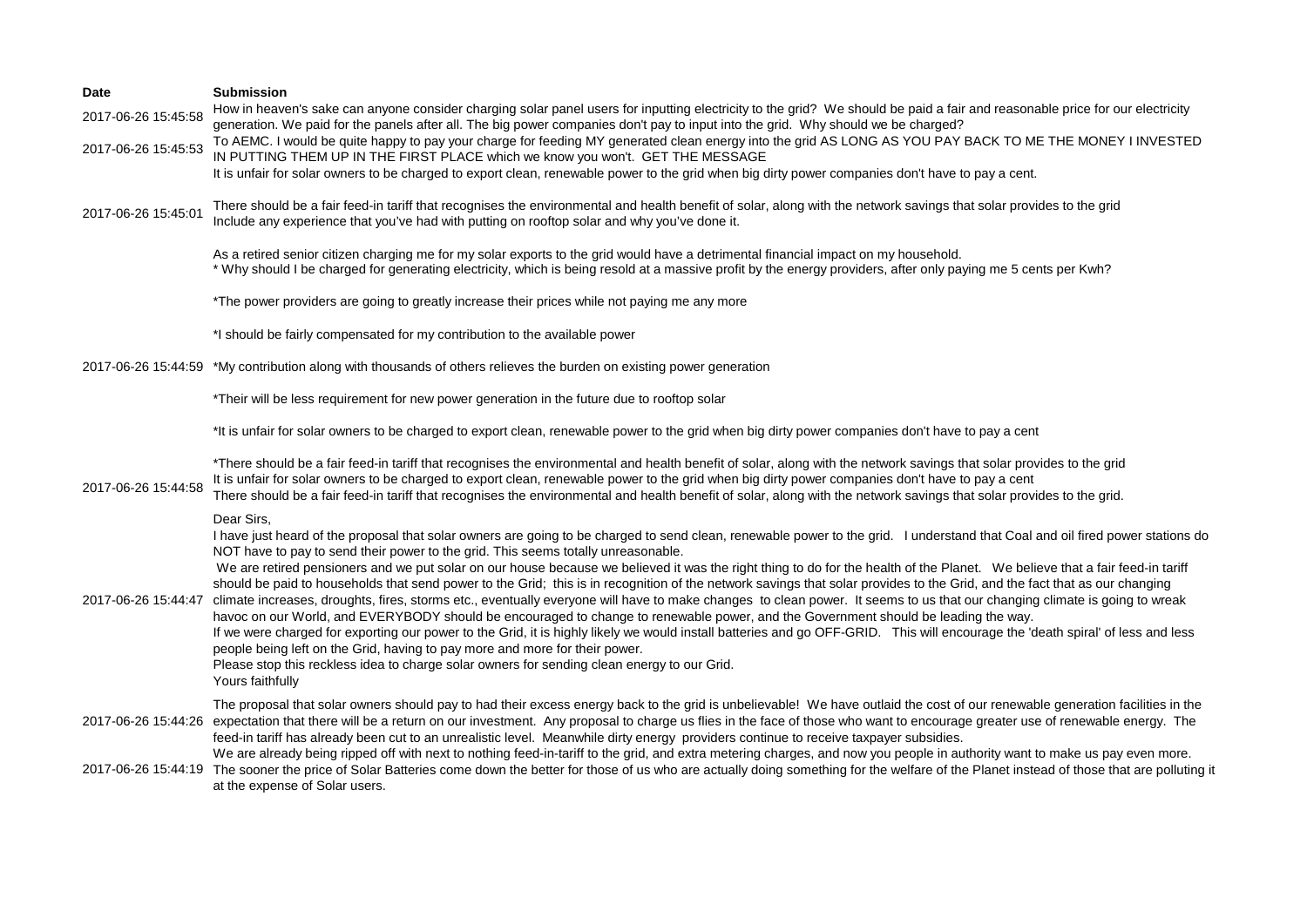|                     | I thought I could trust the government (or energy provider?) to uphold its end of the contract I signed that my household budget would be helped by the feed in tariff and the<br>environment would be helped by the money I paid out upfront.                                                                                                                                                                                                                                                                                                                                                                                                                                                                                                                                                                                      |
|---------------------|-------------------------------------------------------------------------------------------------------------------------------------------------------------------------------------------------------------------------------------------------------------------------------------------------------------------------------------------------------------------------------------------------------------------------------------------------------------------------------------------------------------------------------------------------------------------------------------------------------------------------------------------------------------------------------------------------------------------------------------------------------------------------------------------------------------------------------------|
| 2017-06-26 15:44:02 | Now I find my plans are in jeopardy. My small return on my investment is at risk, while big companies pay no penalties for their unsustainable use of a public good. Where is<br>the equity in that?                                                                                                                                                                                                                                                                                                                                                                                                                                                                                                                                                                                                                                |
|                     | As a self funded retiree (no that does not mean I have money to burn, it means I am just outside pension limits) and household bills are a constant concern to my 89 year old<br>husband and myself. We are not a burden on the taxpayers through a pension and that is because we made as much provision as we could to be self sufficient. Solar Panels<br>and feed in tariffs are part of our provisions.                                                                                                                                                                                                                                                                                                                                                                                                                        |
| 2017-06-26 15:43:43 | I think it extremely unfair that our small efforts at self sufficiency should be penalised by greedy power providers, who have made much less provision for their businesses<br>than we have done for our domestic economy.                                                                                                                                                                                                                                                                                                                                                                                                                                                                                                                                                                                                         |
|                     | The feedin amount late next year here in Tasmania will plummet to approximately 6 cents a kw Do you seriously think a feedin charge is necessary?<br>I am already considering getting a battery system and going off line.<br>Dear AEMC                                                                                                                                                                                                                                                                                                                                                                                                                                                                                                                                                                                             |
|                     | 1. It is clearly anti-competitive that the AEMC is considering making individual solar owners pay for the privilege of exporting clean, renewable power to the grid when dirty<br>coal fired power companies don't have to pay a similar charge. Clearly, if you are to apply this charge to individual solar owners then a similar charge would also have to be<br>levied to all energy generators accessing this infrastructure. If this was not applied equitably then this would be a punitive action against a single user group and would be<br>treated as such by the courts.                                                                                                                                                                                                                                                |
|                     | 2. I installed solar generation on my house to take control of the escalating costs which were raising at levels many times higher than inflation. To add a charge that would not<br>be applied to all power generators would be punitive and not equitable.                                                                                                                                                                                                                                                                                                                                                                                                                                                                                                                                                                        |
|                     | 3. Increases to access charges for solar owners would result in myself and many others exiting fully from the grid via the use of battery technology thereby placing a further<br>2017-06-26 15:43:36 burden on remaining users to maintain and facilitate ongoing maintenance of the grid infrastructure.                                                                                                                                                                                                                                                                                                                                                                                                                                                                                                                          |
|                     | 4. The provision of low cost solar energy to the network, if combined with battery storage, would enable better management of grid networks and facilitate use of this power<br>locally.                                                                                                                                                                                                                                                                                                                                                                                                                                                                                                                                                                                                                                            |
|                     | I view this action as a punitive action against a single user group that is not equitably applied to all energy generators of the network. Should these additional charges be<br>levied against solar owners then they would have no choice but to install batteries and exit fully from the grid. The consequence of this action would be that fewer grid users<br>would be paying more for the maintenance and upgrade of the grid network.                                                                                                                                                                                                                                                                                                                                                                                       |
|                     | If the charge is to be applied then it must be applied to all energy providers equally and without bias based on their actual percentage use of the grid infrastructure.<br>2017-06-26 15:43:12 Solar owners should not be charged to export renewable power to the grid                                                                                                                                                                                                                                                                                                                                                                                                                                                                                                                                                            |
| 2017-06-26 15:43:01 | People who have spent their money installing solar panels which is a responsibility and expense should not have to pay anyone to export their power. You should be paying<br>us a lot more than you do.                                                                                                                                                                                                                                                                                                                                                                                                                                                                                                                                                                                                                             |
| 2017-06-26 15:42:53 | It's unfair to change the rules *after* people have installed solar. We installed with the reasonable expectation of breaking-even after five years (and assuming the risk<br>thereof) so why should we be penalised?                                                                                                                                                                                                                                                                                                                                                                                                                                                                                                                                                                                                               |
| 2017-06-26 15:42:47 | If you are going to charge to feed in, (1) it changes the economics of battery storage and (2) we should be paid a fair rate for FIT.<br>As a generator of solar power, I just don't understand why the electricity company can charge me so much more than what they pay me for my feed in to the grid. I have<br>outlaid a considerable capital sum for the generation and modulation equipment which is not an investment but is depreciating. I also pay a line rental through the standing<br>charge. But we have no choice. As power prices increase, the feed in tariff should also increase to maintain parity, however low this figure may have been set. Obviously the<br>\$0.60 a unit was silly but \$0.20 seemed fair, \$0.07 a unit is just unethical robbery and exploitation. The feed in tariff must be increased. |
|                     |                                                                                                                                                                                                                                                                                                                                                                                                                                                                                                                                                                                                                                                                                                                                                                                                                                     |

I put in solar panels for two reasons. 1. the environment. 2 household economy.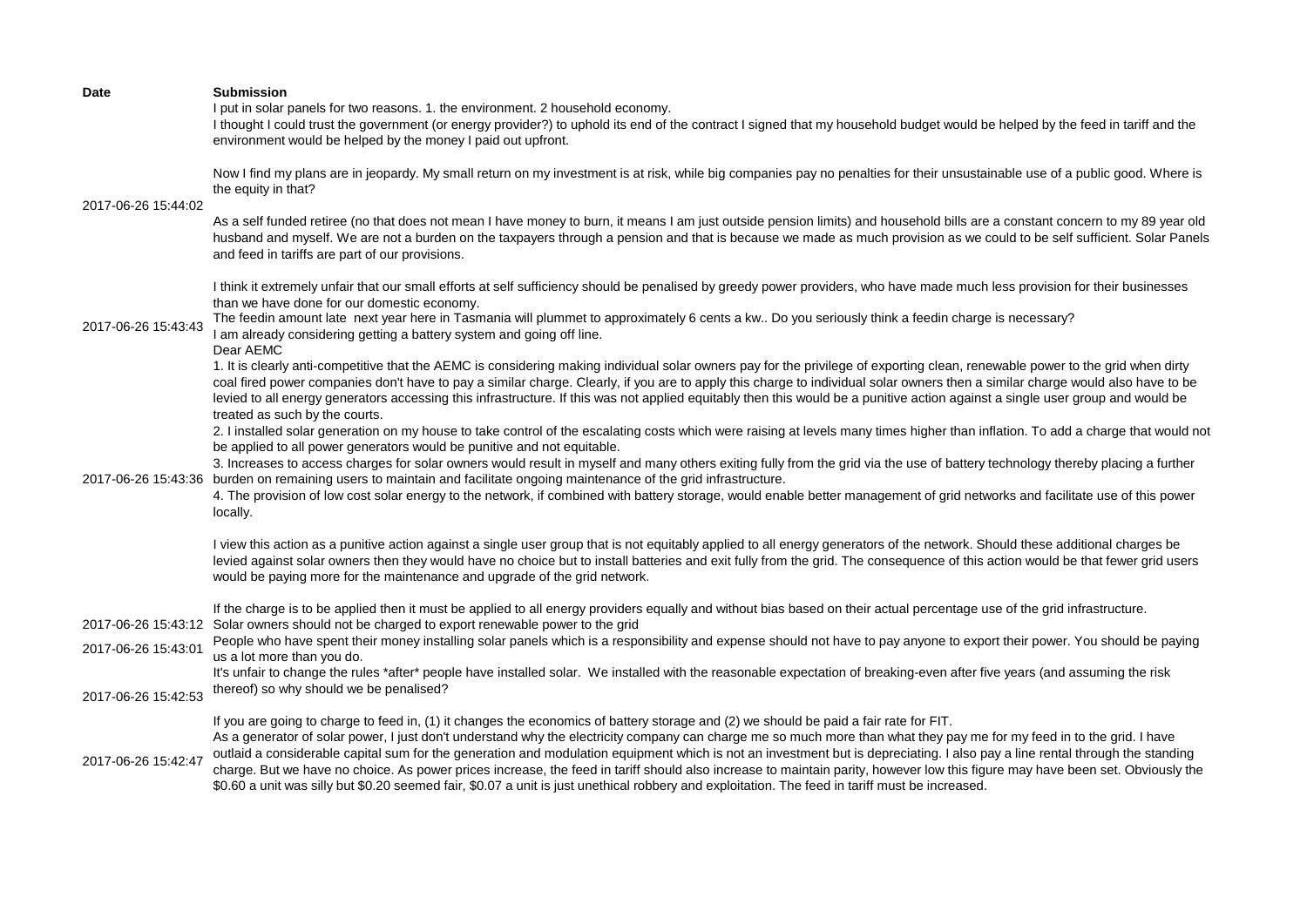| <b>Date</b>         | <b>Submission</b>                                                                                                                                                                                                                                                                                                                                                                                                                                                                                                                      |
|---------------------|----------------------------------------------------------------------------------------------------------------------------------------------------------------------------------------------------------------------------------------------------------------------------------------------------------------------------------------------------------------------------------------------------------------------------------------------------------------------------------------------------------------------------------------|
| 2017-06-26 15:42:32 | I did without to afford to put solar on my home and now you want to tax me Australia's have a free fresh lovely country we should be encouraged to keep it that way and<br>government elected by australians shoild be listening i want my decendants to enjoy the earth we need to look after it for future and forget the coal companys dirty money                                                                                                                                                                                  |
| 2017-06-26 15:42:05 | We have spent over \$18,000 on solar to prevent being charged for Electricity as we are on a pension now. We used our superannuation money to reduce the costs of energy<br>not to be targeted as another source of income for the Energy Companies. This is a blow to our living standards if we are hit with more charges we just cannot afford. Holidays<br>are out what next we cut back on food?<br>Hi, AEMC,                                                                                                                     |
| 2017-06-26 15:41:47 | I guess one way to avoid paying for the export of clean energy is NOT to export it.                                                                                                                                                                                                                                                                                                                                                                                                                                                    |
|                     | If us Solar Energy exporters decided to turn off our exports without notice, (maybe triggered by an email from Solar Citizens), the result will be that the AEMC is going to look<br>very poor at managing the grid.                                                                                                                                                                                                                                                                                                                   |
|                     | AND, if your organisation continues to annoy us Clean Energy Suppliers, that is most likely what we will do!                                                                                                                                                                                                                                                                                                                                                                                                                           |
| 2017-06-26 15:41:30 | Question is, do you want citizens roof top Solar Energy as part of the National Energy mix, or not?<br>We've already been forced to invest because grid electricity is so uncompetitive.<br>Now we want a return that was available at the time and nothing less.<br>Charging solar owners is not on!                                                                                                                                                                                                                                  |
|                     | AS OCTOGENARIANS WHO HAVE INVESTED IN SOLAR PANELS, BATTERIES AND WATER HEATING TO REDUCE LIVING COSTS AND REMAIN IN OUR OWN<br>HOME.                                                                                                                                                                                                                                                                                                                                                                                                  |
| 2017-06-26 15:41:25 | WE WOULD CONSIDER IT AN IMPOST TO HAVE TO PAY TO EXPORT EXCESS ENERGY TO THE GRID, ESPECIALLY AS THE GRID COMPANIES PAY WELL<br>BELOW THJE VALUE OF THE KILOWATTS WE EXPORT.<br>SCREWING THE THE POPULACE SEEMS TO BE THE MANTRA BY UTILITY COMPANIES IN GENERAL.<br>GOVERNMENTS ARE PUT IN PLACE BY THE PEOPLE TO SERVE THE PEOPLE, NOT TO PLEASE PROFITEERS.<br>LETS GET BACK TO BASICS AND PUT THE PEOPLE FIRST.<br><b>REGARDS</b>                                                                                                  |
| 2017-06-26 15:40:43 | Thank god for democracy - well lets see it in action.                                                                                                                                                                                                                                                                                                                                                                                                                                                                                  |
|                     | Your humble servant,                                                                                                                                                                                                                                                                                                                                                                                                                                                                                                                   |
| 2017-06-26 15:40:27 | We've had solar on our roof for many years because Australia gets abundant sunlight and we can harness this clean energy to protect our environment. Apparently someone<br>is considering making us pay to help the country and letting the big power companies enjoy this exploitation of consumers This is nothing short of criminal and that someone<br>should be locked up! You should be bowing down before us and thanking us for ensuring the sustainability of this country. However we will settle for a fair feed-in tariff. |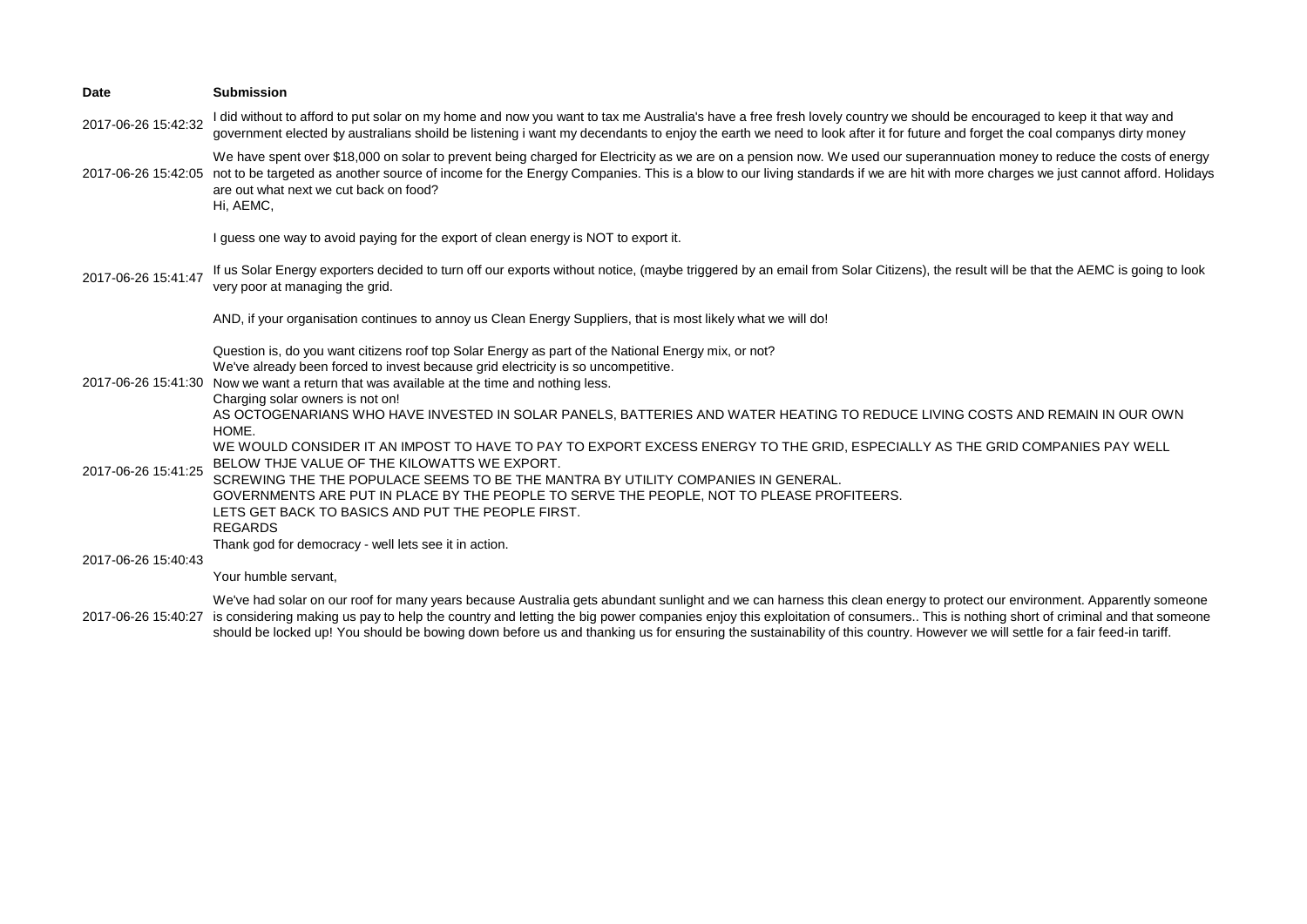I am alarmed that the AEMC is considering charging solar owners for the electricity they feed into the national grid. Solar owners have collectively spent millions trying to make a better world for themselves and others, and trying to keep their electricity bills down. Governments have failed us in reducing the cost of electricity, despite the number of promises made to do so.

Will you also charge polluting providers for the energy they export via the grid? The AEMC should be doing all within its power to ENCOURAGE solar production, not discouraging it. If not, how will we ever be able to containing the global warming to what is now looking harder each day.

## 2017-06-26 15:40:07

It is unfair for solar owners to be charged to export clean, renewable power to the grid when big dirty power companies don't have to pay a cent There should be a fair feed-in tariff that recognises the environmental and health benefit of solar, along with the network savings that solar provides to the grid.

I have personally installed solar as I believe it behoves all of us to make a difference to our environment, the future for our children. Charging me for the non-polluting energy that I may export to the grid is counter-productive.

I do not support a charge for electricity I export to the grid. It's downright unfair and unethical. I do support a much higher feed-in tariff, to encourage more people to install solar panels on their roof. Australian Energy Market Commission,

Dear representative,

I write today to make a submission against an unfair, absurd fee for solar owners to export their clean, sustainable power back into the national grid.

It is unfair for solar owners to be charged to export clean, renewable and sustainable power to the grid when big dirty power companies don't have to pay a cent.

2017-06-26 15:40:04 There should be a fair feed-in tariff that recognises the environmental and health benefit of solar, along with the network savings that solar provides to the grid.

Any fee for exporting solar back into the grid would further dent our household finances and make the cost of living so much harder.

I urge you to scrap any plans to introduce any kind of fee for solar owners to export the most beneficial power source back into national grid.

Thank you for your consideration.

## Sincerely

It's an unconscionable act to punish a person for saving on their power bill, especially when you promoted us to adopt solar panel technology in the first place.

2017-06-26 15:40:03 You are misusing vour position in government to extort money from hard working individuals who are trying to future proof themselves because politicians no longer look after the little guy.

2017-06-26 15:39:46 If I knew this skulduggery would eventuate SOLAR POWER most likely wouldn't be on my rooftop. As per normal the little guys get slugged while the big guys feed from the trough as if it is bottomless.

2017-06-26 15:39:17 What a joke you want to charge people with solar systems an export rate I've already spent & 12,000.00 on my solar system and now you want an export charge, more like you need to pay us 0.20 cents for what we export this is a joke.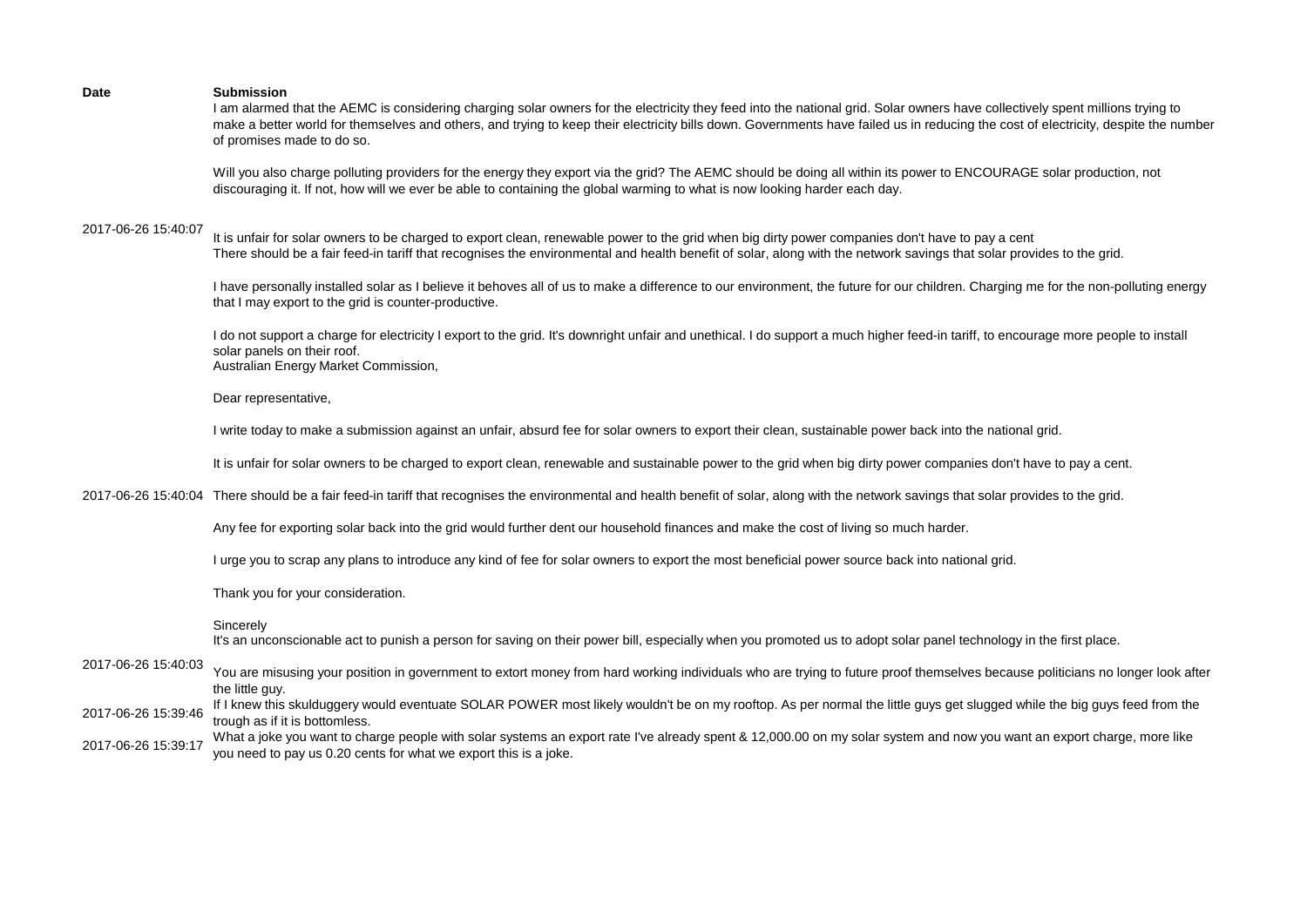| Date                | <b>Submission</b><br>I'm getting my solar installed on 7th July.<br>I was hoping to save my monthly expenses in the long-run and future proof my life but to have news come around that those trying to BETTER the environment will be                                                                                                                                                                                                                                                                                                                                                                                                                                                                                                                                                                                                                                                                                                                                                           |
|---------------------|--------------------------------------------------------------------------------------------------------------------------------------------------------------------------------------------------------------------------------------------------------------------------------------------------------------------------------------------------------------------------------------------------------------------------------------------------------------------------------------------------------------------------------------------------------------------------------------------------------------------------------------------------------------------------------------------------------------------------------------------------------------------------------------------------------------------------------------------------------------------------------------------------------------------------------------------------------------------------------------------------|
|                     | 2017-06-26 15:39:10 slugged a fee for doing so.                                                                                                                                                                                                                                                                                                                                                                                                                                                                                                                                                                                                                                                                                                                                                                                                                                                                                                                                                  |
|                     | Then were's the incentive for Australian's to do better than corporations can provide if we're made the doormats of corporate dollars?<br>2017-06-26 15:38:59 Will solar owners be served the raw prawn? Stop the solar swindle!                                                                                                                                                                                                                                                                                                                                                                                                                                                                                                                                                                                                                                                                                                                                                                 |
| 2017-06-26 15:38:54 | Hi,<br>I believe it is unfair to charge those who have invested in clean energy via solar panels on their rooftops, like me, to be charged for exporting this energy into the system.<br>The investment I made was considerable, in my instance over \$14k, and was in a large part meant to help address climate warming. Adding further financial burdens onto<br>something so marginal in its financial benefits will only deter people like myself investing in clean energy in the future.<br>I hope you consider my submission favourably.<br>Sincerely                                                                                                                                                                                                                                                                                                                                                                                                                                    |
| 2017-06-26 15:38:50 | It is unfair for solar owners to be charged to export clean, renewable power to the grid when big dirty power companies don't have to pay a cent<br>There should be a fair feed-in tariff that recognises the environmental and health benefit of solar, along with the network savings that solar provides to the grid.<br>I put panels on to help the environment and save money on power bills now you want to try and charge me for exporting power to the grid?<br>I DON'T THINK SO.                                                                                                                                                                                                                                                                                                                                                                                                                                                                                                        |
| 2017-06-26 15:38:44 | It is unfair for solar owners to be charged to export clean, renewable power to the grid when big dirty power companies don't have to pay a cent. There should be a fair feed-in<br>tariff that recognises the environmental and health benefit of solar, along with the network savings that solar provides to the grid. We put solar power on our roof to help<br>minimise our power bills and increasing tariffs is just a way of swindling us out of our savings, which are now more important as our other bills are going up. Charging for solar<br>exports is taking food out of the mouths of my children. Our family only has a finite amount of money and we are already at the limit.                                                                                                                                                                                                                                                                                                 |
| 2017-06-26 15:38:44 | Pls refrain from charging for rooftop solar exports, as at the time of state promotion for installing the solar panels no such charges where mentioned or foreshadowed. On the<br>contrary, the relevant department went out of its way to plead for the installations so that a cleaner power would be avilable.                                                                                                                                                                                                                                                                                                                                                                                                                                                                                                                                                                                                                                                                                |
| 2017-06-26 15:38:37 | It is crazy to even contemplate charging a cost to send clean power back to the grid. We already have a extensive battery system to store our energy. It makes good sense to<br>export green energy back to the grid for others to use. However if AMEC in its great wisdom decides to charge we will add more batteries to our system and let them stuff the<br>grid.                                                                                                                                                                                                                                                                                                                                                                                                                                                                                                                                                                                                                           |
| 2017-06-26 15:38:01 | My energy provider Origin has new charges of over 6 cents per day, for having solar panels. They only pay me a few cents per kilowatt for what I send back to the grid, yet<br>charge me full price for the power I need at night. This is unfair and unconscionable conduct by Origin. The power I send back to the grid they use to charge full price to<br>other consumers, yet its cost them very little to distribute. In the last 3 months they gave me \$13 for the amount I sent back to the grid. They would make a handsome profit<br>on that by on-selling to consumers at full price. Householders are doing the country (and the planet) a favour by harnessing the sun to create power, instead of burning coal.<br>They should be rewarded, not punished, which is how I feel I am being treated.<br>Hello, I have solar panels and feed power onto the grid, my feed in tariff is only approx. 7c per kWh. This power is available others in the area to use, for which they are |
|                     | 2017-06-26 15:37:58 charged the full tariff 11 cost, approx. 28c kwh. The electricity company already makes a nice windfall from the power I supply onto the grid. I do not agree that I should have<br>to pay them for the power I am supplying, it makes no sense.                                                                                                                                                                                                                                                                                                                                                                                                                                                                                                                                                                                                                                                                                                                             |
| 2017-06-26 15:37:55 | It is unfair for solar owners to be charged to export clean, renewable power to the grid when big dirty power companies don't have to pay a cent. There should be a fair feed-in<br>tariff that recognises the environmental and health benefit of solar, along with the network savings that solar provides to the grid.<br>I have a 3.5kw solar system on my roof. I put it there because I believed there was never going to be a political solution to climate change. We have to do it ourselves. So why<br>should we be penalised for doing the Government's work for them - protecting our country against climate change. Now that the feed in tariff has been reduced so much, I am<br>paying power bills for the first time in seven years. Power prices are rising unfairly, all the time. How will I afford my clean energy if you tax me?                                                                                                                                           |
| 2017-06-26 15:37:39 | Nothing can stop the move toward renewable generation and if the market controllers can't see that, then they need to get out of the way for people who can.<br>The organisations controlling power generation and distribution are in denial: The market has changed dramatically and they failed to predict it, or adjust the new reality. The<br>existing market controllers and conglomerates should bear the cost of their failure and new forward thinking experts replace those who can't accept the new market reality.<br>Meanwhile household solar generation should be fairly recompensed for the power they produced - not penalised.                                                                                                                                                                                                                                                                                                                                                |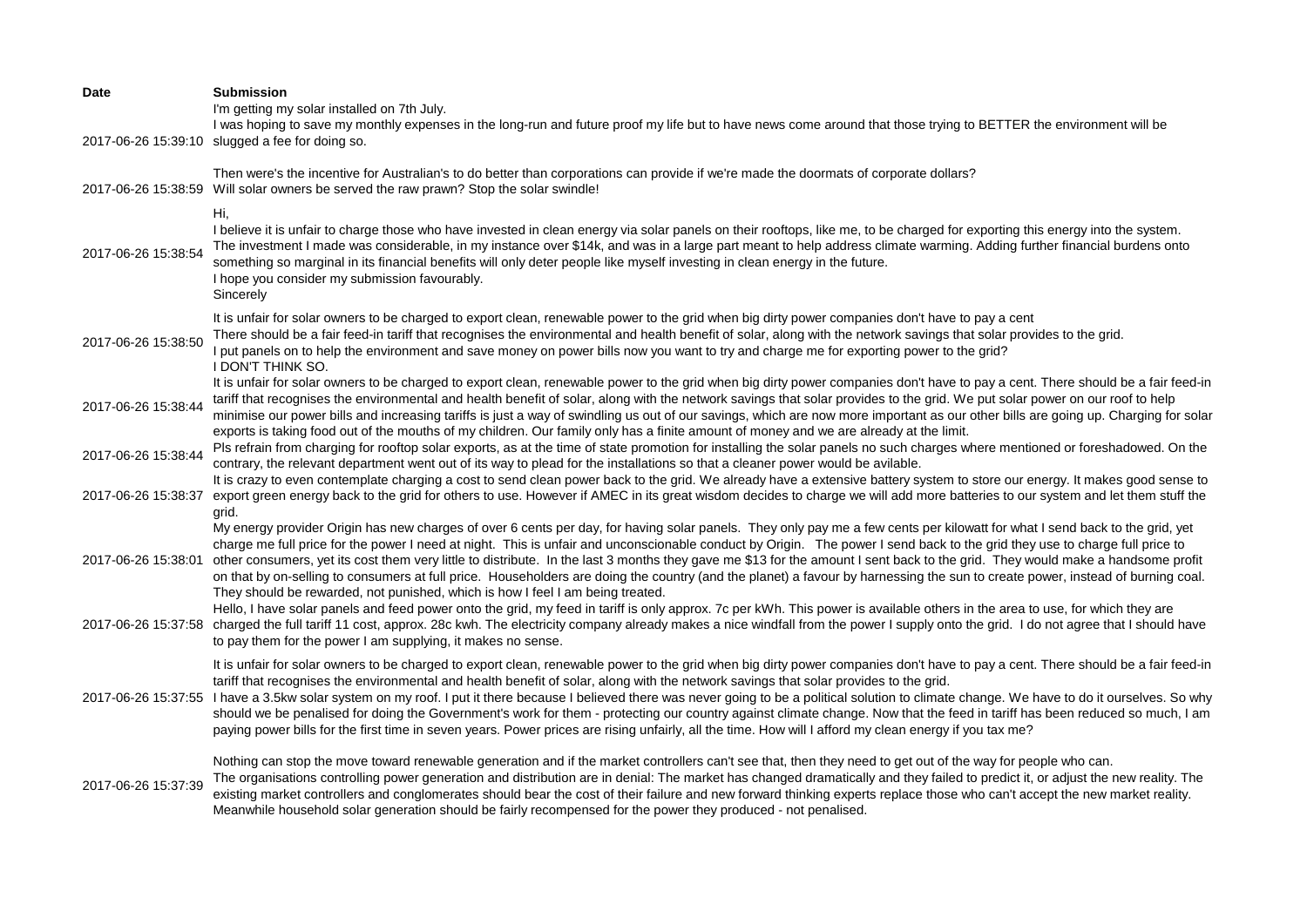| <b>Date</b>         | <b>Submission</b><br>Not every solar owner does actually feed power into the grid, I know a lot with small scale systems who use all their own generated power right away. How do you charge them                                                                                                                                                                                                                                                                                                                                                                                                                                                                                                                                                                                                                                                                                                                                                                                                                                                                                                                                                                                                                                 |
|---------------------|-----------------------------------------------------------------------------------------------------------------------------------------------------------------------------------------------------------------------------------------------------------------------------------------------------------------------------------------------------------------------------------------------------------------------------------------------------------------------------------------------------------------------------------------------------------------------------------------------------------------------------------------------------------------------------------------------------------------------------------------------------------------------------------------------------------------------------------------------------------------------------------------------------------------------------------------------------------------------------------------------------------------------------------------------------------------------------------------------------------------------------------------------------------------------------------------------------------------------------------|
|                     | 2017-06-26 15:37:12 for the potential to export? Regardless, everyone already pays to be connected to the grid, it's included on every power bill. If this is not enough to maintain the grid it needs to<br>be increased for all users, don't just penalise people who are trying to make this world a better, cleaner place.                                                                                                                                                                                                                                                                                                                                                                                                                                                                                                                                                                                                                                                                                                                                                                                                                                                                                                    |
|                     | 2017-06-26 15:37:01 Don't do it guys, enough is enough                                                                                                                                                                                                                                                                                                                                                                                                                                                                                                                                                                                                                                                                                                                                                                                                                                                                                                                                                                                                                                                                                                                                                                            |
|                     | It is unbelieveable in this climate, to consider charging solar owners a "feed in" tariff. We put solar panels on our home, at considerable personal expense, (and NO<br>Government rebate) in order to provide a clean, green power source. We did not do it to penalise non-solar owners, but believed we were contributing to a more sustainable<br>economy. We already pay a solar meter charge, and increasing "supply charges". Why can't the regulator embrace this power source and rather than punish people who<br>2017-06-26 15:36:58 have made significant investment, incentivise people to put solar power generators in their homes and offices, and make a difference to the environment at the same time? It<br>is not our fault that the various governments have failed to move with the times, failed to invest in their coal power stations, and now look at redundant infrastructure. Send a<br>message to the State Governments that citizens want to harness the power of the sun, and so should they. This smacks so much of a time (not so long ago) when local<br>Councils wouldn't permit residents to install rainwater tanks. It is short term thinking, when a long term plan is required.         |
| 2017-06-26 15:36:53 | I am totally opposed to the idea of charging homeowners to export their solar energy to the grid. In fact I believe that the energy companies should be paying more for the<br>electricity generated by homeowners. If homeowners are penalised in this way, I believe that they will vote with their feet and go off grid, using battery technology. This will<br>greatly disadvantage people living in cities or apartment blocks who cannot generate their own power and will be obliged to pay increasing amounts to keep a national grid<br>going, with fewer and fewer customers. This is likely to increase electricity prices further for the disadvantaged among us. even though I do not wish this to happen, I may be<br>obliged to go off grid if charged to export my clean solar energy to the grid. I feel passionately about this issue.                                                                                                                                                                                                                                                                                                                                                                          |
|                     | It is only fair and reasonable that as producers of energy the same rules apply to all forms of energy. WHEN the coal and gas companies pay, then we should too.                                                                                                                                                                                                                                                                                                                                                                                                                                                                                                                                                                                                                                                                                                                                                                                                                                                                                                                                                                                                                                                                  |
|                     | 2017-06-26 15:36:33 Please allow for the natural evolution of the energy market without biasing it.                                                                                                                                                                                                                                                                                                                                                                                                                                                                                                                                                                                                                                                                                                                                                                                                                                                                                                                                                                                                                                                                                                                               |
| 2017-06-26 15:36:07 | The impact of charging our family to produce energy will only reduce our/others uptakeunless that's what you want!<br>Dear AEMC,<br>I would like to voice my concerns over the proposal to charge solar households for exporting to the grid. We have chosen to get solar not only to offset our household<br>electricity costs but also to assist Australia generate clean, renewable energy. I don't understand how you can consider charging households, who battle to get by, when the<br>large power generators, who make millions of dollars generating and selling electricity, continually increase charges and are charged nothing to have their electricity exported<br>to the grid. The proposed change, essentially a discriminatory increase in electricity costs to those households with solar, will have a major impact on our household budget<br>and I think those who've chosen to produce environmentally friendly electricity should in no way be penalized for doing so. And this proposal is just that, a penalty for<br>producing green energy.<br>Thanks for taking my submission.<br>I am currently saving for a solar system for my house to offset the crazy electricity price rises that are coming. |
| 2017-06-26 15:36:01 | It is unfair for solar owners to be charged to export renewable clean energy, fossil fuel generators pay no such levy. In honesty rooftop solar provides a massive benefit to the<br>grid. Adding this tariff will not stop me getting solar it will only make me more committed to upgrading to a battery pack of sufficient size that i can disconnect from the grid<br>altogether. I suspect that I will not be alone in this and with the price of storage coming down while grid connection costs go up you do not have to be genius to figure out<br>where the smart money will be spent.                                                                                                                                                                                                                                                                                                                                                                                                                                                                                                                                                                                                                                   |